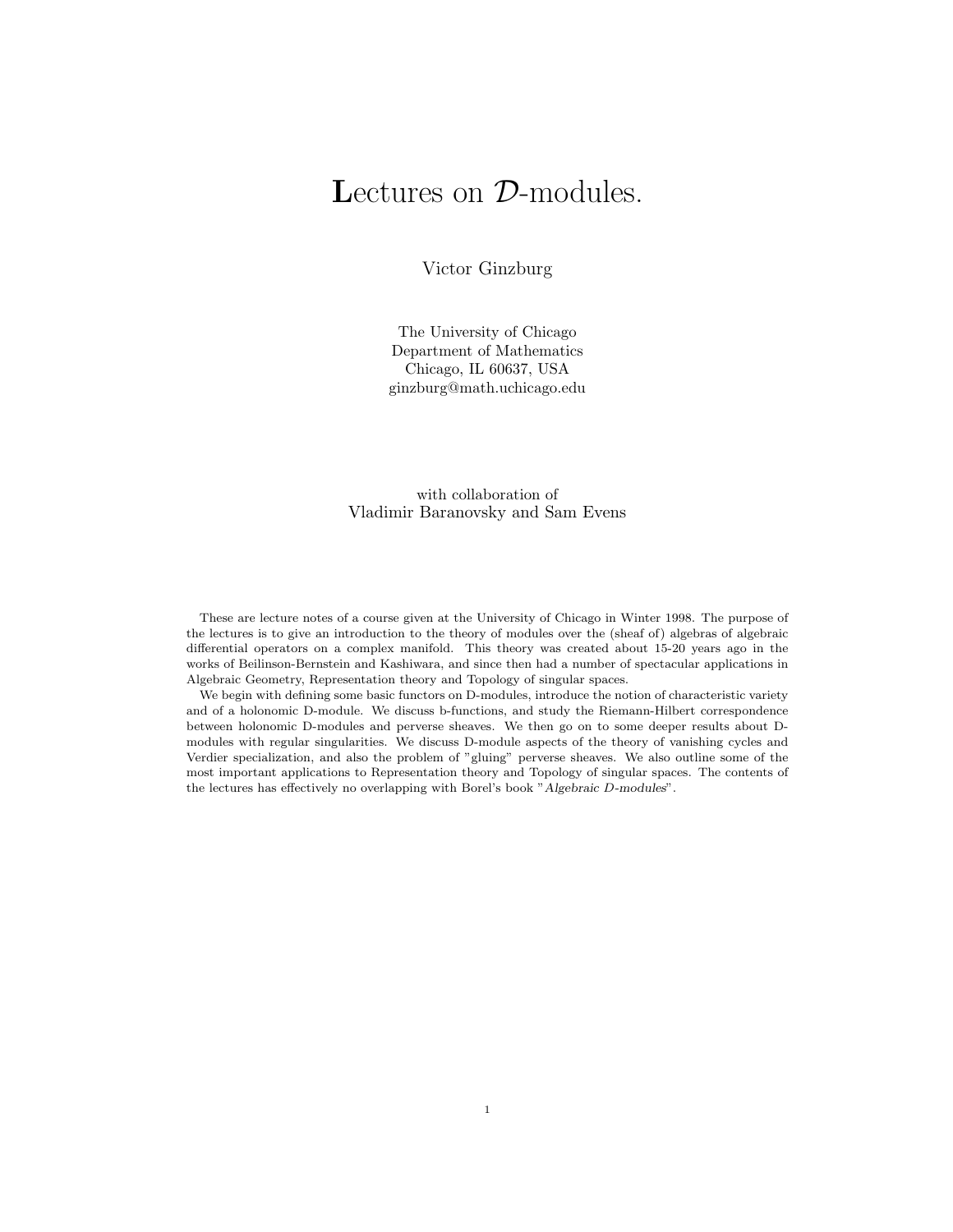These lectures can be divided into two parts. The reader who is mostly interested in D-modules is advised to go directly to Part 2, and to return to results of Part 1 whenever a reference on such a result is made. There are only a few places where the results of Part 1 are used in Part 2 in an essential way.

The reader who is more tolerant to Abstract Algebra and is interested in some aspects of "noncommutative" Algebraic Geometry may find Part 1 interesting in its own right.

# Table of Contents

0. Introduction.

## Part 1: Differential operators.

I. Algebraic background.

- 1. Filtered rings and modules.
- 2. Three theorems of Gabber.
- 3. Non-commutative localization and microlocalization.
- 4. Sato-Kashiwara filtration and Duality.

II. Algebraic differential operators on a manifold.

- 1. Sheaf of algebraic differential operators.
- 2. Twisted differential operators (TDO).
- 3. Twisted cotangent bundles and Lagrangian fibrations.
- 3. Classification of TDO.
- 4. Sato's construction of differential operators on a curve.
- 5. Application: Riemann-Roch Theorem for curves.
- 6. Leray residue and local cohomology.

## Part 2: D-modules.

III. D-modules: basic constructions.

- 1.  $D$ -modules on a line.<br>2. Direct image from a
- Direct image from a submanifold.
- 3. Restriction to a submanifold; Kashiwara's theorem.
- 4. Functors  $f^!$  and  $f_*$  for a general map.
- 5. D-modules and local systems. 6. Simple non-holonomic modules.

# IV. Holonomic modules.

- 1. Category of holonomic modules.
- 
- 2. *b*-function.<br>3. Functoriali Functoriality for holonomic complexes.
- 4. Diagram  $Y \hookrightarrow X \leftarrow X \setminus U$  and the DGM-extension.<br>5. Vanishing cycles and  $f^s$ .
- 5. Vanishing cycles and  $f^s$ .
- 6. Verdier specialization.
- 7. Fourier transform and the second microlocalization.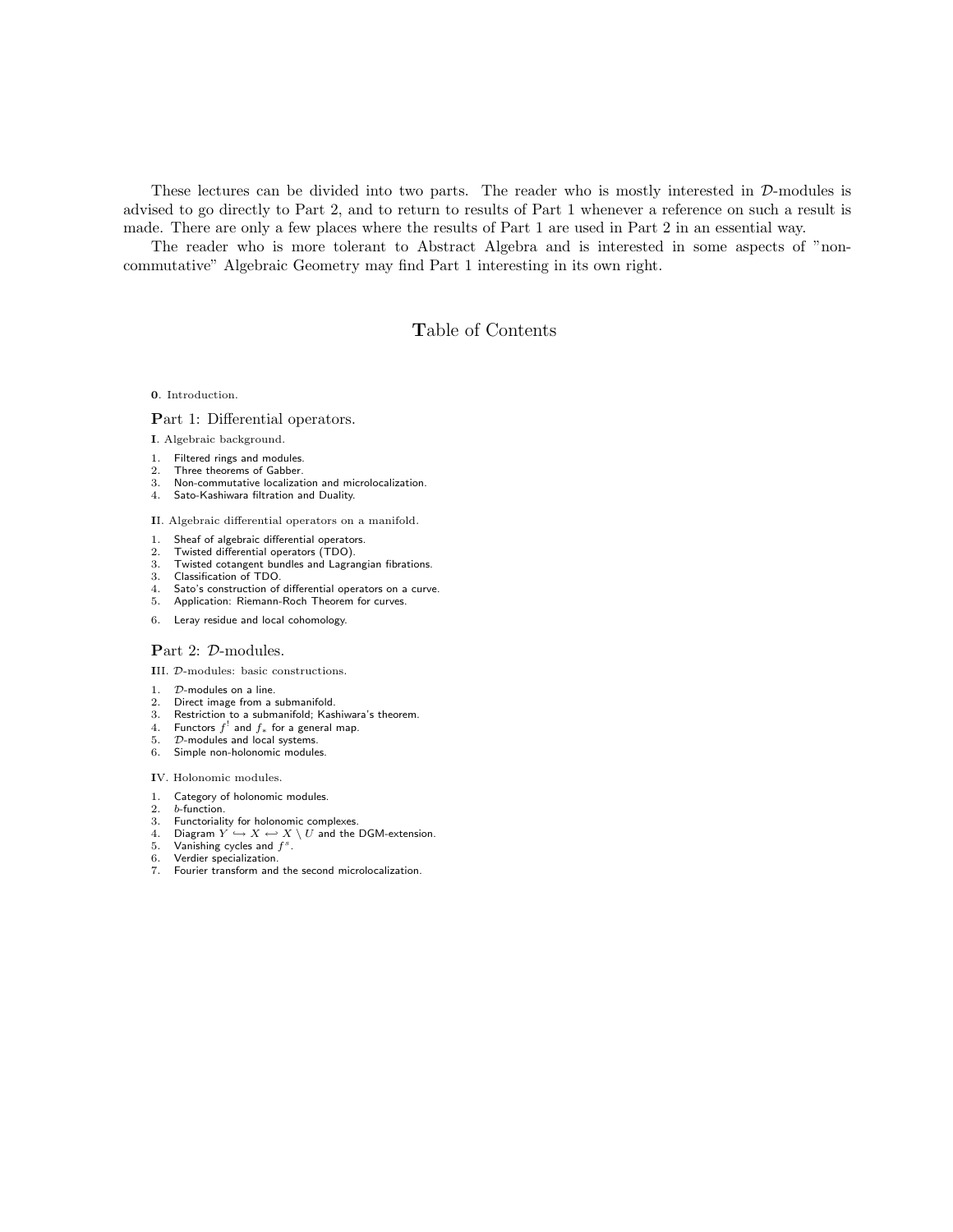# 1. Algebraic background.

The same way as an Algebraic Geometry course requires certain background in Commutative Algebra, a D-module course requires some background in non-commutative algebra. Such a background is given below.

### 1.1. Filtered rings and modules.

Let A be an associative ring with unit. We call A a filtered ring if an increasing filtration  $\dots A_i \subset A_{i+1}$ . . . by additive subgroups is given such that

(i)  $A_iA_j \subset A_{i+j}$ ,

(ii)  $1 \in A_0$ ,

(iii)  $\bigcup A_i = A$ , i.e. the filtration is exhausting.

We will usually consider two choices for the range of the index  $i$ :

(a)  $i \in \mathbb{N}$  (b)  $i \in \mathbb{Z}$ .

In case (a) we will call A positively filtered. Note that this case may be viewd as a special case of (b) if we set  $A_{-1} = 0$ . In the latter case we will consider the topology induced by the filtration (in which the  $\{A_i\}_{i\in\mathbb{Z}}$ form a base of open subsets) and usually impose two extra conditions on the filtration:

 $(iv') \bigcap A_i = \{0\}$ , i.e. the topology defined by  $A_i$  is separating.

 $(iv'')$  A is complete with respect to this topology.

Denote by gr A the associated graded ring  $\bigoplus_i A_i/A_{i-1}$ .

**1.1.1** Notation. For any element  $a \in A_i$  we denote by  $\sigma_i(a)$  the image of a in  $A_i/A_{i-1} \subset \text{gr } A$ . We call  $\sigma_i(a)$  the *i-th principal symbol* of a. If  $a \in A_i \setminus A_{i-1}$  then we write  $\sigma(a)$  instead of  $\sigma_i(a)$ , and say that  $\deg \sigma(a) = i.$ 

WARNING. The assignment  $a \mapsto \sigma(a)$  does not give rise to an additive map  $A \to \text{gr } A$ . Nonetheless, if  $a_1, a_2 \in A$  and

$$
\sigma(a_1)\sigma(a_2) \neq 0 \text{ then } \sigma(a_1a_2) = \sigma(a_1)\sigma(a_2). \tag{1.1.2}
$$

**Definition 1.1.3** A ring A is called *almost commutative* if  $\text{gr } A$  is commutative.

We will deal mostly with almost-commutative algebras over a field of characteristic zero.

**1.1.4** EXAMPLE Consider a Lie algebra g over k, a ground field, and let  $A = U\mathfrak{g}$  be its universal enveloping algebra. By definition,  $U\mathfrak{g}$  is a quotient of the tensor algebra  $T\mathfrak{g}$ , explicitly, we have  $U\mathfrak{g} :=$  $T\mathfrak{g}/\{x\otimes y-y\otimes x-[x,y]\}_{x,y\in\mathfrak{g}}$ . The algebra  $\mathcal{U}\mathfrak{g}$  inherits an increasing filtration  $T\mathfrak{g}$  given by

 $A_i = \{span\ of\ monomials\ of\ degree\ \leq i\}.$ 

The Poincare-Birkhoff-Witt Theorem states that in this case  $gr\mathcal{U}$  is isomorphic to the symmetric algebra Sg. In particular,  $U\mathfrak{g}$  is almost commutative. The reason for this is that for  $x, y \in \mathfrak{g} \subset U_1\mathfrak{g}$  we have  $x \cdot y - y \cdot x = [x, y] \in \mathfrak{g} \subset \mathcal{U}_1 \mathfrak{g}.$ 

Here is a partial converse for the previous example.

**Proposition 1.1.5** Let A be apositively filtered k-algebra such that

(*i*)  $A_0 = k$ ,

(ii) A is generated as a ring by  $A_1$ ,

(iii) A is almost commutative.

Then A can be represented as a quotient of the universal enveloping algebra of some Lie algebra g:

$$
A \simeq U \mathfrak{g}/I.
$$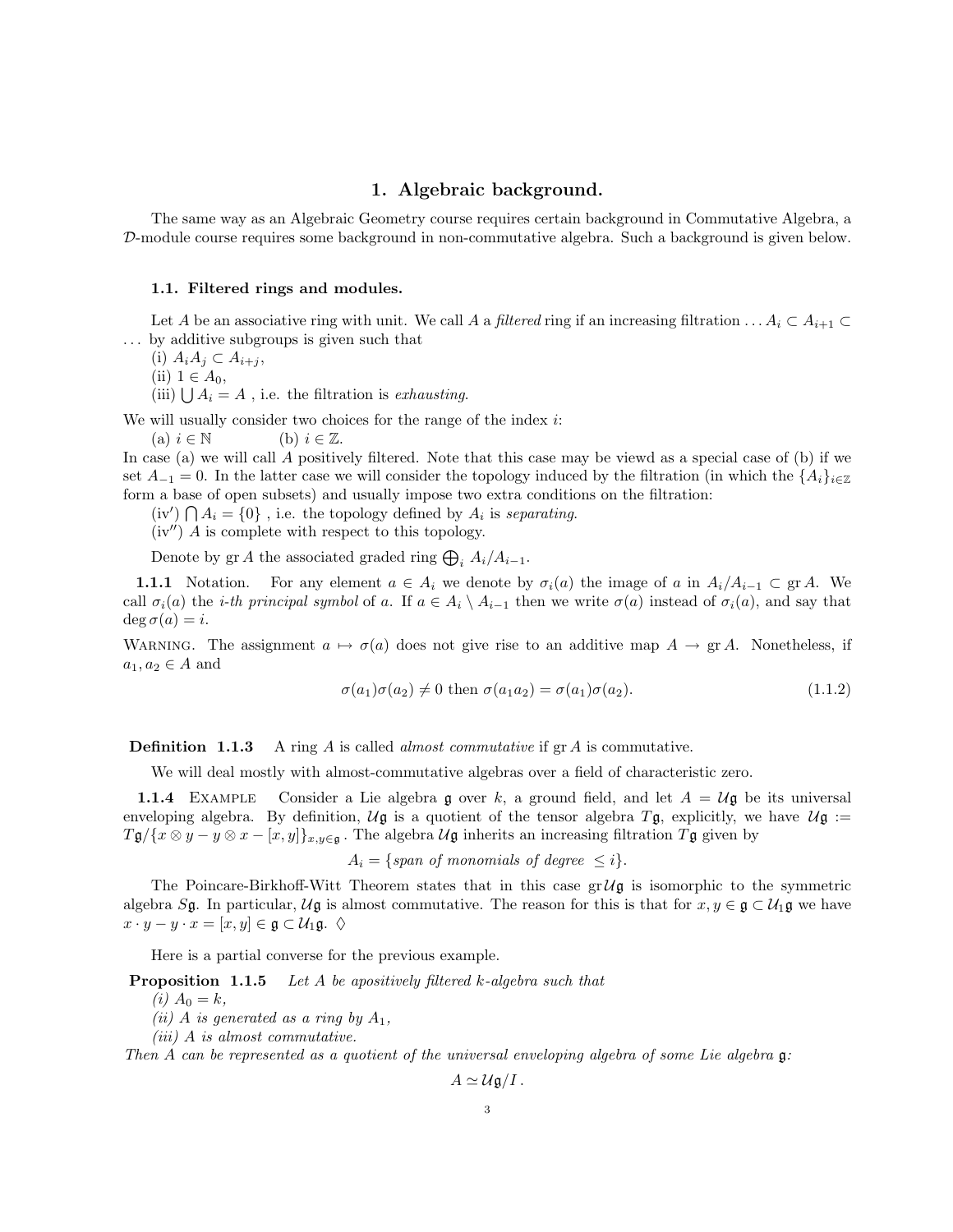*Proof.* Recall that  $A_1 \cdot A_1 \subset A_2$ . By almost commutativity for all  $a, b \in A_1$ ,  $ab = ba \mod A_1$ . Therefore  $(ab - ba) \in A_1$  and  $A_1$  acquires the structure of a Lie algebra. By the universal property of  $\mathcal{U}(A_1)$  we have an algebra map  $\mathcal{U}A_1 \to A$  which is necessarily surjective by (ii).  $\Box$ 

**Proposition 1.1.6** (i) If A is positively filtered and  $\operatorname{gr} A$  is Noetherian,

then A is itself Noetherian.

(ii) If A is  $\mathbb{Z}\text{-filtered}$  and complete and  $gr A$  is Noetherian, then A is Noetherian.

(iii) If  $gr A$  has no zero-divisors, then neither has  $A$ .

**1.1.7** REMARK If A is Noetherian, gr A does not have to be Noetherian.  $\diamond$ 

*Proof.* For any ideal  $J \subset A$ , the filtration on A induces a filtration  $J_i := A_i \cap J$  on  $J$ , and we have an associated graded ideal gr  $J = \bigoplus J_i/J_{i-1} \subset \text{gr } A$ . If we have an increasing sequence  $J \subset I \subset \ldots$  of ideals in A then the sequence gr  $J \subset \text{gr } I \subset \ldots$  stabilizes, that is starting from some large enough ideal we have  $gr J = gr I = \dots$ , since  $gr A$  is Noetherian.

We deduce from this that the sequence  $J \subset I \subset \ldots$  stabilizes. To that end consider  $J_0$  and  $I_0$ , the 0th terms of the filtration. Since  $A_0 \hookrightarrow \text{gr } A$ , we have  $J_0 = I_0$ . This and  $J_1/J_0 = \text{gr}_1(J) = \text{gr}_1(I) = I_1/I_0$  imply  $J_1 = I_1$ , which in turn, combined with  $gr_2(J) = gr_2(I)$ , implies  $J_2 = I_2$ , etc....

To prove part (ii), take an ideal  $J \subset A$ . Then gr J is finitely generated over gr A with generators  $\overline{j}_1, \ldots, \overline{j}_n$ . Lift each  $\bar{j}_i$  to  $j_i \in J$ , and show by going *downward* that  $\{j_i\}$  generate J as follows. Let  $b \in J_s \setminus J_{s-1}$  and write  $\sigma(b) = \sum_i \sigma(a_{i1}) \cdot \bar{j}_i$  for some elements  $a_{i1} \in A$ ,  $i = 1, \ldots, n$ . Then  $b_1 = b - \sum_i a_{i1} j_i$  is an element of  $J_{s-1}$ , and we can choose elements  $a_{i2} \in A$  such that  $\sigma(b_1) = \sum_i \sigma(a_{i2}) \cdot \bar{j}_i$ . Continuing in this way we construct  $b_r \in J_{s-r}$  and  $a_{ir} \in A$  such that  $b_r = b_{r-1} - \sum_i \overline{a_{ir}} j_i$  and  $\sigma(b_{r-1}) = \sum_i \sigma(a_{ir}) \overline{j_i}$ . By completeness of A the elements  $a_i = a_{i1} + a_{i2} + a_{i3} + \ldots$  make sense. Using the separation property we obtain  $(b - \sum_i a_i j_i) \in ∩_r J_{s-r} = \{0\}.$ 

Finally, (iii) follows from multiplicativity of the symbol map  $(1.1.2)$ .  $\Box$ 

**Corollary 1.1.8** Ug is Noetherian without zero divisors for any finite dimensional Lie algebra g.  $\Box$ 

Modules over filtered rings. Let A be a filtered ring. An A-module M is said to be *filtered* if an increasing sequence of subgroups  $\ldots \subset M_i \subset M_{i+1} \subset \ldots$  is given, such that:

$$
A_i \cdot M_j \subset M_{i+j}, \qquad \forall i, j.
$$

Again we usually consider two types of filtrations:

(a) If A is positively filtered then we require that the filtration on M is bounded below (that is,  $M_{-n} = 0$ for  $n \gg 0$ . We do not require M to be positivly filtered since, for any filtration  $F_{\bullet}M$ , the shifted filtration,  $F_{\bullet} M := F_{\bullet-1} M$  makes M a filtered module again, and there is no reason why we should start at grade degree zero.

(b) If A is Z-filtered then we usually require that the filtration is separating,  $\bigcap M_i = 0$ , and M is complete in the topology induced by the filtration (completeness will be important for us because of part (iii) of Lemma 1.1 below).

The associated graded space gr  $M = \bigoplus M_i/M_{i-1}$  has an obvious graded gr A-module structure.

**Definition 1.1.9** One defines the Rees ring of A by  $\widehat{A} := \bigoplus A_i$ . i

Alternatively, we can embed A into the ring of Laurent polynomials  $A[t, t^{-1}]$  and define  $\hat{A}$  as  $\sum t^{i} A_{i}$ . The two definitions are clearly equivalent. The element  $t$  in the latter definition corresponds in 1.1 to the unit of A, vieved as an element  $1 \in A_1$  (not of  $A_0$ ). Since t is invertible in  $A[t, t^{-1}]$ , the imbedding  $\widehat{A} \hookrightarrow A[t, t^{-1}]$ gets identified naturally with the localization (with respect to t) map  $\hat{A} \hookrightarrow \hat{A}_t$ , The importance of the Rees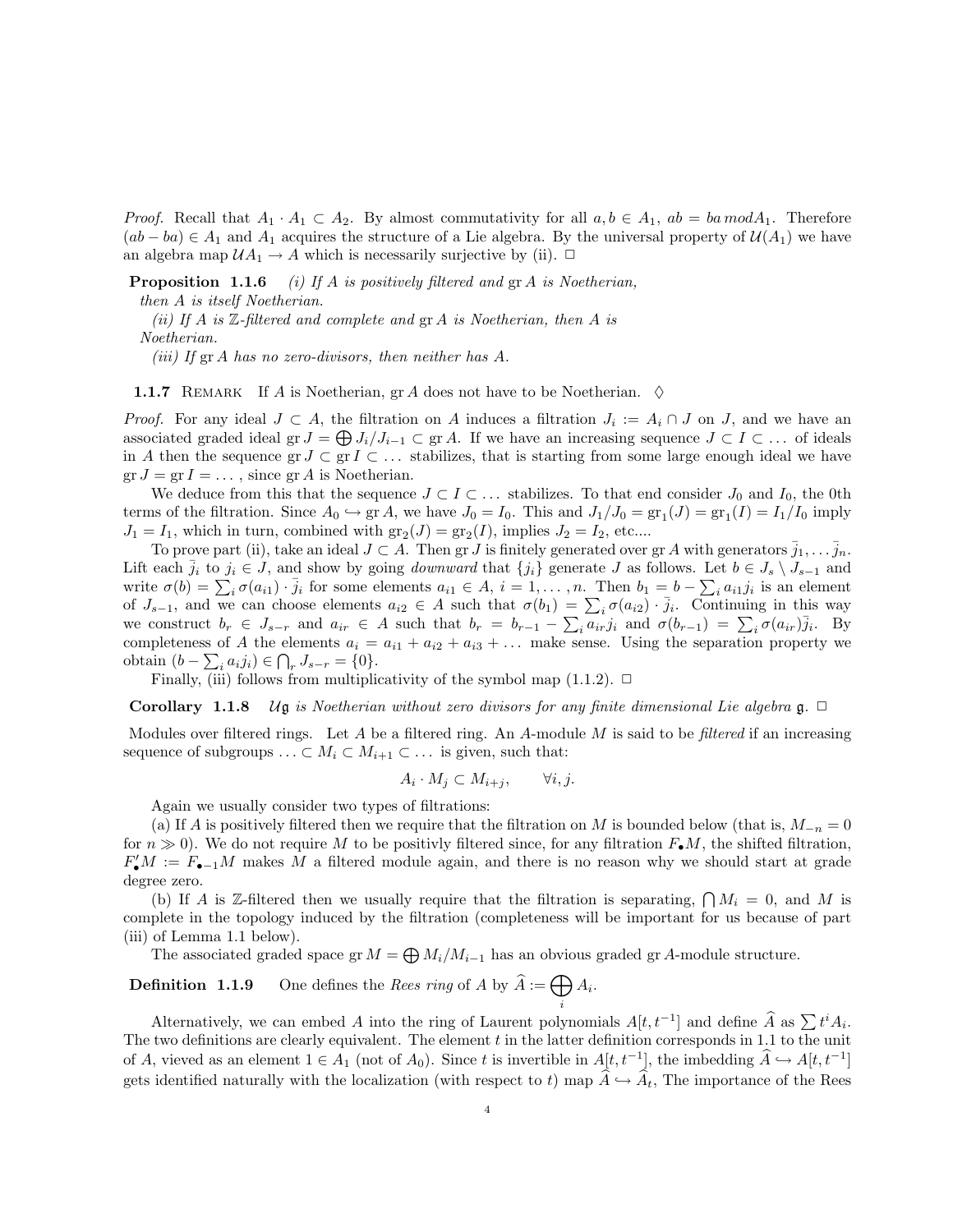ring  $\hat{A}$  can be best understood geometrically in the case where  $\hat{A}$  is a commutative k-algebra. Then the imbedding  $k[t] \rightarrow \sum t^i A_i = \hat{A}$  induces a flat morphism of schemes:  $\pi : Spec \hat{A} \rightarrow A^1 = Affine$  line over k. This morphism may be thought of as an explicit deformation of the ring  $A$  to  $\operatorname{gr} A$  since we have, see e.g.  $[CG, ch.2]$ 

$$
\pi^{-1}(t) \simeq \text{Spec} A \ \forall t \neq 0 \ \text{while} \ \pi^{-1}(0) \simeq \text{Spec}(\text{gr} A).
$$

In exactly the same way, given a filtered A-module M we define  $\widehat{M} = \bigoplus$  $M_i = \sum t^i M_i \subset M[t, t^{-1}].$ 

i

Clearly  $\hat{A}$  is a graded ring, and  $\hat{M}$  is a graded  $\hat{A}$ -module. It follows immediately from the definitions above that  $\widehat{A}/t\widehat{A} \simeq \operatorname{gr} A$  and  $\widehat{M}/t\widehat{M} \simeq \operatorname{gr} M$ 

Let  $A$  be a filtered ring, and  $M$  an  $A$ -module. We will assume that the filtration on  $A$  is given and fixed, but there is no apriori chosen filtration on  $M$ , and such a filtration is up to our choice.

**Lemma 1.1.10** The following two conditions on the filtration on M are equivalent:

(i)  $\overline{M}$  is a finitely generated  $\overline{A}$ -module

(ii) The filtration on M has the form

$$
M_i = A_{i-r_1}m_1 + \ldots + A_{i-r_l}m_l
$$

for some fixed  $m_1, \ldots, m_l \in M$  and  $r_1, \ldots, r_l \in \mathbb{Z}$ .

If the filtration on  $A$  is complete, and  $M$  is finitely generated over  $A$ , then the above conditions are also equivalent to the following one:

(iii)  $\operatorname{gr} M$  is a finitely generated  $\operatorname{gr} A$ -module.

*Proof.* (iii) follows from (i) if we choose a set of generators for  $\widehat{M}$  and project them to  $\widehat{M}/t\widehat{M} \simeq \operatorname{gr} M$ . The implication (ii)  $\Rightarrow$  (i) is trivial. To show that (iii) implies (ii), let  $\{u_i\}$  be the finite set of generators of gr M over gr A. We cam assume that each  $u_i$  is homogeneous. Let  $m_i \in M$  be lifts of  $u_i$  to M. If A is positively filtered then (iii) implies that  $M_i = 0$  for  $i \ll 0$  and we can proceed by induction: the statement is true for  $i \ll 0$  and if  $m \in M_{i+1}$  then  $\sigma(m) = \sum \sigma(a_i)u_i$ , so  $m = \sum a_i m_i \pmod{M_i}$ . If A is Z-filtered then we proceed as in the proof of (1.1) using the completeness property.  $\Box$ 

**Definition** 1.1.11 A filtration on M is called *good* if the equivalent conditions (i)-(ii) of Lemma 1.1 hold. If, in particular, A is positively filtered then the filtration on M is good iff  $gr M$  is a finitely generated gr A-module.

From now on we will assume unless otherwise stated that

(1) A is an almost commutative algebra over a field  $k \ (\subseteq A_0)$  of characteristic zero and, moreover,

(2)  $\operatorname{gr} A$  is a finitely generated k-algebra.

Let M be a finitely generated A-module. Choose a good filtration on M. Then  $\operatorname{gr} M$  is a module over gr A, a commutative ring, so we can consider the support  $Supp(\text{gr }M) \subset Spec(\text{gr }A)$  with its reduced structure so that  $Supp(M)$  is given by the ideal  $\sqrt{Ann(M)} \subset \text{gr } A$ .

**Definition 1.1.12** (Characteristic variety) The support  $Supp(\text{gr }M)$  with its reduced scheme structure is called the *characteristic variety* (or *singular support*) of  $M$  and is denoted by SS  $M$ . If  $S$  is an irreducible component of SS M, and A' is its coordinate ring then the rank of the A'-module gr  $M \otimes_{gr A} A'$  is called the multiplicity of M at S and is denoted by  $mult(M, S)$ .

# Theorem 1.1.13 (J. Bernstein)

(i) Supp(gr M) does not depend on the choice of a good filtration on M.

(ii) For any irreducible component S of SSM, the multiplicity mult $(M, S)$  does not depend on the choice of a good filtration.

Moreover, the multiplicity function mult $(\bullet, S)$  is additive on short exact sequences, that is given

$$
0 \to M' \to M \to M^{''} \to
$$

 $\overline{0}$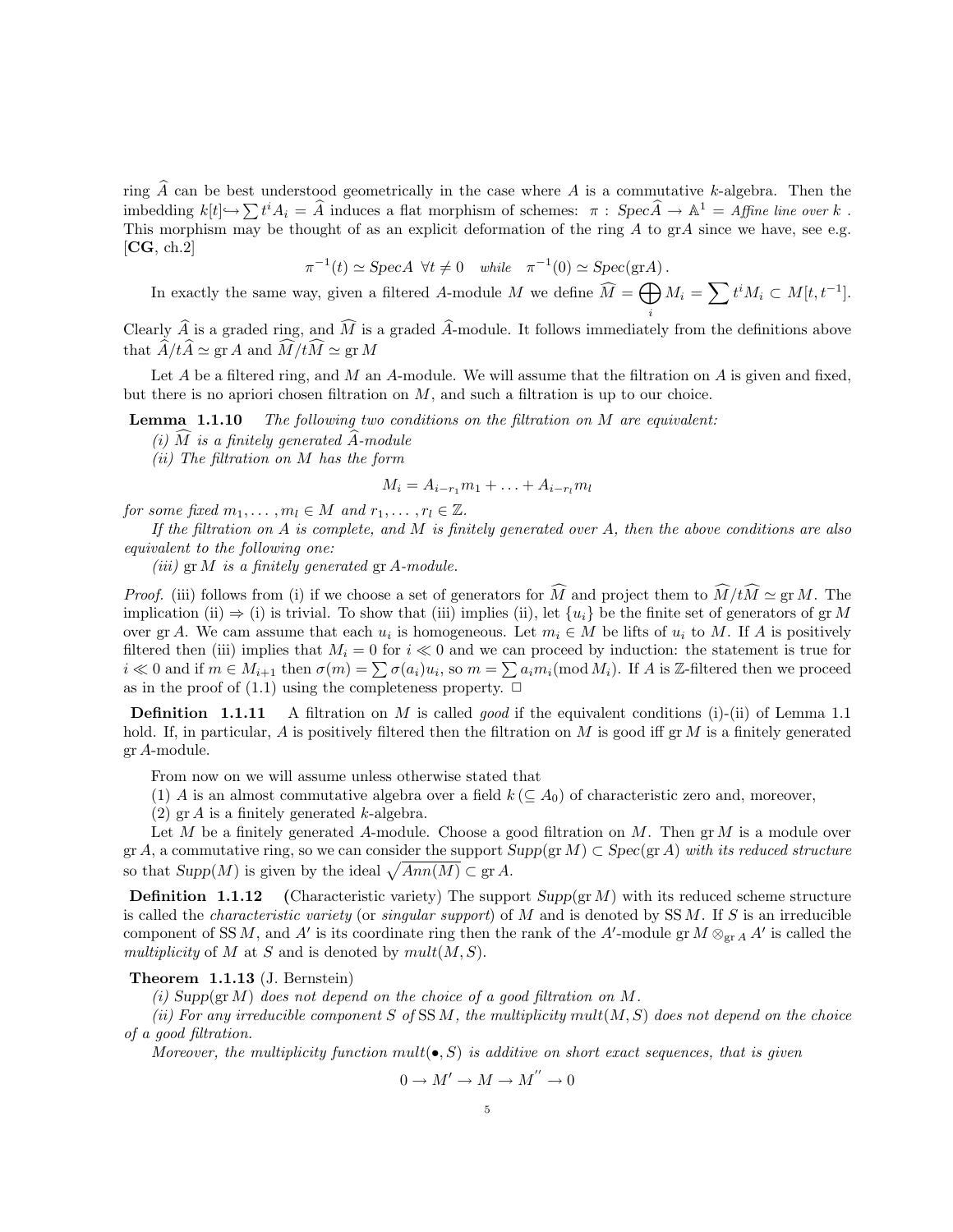one has:  $mult(M, S) = mult(M', S) + mult(M'', S)$  whenever  $mult(M, S)$  is defined (if S is not an irredicible component of SSM' or SSM" we set the corresponding multiplicity to be zero).

**1.1.14** REMARK The theorem fails if we would not take the *reduced* structure on  $Supp(\text{gr }M)$ .  $\diamond$ 

Lattices. Let A be a (not necessarily commutative) Noetherian ring, and  $t \in A$  a central non-zero divisor. Then one defines, in a standard way, see  $\S1.3$  below, the localization,  $A_t$ , of A with respect to the multiplicative subset  $\{t^n\}_{n\in\mathbb{Z}}$ .

Let M be a finitely generated  $A_t$ -module.

**Definition 1.1.15** A subgroup  $L \subset M$  is called a *lattice* if L is a finitely generated A-submodule of M such that  $\int_0^{\infty} t^{-k} L = M$ .

k The following properties of lattices are immediate:

(1) For an exact sequence of modules

$$
0\to M'\to M\to M''\to 0
$$

and a lattice  $L \subset M$ , the subgroup  $L' = M' \cap L$  (resp.  $L'' = \{ \text{ image of } L \text{ in } M'' \}$ ) is a lattice in M' (resp.  $M''$ ) and one has an exact sequence

$$
0 \to L' \to L \to L'' \to 0
$$

(2) For any two lattices  $L_1, L_2$  in M there exist big enough integers,  $k, l \geq 0$ , such that

$$
t^k L_2 \subset L_1 \subset t^{-k} L_2
$$

(of course, one can switch the roles of  $L_1$  and  $L_2$ ).

**1.1.16** Notation Given a ring B, write  $K^+(B)$  for Grothendieck semigroup of finitely generated Bmodules, that is the abelian semigroup freely generated by symbols  $[N]$ , for all B-modules N, modulo relations  $[N] = [N'] + [N'']$  for any short exact sequence  $0 \to N' \to N \to N'' \to 0$ .

Clearly, for any lattice L, the quotient  $L/tL$  is a module over  $\bar{A} = A/tA$ .

**Theorem 1.1.17** For any two lattices L, L', the classes  $[L/tL]$  and  $[L'/tL']$  are equal in  $K^+(\overline{A})$ .

**Corollary 1.1.18** The assignment  $[M] \mapsto [L]$  gives rise to a well-defined semigroup homomorphism  $K^+(A_t) \to K^+(\bar{A})$ .  $\Box$ 

**1.1.19** REMARK This is similar to the situation one encounters in representation theory of  $p$ -adic groups: one has natural maps

$$
\mathbb{Q}_p \hookleftarrow \mathbb{Z}_p \to \mathbb{F}_p.
$$

For any  $G(\mathbb{Q}_p)$ -module M we can choose a lattice L (i.e. a  $G(\mathbb{Z}_p)$ -submodule such that  $L \otimes_{\mathbb{Z}_p} \mathbb{Q}_p = M$ . Then  $L/pL$  is a module over  $G(\mathbb{F}_p)$  which depends on the choice of the lattice L, but whose class in  $K^+(G(\mathbb{F}_q))$ does not depend on this choice.  $\diamond$ 

*Proof of Theorem 1.1.* First consider a special case when L is adjacent to L', i.e.  $tL' \subset tL \subset L' \subset L$ . The natural short exact sequence

$$
0 \to L'/tL \to L/tL \to L/L' \to 0
$$

induces the equality  $[L/tL] = [L'/tL] + [L/L']$  of classes in  $K^+(\bar{A})$ . Another exact sequence

$$
0 \to tL/tL' \to L'/tL' \to L'/tL \to 0
$$

implies that  $[L'/tL'] = [tL/tL'] + [L'/tL]$ . But  $tL/tL \simeq L/L'$  as  $\overline{A}$ -modules (since t is invertible, multiplication by t is an isomorphism). Hence the two equalities imply  $[L/tL] = [L'/tL']$ .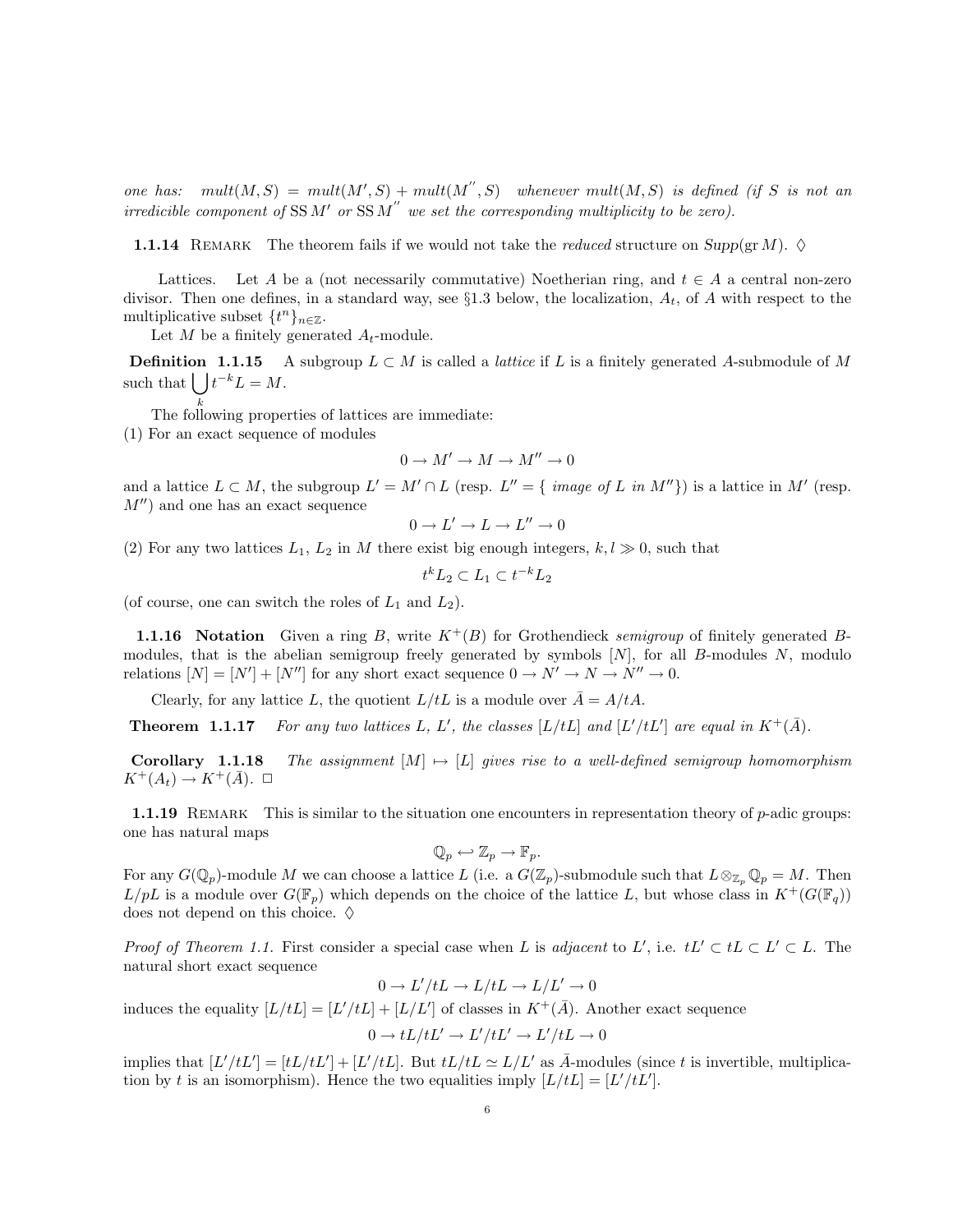In the general case of an arbitrary pair of lattices, L, L', we introduce a sequence of lattices  $L^j = L + t^j L'$ ,  $j \in \mathbb{Z}$ . One can easily prove that  $L^j$  is adjacent to  $L^{j+1}$  for all  $j \in \mathbb{Z}$ . Moreover,  $L_j = L$  for  $j \gg 0$ , while  $L_j = t^j L'$  for  $j \ll 0$ . Since

$$
\ldots = [L^{j-1}/tL^{j-1}] = [L^j/tL^j] = [L^{j+1}/tL^{j+1}] = \ldots
$$

by the first part of the proof, and multiplication by  $t^j$  is an isomorphism, the theorem follows.  $\Box$ 

**Lemma 1.1.20** Let A Z-filtered complete ring. If grA is Noetherian then  $\widehat{A}$  is Noetherian.

*Proof.* We will find a filtration on  $\widehat{A}$  such that associated graded will be Noetherian. Put

$$
F_j \hat{A} = \sum_{i \le j} t^i A_i + \sum_{i > j} t^i A_j \ \ (= \sum_{i \le j} t^i A_i + A_j t^{j+1} [t]).
$$

Then  $gr^F(\widehat{A}) \simeq (gr A)[t, t^{-1}]$ . Since  $gr A$  is Noetherian,  $gr A[t, t^{-1}]$  is also Noetherian. Hence,  $gr^F(A)$  and  $\widehat{A}$ are both Noetherian, due to Lemma 1.1.  $\Box$ 

Now let  $A$  be a filtered ring and  $M$  a filtered  $A$ -module. From the previous lemma and Lemma 1.1 we obtain the following relationship between filtrations and lattices.

**Lemma 1.1.21** A filtration on M is good iff  $\widehat{M}$  is an  $\widehat{A}$ -lattice in the  $A[t, t^{-1}]$ -module  $M[t, t^{-1}]$ .  $\Box$ 

Therefore the choice of a good filtration corresponds precisely to a choice of a lattice.

*Proof of theorem 1.1.* For any two good filtrations on M, their respective Rees modules are two lattices in  $M[t, t^{-1}]$  which have the same class in  $K^+(\text{gr }A)$  by (1.1). Hence not only their supports are equal but also they have equal multiplicities along each irreducible component of the support which has maximal dimension. The additivity of the multiplicity with respect to short exact sequances folows from its definition.  $\Box$ 

1.1.22 REMARK It is important for the proof to use  $K^+$ , not the K-group, since  $K(\text{gr }A)$  is less friendly with supports and multiplicities.  $\diamond$ 

1.1.23 Elementary properties of characteristic varieties.

Keep the setup of Theorem 1.1. The general properties of lattices mentioned above imply the following (1) Suppose  $M' \subset M$  is an A-submodule. If a good filtration  $\{M_i\}$  on M is chosen then the induced filtration  $M'_i = M_i \cap M'$  on  $M'$  is also good.

(2) The induced filtration on the quotient module  $M/M'$  is good and we have a short exact sequence

$$
0 \to \text{gr } M' \to \text{gr } M \to \text{gr}(M/M') \to 0
$$

(3) The exact sequence above and standard properties of supports of modules over a commutative algebra yield

$$
SS(M) = SS(M') \cup SS(M/M')
$$

(4) If  $M \simeq A/J$  then SS(M) is the zero variety of gr J.

Given a filtered ring A such that  $\text{gr}A$  is a commutative Noetherian ring, we have the scheme  $Spec(\text{gr}A)$ . The grading on grA corresponds geometrically to an algebraic  $\mathbf{G}_{\mathbf{m}}$ -action on  $Spec(\text{gr}A)$ . If A is positively filtered, then the projection

$$
\mathrm{gr} A \twoheadrightarrow A_0 = \mathrm{gr} A / \bigoplus_{i>0} \mathrm{gr}_i A \qquad \text{gives an inclusion} \quad \mathrm{Spec}(A_0) \subset \mathrm{Spec}(\mathrm{gr} A) \, .
$$

The subscheme  $Spec(A_0)$  is precisely the fixed point scheme of the  $\mathbf{G}_{\mathbf{m}}$ -action on  $Spec(\text{gr}A)$ . Moreover,  $Spec(\text{gr}A)$  is a *cone-scheme* over  $Spec(A_0)$ , i.e. there is a projection  $Spec(\text{gr}A) \rightarrow Spec(A_0)$  induced by the imbedding  $A_0 \hookrightarrow A$ . Furthermore, the  $\mathbf{G}_{\mathbf{m}}$ -action contracts  $Spec(\text{gr} A)$  to the fixed point variety,  $Spec(A_0)$ , along the fibers of this projection.

The following simple criterion is quite useful.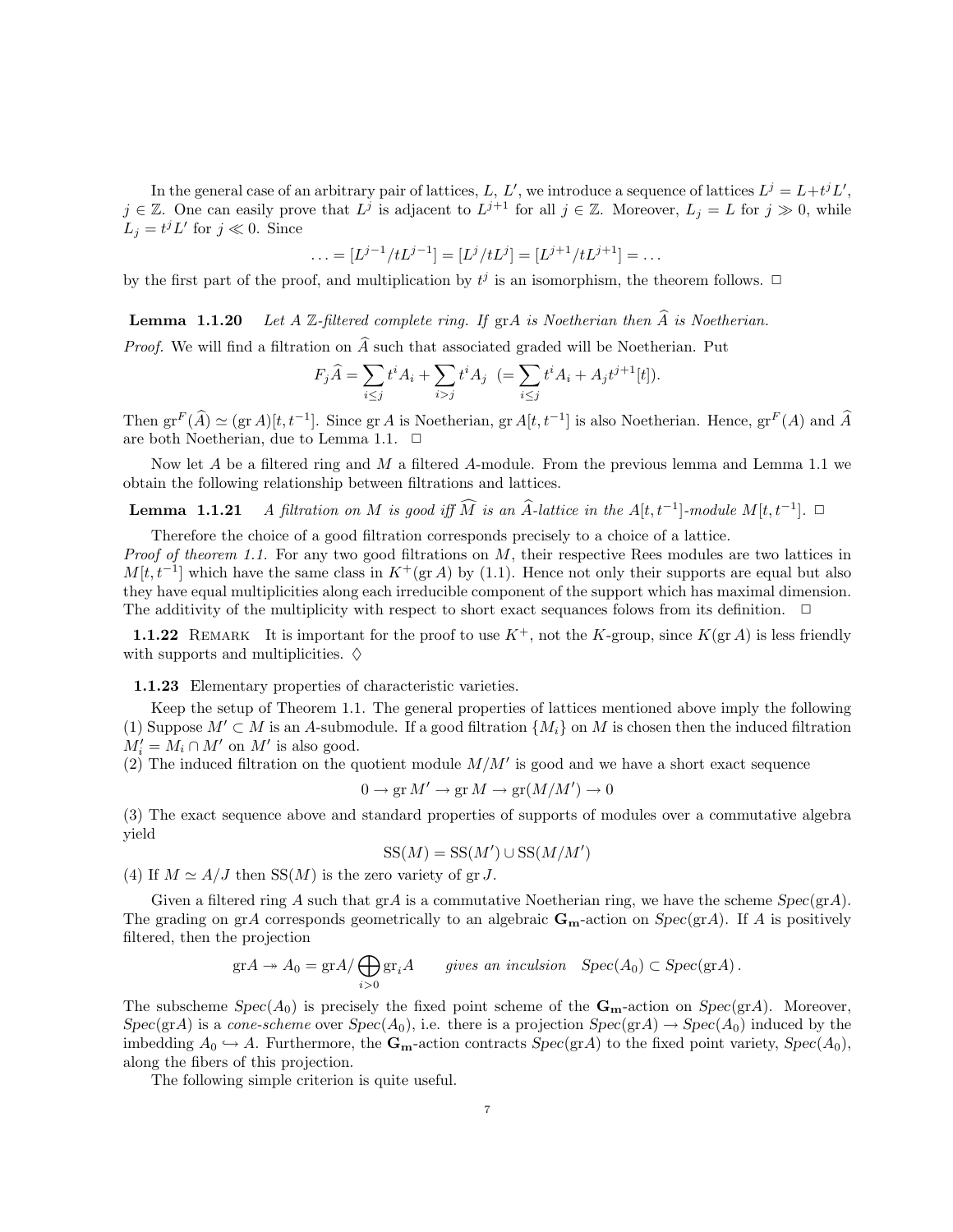**Lemma** 1.1.24 Let A be a positively filtered algebra such that  $\text{gr}A$  is a finitely generated  $A_0$ -algebra, and M a finitely generated A-module. Then

$$
SSM = Spec A_0 \subset Spec(\text{gr} A)
$$

iff M is finitely generated over  $A_0$ .  $\Box$ 

# 1.2. Three theorems of Gabber.

Recall the definition of a Poisson structure.

**Definition 1.2.1** A Poisson algebra consists of the following data:

- (1) a commutattive (associative) algebra  $(B, \cdot)$  with unit
- (2) a Lie bracket  $(B, \{ , \})$ .
- (3) These two structures are related by the Leibniz identity:

$$
\{a_1 \cdot a_2, b\} = a_1 \cdot \{a_2, b\} + a_2 \{a_1, b\}.
$$

**Proposition 1.2.2** If A is a filtered almost commutative algebra then grA has a canonical structure of a Poisson algebra.

*Proof.* Let  $\bar{a}_i \in A_i/A_{i-1}$  and  $\bar{a}_j \in A_j/A_{j-1}$ . We will construct an element  $\{\bar{a}_i, \bar{a}_j\} \in A_{i+j-1}/A_{i+j-2}$  such that the operation  $\{,\}$  together with multiplication in grA will satisfy the definition of a Poisson structure.

To that end, choose a lift  $a_i \in A_i$  (resp.  $a_j \in A_j$ ) of  $\bar{a}_i$  (resp.  $\bar{a}_j$ ). Form an element  $a_i a_j - a_j a_i$ . Apriori, this is an element of  $A_{i+j}$ . But since grA is commutative,  $(a_i a_j - a_j a_i) \in A_{i+j-1}$ . We define  $\{\bar{a}_i, \bar{a}_j\}$  to be the image of  $(a_i a_j - a_j a_i)$  in  $A_{i+j-1}/A_{i+j-2}$ . One can show the class of  $(a_i a_j - a_j a_i)$  in  $A_{i+j-1}/A_{i+j-2}$  does not depend on the choice of lifts  $a_i$  and  $a_j$  (while, of course,  $(a_i a_j - a_j a_i)$  itself depends on this lift).  $\Box$ 

**1.2.3** EXAMPLE Let  $\mathfrak{g}$  be a Lie algebra over a field k, and  $\mathfrak{g}^*$  the dual space. Consider the enveloping algebra  $A = U\mathfrak{g}$  equipped with the standard filtration. Then  $gr\mathcal{U}\mathfrak{g} = S\mathfrak{g} = k[\mathfrak{g}^*]$ , see Example 1.1. We will give three equivalent formulas for the Poisson structure on  $gr\mathcal{U} \mathfrak{g}$  arising from Proposition 1.2:

(1) For  $x, y \in \mathfrak{g}$  one has  $\{x^n, y^m\} = (mn)x^{n-1}y^{m-1}[x, y]$ , where  $[x, y]$ is the Lie bracket in g.

(2) Choose a base  $x_1, \ldots, x_r$  of  $\mathfrak g$ . Each  $x_i$  gives a linear function on  $\mathfrak g^*,$ 

so  ${x_i}_{i=1,...,n}$  is a coordinate system on  $\mathfrak{g}^*$ . In these coordinates we have

$$
\{P,Q\} = \sum_{i,j,k} c_{ij}^k \cdot x_k \cdot \frac{\partial P}{\partial x_i} \frac{\partial Q}{\partial x_j} \quad , \quad P,Q \in k[\mathfrak{g}^*] \,,
$$

where  $c_{ij}^k \in k$  are the structure constants of the Lie algebra, defined by  $[x_i, x_j] = \sum$ k  $c_{ij}^k x_k$ .

(3) For any  $\lambda \in \mathfrak{g}^*$  one has

 $\{P, Q\}(\lambda) = \langle \lambda, [dP(\lambda), dQ(\lambda)] \rangle$ ,  $P, Q \in k[\mathfrak{g}^*],$ 

where  $dP(\lambda), dQ(\lambda) \in \mathfrak{g}$  and  $\langle , \rangle : \mathfrak{g}^* \times \mathfrak{g} \to k$  is the natural pairing.  $\diamond$ 

**Definition 1.2.4** Let B be a Poisson algebra. We say that a subvariety  $V \subset \text{Spec}(B)$  is *coisotropic* if the ideal  $I_V$  of functions vanishing on  $V$  satisfies

$$
\{I_V, I_V\} \subset I_V.
$$

Theorem 1.2.5 (Involutivity of characteristic variety) Let A be an almost commutative algebra such that grA is Noetherian, and M be a finitely generated A-module. Then the characteristic variety  $SS(M) \subset$  $Spec(\text{gr} A)$  is coisotropic with respect to the Poisson structure on  $\text{gr} A$ .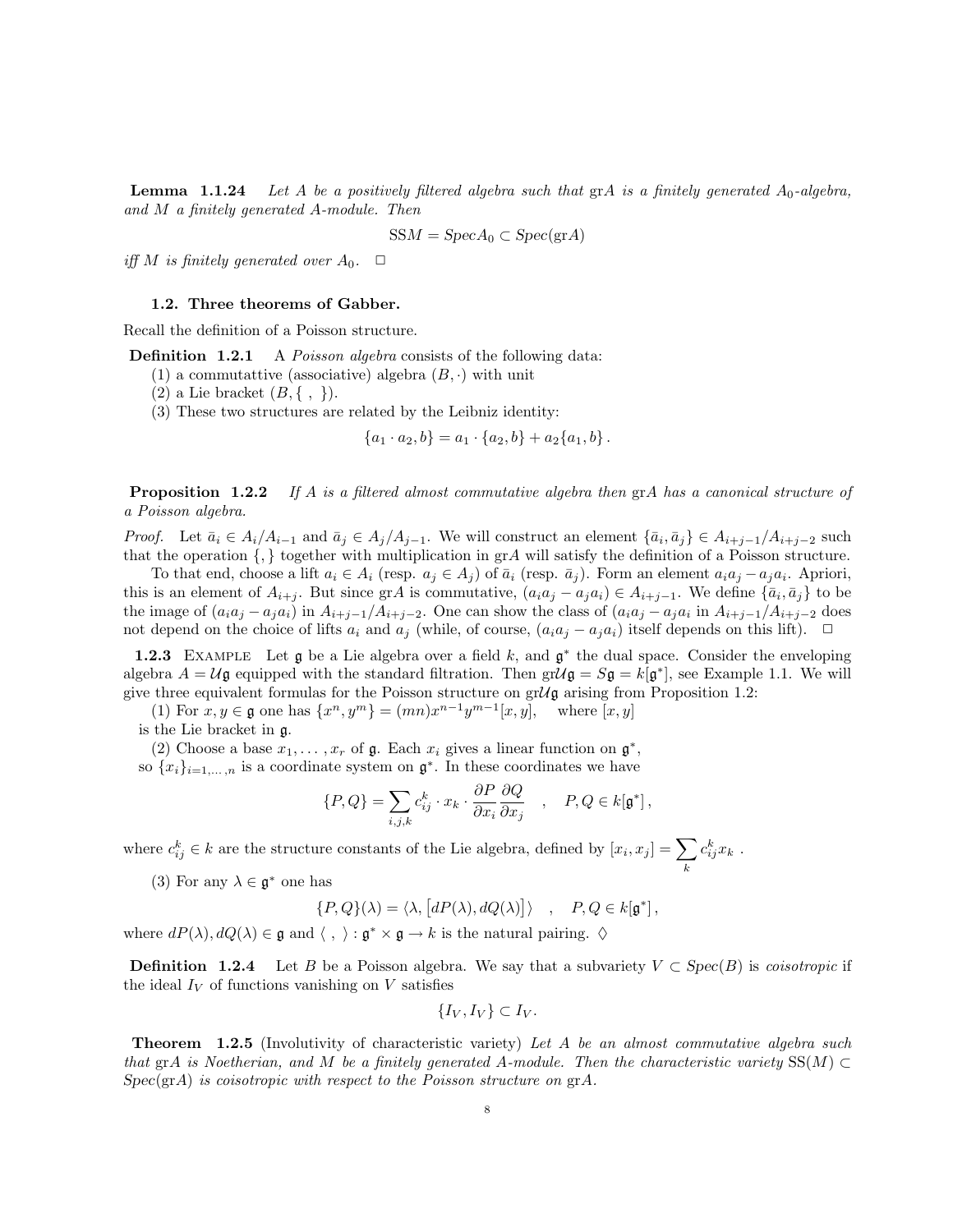**1.2.6** COMMENT. In a special case when  $M = A/J$  for some left ideal  $J \subset A$  we have  $I_{SS(M)} = \sqrt{grJ}$ . This special case actually implies the Theorem. Note further that is easy to prove that  $\{gr(J), gr(J) \} \subset gr(J)$ . However, in general, given an ideal  $I$  in a Poisson algebra, we have

$$
\{I, I\} \subset I \quad \nRightarrow \quad \{\sqrt{I}, \sqrt{I}\} \subset \sqrt{I}.\Diamond
$$

1.2.7 REMARK One recent application of the Involutivity of Characteristic Variety is the proof by Beilinson-Drinfeld (cf. [BeFM]) of the fact that conformal blocks for the Virasoro Lie algebra are finitedimensional, based on Lemma (1.1).  $\diamond$ 

The original proof of the Involutivity of characteristics theorem by Gabber [Ga] was quite tricky. We present here a simplified version of the argument due to F. Knop.

Consider the dual numbers  $\mathbb{D} := \mathbb{C}[\epsilon]/\epsilon^2$ . For each  $\mathbb{D}$ -module M put  $\overline{M} := M/\epsilon M$ . For  $m \in M$  let  $\overline{m}$  be its image in  $\overline{M}$ . Multiplication by  $\epsilon$  induces a map  $\overline{M} \to \epsilon M$ . Then M is D-free if and only if this map is an isomorphism.

Let A be a finitely generated  $\mathbb{D}$ -algebra and M a finitely generated A-module. Assume that both A and M are D-free. Assume moreover that  $\overline{A}$  is commutative. Consider  $I := \sqrt{\|Ann| \frac{1}{A}M}$ . Then  $\{I, I\} \subseteq I$ .

Let A be a D-algebra. Assume that  $\overline{A}$  is commutative and that A is D-free. Then for each  $\overline{a}, \overline{b} \in \overline{A}$  one can define a Poisson product  $\{\bar{a}, \bar{b}\} \in \overline{A}$  by the formula  $[a, b] = \epsilon \{\bar{a}, \bar{b}\}$ . The theorem of Gabber follows from:

Theorem 1.2.8 Let A be a finitely generated D-algebra and M a finitely generated A-module. Assume that both A and M are D-free. Assume moreover that  $\overline{A}$  is commutative, and put  $I := \sqrt{\|Ann|_{\overline{A}}\overline{M}}$ . Then  ${I, I} \subseteq I$ .

Proof of the Involutivity of characteristics theorem. The ideal I can also be defined as the intersection of all minimal associated prime ideals  $\mathfrak{p}$  of  $\overline{M}$ . Thus it suffices to show  $\{\mathfrak{p},\mathfrak{p}\}\subseteq \mathfrak{p}$  for each of these  $\mathfrak{p}$ .

Choose  $x_1, \ldots, x_l \in A$  such that the  $\overline{x}_i + \mathfrak{p}$  form a maximal algebraically independent set in  $\overline{A}/\mathfrak{p}$ . Let  $R \subseteq \overline{A}$  be the subalgebra generated by the  $\overline{x}_i$ . Then there is an  $0 \neq f \in R$  such that  $B := \overline{A}_f / \mathfrak{p}_f$  is a free  $R_f$ -module (of finite rank). Since **p** is a minimal associated prime of  $\overline{M}$  one can find f and  $s > 0$  such that  $\mathfrak{p}^s \overline{M}_f = 0$  and each of  $\mathfrak{p}^i \overline{M}_f / \mathfrak{p}^{i+1} \overline{M}_f$  is a free B-module. Thus, one can find  $m_1, \ldots, m_s \in M$  such that the  $\overline{m}_i$  form an  $R_f$ -basis of  $\overline{M}_f$  with the property  $\mathfrak{p}\overline{m}_i \subseteq \sum_{j\prec i} R\overline{m}_j$ . Here  $j \prec i$  means  $\overline{m}_j \in \mathfrak{p}^t \overline{M}_f$  and  $\overline{m}_i \notin \mathfrak{p}^t \overline{M}_f$  for some t.

**Lemma 1.2.9** For all  $a, b \in A$  with  $\bar{a}, \bar{b} \in \mathfrak{p}$  one can find integers  $n_1, n_2, n_3 \geq 0$  and elements  $e_{ij} \in A$  with  $\overline{e}_{ij} \in R$  such that  $f^{n_1}[f^{n_2}a, f^{n_2}b]m_i = \epsilon \sum_j e_{ij}m_j$  and  $\sum_i \overline{e}_{ii} = 0$ .

We show first that this Lemma implies the Theorem. We have  $f^{n_1}[f^{n_2}a, f^{n_3}b] = \epsilon c$  where  $c \in f^t{\overline{a}, \overline{b}} + \mathfrak{p}$ with  $t = n_1 + n_2 + n_3$ . The action of c on the free  $R_f$ -module  $\overline{M}_f$  is given by the matrix  $(\overline{e}_{ij})$  whose trace is zero. Since p acts nilpotently, we conclude that the trace of  $\{\bar{a}, \bar{b}\}$  on  $\overline{M}_f$  is zero. Apply this to  $\bar{a}$  replaced by  $x\overline{a}$  for any  $x \in \overline{A}_f$ . From  $\{x\overline{a}, \overline{b}\}\in x\{\overline{a}, \overline{b}\} + \mathfrak{p}_f$  we conclude that  $||tr|_{R_f}(x\{\overline{a}, \overline{b}\} : \overline{M}_f) = 0$  for all  $x \in \overline{A}$ .

On the other hand, the trace of  $y := x\{\bar{a}, \bar{b}\}$  can be calculated as the trace on  $\bigoplus_i \mathfrak{p}^i \overline{M}_f / \mathfrak{p}^{i+1} \overline{M}_f \cong B^{\ell}$ for some  $\ell > 0$ . Thus  $||tr|_{R_f}(y : M_f) = \ell ||tr|_{R_f}(y : B)$ . The extension  $B|R_f$  is (generically) separable, hence its trace form is non-degenerate. Thus the image of  $\{\bar{a}, \bar{b}\}$  in B is zero, i.e.,  $\{\bar{a}, \bar{b}\} \in \mathfrak{p}$ .

*Proof of the Lemma:* Let  $A' \subseteq A$  be the set of a with  $\bar{a} \in R$ . By construction, one can find  $n_2 \geq 0$  and  $u_{ij}^{(0)}, u_{ij}^{(1)} \in A'$  such that

$$
f^{n_2} a m_i = \sum_{j \prec i} u_{ij}^{(0)} m_j + \epsilon \sum_j u_{ij}^{(1)} m_j.
$$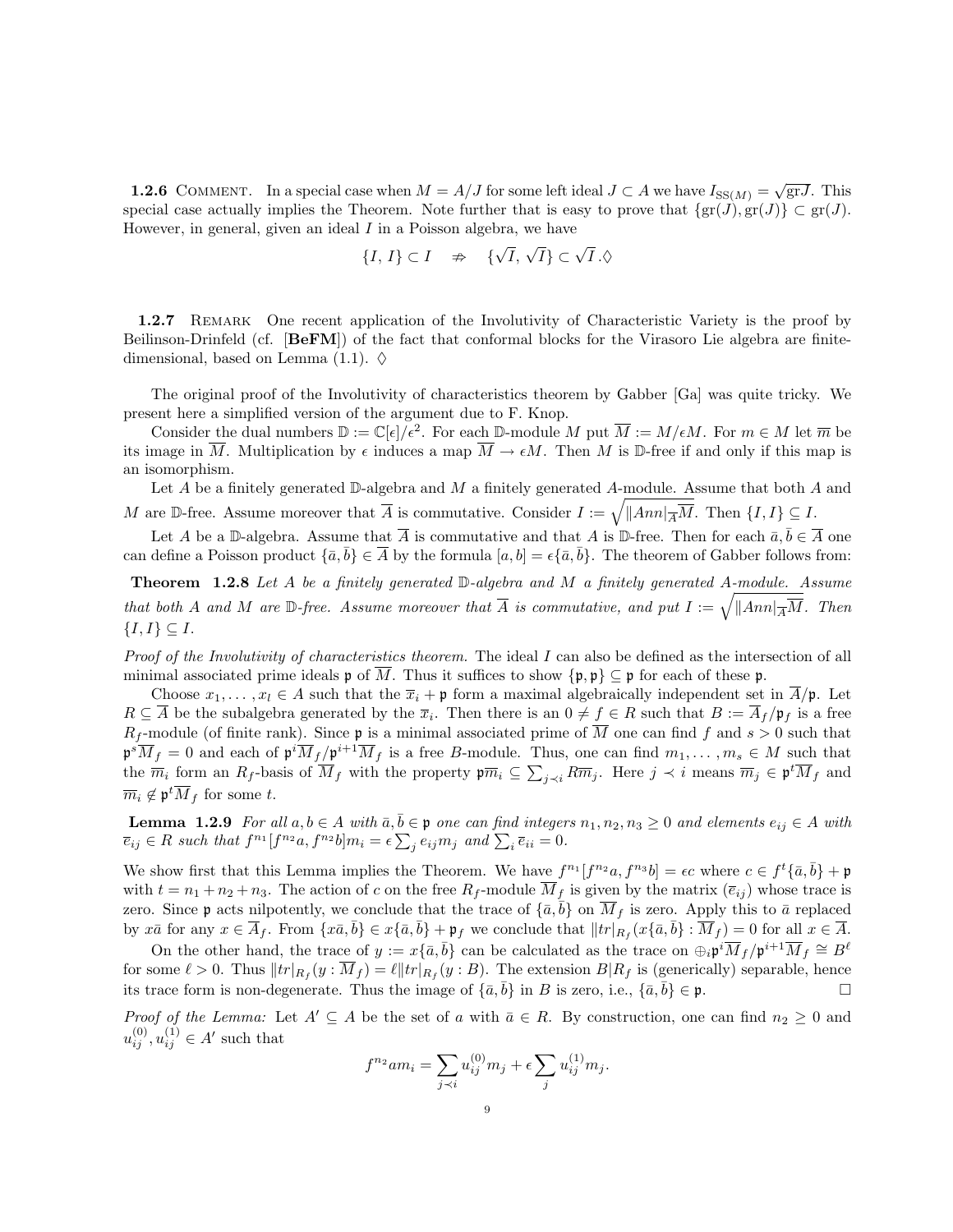Similarily, we obtain

$$
f^{n_3}bm_i = \sum_{j \prec i} v_{ij}^{(0)}m_j + \epsilon \sum_j v_{ij}^{(1)}m_j.
$$

Define the matrices  $U^{(0)} = (u_{ij}^{(0)}), \dots, V^{(1)} := (v_{ij}^{(1)})$ . Then

$$
f^{n_2}af^{n_3}bm_i = \sum_{i \prec j} (v_{ij}^{(0)}f^{n_2}a + \epsilon \{f^{n_2}a, v_{ij}^{(0)}\})m_j + \epsilon \sum_j v_{ij}^{(1)}f^{n_2}am_j =
$$
  
= 
$$
\sum_{i \prec j} ((V^{(0)}U^{(0)})_{ij} + \epsilon \{f^{n_2}a, v_{ij}^{(0)}\})m_j + \epsilon \sum_j ((V^{(0)}U^{(1)})_{ij} + (V^{(1)}U^{(0)})_{ij})m_j.
$$

Thus

$$
[f^{n_2}a, f^{n_3}b]m_i = \sum_{j \prec i} c_{ij}^{(0)}m_j + \epsilon \sum_j c_{ij}^{(1)}m_j.
$$

where

$$
c_{ij}^{(0)} = [V^{(0)}, U^{(0)}]_{ij} + \epsilon (\lbrace f^{n_2}a, v_{ij}^{(0)} \rbrace - \lbrace f^{n_3}b, u_{ij}^{(0)} \rbrace)
$$
  

$$
c_{ij}^{(1)} = [V^{(0)}, U^{(1)}]_{ij} + [V^{(1)}, U^{(0)}]_{ij}.
$$

Since  $\bar{a}$  and  $\bar{b}$  commute we have  $c_{ij}^{(0)} \in \epsilon A$ . Thus one can find  $n_1 \geq 0$  and  $d_{ij} \in R$  such that  $f^{n_1} \sum_{j \prec i} c_{ij}^{(0)} m_j =$  $\epsilon \sum_{j \prec i} d_{ij} m_j$ . Now we define  $e_{ij} = d_{ij} + f^{n_1} c_{ij}^{(1)}$ . The trace of the matrix  $\bar{e}_{ij}$  is zero since it it the sum of a strictly upper triangular matrix and two commutators.

The most important application is as follows: let  $D$  be a filtered C-algebra whose associated graded algebra  $\tilde{D}$  is commutative. Then the commutator induces a Poisson product on  $\tilde{D}$ . Let X be a D-module with compatible filtration. Then the associated graded object  $\tilde{X}$  is a  $\tilde{D}$ -module.

Corollary 1.2.10 Assume  $\tilde{A}$  is a finitely generated commutative C-algebra and  $\tilde{X}$  a finitely generated  $\tilde{D}$ -module. Let  $I := \sqrt{\|Ann\|_{\tilde{D}}\tilde{X}}$ . Then  $\{I, I\} \subseteq I$ .

*Proof:* Let  $(D_n)_{n\in\mathbb{Z}}$  and  $(X_n)_{n\in\mathbb{Z}}$  denote the filtrations of D and X repectively. Then apply [?] to  $A := \bigoplus_{n \in \mathbb{Z}} D_n/D_{n-2}, M := \bigoplus_{n \in \mathbb{Z}} X_n/X_{n-2}, \text{ and } \epsilon := 1 + D_{-1} \in D_1/D_{-1}.$ 

Let A be as before and assume in addition that  $grA$  is the coordinate ring of a *smooth* connected affine variety,  $char(k) = 0$ . For any finitely generated (hence Noetherian) A-module M define a finite filtration of M by A-submodules, called the Gabber filtration, by setting

$$
G_i(M) = \{ \text{ largest } A\text{-submodule } N \subset M \text{ such that } \dim(\text{SSN}) \le i \}
$$

("largest" makes sense by the Noetherian property). Alternatively we may define  $G_i(M)$  as follows

$$
G_i(M) = \{ m \in M \mid \dim \, \text{SS}(A \cdot m) \leq i \}.
$$

**Theorem 1.2.11** (Equi-dimensionality) Assume  $g \uparrow A = k[X]$  is the regular ring of a smooth affine algebraic variety over k, char(k) = 0. Then, for any  $i = 0, 1, \ldots$ , the characteristic variety of  $G_iM/G_{i-1}M$ is of pure dimension i, provided  $G_iM/G_{i-1}M$  is non-zero.  $\Box$ 

**Corollary 1.2.12** If Spec(grA) is smooth and equidimensional, then the characteristic variety of any irreducible A-module is of pure dimension.  $\Box$ 

**1.2.13** REMARK The characteristic variety of an irreducible module need not be irreducible. For example, let  $A = \mathbb{C}[z, \frac{d}{dz}]$  be the ring of polynomial differential operators in one variable with the standard filtration by the order of differential operators, see ch.2 below. Then we have  $\text{gr} A = \mathbb{C}[z, \xi]$ , so that  $Spec(\text{gr} A) = \mathbb{C}^2$ . Fix  $\lambda \in \mathbb{C}$  and put  $M_{\lambda} := \mathbb{C}[z, \frac{d}{dz}] \cdot z^{\lambda} = A/A \cdot (z \frac{d}{dz} - \lambda)$ . Then,  $SS(M_{\lambda}) = \{z \cdot \xi = 0\} \subset \mathbb{C}^2$  is the "coordinate cross" consisting of the two coordinate lines. Now, it is easy to verify, that if  $\lambda$  is not an integer, the A-module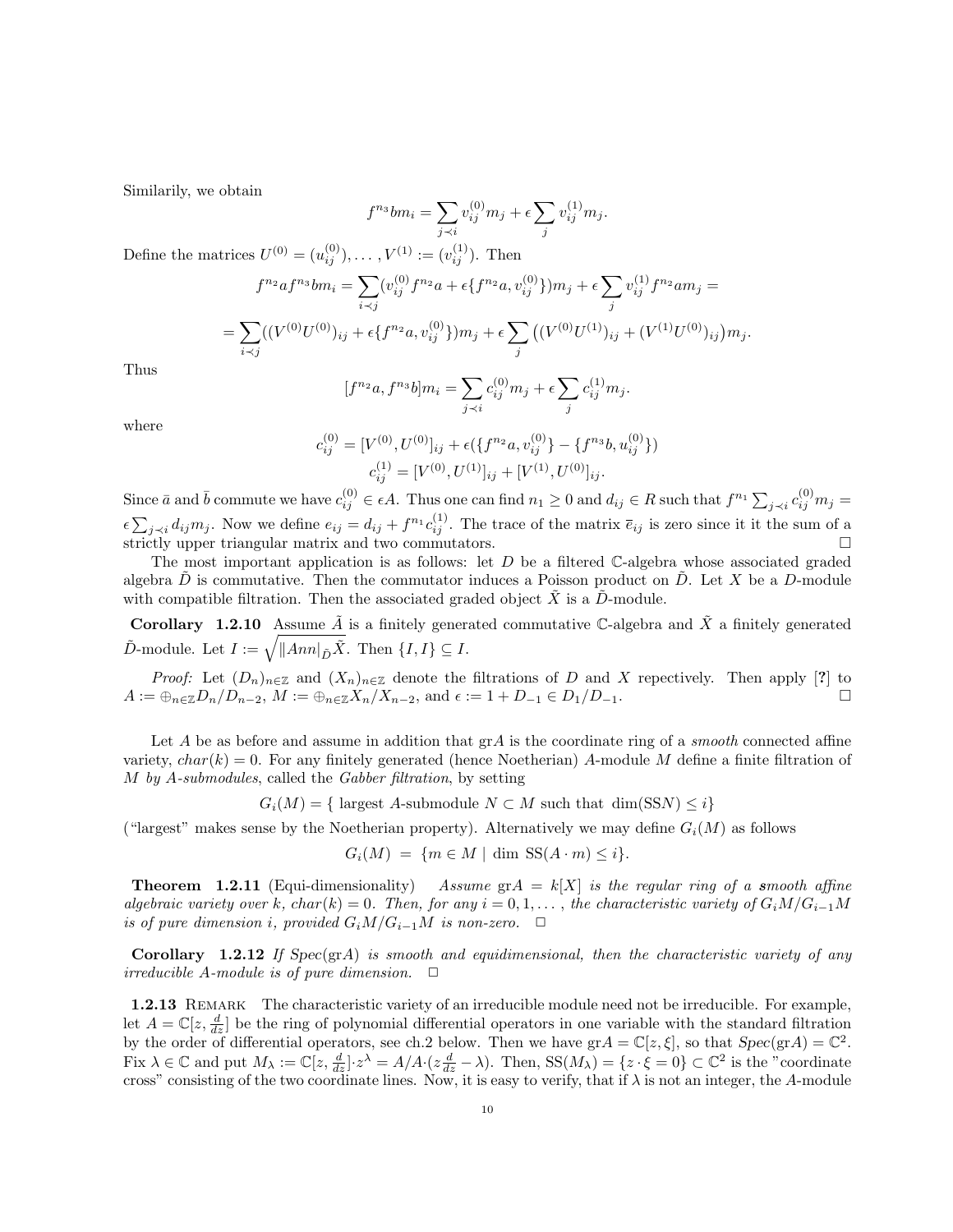$M_{\lambda}$  is simple. We see that the characteristic variety of this simple module has two irreducible components of the same dimension.  $\diamond$ 

We now state the third theorem due to O.Gabber. Let  $\mathfrak{r}$  be a solvable finite dimensional Lie algebra over a field k of characteristic zero. Suppose further that r can be represented as a sum  $\mathfrak{n} \oplus k \cdot \delta$  such that

(1) n is a nilpotent Lie ideal and

i

(2) The adjoint action of  $\delta$  on **n** is semisimple with strictly positive rational eigenvalues.

Let M be a finitely generated Ur-module. Assume that there is filtration  $\{M_i\}_{i\in\mathbb{N}}$  on M compatible with  $U$ **r**-action such that grM is finitely generated over  $gr(Un) = Sn$  (hence, over  $St$ , in particular).

 $\bigcap \mathfrak{n}^i M = 0.$ **Theorem 1.2.14** (Separation theorem) If M and n are as above, one has  $\mathfrak{n} \cdot M \neq M$ , or equivalently,

**1.2.15** Remarks. (1) If  $\mathcal{U}_+ := \mathbf{n} \cdot \mathcal{U} \mathbf{n}$  denotes the augmentation ideal in  $\mathcal{U} \mathbf{n}$ , then the theorem above can be restated as  $\mathcal{U}_+M\neq M$  and by the Artin-Rees Lemma one has

$$
\bigcap \mathcal{U}^i_+M=0,
$$

i.e. the augmentation filtration on M is separating. This explains why two claims of the Separation Theorem are equivalent.

(2) Nilpotency of **n** is essential: if  $\mathbf{n} = \mathfrak{sl}_2$ , then any non-trivial finite dimensional simple **n**-module M satisfies  $\mathfrak{n}M = M$ .

(3) If **n** is abelian, then  $\bigcap \mathcal{U}_{+}^{i}M = 0$  is a standard fact in Commutative Algebra. Assume first that the point  $0 \in Spec(Sn)$  does not belong to  $Supp(M)$ . Then there is a polynomial  $P \in Sn$  that vanishes on Supp M and such that  $P(0) \neq 0$ . Replacing P by its high enough power we may achieve that P annihilates M, i.e.  $P \in Ann(M) \subset Sn$ . But the space  $Ann(M)$  is clearly stable under the adjoint  $\delta$ -action on Sn. Moreover, since  $P = P(0) + P_1$ , where  $P_1 \in \mathfrak{n} \cdot S\mathfrak{n}$ , and all weights of ads on  $\mathfrak{n} \cdot S\mathfrak{n}$  are strictly positive, we deduce from  $P \in Ann(M)$  that  $P(0), P_1 \in Ann(M)$ . Since  $P(0) \neq 0$  this yields  $1 \in Ann(M)$ , a contradiction. Thus we have proved  $0 \in \text{Supp } M$ .

Now we can localize M at  $0 \in Spec(S_n)$  to get a non-zero module  $M_{(0)}$ . But then Nakayama's lemma yields,  $M_{(0)} = \mathfrak{n}M_{(0)}$ , hence  $M_{(0)} = 0$ , a contradiction.  $\Box$ 

1.2.16 Casselman Theorem in Representation Theory.

The Separation Theorem was discovered as an attempt to find a purely algebraic proof of a theorem of Casselmann. The latter is a rather deep result in Representation theory originally proved by Casselmann using analytic methods. To state the Casselman Theorem we need some notation.

Let G be a real semisimple Lie group with Lie algebra  $\mathfrak{g}$  (over  $\mathbb{R}$ ). Let  $K \subset G$  be a maximal compact subgroup. We have an Iwasawa decomposition

$$
G = N \cdot A \cdot K \,,
$$

where N is a unipotent subgroup, and A is isomorphic to a product of several copies of  $\mathbb{R}^{>0}$ . For example

$$
G = SL_n(\mathbb{R}), \quad K = SU_n, \quad A = \{ diag(\alpha_1, \dots \alpha_n), \quad \alpha_i > 0 \},
$$

$$
N =
$$
{upper-triangular matrices with 1 on the diagonal}

Writing  $\mathfrak{n} = Lie N$ ,  $\mathfrak{a} = Lie A$ ,  $\mathfrak{k} = Lie K$ , we have the corresponding Lie algebra direct sum decomposition (as vector spaces, not as Lie algebras)

$$
\mathfrak{g} = \mathfrak{n} \oplus \mathfrak{a} \oplus \mathfrak{k} \tag{1.2.17}
$$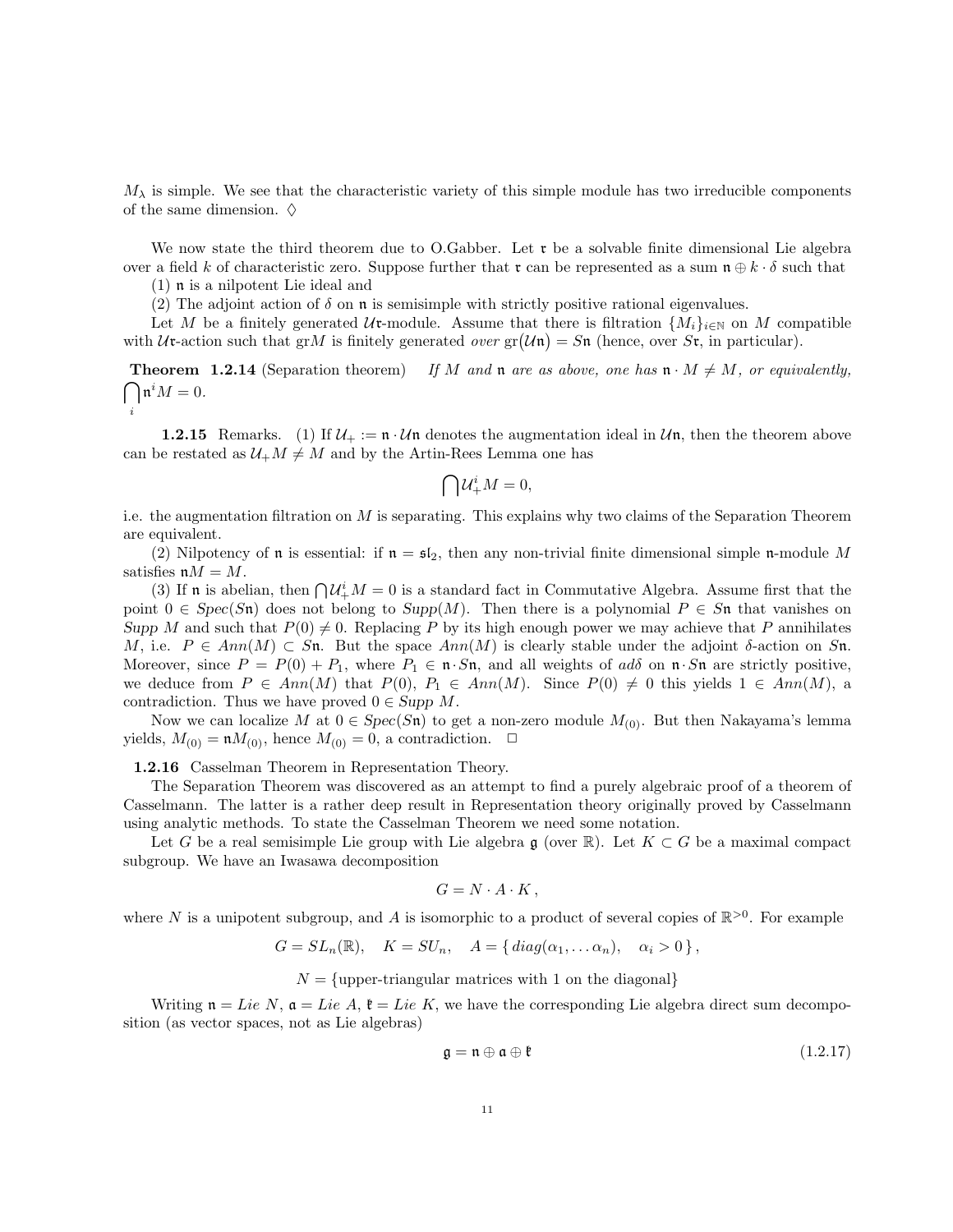Now let M be an "admissible", e.g. irreducible unitary, representation of G in a complex (infinitedimensional) topological vector space. Write

 $M^{\text{fin}} = \{m \in M \mid m \text{ belongs to a finite-dimensional } K\text{-stable subspace}\}\$ 

By a deep theorem of Harish-Chandra one knows, [Wa], that

(i)  $M^{\text{fin}}$  is dense in M, and  $M \mapsto M^{\text{fin}}$  is an exact functor.

(ii) The Lie algebra action of any  $x \in \mathfrak{g}$  on any  $m \in M^{\text{fin}}$  is well-defined,

i.e.  $\forall m \in M^{\text{fin}}$ , the map  $g \mapsto g \cdot m$ ,  $G \to M$  is differentiable,

hence  $M^\mathrm{fin}$  is a  $\mathcal{U} \mathfrak{g}\text{-module}.$ 

(iii) For any "admissible" representation M, see e.g. [Wa], the  $\mathcal{U}$ g-module  $M^{\text{fin}}$  is finitely generated, and if M is irreducible then  $M^{\text{fin}}$  is a simple  $\mathcal{U}$ **g**-module.

Assume  $M^{\text{fin}}$  is simple. Then a version of Schur Lemma yields:

(iv)  $Z(\mathfrak{g}) = (center \ of \ \mathcal{U}\mathfrak{g})$  acts on M by scalars.

Further, from (iii) we deduce

(v)  $M^{\text{fin}}$  is generated as  $\mathcal{U}\mathfrak{g}\text{-module}$  by a finite dimensional  $\mathcal{U}\mathfrak{k}\text{-stable}$  subspace  $M_0$ , i.e.  $M^{\text{fin}} = \mathcal{U}\mathfrak{g}\cdot M_0$ .

Define a filtration  $\{M_i, i \in \mathbb{N}\}$  on  $M^{fin}$  by  $M_i = \mathcal{U}_i \mathfrak{g} \cdot M_0$  where  $\{\mathcal{U}_i \mathfrak{g}\}\$  is the standard increasing filtration on  $\mathcal{U}$ g.

**Lemma 1.2.18** gr( $M^{\text{fin}}$ ) is a finitely generated gr( $U$ **n**)-module.

*Proof.* By  $(1.2.17)$  we have

$$
\mathcal{U}\mathfrak{g}\simeq \mathcal{U}\mathfrak{n}\otimes \mathcal{U}\mathfrak{a}\otimes \mathcal{U}\mathfrak{k}
$$

Hence by (v) we get  $M = U\mathfrak{g} \cdot M_0 = U\mathfrak{n} \cdot U\mathfrak{a} \cdot M_0$ . Further we have a Harish-Chandra algebra homomorphism  $Z(\mathfrak{g}) \to \mathcal{U}\mathfrak{a}$ . It is compatible with filtrations and  $\text{gr}(\mathcal{U}\mathfrak{a})$  is a finite module over the image of  $\text{gr}Z(\mathfrak{g})$ . The claim can be derived from this and (iv).  $\Box$ 

Next we find  $\delta \in \mathfrak{a}$ , a generic Q-rational linear combination of simple coroots in  $\mathfrak{a}$ , such that  $ad_{\mathfrak{a}}\delta$ is a diagonalizable diagonalizable, its eigenvalues on  $\bf{n}$  are positive integers, and such that Ker  $ad_{\bf{q}}\delta$ , the centralizer of  $\delta$  has minimal possible dimension. Then  $I = Ker \, ad_{\mathfrak{g}} \delta$  is a Levi subalgebra in  $\mathfrak{g}$ , and one has a triangular decomposition

$$
\mathfrak{g}=\mathfrak{n}^-\oplus\mathfrak{l}\oplus\mathfrak{n}
$$

where  $\mathfrak{n}^-$  is the Lie subalgebra spanned by the negative weight spaces for  $ad_{\mathfrak{g}}\delta$ . Thus,  $\mathfrak{p} := \mathfrak{l} + \mathfrak{n}^-$  and  $\mathfrak{l} + \mathfrak{n}^$ are the opposite parabolic subalgebras of g with Levi subalgebra l.

Write  $\mathcal{U}_+ = \mathfrak{n} \cdot \mathcal{U} \mathfrak{n}$  for the augmentation ideal. The Gabber theorem yields

Theorem 1.2.19 (Casselman Theorem)  ${\cal U}^i_+ M^{\rm fin} = 0\, . \quad \Box$ 

Let O be the abelian category of finitely generated  $\mathcal{U}$ **g**-modules V such that  $\mathcal{U}$ **p**-action (recall  $\mathfrak{p} := \mathfrak{l} + \mathfrak{n}^{-}$ ) on V is locally finite, i.e.:

$$
\dim \mathcal{U}\mathfrak{p} \cdot v < \infty \quad \forall v \in V.
$$

We define an *exact faithful* functor (called Jacquet functor)

 $J : Admissible G-representations \rightarrow \mathcal{O}$ 

as follows. First we introduce a naive functor

$$
\widehat{J}\colon\thinspace M\;\mapsto\;\; \lim_{\substack{\longleftarrow \\ i}}M^{\mathrm{fin}}/\mathcal{U}^i_+M^{\mathrm{fin}}
$$

This functor is faithful by 1.2 and exact (since completion is exact) but the  $\mathcal{U}(\mathfrak{g}\text{-module } \widehat{J}(M)$  is too large to be an object of  $\mathcal{O}$ , it is not even finitely generated as an  $\mathcal{U}$ g-module.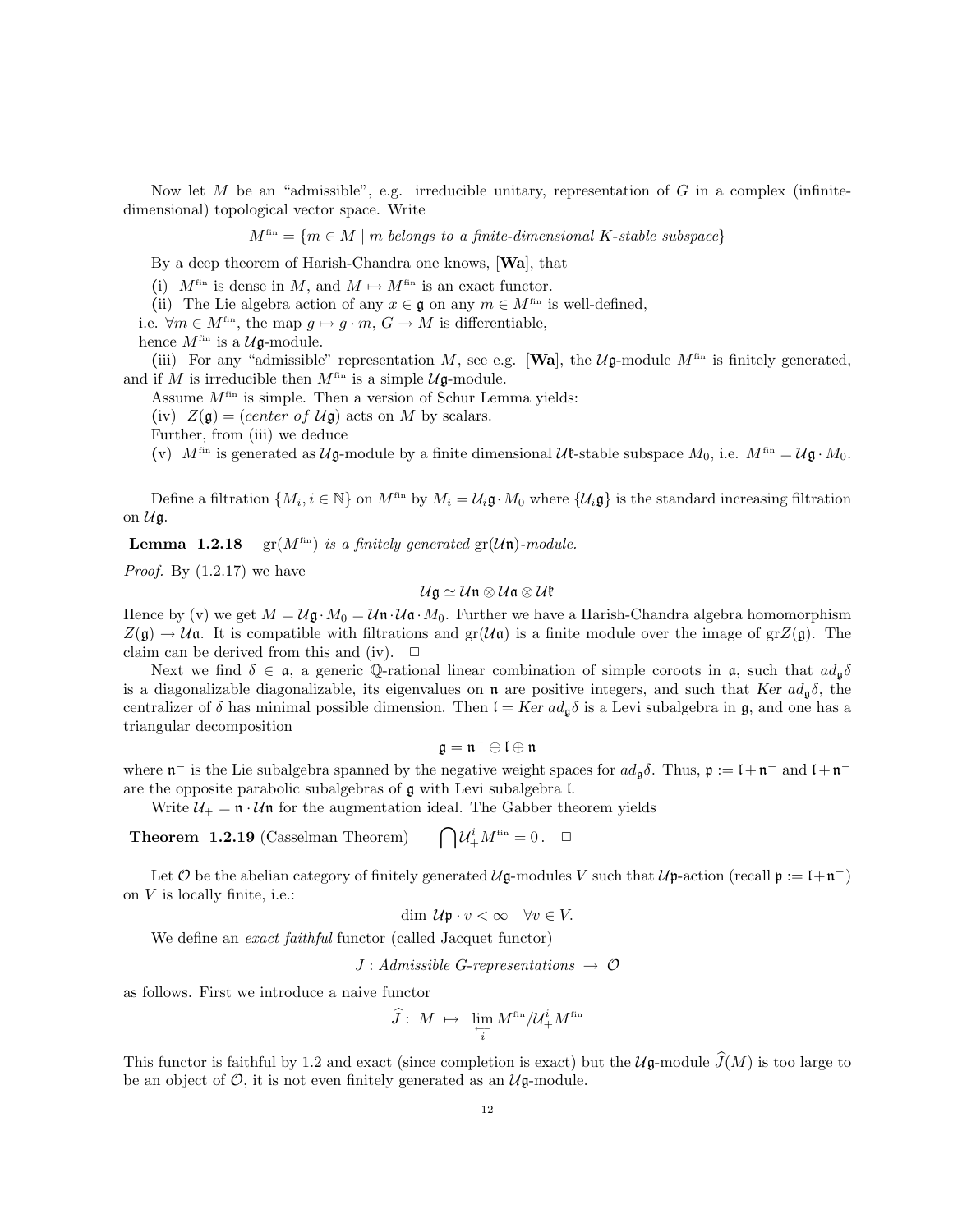We may do better. Notice that  $M^{\text{fin}}/\mathcal{U}_+M^{\text{fin}}$  is finite dimensional. It follows that  $\forall i$ , the space  $M^{\text{fin}}/\mathcal{U}^i_+M^{\text{fin}}$  is finite dimensional (since gr $M^{\text{fin}}$  is finitely generated over gr  $\mathcal{U}\mathfrak{n}$ ). The action of  $\delta \in \mathfrak{a}$ on  $M^{\text{fin}}$  induces a  $\delta$ -action on each finite dimensional space in the following inverse system

$$
M^{\text{fin}}/\mathcal{U}_{+}M^{\text{fin}} \leftarrow M^{\text{fin}}/\mathcal{U}_{+}^{2}M^{\text{fin}} \leftarrow M^{\text{fin}}/\mathcal{U}_{+}^{3}M^{\text{fin}} \leftarrow \dots \tag{1.2.20}
$$

One deduces from the positivity of ad $\delta$ -eigenvalues on n that, for each  $\lambda \in \mathbb{C}$ , the generalized  $\lambda$ eigenspaces,  $(M^{fin}/\mathcal{U}^j_+M^{fin})_\lambda$ , (= all Jordan blocks with eigenvalue  $\lambda$ ) of  $\delta$  in (1.2.20) stabilize, i.e., the projection give isomorphisms  $(M^{\text{fin}}/U_+^{j+1}M^{\text{fin}})_{\lambda} \stackrel{\text{sim}}{\longrightarrow} (M^{\text{fin}}/U_+^{j}M^{\text{fin}})_{\lambda}$ , for all j sufficiently large. Let  $J(M)$ be the direct sum of all such "stable" generalized eigenspaces of  $\delta$ . It is clear that

(i)  $J(M)$  is an  $\mathcal{U}(\mathfrak{g})$ -submodule in  $J(M)$  and  $J(M)$  is dense in  $J(M)$  in the n-adic topology, hence

$$
M \neq 0 \Rightarrow J(M) \neq 0
$$
 (by Casselman Theorem)  $\Rightarrow J(M) \neq 0$ .

- (ii)  $J$  is exact, since taking (generalized) eigenvalues is an exact functor;
- (iii) The  $\delta$ -action on  $J(M)$  is locally finite and each generalized eigenspace is finite-dimensional.
- (iv) All the eigenvalues are bounded from below by some  $\lambda = \lambda(M) \in \mathbb{C}$ .

Property (iii) follows from the stabilization of eigen-spaces in the inverse system (1.2.20). To prove (iv) observe that, since the action of  $\mathfrak{l} \subset \mathfrak{g}$  commutes with that of  $\delta$ , it takes each generalized eigenspace of  $\delta$  into itself. Hence  $U$ -action is locally finite by (iii). The  $n^-$ -action strictly decreases the eigenvalue of  $\delta$ , hence,  $\mathcal{U}$ n<sup>-</sup>-action on  $J(M)$  is locally finite by (iv). It follows that  $J(M) \in \mathcal{O}$ , as promised.  $\Box$ 

1.2.21 Remark An argument similar to the one used above will be used again, in chapter 4, in the construction of the second micro-localization functor  $\Phi$ .  $\diamond$ 

## 1.3. Non-commutative localization and microlocalization.

**Definition 1.3.1** Let A be an associative ring with unit  $1 \in A$ . A subset  $S \subset A$  is called *multiplicative* if

(1)  $1 \in S$ ; (2)  $0 \notin S$ ; (3)  $s_1, s_2 \in S \implies s_1 s_2 \in S$ .

In the commutative situation these conditions are enough to localize  $A$  at  $S$ . In non-commutative situation we encounter the following obstacles:

(a) One can form both  $s^{-1}a$  and  $as^{-1}$  and it is not clear which to choose.

(b) It is hard to say when  $s_1^{-1}a_1 = s_2^{-1}a_2$ .

(c) It is not clear how to multiply  $s_1^{-1}a_1$  by  $s_2^{-1}a_2$ .

(d) We don't have a common denominator for  $s_1^{-1}a_1 + s_2^{-1}a_2$ .

To remove these obstacles one has to impose Ore conditions on S. There are two left Ore conditions and two right Ore conditions:

 $(1_{\text{left}})$  Every left fraction can be written as a right fraction:  $\forall s \in S, a \in$ 

 $A, \exists t \in S, b \in A$  such that  $at = sb$  (informally, this means:  $s^{-1}a = bt^{-1}$ )

 $(1_{\text{right}})$  Every right fraction can be written as a left fraction.

 $(2_{\text{left}})$  If  $s \in S, a \in A$  and  $sa = 0$  then  $\exists t \in S$  such that  $at = 0$ .

 $(2_{\text{right}})$  If  $t \in S$ ,  $a \in A$  and  $at = 0$  then  $\exists s \in S$  such that  $sa = 0$ 

Below, we will usually try to escape from having to verify the second condition by requiring that: no element of S is a zero divisor.

Consider the category whose objects are ring homomorphisms  $f : B \to A$  such that (i) B is a ring with unit and  $f(1) = 1$ .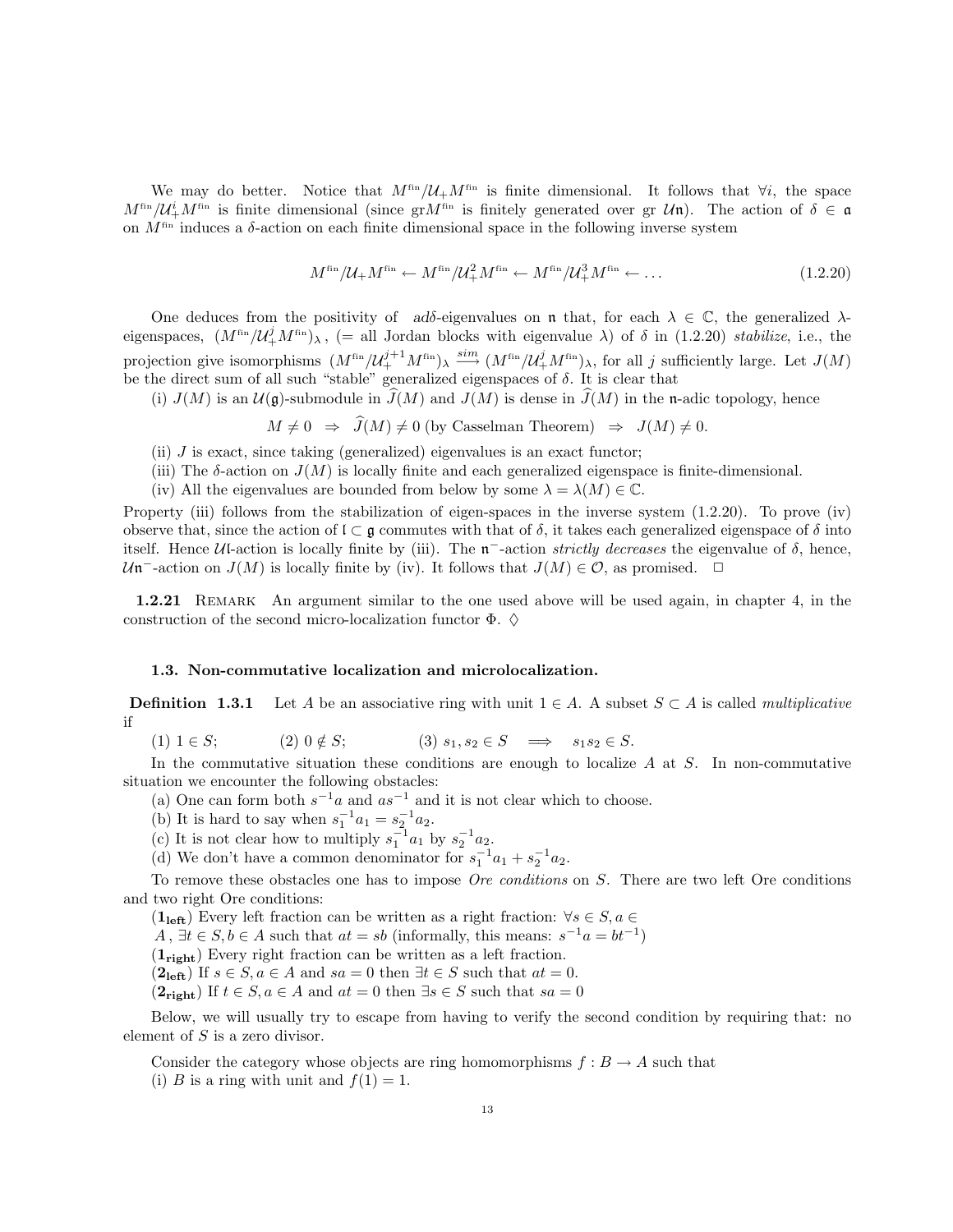(ii) All the elements of  $f(S)$  are invertible in B,

and whose morphisms are obvious commutative triangles.

Theorem 1.3.2 (Ore, see [?, ch.3.6]) If Ore's conditions are satisfied then there exists the universal object  $A \to S^{-1}A$  in this category, i.e. for any morphism  $f : A \to B$  satisfying (i)-(ii) there is a canonical commutative diagram



Idea of Proof. One can easily see that the Ore conditions remove obstacles (a) - (d) mentioned above. Obstacle (a) is handled by the conditions  $(1_{left}) - (1_{right})$ . Obstacle (b) is removed by declaring two left fractions to be equal if they are equal to the same right fraction. Further, one defines multiplication of left fractions as follows:

$$
s_1^{-1}a_1 \cdot s_2^{-1}a_2 = s_1^{-1}(a_1s_2^{-1})a_2 = s_1^{-1} s^{-1}b a_2 = (s s_1)^{-1}(b a_2),
$$

where we have used the Ore conditions to write :  $a_1 s_2^{-1} = s^{-1} b$ . Similarly, the Ore conditions ensure that, given  $s_1, s_2 \in S$ , one can find  $t_1, t_2$  such that  $t_1s_1 = t_2s_2 = t$ , and such that  $t_1 \in S$ . It follows that  $t \in S$  is a common denominator for  $s_1^{-1}a_1 + s_2^{-1}a_2$ .  $\Box$ 

1.3.3 Digression: Localization of categories. A similar localization techniques applies for additive categories instead of rings (note that giving an additive category  $\mathcal C$  with one object,  $X$ , amounts to giving a ring  $A = Hom_{\mathcal{C}}(X, X)$ ; thus rings are just categories with one object).

Let C be an additive category and  $\Phi$  a family of morphisms in C. Assume that  $\Phi$  is closed under composition and contains the identity maps for all objects. Motivated by the ring case, we say that the category  $C_{\Phi}$  is a localization of C with respect to  $\Phi$  if a functor  $\alpha_{\Phi}: C \to C_{\Phi}$  is given, satisfying the following universal property:

For any category D and a functor  $F: \mathcal{C} \to D$  such that  $F(\phi)$  is an isomorphism in D for every  $\phi \in \Phi$ , there exists a unique functor  $F_{\Phi}: \mathcal{C}_{\Phi} \to D$  such that F

is naturally isomorphic to  $F_{\Phi} \circ \alpha_{\Phi}$ .

We claim that if the multiplicative family Φ satisfies obvious analogues of Ore conditions, then the localized category,  $C_{\Phi}$ , exists. Specifically, given  $(C, \Phi)$  we construct  $C_{\Phi}$  as follows. Put  $Ob(C_{\Phi}) = Ob(C)$ . Define an element of  $Hom_{\mathcal{C}_{\Phi}}(X, Z)$  to be a diagram of morphisms  $X \stackrel{\alpha}{\longrightarrow} Y \stackrel{\phi}{\longleftarrow} Z$ , where  $\phi \in \Phi$ . It is easy to see as in the proof of Theorem 1.3 that the Ore conditions for  $\Phi$  ensure the possibility of composing morphisms thus defined.

The most important example of such a situation is the construction of the derived category of an abelian category A. Given such an A, let  $\mathcal{C} = C(\mathcal{A})$  be the category of complexes of objects of A. Recall that a morphism of complexes is called a *quasi-isomorphism* provided it induces isomorphisms on the cohomology. We would like to declare all quasi-isomorphisms to be invertible, i.e. we would like to localize the category of complexes with respect to the family,  $\Phi$ , of all quasi-isomorphisms. This family *does not* satisfy the Ore conditions, however. To fix the situation, one has first to pass from  $C(\mathcal{A})$  to the homotopy category.

In more detail. Let  $X^{\bullet} \in C(\mathcal{A})$  be a complex. Then  $Cone(X^{\bullet})$  is a complex such that  $Cone(X^{\bullet})^i$  $X^i \oplus X^{i+1}$  with the differential given by the differential of X. One has the short exact sequence of complexes:

$$
0 \to X^{\bullet} \to Cone(X^{\bullet}) \to X^{\bullet}[1] \to 0.
$$

**Definition** 1.3.4 A morphism of complexes  $\phi: X^{\bullet} \to Y^{\bullet}$  is said to be *homotopic to 0* if it factors as  $X^{\bullet} \to Cone(X^{\bullet}) \to Y^{\bullet}$ . In other words, one should be able to define morphisms  $h^{i}: X^{i+1} \to Y^{i}$  such that  $\phi_i = d_Y h^i \pm h^i d_X$ . We write that  $\phi \stackrel{hot}{\sim} 0$ .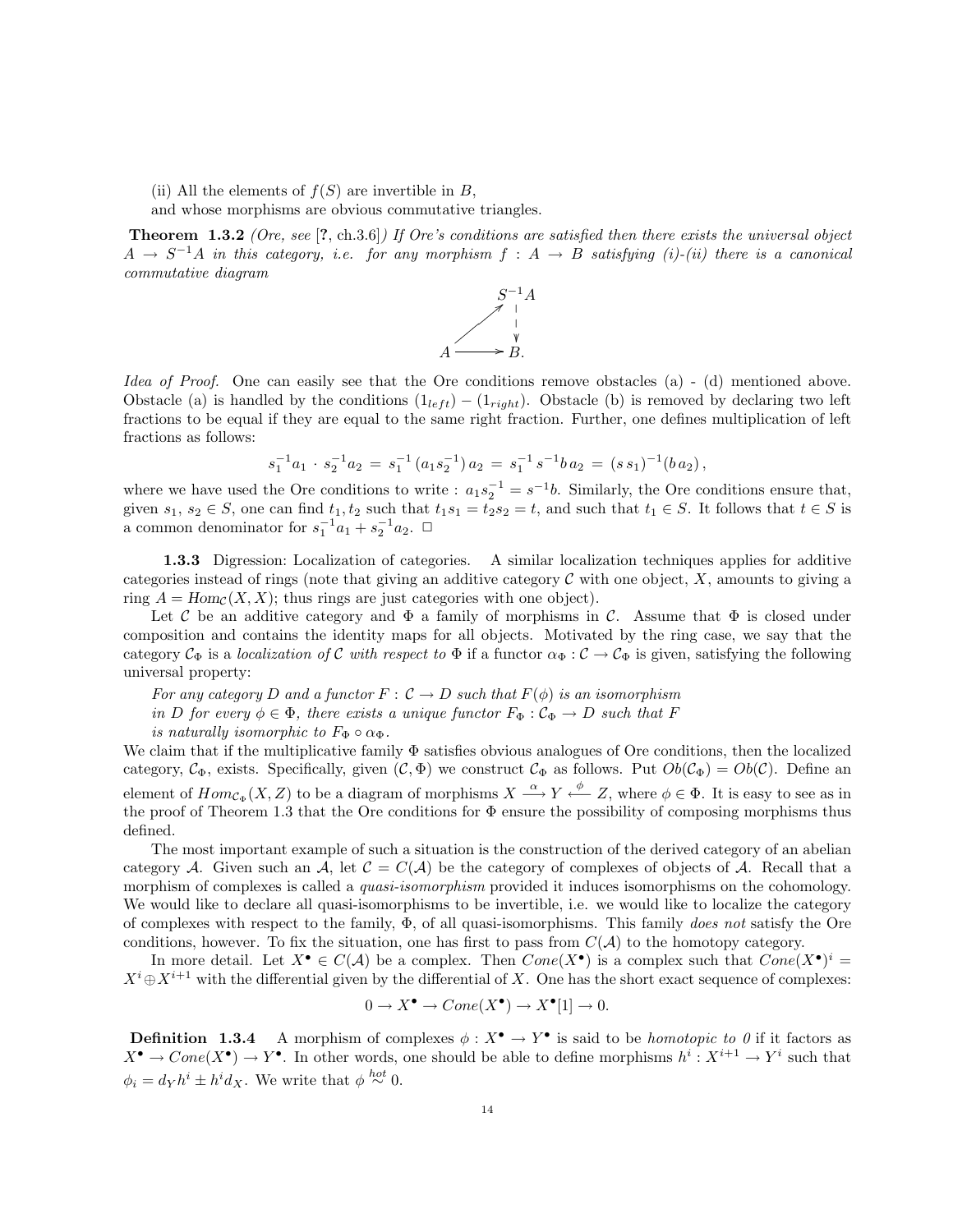**Definition 1.3.5** The homotopy category  $K(A)$  is defined by

$$
Ob K(\mathcal{A}) = Ob C(\mathcal{A}),
$$

 $Hom_{K(\mathcal{A})}(X^{\bullet}, Y^{\bullet}) = Hom_{C(\mathcal{A})}(X^{\bullet}, Y^{\bullet}) / \{morphisms \ homotopic \ to \ 0\}.$ 

**Proposition 1.3.6** The class of quasi-isomopthisms staisfies the Ore conditions in  $K(A)$ 

*Proof.* First note that any map of complexes  $C \to D$  is homotopic to the embedding  $C \to C \oplus Cone(C)$ . Now suppose we have a diagram



where a is an embedding and  $\phi$  is a quasi-isomorphism, then we can apply the pushout construction to obtain a commutative diagram

$$
0 \longrightarrow A \xrightarrow{a} B \longrightarrow L \longrightarrow 0
$$
  
\n
$$
\downarrow \phi \qquad \downarrow \psi \qquad \parallel
$$
  
\n
$$
0 \longrightarrow C \xrightarrow{b} D \longrightarrow L \longrightarrow 0
$$

where  $\psi$  is also a quasi-isomorphism (by 5-lemma), and this is exactly what the Ore conditions require us to prove.  $\Box$ 

**Definition 1.3.7** The derived category  $D(A)$  is defined to be the localization of the homotopy category  $K(\mathcal{A})$  by the class  $\Phi$  of all quasi-isomorphisms.

∗ ∗ ∗

We will now give two criteria to verify Ore conditions for a multiplicative subset  $S$  of a ring  $A$ . First, given  $x \in A$  write  $adx(y) = xy - yx$ .

**Proposition 1.3.8** If for any  $s \in S$  the operator ad s on A is (locally) nilpotent then the Ore conditions hold for S.

*Proof.* Let a, s be as in the first Ore condition. Then, there exists  $n \in \mathbb{N}$  such that

$$
0 = (ad\ s)^n(a) = \sum_{r=0}^n (-1)^r \binom{r}{n} s^r a s^{n-r}.
$$

(The last equality can be easily proved by induction on n.) Hence if take  $t = s^n$ , we get  $0 = as^n + sb$ , where

$$
b = -\sum_{r=1}^{n} (-1)^r \binom{r}{n} s^{r-1} a s^{n-r}.
$$

To state the second (less trivial) criterion, assume that we have an almost commutative algebra A such that grA is finitely generated over an algebraically closed field. Start with a multiplicative subset  $\overline{S} \subset \text{gr}A$ which contains no zero divisors (this assumption is not imprtant but that is what we will have in applications anyway). Define

$$
S = \{ s \in A \mid \sigma(s) \in \overline{S} \}.
$$

**Proposition 1.3.9** The subset  $S \subset A$  satisfies the Ore conditions.

*Proof.* We need to show that  $\forall a \in A, s \in S$ , there is an element  $t \in S$  such that  $ta \in As$ . Define

$$
I = \{ x \in A \mid xa \in As \}
$$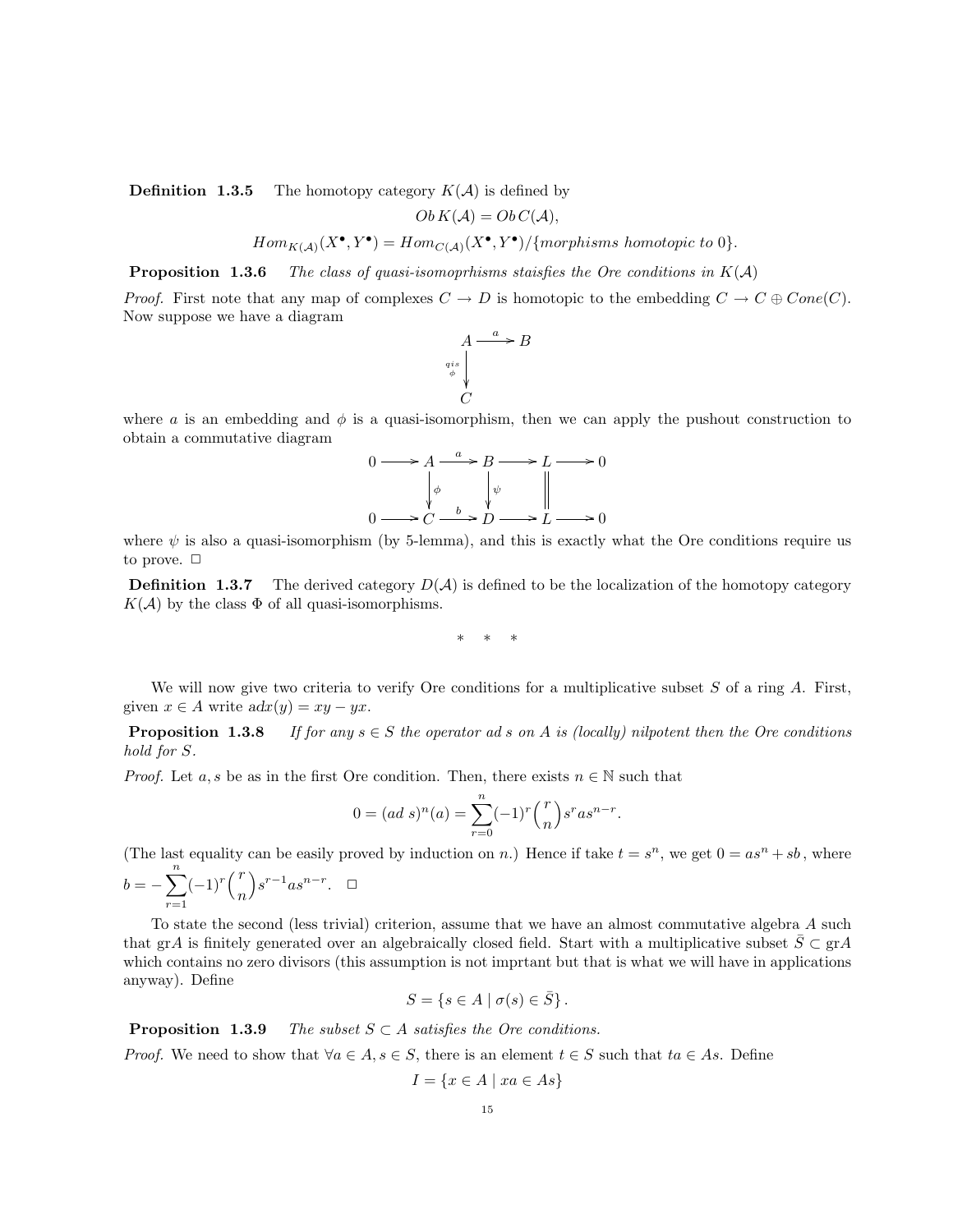(apriori I could be zero). Hence, if we denote by  $r(a)$  the right multiplication map  $r(a) : A \to A$ ,  $x \mapsto xa$ , then I is the kernel of the composition  $\phi: A \stackrel{r(a)}{\longrightarrow} A \to A/As$ . Therefore  $A/I \hookrightarrow A/As$  is an injective map of A-modules and hence  $SS(A/I) \subset SS(A/As)$ . The point here is that the inclusion is not compatible with filtrations (since  $r(a)$  is not comatible with them) but we use the fact that the characteristic variety does not depend on the choice of filtration.

With respect to the natural filtrations we have  $\text{gr}(A/I) = \text{gr}A/\text{gr}(I)$  and  $\text{gr}(A/As) = \text{gr}A/(\text{gr}A) \cdot \sigma(s)$ (the latter equality uses that  $\sigma(s)$  in not a zero-divisor). It follows now from the inclusion SS( $A/I$ ) ⊂ SS(A/As) established above, that  $\sigma(s)$  vanishes at SS(A/I) = {the zero-variety of grI}. Hence  $(\sigma(s))^n \in$  $gr(I)$ , by Hilbert Nullstellensatz. But then  $\sigma(s^n) \in gr(I)$  and therefore  $\exists t \in I$  such that  $\sigma(t) = \sigma(s^n)$ . Since  $\overline{S}$  is multiplicatively closed  $\sigma(s^n) = (\sigma(s)^n \in \overline{S})$ , hence  $t \in S$  by definition of  $S \square$ 

**1.3.10** REMARK In contrast with the first criterion the element t provided by  $(1.3)$  is not a power of s but one rather has  $t \equiv s^n$  (modulo lower terms of the filtration).  $\diamond$ 

Suppose that grA has no zero divisors. Then by (1.3) for any multiplicatively closed subset  $\bar{S} \subset \text{gr}A$  we can construct a subset  $S \subset A$  satisfying Ore conditions. Hence the localization  $S^{-1}A$  exists.

We introduce the filtration on  $S^{-1}A$  by requiring that  $s^{-1}a \in A_{j-i}$  if  $\deg \sigma(s) = i$  and  $\deg \sigma(a) = j$ . This is well-defined since we assume that two left fractions are equal iff they are equal to the same right fraction and  $s^{-1}a = bt^{-1}$  implies  $at = sb$  hence  $\sigma(a)\sigma(t) = \sigma(s)\sigma(b)$ . However this filtration on  $S^{-1}A$  is in fact a Z-filtration with non-trivial terms in all negative degrees.

**Definition 1.3.11** The completion  $A_{\bar{S}}$  of  $S^{-1}A$  in the topology defined by the filtration above is called the formal microlocalization of A at S. We define the formal microlocalization of an A-module M to be  $M_{\bar{S}} = A_{\bar{S}} \otimes_A M$  viewed as a left  $A_{\bar{S}}$ -module.

**Definition 1.3.12** Let  $f : M \to N$  be a morphism of filtered A-modules. We say that f is compatible with filtrations if  $f(M_i) \subset N_i$ . We say that f is strictly compatible if  $f(M_i) = f(M) \cap N_i$  (i.e. the two possible filtrations on  $f(M)$  arising from viewing  $f(M)$  either as the surjective image of M or as a subobject of N, in fact coincide).

1.3.13 Properties of the formal microlocalization.

- (1) The natural embedding  $A \hookrightarrow A_{\bar{S}}$  is sitrictly compatible with filtrations.
- (2)  $A_{\overline{S}}$  is flat over A (since the localization and completion are both exact functors).
- (3)  $\tilde{gr}(A_{\bar{S}}) = (\bar{S})^{-1}\tilde{gr}A$  (this is true since taking associated graded "does not feel" the completion).

To formulate the fourth property, recall first that the scheme  $Spec(\text{gr}A)$  has a natural  $\mathbf{G}_{\mathbf{m}}$ -action, and is cone-scheme over  $Spec(A_0)$ . Consider Zariski cone-topology on  $Spec(\text{gr}A)$ , i.e. the topology generated by open cone-subsets  $U \subset Spec(\text{gr}A)$ . For each open cone-subset U we denote by  $S(U)$  the set of all elements of  $\operatorname{gr} A$  that are invertible on U. This is clearly a multiplicative subset of  $\operatorname{gr} A$ , and abusing the notation we write  $A_U$  (instead of  $A_{\bar{S}(U)}$ ) for the microlocalization of A with respect to  $\bar{S}(U)$ .

Given a finitely generated A-module M, and an open cone-subset U as above, put  $M_U := A_{\overline{S}(U)} \otimes_A M$ , an  $A_U$  -module. Then we have

**Proposition** 1.3.14 (i) The assignment  $U \rightarrow A_U$  defines a sheaf of algebras on the cone-scheme  $Spec(\text{gr} A).$ 

(ii) For any finitely generated A-module M, the assignment  $U \mapsto M_U$  gives a sheaf of modules.  $\Box$ 

**1.3.15** REMARK Notice that in the case when  $Spec(A_0)$  is a point (= the vertex of the cone  $Spec(grA)$ ), we have  $A_U = A$  if U contains  $Spec(A_0)$ . One can invert much more elements on A if U does not contain  $Spec(A_0). \quad \Diamond$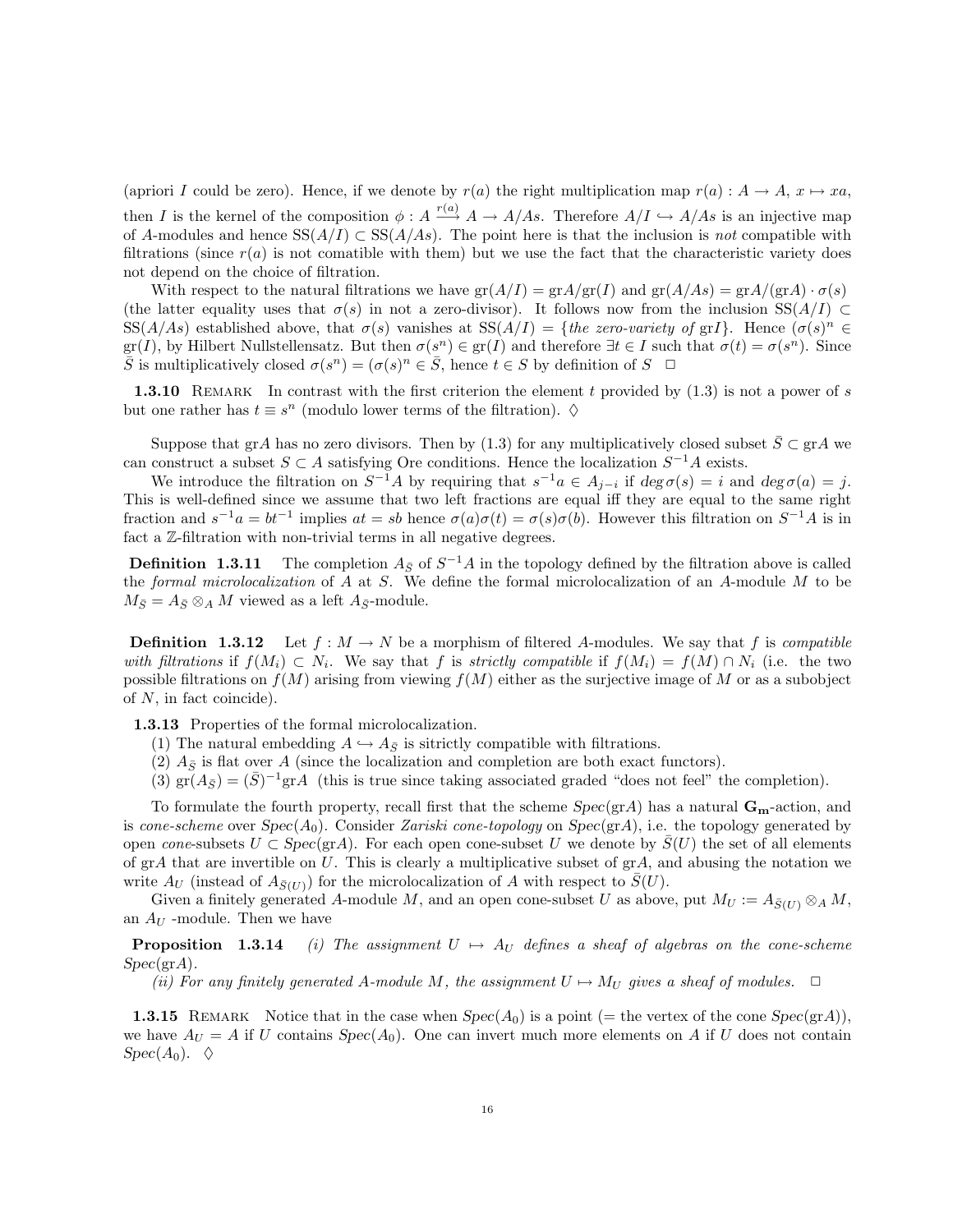Digression: non-commutative determinants.

Recall that to any  $(n \times n)$ -matrix  $||a_{ij}|| \in M_n(A)$  with entries in a commutative ring A one can associate its determinant, det  $||a_{ij}|| \in A$ , given by the standard alternating sum over all permutations  $s \in S_n$ :

$$
\det \|a_{ij}\| = \sum_{s \in S_n} (-1)^s \cdot a_{1,s(1)} \cdot a_{2,s(2)} \cdot \ldots \cdot a_{n,s(n)} \,. \tag{1.3.16}
$$

This formula does not make sense, however, for a noncommutative ring since, in the non-commutative case, the order of factors in (1.3.16) becomes essential.

Now, let A be an almost commutative filtered ring. We will see that, under certain mild conditions, to any A-valued  $(n \times n)$ -matrix  $P \in M_n(A)$ , one can associate in a canonical way an element  $Det(P) \in \text{gr}A$ satisfying most of the expected properties of a determinant.

Theorem 1.3.17 Assume that grA is a unique factorization domain. Then, there is a natural map  $Det: M_n(A) \to \text{gr } A$  which satisfies the following properties:

(i)  $Det(P) \cdot Det(Q) = Det(P \cdot Q)$ ,  $\forall P, Q \in M_n(A)$ , (ii) Det  $\begin{pmatrix} P & Q \\ 0 & P \end{pmatrix}$ 0 R  $\Big) = Det(P) \cdot Det(R),$ 

(iii)  $P$  is invertible iff  $Det(P)$  is invertible,

(iv) Let  $P = ||a_{ij}||$ . Assume that  $\exists l \in \mathbb{Z}$  such that, for any permutation  $s \in S_n$ ,  $a_{1,s(1)} \cdot a_{2,s(2)} \cdot \ldots \cdot a_{n,s(n)}$  $\in A_l$ , and the following holds:

$$
\sigma(a_{1,s(1)}) \cdot \sigma(a_{2,s(2)}) \cdot \ldots \cdot \sigma(a_{n,s(n)}) \neq 0 \quad and \quad \det \|\sigma(a_{ij})\| \neq 0.
$$

Then we have  $Det(P) = det ||\sigma(a_{ij})||$ .

*Proof.* Put  $\overline{S} := \text{gr} A \setminus \{0\}$  and let  $S \subset A$  be as in (1.3). Then the localization  $K = S^{-1}A$  (without completion) is a skew-field. The filtration on A induces an increasing Z-filtration on K, moreover,  $gr(K)$  is just the field of fractions of grA.

Given a matrix P over any skew-field, K, one can associate to it its Dieudonne determinant,  $det(P) \in$  $K^{\times}/[K^{\times}, K^{\times}]$ , where  $K^{\times} = K \setminus \{0\}$  denotes the multiplicative group of K,  $[K^{\times}, K^{\times}]$  denotes the derived group, the multiplicative subgroup of  $K^{\times}$  generated by the elements  $ghg^{-1}h^{-1}$ . Recall the construction of  $det(P)$ . First, one puts P into uppertriangular form by elementary transformations in  $M_n(K)$ . If one of the elements on the diagonal is zero, we set  $det(P) = 0$ . Otherwise we multiply the elements on the diagonal and denote the product by  $det(P)$ . However, since the diagonal entries do not commute in general, and there is no natural order in which we should multiply these elements,  $det(P)$  is only well-defined as an element of  $K^{\times}/[K^{\times}, K^{\times}].$ 

Next, fixing some order of the diagonal elements defines a lift  $\widetilde{det(P)}$  of  $det(P)$  to  $K^{\times}$ . Consider the symbol  $\sigma(\widetilde{det(P)}) \in \mathrm{gr}(K)^{\times}$ . Any other lift of  $det(P)$  to  $K^{\times}$  will differ by a product of elements of the type  $ghg^{-1}h^{-1}$ . Since gr(K) is almost commutative, this other lift will have the same symbol in gr(K). Thus, we have associated to  $P \in M_n(A)$  a well-defined element  $Det(P) := \sigma(det(P)) \in \text{gr}K$ .

All the properties of the theorem hold for  $Det(\bullet)$ : they follow readily from the corresponding properties of commutative determinants and multiplicativity of the symbol map. The only thing that remains is the following claim:

**Lemma 1.3.18** For any  $P \in M_n(A)$  we have  $\sigma(\widetilde{det(P)}) \in \text{gr}A$ .

Sketch of proof. Step 1. Assume that  $grA$  is a discrete valuation ring. In this case we can easily say when an element is integral, therefore to verify directly that  $\sigma(det(P))$  is integral.

Step 2. Take any prime element  $p \in \text{gr}A$  and localize at p. One can show that  $\sigma(\widetilde{det(P)}) \in \text{gr}A_{(p)}$  and the rest of the proof follows by the fact that  $\mathrm{gr} A = \bigcap \mathrm{gr} A_{(p)}$ .  $\Box$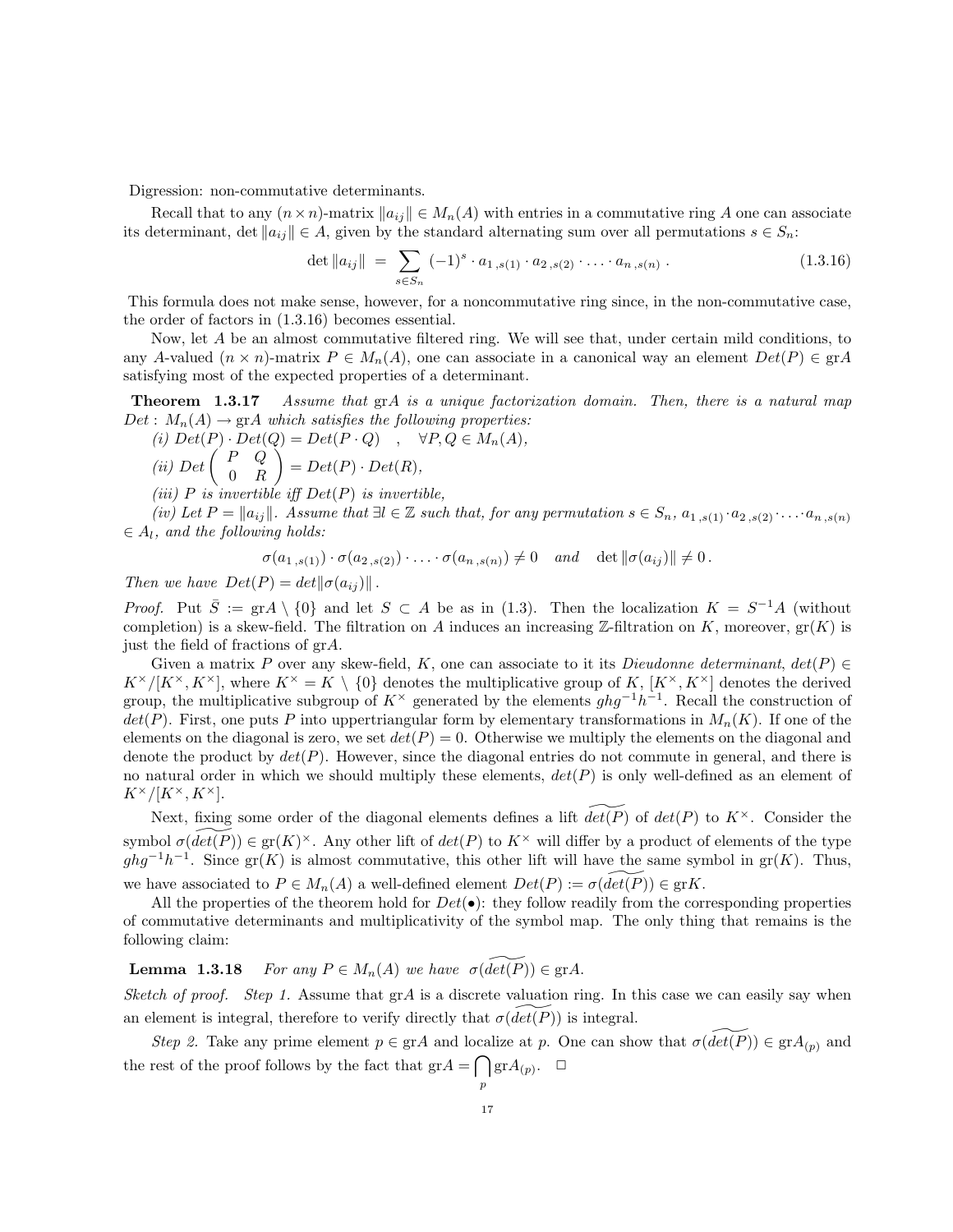#### 1.4. Sato-Kashiwara filtration and Duality.

Let A be a positively filtered almost commutative algebra over a field k of characteristic zero. Put  $B :=$ grA. Then  $B = \bigoplus B_i$  is a graded k-algebra with augmentation ideal  $B_+ = \bigoplus_{i>0} B_i$  and  $A_0 = B_0 \simeq B/B_+$ .

Assume further that  $B = k[X]$  is the coordinate ring of a *smooth* affine algebraic variety. The grading on B gives an algebraic  $\mathbf{G}_{\mathbf{m}}$ -action on X. The projection  $B \to B/B_+ = B_0$  induces an imbedding  $i : X_0 =$  $Spec(B_0) \to X = SpecB$ , and  $X_0$  is just the fixed point set of the  $\mathbf{G}_{\mathbf{m}}$ -action. By assumption, X is smooth. Hence,  $X_0$  is also smooth.

Consider the normal bundle  $T_{X_0}X$  of  $X_0$  in X. Since  $X_0$  is the fixed point set, the group  $\mathbf{G}_{\mathbf{m}}$  acts along the fibers of  $T_{X_0}X$ . It follows that  $T_{X_0}X$ , viewed as the locally free sheaf on  $X_0$ , splits into a finite direct sum of weight components, each of them a locally free sheaf on  $X_0$ .

To interpret the normal bundle algebraically, recall that, for any graded  $B$ -module  $N$  the quotient  $N/B_{+}N$  is naturally a  $B_0$ -module and if N is finitely generated over B then  $N/B_{+}N$  is finitely generated over  $B_0$ . We see that the weight decomposition of  $T_{X_0}X$  corresponds to the decomposition of the  $B_0$ -module  $B_+/B_+^2$  into its graded components.

**Lemma 1.4.1** Assume that  $B_+/B_+^2$  is free over  $B_0$  and that  $N/B_+N$  is free and finitely generated over  $B_0$ . Then if N is projective graded (i.e. a graded direct summand of a free graded B-module) then N is free over B.

*Proof.* Note that, for any graded B-module N, any set of  $B_0$ -generators in  $N/B_+N$  lifts (non-uniquely) to a set of B-generators in N. By our assumption  $N \oplus N' \simeq B^{\oplus k}$ . Then  $N/B_+N \oplus N'/B_+N' \simeq B_0^{\oplus k}$ . Choose a base of  $N/B_+N$  over  $B_0$  and lift it to a set of generators of N over B. There can be no relations between these generators as can be seen by passing to the field of fractions of  $B_0$ .  $\Box$ 

**Lemma 1.4.2** Let M be a filtered  $A$  – module such that grM has a finite presentation

$$
0 \leftarrow \text{gr} M \leftarrow B^{\oplus k} \leftarrow B^{\oplus l}.
$$

If  $\text{gr}M/B_+\text{gr}M$  is free over  $B_0$  then one can lift the presentation above to the non-filtered level

$$
0 \leftarrow M \leftarrow A^{\oplus k} \leftarrow A^{\oplus l}
$$

so that all maps are strictly compatible with filtrations.

Sketch of proof. The first arrow  $\mathrm{gr}M \leftarrow B^{\oplus k}$  of the presentation gives k generators  $m_1, \ldots, m_k$  of  $\mathrm{gr}M$  (of degrees  $d_1, \ldots, d_k$  respectively) which we lift to elements  $m'_1, \ldots, m'_k$  of M. Consider the exact sequence

$$
0 \leftarrow M \leftarrow A^{\oplus k} \leftarrow \text{Ker} \leftarrow 0
$$

Notice that  $A^{\oplus k}$  has a shifted filtration:

$$
\left(A^{\oplus k}\right)_j = \bigoplus_{i=1}^k A_{j-d_i}.
$$

First of all we need to show that  $(A^{\oplus k})_j$  maps surjectively onto  $M_j$  (that will imply that the first arrow is surjective and strictly compatible with filtrations). To that end, we induct on j. Take an element m of  $M_i$ and write  $\sigma_j(m)$  as a linear combination of  $m_i$ 's. If we try to lift this linear combination to M, it will not in general be equal to m, but will differ from m by an element of  $M_{j-1}$ . By inductive assumption any element of  $M_{j-1}$  is an image of some element in  $(A^{\oplus k})_{j-1}$ . Hence, any element of  $M_j$  is an image of some element of  $(A^{\oplus k})_j$ .

The arrow  $B^{\oplus k} \leftarrow B^{\oplus l}$  gives us l relations between  $m_1, \ldots, m_k$ . We lift these relations to non-graded level as follows. Let  $b_1m_1 + \ldots b_k m_k = 0$  be one such relation (and  $deg(b_1) + d_1 = deg(b_2) + d_2 = \ldots$  $deg(b_k)d_k =: d$ ). Suppose that  $b_i = \sigma(a_i)$ . Then  $a_1m'_1 + \ldots a_k m_k$  is not necessarily zero but rather an element of  $M_{d-1}$ . By the strong compatibility of the first arrow we have  $a_1m'_1 + ... a_k m_k = a''_1m'_1 + ... a''_km_k$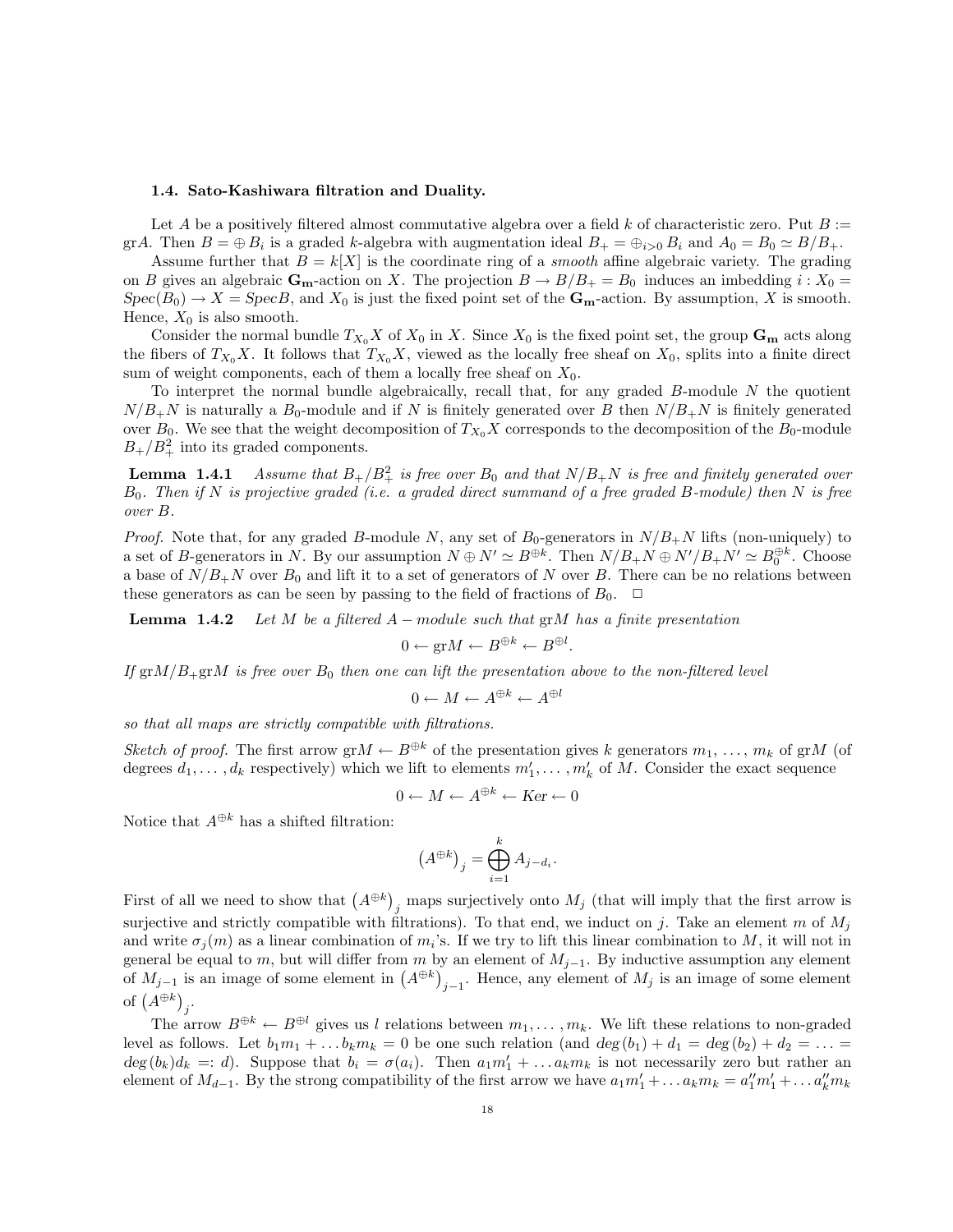where  $a''_i \in M_{d-d_i-1}$ . But then  $\sigma(a_i - a''_i) = \sigma(a_i) = b_i$  hence  $(a_1 - a''_1)m'_1 + ... + (a_k - a''_k)m'_k = 0$  is the lift of the relation form  $grM$  to  $M$ .

The l lifts of relations to M define a map  $A^{\oplus l} \to Ker$ . We need to show that this map is surjective and strictly compatible with filtrations. The proof of this repeats the proof of correspoding facts for the lift of the first arrow of the resolution.  $\Box$ 

Let A be a positively filtered almost commutative ring. Notice that for any  $a_0 \in A_0$  the operator ad  $a_0 : A \to A$  is nilpotent, since it sends  $A_i$  to  $A_{i-1}$  for all  $i = 0, 1, \ldots$ . Therefore, any multiplicative subset S of  $A_0$  satifies the Ore conditions (cf. 1.3) and we can localize A with respect to S. The localization is positively filtered (hence, in particular, we do not have to take the completion).

Corollary 1.4.3 Given a graded projective resolution of grM

$$
\dots \to N_2 \to N_1 \to N_0 \to \text{gr} M \to 0
$$

one can (localizing with respect to  $A_0$  if necessary) lift this resolution to a free resolution of M itself

 $\ldots \to A^{k_2} \to A^{k_1} \to A^{k_0} \to M \to 0$ ,

where all morphisms are strictly compatible with filtrations.

*Proof.* We can shrink  $Spec(A_0)$  to make the resolution free (since both  $Spec(A_0)$  and  $Spec(\text{gr}A)$  are smooth). Then we apply the lemma above step by step to lift the resolution.  $\Box$ 

**Corollary 1.4.4** If  $X = \text{Spec}(\text{gr}A)$  is smooth, then the algebra A has the same homological dimension as grA, that is  $d_A = \dim X$ .  $\Box$ 

Proposition 1.4.5 Let M be finitely generated A-module. Then

- (i) codim  $SS(Ext_A^j(M, A)) \geq j, \forall j.$
- (ii)  $Ext_A^j(M, A) = 0$  unless codim  $(SSM) \leq j \leq \dim X$ .

*Proof.* If we replace A by  $grA$ , M by  $grM$ , and "SS" by "Supp", the corresponding statement in commutative algebra is well-known, see e.g. [Eis].

Now, given M, we first choose a free graded resolution of  $grM$ , and then use Lemma 1.4 to lift it to a free filtered resolution  $\ldots \to F_1 \to F_0 \to M$ , with  $F_i$  finitely generated. Then  $Ext_A(M, A)$  can be computed using the complex

$$
0 \to Hom_A(F_0, A) \to Hom_A(F_1, A) \to \dots \tag{1.4.6}
$$

of free right A-modules. Observe that the Hom-group between any two filtered objects,  $X, Y$ , has a natural filtration: a morphism  $\phi: X \to Y$  is contained in the *l*th term of the filtration, if  $(X_i) \subset Y_{i+l}$ ,  $\forall i$ . Thus, all the groups  $Hom_A(F_i, A)$  are filtered. Furthermore, it is easy to verify that  $grHom_A(F_i, A)$  $Hom_{\text{gr}A}(\text{gr}F_j, \text{gr}A)$ . Hence the spectral sequence of the filtered complex (1.4.6) implies that  $\text{gr}Ext_A^j(M, A)$ is a subquotient of  $Ext^j_{grA}(grM, grA)$ . Since passing to a subquotient does not increase the support, the proposition follows.  $\Box$ 

Duality. Given a left A-module M define its naive dual to be  $Hom_A(M, A)$ . The multiplication on A on the right induces a right A-module structure on  $Hom_A(M, A)$ . Similarly, given a right A-module M define its naive dual to be  $Hom_A(M, A)$ , a left A-module. The main defect of this naive construction is that the module  $Hom_A(M, A)$  is often zero (e.g. when  $M = A/Aa$  for some element  $a \in A$ ).

The standard way to go around this difficulty is to use the language of derived categories. Let  $D^b(A\text{-mod})$ be the derived category of bounded complexes of *projective* left A-modules, and write  $D^b$ (mod-A) for a similar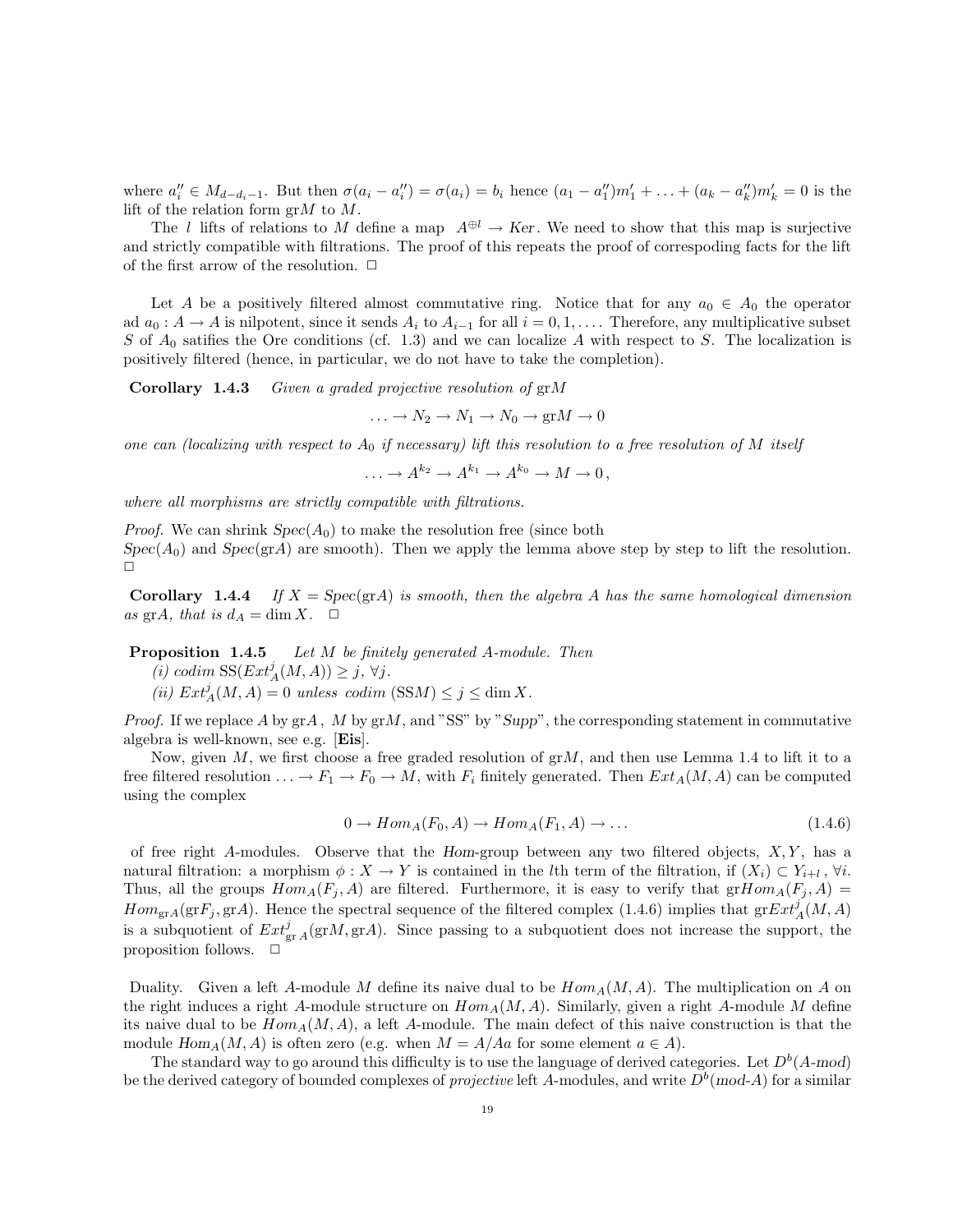derived category of right A-modules. Then, the naive duality above, applied term by term to a bounded complex  $\ldots \to P_i \to P_{i+1} \to \ldots$  of projective left A-modules gives a bounded complex

$$
\ldots \to Hom_A(P_{i+1}, A) \to Hom_A(P_i, A) \to \ldots
$$

of projective right A-modules. This way one gets duality functors

$$
\mathbf{D}: D^b \text{(mod-}A) \rightleftarrows D^b \text{(mod-}A\text{)}.
$$
\n
$$
(1.4.7)
$$

We say that the ring A has finite homological dimension  $d_A$ , provided any finitely-generated left A-module M has a projective resolution of length  $\leq d_A$ . This is equivalent to the requirement that  $Ext_A^i(M, N) = 0$ for any A-modules M, N, and all  $i > d<sub>A</sub>$ . In such a case any finitely-generated left A-module M gives rise to a well-defined object of  $D^b(A \text{-mod})$  represented by its projective resolution. Thus, applying the above duality one gets a well-defined object of  $\mathbf{D}M \in D^b(\text{mod-}A)$ .

1.4.8 Example

(i) We have  $\mathbf{D}A = A$ .

(ii) If  $M = A/4a$  then we have a free resolution of M:

 $0 \to A \xrightarrow{\cdot a} A \to M \to 0$ 

which we can use to compute RHom. Since the dual of the complex  $0 \to A \stackrel{a}{\longrightarrow} A \to 0$  is  $0 \to A \stackrel{a}{\longrightarrow} A \to 0$ we have  $\mathbf{D}(A/Aa) = A/(aA)[1]$  where [1] stands for the shift of complexes in the derived category.

# 1.5. Sato-Kashiwara filtration.

Throughout this subsection A stands for a filtered algebra over a field of characteristic zero such that  $SpecgrA$  is a smooth algebraic variety. In particular, by Corollary 1.4, A has finite homological dimension  $d = \dim Specgr A$ .

**Lemma 1.5.1** There is a functorial quasi-isomorphism in  $D^b(A - \text{mod})$ :  $DD(M) \stackrel{qis}{\simeq} M$ .

*Proof.* The assertion is true for a free module, hence for a projective module  $M$ . The proof is now completed by induction on the length of finite projective resolution.  $\Box$ 

Definition 1.5.2 Consider a complex of abelian groups

$$
K_{\bullet} = \{\ldots \to K_{i-1} \xrightarrow{d_{i-1}} K_i \xrightarrow{d_i} K_{i+1} \to \ldots \}.
$$

The *i*-th truncation,  $\tau_{i\leq K_{\bullet}}$ , is defined as

$$
\tau_{i\leq} K_{\bullet} = \{\ldots \to 0 \to Im(d_{i-1}) \hookrightarrow K_i \to K_{i+1} \to \ldots \} .
$$

We have a natural morphism of complexes  $K_{\bullet} \to \tau_{i \leq K_{\bullet}}$ , given by

$$
\cdots \longrightarrow K_{i-2} \longrightarrow K_{i-1} \xrightarrow{d_{i-1}} K_i \xrightarrow{d_i} K_{i+1} \longrightarrow \cdots
$$
  
\n
$$
\downarrow d_{i-1} \qquad \qquad \downarrow d_{i-1}
$$
  
\n
$$
\cdots \longrightarrow 0 \longrightarrow Im(d_{i-1}) \qquad K_i \xrightarrow{d_i} K_{i+1} \longrightarrow \cdots
$$

Also, it follows from the definition that

$$
H^j(\tau_{i\leq} K_{\bullet}) = \begin{cases} 0 & \text{for} \quad j < i, \\ H^j(K_{\bullet}) & \text{for} \quad j \leq i. \end{cases}
$$

This cohomological property implies that the truncation functor gives rise to a well defined functor on the derived category.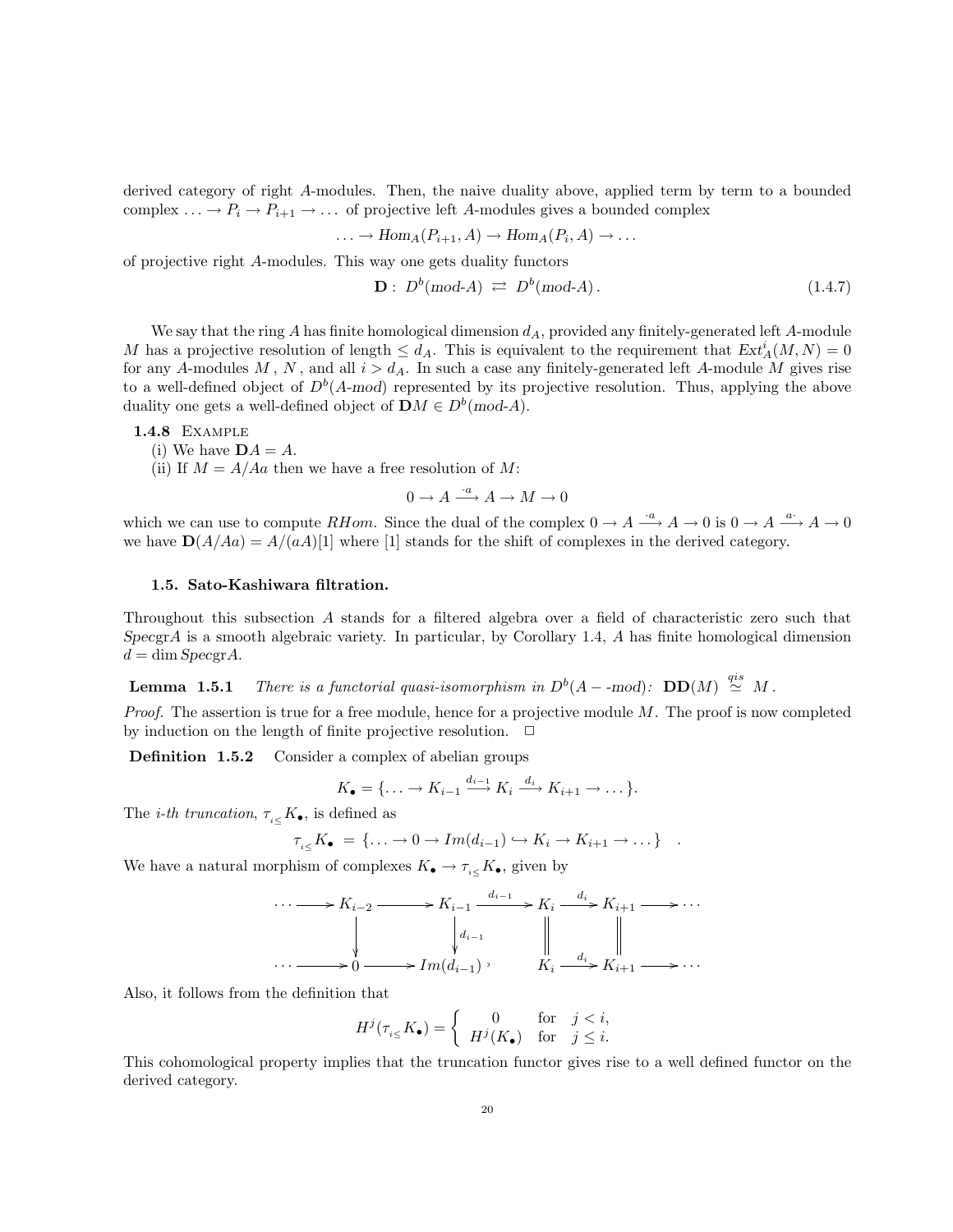For a finitely generated A-module M, and any i, we have the object  $\tau_{i\leq}(\mathbf{D}M) \in D^b(A\text{-mod})$ , and the canonical morphism  $\mathbf{D}M \to \tau_{i\leq}(\mathbf{D}M)$ . Applying the functor **D** to this morphism we get a canonical morphism  $\mathbf{D}(\tau_{i\leqslant}(\mathbf{D}M)) \to \mathbf{D}\mathbf{D}(M) \simeq M$ 

**Definition 1.5.3** Given an A-module M, and any  $i \in \mathbb{Z}$ , write  $S_j(M)$  for the image of the induced map on zero cohomology

$$
H^0(\mathbf{D}(\tau_{i\lt}( \mathbf{D}M))) \to H^0(\mathbf{D}M) = M.
$$

The  $\{S_jM\}_{j=0,1,\dots}$  form an increasing filtration of M by A-submodules (it is clear that  $S_jM = 0$  if  $j < 0$ ). This filtration is called Sato-Kashiwara filtration.

1.5.4 REMARK Since M has a finite projective resolution, the Sato-Kashiwara filtration is finite too. In fact,  $S_i(M) = M$  if  $j > d_A$  since the corresponding truncation complex vanishes.  $\diamond$ 

Recall that earlier we have defined the Gabber filtration  $G_{\bullet}M$  of M by

 $G_iM = \{largest A\text{-submodule } M' \subset M \text{ such that } \dim \text{SS}(M') \leq i \}.$ 

Gabber filtration is relatively easy to define but hard to handle while Sato-Kashiwara filtration, due to its abstract definition, has good functorial properties. Fortunately, the following theorem says that they coincide anyway.

**Theorem 1.5.5** The Gabber filtration is equal to the Sato-Kashiwara filtration, i.e.

$$
G_i(M) = S_i(M) \quad , \quad \forall i = 0, 1, \ldots .
$$

Before we prove (1.5) we need two lemmas.

Lemma 1.5.6 Sato-Kashiwara filtration is functorial, i.e. for any morphism  $f : M_1 \to M_2$  of A-modules one has

$$
f(S_j M_1) = S_j M_2.
$$

*Proof.* Everything is functorial.  $\Box$ 

For an A-module M denote by  $d(M)$  the dimension of  $SS(M)$ .

**Lemma 1.5.7** (i)  $d(S_k(M)) \leq k$ , (ii)  $S_{d(M)}(M) = M$ .

*Proof.* To prove the lemma we reformulate (i) and (ii) above in the following way:

- $(i')$   $d(S_i(M)/S_{i-1}(M)) \leq k, \quad \forall i \leq k,$
- $(ii') \quad S_i(M)/S_{i-1}(M) = 0 \quad \forall i > d(M).$

We now prove  $(i')$  and  $(ii')$  by using the spectral sequence for the composition  $\mathrm{Id}_{D^b(A\text{-mod})} = \mathbf{D} \circ \mathbf{D}$  of the duality functors, applied twice. The spectral sequence reads:

$$
E_2^{i,j} = \text{Ext}^j_A(\text{Ext}^{d(M)-i}_A(M, A), A) \Rightarrow E_{\infty}^{i,j} = \begin{cases} S_i(M)/S_{i-1}(M) & \text{if } i = j \\ 0 & \text{otherwise} \end{cases}
$$

This spectral sequence arises as follows. Choose a finite projective resolution of M

$$
0 \to M_{-d} \to \ldots \to M_{-2} \to M_{-1} \to M_0 \to M \to 0,
$$

so that **D**M can be computed using the complex  $\{Hom_A(M_i, A)\}_{-d \leq i \leq 0}$ . To apply the duality functor again, we have to replace this complex by a quasi-isomorphic complex of projectives. It is more convenient however to use a different approach and to choose instead a (possibly infinite) resolution of the  $(A-A)$ -bimodule A by graded injective bimodules:

$$
0 \to A \to I_0 \to I_1 \to \ldots
$$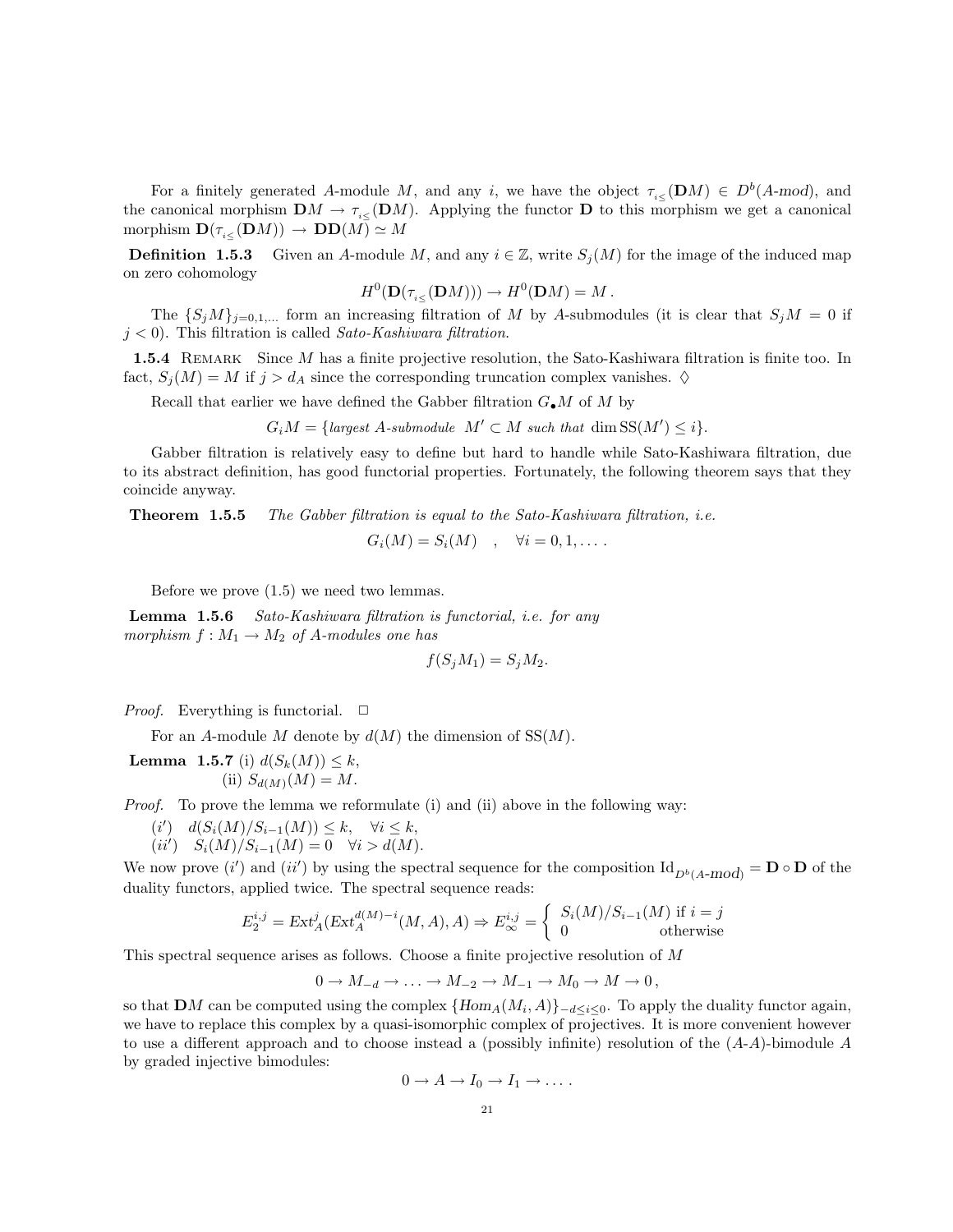Then DDM can be computed using the simple complex associated with the double complex  $K^{i,j}$  =  $Hom_A(\mathbf{D}M_i, I_j)$ . Note that since  $M_i$  is projective,  $\mathbf{D}M_i$  is projective. But for a free module, hence for the projectives  $M_i$ , one has canonical isomorphisms:

$$
K^{i,j} = \text{Hom}_A(\mathbf{D}M_i, I_j) \simeq \text{Hom}_A(\text{Hom}_A(M_i, A), I_j) \simeq I_j \otimes_A M_i.
$$

Thus, the spectral sequence above becomes the standard spectral sequence of the following double complex:



Now we can apply (1.4) for the Ext-groups in this spectral sequence (twice). The assertion follows.  $\Box$ *Proof of (1.5).* By definition of Gabber filtration and (1.5(i)) we have  $S_k(M) \subset G_k(M)$ . To show the opposite inclusion, consider the map  $G_k(M) \hookrightarrow M$ . By functoriality of the Sato-Kashiwara filtration (1.5) we get

# $S_i(G_kM) \subset S_i(M).$

Take  $i = k$ . Since  $d(G_k(M)) = k$  we can appply  $(1.5(ii))$  to get  $G_k(M) = S_k(G_k(M)) \hookrightarrow S_k(M)$ .  $\Box$ 

Lemma 1.5.8 Taking Gabber filtration commutes with microlocalization

*Proof.* Formal microlocalization is exact and hence commutes with truncation functors.  $\Box$ 

Proof of Gabber's Equi-dimensionality Theorem. Recall that we need to prove that  $G_iM/G_{i-1}M$  is of pure dimension *i*. Suppose that  $SS(G_iM/G_{i-1}M)$  is not of pure dimension *i*. Then it has a component Y of dimension dim  $Y \leq i - 1$ . Choose an open affine subset  $U \subset X$  such that

$$
U \cap \mathrm{SS}(G_i M) \subset Y \setminus Y^{sing} ,
$$

Taking microlocalization at U we clearly have

$$
(M/G_{i-1}(M))_U \neq 0, \tag{1.5.9}
$$

since  $SS((G_i(M)/G_{i-1}(M))_U)$  is a subset of  $SS(M/G_{i-1}(M))_U$  containing  $Y \setminus Y^{sing}$ .

On the other hand  $d(M_U) \leq i-1$  since by localizing at U we excluded the components of characteristic variety of dimension  $\geq i$ . Therefore  $M_U = G_{i-1}(M_U) = (G_{i-1}(M))_U$ . Hence localizing the short exact sequence

$$
0 \to G_{i-1}(M) \to M \to M/G_{i-1}(M) \to 0
$$

at U we obtain  $(M/G_{i-1}(M))_U = 0$  which contradicts (1.5.9). <del>□</del>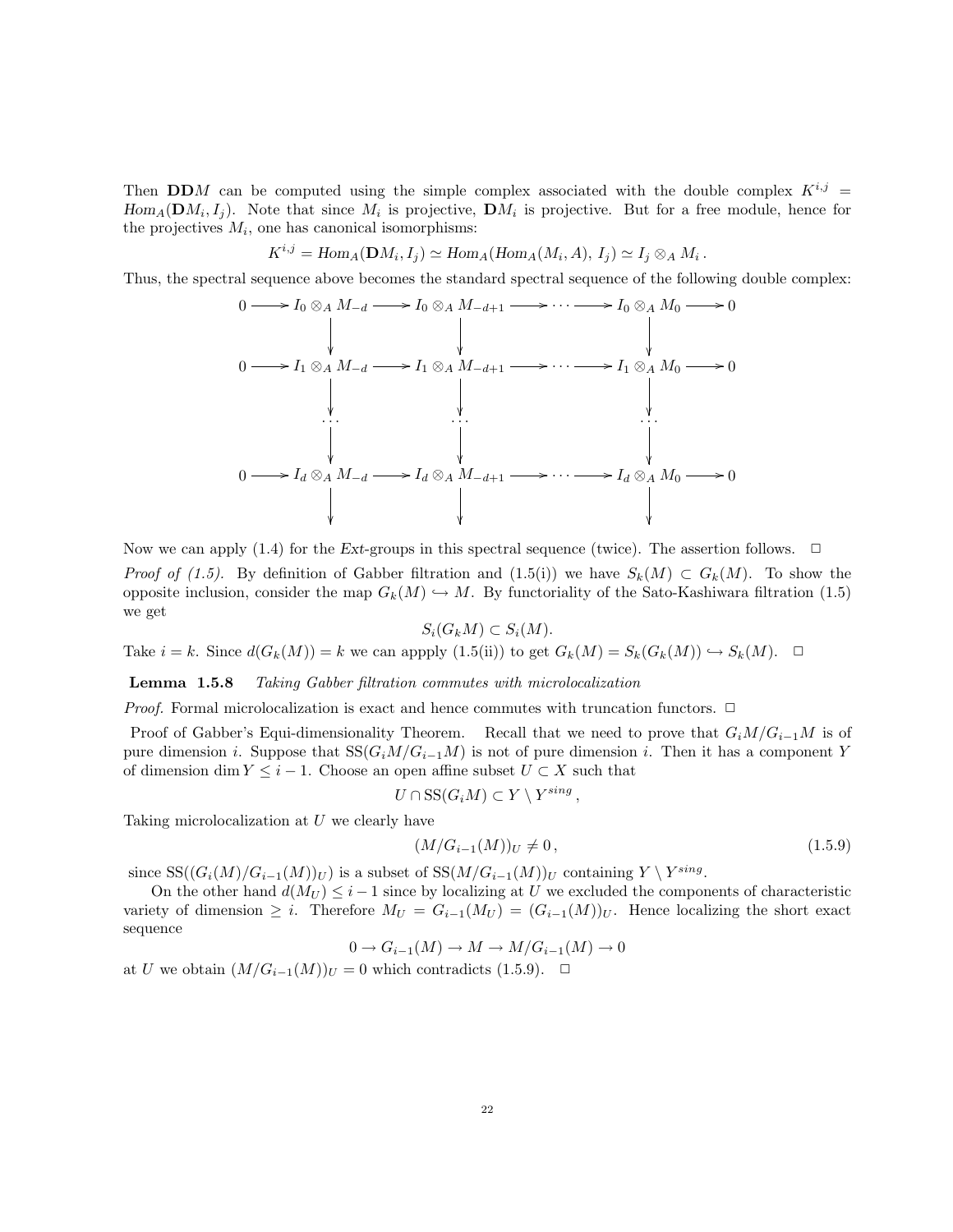## 2. Algebraic differential operators on a manifold.

#### 2.1. Sheaf of algebraic differential operators.

2.1.1 Quasi-coherent sheaves.

We will assume that all varieties are defined over the field of complex numbers C.

Let X be an algebraic variety and U be its affine open subset. For any regular function  $f \in \mathcal{O}(U)$  we denote by  $U_f$  the open subset  $U \setminus f^{-1}(0)$ . Given an  $\mathcal{O}(U)$ -module M, set  $M_f = M[f^{-1}] = \mathcal{O}(U_f) \otimes_{\mathcal{O}(U)} M$ .

**Lemma 2.1.2** The following conditions on a sheaf  $\mathcal F$  of  $\mathcal O_X$ -modules are equivalent:

(i)  $\mathcal F$  is a direct limits of its coherent subsheaves.

(ii) For any Zariski open affine subset  $U \subset X$  and any  $f \in \mathcal{O}(U)$  one has  $\Gamma(U_f, \mathcal{F}) = \Gamma(U, \mathcal{F})_f$ .  $\Box$ 

**Definition** 2.1.3 A sheaf of  $\mathcal{O}_X$ -modules satisfying either of the two equivalent conditions above is called quasi-coherent.

Now we present two different approaches to differential operators on X.

2.1.4 Coordinate approach. We define a notion of "local coordinates" on X as follows. Assume that X is a smooth affine variety (all the constructions will be local in Zariski topology). Fix a point  $x \in X$ . By Noether Normalization Lemma we can find an open neighbourhood  $U \subset X$  of x and a finite unramified morphism  $\phi: U \to V$  of U to an open affine neghbourhood V of  $\{0\} \in \mathbb{C}^n$  (where  $n = \dim X$ ) such that  $\phi(x) = 0$ . In fact, and n regular functions  $\phi_1, \ldots, \phi_n$  with linearly independent differentials  $d\phi_1, \ldots, d\phi_n$ in U will define such a map  $\phi$ . While it is not true that  $\phi$  gives local coordinates on U, it still induces an isomorphism of tangent spaces. Hence any vector field on  $V$  can be lifted in a unique way to  $U$ . We can see that algebraically it we recall that  $B = \Gamma(U, \mathcal{O}_X)$  is a finite extension of  $A = \Gamma(V, \mathcal{O}_{\mathbb{C}^n})$ . Hence any element  $b \in B$  satisfies some monic equation  $b^k + a_1 b^{k-1} + \ldots + a_k = 0$  with  $a_1, \ldots, a_k \in A$ . If  $\partial$  is a derivation of A then, differentiating the equation above, we obtain

$$
k b^{k-1} \partial(b) + ((k-1)a_1 b^{k-2} \partial(b) + b^{k-1} \partial(a_1)) + \ldots + \partial(a_k) = 0
$$

and this defines  $\partial(b)$  uniquely.

Denote by  $x_1, \ldots, x_n$  the standard coordinates on  $\mathbb{C}^n$  and by  $\partial_i$ ,  $i = 1, \ldots, n$ , the lift of the vector field  $\partial/\partial x_i$  from V to U. Then the vector fields  $\partial_i$  on U commute with each other and  $\Gamma(U, T_X) = \mathcal{O}(U) \cdot \partial_1 + ...$  $\mathcal{O}(U) \cdot \partial_n$  since  $\partial_1, \ldots, \partial_n$  generate the tangent space at each point of U. We call the pullbacks of  $x_1, \ldots, x_n$ to U an algebraic "local coordinate" system. It must be kept in mind that these "local coordinates" do not separate points in the same fiber of  $\phi: U \to V$ .

**Definition** 2.1.5 We define the sheaf  $\mathcal{D}_X$  of differential operators on X as the subsheaf  $End_{\mathbb{C}}(\mathcal{O}_X)$  of all *complex-linear* endomorphisms of  $\mathcal{O}_X$  generated locally at each point by  $\mathcal{O}_X$  and  $T_X$ .

Lemma 2.1.6 In algebraic "local coordinate" system we have

$$
\Gamma(U, \mathcal{D}_X) = \mathcal{O}(U)[\partial_1, \dots, \partial_n]
$$

where the RHS stands for the polynomial algebra over  $\mathcal{O}(U)$  generated by commuting vector fields  $\partial_1, \ldots, \partial_n$ . *Proof.* An exercise left to reader (one checks that any section u of  $\mathcal{D}_X$  can be uniquely expressed in terms of  $\partial_1, \ldots, \partial_n$  by applying u to pullbacks of functions from V).  $\Box$ 

In particular  $\mathcal{D}_X$  is a quasi-coherent sheaf.

### Corollary 2.1.7

(i) The filtration  $\{\mathcal{D}_X^i\}_{i\in\mathbb{Z}_+}$  of  $\mathcal{D}_X$  by the order of the operator is preserved under coordinate change, thus making  $\mathcal{D}_X$  into a filtered sheaf of rings.

(ii) For any  $i \in \mathbb{Z}_+$  the subsheaf  $\mathcal{D}_X^i$  of differential operators of order  $\leq i$  is coherent.

(iii) The associated graded sheaf gr  $\mathcal{D}_X$  is isomorphic to the symmetric algebra  $ST_X$  of the tangent bundle  $T_X$ . In particular,  $\mathcal{D}_X$  is almost commutattive.  $\Box$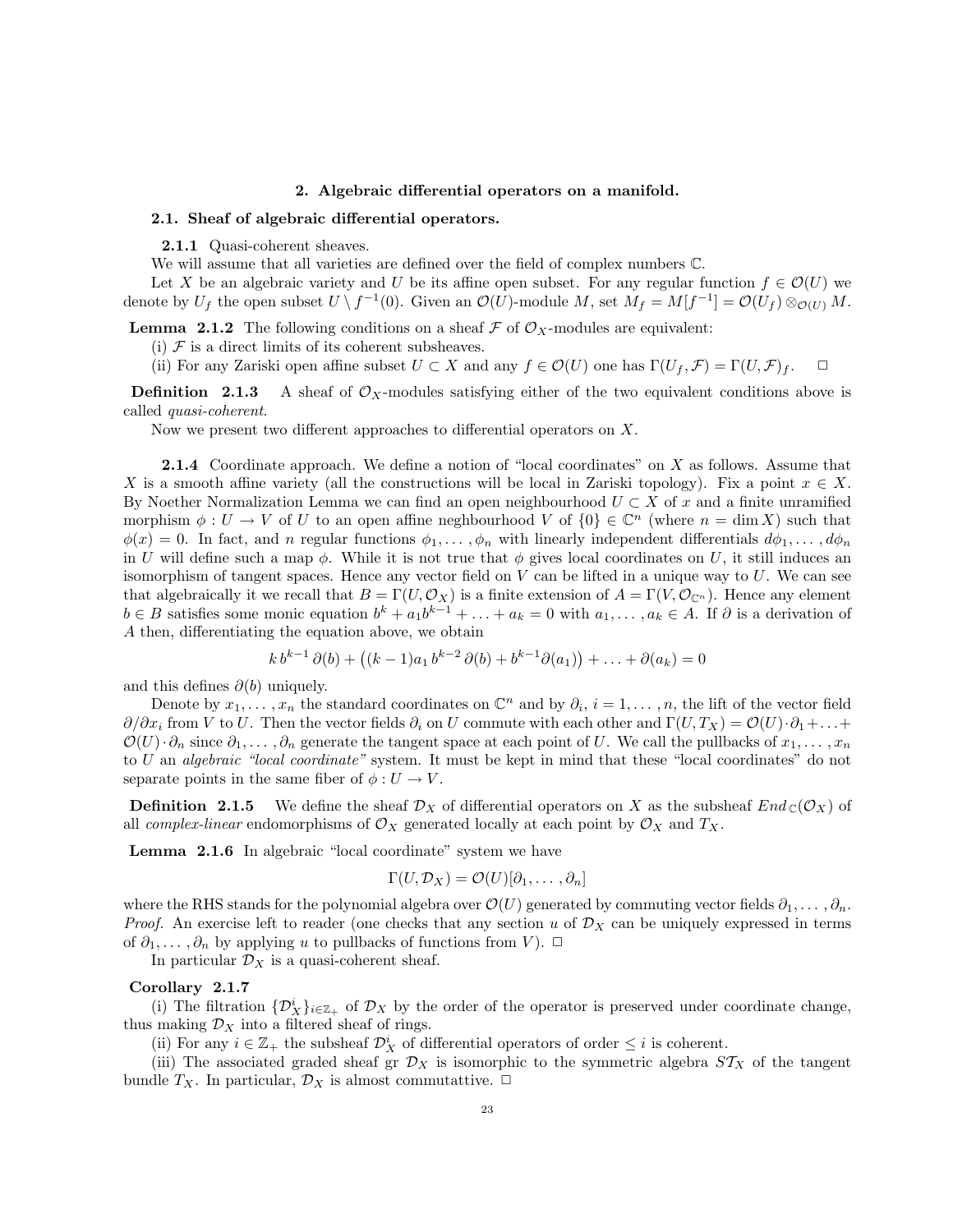**Corollary 2.1.8** (Poincaré-Birkhoff-Witt for differential operators) Let U be any affine open subset of X such that the module of global sections  $\Gamma(U, T_X)$  is free over  $\Gamma(U, \mathcal{O}_X)$  with generators  $v_1, \ldots, v_n$ . Then any differential operator on U of order  $\leq k$  can be written uniquely in the form

$$
\sum_{k_1+\ldots k_n\leq k} f_{k_1\ldots k_n} v_1^{k_1}\ldots v_n^{k_n}.
$$

*Proof.* The vector fields  $v_1, \ldots, v_n$  may no longer commute. From commutation relations one can deduce the existence of the representation above, while uniqueness can be proved by covering  $U$  with open subsets on which "local coordinates" exist. In fact, it suffices to prove that

$$
\sum_{k_1 + \dots k_n \le k} f_{k_1 \dots k_n} v_1^{k_1} \dots v_n^{k_n} \neq 0
$$
\n(2.1.9)

if at least one of the functions  $f_{k_1...k_n}$  is not zero. Without loss of generality we can assume that such function satisfies  $k_1 + \ldots k_n = k$ . By shrinking U if necessary, we can find functions  $\phi_1, \ldots, \phi_n$  with linearly independent differentials that we deonte by  $\partial_1, \ldots, \partial_n$ . Now rewrite (2.1.9) in terms of  $\partial_i$  instead of  $v_i$  and apply  $(2.1)$ .  $\Box$ 

Since  $ST_X$  is an associated graded of  $\mathcal{D}_X$ , it carries a natural Poisson bracket  $\{\cdot,\cdot\}_{\text{gr}\mathcal{D}_X}$ . One also has a Poisson structure on  $ST_X$  on it arising from symplectic topology as follows. Consider the cotangent bundle  $\pi: T^*_X \to X$  with its natural symplectic form  $\omega = \sum dp_i \wedge dq_i$ . For any two functions f and g on  $T^*_X$  we have corresponding Hamiltonian vector fields  $\xi_f$  and  $\xi_g$ . Hence  $\omega(\xi_f, \xi_g)$  is a function on  $T_X^*$  that we denote by  $\{f,g\}_{symplect}$ . Since  $ST_X \simeq \pi_*(\mathcal{O}_{T_X^*})$  one also has an induced Poisson bracket  $\{\cdot,\cdot\}_{symplect}$  on  $ST_X$ .

**Proposition 2.1.10** The two brackets  $\{\cdot,\cdot\}_{\text{gr}\mathcal{D}_X}$  and  $\{\cdot,\cdot\}_{symplect}$  on  $ST_X$  coincide.  $\Box$ 

**2.1.11** Coordinate-free interpretation of  $\mathcal{D}_X$  (Grothendieck).

**Definition 2.1.12** Let A be a commutative ring. For any pair of A-modules  $M$ , N we define modules  $\mathcal{D} \text{iff}^k_A(M, N)$  inductively by putting

(1)  $\mathcal{D} \text{iff}_{A}^{0}(M, N) = Hom_{A}(M, N),$ 

(2)  $\mathcal{D}iff_A^{k+1}(M, N) = {\text{additive maps } M \to N, \text{ s.t. } \forall a \in A, (au - ua) \in \mathcal{D}iff_A^k(M, N)}$ .

It follows from the definition that  $\mathcal{D} \text{iff}^k_A(M, N) \subset \mathcal{D} \text{iff}^{k+1}_A(M, N)$ . We put

$$
\mathcal{D} \text{iff}_{A}(M, N) = \cup_{k} \mathcal{D} \text{iff}_{A}^{k}(M, N).
$$

**2.1.13** EXERCISE Show that if  $M = N$  then  $Diff(M)$  is a filtered almost commutative ring.

2.1.14 Remarks.

(1) Note that for any  $a \in A$  the operator [ $\cdot$ , a] of commuting with a maps  $\mathcal{Diff}^{k+1}(M, N)$  to  $\mathcal{Diff}^{k}(M, N)$ hence it is locally nilpotent. Recall that this is precisely one of the properties that guarantees that the Ore conditions are satisfied (in the case  $M = N$ ). This property is necessary is we want to show that  $\mathcal{D}iff$ can be glued into a quasi-coherent sheaf of algebras (since we want to be able to localize  $\mathcal{D}iff$ . In a sense,  $\mathcal{D}$ iff  $\subset Hom_{\mathbb{C}}(M, N)$  is the lagrest subspace on which the adjoint action of A is locally nilpotent.

(2) The abelian group  $Hom_{\mathbb{C}}(M, N)$  has a natural structure of an  $(A - A)$ -bimodule. Since A is commutative, we can view  $Hom_{\mathbb{C}}(M, N)$  as a sheaf on  $Spec A \times Spec A$ . Since the ideal of the diagonal  $\Delta \subset \operatorname{Spec} A \times \operatorname{Spec} A$  is generated by functions of the type  $(a \otimes 1 - 1 \otimes a)$ , we can say that  $\operatorname{Diff}(M, N)$  is the largest submodule of  $Hom_{\mathbb{C}}(M, N)$  that is supported on the diagonal.

(3) If X is not smooth it is hard to say anything about  $\mathcal{Diff}(M, N)$  (for example, identify the associated graded of  $\mathcal{Diff}(M, M)$ . Moreover, for a singular X the sheaf of rings  $\mathcal{Diff}(M, M)$  may not even be Noetherian.

Hence from now on we will assume that X is a smooth algebraic variety and  $M, N$  are two coherent sheaves on X.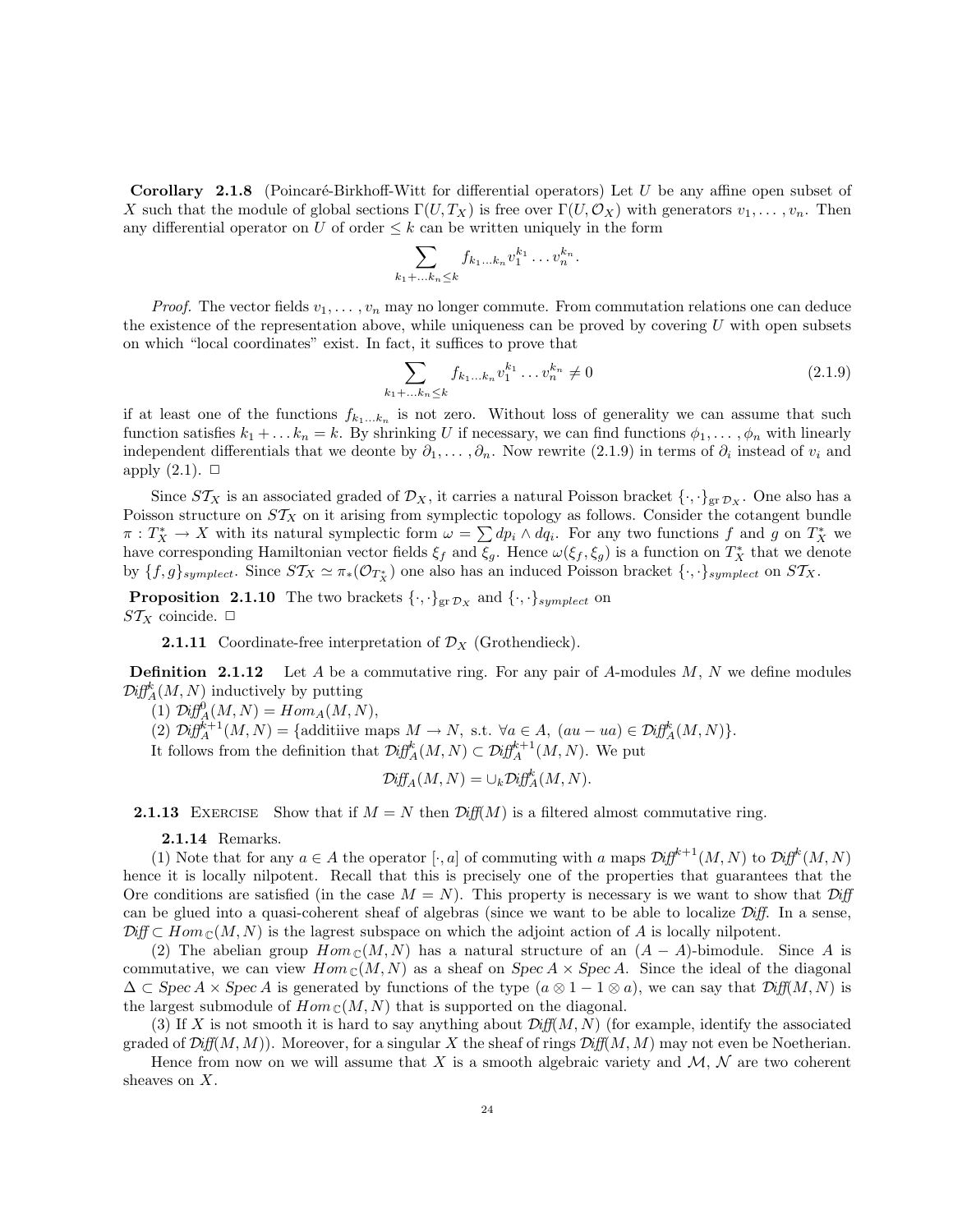### Definition 2.1.15

(i) We define the sheaf  $\mathcal{D}(\mathcal{M}, \mathcal{N})$  by gluing  $\mathcal{D}iff(\mathcal{M}, \mathcal{N})$  on open affine subsets, i.e. by requaring that for any affine open subset  $U \subset X$ 

$$
\Gamma(U, \mathcal{D}(\mathcal{M}, \mathcal{N})) = \mathcal{D} \text{iff}_{\mathcal{O}(U)}(\mathcal{M}(U), \mathcal{N}(U)).
$$

(ii) The sheaf  $\mathcal{D}_X$  of differential operators is define by  $\mathcal{D}_X := \mathcal{D}_X(\mathcal{O}_X, \mathcal{O}_X)$ .

**2.1.16** EXERCISE Let  $M$ ,  $\mathcal{N}$  be locally free  $\mathcal{O}_X$ -sheaves. Show that

$$
\mathcal{D}_X(\mathcal{M},\mathcal{N})=\mathcal{N}\otimes_{\mathcal{O}_X}\mathcal{D}_X\otimes_{\mathcal{O}_X}\mathcal{M}^*.
$$

Show also that this isomorphism is compatible with filtrations and

 $gr \mathcal{D}_X(\mathcal{M}, \mathcal{N}) \simeq Hom(\mathcal{M}, \mathcal{N}) \otimes ST_X. \quad \Box$ 

# 2.2. Twisted differential operators (TDO).

**Definition 2.2.1** A sheaf D of twisted differential operators (TDO for short) on X is a positively filtered sheaf of almost commutative algebras together with an ismorphism of Poisson algebras  $\psi_{\mathcal{D}}$ : gr  $\mathcal{D} \simeq ST_X$ .

**2.2.2** EXAMPLE  $\mathcal{D}_X$  is a TDO on X.

It follows from the definition that for any TDO  $\mathcal D$  on X one has  $\mathcal D^0 \simeq \mathcal O_X$ . Also one has a bracket  $[\cdot,\cdot]: \mathcal{D}^1 \times \mathcal{D}^0 \to \mathcal{D}^0$  coming from commutator of elements in  $\mathcal{D}$ . This bracket by its definition satifies the Jacobi identity. Hence every  $\partial \in \mathcal{D}^1$  induces a derivation of  $\mathcal{D}^0 = \mathcal{O}_X$  which we denote by  $\bar{\partial}$ . In particular, one has a map of sheaves  $\mathcal{D}^1 \to T_X$ . One easily checks that this gives rise to a short exact sequence

$$
0 \to \mathcal{O}_X \to \mathcal{D}^1 \to T_X \to 0.
$$

In fact, a TDO structure on a given filtered sheaf of algebras can be reconstructed from the following data:

(a) An isomorphism  $\mathcal{D}^0 \simeq \mathcal{O}_X$  and almost commutativity on  $\mathcal{D}$ .

(b) The fact that the commutator of element induces a short exact sequence  $0 \to \mathcal{O}_X \to \mathcal{D}^1 \to T_X \to 0$ wher  $\mathcal{O}_X$  is identified with  $\mathcal{D}^0$  and hence  $\mathcal{D}^1/\mathcal{D}^0$  is isomorphic to  $T_X$ .

(c) The induced bijective map  $ST_X \to \text{gr } \mathcal{D}$  is bijective (then its automatically a Poisson algebra isomorphism).

In fact, the three properties above may be taken as a definition of a TDO.

**2.2.3** EXERCISE Prove that two TDO  $\mathcal{D}_1$  and  $\mathcal{D}_2$  are isomorphic if and only if

(a)  $\mathcal{D}_1 \simeq \mathcal{D}_2$  as sheaves and

(b) the two embeddings  $\mathcal{O}_X \hookrightarrow \mathcal{D}_1$ ,  $\mathcal{O}_X \hookrightarrow \mathcal{D}_2$  agree with the isomorphism above.

(HINT: define  $\mathcal{D}_i^1$  as  $\{u \mid [u, \mathcal{O}_X] \subset \mathcal{O}_X\}$ , etc.)

The previous exercise essentially says that the TDO structure is uniquely defined by the embedding  $\mathcal{O}_X \rightarrow \mathcal{D}.$ 

**2.2.4** EXAMPLE If  $\mathcal{L}$  is a line bundle on X then  $\mathcal{D}_X(\mathcal{L}, \mathcal{L})$  is a TDO.

**2.2.5** REMARK For a vector bundle  $\mathcal{E}$  of rank greater than 1,  $\mathcal{D}_X(\mathcal{E}, \mathcal{E})$  is not a TDO since  $\mathcal{D}_X^0(\mathcal{E}, \mathcal{E}) \simeq$  $\mathcal{H}om_{\mathcal{O}_X}(\mathcal{E}, \mathcal{E}).$ 

**Definition 2.2.6** An *Atiyah algebra* on a smooth algebraic variety X is a sheaf  $(A, [\cdot, \cdot])$  of  $\mathcal{O}_X$ -modules with a Lie bracket  $[\cdot, \cdot]$  such that

(a) There exists a short exact sequance of  $\mathcal{O}_X$ -modules

$$
0 \to \mathcal{O}_X \to \mathcal{A} \to T_X \to 0
$$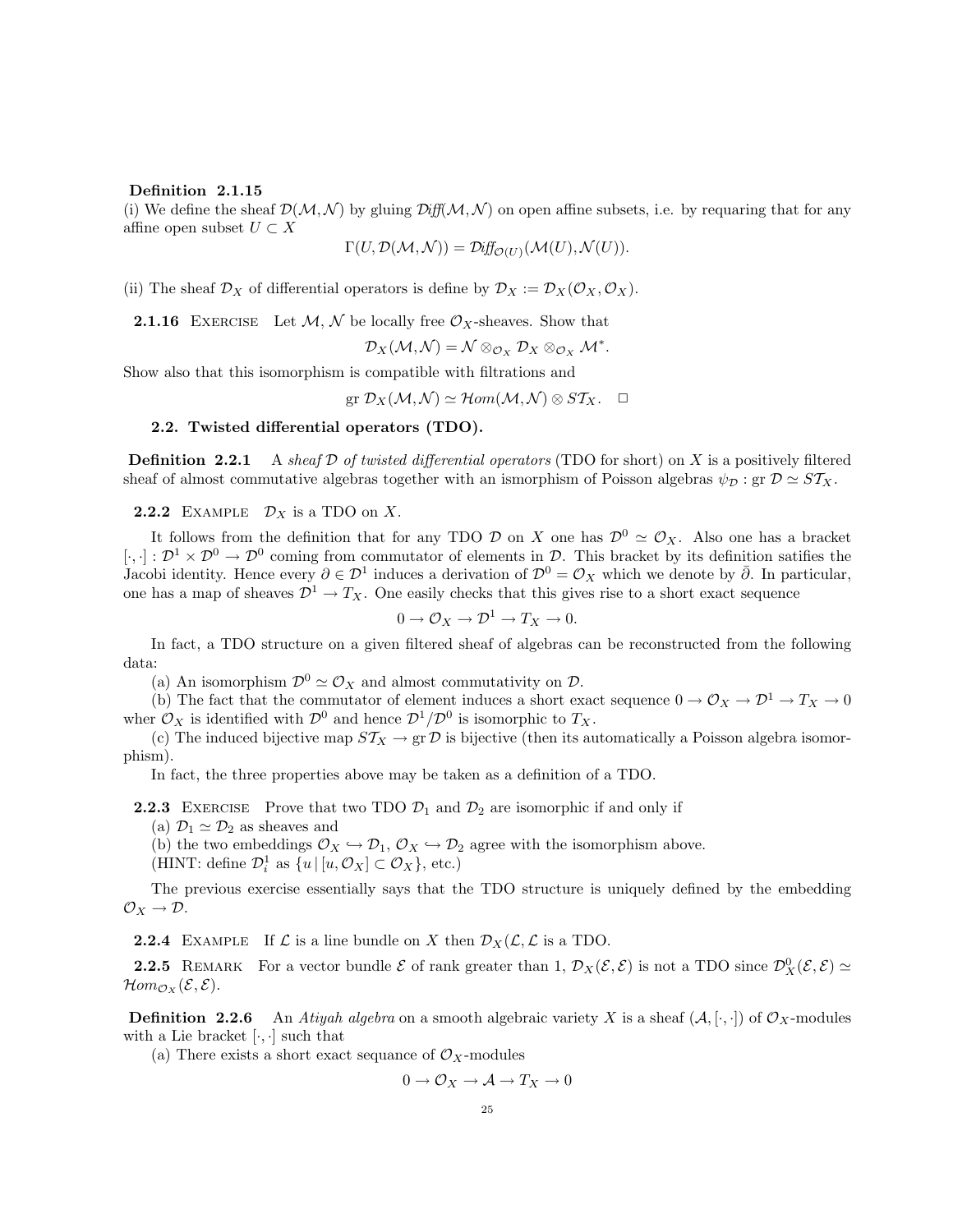(we denote the map  $\mathcal{A} \to T_X$  by  $a \mapsto \bar{a}$ ),

- (b)  $[a_1, f \cdot a_2] = (\bar{a_1}f)a_2 + f[a_1, a_2]$  and
- (c)  $1_A \in \mathcal{O}_X \subset \mathcal{A}$  is a central element of  $\mathcal{A}$ .

**2.2.7** REMARK It is immediate from (b) and (c) that  $\mathcal{O}_X$  is an abelian ideal in  $\mathcal{A}$ .

**2.2.8** EXAMPLE For any TDO D the first term  $\mathcal{D}^1$  of the filtration on D is an Atiyah algebra.

Lemma 2.2.9 The set of isomorphism classes of Atiyah algebras has a natural structure of a vector space. Moreover, there is a linear map from this vector space to  $Ext^1(T_X, \mathcal{O}_X)$  given by forgetting the Lie bracket. *Proof.* First of all, we let any  $\lambda \in \mathbb{C}$  act on the set of classes of Atiyah algebras by multiplying the map  $\mathcal{A} \to T_X$  (and leaving the embedding  $\mathcal{O}_X \hookrightarrow \mathcal{A}$  unchanged. The sum of two Atiyah algebras is defined via the Bauer ??? sum of extensions (one checks that this standard explicit constructions actually gives a Lie bracket on the sum of two extensions).  $\Box$ 

2.2.10 Construction of the Atiyah class. Any Atiyah algebra A by its definition gives a class in  $Ext^1(T_X, \mathcal{O}_X)$ . Since  $T_X$  and  $\mathcal{O}_X$  are locally free, one has  $Ext^1(T_X, \mathcal{O}_X) = H^1(X, \mathcal{H}om(T_X, \mathcal{O}_X))$  $H^1(X, \Omega^1)$ . The class in  $H^1(X, \Omega^1)$  given by A is called Atiyah class of A.

**2.2.11** Example. If  $\mathcal{L}$  is a line bundle then  $\mathcal{D}_X(\mathcal{L}, \mathcal{L})$  is a TDO hence  $\mathcal{D}_X^1(\mathcal{L}, \mathcal{L})$  is an Atiyah algebra defining a class in  $H^1(X, \Omega^1)$ . This class is nothing but the first Chern class of  $\mathcal L$ . If  $\mathcal L$  is a vector bundle of rank  $\iota$  1, then  $\mathcal{D}^1_X(\mathcal{L}, \mathcal{L})$  is not a TDO.

**Definition 2.2.12** Given an Atiyah algebra A, we define  $\mathcal{U}_X(\mathcal{A})$  to be the quotient of the sheaf  $\mathcal{U}_C(\mathcal{A})$ of the universal enveloping algebras by the relations

$$
1_{\mathcal{U}_{\mathbb{C}}(\mathcal{A})} = 1_{\mathcal{A}}; \quad f \otimes a = f \cdot a, \quad \forall f \in \mathcal{O}_X \subset \mathcal{A}, \forall a \in \mathcal{A}.
$$

**2.2.13** REMARK This definition imitates an attempt to consider the universal enveloping algebra of  $A$ over  $\mathcal{O}_X$ . This is of course not possible, since  $\mathcal{O}_X$  is not central in A. However, the effect of the relations above is that  $\mathcal{U}_X(\mathcal{A})$  has the "size" of  $\mathcal{D}_X$ . More precisely, one has the following

**Proposition 2.2.14** For any Atiyah algebra  $\mathcal{A}, \mathcal{U}_X(\mathcal{A})$  is a TDO.  $\Box$ 

We can construct another object from A which is rather similar to  $\mathcal{U}_X(\mathcal{A})$  and can be easily confused with it.

**Definition** 2.2.15 Define  $S_X(\mathcal{A})$  to the the quotient of the sheaf  $S_{\mathbb{C}}(\mathcal{A})$  of symmetric algebras on X, by the following relations:

$$
1_{S_{\mathbb{C}}^{\bullet}}(\mathcal{A}) = 1_{\mathcal{A}}; \quad f \otimes a = f \cdot a, \quad \forall f \in \mathcal{O}_X \subset \mathcal{A}, \forall a \in \mathcal{A}.
$$

**Proposition 2.2.16** For any Atiyah algebra  $A$ ,  $S_X(\mathcal{A})$  is a sheaf of filtered commutative algebras on X such that

(i)  $S_X^0(\mathcal{A}) = \mathcal{O}_X$ ,

(ii)  $S_X(\mathcal{A})$  has a natural Poisson bracket  $\{\cdot,\cdot\}: S^i_X(\mathcal{A}) \times S^j_X(\mathcal{A}) \to S^{i+j-1}_X(\mathcal{A}),$ 

(iii)  $S_X^1(\mathcal{A})/S_X^0(\mathcal{A}) \simeq T_X$  and  $gr S_X^i(\mathcal{A}) \simeq S\mathcal{T}_X$ .  $\Box$ .

**Definition 2.2.17** A sheaf of filtered algebras satisfying the properties of (i) - (iii) of the proposition above is called a twised symmetric algebra of the tangent bundle  $T_X$ .

Theorem 2.2.17.1. There exist natural bijections between the following classes of objects

 ${TDO} \longleftrightarrow {Atiyah\ algebras} \longleftrightarrow {Twisted\ symmetric\ algebras}. \quad \Box$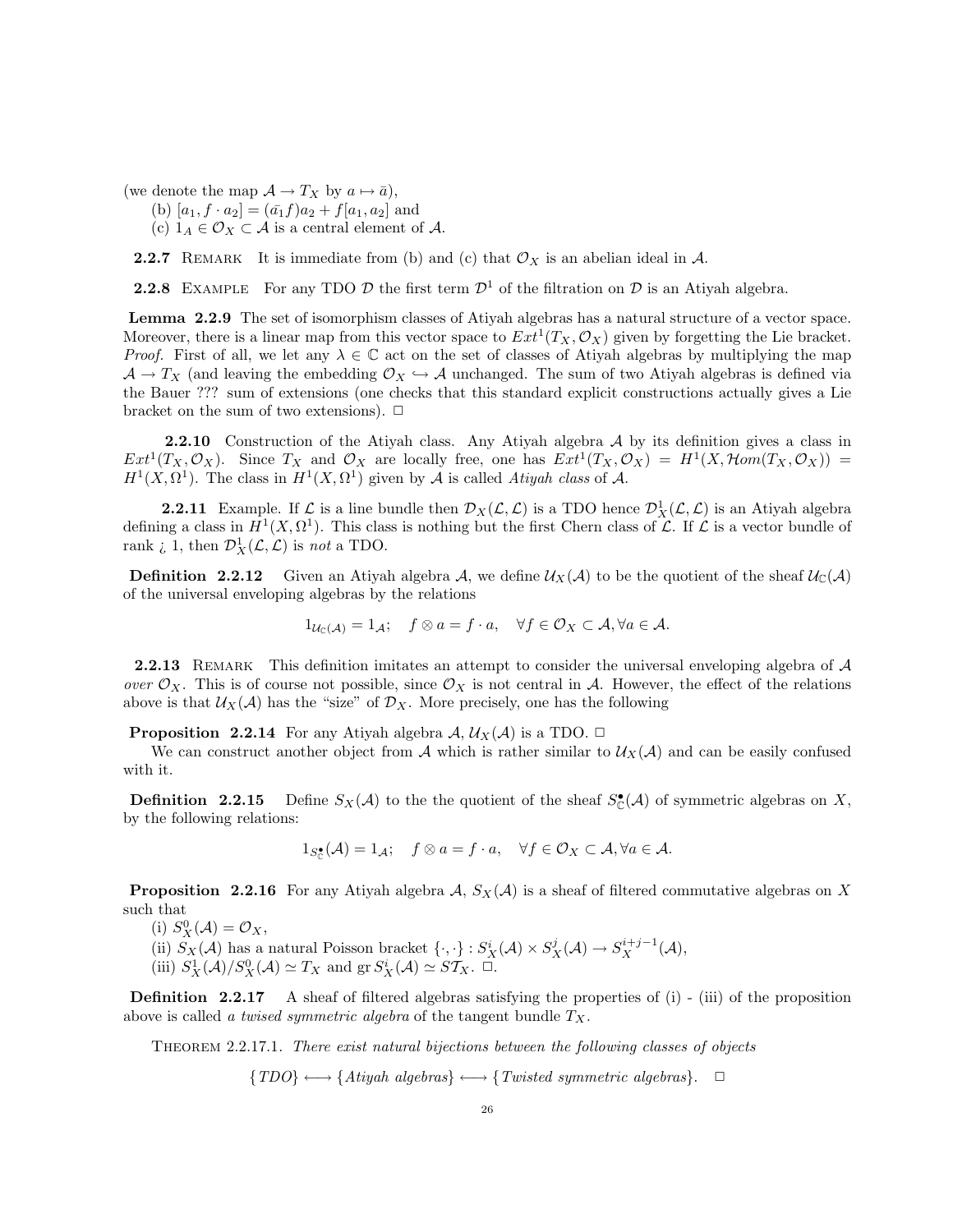**2.2.18** EXERCISE Given an Atiyah algebra A, construct a flat family  $\mathbb{D}_{\approx}$  of sheaves of filtered associative algebras on X, parametrized by  $t \in \mathbb{CP}^{\mathbb{H}}$  such that

(1) For  $t \neq \infty$  one has  $\mathbb{D}_t = \mathcal{U}_X(t \cdot \mathcal{A})$  (in particular,  $\mathbb{D}_1 = \mathcal{U}_X(\mathcal{A})$  and  $\mathbb{D}_0 = \mathcal{D}_X$ ),

 $(2)$   $\mathbb{D}_{\infty} = S_X(\mathcal{A}),$ 

(3)  $gr_i(\mathbb{D}) \simeq S^i T_X(i)$  as sheaves on  $X \times \mathbb{CP}^1$ .

(HINT. Use two filtrations on  $\mathcal{U}_X(\mathcal{A})$ : the natural filtration of the enveloping algebra and the filtration induced by a two-step filtration on A in which  $A^0 = \mathcal{O}_X$  and  $A^1 = \mathcal{A}$ . Then form an object of the type  $\sum$ i,j≥0  $x^i y^j M_{ij}$  where x and y are homogeneous coordinates on  $\mathbb{CP}^1$ .)

**2.2.19** REMARK The sheaf  $\mathbb{D}_t$  is an example of a *mixed twistor structure* of Simpson.

### 2.3. Twisted cotangent bundles and Lagrangian fibrations.

**Definition 2.3.1** A twisted cotangent bundle on X is an affine bundle  $\pi : T^*X \to X$  modeled on vector bundle  $T_X^* \to X$  such that

(i) The total space of  $T^*X$  is endowed with a symplectice form,

(ii) The fibers of  $\pi$  are Lagrangian with respect to this symplectic form,

(iii) The direct image  $\pi_*(\mathcal{O}_{T^*X})$  is a sheaf of commutative algebras with the Poisson bracket  $\{\cdot,\cdot\}$ sending  $\pi_*(\mathcal{O}_{T^*X})^{\leq 1} \times \mathcal{O}_X$  to  $\mathcal{O}_X$ , where  $\pi_*(\mathcal{O}_{T^*X})^{\leq 1}$  stands for polynomials of degree  $\leq 1$  along the fibers on π.

## 2.3.2 Remarks.

(1) Notice that on an affine space one only has a well-defined notion of a polynomial finction of degree  $\leq i$ . This is because we don't have a preferred zero point, hence the notion of a *homogeneous* polynomial of degree  $i$  is not well-define since it is not preserved by affine transformations.

(2) The property (iii) above is equivalent to

$$
\{\pi_*(\mathcal{O}_{T^{\#}X})^{\leq i}, \pi_*(\mathcal{O}_{T^{\#}X})^{\leq j}\} \subset \pi_*(\mathcal{O}_{T^{\#}X})^{\leq i+j-1}
$$

.

**2.3.3** EXAMPLE Any Atiyah algebra A gives rise to a twisted cotangent bundle  $T^{\mathcal{A}}X$  defined by

$$
T^{\mathcal{A}}X = \{ \phi \in \mathcal{A}^* \mid \langle \phi, 1_{\mathcal{A}} \rangle = 1 \}.
$$

Proposition 2.3.4 There exists a canonical isomorphism of Poisson algebras

$$
S_X\mathcal{A} \simeq \pi_* (\mathcal{O}_{T^{\mathcal{A}} X})
$$

which gives a bijection between twisted cotangent bundles and twisted symmetric algebras.  $\Box$ 

2.3.5 EXERCISE Show that in  $C^{\infty}$ -category the all isomorphism classes of twisted cotangent bundles are of the form

$$
(T^*X, \omega + \pi^*(\beta)) / \text{modulo exact forms } \beta,
$$

where  $\omega$  is the standard symplectic 2-form on  $T^*X$  and  $\beta$  is a closed 2-from on X which we pull back on  $T^*X$ . Hence in the  $C^{\infty}$ -situation  $T^*X$  is always a vector bundle and symplectic forms on it giving rise to a twisted cotangent bundle structure, are parametrized by  $H^2(X,\mathbb{R})$ .

2.3.6 Twisted cotangent bundle associated with a linear bundle.

Let us construct explicitly the twisted cotangent bundle  $T^{\mathcal{L}}X$  corresponding to the Atiyah algebra  $\mathcal{D}^1_X(\mathcal{L}, \mathcal{L})$  of differential oprators of order  $\leq 1$  on a line bundle  $\mathcal{L}$ . To that end, take the total space L of the principal  $\mathbb{C}^*$ -bundle corresponding to  $\mathcal{L}$ . The natural  $\mathbb{C}^*$ -action on L lifts canonically to a Hamiltonian  $\mathbb{C}^*$ -action on  $T^*L$ . Moreover, there is a *canonical choice* of a moment map

$$
\mu: T^*L \to \left( \text{Lie } \mathbb{C}^* \right)^* = \mathbb{C}
$$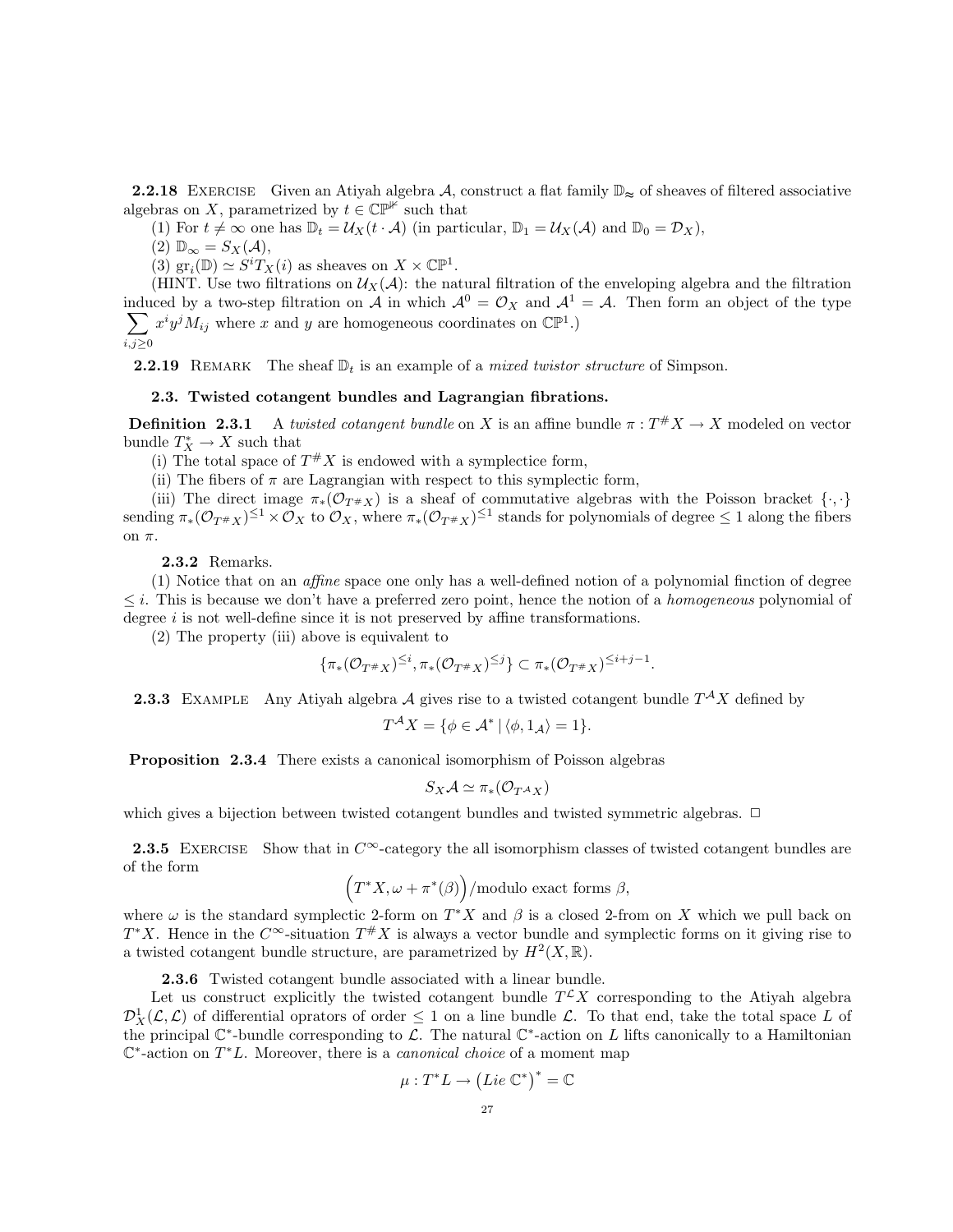(this is because any element  $x \in Lie \mathbb{C}^*$  gives rise to a vector field on X which can be viewed as a function on  $T^*L$ ).

CLAIM 2.3.7  $T^{\mathcal{L}}X$  is naturally isomorphic to the symplectice reduction  $\mu^{-1}(1)/\mathbb{C}^*$ . Moreover, the quotient  $\mu^{-1}(0)/\mathbb{C}^*$  is isomorphic to the usual cotangent bundle  $T^*_X$ . □

**2.3.8** REMARK Denote by  $\phi$  the projection from the  $\mathbb{C}^*$  bundle L to X. Then the Claim above is nothing but a commutative version of the followig statement: the sheaf  $\phi^*(\mathcal{DL})$  is naturally isomorphic to the sheaf  $(\mathcal{D}_L)^{\mathbb{C}^*}$  of  $\mathbb{C}^*$ -invariant differential operators on L.

**Proposition 2.3.9** There exists a canonical connection on the pullback  $\pi^*\mathcal{L}$  of  $\mathcal{L}$  to  $T^{\mathcal{L}}X$  with curvature equal to the standard symplectic form on  $T^{\mathcal{L}}X$ . Moreover, any connection on  $\mathcal L$  is obtain from this canonical connection on  $T^{\mathcal{L}}X$  via a uniquely defined section  $X \to T^{\mathcal{L}}X$  of  $\pi$ .  $\Box$ 

2.3.10 Lagrangian fibrations and holomorphic coordinates.

**Proposition 2.3.11** Let M be a symplectic manifold and assume that a map  $\pi : M \to X$  to a manifold X is a Lagrangian fibration (i.e. its fibers are Lagrangian subvarieties). Then the fibers of  $\pi$  have canonical affine structure.

*Proof.* Of course, since  $\pi$  is not assumed to be proper, the affine structure means a local action of  $\mathbb{R}^n$ , i.e. *n* commuting vector fields. Let  $\alpha$  be a local section of  $T^*X$ . Then  $\pi^*\alpha$  is a 1-form on M and we can find a unique vector field  $\xi$  on M such that  $\omega(\xi, \cdot) = \pi^* \omega$ . It follows that  $\xi$  is tangent to the fiber. Hence we proved that locally M is a principal homogeneous space over the vector bundle  $T^*X$ . In particular, M has a local affine structure.  $\Box$ 

# 2.3.12 Remarks.

(1) There is another way to define the affine structure: define  $\mathcal{O}^{\leq 0}$  to be the normalizer on  $\pi^*\mathcal{O}$  with respect to the Poisson bracket on M. Then the Hamiltonian vector fields obtained from the sections of  $\pi^*\mathcal{O}$ are tangent to the fibers and define an affine structure on them.

**Proposition 2.3.13** If fibers of the Lagrangian fibration  $\pi$  above are *compact* then each fiber is a *torus*, i.e. a quotient of a vector space by a maximal rank lattice.

*Proof.* By compactness the local action of  $\mathbb{R}^n$  on each fiber can be integrated to a global action, hence the fiber becomes a compact homogeneous space of  $\mathbb{R}^n$  which is necessarily a torus.  $\Box$ 

We now give a very important application of the proposition above: a construction of canonical holo*morphic coordinates* in a neighbourhood of a point on a Kähler manifold. This construction is due to Bershadsky-Cecoti-Ooguri-Vafa.

## 2.3.14 Construction.

Let M be a Kähler manifold with a Kähler form  $\omega$ . Denote by  $\overline{M}$  the same manifold with conjugate complex structure. The underlying real manifold  $M_{\mathbb{R}}$  can be embedded diagonally into  $M \times \overline{M}$ . Denote by  $\mathcal{O}_{\mathbb{R}}$  the sheaf of complex-valued R-analytic functions on  $M_{\mathbb{R}}$ . Any section f of this sheaf can be expanded locally in a series in  $z_i$  and  $\bar{z}_j$ , local holomorphic and antiholomorphic coordinates on M. If we view  $z_i$  as functions on M and  $\bar{z}_i$  as functions on  $\overline{M}$ , then we can extend f locally to a function in the neighbourhood of  $M_{\mathbb{R}}$  in  $M \times \overline{M}$ . We assume that  $\omega$  is a real-analytic form (this assumption is not essential but it simplifies the construction). Consider the corresponding section  $\omega_{\mathbb{C}}$  of the complexified tangent bundle  $T_{\mathbb{C}}M_{\mathbb{R}}$ . Note that  $T_{\mathbb{C}}M_{\mathbb{R}} \simeq T_{M\times\overline{M}}|_{M_{\mathbb{R}}}$ . Since  $\omega$  is a closed  $(1,1)$ -form, it follows that the extension of  $\omega$  to a small neightbourhood of  $M_{\mathbb{R}}$  in  $M \times \overline{M}$  is *holomorphic*. Moreover, each fiber of the projection  $pr_2 : M \times \overline{M} \to \overline{M}$ is Lagrangian. By proposition above each fiber acquires an affine structure. Such an affine structure on the fiber over  $x \in \overline{M}$  define a holomorphic exponential map  $exp^{hol}_{x}$ :  $T_xM \to U$ , where U is an open neighbourhood of x in M. This exponential map is defined only in some neighbourhood since  $\omega_{\mathbb{C}}$  can be extended only to a neighbourhood of  $M_{\mathbb{R}}$  in  $M \times \overline{M}$ . Moreover, this exponential map  $exp^{hol}_{x}$  depends on x in an *antiholomorphic way* (since we take the conjugate struture on  $\overline{M}$ .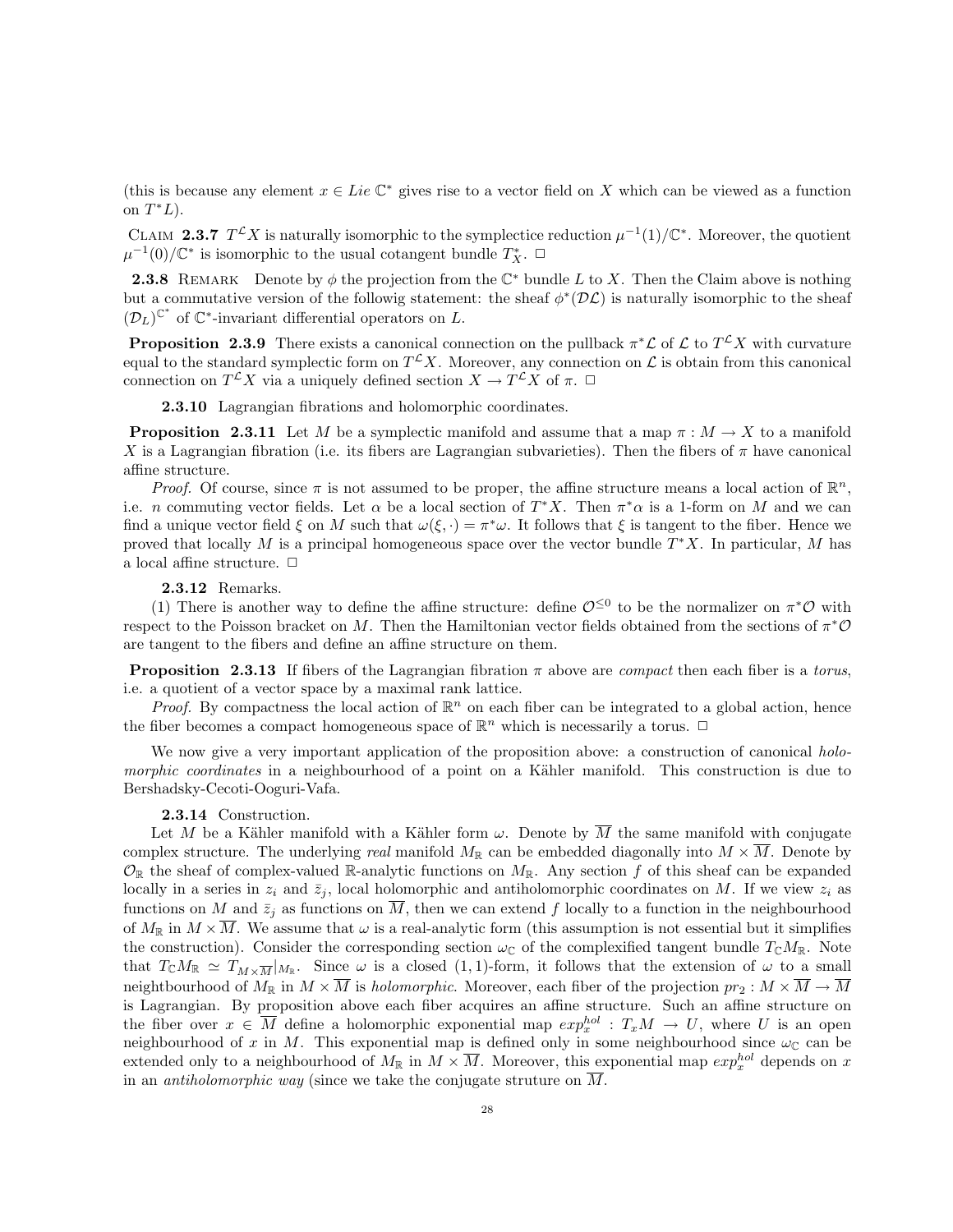### 2.3.15 Exercise

(1) Prove that for the Fubini-Studi metric on the Riemann sphere  $\mathbb{CP}^1$ , the exponential map coincides with the standard stereographic projection form the point opposite to  $x \in \mathbb{CP}^1$ .

(2) Generalize the result of (1) to Grassmanians.

2.3.16 REMARK The existence of canonical holomorphic coordinates on the moduli space of complex structures on a Calabi-Yau manifold has been recently used in Mirror Symmetry (some equations look especially nice in these local coordiates).

## 2.4. Classification of TDO.

**Definition 2.4.1** A TDO D is said to be locally trivial if the embedding of algebras  $\mathcal{O}_X \hookrightarrow \mathcal{D}$  is locally isomorphic to the standard embedding of algebras  $\mathcal{O}_X \hookrightarrow \mathcal{D}_X$ .

**2.4.2** EXAMPLE For any line bundle  $\mathcal{L}$ , the TDO  $\mathcal{D}(\mathcal{L})$  is locally trivial.

THEOREM 2.4.2.2. Locally trivial TDO's on a smooth variety  $X$  are classified by the first cohomology group  $H^1_{Zar}(X,\Omega^1_{cl}),$  where  $\Omega^1_{cl}$  stands for the sheaf of closed algebraic differential forms and the cohomology is taken in the zariski toplogy.

First we will prove the following "meta-lemma".

**Lemma** 2.4.3 The objects  $P$  of "sheaf nature" on X are classified by the first cohomology group  $H^1(X, Aut\, \mathcal{P})$  of the sheaf  $Aut \mathcal{P}$  of automorphisms of  $\mathcal P$  if the latter is independent of  $\mathcal P$ .

*Proof.* A standard argument invloving choosing a Cech covering  $\{U_i\}$  of X and considering transition functions  $\phi_{ij} \in \Gamma(U_i \cap U_j, Aut \, \mathcal{P})$ .  $\Box$ 

*Proof of (2.4.2.2)* We have seen bofore that the embedding  $\mathcal{O}_X \hookrightarrow \mathcal{D}$  defines the TDO structure on  $\mathcal D$ uniquely. Hence, by the meta-lemma above we have to establish the isomorphism of sheaves

$$
\Omega^1_{cl} \simeq Aut(\mathcal{O}_X \hookrightarrow \mathcal{D}_X)
$$

since locally  $\mathcal{O}_X \hookrightarrow \mathcal{D}$  is isomorphic to  $\mathcal{O}_X \hookrightarrow \mathcal{D}_X$ . In other words we have to find a group of automorphisms of  $\mathcal{D}_X$  as a TDO. Any such automorphism is uniquely defined by its restriction to  $\mathcal{D}_X^1 \simeq \mathcal{O}_X \oplus T_X$ . Since the embedding  $\mathcal{O}_X \hookrightarrow \mathcal{D}_X$  is fixed, any automorphism of  $\mathcal{D}_X^1$  is given by sending a section  $\xi$  of  $T_X$  to a section with the same symbol, which is necessarily of the form  $\xi + \phi(\xi)$  for some function  $\phi(\xi)$ . Since the correspondence  $\xi \mapsto \xi + \phi(\xi)$  is to be  $\mathcal{O}_X$ -linear, it is given be a global 1-form  $\phi$ . By Cartan's formula, the operation  $\xi \mapsto \xi + \phi(\xi)$  preserves brackets if and only if  $\phi$  is closed. Hence  $\Omega_{cl}^1 \simeq Aut(\mathcal{O}_X \hookrightarrow \mathcal{D}_X)$ .  $\Box$ 

2.4.4 EXAMPLE Let us give an example of a TDO which is not locally trivial. We will describe only the correspondong Atiyah algebra A. We take A to be a direct sum  $\mathcal{O}_X \oplus T_X$  as a sheaf of  $\mathcal{O}_X$ -modules and define the bracket  $[\cdot, \cdot]$  by the rule

$$
[f_1 \oplus \xi_1, f_2 \oplus \xi_2] = (\xi_1 \cdot f_2 - \xi_2 \cdot f_1 + \beta(\xi_1, \xi_2)) \oplus [\xi_1, \xi_2],
$$

where  $\beta$  is a 2-form on X. The Jacobi identity for this bracket is satisfied if and only if  $\beta$  is closed. If we now suppose that  $\beta$  is not locally exact, then the corresponding TDO will not be locally trivial. Of course, this never happens in the holomorphic setup but it is quite possible in the algebraic situation.

To classify the TDO's in the general case we consider the truncated De Rham complex

$$
\Omega^{\geq 1}:=\left(\Omega^1\stackrel{d}{\longrightarrow}\Omega^2_{cl}\right)
$$

.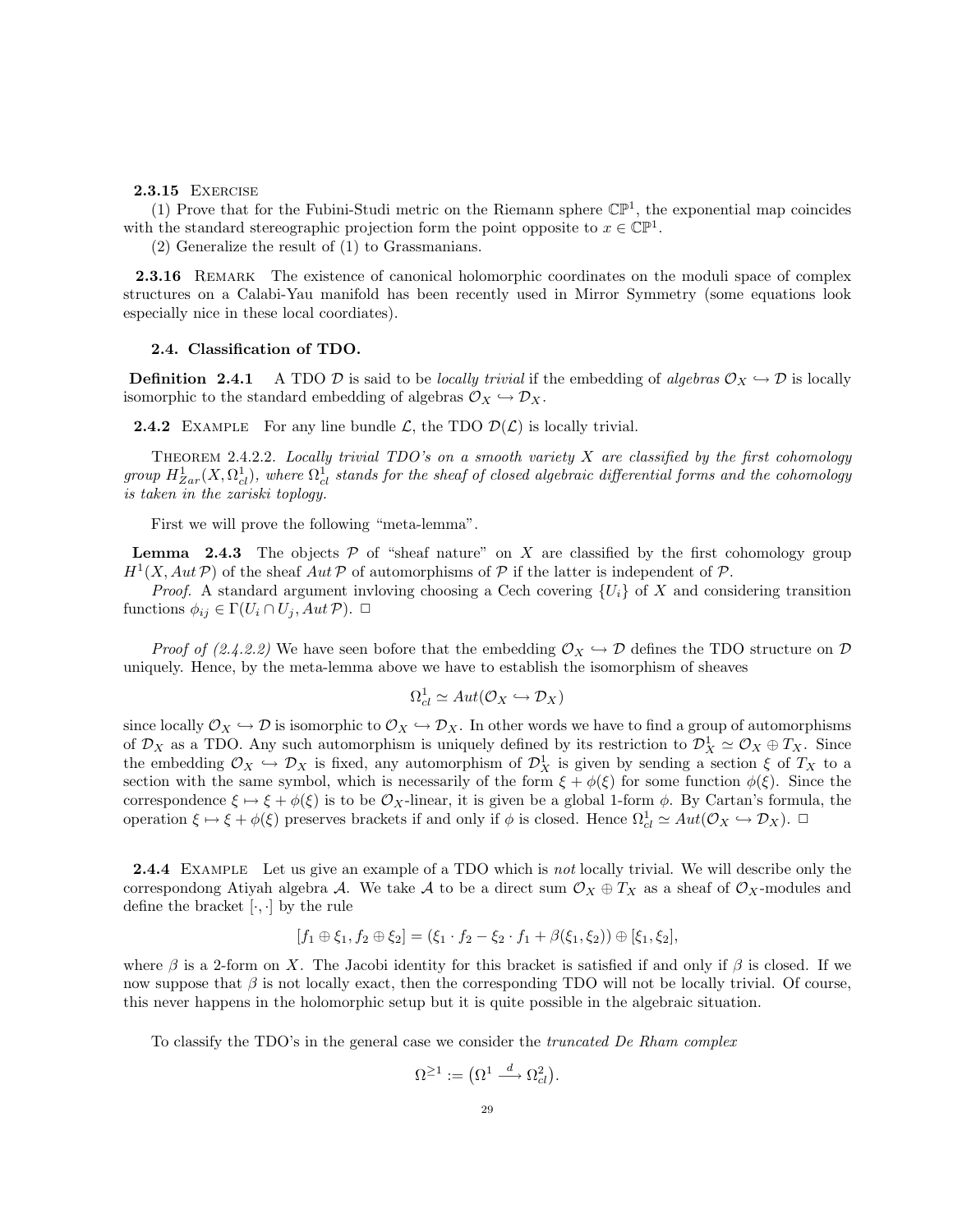THEOREM 2.4.4.3. The TDO's on a smooth variety  $X$  are classified by the first hypercohomology group  $H^1(X, \Omega^{\geq 1})$  of the truncated De Rham complex  $\Omega^{\geq 1}$ . Moreover, the short exact sequence of complexes

$$
0 \to \left(\begin{array}{c} 0\\ \downarrow\\ \Omega_{cl}^2 \end{array}\right) \to \left(\begin{array}{c} \Omega^1\\ \downarrow\\ \Omega_{cl}^2 \end{array}\right) \to \left(\begin{array}{c} \Omega^1\\ \downarrow\\ 0 \end{array}\right) \to 0
$$

induces the long exact sequence of (hyper)cohomology

$$
\ldots \to H^0(\Omega^1) \to H^0(\Omega^2_{cl}) \to H^1(\Omega^{\geq 1}) \to H^1(\Omega^1) \to \ldots
$$

and the last arrow is given by the Atiyah class of the corresponding Atiyah algebra.

*Proof.* Choose an affine covering  $X = \bigcup U_i$  so that the restriction of any Atiyah algebra A to  $U_i$  is given as an  $\mathcal{O}_{U_i}$ -module by the direct sum  $\mathcal{O}_{U_i} \oplus T_{U_i}$ . Since the symbol of the bracket on A is fixed, any A is necessarily given by some closed 2-form  $\beta_i$  on  $U_i$  as in the example above. We reflect it by writing  $\mathcal{A}|_{U_i}=\mathcal{A}_{\beta_i}.$ 

Moreover, on double intersection  $U_i \cap U_j$  any map  $\mathcal{A}_{\beta_i} \to \mathcal{A}_{\beta_i}$  is necessarily given by

$$
f \mapsto f, \quad \xi \mapsto \xi + \alpha_{ij}(\xi),
$$

where f is a function,  $\xi$  is a vector field and  $\alpha_{ij}$  is a 1-form on  $U_i \cap U_j$ .

Hence, with respect to the covering  $X = \cup U_i$ , any Atiyah algebra A is given by the data

$$
\{\alpha_{ij}, \beta_i\}, \quad \alpha_{ij} \in \Omega^1(U_i \cap U_j), \ \beta_i \in \Omega^2_{cl}(U_i).
$$

These data a required to satisfy the following conditions

$$
\beta_i - \beta_j = d \alpha_{ij} \quad \text{on } U_i \cap U_j, \quad \alpha_{ij} + \alpha_{jk} + \alpha_{ki} = 0
$$

which say exactly that  $\{\alpha_{ij}, \beta_i\}$  represents a class in  $H^1(\Omega^{\geq 1})$ .  $\Box$ 

2.4.5 REMARK To compare locally trivial TDO's with all TDO's note that there is an embedding of complexes

$$
\left(\begin{array}{c} \Omega^1_{cl} \\ \downarrow\\ 0\end{array}\right)\rightarrow \left(\begin{array}{c} \Omega^1 \\ \downarrow\\ \Omega^2_{cl}\end{array}\right)
$$

In holomorphic situation this embedding is a quasi-isomorphism since  $\Omega^1 \to \Omega_{cl}^2$  is surjective and  $\Omega_{cl}^1$  is the kernel of it. In the lagebraic situation this map may not me a quasi-isomorphism and in general it only induces a map of the corresponding hypercohomology groups.

**2.4.6** Vector bundle case. If  $E \to X$  is a vector bundle of rank  $r > 1$  then the ring of differential operators  $\mathcal{D}(E, E)$  is not a TDO since  $\mathcal{D}^0(E, E) \simeq \mathcal{E}nd(E)$ . Hence the extension

$$
0 \to \mathcal{E}nd(E) \to \mathcal{D}^1(E,E) \to T_X \otimes \mathcal{E}nd(E) \to 0
$$

is not an Atiyah algebra because of its size.

We consider a diagram

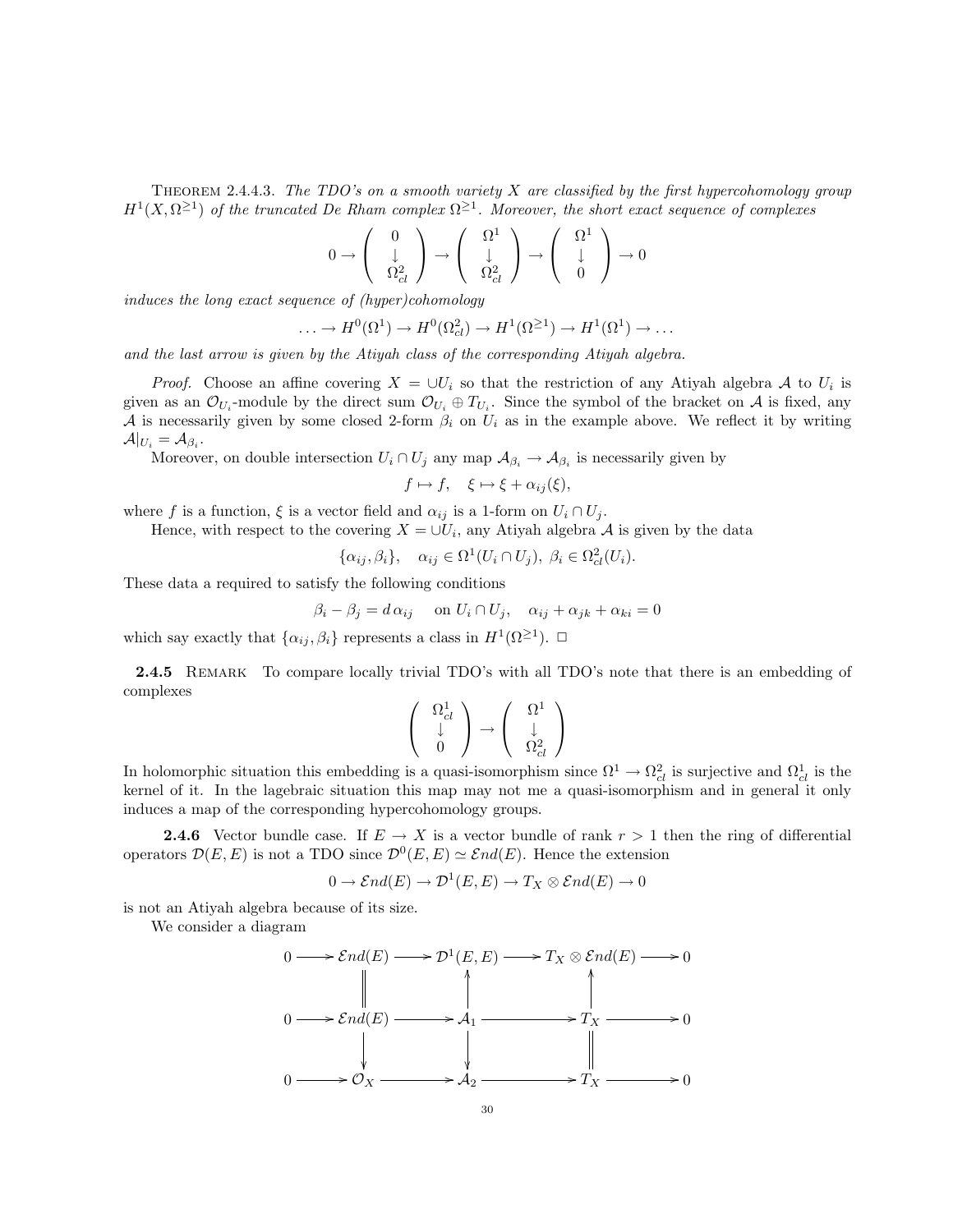the second row of which is obtained from the first as a pullback with respect to  $T_X = T \otimes \mathcal{O}_X \hookrightarrow T_X \otimes \mathcal{E}nd(E)$ and the third is obtained from the second as a pushout with respect to  $\mathcal{E}nd(E) \stackrel{T_r}{\longrightarrow} \mathcal{O}_X$ . Notice that the standard construction of pullback and pushout endow  $A_1$  and  $A_2$  with a bracket. This barcket defines the structure of an Atiyah algebra on  $A_2$ .

THEOREM 2.4.6.4. Let E be a rank r vector bundle on X and  $A_2 = A_2(E)$  be the Atiyah algebra obtained from the diagram above. Then there exists a natural isomorphism of Atiyah algebras  $r \cdot A_2(E) \simeq A(\Lambda^r E)$ .  $\Box$ 

# 2.5. Sato's construction of differential operators on a curve.

To give an illustration, suppose we consider the ring of *smooth* differential operators on the real line R. The basic example of such an operator is  $\partial = \partial/\partial x$ . If f is a smooth function on R then one can write

$$
\partial \cdot f = -\int_{\mathbb{R}} \delta'(x - y) f(y) dy, \quad \text{where } \delta' \text{ is the Dirac delta function.}
$$

This formula suggests that differential operators on  $X$  should have something to do with "functions" on the diagonal in  $X \times X$ .

Let now X be a smooth algebraic curve. Denote by  $\Delta$  the diagonal in the Cartesian product  $X \times X$ which we sometimes identify with X itself. Let  $\mathcal{O}_{X\times X}(\infty\cdot\Delta)$  be the sheaf of functions with pole of any finite order along  $\Delta$ . We will also write  $\Omega_X \boxtimes \mathcal{O}_X(\infty \cdot \Delta)$  for  $(\Omega_X \boxtimes \mathcal{O}_X) \otimes \mathcal{O}_{X \times X} \mathcal{O}_{X \times X}(\infty \cdot \Delta)$ .

THEOREM 2.5.0.5. (Sato) One has a natural isomorphism

$$
\frac{\Omega_X \boxtimes \mathcal{O}_X(\infty \cdot \Delta)}{\Omega_X \boxtimes \mathcal{O}_X} \simeq \mathcal{D}_X
$$

of sheaves on  $X \times X$  supported on  $\Delta \simeq X$ .

Sketch of proof. For any section  $\phi$  of  $\Omega_X \boxtimes \mathcal{O}_X(\infty \cdot \Delta)$  we construct a differential operator  $u_{\phi}$  on X which acts on functions on  $X$  as follows. Choose such a function  $f$  and denote the local coordinates on the factors of  $X \times X$  by z and w respectively. We put

$$
(u_{\phi}f)(w) = \int_{|z-w|=\varepsilon} f(z)\phi(z,w), \quad \text{ for } \varepsilon \text{ small enough }.
$$

In other words, we pull f back to  $X \times X$  via the first projection, multiply it by  $\phi$  and take the fiberwise residues along the points on diagonal with respect to the second projection.

If  $\phi$  is written locally as  $\frac{dz}{(z-w)^{k+1}}$  then integrating by parts we obtain

$$
(u_{\phi}f)(w) = \int_{|z-w|=\varepsilon} \frac{f(z) dz}{(z-w)^{k+1}} =
$$
  
= 
$$
\pm \int_{|z-w|=\varepsilon} \frac{\partial^k f(z)}{\partial z^k} \frac{dz}{(z-w)} = \pm \left(\frac{\partial^k f(z)}{\partial z^k}\right)(w)
$$

and the rest of the proof follows by this local computation.  $\Box$ 

More generally, let E and F be two vector bundles on X. We put  $E^{\vee} = E^* \otimes_{\mathcal{O}_X} \Omega_X$ .

# Theorem 2.5.0.6.

(i) There exists a canonical isomorphism of sheaves

$$
\frac{(E^{\vee} \boxtimes F)(\infty \cdot \Delta)}{E^{\vee} \boxtimes F} \simeq \mathcal{D}_X(E, F).
$$

Moreover, the two  $\mathcal{O}_X$  module structures on  $\mathcal{D}_X(E, F)$  (left and right) correspond under this isomorphism to the two  $\mathcal{O}_X$ -actions on  $E^{\vee} \boxtimes F$  (via pullback under the first and the second projections).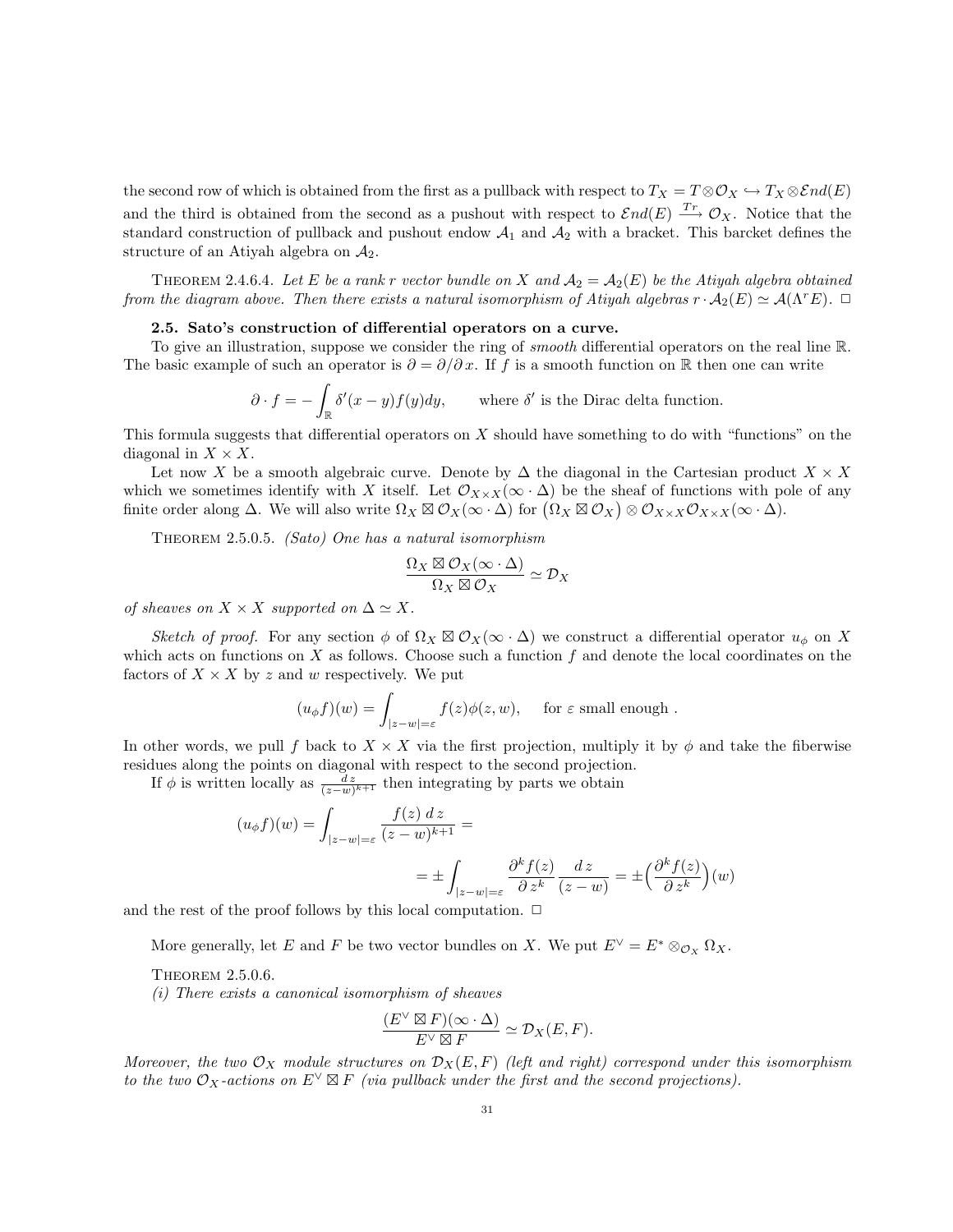(ii) One the level of filtrations one has

$$
\frac{(E^\vee \boxtimes F)((k+1)\Delta)}{E^\vee \boxtimes F} \simeq \mathcal{D}_X^k(E,F).
$$

*Proof.* Take a section  $\phi$  of  $E^{\vee} \boxtimes F(\infty \cdot \Delta)$ . For any section e of E, the product  $e \cdot \phi$  is a section of  $\Omega_X \boxtimes F(\infty \cdot \Delta)$  hence when we take the residue over the first factor of  $X \times X$  we will be left with a section of F. The fact that  $(E^{\vee} \boxtimes F)((k+1)\Delta)/E^{\vee} \boxtimes F$  indeed maps to  $\mathcal{D}_{X}^{k}(E,F)$  is shown by a local computation as in the proof of the previous theorem. We will show that this map is an isomorphism by showing that it induces an isomorphism on graded objects. Indeed, since  $(\mathcal{O}(\Delta)/\mathcal{O})|_{\Delta}$  is isomorphic to the tangent sheaf  $T_X$  on  $\Delta \simeq X$ , one has

$$
\frac{(E^{\vee}\boxtimes F)((k+1)\Delta)}{(E^{\vee}\boxtimes F)(k\Delta)} \simeq S^{k+1}T_X \otimes (E^*\otimes \Omega) \simeq E^*\otimes F \otimes S^kT_X. \square
$$

**2.5.1** EXERCISE Understand how the ring structure on  $\mathcal{D}_X(E, E)$  apperas from Sato construction (i.e. how to find the product in terms of sections with poles and residues).

**2.5.2** Left and right  $D$ -modules.

To establish the connection between left and right D-modules, we first notice that any rigth D-module may be viewed as a left  $\mathcal{D}^{op}$ -module. Since  $\mathcal{D}$  is a TDO,  $\mathcal{D}^{op}$  is also a TDO. We will compute  $\mathcal{D}^{op}$  using Atiyah algebras. In fact, given any Atiyah algebra

$$
0 \to \mathcal{O}_X \to \mathcal{A} \to T_X \to 0
$$

we can define the second  $\mathcal{O}_X$ -module structure on A (which we identify by writing the fuctions of the right while for the old  $\mathcal{O}_X$ -module structure we write functions on the left):

$$
a \cdot f := f \cdot a + \bar{a}(f).
$$

where  $\bar{a}$  stands for the image of a in  $T_X$ . Of course, this is not compatible with the old  $\mathcal{O}_X$ -module structure on A, i.e. in general  $(g \cdot a) \cdot f \neq g \cdot (a \cdot f)$ . We also replace the old bracket  $[\cdot, \cdot]$  on A by  $-[\cdot, \cdot]$ . This new  $\mathcal{O}_X$ -module structure together with the new bracket define a structure of an Atiyah algebra on the same sheaf A that we denote by  $\mathcal{A}^{op}$ .

# Proposition 2.5.3

(i) For any  $A$ , one has the following identity between isomorphism classes of Atiyah algebras:

$$
[\mathcal{A}] + [\mathcal{A}^{op}] = [\mathcal{A}_{\Omega_X}].
$$

(ii)  $\mathcal{D}_X^{op} \simeq \mathcal{D}_X(\Omega) \simeq \Omega \otimes_{\mathcal{O}_X} \mathcal{D}_X \otimes_{\mathcal{O}_X} \Omega^{-1}$ . Hence if a sheaf  $\mathcal E$  has a structure of a left (resp. right)  $\mathcal{D}_X$ -modules then the tensor product  $\Omega \otimes_{\mathcal{O}_X} \mathcal{E}$  has a structure of a left (resp. right)  $\mathcal{D}^{op}$ -module.

(iii) For any left  $\mathcal{D}_X$ -module M, the tensor product  $\Omega_{\mathcal{O}_X}\mathcal{M}$  has a natural right  $\mathcal{D}_X$ -module structure.  $\Box$ 

**2.5.4** EXAMPLE Let us consider the case  $\mathcal{M} \simeq \mathcal{O}_X$ , i.e. describe the canonical right  $\mathcal{D}_X$ -module structure on  $\Omega_X$ . If  $\xi$  is a vector field and  $\omega$  is a top-degree differential form, the we can form a Lie derivative  $L_{\xi}\omega$ but it does not define a left  $\mathcal{D}_X$ -module structure since

$$
L_{f\cdot\xi}\omega = f \cdot L_{\xi}\omega + \xi(f) \cdot \omega \neq f \cdot L_{\xi}\omega.
$$

However since we have an equality of differential operators

$$
\xi \cdot f = f \cdot \xi + \xi(f)
$$

hence  $\xi : \omega \mapsto -L_{\xi}\omega$  defines a right  $\mathcal{D}_X$ -module structure on  $\Omega$ .

In general, for any left  $\mathcal{D}_X$ -module M the formula

$$
\xi : (\omega \otimes m) \mapsto -\omega \otimes \xi \cdot m - (L_{\xi}\omega) \otimes m
$$

gives a right  $\mathcal{D}_X$ -module structure on  $\Omega \otimes_{\mathcal{O}_X} \mathcal{M}$ .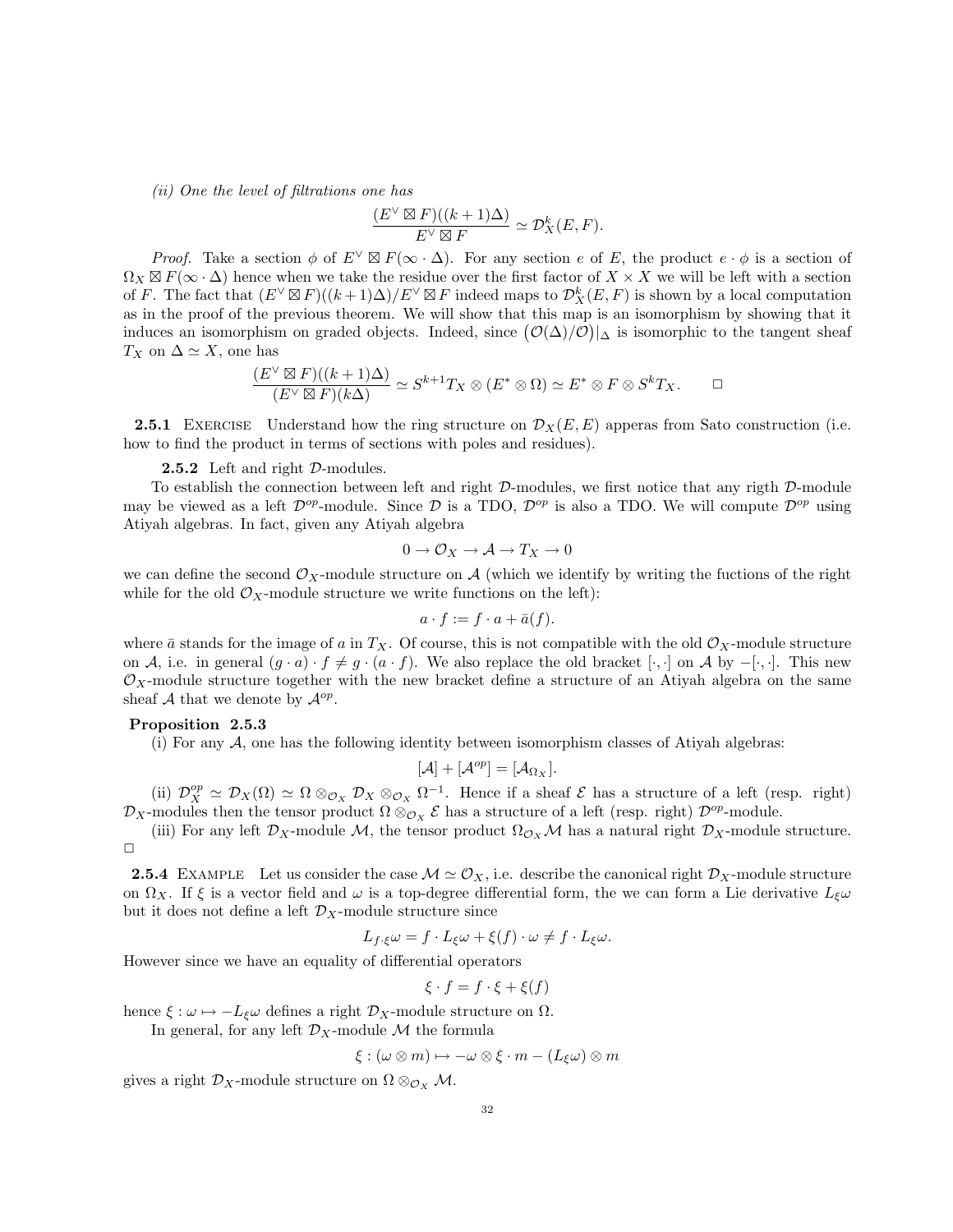If E and F is a pair of vector bundles on X then for any differential operator  $u \in \mathcal{D}_X(E, F)$  one can consider  $u^t \in \mathcal{D}_X(F^\vee, E^vee)$ .

## Proposition 2.5.5

(i) Given three vector bundles E, F and V on X and opertors  $u \in \mathcal{D}_X(E, F)$ ,  $w \in \mathcal{D}_X(F, V)$ , one has

 $(u \circ w)^t = u^t \circ w.$ 

(ii) For any vector bundle  $E$  one has a natural isomorphism of sheaves of rings

$$
\mathcal{D}_X^{op}(E, E) \simeq \mathcal{D}_X(E^\vee, E^\vee). \qquad \Box
$$

2.5.6 REMARK One can interpret the proposition above in terms of Sato's construction as follows. the isomorphism

$$
\mathcal{D}_X(E,F) \simeq \frac{(E^\vee \boxtimes F)(\infty \cdot \Delta)}{E^\vee \boxtimes F}
$$

allows us to write

$$
\mathcal{D}_X(F^\vee, E^\vee) \simeq \frac{(F^{\vee \vee} \boxtimes E^\vee)(\infty \cdot \Delta)}{F^{\vee \vee} \boxtimes E^\vee} = \frac{(F \boxtimes E^\vee)(\infty \cdot \Delta)}{F \boxtimes E^\vee}
$$

and the last term now coincides with  $\mathcal{D}_X(E, F)$  with the order of the factors flipped.

## 2.6. Application: Riemann-Roch Theorem for curves.

Let  $X \to S$  be a smooth mosphism of smooth algebraic varieties and E be a vector bundle on X. One can define a line bundle  $Rdet(\pi_*E)$  on S by a formula

$$
Rdet(\pi_*E) = \Big(\bigotimes_{i\ even} det(R^i\pi_*E)\Big) \otimes \Big(\bigotimes_{i\ odd} det^{-1}(R^i\pi_*E)\Big).
$$

One can show that even though the individual sheaves  $R^i\pi_*E$  are not locally free, the expression above defines a locally free sheaf of rank one on S.

Then the ordinary Grothendieck-Riemann-Roch theorem gives an answer to the following question:

Compute the Chern class of  $Rdet(\pi_*E)$  in terms of Chern classes of E.

The Riemann-Roch theorem in Arakelov geometry deals with the following situation:

Given a hermitian metric h on E, compute the induced Quillen metric on  $Rdet(\pi_*E)$ .

The Atiyah algebra of Riemann answers the question which is somewhat half the way betweem ordinary Riemann-Roch and Arakelov Riemann-Roch

Compute the Atiah algebra of  $Rdet(\pi_*E)$  in terms of  $\mathcal{D}^1_X(E,E)$ .

2.6.1 REMARK The problem of this type arises when one cosideres natural determinant bundles on various moduli spaces, i.e. moduli  $\mathfrak{M}_{q,n}$  of genus g curves with n points or the moduli space of bundles on a fixed curve, etc.

the logical connection is weak here

We assume that X is a smooth projective curve. Let  $\widetilde{\mathcal{D}}$  denote the quotient  $(\Omega_X \boxtimes \mathcal{O}_X)(\infty \cdot \Delta)/(\Omega_X \boxtimes$  $\mathcal{O}_X$ )(−∆). By Sato's construction one has a natural extension

$$
0 \to \frac{\Omega_X \boxtimes \mathcal{O}_X}{(\Omega_X \boxtimes \mathcal{O}_X)(-\Delta)} \to \widetilde{\mathcal{D}} \to \mathcal{D}_X \to 0
$$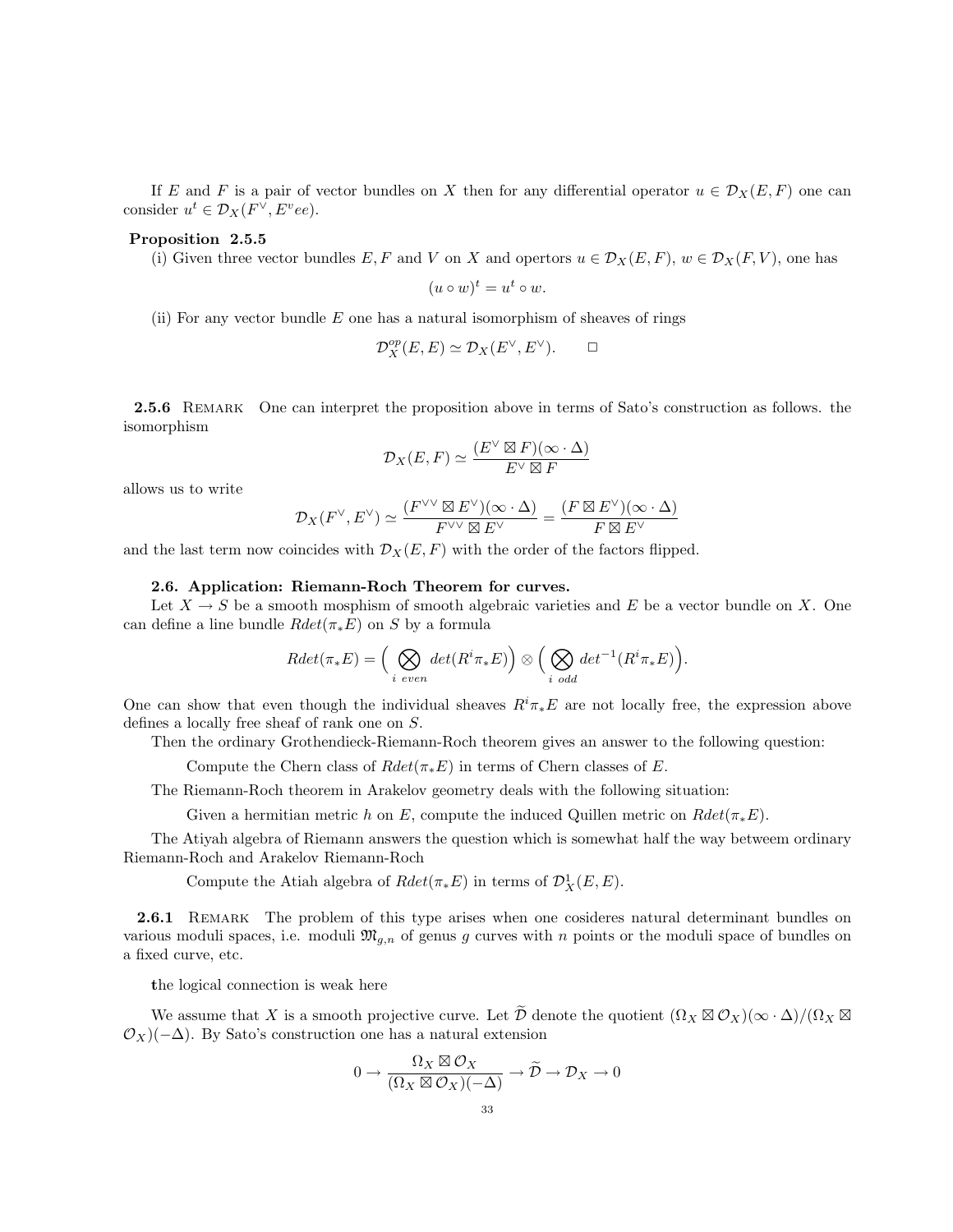Notice that  $\Omega_X \boxtimes \mathcal{O}_X/(\Omega_X \boxtimes \mathcal{O}_X)(-\Delta)$  is nothing but  $\Omega_X$ . Similarly, for any vector bundle E on X we can define the sheaf  $\mathcal{D}(E)$  and consider the diagram of sheaves on X

$$
0 \longrightarrow \Omega \otimes_{\mathcal{O}_X} \mathcal{E}nd(E) \longrightarrow \widetilde{\mathcal{D}}(E) \longrightarrow \mathcal{D}_X(E, E) \longrightarrow 0
$$
  

$$
0 \longrightarrow \Omega \longrightarrow \widehat{\mathcal{D}}(E) \longrightarrow \mathcal{D}_X(E, E) \longrightarrow 0
$$

where the second row is obtained as a pushout of the first under the trace map  $\Omega \otimes_{\mathcal{O}_X} \mathcal{E}nd(E) \to \Omega$ . Now the second row gives a long exact sequance of cohomology and in particualr the connecting homomorphism

$$
H^0(X, \mathcal{D}_X(E, E)) \xrightarrow{\partial} H^1(X, \Omega_X).
$$

Since we assumed that X is smooth and projective  $H^1(X, \Omega_X)$  is canonically identified with  $\mathbb C$  and for any  $u \in H^0(X, \mathcal{D}_X(E, E)), \partial(u)$  is just a complex number. Notice also that any such differential operator u induces a C-linear transformation of each cohomology group  $H^i(X, E)$ .

**Proposition 2.6.2** For any operator  $u \in H^0(X, \mathcal{D}_X(E, E))$  we have

$$
\partial(u) = Tr(u, H^0(X, E)) - Tr(u, H^1(X, E)).
$$

**Corollary 2.6.3** In the situation above,  $\partial(1)$  is equal to the Euler characteristic  $\chi(E)$  of E.  $\Box$ Sketch of proof of  $(2.6)$ .

Step 1. One has the following cahin of isomorphisms:

$$
H^{\bullet+1}(X \times X, E \boxtimes E^{\vee}) \simeq \bigoplus_k H^k(X, E) \otimes_{\mathbb{C}} H^{\bullet+1-k}(X, E^{\vee}) \simeq
$$
  

$$
\bigoplus_k H^k(X, E) \otimes_{\mathbb{C}} \left( H^{k-\bullet}(X, E) \right)^* \simeq End_{\mathbb{C}}^{\bullet} H^*(X, E).
$$

In particular, one has maps

$$
End_{\mathbb{C}}^{0}(H^{*}(X,E)) \simeq H^{1}(X \times X, E \boxtimes E^{\vee}) \xrightarrow{\Delta^{*}}
$$

$$
\xrightarrow{\Delta^{*}} H^{1}(X, E \otimes E^{*} \otimes \Omega) \xrightarrow{Tr} H^{1}(X, \Omega) = \mathbb{C}.
$$

It follows from the definitions that the composition  $\phi:End_{\mathbb{C}}^{0}(H^{*}(X,E)) \to \mathbb{C}$  of maps above takes u to  $Tr(u, H^{0}(X, E)) - Tr(u, H^{1}(X, E)).$ 

Step 2. The exact sequence

$$
o \to E \boxtimes E^{\vee} \to E \boxtimes E^{\vee}(\infty \cdot \Delta) \to \mathcal{D}_X(E, E) \to 0
$$

gives a connecting homomorphism  $H^0(X, \mathcal{D}_X(E, E)) \to H^1(X \times X, E \boxtimes E^{\vee}) = End_{\mathbb{C}}^0 H^*(X, E)$ 

Now the proof of the theorem follows from the following claim

Claim 2.6.4 The diagram

$$
H^{0}(\mathcal{D}_{E}) \longrightarrow H^{1}(E \boxtimes E^{\vee}) \longrightarrow H^{0}(E) \otimes H^{1}(E^{\vee}) \oplus H^{1}(E) \otimes H^{0}(E^{\vee})
$$
  
End<sub>0</sub>  $H^{\bullet}(E)$   $\longrightarrow$  End<sub>0</sub>  $H^{0}(E) \oplus H^{0}(E) \oplus End H^{1}(E)$ 

commutes (where  $\mathcal{D}_E$  stands for  $\mathcal{D}(E, E)$ ,  $\partial$  is the connecting homomorphism and the diagonal arrow is given by the action on cohomology).

Proof. Since we are essentially proving an equality of two operators, it suffices to check it on a particular vector. We will only consider the  $End H^0(E)$  part (the other part is similar).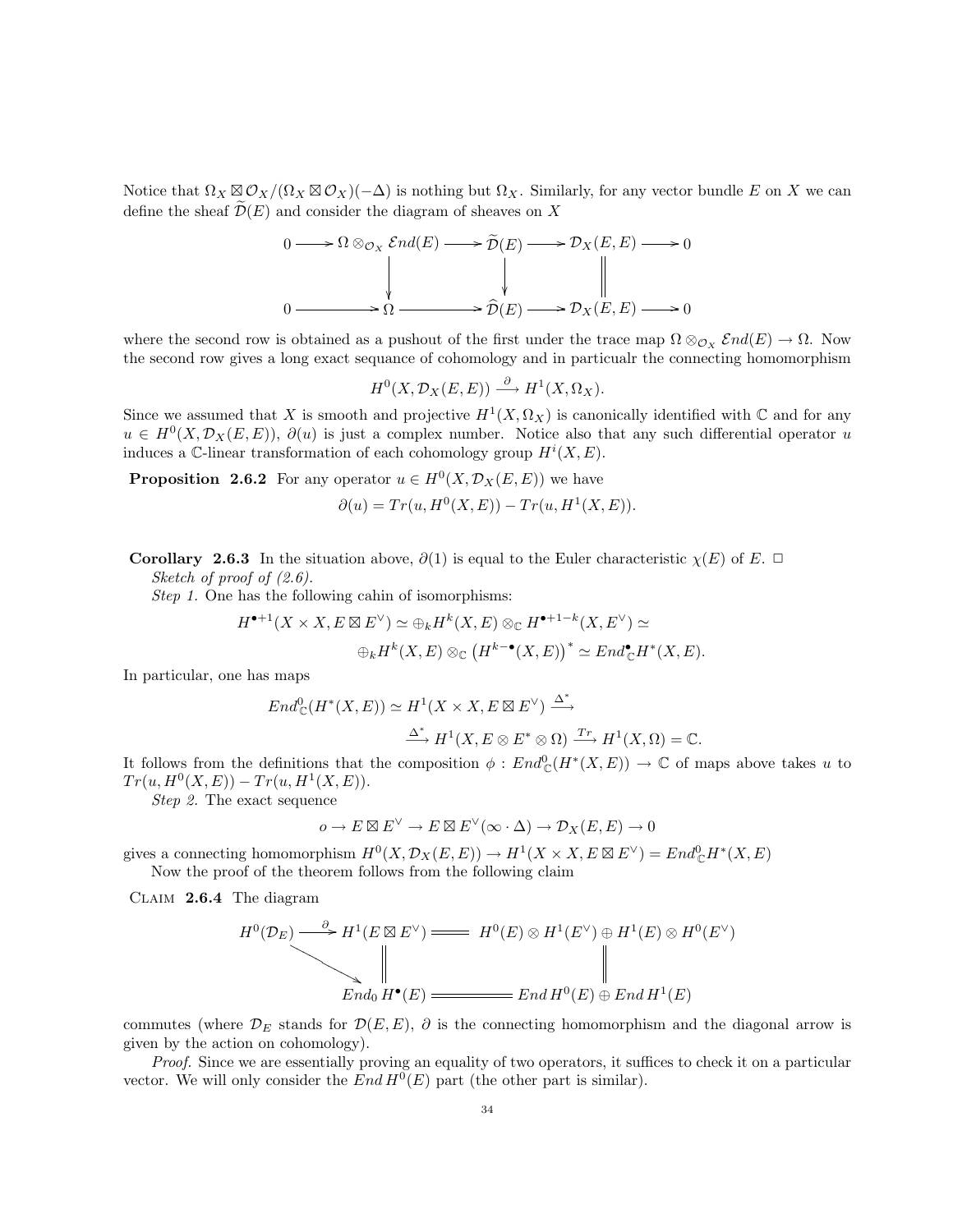Therefore want to prove that the diagram

$$
H^{0}(\mathcal{D}_{E}) \otimes H^{0}(E) \longrightarrow H^{1}(E \boxtimes E^{\vee}) \otimes H^{0}(E)
$$
\n
$$
\downarrow \qquad \qquad \downarrow a
$$
\n
$$
End_{0}H^{\bullet}(E) \otimes H^{0}(E) \xrightarrow{b} H^{0}(E)
$$

commutes (where a is given by projecting  $H^1(E \boxtimes E^{\vee}) \otimes H^0(E)$  to  $H^0(E) \otimes H^1(E^{\vee}) \otimes H^0(E) \simeq End H^0(E) \otimes H^1(E)$  $H^0(E)$  and applying the action map  $End H^0(E) \otimes H^0(E) \to H^0(E)$ , similarly for b).

Pick a point  $x \in X$  and let  $E_x$  be the fiber of E over x. We need to show that the following diagram commutes

$$
H^{0}(\mathcal{D}_{E}) \otimes H^{0}(E) \longrightarrow E_{x} \otimes H^{1}(E^{\vee}) \otimes H^{0}(E)
$$
  
action  

$$
H^{0}(E) \xrightarrow{\text{restriction to } x} E_{x}
$$

In fact, take the element  $\psi \otimes f \in H^0(\mathcal{D}_E) \otimes H^0(E)$ . Mapping it to  $H^0(E)$  and then the result to  $E_x$  we obtain  $Res_{x_2}(\psi(x, x_2)f(x_2))$  (this follows from definitions). To compute the other composition, take a unit disk in some local coordinates centered at x and call it  $X_{in}$ . Also denote  $X \setminus \{x\}$  by  $X_{out}$ . There is a theorem saying that both  $X_{in}$  and  $X_{out}$  are Stein manifiold, hence cohomologically trivial. Then by Meyer-Vietoris,

$$
H^{1}(E^{\vee}) = \frac{\Gamma(X_{in} \cap X_{out}, E^{\vee})}{\Gamma(X_{in}, E^{\vee}) + \Gamma(X_{out}, E^{\vee})}
$$

In thhis represetation we see that an element  $\psi(x,x_2)$  in fact gives an element of  $H^1(E^{\vee})$  and that the image of  $\psi \otimes f$  is also given by  $Res_{x_2}(\psi(x, x_2)f(x_2))$  since the residue is equal to zero for  $\psi \in \Gamma(X_{in}, E^{\vee}) + \Gamma(X_{out}, E^{\vee})$ . (This should be said better)  $\Box$ 

# 2.7. Leray residue and cohomology with support.

Let us assume first that we deal with Hausdorf topology on  $\mathbb C$ -analytic sets. Choose an open disk U in  $\mathbb{C}^n = \{x_1, \ldots, x_n\}$  centered at 0 (so that  $0 \in U$  is given by equations  $\{x_1 = 0, \ldots, x_n = 0\}$ ). Denote by  $U^*$ the punctured disk  $U \setminus \{0\}$ . Cover  $U^*$  by open subsets  $U_i = U \setminus \{x_i = 0\}, \quad i = 1, \ldots, n$ .

Consider a holomorphic differential form  $\omega \in \Omega^n(U_1 \cap \ldots U_n)$ . The residue  $Res_{x=0}(\omega)$  of  $\omega$  at  $x=0$  is defined by restricting  $\omega$  to  $(S^1)^n = \{x \in U^* \text{ such that } |x_i| = 1, i = 1, \ldots, n\}$  and computing the integral

$$
Res_{x=0}(\omega)=\underbrace{\int\int\ldots\int}_{n}\omega
$$

over  $(S^1)^n$ .

We can also consider  $U = \mathbb{C}^n$  with Zariski topology and put  $U_i = \mathbb{C}^n \setminus \{x_i = 0\}, \quad i = 1, \ldots, n$ . For any algebraic differential n-form  $\omega \in \Omega_{alg}^n(U_1 \cap \ldots \cap U_n)$  the residue  $Res_{x=0}(\omega)$  is defined via the same formula.

# 2.7.1 Cohomological interpretation.

Let X is any topological space and A is a sheaf of abelian groups on X. Choose an open covering  $\{U_i\}_{i\in I}$ of X such that for any finite subset  $J \subset I$  we have  $H^j(\bigcap_{i \in J} U_i, A) = 0$  for all  $j \ge 1$  (such a covering is called A-acyclic). It is well known that, for such a covering, the cohomology groups  $H^j(X, A)$  can be computed via the Cech complex  $C^{\bullet}(\{U_i\}, A)$ .

In our situation above (holomorphic or algebraic) the open sets  $U_i$  form a covering of  $U^* = U \setminus \{0\}.$ One can prove that this covering is  $\Omega^n$ -acyclic (in the algebraic situation this is true since all  $U_i$  and their intersection are affine, in the holomorphic setting one uses (??)). Therefore the Cech complex  $C^{\bullet}(\{U_i\}, \Omega^n)$ computes  $H^{\bullet}(U^*, \Omega^n)$ .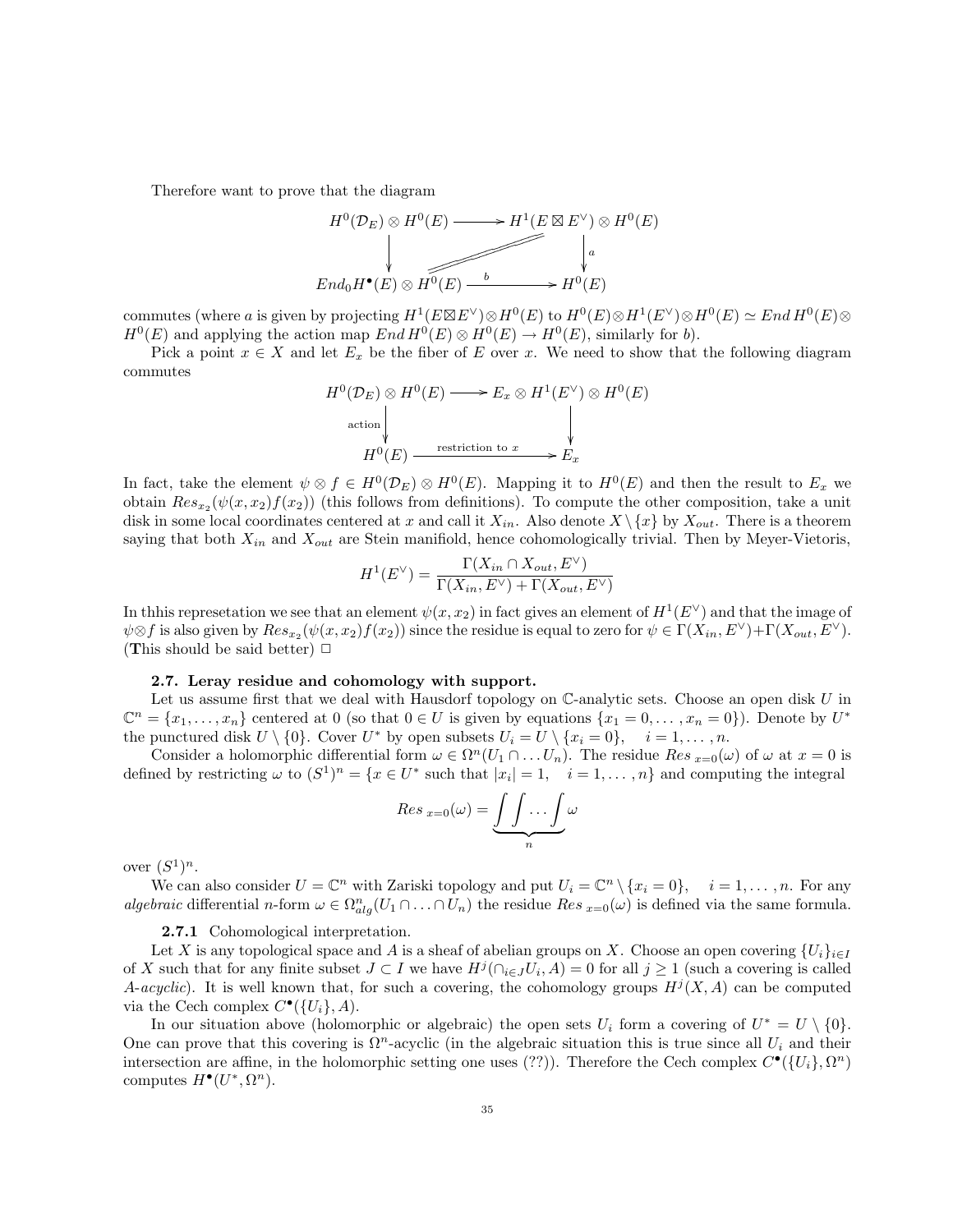Any holomorphic (or algebraic) n-form  $\omega$  represents represents a Cech  $n-1$  cocycle (since there are no  $(n+1)$ -multiple intersections). Coboundaries in the Cech complex of  $\Omega^n$  are formed by all linear combinations of forms that extend to at least one of the  $U_i$ 's. It is easy to see that the residue at  $x = 0$  of any form that represents a coboundary, is zero. Hence we have a well-defined residue map:

$$
Res_{x=0}: H^{n-1}(U^*, \Omega^n) \to \mathbb{C}.
$$

Alternatively, in the holomorphic setup we could notice that one has

$$
H^{n-1}(U^*,\Omega) \simeq H^{n,n-1}_{\bar{\partial}}(U^*),
$$

since on  $(n, q)$ -forms  $\overline{\partial}$  is equal to d. One has a natural map

$$
H^{n,n-1}_{\bar\partial}(U^*)\to H^{2n-1}(U^*)=\mathbb{C}
$$

that coincides with the residue map.

2.7.2 Cohomology with support.

Consider a closed subvariety Y of an algebraic variety X. We denote by  $Y \stackrel{i}{\hookrightarrow} X$  the closed embedding of Y in X and by  $U = X \setminus Y \stackrel{j}{\hookrightarrow} X$  the open embedding of the complement U of Y.

For any sheaf of abelian groups A on X consider the subsheaf  $\Gamma_{[Y]}A$  of A formed by all section of A supproted on  $Y$ . One has an exact sequence

$$
0 \to \Gamma_{[Y]} A \to A \to j_*j^*A.
$$

Moreover,  $\Gamma_{[Y]}$  is exact on injective (or flabby) sheaves. Hence there exist derived functors  $\mathcal{H}_{[Y]}^i A$  which allow us to continue the exact sequence above. Namely, since  $R^i(id) = 0$  for  $i > 0$ , we have an exact sequence

$$
0 \to \mathcal{H}^0_{[Y]}A \to A \to j_*j^*A \to \mathcal{H}^1_{[Y]}A \to 0
$$

and isomorphisms

$$
0 \to R^i j_* j^* A \to \mathcal{H}_{[Y]}^{i+1} A \to 0, \qquad i \ge 1. \tag{2.7.3}
$$

**2.7.4** REMARK The functor  $j_*$  may not be exact. For example, if one removes a point from  $\mathbb{C}^2$  the resulting variety is no longer affine, so the functor  $R^1j_*$  will in fact be non-trivial.

2.7.5 EXAMPLE In the algebraic situation described above one has a vector space isomorphism

$$
H_{[0]}^n(U,\Omega_{alg}^n) \simeq \mathbb{C}\Big[\frac{1}{x_1},\ldots,\frac{1}{x_n}\Big]\frac{dx_1}{x_1}\wedge\ldots\wedge\frac{dx_n}{x_n}.
$$

In fact,  $\Omega^n(U_1 \cap ... \cap U_n) = \mathbb{C}\Big[x_1, \frac{1}{x_1}, ..., x_n, \frac{1}{x_n}\Big]dx_1 \wedge ... \wedge dx_n$ . However, any form that does not have a pole along all the divisors  $\{x_1 = 0\}, \ldots, \{x_n = 0\}$ , represents a Cech coboundary. The quotient of  $\Omega^n(U_1 \cap \ldots \cap U_n)$  by the linear subspace generated by all such for is exactly the RHS of the expression above.

Denote the defining ideal of Y by  $I_Y \subset \mathcal{O}_X$ . First, notice that

$$
\mathcal{H}om_{\mathcal{O}_X}(\mathcal{O}_X/I_Y,\mathcal{M}) \subset \Gamma_{[Y]} \mathcal{M},
$$

(since any section killed by  $I_Y$  is supported on Y.) To go backwards, we notice that if a section of M is supported on Y then it is killed by some *power* of  $I_Y$ . In other words,

$$
\Gamma_{[Y]} \mathcal{M} = \lim_{\substack{\longrightarrow \\ n}} \mathcal{H}om_{\mathcal{O}_X}(\mathcal{O}_X / I_Y^n, \mathcal{M}).
$$
\n(2.7.6)

By uniqueness of derived functors, we deduce from (2.7.6) that

$$
\mathcal{H}_{[Y]}^i \mathcal{M} = \lim_{\substack{\longrightarrow \\ n}} \mathcal{E}xt_{\mathcal{O}_X}^i(\mathcal{O}_X/I_Y^n, \mathcal{M}).
$$
\n(2.7.7)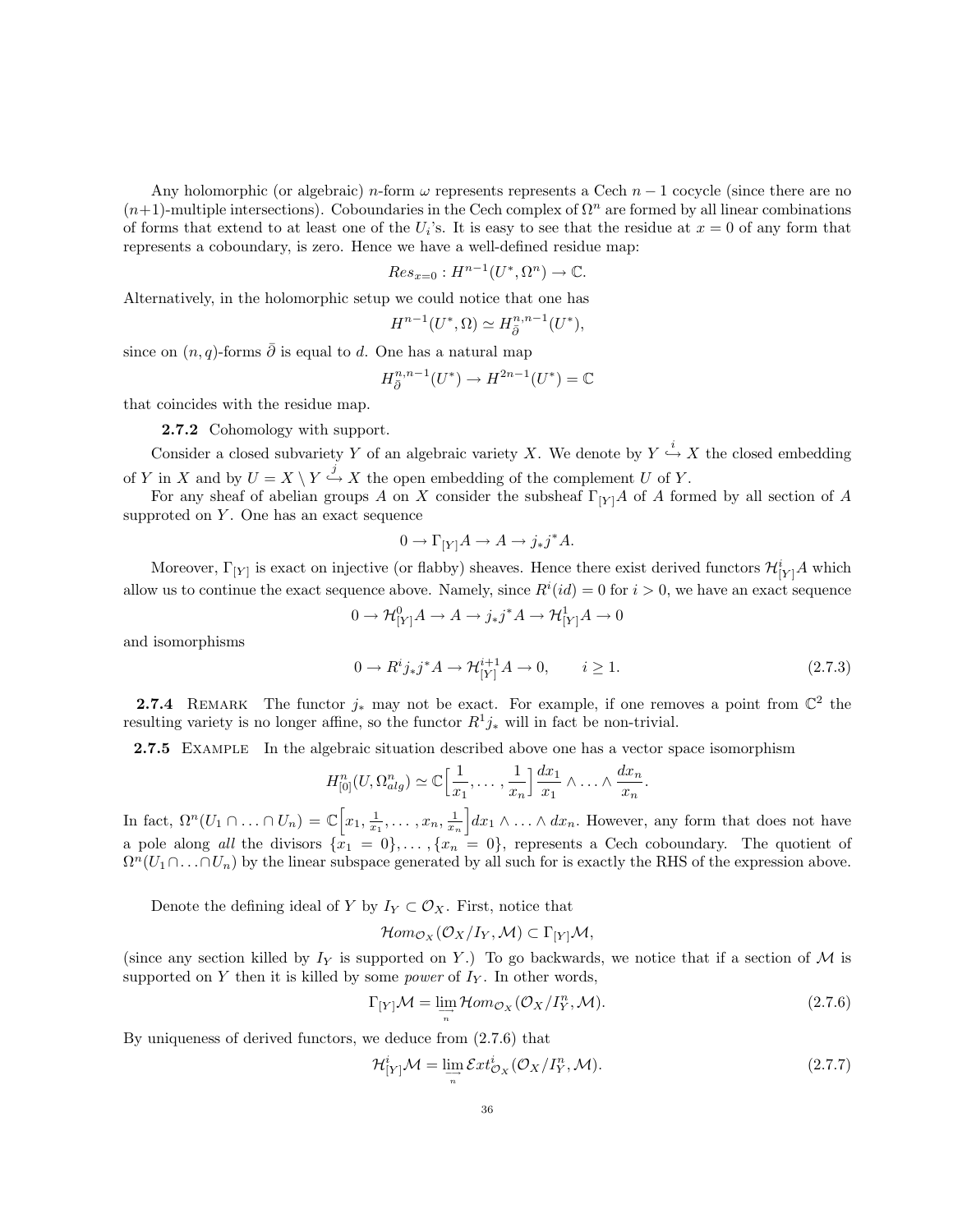**2.7.8** Special case: X is affine and Y is a smooth divisor in X given by the equation  $\{f = 0\}$ . In this case  $U = X \setminus Y$  is affine hence  $j_*$  is exact and we just have an exact sequence

$$
0 \to \Gamma_Y[M] \hookrightarrow M \to M[f^{-1}] \to \mathcal{H}^1_{[Y]}M \to 0.
$$

We see now that  $\Gamma_Y M = \{m \in M \mid f^{i(m)} \cdot m = 0 \text{ for some } i(m)\}\$  and  $\mathcal{H}^1_{[Y]}M = M[f^{-1}]/Image(M)$ .

**2.7.9** EXAMPLE If  $X = \mathbb{C}^1$ ,  $Y = \{0\}$  and  $M = \mathbb{C}[t] = \mathcal{O}_X$ . Then  $\mathbb{C}[t, t^{-1}]/\mathbb{C}[t] = \mathcal{D} \cdot \delta$  in the notations of (???).

2.7.10 Local duality.

Now we explain the relationship between differential operators and local cohomology. Let us assume first that  $Y \hookrightarrow X$  is a point given locally by vanishing of n regular functions. Namely, we choose an affine open neighbourhood U of  $x := Y$  and functions  $f_i \in \Gamma(U, \mathcal{O}_X)$ ,  $i = 1, \ldots, f_n$  such that  $I_x$  is generated by  $f_1, \ldots, f_n$ .

Then we can construct a pairing

$$
RES: \mathcal{O}_x \times \mathcal{H}^n_{[x]}(\Omega_X) \to \mathbb{C}
$$
\n
$$
(2.7.11)
$$

as follows. Let  $f \in \mathcal{O}_x$  and  $\omega \in \mathcal{H}^n_{[x]}(\Omega_X)$ . Consider the open covering of  $U^* = U \setminus \{x\}$  by affine open subsets  $U_i = U \setminus \{f_i = 0\}.$  Using (2.7.3) we can represent  $\omega$  by an algebraic differential *n*-form on  $U_1 \cap ... \cap U_n$ . Put  $RES(f, \omega) = Res_x(f \cdot \omega)$ .

**2.7.12** EXAMPLE Let  $X = \mathbb{C}$  and  $x = \{0\}$ . Then  $\mathcal{H}^1_{[x]}(\Omega^1) = \frac{dx}{x} \left[\frac{1}{x}\right]$  and  $RES: \mathcal{O}_x \times \frac{dx}{x}$  $\boldsymbol{x}$  $\lceil \frac{1}{2} \rceil$  $\boldsymbol{x}$  $\big] \rightarrow \mathbb{C}$ 

is given by the usual one-dimensional residue of  $f \cdot \omega$  (i.e. the coefficient of  $\frac{dx}{x}$  in the Laurent expansion of  $f \cdot \omega$ ).

Assume for simplicity that we are in the situation of the example above, i.e.  $X = \mathbb{C}$  and  $x = \{0\}$ . Take  $\omega = \frac{1}{x^k} \frac{dx}{x}$ . Then integrating by parts we obtain

$$
\int_{S^1} \frac{f(x)}{x^k} \frac{dx}{x} = \pm \int_{S^1} \frac{d^k f(x)}{dx^k} \frac{dx}{x}.
$$

Similarly, when  $X = \mathbb{C}^n$  and  $x = \{0\}$  we can conclude that

(a)  $RES(\cdot, \frac{dx_1}{x_1} \wedge \ldots \wedge \frac{dx_n}{x_n})$  acts on  $\mathcal{O}_x$  as delta function supported at  $x$ , i.e.  $f \in \mathcal{O}_x$  maps to  $f(0)$ .

(b) 
$$
RES(\cdots, \left(\frac{1}{x_1^{k_1}} \cdots \frac{1}{x_n^{k_n}}\right) \frac{dx_1}{x_1} \wedge \ldots \wedge \frac{dx_n}{x_n})
$$
 maps  $f(x)$  to  $\left(\frac{\partial^{k_1}}{\partial x_1^{k_1}} \cdots \frac{\partial^{k_n}}{\partial x_n^{k_n}} f\right)(0)$ .

2.7.13 Cohomological residues. Using the direct limit presentation  $(2.7.7)$  of local cohomology we can view the residue map (2.7.11) as follows. By Serre duality, for any  $m = 1, 2, \ldots$  there exists a natural pairing

$$
\mathcal{O}_X/I_x^m \times Ext_X^n(\mathcal{O}_X/I_x^m,\Omega_X^n) \to \mathbb{C}.
$$

Notice that since  $X$  is smooth we have

$$
Ext_X^n(\mathcal{O}_X/I_x^m,\Omega_X^n) = \Gamma(X,\mathcal{E}xt^n(\mathcal{O}_X/I_x^m,\Omega_X^n)).
$$

For any  $\omega \in Ext_X^n(\mathcal{O}_X/I_x^m,\Omega_X^n) \subset \mathcal{H}_{[x]}^n(\Omega_X)$  the image of the residue map  $RES(\cdot, \omega)$  is equal to the composition of  $\mathcal{O}_x \to \mathcal{O}_X/I_x^m$  with the Serre duality map.

**Proposition** 2.7.14 The pairing (2.7.11) is (topologically) perfect, i.e. it identifies  $\mathcal{H}_{[x]}^n(\Omega_X^n)$  with a subspace of  $Hom_{\mathbb{C}}(\mathcal{O}_x, \mathbb{C})$  formed by all linear functions that depend only on some finite jet of an element in  $\mathcal{O}_x$ . Moreover, under this identification, the subspace  $Ext_X^n(\mathcal{O}_X/I_x^m,\Omega_X^n) \subset \mathcal{H}_{[x]}^n(\Omega_X^n)$  corresponds to  $Hom_{\mathbb{C}}(\mathcal{O}_X/I_x^m,\mathbb{C}) \subset Hom_{\mathbb{C}}(\mathcal{O}_x,\mathbb{C}). \square$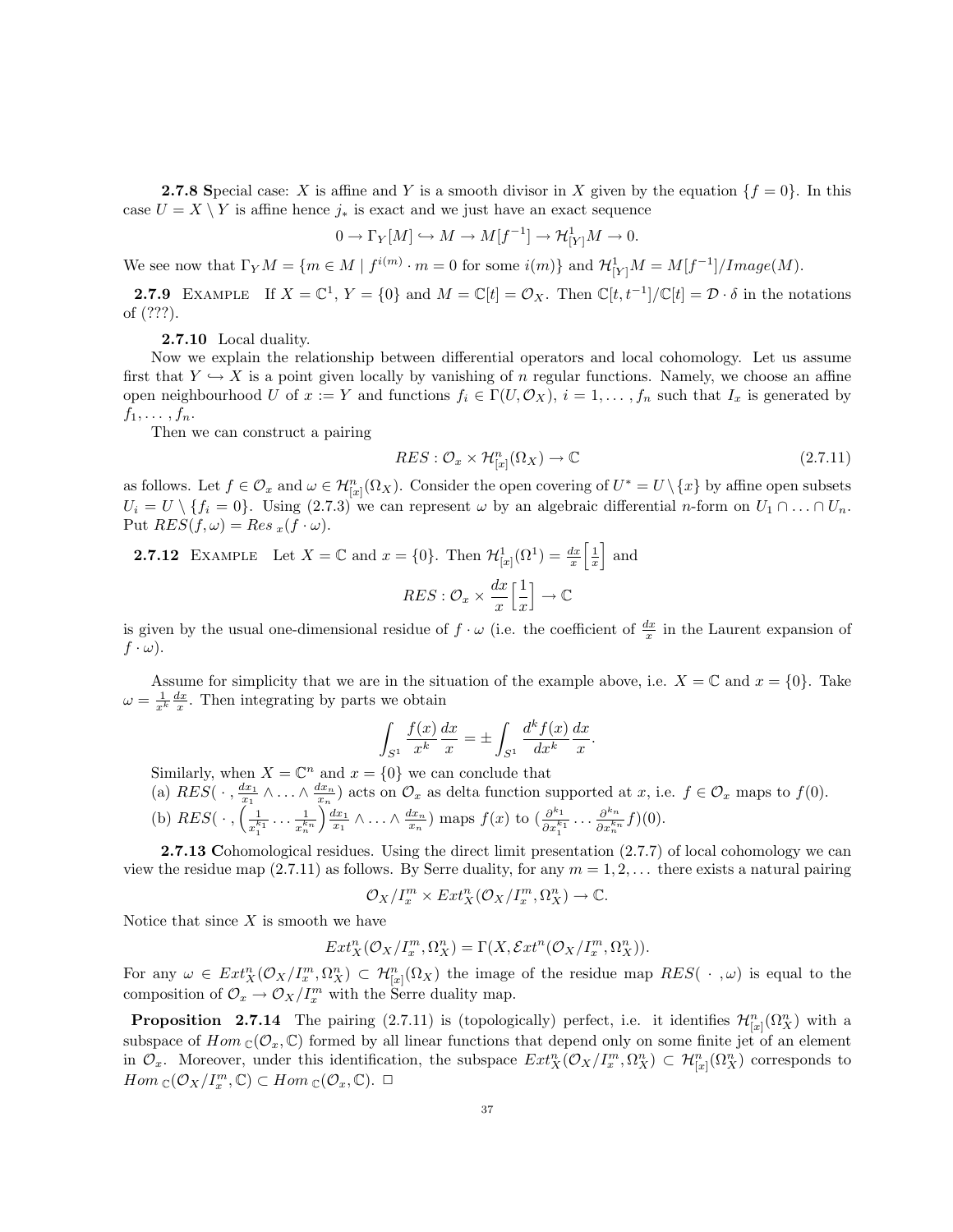**2.7.15** The general case. Now suppose that  $Y \hookrightarrow X$  is a smooth subvariety of codimension d. By passing to an open subset we can assume that Y is given by vanishing of d functions  $t_1, \ldots, t_d$ .

**Lemma 2.7.16** If Y, X and  $t_1, \ldots, t_d$  are as above, then

$$
\mathcal{H}_{[Y]}^i = \begin{cases} 0 & \text{if } i \neq d \\ \mathbb{C}[\partial/\partial t_1, \dots, \partial/\partial t_d] \otimes_{\mathbb{C}} \mathcal{O}_Y & \text{if } i = d. \end{cases} \square
$$

To construct the analogue of (2.7.11), notice that  $\mathcal{O}_Y \simeq \mathcal{H}om_{\mathcal{O}_X}(\mathcal{O}_Y, \mathcal{O}_X/I_Y)$ . Hence one has a Yoneda pairing

$$
\mathcal{O}_Y \times \mathcal{E}xt^d(\mathcal{O}_X/I_Y,\Omega_X) \to \mathcal{E}xt^d(\mathcal{O}_Y,\Omega_X) \simeq \Omega_Y
$$

(I don't know what to to with higher powers of  $I_Y$ !!)

Proposition 2.7.17 There exists a (topologically) perfect pairing of sheaves on X

$$
RES: \mathcal{O}_{X,Y} \times \mathcal{H}_{[Y]}^d(\Omega_X) \to \Omega_Y \tag{2.7.18}
$$

where  $\mathcal{O}_{X,Y}$  denotes the completion of  $\mathcal{O}_X$  along Y.

2.7.19 Higher-dimensional Sato construction.

Denote by  $\Delta$  the diagonal in  $X \times X$  and by  $i_{\Delta}$  its embedding in  $X \times X$ . We want to represent  $\mathcal{D}_X$  as some sheaf on  $X \times X$  supported at  $\Delta$ . Let dim  $X = n$ .

Theorem 2.7.19.1. There exists an isomorphism

$$
(i_{\Delta})_{*}(\mathcal{D}_X) = \mathcal{H}^{n}_{[\Delta]}(\Omega_X \boxtimes \mathcal{O}_X)
$$
\n(2.7.20)

of sheaves on  $X \times X$ .  $\Box$ 

Sketch of proof. Suppose one has an section  $\omega$  of  $\mathcal{H}_{\lbrack\Delta\lbrack}^{n}(\Omega_{X}\boxtimes\mathcal{O}_{X})$  and a function  $f(x)$  on X. Then  $\omega \cdot f$  is a function on X which can be described as follows. Given a point  $x_2 \in X$ , the restriction of  $\omega$  to  $pr_2^{-1}(x_2) \simeq X_2$  is an element of  $\mathcal{H}_{[x_2]}^n(\Omega_X \boxtimes \mathcal{O}_X)$ . We put the value of the function  $\omega \cdot f$  at  $x_2$  to be equal to  $RES(f,\omega)$ .  $\Box$ 

We can describe the isomorphism of the theorem above from the point of view of local duality. For any function f on X the pullback  $pr_1^*(f)$  is a section of  $\mathcal{O}_{X\times X}$  which we can project to a section of  $\mathcal{O}_{X\times X,\Delta}$ . The proposition (??) above provides a pairing

$$
RES: \mathcal{O}_{X \times X, \Delta} \times \mathcal{H}^n_{\lbrack \Delta \rbrack}(\Omega_{X \times X}) \to \Omega_{\Delta}.
$$

However since  $\omega$  is a section of  $\mathcal{H}_{\left[\Delta\right]}^n(\Omega_X \boxtimes \mathcal{O}_X)$ , not of  $\mathcal{H}_{\left[\Delta\right]}^n(\Omega_{X\times X})$ , the result of the pairing will be a section of  $\mathcal{O}_{\Delta}$ , which is a function on  $\Delta \simeq X$  (i.e. we "untwist"  $\Omega_X$  on the second factor of  $X \times X$ ).

2.7.21 Local cohomology modules.

Let M be a  $\mathcal{D}_X$ -module and let  $Y \stackrel{i}{\hookrightarrow} X$  is a submanifold.

CLAIM 2.7.22 For any  $i \geq 0$ ,  $\mathcal{H}_{[Y]}^i \mathcal{M}$  has a natural structure of a  $\mathcal{D}_X$ -module.

*Proof.* Since this claim is very important we will give two equivalent constructions of the  $\mathcal{D}_X$ -module structure.

**2.7.23** First construction. We use the isomorphisms  $\mathcal{H}^{i+1}_{[Y]}(X, A) \simeq \mathcal{H}^{i}(X \setminus Y, A)$ . Choose a Cech covering for  $X \setminus Y$ . All the groups  $C^{\bullet}(U_{i_1} \cap \ldots \cap U_{i_n}, M)$  have a natural  $\mathcal{D}_X$ -module structure which descends to the cohomology due to combinatorial nature of the Cech differential.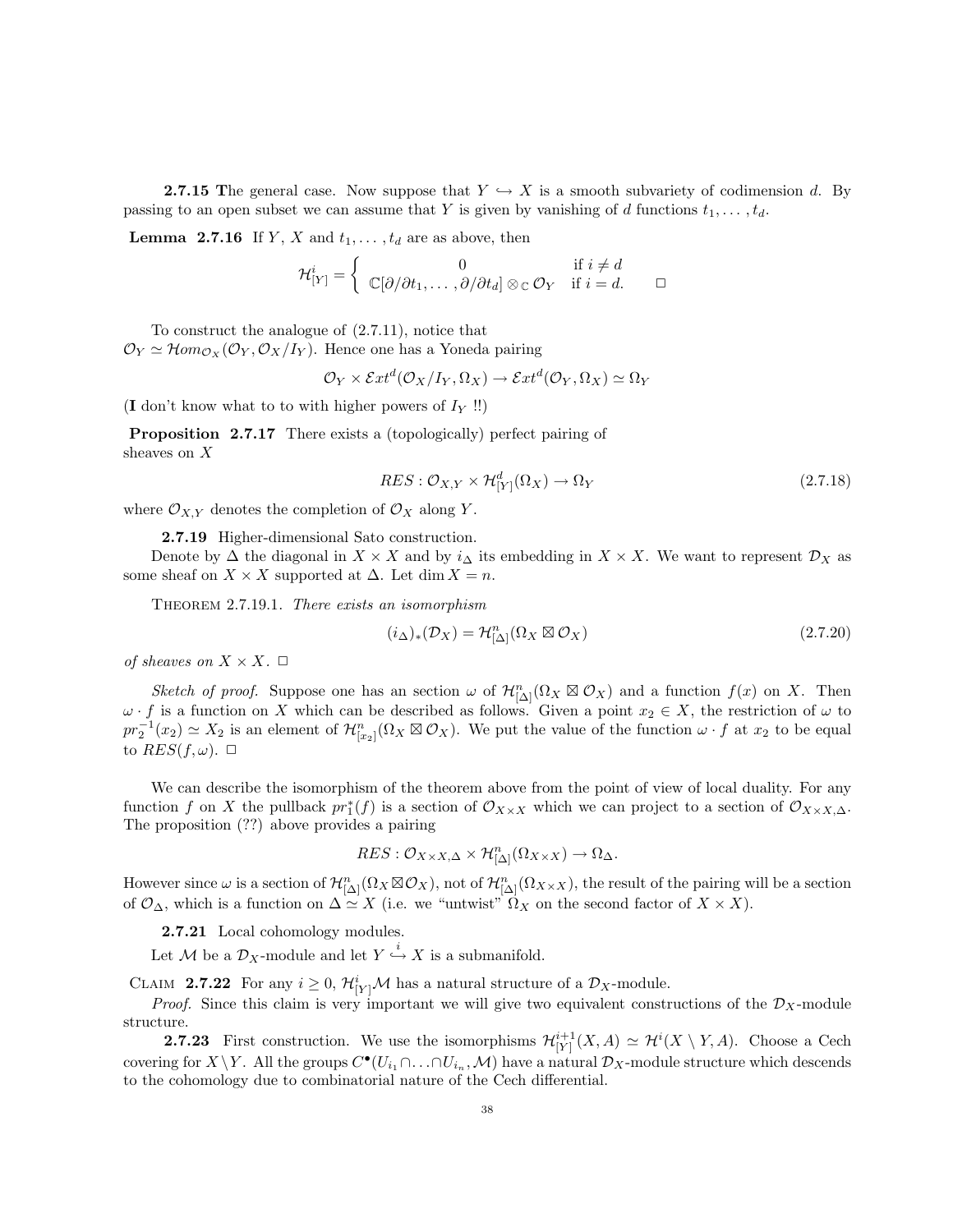**2.7.24** Second construction. For the second construction of the  $\mathcal{D}_X$ -module structure we extend isomorphism (2.7.6):

$$
\Gamma_{[Y]} \mathcal{M} \simeq \lim_{\substack{\longrightarrow \\ n}} \mathcal{H}om_{\mathcal{O}_X}(\mathcal{O}_X/I_Y^n, \mathcal{M}) \simeq \lim_{\substack{\longrightarrow \\ n}} \mathcal{H}om_{\mathcal{D}_X}(\mathcal{D}_X/(\mathcal{D}_X \cdot I_Y^n), \mathcal{M})
$$

(the second isomorphism follows from  $\mathcal{D}_X/(\mathcal{D}_X \cdot I_Y^n) \simeq \mathcal{D}_X \otimes_{\mathcal{O}_X} \mathcal{O}_X/I_Y^n$ . Notice also that the first term in the line above makes sense in the general sheaf-theoretic setup, the second term in the category of  $\mathcal{O}_X$ -modules while the third only in the category of  $\mathcal{D}_X$ -modules.

Take  $u \in \mathcal{D}_X^n$ . The right multiplication map  $\mathcal{D}_X \stackrel{u}{\longrightarrow} \mathcal{D}_X$  does not descend to an endomorphism of  $\mathcal{D}_X/(\mathcal{D}_X \cdot I_Y^k)$  since  $(\cdot u)$  does not preserve  $I_Y^k$ . However, using the Leibniz rule we can show that  $(\mathcal{D}_X \cdot I_Y^k) \cdot u \subset$  $\mathcal{D}_X \cdot I_Y^{k-n}$  hence there is an induced map  $\mathcal{D}_X/(\mathcal{D}_X \cdot I_Y^k) \stackrel{\cdot u}{\longrightarrow} \mathcal{D}_X/(\mathcal{D}_X \cdot I_Y^{k-n})$ . Therefore the right action of u on  $\lim_{\leftarrow} \mathcal{D}_X/(\mathcal{D}_X \cdot I_Y^k)$  is well-defined.

Hence  $\lim_{k} \mathcal{D}_X/(\mathcal{D}_X \cdot I_Y^k)$  has a  $\mathcal{D}_X$ -bimodule structure. Since

$$
\Gamma_{[Y]} \mathcal{M} \simeq \lim_{\substack{\longrightarrow \\ n}} \mathcal{H}om_{\mathcal{D}_X}(\mathcal{D}_X/(\mathcal{D}_X \cdot I_Y^n), \mathcal{M}) = \mathcal{H}om_{\mathcal{D}_X}(\lim_{\substack{\longleftarrow \\ n}} \mathcal{D}_X/(\mathcal{D}_X \cdot I_Y^n), \mathcal{M}),
$$

 $\Gamma_{[Y]}{\mathcal M}$  inherits a left  ${\mathcal D}_X\text{-module structure}.$ 

**2.7.25** Warning. There is no  $\mathcal{D}_X$ -module structure on any of the individual terms  $\mathcal{H}om_{\mathcal{O}_X}(\mathcal{O}_X/I_Y^n, \mathcal{M})$ , only on the direct limit above.

To extend this construction of higher cohomology with support (i.e. to  $\lim_{n \to \infty} \mathcal{E}xt^{i}(\dots)$  we can do two a priori different things:

consider  $R\mathcal{H}om_{\mathcal{D}_X}(\mathcal{D}_X/(\mathcal{D}_X \cdot I_Y^n),\mathcal{M})$  or consider  $R\mathcal{H}om_{\mathcal{O}_X}(\mathcal{O}_X/I_Y^n,\mathcal{M})$ .

However these two functors coincide since we can compute the latter using locally free  $\mathcal{O}_X$ -resolutions of  $\mathcal{O}_X/I_Y^n$ . Given such resolution, we can tensor it with  $\mathcal{D}_X$  over  $\mathcal{O}_X$  and obtain a  $\mathcal{D}_X$ -resolution computing the former functor.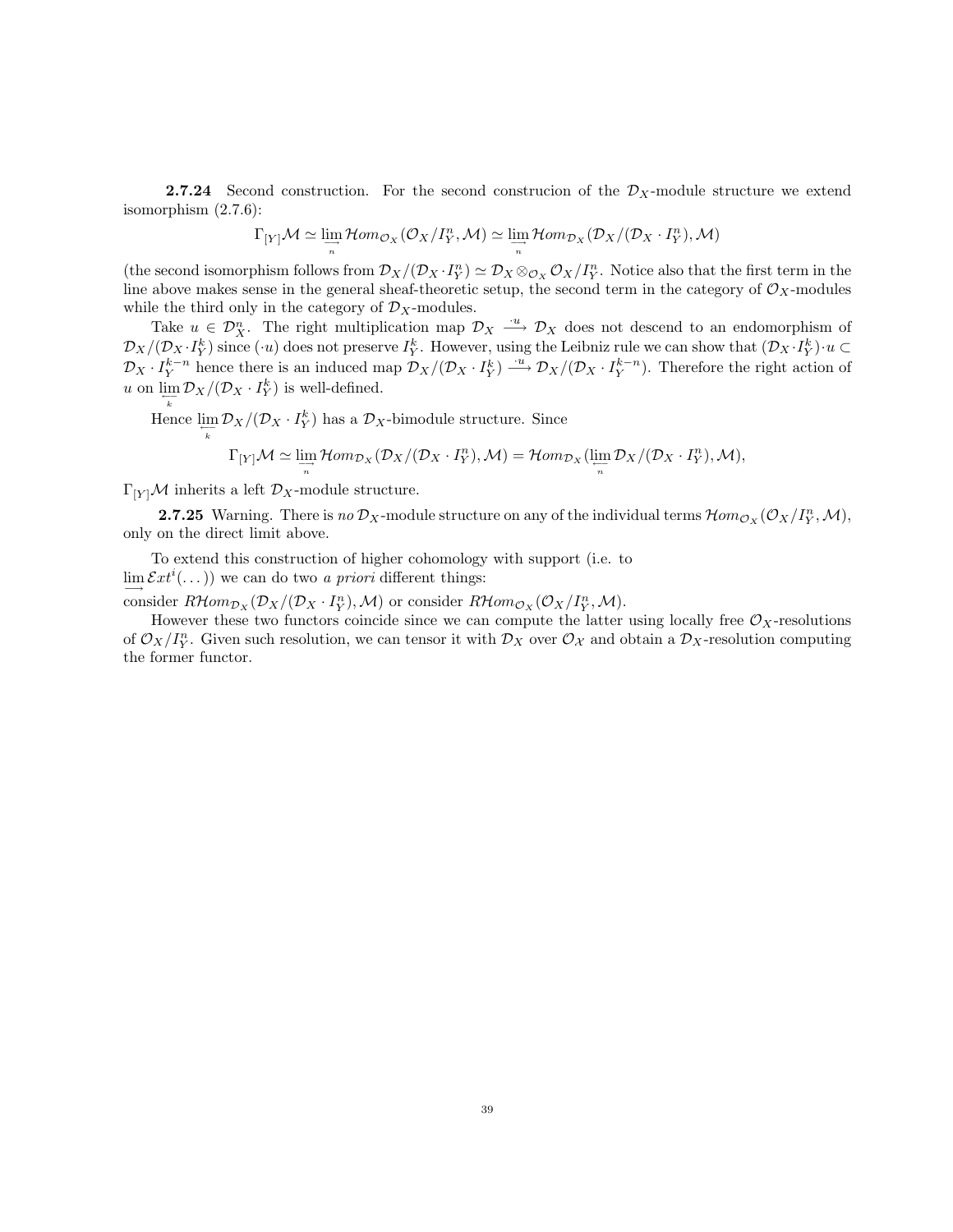### 3. D-modules: basic constructions.

### 3.1. D-modules on a line.

Here we will consider the case of  $D$ -modules on a one-dimensional affine space over the field of complex numbers C (any other algebraically closed field of characteristic zero will do). In other words, we consider the ring of all differential operators of the form  $\sum a_i(x) \frac{d^n}{dx^n}$  where  $a_i(x) \in \mathbb{C}[x]$  are polynomials in x.

**3.1.1** Notation Everywhere below we will write  $\partial$  instead of  $\frac{d}{dx}$ .

The ring D of differential operators on the line can be also represented as a quotient of the ring  $\mathbb{C}\langle x,\partial \rangle$ of polynomials in non-commuting variables x and  $\partial$ , by the relation  $x\partial - \partial x = 1$ .

We define an anti-involution  $(\cdot)^t : u \mapsto u^t$  by

$$
x^t = x, \quad \partial^t = -\partial
$$

(then, for example,  $(x\partial)^t = -\partial x$ ). The meaning of this involution becomes clear if we think of differential operators on  $\mathbb C$  as acting on the space of smooth functions on  $\mathbb C = \mathbb R^2$  (say, the Schwartz space  $\mathcal S(\mathbb R^2)$ ). Then for any differential operator  $P$  and any pair of functions  $f, g$ , one has

$$
\int_{\mathbb{R}^2} (Pf)g = \pm \int_{\mathbb{R}^2} f(P^t g).
$$

Let us give several examples of  $\mathcal{D}\text{-modules.}$ 

3.1.2 Examples.

(i) Consider  $\mathcal{O} := \mathbb{C}[x]$ . Then  $\mathcal{O}$  is a simple D-module generated by  $1 \in \mathcal{O}$  and

$$
\mathcal{O} = \mathcal{D} \cdot 1 = \mathcal{D}/\mathcal{D}\partial
$$

(ii) We can act by a differential operator on the ring  $\mathbb{C}[x, x^{-1}]$  of Laurent polynomials in x. This ring is not finitely generated as a  $\mathcal{O}\text{-module}$  (and in general, many  $\mathcal D$  modules that we will consider will not be coherent). However, over  $\mathcal{D}, \mathbb{C}[x, x^{-1}]$  is generated by the element  $\frac{1}{x}$  which is annihilated by  $(\partial x)$ :

$$
\mathbb{C}[x, x^{-1}] = \mathcal{D} \cdot \frac{1}{x} = \mathcal{D}/\mathcal{D}(\partial x)
$$

(iii) For any  $\lambda \in \mathbb{C}\setminus\mathbb{Z}$  introduce the formal symbol  $x^{\lambda}$  and put  $\partial \cdot x^{\lambda} = \lambda x^{\lambda-1}$ . Generalizing the previous example, we can write

$$
\mathbb{C}[x, x^{-1}]x^{\lambda} = \mathcal{D} \cdot x^{\lambda} = \mathcal{D}/\mathcal{D}(x\partial - \lambda).
$$

(iv) Note that  $\mathcal O$  is a submodule of  $\mathbb C[x, x^{-1}]$ . Consider the short exact sequence

$$
0\to \mathcal{O}\to \mathbb{C}[x,x^{-1}]\to \frac{\mathbb{C}[x,x^{-1}]}{\mathbb{C}[x]}\to 0,
$$

and denote the image of  $x^{-1}$  in  $\frac{\mathbb{C}[x,x^{-1}]}{\mathbb{C}[x]}$  by  $\delta$ . The reader can easily prove that

$$
\frac{\mathbb{C}[x, x^{-1}]}{\mathbb{C}[x]} = \mathcal{D} \cdot \delta = \mathcal{D}/\mathcal{D}x
$$

**3.1.3** REMARK What are the characteristic varieties of the modules above? If we notice that  $gr(\mathcal{D})$  is  $\mathbb{C}[x,\xi]$  (where  $\xi$  is the symbol of  $\partial$ ) then  $Spec(\text{gr}(\mathcal{D})) = \mathbb{C}^2$  and

(i) 
$$
SS(\mathcal{O}) = {\xi = 0}.
$$

(ii)  $SS(\mathbb{C}[x, x^{-1}]) = \{x\xi = 0\}.$ 

(iii)  $SS(\mathbb{C}[x,x^{-1}]x^{\lambda}) = \{x\xi = 0\}$ . Notice that in this case the characteristic variety is not irreducible even though  $\mathbb{C}[x, x^{-1}]x^{\lambda}$  is a simple  $\mathcal{D}$ -module.

(iv)  $SS(\mathcal{D} \cdot \delta) = \{x = 0\}.$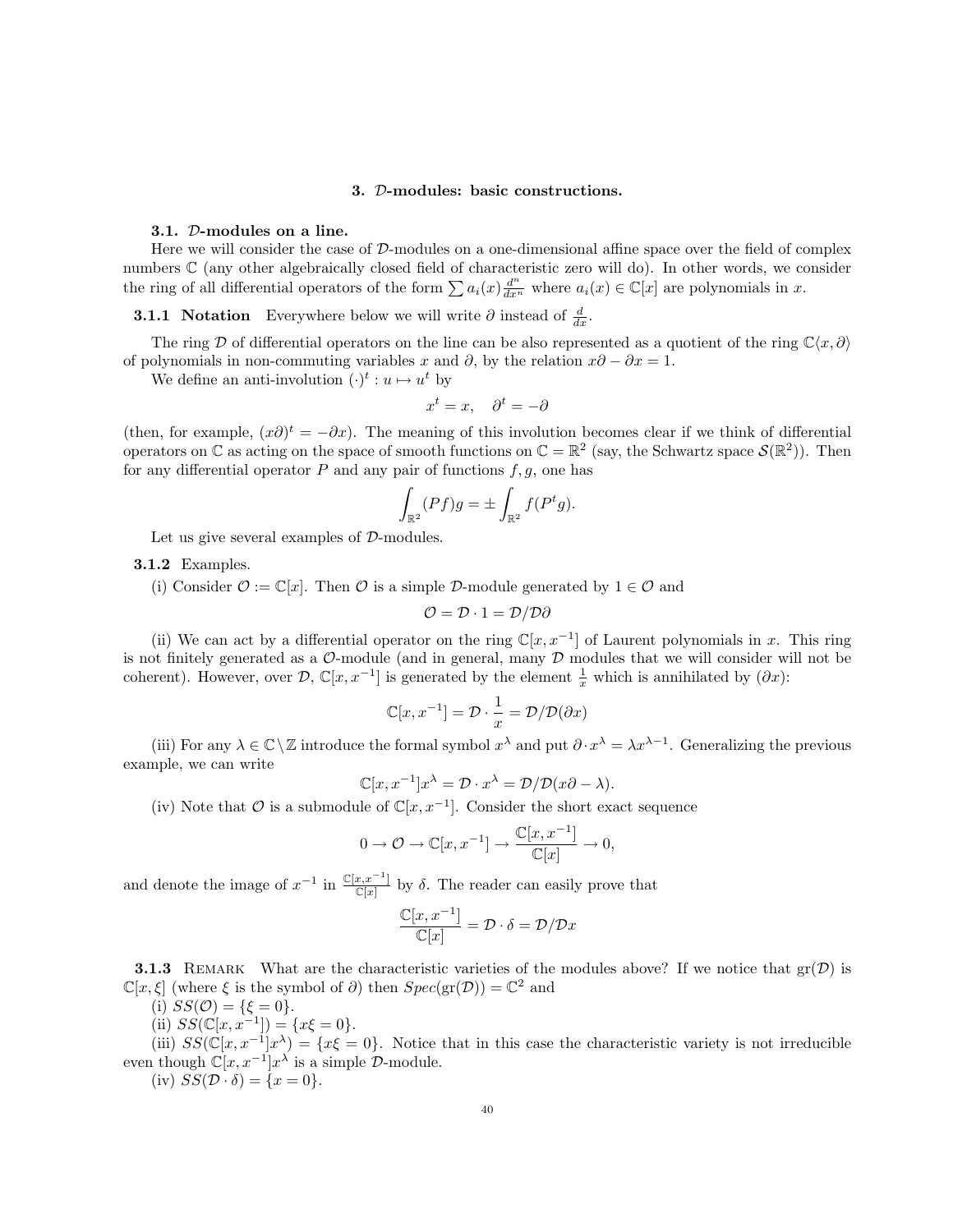Note that in the fourth example the element  $\delta \in \frac{\mathbb{C}[x,x^{-1}]}{\mathbb{C}[x]}$  satisfies  $x \cdot \delta = 0$ : a property that is true for the delta function in calculus. What will happen when we try to find " $\int \delta$ "? In calculus this integral is given by the Heaviside function  $\theta(x)$ . To see what happens for D-modules we consider the following

#### 3.1.4 Example

Introduce a formal symbol  $log(x)$  with the property  $\partial log(x) = \frac{1}{x}$  and consider the D-module  $\mathbb{C}[x]log(x)$ +  $\mathbb{C}[x, x^{-1}]$ . This module is generated over D by  $log(x)$  and one has

$$
\mathbb{C}[x]log(x) + \mathbb{C}[x, x^{-1}] = \mathcal{D} \cdot log(x) = \mathcal{D}/\mathcal{D}(\partial x \partial).
$$

**3.1.5** REMARK In general, let  $P = a_n(x)\partial^n + a_{n-1}(x)\partial^{n-1} + \ldots + a_0(x) \in \mathcal{D}$ . The idea due to Sato is that one should study the properties of  $M = \mathcal{D}/\mathcal{D} \cdot P$  instead of looking for solutions of  $P \cdot a(x) = 0$ .

**3.1.6 Notation** When a module M has a filtration  $M_1 \subset M_2 \subset M_3 = M$  we write

$$
M \sim \left(\begin{array}{c} M_3/M_2 \\ M_2/M_1 \\ M_1 \end{array}\right)
$$

and say that  $M_3/M_2$  is on the top of the filtration while  $M_1$  is on the bottom. For example,  $\mathbb{C}[x,x^{-1}] \rightsquigarrow$  $\left( \mathcal{D} \cdot \delta \right)$  $\mathcal{O}$ .

Lemma  $3.1.7$  $\sqrt{ }$  $\mathcal{L}$  $\mathcal{O}$  $\mathcal{D}\cdot \delta$  $\mathcal{O}$  $\setminus$  $\overline{1}$ 

Proof. One has an exact sequence

$$
0\to {\mathbb{C}}[x,x^{-1}]\to {\mathcal D}\cdot log(x)\to {\mathbb{C}}[x]\to 0. \quad \ \Box
$$

Now mod out the bottom of  $\mathcal{D} \cdot log(x)$  and denote by  $\int \delta$  the image of  $log(x)$  in the quotient module (this image generates the quotient). It follows from the definition that  $\mathcal{D} \cdot \int \delta \sim \left( \begin{array}{c} \mathcal{O} \\ \mathcal{D} \end{array} \right)$  $\mathcal{D}\cdot \delta$ ). Denote by  $\theta$ the generator of the quotient  $\mathcal O$  of  $\mathcal D \cdot \int \delta$ . Thus,  $\theta$  is "log(x) modulo  $\mathbb C[x, x^{-1}]$ ". Geometrically  $\theta$  gives the monodromy around zero. If we compare that with  $\int \delta$  in calculus, we will see that the situation is similar to the relationship between real Morse theory (which tells how the topology changes when we go through a critical level) and complex Morse theory (which describes Picard-Lefschetz transformation, i.e., the result of going around a critical level).

**3.1.8** EXERCISE The Verdier dual of a module was defined in (??). By its definition, dual of a left D-module is a right D-module. However, the anti-involution  $u \mapsto (u)^t$  allows us to view any right D-module as a left D-module, so we will assume that the dual is a left D-module.

(i) Prove that  $\mathcal O$  is a self-dual module

(ii) Prove that  $(\mathbb{C}[x,x^{-1}])^{\vee} = \mathcal{D} \cdot \int \delta$  and  $(\mathcal{D} \cdot \int \delta)^{\vee} = \mathbb{C}[x,x^{-1}]$  (i.e. taking the dual flips the order of subquotients).

(iii) Prove that  $(\mathcal{D} \cdot x^{\lambda})^{\vee} = \mathcal{D} \cdot x^{-(\lambda+1)}$ .

**3.1.9** REMARK Finally, we give an example which illustrates that in general one should be careful when considering the charactersitic varieties. Let  $P_1 = x\partial$  and  $P_2 = \partial x$ . Consider the ideal  $J = {\mathcal{D} \cdot P_1 + \mathcal{D} \cdot P_2}$ . Then  $J = \mathcal{D}$ , so  $SS\mathcal{D}/J = \emptyset$ . However, if we just look at the zero-set of the principal symbols of  $P_1$  and  $P_2$ , we get  $\{x\xi = 0\}$ . The point is that the statement  $\{P_i$  generate  $J\}$  does not imply in general that  $\{\sigma(P_i)\}$ generate gr $J$ .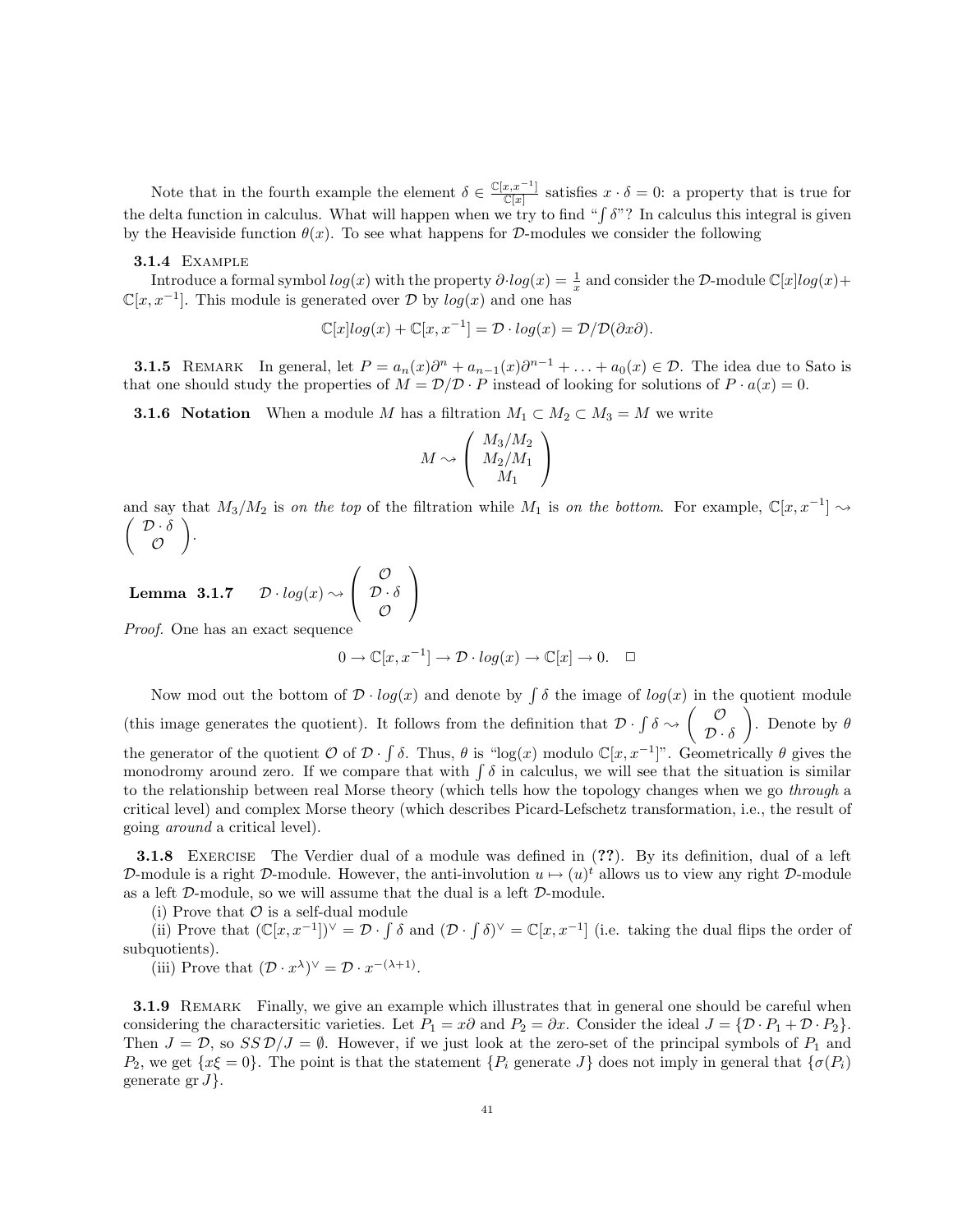3.2. Direct image from a submanifold.

When  $\mathcal{M} = \mathcal{O}_X$  we can give a third construction of the  $\mathcal{D}_X$ -module structure on the local cohomology. To that end, introduce the following

**Definition 3.2.1**  $\mathcal{D}_X^Y = \{u \in \mathcal{D}_X | u(I_Y^i) \subset I_Y^i, \quad \forall i\}.$ 

**Proposition 3.2.2**  $\mathcal{D}_X^Y$  has the following properties:

(i)  $\mathcal{D}_X^Y$  is a subalgebra of  $\mathcal{D}_X$ .

(*ii*)  $\mathcal{O}_X \subset \mathcal{D}_X^Y$ .

(iii) Denote by  $T_X^Y \subset T_X$  the subsheaf of all vector fields on X that are tangent to Y at any point of Y. Then  $T_X^Y \subset \mathcal{D}_X^Y$ .

(iv)  $\mathcal{D}_X^Y$  is generated by  $\mathcal{O}_X$  and  $T_X^Y$ 

Proof. First notice that (i) and (ii) are clear, and we can prove (iii) and (iv) locally.

Since Y is smooth, it is locally a complete intersection in X. Therefore, for any point  $y \in Y \subset X$ , we can choose an affine neighborhood U of y in X and regular functions  $y_1, \ldots, y_k, t_1, \ldots, t_l$  such that

(i)  $Y \cap U$  is given by vanishing of  $t_1, \ldots t_l$ ,

(ii)  $y_1, \ldots, y_k$  form a system of "local coordinates" on Y (in the sense explained in ??).

Then one can check that

(1)  $\mathcal{D}_X = \mathcal{O}_X[\partial/\partial t_i, \partial/\partial y_i]$ 

(2)  $T_X^Y$  is generated by  $\partial/\partial y_i, t_j \partial/\partial t_k$ .

(3)  $\mathcal{D}_X^Y = \mathcal{O}_X[t_i, t_j \partial/\partial t_k, \partial/\partial y_l].$ 

Now the assertions of the proposition follow from (1)-(3).  $\Box$ 

By definition of  $\mathcal{D}_X^Y$ , there is a well-defined action of  $\mathcal{D}_X^Y$  on  $\mathcal{O}_X/I_Y = \mathcal{O}_Y$ . Moreover, one has the following

Claim 3.2.3 There exists a diagram

$$
\mathcal{D}_X \leftarrow \mathcal{D}_X^Y \twoheadrightarrow \mathcal{D}_Y \simeq \mathcal{D}_X^Y / (I_Y \cdot \mathcal{D}_X) \cap \mathcal{D}_X^Y \tag{3.2.4}
$$

*Proof.* The intersection  $(I_Y \cdot \mathcal{D}_X) \cap \mathcal{D}_X^Y$  is in the kernel of the map:  $\mathcal{D}_X^Y \to \mathcal{D}_Y$  since it sends  $\mathcal{O}_X$  to I<sub>Y</sub>. By choosing locally a suitable coordinate system we can show that  $\mathcal{D}_X^Y \to \mathcal{D}_Y$  is indeed surjective and  $(I_Y \cdot \mathcal{D}_X) \cap \mathcal{D}_X^Y$  coincides with the whole kernel of it.  $\Box$ 

Considering  $\mathcal{D}_X \cdot I_Y$  instead of  $I_Y \cdot \mathcal{D}_X$  leads to a different situation:

Proposition 3.2.5  $X^Y_X/(\mathcal D_X \cdot I_Y) \cap \mathcal D_X^Y$  is isomorphic to the ring of twisted differential operators on the top exterior power  $det(T_Y X)$  of the normal bundle to Y.

*Proof.* First we observe that by Proposition 3.2,  $T_X^Y$  acts on  $I_Y/I_Y^2$ , the sheaf of sections of the conormal bundle  $T_Y^*X$ . The sections of the normal bundle  $T_YX$  are given by  $\mathcal{H}om_{\mathcal{O}_Y}(I_Y/I_Y^2,\mathcal{O}_Y)$ . If v and  $\lambda$  are sections of  $T_Y X$  and  $T_Y^* X$  respectively, and a vector field  $\xi \in T_X^Y$  acts on v by the formula

$$
\langle \xi \cdot v, \lambda \rangle = \xi \cdot \langle v, \lambda \rangle - \langle v, \xi \cdot \lambda \rangle.
$$

Thus,  $\xi$  also acts on  $det(T_Y X)$  and it is easy to check that  $[\xi, f] = \xi(f)$  for  $f \in \mathcal{O}_X$ . Since  $\mathcal{D}_X^Y$  is generated by  $T_X^Y$  and  $\mathcal{O}_X$ , it follows that  $\mathcal{D}_X^Y$  acts on  $det(T_Y X)$ . It is routine to check that  $I_Y$  acts trivially, so that  $\mathcal{D}_X \cdot I_Y \cap \mathcal{D}_X^Y$  is in the kernel of this action. Checking that  $\mathcal{D}_X^Y$  gives the full algebra of differential operators on  $det(T_Y X)$  is easy to do locally.  $\Box$ 

We can now define direct image for  $\mathcal{D}_Y$  modules for the closed embedding  $f: Y \to X$  by

$$
f_*M = f.(f^{\cdot}\mathcal{D}_X \otimes_{f^{\cdot}\mathcal{D}_X^Y} (M \otimes \det(T_Y X)), \qquad (3.2.6)
$$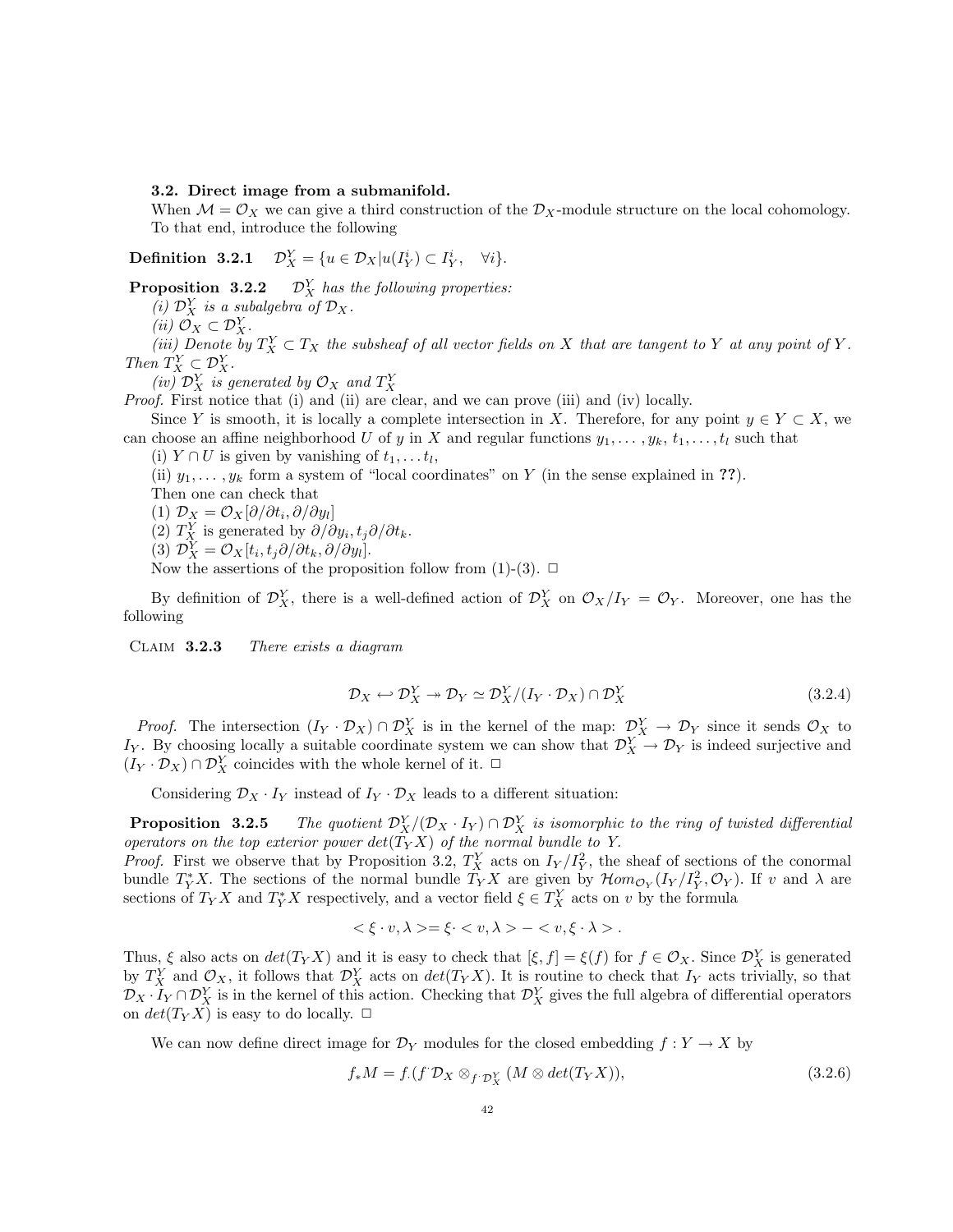where f. and f are sheaf theoretic direct and inverse images. Here  $\mathcal{D}_X^Y$  acts on M through  $\mathcal{D}_Y$ , and vector fields in  $\mathcal{D}_X^Y$  act on the tensor product by derivations. On affine open subsets U, then the global sections of  $f_*M(U)$  are given by

# $\mathcal{D}_X(U) \otimes_{\mathcal{D}_X^Y(U)} (M \otimes det(T_YX)(U)).$

When we are verifying local properties of  $f_*$ , we will often omit the sheaf functors f. and f from the notation.

**3.2.7** REMARK The twist by  $det(T_Y X)$  in the definition of direct image can be explained if we think in terms of distributions. We would like to think of  $f_*(\mathcal{O}_Y)$  as the sheaf of distributions supported on Y. In the case where  $Y = \{0\} \subset \mathbb{C} = X$ , the affine line, this means  $f_*(\mathcal{O}_Y)$  should be spanned by the  $\delta$  function at the origin and its derivatives. It is routine to check that the Euler vector field  $x\partial \cdot \delta = -\delta$ , so that  $x\partial + 1 = \partial x$ should act as zero. This is the case for the action of  $\mathcal{D}_X^Y$  on  $det(T_Y X)$  but is not the case for the action of  $\mathcal{D}_X^Y$  on  $\mathcal{O}_Y$ . Ignoring left vs. right difficulties that will be explained later, the factor  $det(T_Y X)$  can also be explained as follows. Usually, we think of  $D$ -modules as being like functions, so that it is natural to pull them back. If we want to push forward a  $\mathcal{D}_Y$ -module M to get a  $\mathcal{D}_X$  module, we should think of M as a distribution by tensoring it with  $\Omega_Y$ . Then it can be pushed forward naturally, and then we should tensor the push-forward with  $\Omega_X$ <sup>-1</sup> in order to think of the push-forward as functions again. This produces the factor  $det(T_Y X)$ .

3.2.8 Remark This construction of direct image is reminiscent of parabolic induction in representation theory. Let g be a reductive Lie algebra and p be its parabolic subalgebra. Then p can be written as a direct sum  $l + n$  where n is the nil-radical of p (which is defined canonically) while l is intrinsically defined only as a quotient  $\mathfrak{p}/\mathfrak{n}$  (and the direct sum above is a non-canonical splitting). The diagram of maps of Lie algebras

$$
\mathfrak{g}\hookleftarrow\mathfrak{p}\twoheadrightarrow\mathfrak{l}
$$

gives rise to a diagram of maps of associative algebras

 $U\mathfrak{g} \hookleftarrow U\mathfrak{p} \twoheadrightarrow U\mathfrak{l}.$ 

hence for any Ul-module N we can consider a  $\mathcal{U}\mathfrak{g}\text{-module } \mathcal{U}\mathfrak{g} \otimes_{\mathcal{U}\mathfrak{p}} N$ .

However, it is often more natural first to shift the action of **p**. For  $x \in \mathfrak{p}$ , let  $\rho(x) = \frac{1}{2} Tr(x|_{\mathfrak{g}/\mathfrak{p}})$ .  $\rho$ defines a one dimensional representation  $\mathbb{C}_{\rho}$  of  $\mathfrak{p}$ . Then if N is a Ul-module, its twisted induced module is  $U\mathfrak{g}\otimes_{U\mathfrak{p}}(N\otimes\mathbb{C}_{\rho}).$  This twisted induction is much more natural in representation theory. The twist by  $\rho$  in representation theory plays the same role as the twist by  $det(T_Y X)$  in D-modules.  $\Box$ 

Any morphism  $f: Y \to X$  of algebraic varieties by definition induces a map of sheaves  $f \mathcal{O}_X \to$  $\mathcal{O}_Y$ . However, there is no covariant (or contravariant) map between differential operators, since they are constructed from functions (contravariant objects) and vector fields (covariant objects).

To illustrate the way in which this difficulty is resolved replace all the D-modules with the corresponding graded objects which are modules over  $\mathcal{O}_{T^*X}$  or  $\mathcal{O}_{T^*Y}$ . A map  $f: Y \to X$  does not induce a map between the tangent spaces. So, instead of taking the graph of a map  $T^*Y \to T^*X$  we consider the graph  $Graph(f) \subset X \times Y$ , and take its conormal bundle  $T^*_{Graph(f)}(Y \times X) \subset T^*Y \times T^*X$  which is the only natural object that arises in this situation. This conormal bundle is only a correspondence (i.e. a multivalued map) between  $T^*Y$  and  $T^*X$ . The complexity of D-module behaviour is depicted by deviation of  $T^*_{Graph(f)}(Y \times X)$ from being a graph of a map.

To see how a correspondence can define a functor on some geometric objects, we think of sections of a D-module as "functions" or "distributions". For any such "function"  $F(y)$  on Y we can define its direct image under f by a formula used in physics:

$$
(f_*F)(x) = \int_Y \delta(x - f(y))F(y)dy.
$$

When we try to adapt this formula to our situation we view  $\delta(x - f(y))$  as a D-module supported on  $Graph(f) \subset Y \times X$ .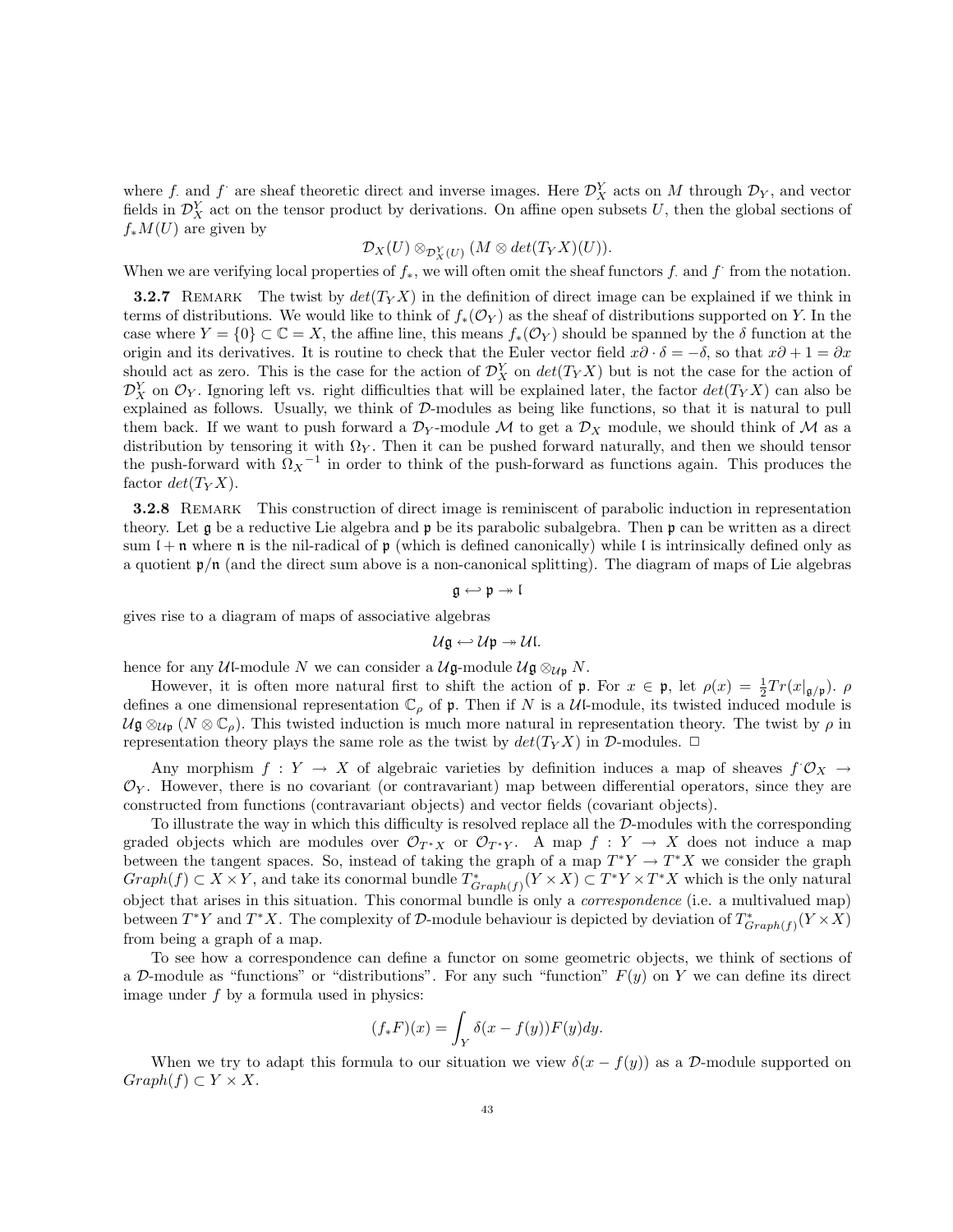$f_*(\mathcal{M})=f_{\cdot}(\mathcal{B}_{Graph(f)|Y\times X}\otimes_{pr_Y^*\mathcal{D}_Y}\mathcal{M})$ 

where f. stands for sheaf-theoretic direct image which mimics the integral in the formula above. Here, if  $Z$ is a closed smooth subvariety of codimension  $d$  in a smooth variety  $W$ ,

$$
\mathcal{B}_{Z|W} := \mathcal{H}_{[Z]}^d(\mathcal{O}_W).
$$

**Proposition 3.2.9** If Y is a smooth subvariety of X of codimension d, then

$$
\mathcal{H}^i_{[Y]}(\mathcal{O}_X) = \begin{cases} 0 & \text{if } i \neq d \\ f_*(\mathcal{O}_Y) & \text{if } i = d. \end{cases}
$$

Remarks.

(1) The vanishing part of the proposition can be proved by a local computation.

(2) We will give the proof in 3.3.

**3.2.10** Notation Denote by  $\mathcal{D}_{Y\to X}$  the quotient  $\mathcal{D}_X/I_Y \cdot \mathcal{D}_X$  (this is a particular case of the object to be introduced later).

With this notation, we can write the following equalities (the first one uses that  $I_Y \cdot \Omega_Y = 0$ ):

$$
(\Omega_Y \otimes_{\mathcal{D}_X^Y} \mathcal{D}_X) \otimes_{\mathcal{O}_X} \Omega_X^{-1} = (\Omega_Y \otimes_{\mathcal{D}_X^Y} \mathcal{D}_X / I_Y \cdot \mathcal{D}_X) \otimes_{\mathcal{O}_X} \Omega_X^{-1} =
$$
\n
$$
(\Omega_Y \otimes_{\mathcal{D}_X^Y} \mathcal{D}_{Y \to X}) \otimes_{\mathcal{O}_X} \Omega_X^{-1} = (\Omega_Y \otimes_{\mathcal{D}_Y} \mathcal{D}_{Y \to X}) \otimes_{\mathcal{O}_X} \Omega_X^{-1}.
$$
\n(3.2.11)

The point is that, while  $\mathcal{D}_X$  is not locally free over  $\mathcal{D}_X^Y$ , we have the following

## CLAIM 3.2.12  $\mathcal{D}_{Y\rightarrow X}$  is locally free over  $\mathcal{D}_Y$

Sketch of proof. Locally we can choose d regular functions  $t_1, \ldots, t_d$  on X so that Y is given by vanishing of these functions. We can also choose (again locally)  $(n-d)$  regular functions  $y_1, \ldots, y_{n-d}$  that have linearly independent differentials on  $Y$  (i.e. form an "etale local coordinate system" on  $Y$ ). Then we can write a non-canonical splitting (depending on the choices above):

$$
\mathcal{D}_X = I_Y \cdot \mathcal{D}_X \oplus \langle \partial_t, y, \partial_y \rangle.
$$

which implies that  $\mathcal{D}_{Y\to X} = \mathcal{D}_X/I_Y \cdot \mathcal{D}_X$  is a free module over  $\mathcal{D}_Y$  with generators  $\partial_t$ .  $\Box$ 

- **3.2.13** Other definitions of  $f_*$  for closed embeddings.
- (1) For any right  $\mathcal{D}_Y$  module  $\mathcal N$  one can form a right  $\mathcal{D}_X$ -module  $\mathcal N \otimes_{\mathcal D_X^Y} \mathcal D_X$ .
- (2) For any left  $\mathcal{D}_Y$ -module M one can consider the left  $D_X$ -module  $\mathcal{D}_X \otimes_{\mathcal{D}_X^Y} \mathcal{M}$ .

We will see later that the latter of the two functors defined above is "wrong" (it does not agree with other operations on D-modules to be defined later). So we have to redefine the functor on left  $\mathcal{D}_Y$ -modules by sending

$$
\mathcal{M} \mapsto \left( \left( \mathcal{M} \otimes_{\mathcal{O}_Y} \Omega_Y \right) \otimes_{\mathcal{D}_X^Y} \mathcal{D}_X \right) \otimes_{\mathcal{O}_X} \Omega_X^{-1} \tag{3.2.14}
$$

(i.e. we use tensoring with top degree differential forms on Y to make right modules from left modules, and then we tensor with  $\Omega_X^{-1}$  to go back from right modules to left modules.) This last expression coincides with

$$
\mathcal{M} \mapsto \left( \left( \mathcal{M} \otimes_{\mathcal{O}_Y} \Omega_Y \right) \otimes_{\mathcal{D}_Y} \mathcal{D}_{Y \to X} \right) \otimes_{\mathcal{O}_X} \Omega_X^{-1} \tag{3.2.15}
$$

using  $(3.2.11)$  above.

**3.2.16** EXERCISE Verify that  $f_*(\mathcal{M})$  coincides with the expression defined in (3.2.15).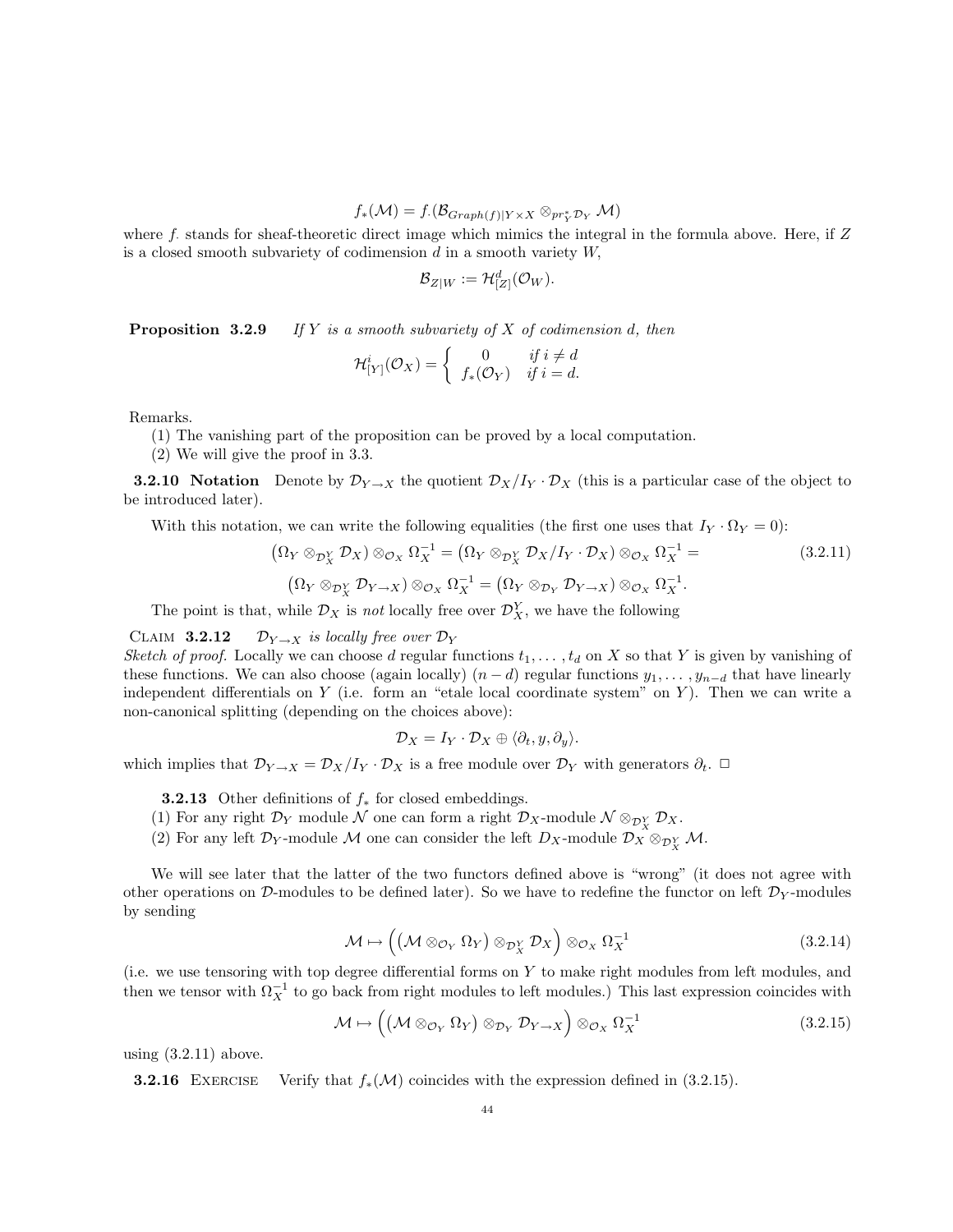The exercise allows us to construct a good filtration on  $f_*(\mathcal{O}_Y) = \mathcal{H}_{[Y]}^d \mathcal{O}_X$ . It follows from the proof of claim 3.2 and the above exercise that locally  $f_*(\mathcal{O}_Y) \cong \mathbb{C}[\partial/\partial t_k]\omega$ , polynomials with constant coefficients in the normal derivatives times a section of  $det(T_Y X)$ . We filter by requiring locally that  $\partial/\partial t_k \in (\mathcal{H}_{[Y]}^d \mathcal{O}_X)_1$ . One deduces immediately that  $SS(\mathcal{H}_{[Y]}^d \mathcal{O}_X) = T_Y^* X \subset T^* X$ .

Corollary  $3.2.17$  f<sub>\*</sub> is exact.

*Proof.* This follows from Claim 3.2 and Exercise 3.2.  $\Box$ 

### 3.3. Restriction to a submanifold; Kashiwara's theorem.

**3.3.1** Pull-back of D-modules (definition of  $f^+$ ).

Let  $f: Y \to X$  be a morphism. In our definition of a pullback, we want the following property to be satisfied:

Let  $\phi$  be a function on X and Ann  $\phi = \{u \in \mathcal{D}_X | u\phi = 0\}$  be the sheaf of all differential operators that annihilate  $\phi$ . Then the pullback of a  $\mathcal{D}_X$ -module  $\mathcal{D}_X/Ann \phi$  is isomorphic to  $\mathcal{D}_Y/Ann\ f^*(\phi)$ .

This means that we pullback a  $\mathcal{D}_X$  module by pulling back its solutions.

Recall that we have the sheaf-theoretic pullback functor  $f^*$  and the  $\mathcal{O}\text{-module}$  pullback functor  $f^*$  defined by

$$
f^{\ast}(\mathcal{M})=\mathcal{O}_Y\otimes_{f^{\cdot}\mathcal{O}_X}f^{\cdot}\mathcal{M}.
$$

CLAIM 3.3.2 For any left  $\mathcal{D}_X$ -module M, the pullback  $f^*(\mathcal{M})$  in the sense of O-modules, has a natural  $\mathcal{D}_Y$ -module structure.

*Proof.* Recall that we have a natural morphism  $df: T_Y \to f^*T_X = \mathcal{O}_Y \otimes_{f^*\mathcal{O}_X} T_X$  (the image of a tangent vector at a particular point of Y is a tangent vector at its image, but when we take a vector field of Y its image is well-defined only as a section of  $f^*T_X$  since a point in X can have many points in Y mapping to it).

Now define a  $\mathcal{D}_Y$ -module structure on  $\mathcal{O}_Y \otimes_f \mathcal{O}_X f \mathcal{M}$  as follows. The sheaf of functions  $\mathcal{O}_Y$  acts as usual, while for a vector field  $\xi$  on Y we write  $df(\xi) = \sum g_i \otimes \eta_i$  and define

$$
\xi(g\otimes m)=(\xi g)\otimes m+g\cdot(\sum g_i\otimes \eta_i m).
$$

One can write the same formula in a slightly different form by choosing local coordinates  $\{x_i\}$  on X:

$$
\xi(g\otimes m)=(\xi g)\otimes m+\sum_i g(\xi f^*(x_i))\otimes \partial_i m.
$$

One checks that either of this two formulas above defines a  $\mathcal{D}_Y$ -module structure.  $\Box$ 

Definition 3.3.3 <sup>+</sup> the restriction of the pullback functor f ∗ from the category of O-modules to the category of D-modules.

**3.3.4** REMARK One can give another definition of  $f^+$ : consider the sheaf  $f^*D_X$  on Y. By the claim above it has a left  $\mathcal{D}_Y$ -module structure and it also has a right  $f \mathcal{D}_X$ -module structure. Then the equality

$$
\mathcal{O}_Y\otimes_{f^*\mathcal{O}_X}f^*\mathcal{M}\simeq f^*\mathcal{D}_X\otimes_{f^*\mathcal{D}_X}f^*\mathcal{M}
$$

allows us to define  $f^+(\mathcal{M})$  as  $f^*\mathcal{D}_X \otimes_{f^*\mathcal{D}_X} f^*\mathcal{M}$ .

**3.3.5** Notation The sheaf  $f^* \mathcal{D}_X$  above will be denoted by  $\mathcal{D}_{Y \to X}$ .

**3.3.6** Another pullback for closed embeddings (definition of  $f'$ ).

Let  $f: Y \hookrightarrow X$  be a closed embedding. We define a functor

 $f^!: \text{mod} - \mathcal{D}_X \to \text{mod} - \mathcal{D}_Y$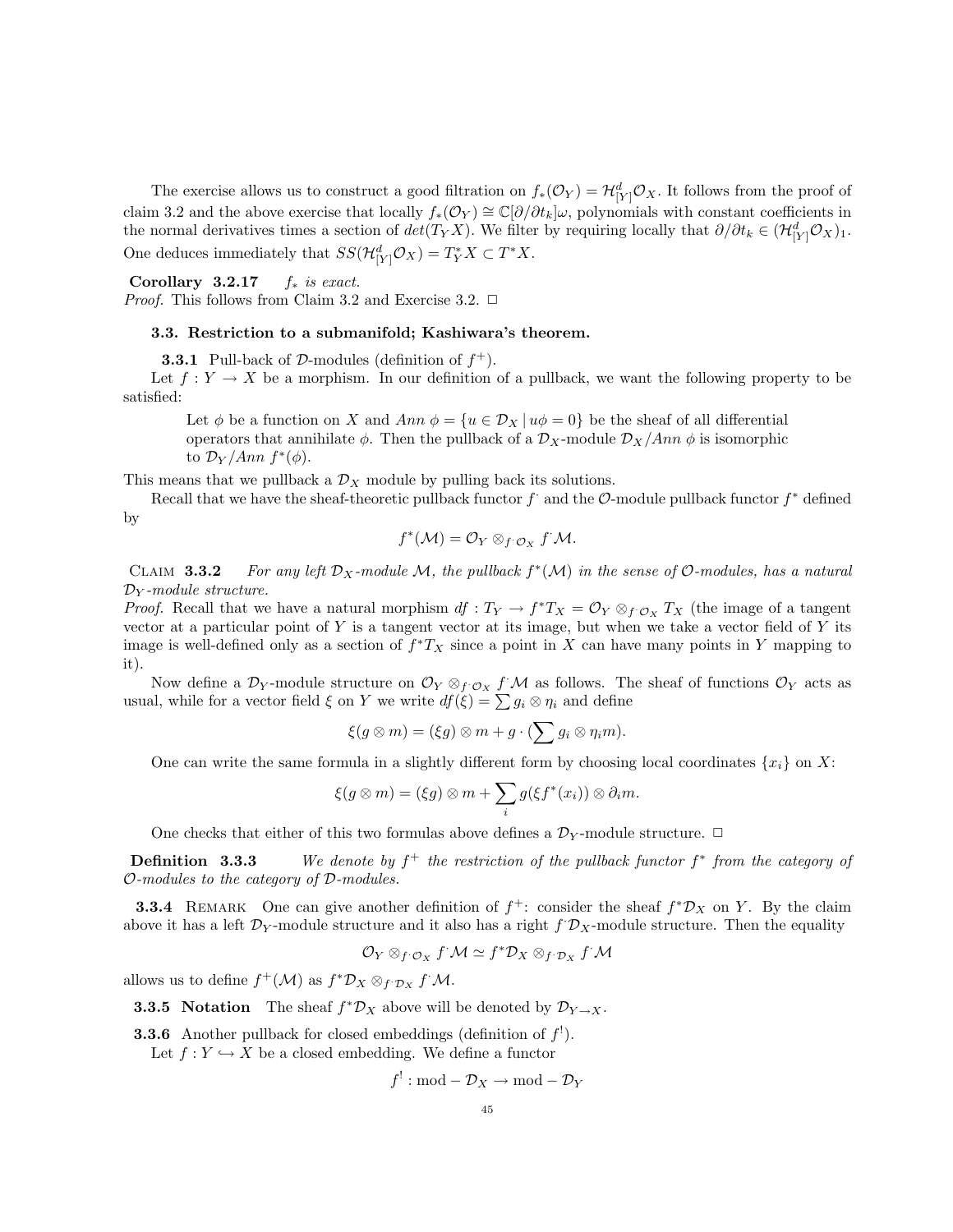$$
f^{!}(\mathcal{M}) = det(T_{Y}^{*}X) \otimes_{\mathcal{O}_{Y}} {}^{I_{Y}}\mathcal{M}
$$

for a (left)  $\mathcal{D}_X$ -module M. To see that  $f'(\mathcal{M})$  is a  $\mathcal{D}_Y$ -module, note that  $I_Y\mathcal{M}$  has a natural action by  $\mathcal{D}_X^Y/(\mathcal{D}_X \cdot I_Y) \cap \mathcal{D}_X^Y$ , the differential operators on  $det(T_Y X)$  by Proposition 3.2. After we twist by  $det(T_Y^* X)$ , we have action by  $\mathcal{D}_Y$ .

**3.3.7** Properties of  $f^+$  and  $f'$  for closed embeddings.

**Proposition 3.3.8** Let  $f: Y \hookrightarrow X$  be a closed embedding of codimension d. Then

(i) f' is left exact (hence we can speak of right derived functors  $R^if'$ ),

(ii)  $f^+$  is right exact (and we can consider the left derived functors  $L^if^+$ ), and

(iii) For any left  $\mathcal{D}_X$ -module M there exist natural isomorphisms

$$
R^d f^{!}(\mathcal{M}) \simeq f^{+}(\mathcal{M})
$$
 and  $L^{-d} f^{+}(\mathcal{M}) \simeq f^{!}(\mathcal{M})$ 

(iv) The functor  $f_*$  is left adjoint to  $f^!$ :

 $Hom_{\mathcal{D}_X}(f_*\mathcal{N},\mathcal{M}) = Hom_{\mathcal{D}_Y}(\mathcal{N}, f^!\mathcal{M})$ 

*Proof.* The first asserion follows from the definition of  $f^!$  and left exactness of  $\mathcal{H}om_{\mathcal{O}_X}(\mathcal{O}_Y, \cdot)$ . The second assertion is a consequence of right exactness of  $(\mathcal{O}_Y \otimes_f \mathcal{O}_X \cdot)$ . The third claim follows from the equalities

$$
R^i f^{!}(\mathcal{M}) \simeq det(T^*_Y X) \otimes_{\mathcal{O}_Y} \mathcal{E}xt^i_{\mathcal{O}_X}(\mathcal{O}_Y, \mathcal{M}), \quad L^{-i} f^{*}(\mathcal{M}) \simeq \mathcal{T}or_i^{\mathcal{O}_X}(\mathcal{O}_Y, \mathcal{M})
$$

(which can be proved using uniqueness of derived functors) and the isomorphism of sheaves

$$
\mathcal{E}xt_{\mathcal{O}_X}^{d-i}(\mathcal{O}_Y,\mathcal{M})\simeq \mathcal{T}or_i^{\mathcal{O}_X}(\mathcal{O}_Y,\mathcal{M})\otimes_{\mathcal{O}_Y} \det(T_YX).
$$

The latter isomorphism can be proved in local coordinates by considering the Koszul complex and using its self-duality property.

By easy sheaf arguments, it suffices to prove (iv) on an affine open cover and to check that the identifications agree on intersections. On affine open sets, the adjunction property (iv) follows by Frobenius reciprocity. We have

$$
Hom_{\mathcal{D}_X}(\mathcal{D}_X \otimes_{\mathcal{D}_X^Y} (\mathcal{M} \otimes \det(T_Y X), \mathcal{N})) = Hom_{\mathcal{D}_X^Y}(\mathcal{M} \otimes \det(T_Y X), \mathcal{N})
$$
  
=  $Hom_{\mathcal{D}_{\det(T_Y X)}}(\mathcal{M} \otimes \det(T_Y X), \ {}^{I_Y}\mathcal{N}) = Hom_{\mathcal{D}_Y}(\mathcal{M}, \det(T_Y^* X) \otimes {}^{I_Y}\mathcal{N})$ 

where the second equality follows since  $I_Y$  annihilates  $\mathcal{M} \otimes \det(T_Y X)$ . Identifications agree on intersections of affine open sets since they are canonical.  $\Box$ 

**3.3.9** REMARK The proposition above essentially says that for a closed embedding the functor  $f^+$  is "unnecessary" since it can be expressed via  $f'$ .

## Proposition 3.3.10

(i) If  $g: Z \to Y$  and  $f: Y \to X$  are arbitrary morphisms then for any  $\mathcal{D}_X$ -module M  $(fg)^+(\mathcal{M}) \simeq$  $g^+(f^+(\mathcal{M}))$ .

(ii) If g and f are closed embeddings then  $(fg)^{!}(\mathcal{M}) = g^{!}(f^{!}(\mathcal{M}))$  and  $(fg)_{*}(\mathcal{N}) \simeq f_{*}(g_{*}(\mathcal{N}))$ .

*Proof.* The first claim follows directly fron the definition of  $f^+$  and the corresponding statement from algebraic geometry. Recall that one can also write  $f^+(\mathcal{M}) = \mathcal{D}_{Y \to X} \otimes_{f^*\mathcal{D}_X} \mathcal{M}$ . Hence (i) applied to  $\mathcal{M} = \mathcal{D}_X$  gives

$$
\mathcal{D}_{Z \to X} \simeq \mathcal{D}_{Z \to Y} \otimes_{g^{\prime} \mathcal{D}_Y} g^{\prime} \mathcal{D}_{Y \to X}.
$$
\n(3.3.11)

**3.3.12** EXERCISE Prove  $(3.3.11)$  form the point of view of Sato construction.

The first claim of (ii) is routine to check, and the second claim follows from uniqueness of the adjoint functor from the first.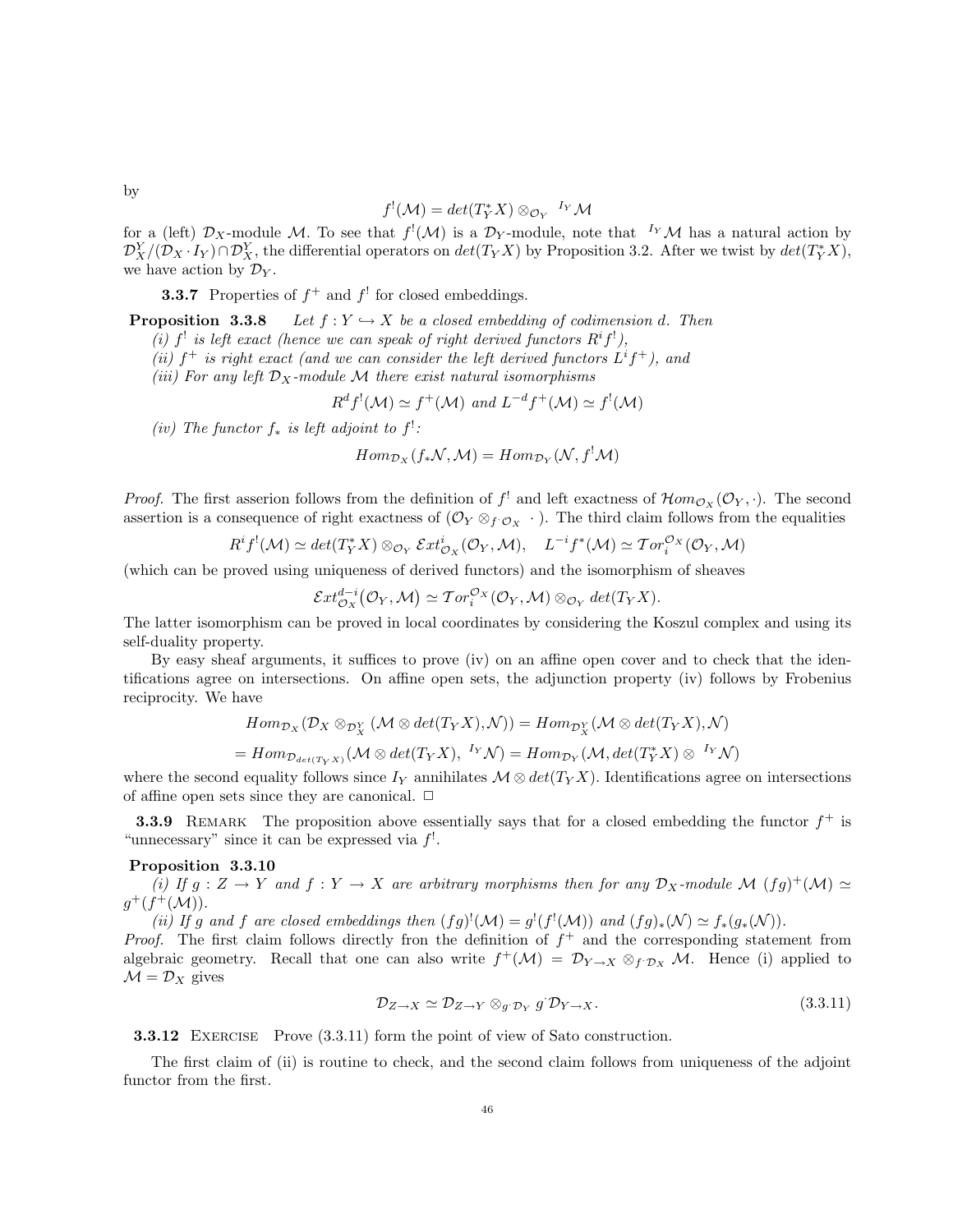#### 3.3.13 Kashiwara's Theorem.

THEOREM 3.3.13.1. Let  $f: Y \hookrightarrow X$  be a closed embedding and M be a  $\mathcal{D}_Y$ -module. Then (i)  $f^! f_*(\mathcal{M}) \simeq \mathcal{M}$  (i.e.  $f^!$  is left inverse of  $f_*.$ ). (ii) If a  $\mathcal{D}_X$ -module N is supported on Y (in the sense on O-modules) then  $\mathcal{N} \simeq f_* f^! \mathcal{N}$ . (iii) In this way one has an equivalence of categories:

$$
f_*: (\mathcal{D}_Y\text{-modules}) \to (\mathcal{D}_X\text{-modules supported on } Y).
$$

#### **3.3.14 REMARK**

The analogue of Kashiwara's theorem for the category of  $\mathcal{O}$ -modules fails for the obvious reason:  $\mathcal{O}_X$ modules supported on Y have a non-trivial invariant: multiplicity along Y. However, for  $\mathcal D$ -modules, differentiating in directions transversal to Y destroys this invariant. For example, on the affine line,  $\mathbb{C}[t]/(t^n)$  is not a D-module.

Proof of Kashiwara's Theorem. We will proceed in several steps. Step 1. There exists a canonical adjunction map

$$
\mathcal{M} \to f^! f_*(\mathcal{M}) = det(T_Y^* X) \otimes {}^{I_Y} (\mathcal{D}_X \otimes_{\mathcal{D}_X^Y} (\mathcal{M} \otimes det(T_Y X)))
$$

that in local coordinates maps m to  $\phi \otimes 1 \otimes m \otimes \phi^{-1}$ , where  $\phi$  is a local nonvanishing section of  $det(T_Y^*X)$ and  $\phi^{-1}$  is the inverse section. Using local coordinates as in the proof of Claim 3.2 one can see that this map is an isomorphism. This proves (i).

Step 2. There exists a canonical adjunction map  $f_* f^!(\mathcal{N}) \to \mathcal{N}$ . To prove that it is an isomorphism we can represent Y locally as intersection of hypersurfaces and by functoriality of  $f_*$  and  $f'$  (cf. Proposition 3.3) we may assume that  $codim(Y, X) = 1$ . Hence locally Y is given by one equation  $Y = \{t = 0\}$ . Put  $\partial := \partial/\partial t$  and  $\theta := t \cdot \partial$ . For N as in (ii), let

$$
\mathcal{N}(i) := \{ n \in \mathcal{N} | \theta \cdot m = i \, m \}.
$$

Since  $\partial \cdot t - t \cdot \partial = 1$ , we have maps:

$$
t: \mathcal{N}(i) \to \mathcal{N}(i+1), \quad , \quad \partial: \mathcal{N}(i+1) \to \mathcal{N}(i).
$$

For  $i < -1$ ,  $\partial \cdot t$  and  $t \cdot \partial$  are invertible operators on  $\mathcal{N}(i)$ ,  $\mathcal{N}(i + 1)$ , hence the maps t,  $\partial$  above are isomorphisms.

Step 3. Consider  $\mathcal{N}^I = \{n \in \mathcal{N} \mid tn = 0\}$ . We want to show that locally  $\mathcal{N} = \mathbb{C}[\partial] \otimes_{\mathbb{C}} \mathcal{N}^I$ . In fact, for any  $n \in \mathcal{N}^I$ ,  $\theta \cdot n = -n$ . Therefore  $\mathcal{N}_I \subset \mathcal{N}(-1)$  and  $\partial^i \cdot \mathcal{N}^I \subset \mathcal{N}(-i-1)$ . Now, by the Nullstellensatz, since N is supported on Y, any element n of N is annihilated by some power of t, say  $t^N$ . Hence  $t^{N-1}n \in \mathcal{N}^I$ and  $n \in \partial^{N-1} \cdot \mathcal{N}^I$ . In particular  $\mathcal{N}^I = \mathcal{N}(-1)$ . The rest of the proof follows easily.  $\Box$ 

### **3.3.15** D-modules on singular varieties.

We assumed everywhere that Y is a smooth subvariety of X. For a singular variety Y, the category of  $\mathcal{D}_Y$ -modules can (and should) be defined by choosing a closed embedding  $Y \hookrightarrow X$  and considering the subcategory of all  $\mathcal{D}_X$ -modules supported on Y. By Kashiwara's theorem, the definition of  $\mathcal{D}_Y$ -modules is independent of X. Using the equivalence between left and right  $D$  modules, we can define right  $D<sub>Y</sub>$ -modules in the same way.

**3.3.16** D-crystals. Let  $\mu : X \to Y$  is a finite morphism of schemes. Then there is the Grothendieck functor  $\mu^!: \mathcal{O}_Y - mod \to \mathcal{O}_X - mod$  satisfying the adjunction formula

$$
\mathcal{H}om_{\mathcal{O}_Y}(M,\mu^!N)=\mathcal{H}om_{\mathcal{O}_X}(\mu.M,N).
$$

When  $X = \text{Spec} A$  and  $Y = \text{Spec} B$ , by letting  $M = B$ , we see that  $\mu^!(N) = \text{Hom}_{B-mod}(A, N)$ . In other words, if  $A = B/J$  then  $\mu^{!}(N)$  is the maximal submodule of N annihilated by J. It follows immediately from the adjunction property that for any pair of morphisms  $\pi, \mu$  as above one has  $(\mu \circ \pi)^! = \pi^! \circ \mu^!$ .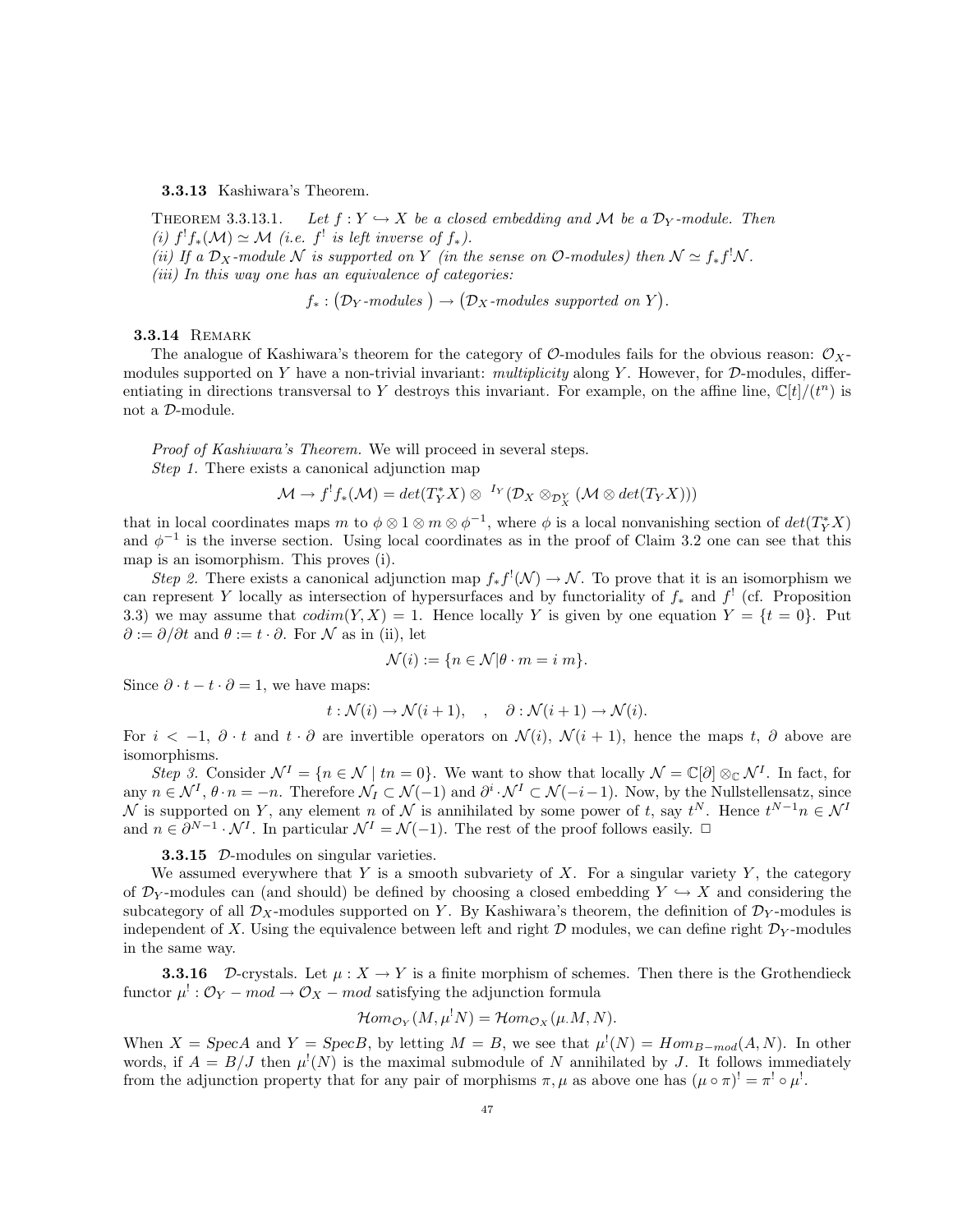Let Y be an affine variety (possibly singular). We say that a morphism  $Y \hookrightarrow X$  is a nilpotent thickening of Y, if Y is a closed subscheme of X defined by a nilpotent ideal. Morphisms between two thickenings are defined in an obvious way.

We will consider in particular nilpotent thickenings of Y given by the diagonal embeddings  $Y \to Y^m$ ,  $y \mapsto$  $(y, y, \dots, y)$ . Let I be the ideal defining the diagonal and let  $Y_n^m$  be the *nth* infinitesimal neighborhood of the diagonal, the scheme defined by  $I^{n+1}$ , i.e.,  $Y_n^m = Spec(\mathcal{O}_{Y^m})/I^{n+1}$ . We have the projections to the *ith* factor,  $p_{i,n}: Y_n^m \to Y$ , and the obvious closed embeddings  $i_n: Y \hookrightarrow Y_n^m$ . Consider also the formal completion  $Y^{}$ corresponding to the diagonal embedding and the category of discrete  $\mathcal{O}\text{-modules on }Y^{< m>}$ , i.e., modules whose sections are supported on some  $Y_n^m$ . Note that from the description  $p_{i,n}^! \mathcal{F} = \mathcal{H}om_{\mathcal{O}_Y}(\mathcal{O}_{Y_n^m}, \mathcal{F})$ , we have inclusions  $p_{i,n}^{\dagger}$   $\mathcal{F} \subset p_{i,n+1}^{\dagger}$   $\mathcal{F}$ . There are projections onto the *ith* factor  $p_i: Y^{} \to Y$ . We define the discrete module  $p_i^!\mathcal{F}$  as the union of all  $p_{i,n}^!\mathcal{F}$ . The functors  $p_i^!$  satisfy similar adjunction properties.

In the remainder of this section, we will focus on the completions  $Y^{<2>}$  and  $Y^{<3>}$ , and denote the projection on the *ith* factor  $Y^{&3>}\to Y$  by  $q_i$ . We will denote the projections to the *ith* and *jth* factor  $Y^{<3>} \to Y^{<2>}$  by  $p_{ij}$ . Functors  $p_{ij}^{\dagger}$  are defined as above, and are right adjoint to the corresponding direct image functors.

**Proposition 3.3.17** [Grothendieck] Let  $\mathcal F$  be a  $\mathcal O_Y$  module and assume that  $Y$  is smooth.

$$
p_1^!\mathcal{F} \cong \mathcal{F} \otimes_{\mathcal{O}_Y} \mathcal{D}_Y
$$

where the tensor product is defined using the left  $\mathcal{O}_Y$  module structure on  $\mathcal{D}_Y$ . Moreover,

 $q_1^!\mathcal{F} \cong \mathcal{F} \otimes_{\mathcal{O}_Y} \mathcal{D}_Y \otimes_{\mathcal{O}_Y} \mathcal{D}_Y.$ 

*Proof.* First let  $\mathcal{F} = \mathcal{O}_Y$ . A differential operator  $\partial$  of order n defines a section of  $p_{1,n}^{\dagger} \mathcal{F} = \mathcal{H}om_{\mathcal{O}_Y}(\mathcal{O}_{Y^n}, \mathcal{O}_Y)$ by the formula,  $\phi_{\partial}: f \otimes g \mapsto f \partial(g)$ . One checks by induction that if  $\partial$  is a *nth* order operator, then  $\phi_{\partial}$  annihilates the ideal defining  $Y_n$ , so  $\phi_{\partial}$  is well-defined. The inverse map is given by  $\phi \to \partial_{\phi}$ , where  $\partial_{\phi}(h) = \phi(1 \otimes h)$ . Hence,  $\mathcal{D}_Y \cong p_1^{\dagger} \mathcal{O}_Y$ . The general case follows from the isomorphism  $p_1^{\dagger} \mathcal{F} \cong \mathcal{F} \otimes p_1^{\dagger} \mathcal{O}_Y$ , which can be proved by using the freeness of  $\mathcal{O}_{Y\leq 2}$  over  $\mathcal{O}_Y$ . The second claim follows as above by defining a map  $\phi: \mathcal{D}_Y \otimes_{\mathcal{O}_Y} \mathcal{D}_Y \to q_1^1(\mathcal{O}_Y)$  by  $\phi(\partial_1 \otimes \partial_2)(f_1 \otimes f_2 \otimes f_3) = f_1 \partial_1(f_2 \partial_2(f_3))$ .  $\Box$ 

**Definition** 3.3.18 A D-crystal on Y is a collection of  $\mathcal{O}_X$ -modules  $\mathcal{F}_X$  on all nilpotent thickenings  $Y \hookrightarrow X$ , such that for any morphism



an isomorphism  $\mu^! (\mathcal{F}_{X'}) \simeq \mathcal{F}_X$  compatible with compositions is given. The category of all D-crystals on Y is denoted by  $M_{crys}(Y)$ .

We recall the notion of a formally smooth algebra due to Grothendieck ([EGA IV] or [Mt]). A noetherian topological ring  $A$  is said to be formally smooth if for any discrete ring  $R$  with a nilpotent ideal  $I$ , any homomorphism  $A \to R/I$  lifts to a homomorphism  $A \to R$ . It suffices to requires the above lifting property for any ideal I with  $I^2 = 0$ . If A is the ring of functions on a smooth variety (with the discrete topology on A), then A is formally smooth (see [**Ha1**], Exer. II.8.6, pp. 188-189). Moreover, if A is formally smooth and I is an ideal of A, then the completion  $\hat{A}$  of A along I (with I-adic topology) is formally smooth.

We give an equivalent formulation of the notion of a  $\mathcal D$ -crystal. We choose a closed embedding of Y into some smooth variety Z. By taking the formal completion  $V$  of  $Z$  along  $Y$ , we may find an embedding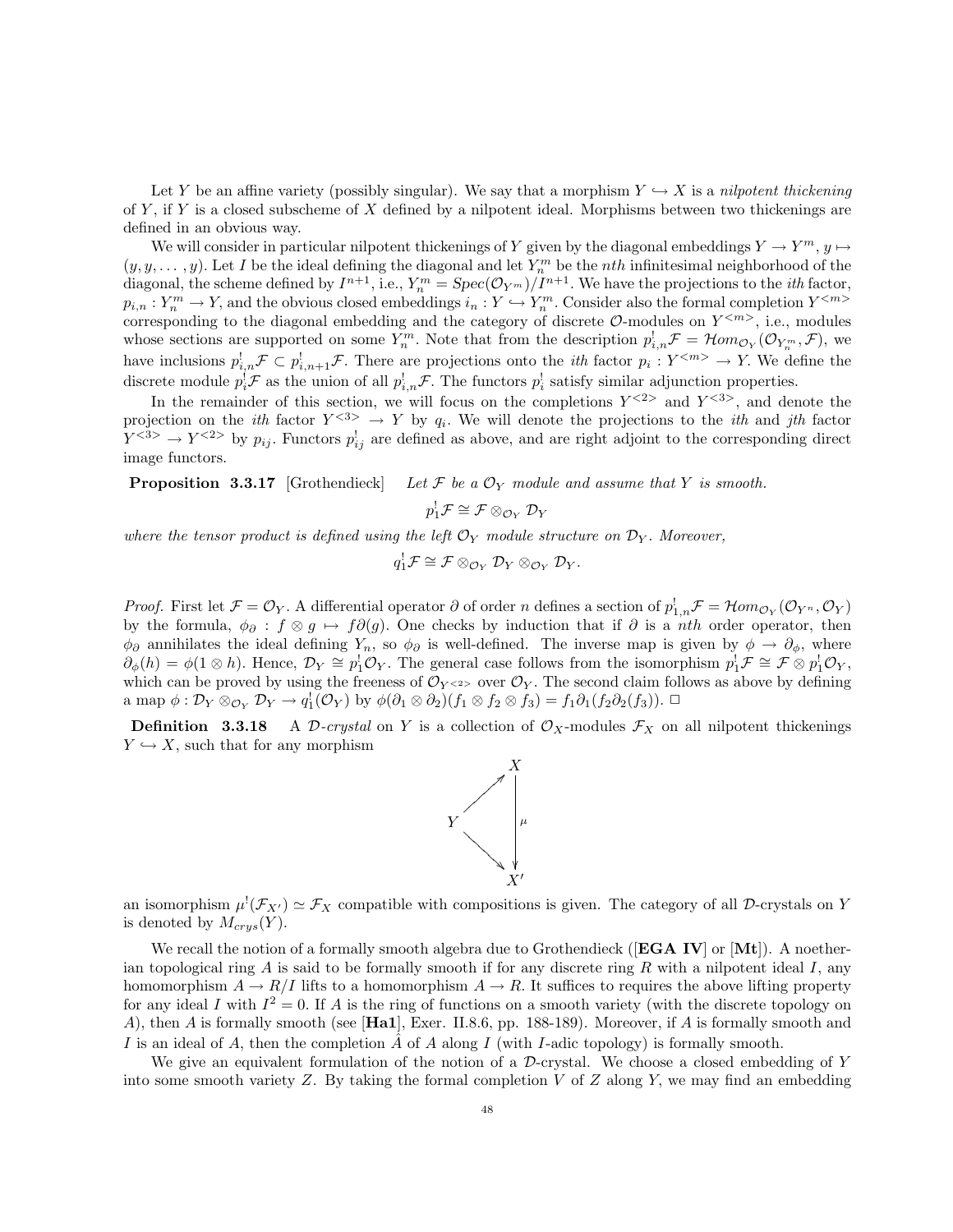$k: Y \to V$ , a formally smooth variety. As for  $Y^{<2>}$ , a D-crystal determines a discrete  $\mathcal{O}\text{-module on }V^{<2>}$ . Note that when  $Y = Z$ , we may take  $V = Z$ .



we obtain an  $\mathcal{O}_{V^{<2>}}$  module isomorphism  $\mathcal{F}_{V^{<2>}} \cong p_i^!\mathcal{F}_V$ . By composing two of these we obtain an isomorphism

$$
\tau \in \mathcal{H}om_{\mathcal{O}_{V} < 2>} (p_1^! \mathcal{F}_V, p_2^! \mathcal{F}_V).
$$

It is easy to check that

$$
p_{23}^!(\tau)p_{12}^!(\tau) = p_{13}^!(\tau). \tag{3.3.19}
$$

Conversely, given  $\tau \in \mathcal{H}om_{\mathcal{O}_{V} \leq 2>}(p_1^!\mathcal{F}_V, p_2^!\mathcal{F}_V)$  satisfying (3.3.19), we can recover the D-crystal  $\mathcal{F}$ . Since both notions of D-crystal are defined locally, we may assume  $Y$  is affine. Consider a nilpotent thickening  $i: Y \to X$ . Since V is formally smooth, we may choose a finite morphism  $j: X \to V$  such that  $j \circ i = k$ . Then  $j^! \mathcal{F}_V$  is a  $\mathcal{O}_X$  module, which we can take to be  $\mathcal{F}_X$ . If  $l : X \to V$  is another finite morphism such that  $l \circ i = k$ , then we claim there is a natural isomorphism  $j^! \mathcal{F}_V \cong l^! \mathcal{F}_V$ . Indeed, we obtain a morphism  $(j, l) : X \to V^{<2>}$  and  $j^! \mathcal{F}_V = (j, l)^! p_1^! \mathcal{F}_V$ ,  $l^! \mathcal{F}_V = (j, l)^! p_2^! \mathcal{F}_V$ . Then  $(j, l)^! (\tau) : j^! \mathcal{F}_V \cong l^! \mathcal{F}_V$  is our natural isomorphism. We can show that  $\mathcal{F}_X$  defines a D-crystal. Indeed, the structure isomorphisms can be given using the above argument, and compatibility follows from (3.3.19).

Thus, we have a description of  $M_{crys}(Y)$  in terms of  $V^{< i>}$ . Using this description, we see that if  $i: Y \to Z$  is a closed embedding into a smooth variety, there are functors  $i_*: M_{crys}(Y) \to M_{crys}(Z)$  and  $i^!: M_{crys}(Z) \to M_{crys}(Y)$ . Indeed, consider V as above, and the induced map  $\tilde{i}: V \to Z$ . For  $i_*$ , consider the sheaf  $\tilde{i}.\mathcal{F}_V$  with morphisms  $(\tilde{i} \times \tilde{i}).p_1^!\mathcal{F}_V \to (\tilde{i} \times \tilde{i}).p_2^!\mathcal{F}_V$ . The reader can check that  $(\tilde{i} \times \tilde{i}).p_j^! = p_j^! \tilde{i}$ ., and that (3.3.19) is satisfied. This defines  $i_*$ . The functors  $i'$  are left to the reader to define.

Let  $M_{crys}(Z)_Y$  be the D-crystals  $\mathcal{F}_Z$  such that  $j^*\mathcal{F}_Z=0$ , where  $j:Z-Y\to Z$  is the open embedding. These are  $\mathcal{D}$ -crystals supported on Y.

**Lemma** 3.3.20 The functors i<sub>\*</sub> and i<sup>1</sup> induce an equivalence of categories between  $M_{crys}(Y)$  and  $M_{crys}(Z)_{Y}.$ 

The proof is easy, and left to the reader.

**Proposition 3.3.21** There exists a natural equivalence between the category of right  $\mathcal{D}_Y$ -modules (in the sense of the last subsection) and  $M_{crys}(Y)$ .

*Proof.* Suppose first that Y is non-singular and  $\mathcal F$  is a  $\mathcal D$ -crystal on Y. Then we are given an isomorphism  $\tau \in \mathcal{H}om_{\mathcal{O}_{Y} \leq 2} (p_1^!\mathcal{F}_Y, p_2^!\mathcal{F}_Y)$  satisfying (3.3.19). Using the isomorphism  $p_1^!\mathcal{F}_Y \cong \mathcal{F}_Y \otimes_{\mathcal{O}_Y} \mathcal{D}_Y$  and adjunction, we may regard  $\tau$  as  $a(\tau) \in \mathcal{H}om_{p_2^{-1}\mathcal{O}_Y}(\mathcal{F}_Y \otimes_{\mathcal{O}_Y} \mathcal{D}_Y, \mathcal{F}_Y)$ . We claim that  $a(\tau)$  makes  $\mathcal{F}_Y$  into a right  $\mathcal{D}_Y$ module. The property (3.3.19) implies that  $a(\tau)$  is a ring action. Indeed,

$$
p_{13}^{\dagger}(\tau) \in \mathcal{H}om_{\mathcal{O}_{Y} < 3>} (p_{13}^{\dagger}p_{1}^{\dagger}\mathcal{F}_{Y}, p_{13}^{\dagger}p_{2}^{\dagger}\mathcal{F}_{Y}) = \mathcal{H}om_{\mathcal{O}_{Y} < 3>} (q_{1}^{\dagger}\mathcal{F}_{Y}, q_{3}^{\dagger}\mathcal{F}_{Y}).
$$

Using Proposition 3.3 and adjunction, we may regard

$$
p'_{13}(\tau) \in \mathcal{H}om_{\mathcal{O}_{Y} < 3>}(\mathcal{F}_{Y} \otimes_{\mathcal{O}_{Y}} \mathcal{D}_{Y} \otimes_{\mathcal{O}_{Y}} \mathcal{D}_{Y}, q'_{3}\mathcal{F}_{Y}) =
$$

$$
\mathcal{H}om_{q_{3}^{-1}\mathcal{O}_{Y}}(\mathcal{F}_{Y} \otimes_{\mathcal{O}_{Y}} \mathcal{D}_{Y} \otimes_{\mathcal{O}_{Y}} \mathcal{D}_{Y}, \mathcal{F}_{Y}).
$$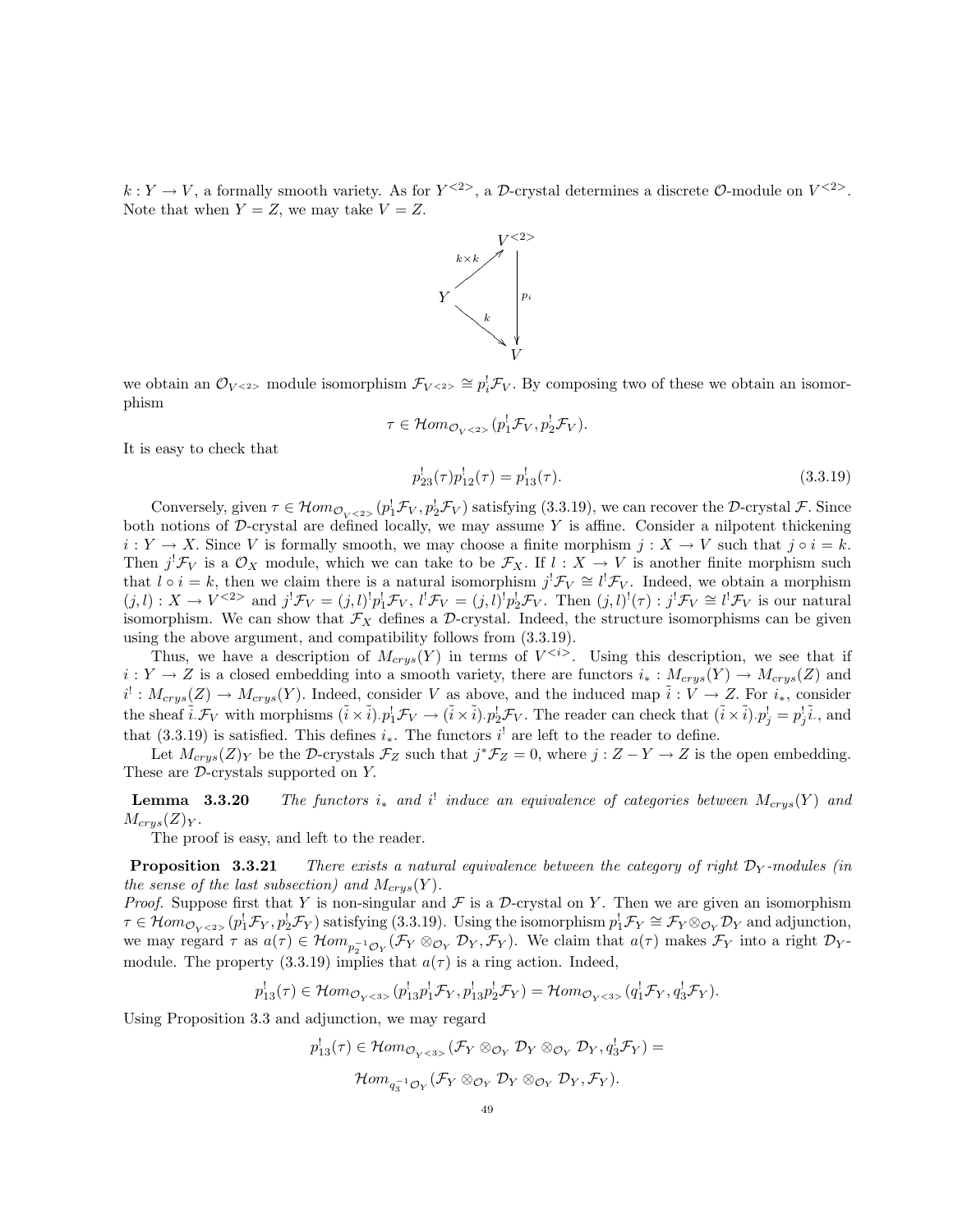By chasing through the identifications, one can check that  $p'_{13}(\tau)$  corresponds to the map  $v_1 \otimes \partial_2 \otimes \partial_3 \to$  $a(\tau)(v_1 \otimes \partial_2 \partial_3)$ . Similarly,  $p_{23}^{\dagger}(\tau)p_{12}^{\dagger}(\tau)$  corresponds to the map  $v_1 \otimes \partial_2 \otimes \partial_3 \to a(\tau)(a(\tau)(v_1 \otimes \partial_2) \otimes \partial_3)$ . Thus,  $a(\tau)$  gives a right action. By pulling back to Y, one sees that  $a(\tau)(v \otimes f) = fv$ , for  $v \in \mathcal{F}_Y$ ,  $f \in \mathcal{O}_Y$ . Hence,  $\mathcal{F}_Y$  is a right  $\mathcal{D}_Y$ -module.

Conversely, if  $\mathcal{F}_Y$  is a right  $\mathcal{D}_Y$ -module, by adjunction we get an  $\mathcal{O}_{Y^{<2>}$  morphism  $\tau : p_1^!\mathcal{F}_Y \to p_2^!\mathcal{F}_Y$ which satisfies (3.3.19) from the action hypothesis. Moreover, we can prove by induction that  $\tau$  is an isomorphism. Recall that  $p_{1,k}^l \mathcal{F}_Y$  consists of functions vanishing on  $I^{k+1}$ . It is clear that  $\tau$  is an isomorphism on functions living on the 0th infinitesimal neighborhood and that  $\tau : p_{1,k}^! \mathcal{F}_Y \to p_{2,k}^! \mathcal{F}_Y$ . Assume that  $\tau$  is an isomorphism through the kth infinitesimal neighborhood and let  $\phi \in p_{1,k+1}^1 \mathcal{F}_Y$  be such that  $\tau(\phi) = 0$ . Let  $dx = 1 \otimes x - x \otimes 1 \in I$ . Then  $\tau(dx \cdot \phi) = dx \cdot \tau(\phi) = 0$ . The morphism  $dx \cdot \phi \in p_{1,k}^{\dagger} \mathcal{F}_Y$ , so  $dx \cdot \phi = 0$  for all  $x \in \mathcal{O}_Y$ . Hence,  $\phi$  vanishes on  $I \cdot I^k$ , so  $\phi = 0$ . Surjectivity follows from an induction argument, which we leave to the reader.

Now suppose Y is arbitrary, and choose a closed embedding  $Y \to Z$ . By Lemma 3.3, we may regard a D-crystal on Y as a D-crystal on Z supported on Y. It is routine to check that the corresponding right  $\mathcal{D}_Z$ module  $\mathcal{F}_Z$  is supported on Y, and hence defines a D-module on Y.  $\Box$ 

**3.3.22** REMARK A more direct way to associate a D-crystal to a right  $\mathcal{D}_Y$ -module can be given as follows. Let  $Y \hookrightarrow X$  be a nilpotent thickening. Choose a closed embedding  $X \hookrightarrow Z$  of X into a smooth variety Z. Then any object M of  $\mathcal{D}_Y$  – mod is represented by some  $\mathcal{D}_Z$ -module  $\mathcal{M}_Z$  supported on Y. Let  $\mathcal{F}_X = Hom_{\mathcal{O}_Z}(\mathcal{O}_X, \mathcal{M}_Z).$ 

See [**BD**] for more on  $\mathcal{D}$ -crystals.

Now we give an interpretation of local cohomology in terms of the functors introduced above.

**Proposition 3.3.23** If  $i : Y \hookrightarrow X$  is a closed embedding then

$$
\Gamma_{[Y]} \mathcal{M} \cong i_* i^! \mathcal{M}.
$$

Moreover, the same property is true for higher derived functors. Proof. First note one has a diagram

$$
i_*i^!\Gamma_{[Y]}{\mathcal M} \longrightarrow i_*i^!{\mathcal M}
$$
  
\n
$$
\downarrow \qquad \qquad \downarrow
$$
  
\n
$$
\Gamma_{[Y]}{\mathcal M} \longrightarrow {\mathcal M}
$$

where the vertical arrows are the augmentation morphisms. It follows from the definitions that the top arrow is in fact an equality. Moreover, by Kashiwara's theorem the left arrow is an isomorphism. Hence  $\Gamma_{[Y]} \mathcal{M} = i_* i^! \mathcal{M}$  as submodules of  $\mathcal{M}$ . To prove the property for higher derived functors, note that since  $i^!$  is left exact and  $i_*$  is exact,  $i_*i^!$  is left exact. Since  $\Gamma_{[Y]}$  is also left exact, the property follows from uniqueness of higher derived functors.  $\Box$ 

*Proof of Proposition 3.2.* Use the above Proposition and Proposition 3.3 and Kashiwara's theorem.  $\Box$ .

**3.3.24** REMARK The functor  $i^!$  takes just those sections of M that are annihilated by the ideal sheaf I<sub>Y</sub> itself. By "differentiating in transversal directions" the functor  $i_*$  restores the sections of M that are annihilated by higher powers of  $I_Y$ .

3.3.25 Applications of Kashiwara's Theorem.

Let  $f: Y \hookrightarrow X$  be a closed submanifold. Recall that one has an exact sequence of vector bundles on Y:

$$
0 \to T_Y^* X \to T^* X|_Y \stackrel{\pi}{\to} T^* Y \to 0.
$$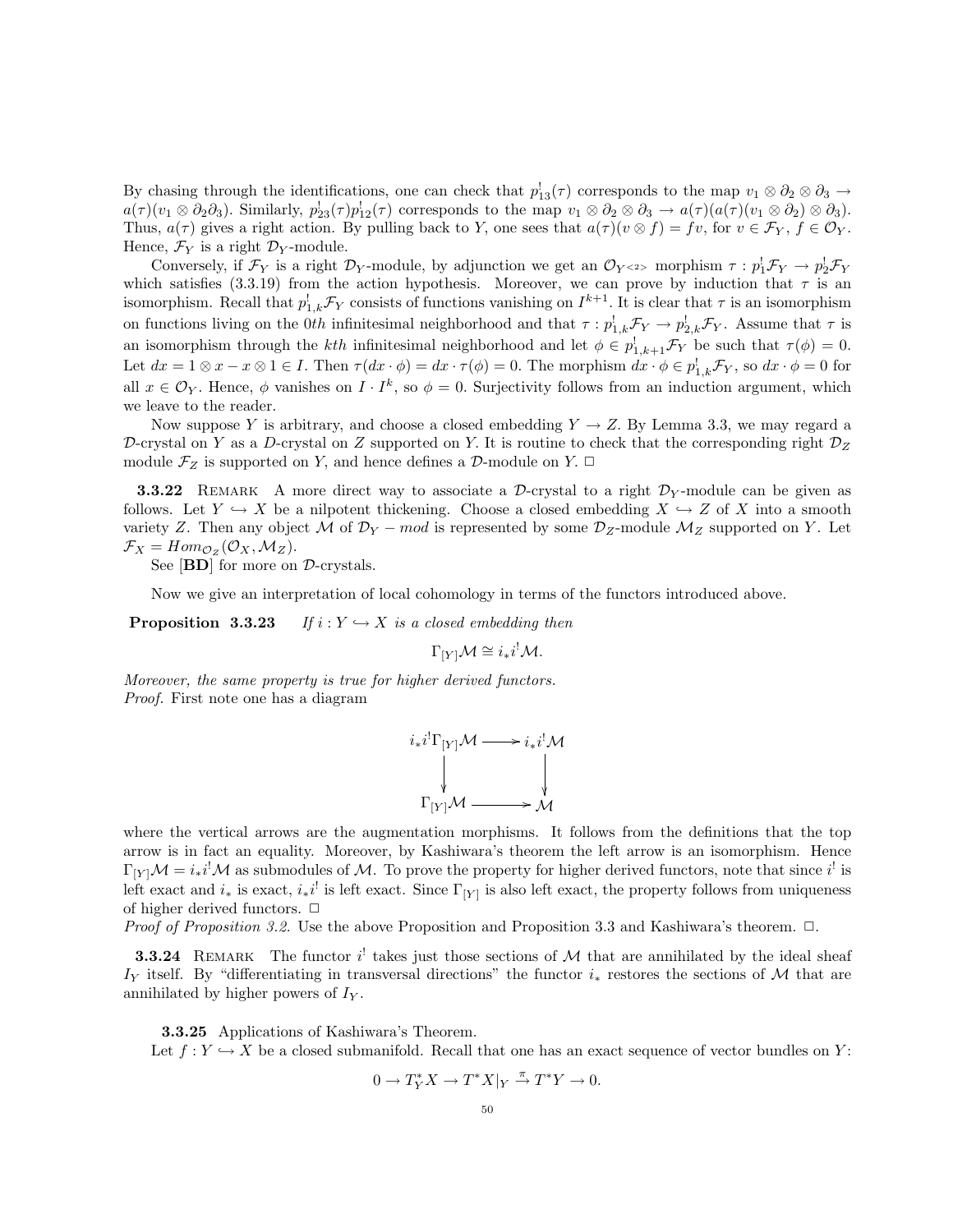**Corollary 3.3.26** (Bernstein) If N is a coherent  $\mathcal{D}_Y$ -module then  $f_*\mathcal{N}$  is a coherent  $\mathcal{D}_X$ -module and, moreover,  $SS(f_*\mathcal{N}) = \pi^{-1}(SS\mathcal{N}).$ 

*Proof.* Locally Y is given by vanishing of some set of funtions  $t_1, \ldots, t_d$ . Then locally one has  $f_*\mathcal{N} =$  $\mathcal{D}_Y[\partial_t] \otimes_{\mathcal{D}_Y} \mathcal{N} = \mathcal{N}[\partial_t]$  and both claims of the corollary follow.  $\Box$ 

**Corollary 3.3.27** (Weak Gabber theorem) If M is a  $\mathcal{D}_X$ -module and dim SS M < dim X then  $\mathcal{M} = 0$ . *Proof.* The characteristic variety  $SS \mathcal{M} \subset T^*X$  always projects surjectively onto  $Supp \mathcal{M} \subset X$ . Hence if  $Supp\mathcal{M}=X$  we are done. Hence we can assume that  $Y = Supp\mathcal{M}$  is a proper subvariety of X. We can choose an affine open subset U such that the intersection  $Y^0 = U \cap Y$  coincides with the smooth locus of a certain irreducible component of Y of maximal dimension (i.e. dim Y). Replace X by U and Y by  $Y^0$  and apply Kashiwara's theorem to  $\mathcal{M}|_U$ . It follows that  $M = i_*\mathcal{N}$  where  $N = i^!\mathcal{M}$ . By the previous corollary,  $SSM = \pi^{-1}(SSN)$ . Arguing by induction on dimension we can assume that dim  $SSN \ge$  dim Y hence  $\dim SS \mathcal{M} \geq \dim X. \square$ 

**3.3.28** REMARK Comparing this weak form of Gabber theorem with the original statement one notices two differences: first, "strong" Gabber's theorem implies that every irreducible component of  $SSM$  has dimension at least dim  $X$ ; and second, the weak version says nothing about the coisotropicity property.

**3.3.29**  $f_*$  for open embeddings.

If  $j: U \hookrightarrow X$  is an open embedding, then the higher direct image sheaves  $R^i j_*(M)$  have  $\mathcal{D}_X$ -module structure (constructed exactly as in the case of cohomology with support, i.e. either via action on the Cech complex or via the local cohomology construction using  $R^i j_*(M) \simeq \mathcal{H}^{j+1}_{[X\setminus U]}(M)$ .

**3.4.** Beilinson-Bernstein theorem for projective space. Let  $X$  be a d-dimensional projective space  $\mathbb{CP}^d$ .

THEOREM 3.4.0.1. (Beilinson-Bernstein) (i) The functor of global sections

$$
\Gamma: \mathcal{M} \to \Gamma(X, \mathcal{M})
$$

is exact on the categry of D-modules on X.

(ii) Every  $\mathcal{D}_X$ -module is generated by its global sections.

3.4.1 Remarks.

(1) Both claims of the theorem can be restated as a claim that  $\mathcal{D}_{\mathbb{C}\mathbb{P}^n}$  is a projective generator in the category of  $\mathcal{D}$ -modules on  $\mathbb{C} \mathbb{P}^n$ .

(2) A well known analogue of this theorem for the category of  $\mathcal{O}_X$ -modules (due to Serre) claims that the functor of global sections is exact on the category of  $\mathcal O$ -modules on an algebraic variety X if and only if X is affine. For this reason Beilinson and Bernstein call the varieties satisfying the property above D-affine. The only known examples of such varieties are products of affine varieties and projective homogeneous spaces of reductive Lie groups.

(3) From this theorem one deduces immediately that there exists an equivalence of categories:

{coherent  $\mathcal{D}_{\mathbb{C}\mathbb{P}^d}$  – modules}  $\longleftrightarrow$  {f.g. modules over  $\Gamma(\mathbb{C}\mathbb{P}^d, \mathcal{D}_{\mathbb{C}\mathbb{P}^d})$ }

Moreover, if  $\mathbb{CP}^d = \mathbb{P}(V)$  and  $x_0, \ldots, x_d$  are coordinates on V, then the algebra  $\Gamma(\mathbb{CP}^d, \mathcal{D}_{\mathbb{CP}^d})$  is generated over  $\Gamma(\mathbb{CP}^d, \mathcal{O}_{\mathbb{CP}^d}) = \mathbb{C}$  by the global vector fields  $v_{ij} = x_j \partial_j$  satisfying the following relations:

$$
(x_i\partial_j)(x_k\partial_l) = (x_i\partial_l)(x_k\partial_j) + \delta_{jk} \cdot (x_i\partial_l) - \delta_{kl}(x_i\partial_j).
$$

Thus  $\Gamma(\mathbb{CP}^d, \mathcal{D}_{\mathbb{CP}^d})$  is a quotient of the universal enveloping algebra  $\mathcal{U}$  gl(V). The reason for this is that  $\mathfrak{gl}(V)$  acts on  $\mathbb{P}(V)$  by vector fields, hence there is a morphism  $\mathfrak{gl}(V) \to \Gamma(\mathbb{CP}^d, \mathcal{T}_{\mathbb{CP}^d})$  which extends to a morphism  $\mathcal U \mathfrak{gl}(V) \to \Gamma(\mathbb{C} \mathbb{P}^d, \mathcal D_{\mathbb{C} \mathbb{P}^d})$  by the universal property of  $\mathcal U \mathfrak{gl}(V)$ .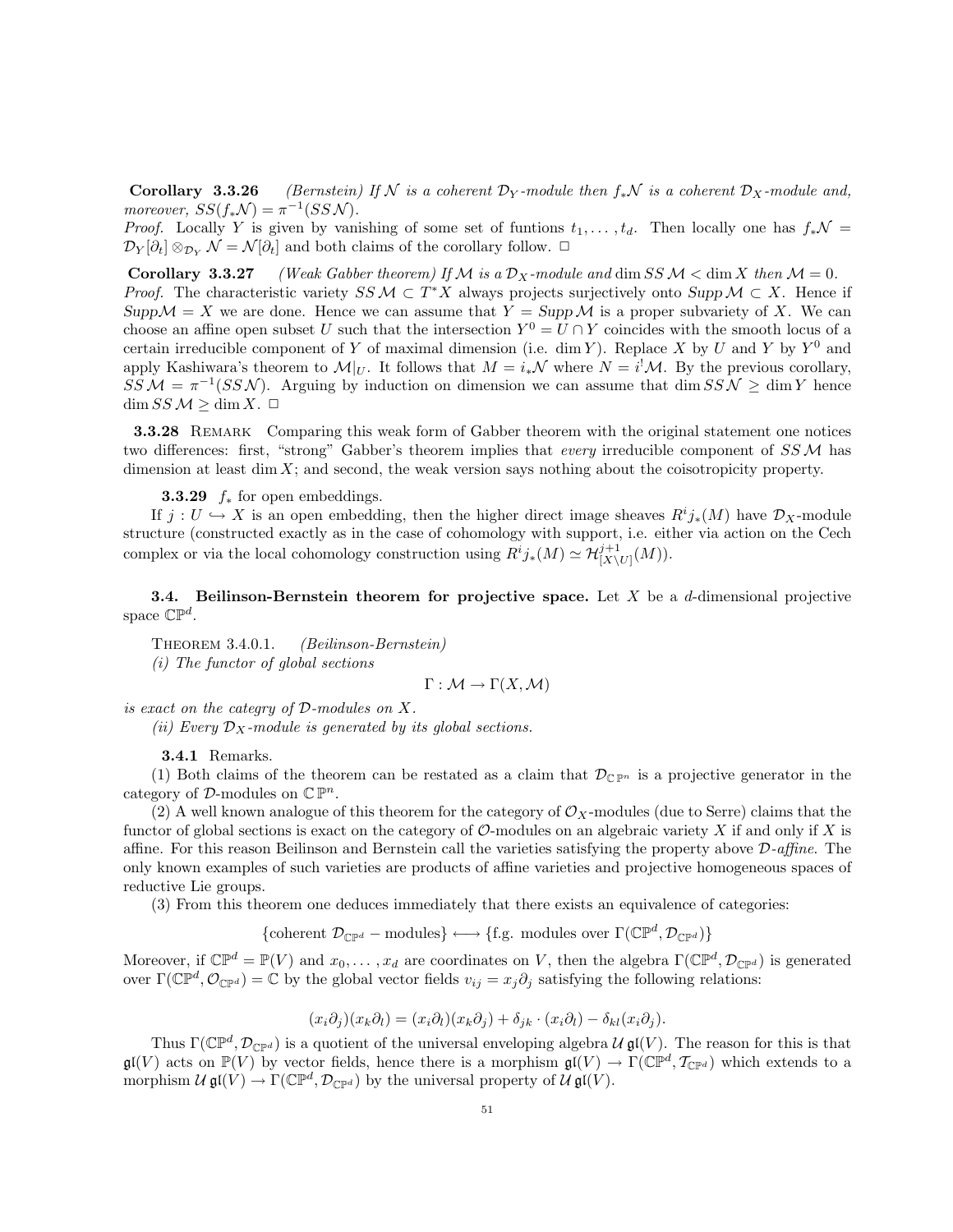**Lemma 3.4.2** The morphism of sheaves  $\mathcal{O}_{\mathbb{C}\mathbb{P}^d} \otimes \mathcal{U} \mathfrak{gl}(V) \to \mathcal{D}_{\mathbb{C}\mathbb{P}^d}$  is surjective. In particular,  $\mathcal{D}_{\mathbb{C}\mathbb{P}^d}$  is generated by its global sections.

*Proof.* This follows from the surjectivity of the associated graded map  $\mathcal{O}_{\mathbb{C}P^d} \otimes S \mathfrak{gl}(V) \to ST_{\mathbb{C}P^d}$ .  $\Box$ 

One can show in a similar way that the relations above form a complete set.

*Proof of the theorem.* As in the remark above, we assume that  $\mathbb{CP}^d = \mathbb{P}(V)$ . We also denote by  $V_*$  the open subset  $V \setminus \{0\}$  of V and consider the maps:

$$
\mathbb{P}(V) \xleftarrow{p} V_* \xrightarrow{j} V.
$$

We write j. for the sheaf-theoretic direct image and compare  $\Gamma(V, j.p^*\mathcal{M})$  with  $\Gamma(\mathbb{P}(V), \mathcal{M})$ . First of all, note that there is a natural embedding  $\Gamma(\mathbb{P}(V),\mathcal{M}) \hookrightarrow \Gamma(V,j.p^*\mathcal{M})$ . To identify  $\Gamma(\mathbb{P}(V),\mathcal{M})$  as a subspace of  $\Gamma(V, j.p^*\mathcal{M})$ , recall that the Euler vector field  $\theta = \sum_i x_i \partial_i$  measures the homogeneous degree of any polynomial (or tensor) on V (or V<sub>\*</sub>). One can easily see that the image of  $\Gamma(\mathbb{P}(V),\mathcal{M})$  in  $\Gamma(V,j,p^*\mathcal{M})$ coincides with the subspace annihilated by  $\theta$ .

Hence the theorem reduces to showing that the functor

$$
\mathcal{M}\to \Gamma(V,j.p^*\mathcal{M})^\theta
$$

is exact. To do that we consider the exactness properties of the various functors involved:

(1)  $p^*$  is exact since p is a smooth morphism.

(2)  $j$  is left exact, but it is not right exact since  $j$  is not affine.

(3)  $\Gamma$  is exact on V since V is affine.

(4)  $\left(\ldots\right)^{\theta}$  is exact on modules of the type  $j.p^{\ast}\mathcal{M}$  since the action of  $\theta$  on them is semisimple.

Therefore, a short exact sequence  $0 \to M' \to M \to M'' \to 0$  of  $\mathcal{D}_{\mathbb{P}(V)}$ -modules induces a short exact sequence  $0 \to p^* \mathcal{M}' \to p^* \mathcal{M} \to p^* M'' \to 0$ . Applying j. we obtain the long exact sequence

$$
0 \to j.p^* \mathcal{M}' \to j.p^* \mathcal{M} \to j.p^* M'' \to R^1 j.p^* \mathcal{M}' \to \dots \tag{3.4.3}
$$

Now notice that *the eigenvalues of*  $\theta$  *on the global sections of*  $R^{\geq 1}j.p^*\mathcal{M}$  *are negative.* In fact, since  $j$  is an isomorphism away from  $0 \in V$ , we have  $Supp(R^{\geq 1}j.p^*\mathcal{M}) = \{0\}$ . We also know that each sheaf  $R^{\geq 1}j.p^*\mathcal{M}$ has a structure of a  $\mathcal{D}_V$ -module by 3.3. By Kashiwara's theorem any such module has to be of the type  $i_*(W)$ where i is the embedding  $\{0\} \hookrightarrow V$  and W is a coherent D-module on  $\{0\}$ , i.e. just a finite-dimensional vector space. We can assume without loss of generality that  $W = \mathbb{C}$ . Then  $i_*(\mathbb{C}) = \mathbb{C}[\partial_0, \dots, \partial_d] \cdot \delta$ . But  $\theta \cdot \delta = -(\dim V)\delta$  (since  $x_i \partial_i \cdot \delta = -\delta + \partial_i x_i \cdot \delta = \delta$ ), and applying  $\partial_i$  to  $\delta$  can only decrease the eigenvalue of  $\theta$ . Hence the eigenvalues of  $\theta$  on  $\Gamma(V, R^1 j. p^* \mathcal{M}')$  are negative and the long exact sequence (3.4.3) induces the short exact sequence

$$
0 \to \Gamma(V, j. p^* \mathcal{M}')^{\theta} \to \Gamma(V, j. p^* \mathcal{M})^{\theta} \to \Gamma(V, j. p^* \mathcal{M}'')^{\theta} \to 0
$$

hence the short exact sequence

$$
0 \to \Gamma(\mathbb{P}(V), M') \to \Gamma(\mathbb{P}(V), M) \to \Gamma(\mathbb{P}(V), M^{''}) \to 0.
$$

This proves (i).

To prove (ii) let  $\mathcal{M}' \subset \mathcal{M}$  be the submodule generated by the global sections of  $\mathcal{M}$ . One has an exact sequence

$$
0\to \mathcal{M}'\to \mathcal{M}\to \mathcal{M}''\to 0
$$

and by exactness of  $\Gamma(\mathbb{P}(V), \cdot)$  this gives  $\Gamma(\mathbb{P}(V), \mathcal{M}^{\prime\prime}) = 0$ . We will show that this implies  $\mathcal{M}^{\prime\prime} = 0$ . In fact, consider the decomposition of  $\Gamma(j \cdot p^* \mathcal{M}'')$  into a sum of eigenspaces with respect to  $\theta$ :

$$
\Gamma(j.p^* \mathcal{M}'') = \sum_{n \in \mathbb{Z}} \Gamma(n).
$$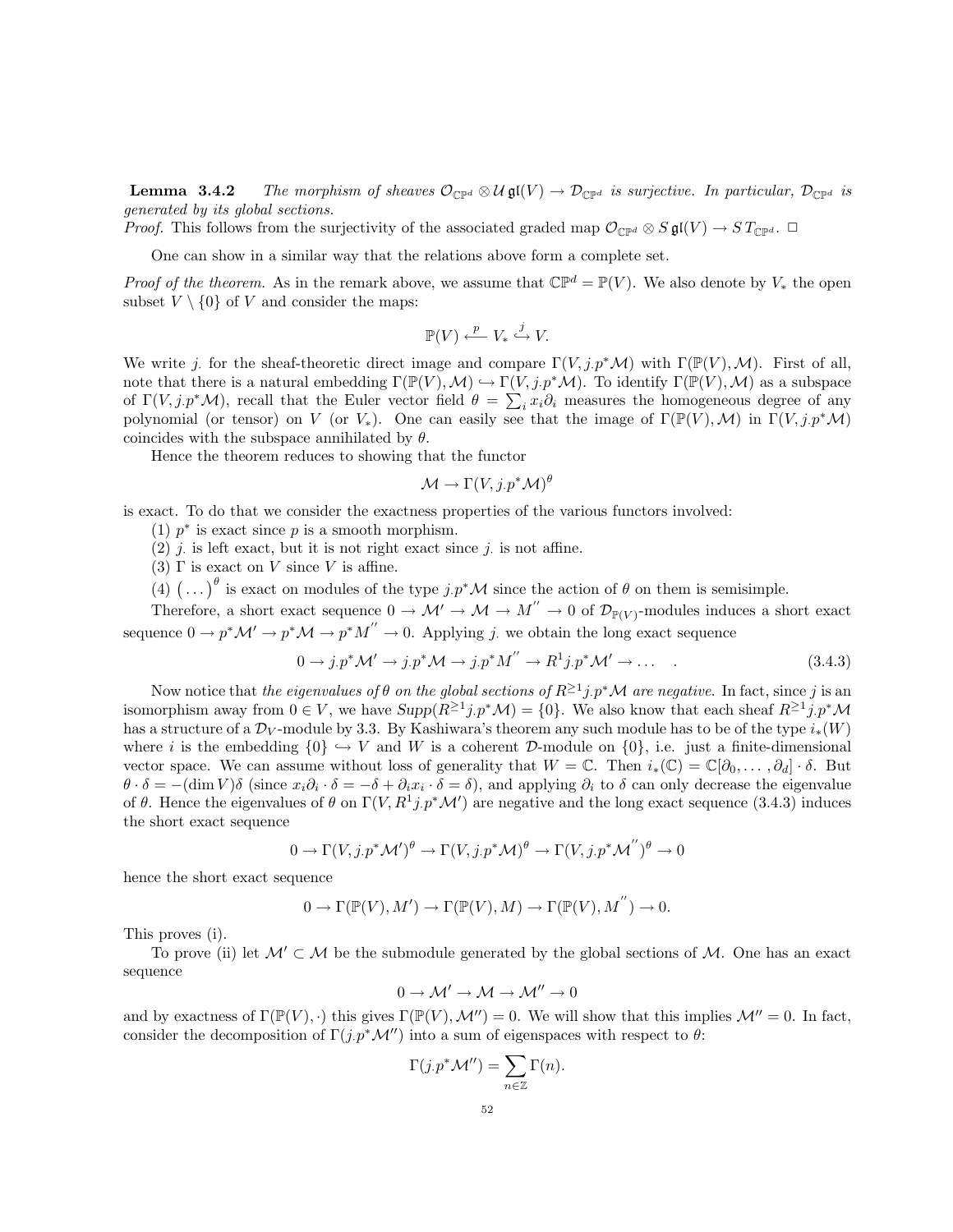We have shown before that  $\Gamma(\mathbb{P}(V),\mathcal{M}'') = \Gamma(0)$ . Similarly one can show that  $\Gamma(\mathbb{P}(V),\mathcal{M}''(n)) = \Gamma(n)$ . Hence if  $\mathcal{M}'' \neq 0$  then  $\Gamma(n) \neq 0$  for  $n \gg 0$ . Take a non-zero section  $m \in \Gamma(n)$  for such n. If all  $\partial_i$  annihilate m, then  $\theta \cdot m = 0$ , which is a contradiction. Hence, by appplying some *nth* order constant coefficient operator to m, we will get a non-zero element of  $\Gamma(0)$ , giving a contradiction.  $\Box$ 

## 3.5. Functors  $f^!$  and  $f_*$  for a general map.

Let  $f: Y \to X$  be a morphism of varieties. The functor  $f^+$  from  $\mathcal{D}_X$  modules to  $\mathcal{D}_Y$  modules was defined in 3.3. We want to generalize the functor  $f^!$ , but we will do this only on the derived category. Recall that we denote by  $D^b(\mathcal{D}_X)$  the derived category of bounded complexes of  $\mathcal{D}_X$  modules. Denote also by  $f^+ : D^b(\mathcal{D}_X) \to D^b(\mathcal{D}_Y)$  the derived extension of  $f^+$ . It is computed by replacing a complex M with a locally free resolution  $\mathcal{P} \to \mathcal{M}$  and then applying  $f^+$ .

Definition 3.5.1  $f^!: D^b(\mathcal{D}_X) \to D^b(\mathcal{D}_Y)$  is the functor given by  $f^!(\mathcal{M}) := f^+(\mathcal{M}[d]),$  where  $d = \dim(Y) - \dim(X).$ 

Note that this definition is consistent with the earlier definition in 3.2, by Proposition 3.3 (iii).

We also want to define a direct image functor  $f_*: D^b(\mathcal{D}_Y) \to D^b(\mathcal{D}_X)$ . This functor is defined as the composition of a left exact functor with a right exact functor, and as such does not have a good definition at the level of modules, but is only defined in the derived category. We will partially circumvent this problem by first defining direct image for a projection, where one can give an explicit resolution.

Let  $p: Y = Z \times X \to X$  be projection on the second factor and let  $q: Y \to Z$  be projection on the first factor. There is an isomorphism  $\mathcal{D}_Y \cong p^{-1} \mathcal{D}_X \otimes_{\mathbb{C}_Y} q^{-1} \mathcal{D}_Z$ .

Definition 3.5.2 For  $M \in D^b(\mathcal{D}_V)$ ,  $p_*(\mathcal{M}) := Rp_*(q^*\Omega_Z \otimes_{q^*\mathcal{D}_Z}^L \mathcal{M}) = Rp_*(q^{-1}\Omega_Z \otimes_{q^{-1}\mathcal{D}_Z}^L \mathcal{M}).$ 

Here the symbol  $\otimes^L$  means we take the derived functor defined by  $\otimes$ , i.e., we resolve M and/or  $q^{-1}\Omega_Z$ by projectives and work with the complex.  $Rp$  is the usual direct image of sheaves. Since  $p^{-1}D_X$  commutes with  $q^{-1}\mathcal{D}_Z$ , it follows that  $\mathcal{D}_X$  acts on  $p_*(\mathcal{M})$ .

In this definition,  $q^{-1}\Omega_Z \otimes_{q^{-1}\mathcal{D}_Z}^L \mathcal{M}$  is not obviously a complex of  $\mathcal{O}_Y$ -modules, so it is not clear that the direct image can be computed in the O category. Thus, it is not clear that  $p_*(\mathcal{M})$  is a quasi-coherent  $\mathcal{O}_X$  module, and moreover, it is not clear that when Z is affine,  $R^i p = 0$  for  $i > 0$ . We give an equivalent definition for  $q^{-1}\Omega_Z \otimes_{q^{-1}\mathcal{D}_Z}^L \mathcal{M}$  which exhibits the  $\mathcal{O}$  module structure.

Let

$$
\mathcal{D}_{X \leftarrow Y} = \mathcal{D}_{Y \rightarrow X} \otimes_{\mathcal{O}_Y} \Omega_{Y/X} = p^*(\mathcal{D}_X \otimes_{\mathcal{O}_X} \Omega_X^{-1}) \otimes_{\mathcal{O}_Y} \Omega_Y.
$$

Since  $\mathcal{D}_X$  has left and right  $\mathcal{D}_X$  module structures, it follows that  $\mathcal{D}_X \otimes \Omega_X^{-1}$  has two commuting  $\mathcal{D}_X$ module structures. In particular, the pullback  $p^*(D_X \otimes \Omega_X^{-1})$  has a left  $D_Y$  module structure given by pulling back the shift of the right module structure, so  $p^*(D_X \otimes \Omega_X^{-1}) \otimes_{\mathcal{O}_Y} \Omega_Y$  is a right  $\mathcal{D}_Y$  module, as well as a left  $p^{-1}\mathcal{D}_X$  module. Thus, for  $\mathcal{M} \in D^b(\mathcal{D}_Y)$ ,  $\mathcal{D}_{X\leftarrow Y}\otimes^L_{\mathcal{D}_Y}\mathcal{M}$  has a  $p^{-1}\mathcal{D}_X$  module structure. We claim that

$$
\mathcal{D}_{X \leftarrow Y} \otimes^L \mathcal{D}_Y \mathcal{M} \cong q^{-1} \Omega_Z \otimes^L q^{-1} \mathcal{D}_Z \mathcal{M}.
$$

The claim follows from the definition and the identification  $\mathcal{D}_Y = q^{-1} \mathcal{D}_Z \otimes p^{-1} \mathcal{D}_X$ .

Now we can show that  $q^{-1}\Omega_Z \otimes^L_{q^{-1}\mathcal{D}_Z}\mathcal{M}$  can be treated as an  $\mathcal{O}_Y$  module. Since we are working locally on the base, we can assume that X is affine, and we assume also that Z is affine. Then we can replace  $\mathcal M$ by a free resolution  $\mathcal{F} \to \mathcal{M}$  be a complex of free  $\mathcal{D}_Y$  modules. Then  $\mathcal{D}_{X \leftarrow Y} \otimes^L_{\mathcal{D}_Y} \mathcal{M} \cong \mathcal{D}_{X \leftarrow Y} \otimes^L_{\mathcal{D}_Y} \mathcal{F}$ is a direct sum of copies of  $\mathcal{D}_{X\to Y}$  and hence is a quasi-coherent  $\mathcal{O}_Y$  module. It follows that  $p_*(\mathcal{M})$  is a quasi-coherent  $\mathcal{O}_X$  module and  $Rp$  can be computed in the category of  $\mathcal{O}_Y$  modules. In general, we use a covering of Z by affine open subsets, and the Cech resolution.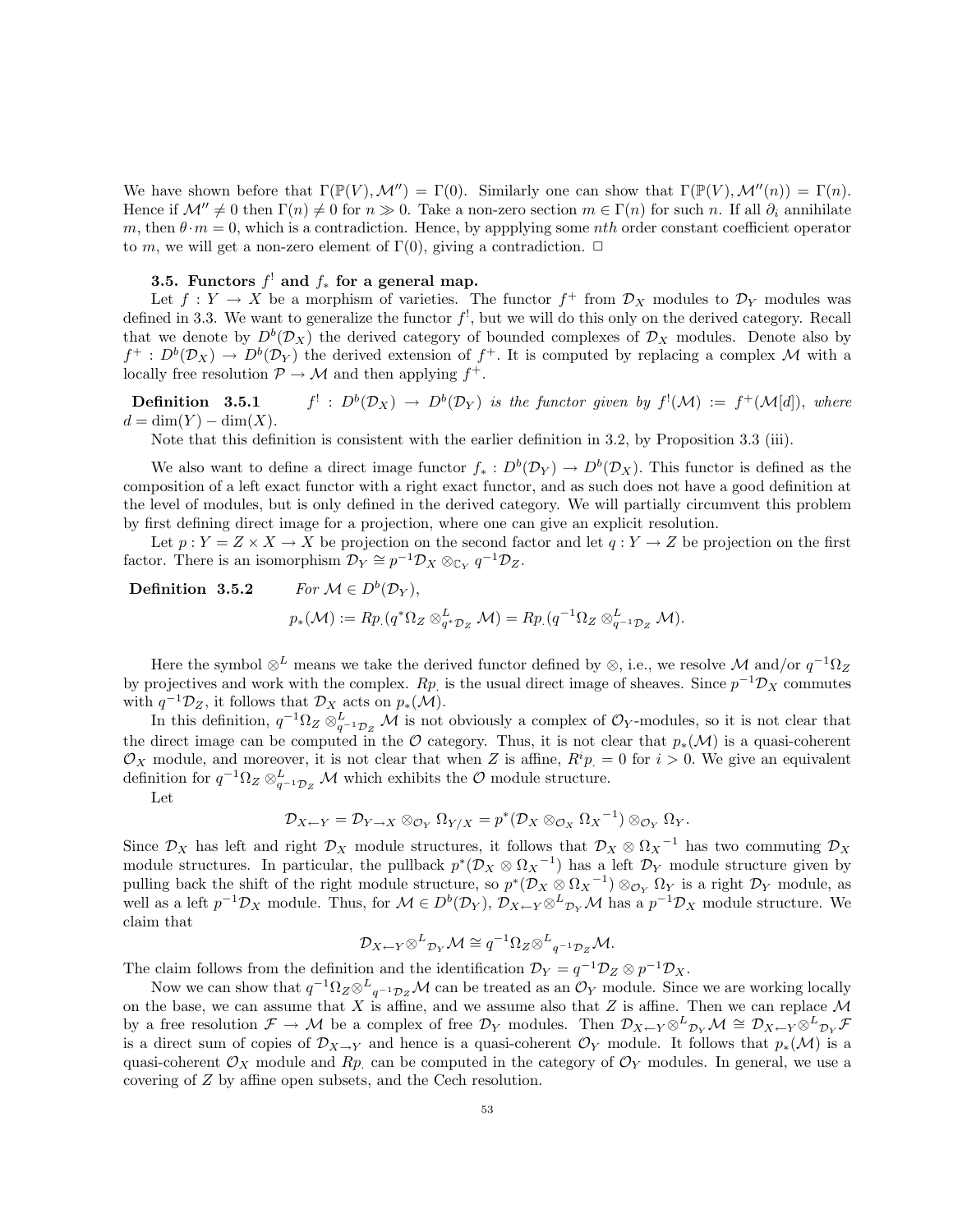To compute  $p_*(\mathcal{M})$ , we give an explicit resolution of  $\Omega_Z$  as a right  $\mathcal{D}_Z$  module. Consider the complex of regular differential forms

$$
\mathcal{A}_Z^0 \to \mathcal{A}_Z^1 \to \ldots \to \mathcal{A}_Z^n
$$

with de Rham differential d, and  $n = \dim(Z)$ . Choose local coordinates  $z_1, z_2, \ldots$  on Z and regard them also as coordinates on Y by pullback. If  $M$  is a  $\mathcal{D}_Y$  module, we can consider the relative de Rham complex

$$
\mathcal{A}_{Y/X}(\mathcal{M}) := q^{-1} \mathcal{A}_Z(\mathcal{M}) =
$$

$$
q^{-1} \mathcal{A}_Z^0 \otimes_{q^{-1}\mathcal{O}_Z} \mathcal{M} \to q^{-1} \mathcal{A}_Z^1 \otimes_{q^{-1}\mathcal{O}_Z} \mathcal{M} \to \dots \to q^{-1} \mathcal{A}_Z^n \otimes_{q^{-1}\mathcal{O}_Z} \mathcal{M}
$$

with differential d given by

$$
d(\omega \otimes m) = dw \otimes m + \sum_i dz_i \wedge \omega \otimes \partial/\partial z_i \cdot m.
$$

It is easy to check that  $d^2 = 0$ .

Let  $L^i(\mathcal{M}) = H^i(\mathcal{A}_{Y/X}(\mathcal{M})[n])$ . Then

$$
L^{0}(\mathcal{M}) = q^{-1}\Omega_{Z} \otimes_{q^{-1}(\mathcal{O}_{Z})} \mathcal{M}/T_{Z}\mathcal{M}.
$$

If the constant coefficient operators  $\mathbb{C}[\partial/\partial_z]$  act freely on M, then  $L^{-i}(\mathcal{M})=0$  for  $i>0$ . This follows by realizing  $\Omega_Z$  as a Koszul complex.

We apply this in particular to the case  $\mathcal{M} = q^*(\mathcal{D}_Z)$ , which is both a left  $\mathcal{D}_Y$  module and right  $q^*\mathcal{D}_Z$ module. Then  $\mathcal{A}_{Y/X}(q^*\mathcal{D}_Z)[n]$  is a complex of free right  $q^*\mathcal{D}_Z$  modules. By the above comments, it follows that  $L^j(q^*\mathcal{D}_Z) = 0$  if  $j \neq 0$ , and  $L^0(q^*\mathcal{D}_Z) \cong \Omega_Z$  since  $\mathcal{D}_Z/T_Z\mathcal{D}_Z \cong \mathcal{O}_Z$ . Thus,  $\mathcal{A}_{Y/X}^{\cdot}(q^*\mathcal{D}_Z)[n] \to q^*\Omega_Z$  is a resolution of  $q^*\Omega_Z$  by free right  $q^*\mathcal{D}_Z$  modules. Hence, we can identify

$$
q^*\Omega_Z \otimes^L_{q^*(\mathcal{D}_Z)} \mathcal{M} \cong \mathcal{A}_{Y/X}(q^*\mathcal{D}_Z)[n] \otimes^L_{q^*\mathcal{D}_Z} \mathcal{M}.
$$

But this last module is isomorphic to  $\mathcal{A}_{Y/X}(\mathcal{M})[n]$  with the differential d. We conclude that

$$
p_*(\mathcal{M}) = Rp \mathcal{A}_{Y/X}(\mathcal{M})[n].
$$

**3.5.3** REMARK If M is a  $\mathcal{D}_Y$  module, then  $L^i(\mathcal{M})$  can have cohomology in degrees  $-n \leq i \leq 0$ . If p is affine,  $p_*(\mathcal{M})$  can have cohomology only in degrees  $-n \leq i \leq 0$ , but in general  $p_*(\mathcal{M})$  can have cohomology in degrees  $-n \leq i \leq z$ .

**3.5.4** Examples. Consider the projection  $p : \mathbb{C}^n \to \mathbb{C}^{n-1}$ . Then

$$
\mathcal{H}^{i}(p_{*}\mathcal{O}_{\mathbb{C}^{n}}) = \begin{cases} 0 & \text{if } i \neq -1 \\ \mathcal{O}_{\mathbb{C}n-1} & \text{if } i = -1. \end{cases}
$$

$$
\mathcal{H}^{i}(p_{*}\mathcal{B}_{0|\mathbb{C}^{n}}) = \begin{cases} 0 & \text{if } i \neq 0 \\ \mathcal{B}_{0|\mathbb{C}^{n-1}} & \text{if } i = 0. \end{cases}
$$

$$
\mathcal{H}^{i}(p_{*}\mathcal{D}_{\mathbb{C}^{n}} = \begin{cases} 0 & \text{if } i \neq 0 \\ \mathcal{D}_{\mathbb{C}^{n}}/\partial/\partial_{z_{n}}\mathcal{D}_{\mathbb{C}^{n}} \otimes \mathcal{O}_{\mathbb{C}^{n-1}}dz_{n} & \text{if } i = 0. \end{cases}
$$

Note that in this last case, direct image of the coherent module  $\mathcal{D}_{\mathbb{C}^n}$  is not coherent.

We can factor an arbitrary map  $f: Y \to X$  as  $Y \to Y \times X \to X$ , where the first map is  $i: y \mapsto (y, f(y))$ and the second map is  $p$ , projection on the second factor.

**Definition 3.5.5** f<sub>∗</sub> for a morphism

$$
f_*(\mathcal{M}) := p_*i_*(\mathcal{M}), \mathcal{M} \in D^b(\mathcal{D}_Y).
$$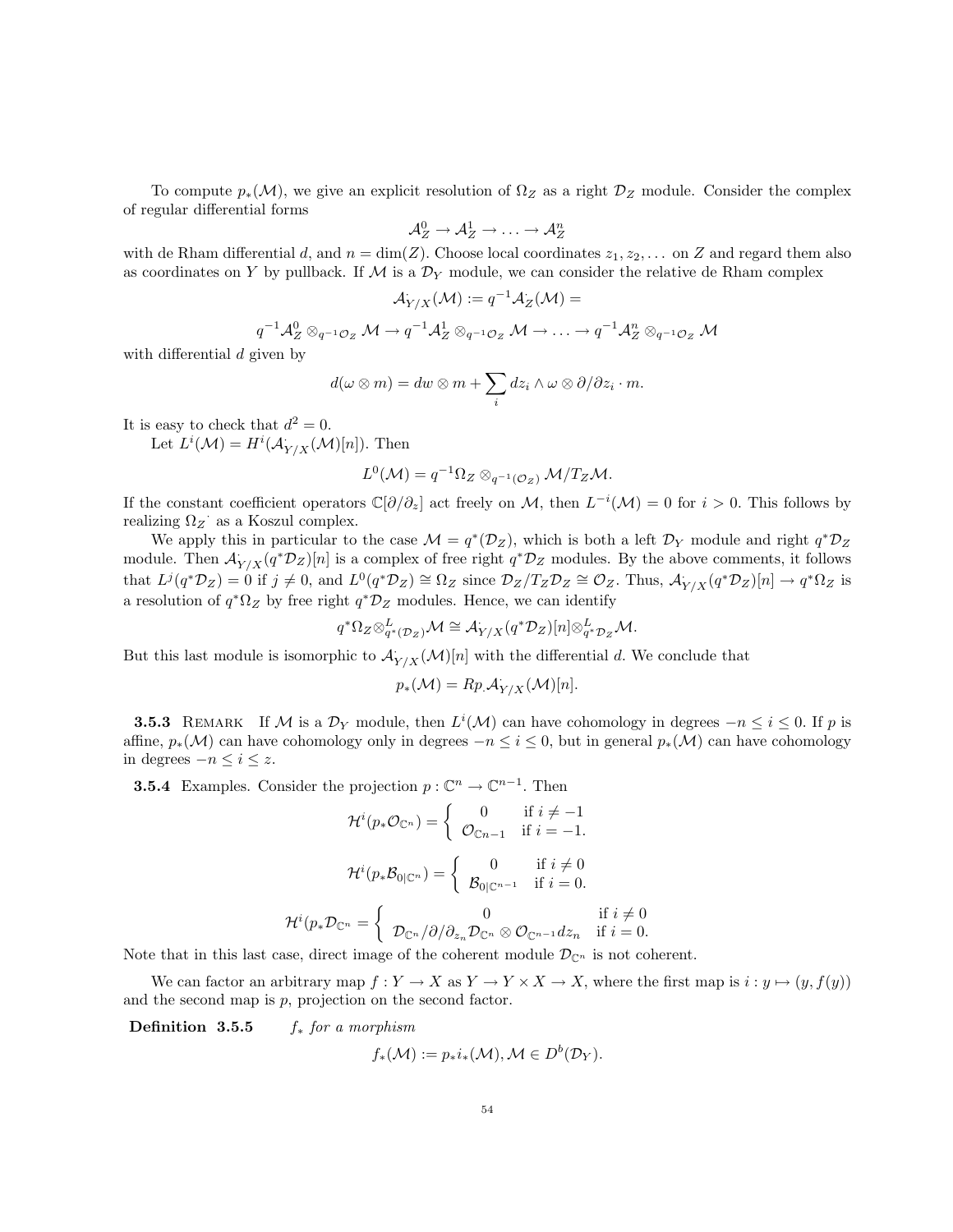**3.5.6** REMARK if  $f: Y \to X$  is a closed embedding, then  $f_*$  coincides with the definition given before, as follows from Lemma 3.5 below. This would not be the case if we had not inserted the shift by  $n$  in the definition of direct image for a projection.

We want to prove that direct image is a functor. First we need some easy lemmas which are special cases of the claim.

**Lemma 3.5.7** Let  $p = p_1 \circ p_2 : Z \times Y \times X \to Y \times X \to X$  be the sequence of projections. Then  $p_* = p_{1*} \circ p_{2*}.$ 

*Proof.* When Z and Y are affine, this is a routine exercise. The general case follows using Cech coverings. $\Box$ **Lemma 3.5.8** Let  $i : Y \to W$  be a closed embedding, and consider the diagram



where the horizontal arrows are the projections. Then  $i_* \circ p_{Y*} = p_{W*} \circ (id \times i)_*.$ 

**Lemma 3.5.9** Let  $p: U \times V \to V$  and  $q: W \times V \to V$  be the projections, and let  $i: U \to W$  be a closed embedding, and  $i \times id_V : U \times V \to W \times V$  be the induced embedding. Then  $p_* = q_*(i \times id_V)_*.$ 

We leave the proofs of these last two lemmas to the reader, noting the idea that direct image for a closed embedding adjoins normal derivatives, while direct image for a projection applied to a module free in the projected variables kills the normal derivatives.

**Proposition** 3.5.10 Let  $f : Z \to Y$  and  $g : Y \to X$  be morphisms of smooth varieties. Then  $(g \circ f)_* = g_* \circ f_*$ .

*Proof.*  $g_* f_* = p_{Y \times X, X} i_{g*} p_{Z \times Y, Y} i_{f*}$ , where  $p_{U \times W, W} : U \times W \to W$  is the projection, and for a map  $h: U \to V$ ,  $i_h: U \to U \times V$  is the closed embedding to its graph. By Lemma 3.5 applied to the diagram of embeddings and projections

$$
Z \times Y \xrightarrow{\qquad} Y \qquad ,
$$
  
\n
$$
Z \times Y \times X \longrightarrow Y \times X
$$

 $g_* f_* = p_{Y \times X, X*} p_{Z \times Y \times X, Y \times X*} (i_{id \times g})_* i_{f*}.$ 

By Lemma 3.5 and Proposition 3.3, it follows that  $g_* f_* = p_{Z \times Y \times X, X_*}(i_{f \times g \circ f})_*$ . On the other hand,

$$
(g \circ f)_* = p_{Z \times X_*} \circ (i_{f \circ g})_* = p_{Z \times Y \times X, X_*} (i_{f \times id_X})_* (i_{g \circ f})_* = p_{Z \times Y \times X, X_*} (i_{f \times g \circ f})_*,
$$

using successfully, Lemma 3.5, Lemma 3.5, and Proposition  $3.3 \square$ 

#### 3.6. D-modules and local systems.

Note that any D-module  $\mathcal M$  can be viewed as a quasi coherent  $\mathcal O$ -module with flat connection. In fact, the D-module structure on an O-module M is completely determined by the action map  $T \otimes M \to M$ , or equivalently, as a connection map  $\mathcal{M} \to \mathcal{M} \otimes \Omega^1$  which is flat by definition of a D-module. In particular, any local system, i.e. a  $\mathcal{O}\text{-coherent locally free sheaf with flat connection, has a structure of a }\mathcal{D}\text{-module.}$ 

**Proposition 3.6.1** Let  $M$  be a D-coherent module. Then the following properties are equivalent:

(i) SSM is a subset of the zero section subvariety in  $T^*X$  (by coisotropicity property it then has to be equal to the zero zection),

(*ii*)  $M$  *is*  $O$ -coherent,

(*iii*)  $\mathcal M$  *is a local system.*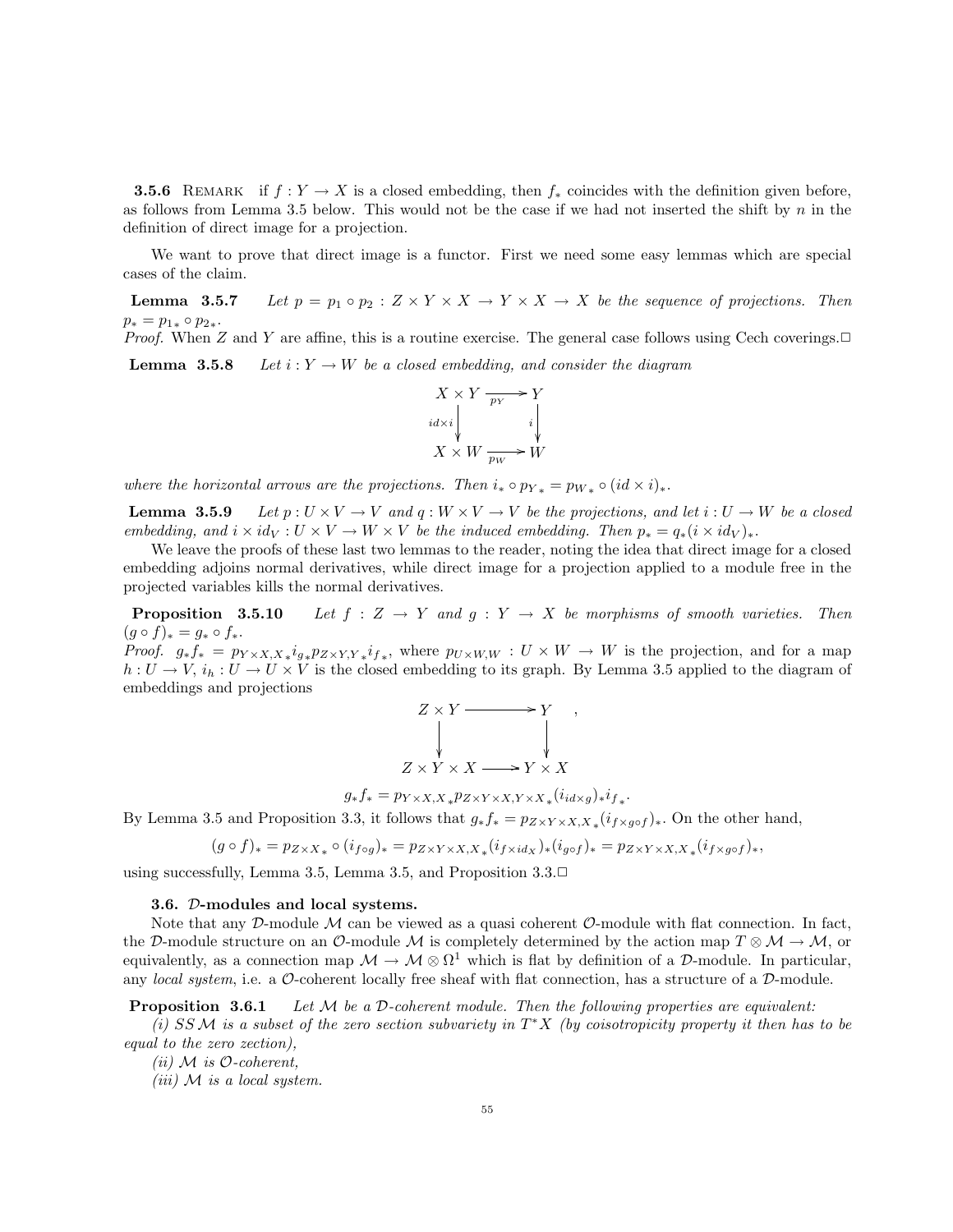Proof. First of all, (ii) follows from (iii) by definition of a local system. To show that (i) and (ii) are equivalent, note that  $SSM = \text{Supp } g r \mathcal{M}$  is a subvariety of the zero section iff the images of  $\partial/\partial x_i$  in  $gr\mathcal{D}_X$ act on M by nilpotent operators. This in turn implies that  $\operatorname{gr} \mathcal{M}$  is coherent over  $\mathcal{O}_X \subset \operatorname{gr} D_X$ , hence M is coherent over  $\mathcal{O}_X$ . If M is  $\mathcal{O}\text{-coherent}$ , we can consider a one-term filtration on M consisting of M itself and reverse the argument.

To show that (ii) implies (iii), suppose that M is  $\mathcal{O}_X$ -coherent and let  $\mathfrak{m}_x \subset \mathcal{O}_X$  be the maximal ideal of the point. Then the geometric fiber  $\mathcal{M}/m_x\mathcal{M}$  over x is finite-dimensional. It suffices to show that the function  $\dim_{\mathbb{C}} \mathcal{M}/\mathfrak{m}_x\mathcal{M}$  is constant on X. Indeed, if we choose a set of n local sections of M generating the geometric fiber over x, then Nakayama's lemma implies that the sections generate the local ring  $\mathcal{M}_x$ , and hence they generate the geometric fibers in a neighborhood of  $x$ . Since the dimension of the fibers is constant, it follows that the sections are linearly independent in each geometric fiber and hence functionally independent in a neighborhood. [ASK ABOUT A REFERENCE FOR THIS] To show that the dimension of the geometric fiber is constant, choose two point x and y in X and assume that they can be connected by a smooth irreducible curve  $Y \subset X$  (since in general we can always connect x and y with a chain of such curves).

Denote by  $i_x, i_Y$  and j the inclusions  $\{x\} \hookrightarrow X, \{Y\} \hookrightarrow X$  and  $\{x\} \hookrightarrow Y$ , respectively. Then one can write  $\mathcal{M}/\mathfrak{m}_x\mathcal{M} = i_x^+\mathcal{M} = j^+(i_Y^+\mathcal{M})$ . The objects obtained at each step are O-coherent (recall that the pullback  $i_Y^+ \mathcal{M}$  etc., in the sense of  $\mathcal{O}\text{-modules}$  has a natural  $\mathcal{D}\text{-module}$  structure). So, it suffices to prove the statement assuming that  $X = Y$ . In this one dimensional case a sheaf is locally free iff it has no torsion and this is what we need to show for our module  $\mathcal M$  on Y. In fact, suppose this module has a torsion submodule at some point  $z \in Y$ . Then  $i_z^! \mathcal{M} \neq 0$  and by right exactness of  $(i_z)_*$  we have a non-zero submodule  $(i_z)_*i_z^! \mathcal{M} = \Gamma_{[z]} \mathcal{M} \hookrightarrow M$ . But by a local computation we know that the direct image of any non-zero module from  $\{z\}$  is not an  $\mathcal O$ -coherent module on Y.  $\Box$ 

**3.7.** Simple non-holonomic modules. In was believed for some time that the characteristic variety of every simple  $D$ -module has the minimal possible dimension, i.e., that every simple  $D$ -module is holonomic, see §4.1 of the next chapter. We will show below (following Bernstein and Lunts) that in some sense "most" simple modules are *not* holonomic. In what follows we will assume that  $X = \mathbb{C}^n$ .

**Conjecture** 3.7.1 Let  $u \in \mathcal{D}(\mathbb{C}^n)$ . If  $\sigma(u)$  is generic among homogeneous polynomials of  $\deg k \geq 4$ then  $M = \mathcal{D}/\mathcal{D} \cdot u$  is simple. Since SSM is equal to the zero-variety of  $\sigma(u)$ , M is not holonomic for  $n \geq 2$ .

THEOREM 3.7.1.1. (Bernstein-Lunts **BeLu**) The conjecture above is true for  $n = 2$ .

The proof of this theorem will occupy the rest of this section.

As in the previous section, we will use the Bernstein filtration defined by  $deg x = deg \partial = 1$ . Of course, this does not exist on a general smooth algebraic variety, and also the notion of holonomicity changes completely. However, we will work with this filtration (and hence a different notion of holonomicity) since it makes the basic idea of the proof simpler and in any case it can be repeated on the original situation with slight modifications.??????

Observe that  $gr\mathcal{D}(\mathbb{C}^n)$  can still be identified with functions on the cotangent bundle, so that the characteristic variety still lives in  $T^*(\mathbb{C}^n)$ . By the theorem of Involutivity of the Characteristic Variety Theorem (see section 1.2 REFERENCE), SS M is a coisotropic subvariety of  $T^*\mathbb{C}^n = \mathbb{C}^{2n}$ . We also note that SS M is a cone-subvariety of  $C^{2n}$  with respect to the *natural*  $\mathbb{C}^*$ -action (this is the main effect of changing the filtration since for the usual filtration the group  $\mathbb{C}^*$  acts along the fibers of  $T^*\mathbb{C}^n \to \mathbb{C}^n$ ). We will call any coisotropic cone-subvariety a cc-(sub)variety.

**Definition** 3.7.2 A cc-subvariety  $\Sigma \subset \mathbb{C}^4$  is *minimal* if is does not contain any proper cc-subvariety  $\Sigma' \subsetneq \Sigma$ .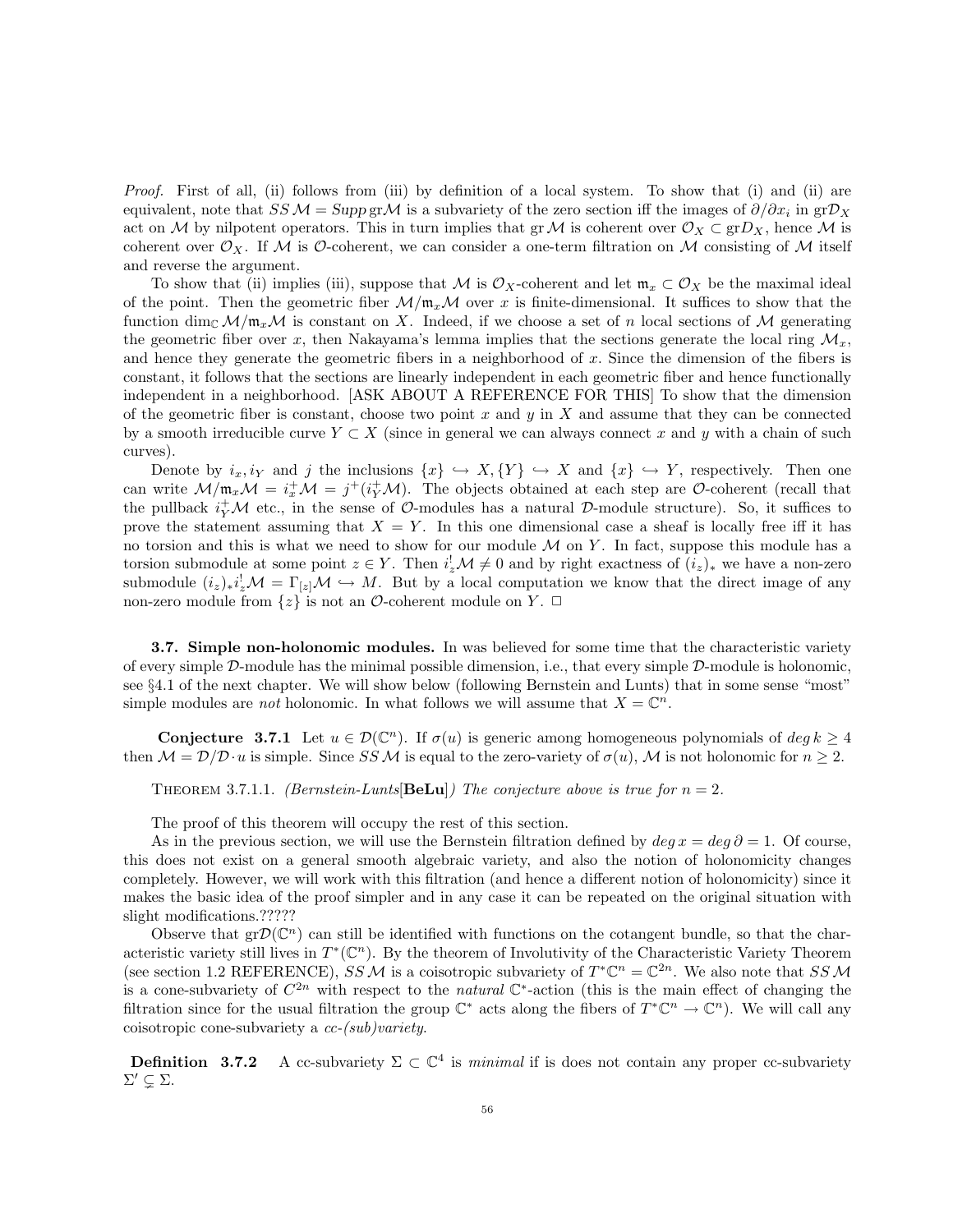In particular, any minimal cc-subvariety is irreducible. Also, any irreducible Lagrangian cone-subvariety (equivalently, the closure of the conormal bundle to a smooth subvariety) is minimal. The main observation of Bernstein and Lunts is that there are plenty of minimal cc-subvarieties that are not Lagrangian.

More precisely, we will show that

THEOREM 3.7.2.2. If P is a generic homogeneous polynomial of deg  $k \geq 4$  on  $\mathbb{C}^4$  then the zero variety  ${P = 0}$  is a minimal cc-subvariety

We will show below that any hypersurface in a symplectic variety is automatically coisotropic, and thus  $\{P = 0\}$  is a cc-subvariety. Once the theorem is proved, we can take any differential operator u with  $\sigma(u) = P$  (of course, the symbol is taken here in the sense of the Bernstein filtration), to obtain an example of a simple non-holonomic module:

**Lemma 3.7.3** If u is as above then  $\mathcal{D}/\mathcal{D} \cdot u$  is simple, i.e.  $\mathcal{D} \cdot u$  is a maximal left ideal.

*Proof.* If the claim is not true then there is a non-trivial inclusion of left ideals  $\mathcal{D} \cdot u \subsetneq J$ , which induces a nontrivial inclusion of associated graded ideals, and hence a nontrivial quotient map  $\mathcal{D}/\mathcal{D}\cdot u \twoheadrightarrow \mathcal{D}/J$ . It is easy to check that  $SSD/J$  is the zero set of  $\sigma(J)$ , the ideal generated by symbols of J. Since P is generic, it may be assumed irreducible, so the characteristic variety  $SSD/J$  is a proper cc-subvariety of the minimal cc-subvariety  $SS(\mathcal{D}/\mathcal{D}\cdot u)$ , which cannot happen.  $\Box$ 

3.7.4 Digresssion on coisotropic subarieties.

To prove that the zero variety of a generic polynomial is minimal we need to study the geometry of coisotorpic subvarieties in  $\mathbb{C}^4$  endowed with the natural syplectic form  $\omega = dx_1 \wedge dx_2 + dx_3 \wedge dx_4$ . We will denote  $\mathbb{C}^4$  with this symplectic structure by M. Recall that a subvariety  $\Sigma \subset M$  is called coisotropic is its ideal sheaf  $I_{\Sigma}$  satisfies  $\{I_{\Sigma}, I_{\Sigma}\}\subset I_{\Sigma}$  where  $\{\cdot, \cdot\}$  is the Poisson bracket (algebraic definiton). It follows that a hypersurface is coisotropic. Alternatively, we can say that for any smooth point  $x \in \Sigma^{reg}$  the tangent space  $T_x\Sigma \subset T_xM$  is a coisotropic subspace, i.e.  $T_x\Sigma^{\perp} \subset T_x\Sigma$  (geometric definition). Therefore in the tangent bundle to the smooth part  $\Sigma^{reg}$  we have a subbundle formed by  $T_x\Sigma^{\perp} \subset T_x\Sigma$ . This subbundle is called the nul-foliation and we summarize its properties in the following

## Lemma 3.7.5

(i)  $T\Sigma^{reg\perp}$  coincides with the radical of the form  $\omega|_{\Sigma^{reg}}$ .

(ii)  $T\Sigma^{reg\perp}$  is integrable, i.e. a bracket of two vector fields in  $T\Sigma^{reg\perp}$  is again a vector field in  $T\Sigma^{reg\perp}$ .  $\Box$ 

By Frobenius integrability theorem  $T\Sigma^{reg}$  is tangent to a familiy of curves in  $\Sigma^{reg}$ . In a particular case when  $\Sigma$  is a hypersurface in M given by an equation  $P=0$ , the nullfoliation  $T\Sigma^{reg\perp}$  is generated by the Hamiltonian vector field  $\xi_P$  corresponding to P.

Idea of proof of  $(3.7.2.2)$ . The main idea behind the proof of Bernstein-Lunts is that a solution of an algebraic differential equation is usually just analytic. Suppose now that  $\Sigma' \subset \Sigma$  is a proper cc-subvariety. Then at a point x which is smooth for both  $\Sigma'$  and  $\Sigma$  one has  $(T_x \Sigma')^{\perp} \supset (T_x \Sigma)^{\perp}$ . Therefore  $\Sigma'$  is formed by the leaves of the foliation, i.e.  $\xi_P$  is tangent to  $\Sigma'$  at its smooth points. When we apply Frobenius integrability in general we will not get an *algebraic* subvariety  $\Sigma'$ .

Suppose that  $\Sigma'$  is algebraic, and denote the projective variety corresponding to  $\Sigma'$  by C. The condition of genericity we will impose on  $P$  basically says that if  $C$  exists then it has only ordinary double points as singularities. We know that C is tangent to the direction field  $\bar{\xi}$  on the projectivization  $\bar{\Sigma}$  obtained from  $\xi_P$ . Suppose for a moment that  $\bar{\xi}$  is actually a vector field. Then, at each singular point,  $\bar{\xi}$  defines a linear operator on its tangent space to  $\Sigma$ . Suppose this operator is diagonalizable. Then the *ratio* of its eigenvalues makes sense even if  $xi$  is just a direction field (not a vector field). Now we can state the genericity conditions imposed on P:

(a)  $dP$  does not vanish away from the origin of  $\mathbb{C}^4$ 

(b) For any singular point of  $\xi$ , the ratio of the corresponding eigenvalues is *irrational*.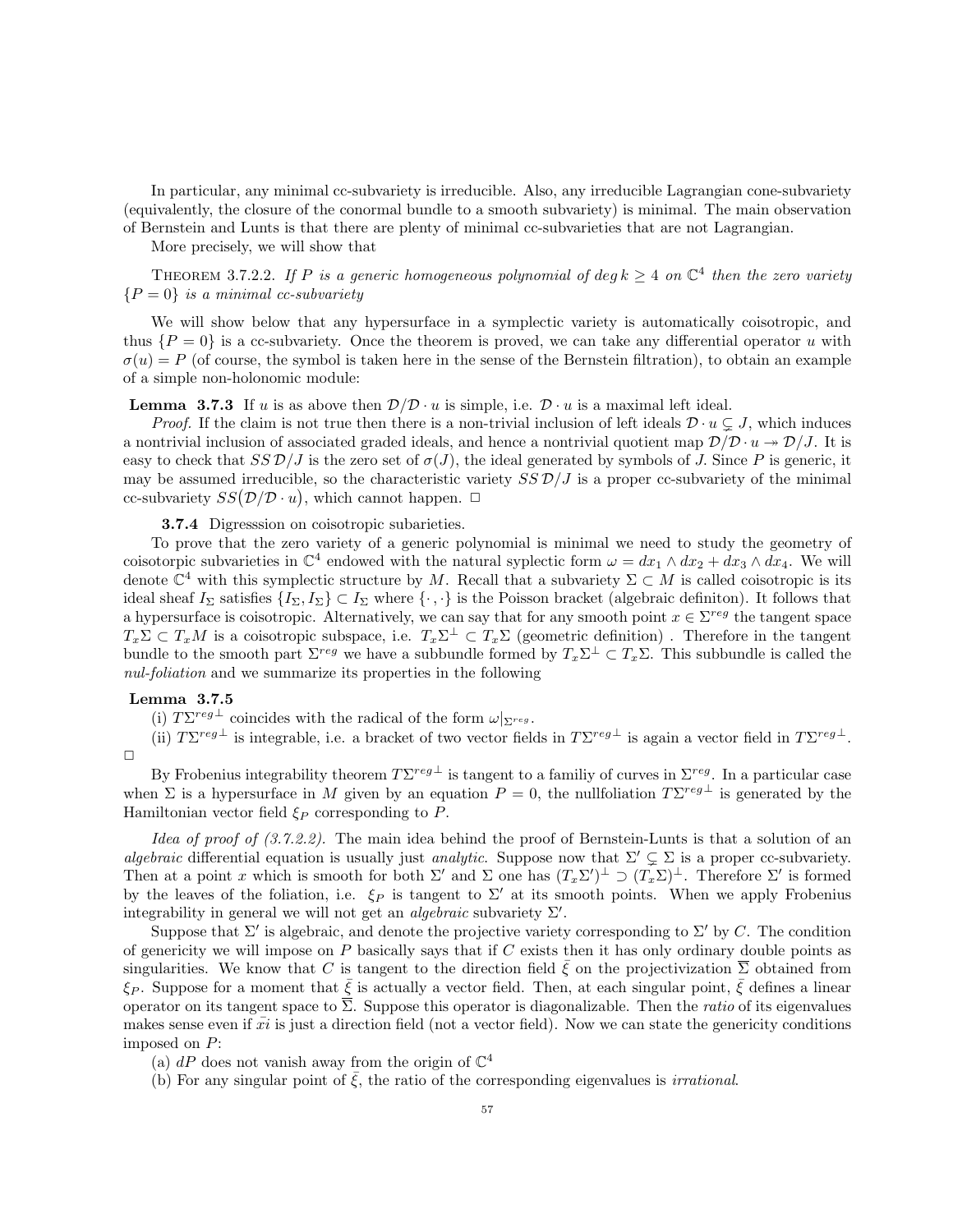To show that these two conditions imply that C has only ordinary double points one uses the following theorem from the theory of differential equations:

THEOREM 3.7.5.3. ( $\text{Ar}|$ ) Suppose that a vector field  $\xi$  on a two-dimen sional manifold defines a diagonalizable operator on the tangent space to its singular point. Suppose futher that the ratio of the eigenvalues  $\lambda/\mu$  is irrational. Then there exists a system of (formal) coordinates which linearizes  $\xi$ :

$$
\xi = \lambda y_1 \frac{\partial}{\partial y_1} + \mu y_2 \frac{\partial}{\partial y_2}. \qquad \Box
$$

**Proposition 3.7.6** Suppose  $\xi$  is as in the theorem and  $\xi$  is tangent to a curve C at a point m. Then at  $m$ , either  $C$  is smooth or has an ordinary double point.

Now suppose  $\xi$  is tangent to a curve C at a point m and let f generate the ideal J of C. If m is a regular point for  $\xi$ , then we can find local coordinates  $(y_1, y_2)$  on a formal neighborhood such that  $\xi = \partial/\partial y_1$ , and it follows that the ideal of  $C$  is generated by  $y_2$  in the formal neighborhood.

 $\sum a_{\beta_1,\beta_2}y_1^{\beta_1}y_2^{\beta_2}$ . We show that each monomial  $y^{\beta} := y_1^{\beta_1}y_2^{\beta_2}$  is in the ideal of C. Since the ratio of If m is a singular point, choose coordinates in a formal neighborhod as in the theorem. Write  $f =$ eigenvalues is irrational, it follows that  $\xi$  has distinct eigenvalues on its eigenvectors, the monomials  $y^{\beta}$ . Hence, for any integer  $N > 0$ , we can find a polynomial  $Q_\beta$  such that  $Q_\beta(\xi)(y^\beta) = y^\beta$  and  $Q_\beta(\xi)(y^\nu) = 0$  for  $deg(\nu) < N$ ,  $\nu \neq \beta$ . Since  $\xi$  preserves the ideal J, it follows that  $y^{\beta} \in J + \mathfrak{m}^{N}$ , where  $\mathfrak{m}$  is the maximal ideal of m. Since J is closed in the m-adic topology by teh Artin-Rees lemma, it follows that  $y^{\beta} \in J$ . But now recall that f generates J and let  $y^{\beta}$  be a monomial of minimal degree of f. Then  $y^{\beta} = hf$  for some power series h and  $h(m) \neq 0$ . Hence, h is invertible in the ring of formal power series, so  $y^{\beta}$  generates J. Since J is radical, it follows that  $y^{\beta} = y_1, y_2$ , or  $y_1 y_2$ .  $\Box$ 

*Proof of (3.7.2.2)*. Recall that in our case  $M = \mathbb{C}^4$  and  $\Sigma$  is a three-dimensional subvariety given by the equation  $\{P=0\}$  where P is a homogeneous polynomial of degree  $\geq 4$ . Since be have a natural  $\mathbb{C}^*$ -action, we can pass to the projective picture, i.e. consider a projective algebraic surface  $\overline{\Sigma} \subset \mathbb{CP}^3$ . Then any proper cc-subvariety  $\Sigma'$  will give us a curve C on  $\overline{\Sigma}$ , so we need to study the curves on  $\overline{\Sigma}$ . A classical theorem of Noether asserts that since  $k \geq 4$ , any such curve is given by vanishing of a homogeneous polynomial Q of degree l [De]. Therefore, the ideal sheaf of  $\Sigma'$  is generated by two functions P and Q.

Recall that the Euler vector field  $Eu = \sum_i x_i \partial_i$  allows us to define a 1-form  $\alpha = i_{Eu}\omega$  such that  $d\alpha = \omega$ . One easily sees that a cone-subvariety of M is isotropic iff the restriction of  $\alpha$  to it vanishes.

Since  $\Sigma'$  in our case is 2-dimensional and  $\omega$  is non-degenerate, we have  $(T_x \Sigma')^{\perp} = T_x \Sigma'$ , so  $\Sigma$  is also isotropic and  $\alpha|_{\Sigma'}=0$ . Since P and Q generate the ideal of  $\Sigma'$ , dP and dQ generate the conormal bundle, and hence there exist regular functions  $f, g$  on  $\mathbb{C}^4$  such that the equality

$$
\alpha|_{\Sigma'} = f \, dP + g \, dQ.
$$

holds on the regular part  $(\Sigma')^{reg}$  of  $\Sigma'$  (where f and g are regular functions on  $(\Sigma')^{reg}$ . Since  $\alpha$ , P and Q are homogeneous, we deduce that f and g are also homogeneous of degrees  $(2 - k)$  and  $(2 - l)$  respectively. We denote by  $\mathcal{O}_C(i)$  the restriction of the linear bundle  $\mathcal{O}(i)$  from  $\mathbb{CP}^3$  to C. Hence we can think of f (resp. g) as a section of  $\mathcal{O}_C(2-k)$  (resp.  $\mathcal{O}_C(2-l)$ ) over the regular part of C.

Case 1. Assume C is smooth. Then by positivity of  $\mathcal{O}_C(1)$  the bundles  $\mathcal{O}_C(2-k)$  and  $\mathcal{O}_C(2-l)$  have no global sections if  $2 - k < 0$  and  $2 - l < 0$ . Since we assumed that  $k \ge 4$ , we have  $f = 0$  and  $l = 1$  or 2. [[ DIDN'T UNDERSTAND THIS. REWROTE AS IN BERNSTEIN-LUNTS, BUT MAYBE I AM MISSING SOMETHING OBVIOUS We will consider here the case  $l = 2$  (the other case is easier since for  $l = 1$  the curve C is just a hyperplane section of  $\overline{\Sigma}$ ).

Let  $S_Q = \{x \in \mathbb{C}^4 \mid \xi_g = c \cdot Eu$  for some non-zero constant c. We claim that  $S_Q$  is a finite union of linear subpaces. In fact, define an operator  $A: \mathbb{C}^4 \to \mathbb{C}^4$  by viewing Q as a symmmetric bilinear form and putting  $Q(\cdot, \cdot) = \omega(A, \cdot)$  then the equation defining  $S_q$  translates into condition that x is an iegenvector of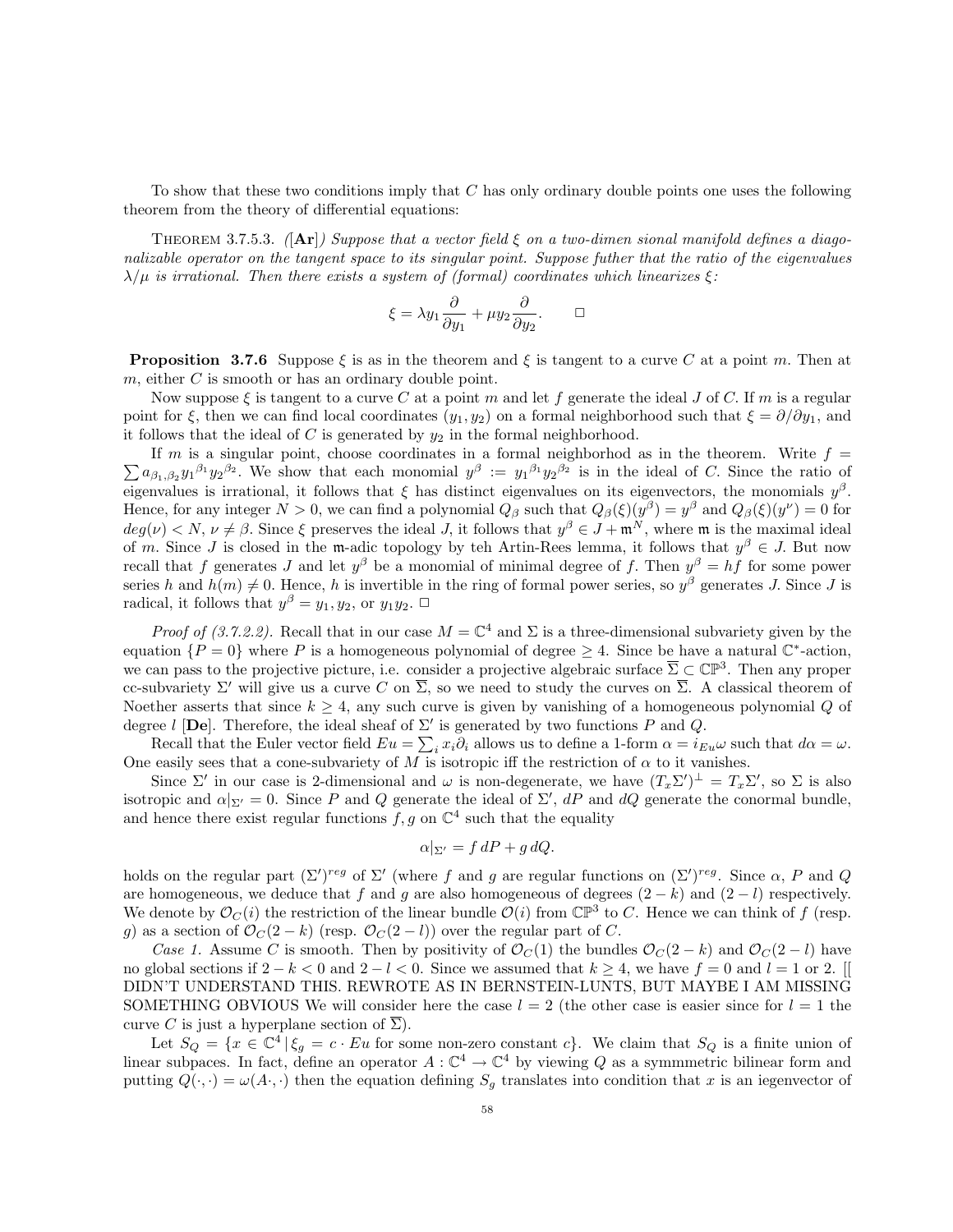A. Since  $\Sigma'$  is coisotropic, it has to be a two-dimensional linear subpace. Hence C has to be a projective line which is impossible since  $\deg C = kl > 1$ .

Thus,  $\alpha$  is proportional to dQ at each point of  $\Sigma'$ . We claim that  $\Sigma'$  lies in a hyperplane. If  $l = 1$ , this is obvious. If  $l = 2$ , let  $S_Q = \{x \in \mathbb{C}^4 \mid \xi_Q = c \cdot Eu$  for some non-zero constant  $c\}$ . We claim that  $S_Q$  is a finite union of linear subpaces. In fact, define an operator  $A: \mathbb{C}^4 \to \mathbb{C}^4$  by viewing Q as a symmmetric bilinear form and putting  $Q(\cdot, \cdot) = \omega(A \cdot, \cdot)$  then the equation defining  $S_Q$  translates into condition that x is an eigenvector of A. Since  $\Sigma'$  is irreducible, it follows that  $\Sigma'$  lies on a hyperplane.

Let  $\phi$  be a linear function defining the hyperplane with constant Hamiltonian vector field  $\xi_{\phi}$ . Choose some vector  $v \in \Sigma'$  not proportional to  $\xi_{\phi}$ . Since  $\Sigma'$  is a cone,  $\mathbb{C}v \in \Sigma'$ . Since  $\xi_{\phi}$  is a constant vector field tangent to  $\Sigma'$ ,  $\mathbb{C}v + \mathbb{C}\xi_{\phi} \subset \Sigma'$ . Since  $\Sigma'$  is two-dimensional, it is a linear plane. Hence C has to be a degree one projective line which is impossible since  $deg C = kl > 1$ .

Case 2. C is singular. Since the vector field  $\xi_P$  is homogeneous of degree  $(k-1)$ , it does not descend to a vector field on  $\mathbb{CP}^3$ . However, is still gives a one-dimensional subbundle in the tangent bundle (or a direction field) over an open part of  $\mathbb{CP}^3$  and our curve C is tangent to it. The preimage of singular points of C in  $\mathbb{C}^4 \setminus \{0\}$  belongs to the zero set of the field  $\xi_P$  (since this preimage is defined by conditions  $dP = dQ = 0$ and the first of the describes the zeros of  $\xi_P$ ).

Recall that C has only ordinary double points (that is in some formal neighborhood with coordinates  $y_1, \ldots, y_4$  in  $\mathbb{C}^4$  of any singular point,  $\Sigma = \{y_3 = 0\}$  and  $\Sigma' = \{y_3 = 0 = y_1y_2\}$ . Let  $\widetilde{C} \to C$  be the normalization. We claim that regular functions  $f$  and  $g$  on  $(\Sigma')^{reg}$  defined by  $\alpha|_{\Sigma'}^{reg} = f dP + g dQ$ sections of some line bundles on  $C^{reg}$ , extend to  $\tilde{C}$ . For this we can use the formal local coordinates  $y_1, \ldots, y_4$ above. One has to show that f and g do not have any poles on the two branches  $y_1 = 0$  and  $y_2 = 0$  of C in the neighbourhood of a singular point. In fact,  $P = y_3$  (since  $\Sigma = \{y_3 = 0\}$ ) and  $Q = \varepsilon P + \delta y_1 y_2$  where  $\varepsilon$ and  $\delta$  are formal power series in y and  $\delta(0) \neq 0$ . Then we can write an equality of differential forms on  $\Sigma'$ 

$$
\alpha = \sum \alpha_j dy_j = f dP + g dQ = (f + \varepsilon g) dP + gd(\delta \cdot y_1 y_2) + gP d\varepsilon,
$$

and we can ignore the last term because P vanishes on  $\Sigma'$ . Since  $d(\delta \cdot y_1y_2) = \delta d(y_1y_2) + y_1y_2d\delta$  and  $y_1y_2$ vanishes on  $\Sigma'$ , we can absorb  $\delta$  into g, i.e. assume that  $Q = y_1 y_2$ .

Recall that we want to extend f and g to  $\Sigma_i' = \{y_i = y_3 = 0\}$ ,  $i = 1, 2$ . We see that  $\alpha_4|_{\Sigma'} = 0$  and  $\alpha_3|_{\Sigma'} = f + \varepsilon g$ . Then,  $g|_{\Sigma'_2} = \frac{\alpha_2}{y_1}$  and since  $\alpha_2$  vanishes at the origin of  $\Sigma'_2$ , the ratio does not have a pole at the origin of  $\Sigma'_2$  which means that g extends to  $\Sigma'_2$ . It follows that  $f = \alpha_3 - \varepsilon g$  extends to  $\Sigma'_1$ . Similarly,  $f, g$  extend to  $\Sigma'_1$ .

Now our goal is to show that for under the genericity condition for  $P$  described above we will in fact have only ordinary double points. Recall that  $\Sigma$  is given by the equation  $\{P = 0\}$ . First of all we assume that df does not vanish on  $\mathbb{C}^4 \setminus \{0\}$  (in particular P is irreducible and  $\Sigma$  is smooth away from the origin). Let  $S_P = \{x \in \mathbb{C}^4 | \xi_P = a \cdot Eu$  for some non-zero constant  $a\}.$ 

**Lemma 3.7.7** Under the conditions described above one has dim  $S_f = 1$  *Proof.* Define  $S_p = \{x \in S\}$  $\mathbb{C}^4|\xi_P = Eu\}$ . Then  $S'_P \subset S_P = \mathbb{C}^* \cdot S'_P$  so it is enough to prove that  $S'_P$  is a finite set. To that end, write  $\xi_P = \sum P_i \frac{\partial}{\partial x_i}$  and note that by our assumption  $P_i$  have no common zeros outside the origin. Since  $deg P_i = k - 1$ , there exists a constant  $C > 0$  such that  $\sum |P_i|^2 \ge C \cdot (\sum |x_i|^2)^{k-1}$  for all  $x \in \mathbb{C}^4$ . The set  $S'_P$  is given by the equations  $\{P_1 = x_2, P_2 = x_1, P_3 = x_4, ...\}$  hence for any point  $x \in S'_P$  one has  $\sum |x_i|^2 \leq C^{\frac{1}{k-2}}$ . If  $S'_P$  is not finite we obtain a contradiction since any algebraic set of positive dimension is necessarily unbounded.  $\Box$ 

Now the theorem on a canonical form of a vector field quoted above finishes the proof.  $\Box$ 

**3.7.8** A generalization of  $\mathcal{H}ol(\mathcal{D}_X)$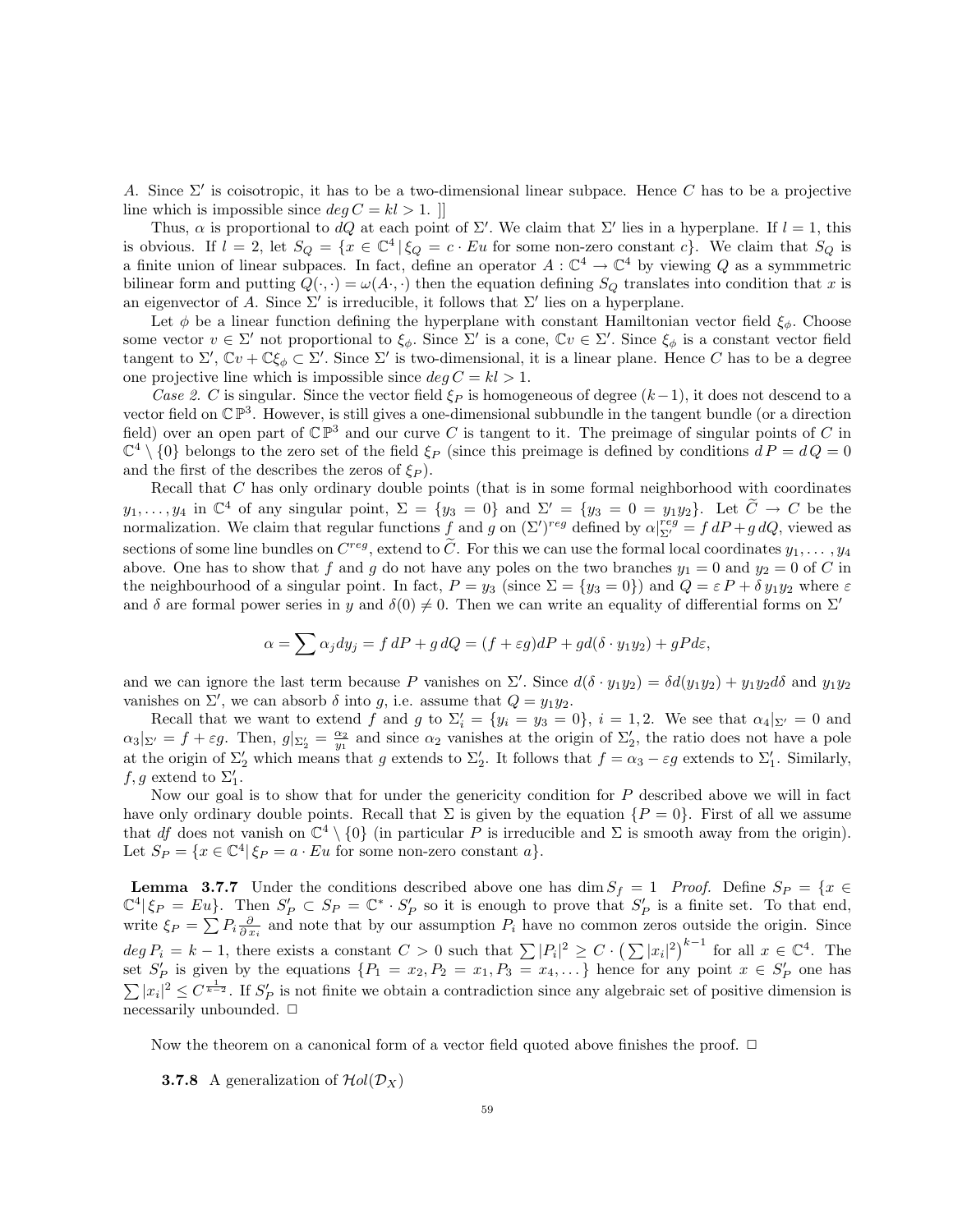Recall that by  $\mathcal{H}ol(\mathcal{D}_X)$  we denoted the abelian category of holonomic  $\mathcal{D}_X$ -modules. Now we can also define  $Min(\mathcal{D}_X)$  to be the category of all  $\mathcal{D}_X$ -modules M such that every component of SSM is a minimal coisotropic subvariety. Generalizing from the lagrangian case one easily proves the following

**Proposition 3.7.9** Every object in  $Min(\mathcal{D}_X)$  has finite length.  $\Box$ In other respects the category  $Min(\mathcal{D}_X)$  is not studied at all.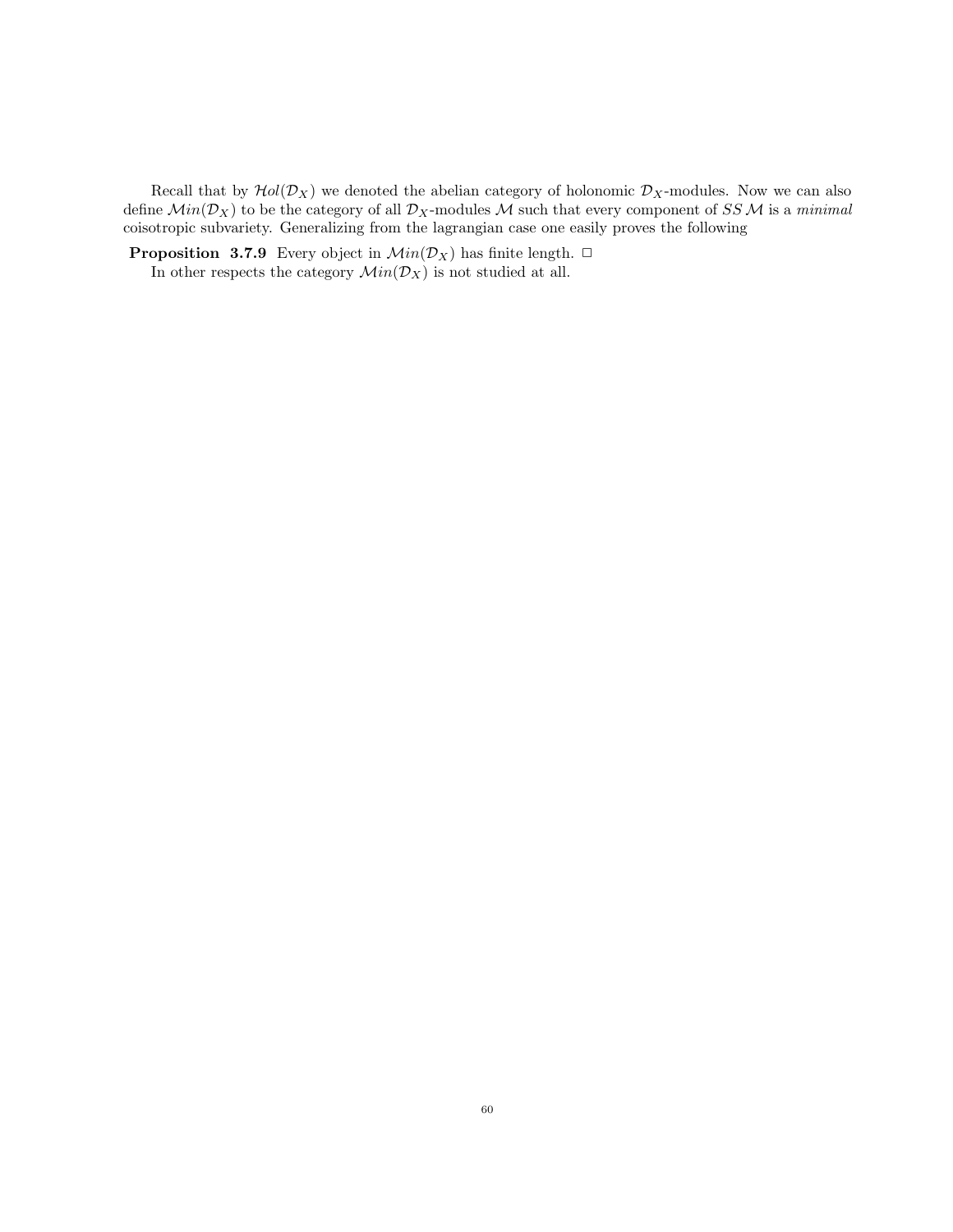### 4. Holonomic D-modules.

#### 4.1. Category of holonomic modules.

**Definition 4.1.1** A coherent  $D$ -module  $M$  is called *holonomic* if

$$
\dim SS \mathcal{M} = \dim X.
$$

## Proposition 4.1.2

(i) Holonomic D-modules form an abelian subcategory  $\mathcal{H}ol_X$  of the category of all coherent D-modules. In particular, every subquotient of a holonomic module is itself holonomic.

(ii) Every holonomic module has finite length as a D-module.

*Proof.* To prove the first claim, note that for any subquotient  $\mathcal{M}'$  of a holonomic module  $\mathcal{M}$  we have  $SS M \subset SS M$ . Hence dim  $SS M' \leq \dim X$ . But by the Involutivity of Characteristic Variety theorem for any D-module M' one has dim  $SS M' \geq dim X$ . Hence in our case we have dim  $SS M' = \dim X$ .

To prove the second claim we need to show that any decreasing chain of submodules of a holonomic module M necessarily terminates. In fact, let  $S_1, \ldots, S_n$  be the irreducible components of SSM which have multiplicities  $m_1, \ldots, m_n$  respectively. Since the characteristic variety of any subquotient of M is a union of several components  $S_i$  and the multiplicities are additive with respect to short exact sequences, any strictly decreasing chain of submodules of M has at most  $m_1 + \ldots + m_n$  terms.  $\Box$ 

Now we prove a small lemma which gives a partial description of the characteristic variety of a holonomic D-module. Recall that  $T^*X$  is a symplectic manifold (REFERENCE TO CHAPTER TWO) with a  $\mathbb{C}^*$  action along the fibers and corresponding Euler vector field  $Eu$ . A subvariety of  $T^*X$  is called a cone-subvariety if it is  $\mathbb{C}^*$ -invariant. Let  $\lambda = i_{Eu}\omega$ , the "tautological" 1-form on  $T^*X$ , i.e., if  $\xi$  is tangent to  $T^*X$  at a covector  $\alpha$ , then by definition  $\lambda(\xi) = \alpha(\pi_*\xi)$ , where  $\pi$  is the projection  $T^*X \to X$ .

**Lemma 4.1.3** Let X be a manifold and  $\Lambda$  an irreducible Lagrangian cone-subvariety in  $T^*X$ . Then there

exists a locally closed smooth subvariety Y of X such that  $\Lambda = \overline{T_Y^*X}$  and  $Y = \pi(\Lambda)^{reg}$ .

Proof. Since  $\Lambda$  is a cone-subvariety, Eu is tangent to  $\Lambda^{reg}$ . Since  $\Lambda$  is Lagrangian,  $\omega(Eu,\xi) = 0$  if  $\xi$  is tangent to  $\Lambda$ , so  $\lambda$  vanishes on  $\Lambda$ . Let  $Y = \pi(\Lambda)^{reg}$ , and choose  $y \in Y$  and generic  $\alpha \in \Lambda^{reg}$  such that  $\pi(\alpha) = y$  and the tangent map  $T_{\alpha}(\Lambda) \to T_y Y$  is onto using the Bertini-Sard theorem. Then it follows from the definition of  $\lambda$  that  $\alpha \in T_Y^*X$ . Since a generic vector  $\alpha \in \Lambda$  lies in  $T_Y^*X$ , and  $\Lambda$  and  $\overline{T_Y^*X}$  are both irreducible and of the same dimension, it follows that they coincide.

**Corollary 4.1.4** Let M be a holonomic module and  $Supp M = Y$ . Then  $SS M = \overline{T^*_{Y^{reg}} X} \cup \{other\ irreducible\ components\}.$  $\Box$ 

*Proof.* Let  $Z \subset T^*X$  be the union of the irreducible components of  $\Lambda \subset SS\mathcal{M}$  such that the image of the generic point of  $\Lambda$  is not the generic point of Y. Thus,  $\pi(Z) \cap Y$  is a proper closed subset in Y. Write  $Y^{\text{reg}}$  for the smooth locus of Y, and set  $Y^{\circ} := Y^{\text{reg}} \setminus \pi(Z)$ . Choose a Zariski open subset  $U \subset X$  such that  $Y \cap U = Y^{\circ}$ . Then,  $i: Y^{\circ} \hookrightarrow U$  is a closed imbedding of a smooth submanifold. Hence, by Kashiwara theorem, we have  $\mathcal{M}|_U = i_*L$ , where L is a finitely generated D-module L on Y<sup>reg</sup>. Moreover, Kashiwara's theorem says that  $SSL$  is contained in the zero section of  $T^*Y^{\circ}$  The result follows.

## 4.2. b-function.

Let f be a (global) regular function on X and  $U \stackrel{j}{\hookrightarrow} X$  be the open subset defined by  $X \setminus U = \{f = 0\}.$ Let M be a  $\mathcal{D}_U$ -module. We introduce an auxilary variable s and consider X and U as varieties defined over the field of rational functions  $K := \mathbb{C}(s)$  (even though the equations defining X and U do not contain s). Denote  $\mathcal{D}_U \otimes K$  by  $\mathcal{D}_{U(K)}$  and similarly for  $D_{X(K)}$ . The subrings with  $\mathbb{C}[s]$  coefficients will be denoted  $\mathcal{D}_U[s]$  and  $\mathcal{D}_X[s]$ . Let  $\mathcal{M}f^s = \{a(s) \cdot m \cdot f^s\}$ , be the space formed by all formal expressions  $a(s) \cdot m \cdot f^s$ , where  $a(s)$  is a rational function in s, m is a section of M and  $f^s$  is a formal symbol. The O-module structure on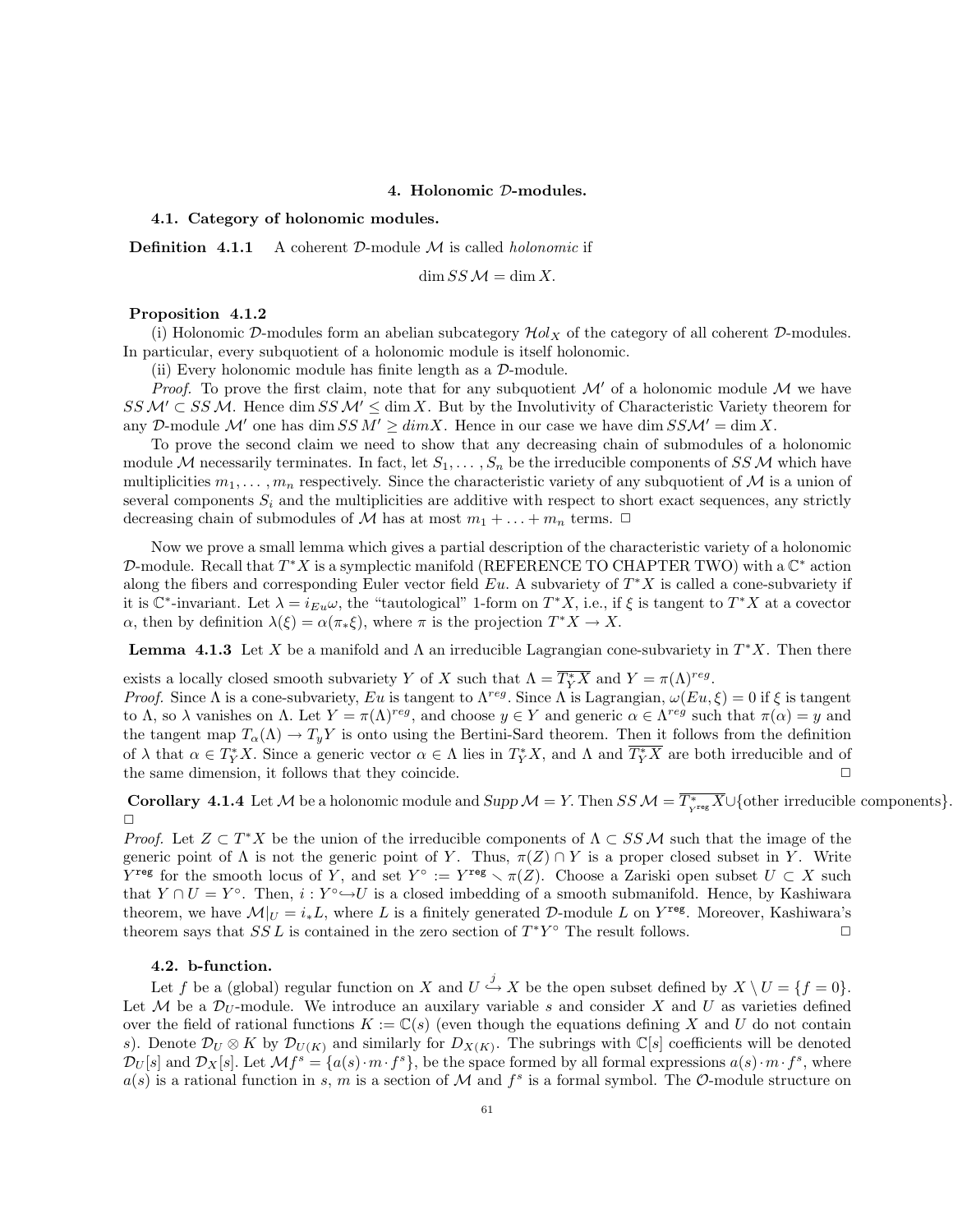$\mathcal{M}f^s$  is defined by the action of  $\mathcal{O}_X$  on  $m \in \mathcal{M}$ . We define the  $\mathcal{D}_X$ -module structure by letting a vector field  $\xi$  act via the formula  $\sqrt{2}$ 

$$
\xi: mf^s \to \xi(mf^s) = [(\xi m) + s\frac{(\xi f)}{f}m]f^s.
$$

This way,  $\mathcal{M}f^s$  becomes a  $\mathcal{D}_{U(K)}$ -module.

**4.2.1** REMARK One can define an automorphism  $\tau$  of  $\mathcal{D}_U[s]$  by

$$
\xi \mapsto \xi + s \frac{\xi f}{f}, \qquad \phi \mapsto \phi,
$$

where  $\xi$  is a vector field and  $\phi$  is a function. Then it follows immediately from the definitions that  $\mathcal{M}f^s = \mathcal{M}^{\tau}$ , i.e.  $\mathcal{M}^{\tau}$  is obtained from M by twisting the  $\mathcal{D}_{U}[s]$ -module structure with  $\tau$  (this means that  $P \in \mathcal{D}_{U}[s]$  now acts by  $\tau(P)$ ).

Notice that if M is a holonomic  $\mathcal{D}_U$  module, then  $\mathcal{M}^s$  is a holonomic  $\mathcal{D}_{U(K)}$  module. This follows by extending filtrations by scalars. Notice also that if  $\kappa$  is an automorphism of  $\mathbb{C}(s)$ , then it induces an automorphism of  $\mathcal{D}_{X(K)}$  modules, which does not affect holonomicity. We will apply this in particular to the automorphism induced by  $s \to s - 1$ .

**Lemma** 4.2.2 (Lemma on the b-function.) Suppose that M is a holonomic  $\mathcal{D}_U$  module. Then for any section  $m \in M$  there exist  $u \in \mathcal{D}_X[s]$  and a polynomial  $b(s) \in \mathbb{C}[s]$  satisfying

$$
u(mf^{s}) = b(s-1)\frac{m}{f}f^{s}.
$$
\n(4.2.3)

**4.2.4 REMARK** 

The meaning of the lemma is that if we view s as a complex number (not a variable) then  $\frac{m}{f}f^s$  can be written as  $mf^{s-1}$  and hence the Lemma says that we can achieve one extra f in the denominator applying u and dividing by  $b(s-1)$  (which is possible for all but finitely many values of s, the roots of the polynomial  $b(s - 1)$ ). Obviously, if a polynomial  $b(s)$  satisfies the property (4.2.3) of the theorem, then any multiple of it satisfies the theorem too (since u can be also multiplied by a polynomial). This justifies the following

**Definition 4.2.5** The generator of the (principal) ideal of all polynomials  $b(s)$  with the property (4.2.3) is called the b-function.

#### Proof of the lemma on b-function.

We will prove a slightly more general statement. To that end, consider  $\mathcal M$  as a  $\mathcal D_X$ -module and let  $M_0 \subset M$  be an  $\mathcal{O}_X$ -coherent subsheaf (rather than just submodule generated by one section). We will show that the module  $\mathcal{N} := \mathcal{D}_{X(K)} \cdot \mathcal{M}_0 f^s$  is a holonomic  $\mathcal{D}_{X(K)}$  module over the ground field K.

The strategy here is to notice that  $\mathcal{N}|_U$  is a holonomic  $\mathcal{D}_{U(K)}$ -module since it is a submodule of the holonomic module  $\mathcal{M} f^s$ , and then extend  $\mathcal{N}|_U$  to some holonomic  $\mathcal{D}_{X(K)}$ -module and finally compare this extension with  $\mathcal N$  itself.

To that end, denote by  $\mathcal{N}' \subset \mathcal{N}$  the *lowest* term of Gabber's filtration, see REFERENCE. Of course, this filtration was defined earlier only for affine varieties and to make sense of it in the general situation one needs to prove that this filtration is compatible with localizations, i.e.  $G_i(\mathcal{M})|_U = G_i(\mathcal{M}|_U)$ . The latter property follows from the fact that Gabber's filtration coincides with Sato-Kashiwara filtration. Since the Sato-Kashiwara filtration is defined via truncations and other homological operations, it is compatible with localization. One deduces further that  $\mathcal{N}' \neq 0$  since  $\mathcal{N}'|_{U} = \mathcal{N}|_{U}$ .

Thus, we've obtained a holonomic submodule  $\mathcal{N}' \subset \mathcal{N}$  such that  $\mathcal{N}'|_U = \mathcal{N}|_U$ . Then  $\mathcal{N}/\mathcal{N}'$  is a  $\mathcal{D}_{X(K)}$ module supported on  $X \setminus U$ . Therefore any particular section of  $\mathcal{N} / \mathcal{N}'$  is annihilated by a certain power of  $\hat{f}$ . Hence, by the Nullstelenzats, the image of  $\mathcal{M}_0$  in  $\mathcal{N}/\mathcal{N}'$  is annihilated by a certain power of f, in particular for some  $k \, f^k \cdot \mathcal{M}_0 f^s \subset \mathcal{N}'$ . Hence,  $\mathcal{D}_{X(K)} \mathcal{M}_0 f^{s+k} \subset \mathcal{N}'$ , and therefore  $\mathcal{D}_{X(K)} \mathcal{M}_0 f^{s+k}$  is holonomic, as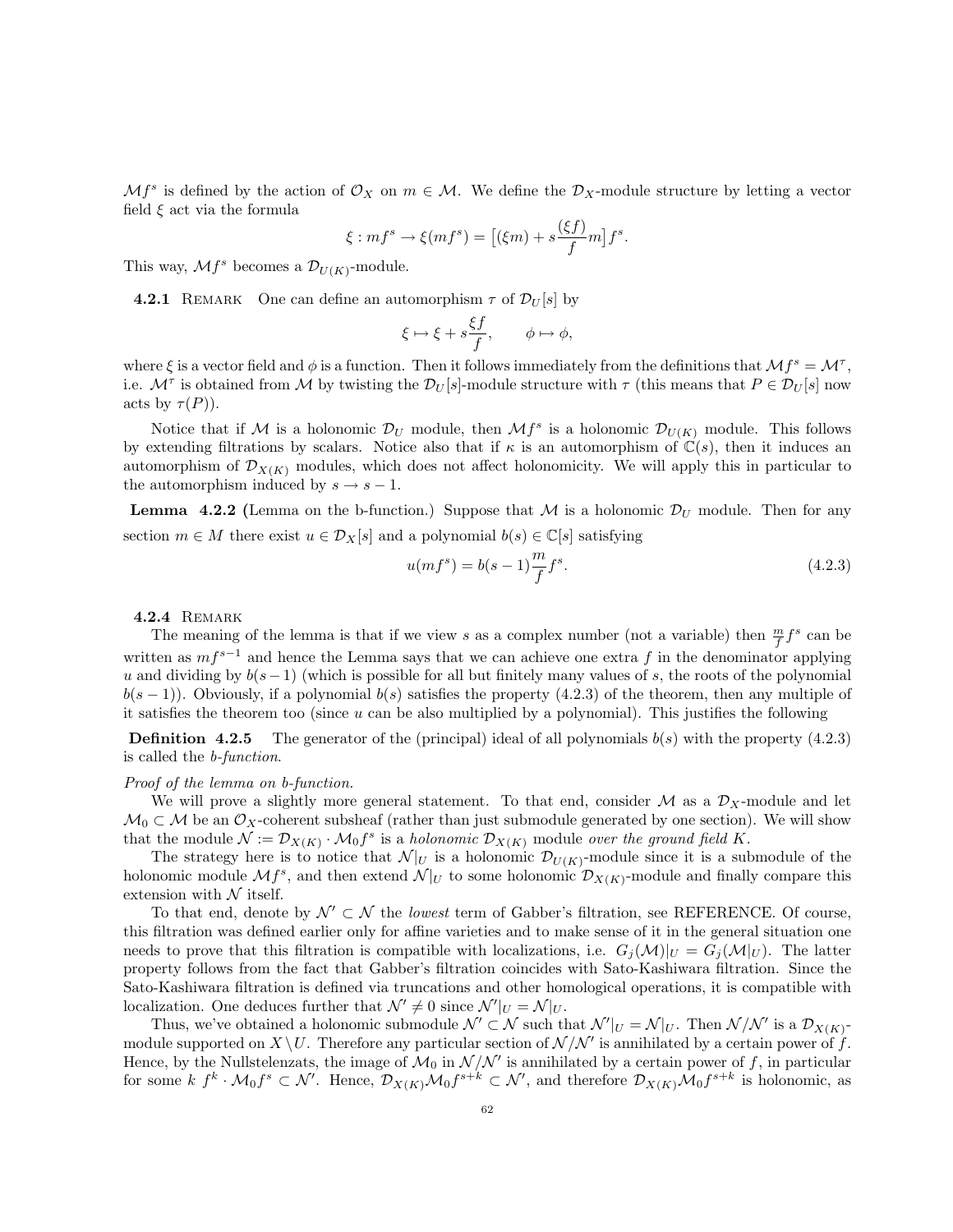a submodule of a holonomic D-module. But  $\mathcal{D}_{X(K)}\mathcal{M}_0f^s \simeq \mathcal{D}_{X(K)}\mathcal{M}_0f^{s+k}$  as  $\mathcal{D}_{X(K)}$ -modules after an automorphism of K. Indeed, the map is  $P(s)mf^s \mapsto P(s+k)mf^{s+k}$  and it is obvious that it it one-to-one and onto, and the translation  $s \to s + k$  makes the map a  $\mathcal{D}_{X(K)}$  morphism. Hence,  $\mathcal{D}_{X(K)}\mathcal{M}_0 f^s$  is also holonomic.

To deduce the original statement from the holonomicity note that any holonomic module has finite length. Hence the chain of submodules

$$
\mathcal{D}_{X(K)}(\mathcal{M}_0 f^1) \supset \mathcal{D}_{X(K)}(f \cdot \mathcal{M}_0 f^1) \supset \mathcal{D}_{X(K)}(f^2 \cdot \mathcal{M}_0 f^1) \supset \dots
$$

necessarily stabilizes. Hence  $\mathcal{D}_{X(K)}(f^r \cdot \mathcal{M}_0 f^1) = \mathcal{D}_{X(K)}(f^{r+1} \cdot \mathcal{M}_0 f^1)$  for some r. If  $\mathcal{M}_0$  is now generated by one section m, we have  $\mathcal{D}_{X(K)}(f^r \cdot mf^s) = \mathcal{D}_{X(K)}(f^{r+1}mf^s)$ . But the LHS of this equality is isomorphic to  $\mathcal{D}_{X(K)}(m f^s)$  after a field automorphism. Hence  $\mathcal{D}_{X(K)}(m f^s) = \mathcal{D}_{X(K)}(f \cdot m f^s)$  and therefore there exists a section u' of  $\mathcal{D}_{X(K)}$  such that  $u'(mf^{s+1}) = mf^s$ . But this u' may have denominators involving s, i.e.  $u' = \frac{u}{b(s)}$  where u and b depend on s polynomially. Then  $u \cdot mf^{s+1} = b \cdot mf^s$ .  $\Box$ 

In the previous chapter we have constructed a functor

$$
j_* : \mathcal{D}_U - \text{mod} \to \mathcal{D}_X - \text{mod}.
$$

In general this functor does not map finitely generated modules to finitely generated modules: for example  $j_*(\mathcal{D}_U)$  is not finitely generated over  $\mathcal{D}_X$ . However we have seen that sometimes the finite generation property is preserved: for example we can take  $X = \mathbb{C}$ ,  $U = \{z \neq 0\}$  and consider  $j_*(\mathcal{O}_U) = \mathbb{C}[z, z^{-1}]$ . The theorem that we state below says that it is the size of the characteristic variety that makes the difference.

THEOREM 4.2.5.1. Let X and U be as above. Then  $j_*$  maps holonomic  $\mathcal{D}_U$ -modules to holonomic  $\mathcal{D}_X$ modules. In particular, the image under  $j_*$  of any holonomic D<sub>U</sub>-module is finitely generated.

*Proof.* M is a holonomic  $\mathcal{D}_U$ -module generated by an  $\mathcal{O}_X$  coherent module  $\mathcal{M}_0$ . Then

$$
\mathcal D_{X(K)}\mathcal M_0f^s=\cup_{k\in\mathbb Z}\mathcal D_{X(K)}\mathcal M_0f^{s-k}=\mathcal D_{U(K)}\mathcal M_0f^s=j_*\mathcal Mf^s,
$$

where the first equality follows from the lemma on the b-function. Thus,  $j_*\mathcal{M}f^s$  is a holonomic  $\mathcal{D}_{X(K)}$ module, again by the lemma on the b-function. We can assume that  $\mathcal{M}_0$  is generated by a single section m (othewise induct on the number of generators). Then  $\mathcal{D}_{X(K)} \cdot m f^s = \mathcal{D}_{X(K)} / I$  where I stands for the annihilator ideal of  $(m f<sup>s</sup>)$ . Then the zero variety of gr I is a Lagrangian variety in  $T^*X$  (again viewed over K). The ideal gr I is generated by finitely many (K-valued) functions on  $T^*X$ . If we specialize s to an integer  $n$ , for all but finitely many values of  $n$  the complex dimension of the characteristic variety of  $\mathcal{D}_X \cdot m f^n$  is the same as the K dimension of the characteristic variety of  $\mathcal{D}_{X(K)} \cdot m f^s = \dim X$ , and in addition the multiplicities of components are preserved. It follows immediately that if  $n \ll 0$  then  $\mathcal{D}_X \cdot m f^n$ is holonomic. In addition, if  $n \ll 0$  then  $\mathcal{D}_X \cdot m f^n = \mathcal{D}_X \cdot m f^{n-1} = \mathcal{D}_X \cdot m f^{n-2} = \dots$ . Indeed, if not  $\mathcal{D}_X \cdot m f^n$  is a proper holonomic submodule of  $\mathcal{D}_X \cdot f^m$  for some  $m < n$ , and the sum of the multiplicities of  $\mathcal{D}_X \cdot f^m$  exceeds the sum of the multiplicities of  $\mathcal{D}_{X(K)} \cdot mf^s$ . It follows that  $j_*\mathcal{M} = \mathcal{D}_X \cdot mf^n$  for  $n \ll 0$ , so  $j_*\mathcal{M}$  is holonomic.

## **4.2.6** Another proof for  $X = \mathbb{C}^n$ .

Now we will run through a proof of Theorem ?? in the case where our variety X is  $\mathbb{C}^n$ . Let  $A = \mathcal{D}(\mathbb{C}^n)$ . This ring is generated by elements  $x_1, \ldots, x_n, \partial_1, \ldots, \partial_n$ . Filter A by giving all the generators degree 1 (earlier we used a filtration where  $x_i$  had degree 0 and  $\partial_i$  degree 1). We still have

$$
\operatorname{gr} A = \mathbb{C}[x_1, \ldots, x_n, \xi_1, \ldots, \xi_n]
$$

but now all generators have degree 1. The advantage of this choice of degrees is that each homogeneous piece of gr A is a finite dimensional vector space. This new filtration is called the Bernstein filtration.

Given an A-module M, consider M with a filtration such that

$$
A_i \cdot M_j \subset M_{i+j}.
$$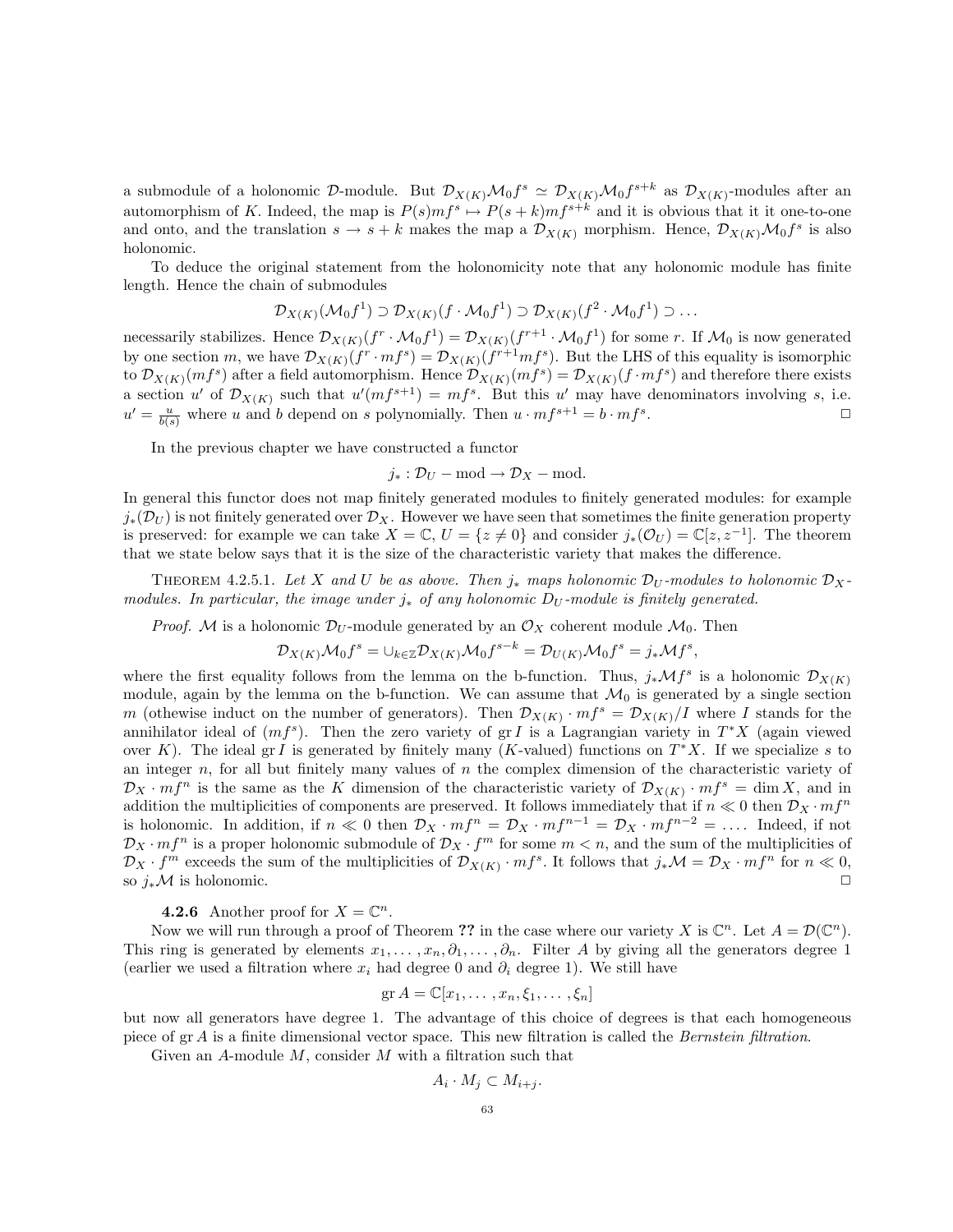As before (REFER TO CHAPTER 1.1) we have a notion of a good filtration. However, with such a filtration, each piece of gr M is a finite dimensional vector space. Let  $h(\text{gr }M)$  be the Hilbert polynomial of gr M; so that

$$
h(\text{gr }M)(i) = dim(M_i/M_{i-1}) \quad \text{ for } i \gg 0.
$$

This is indepentdent of particular choice of a good filtration; so we just write  $h(M)$ . Now

$$
h(M)(i) = \frac{c \cdot i^d}{d!} + \text{ terms of degree } \leq d - 1
$$

where  $d = \dim SS M$ .

Note that this characteristic variety  $SSM$  is defined using our particular filtration on A. It does not coincide with the characteristic variety defined using the other filtration on A. Nevertheless, the dimensions of these characteristic varieties do coincide. This follows from the result in Chapter 1 relating dim SS M to vanishing of Ext groups, which is independent of filtration. This is done in 1.4. If so, we should probably EXPLAIN this a little bit here ??). We use our filtration of A where  $deg x_i = 1$ , and all notions like SSM will be with regard to this filtration.

**Proposition 4.2.7** For any A-module M we have dim  $SS M \ge n$ . *Proof.* The Hilbert poynomial  $h(A)$  of A looks like

$$
h(A)(i) = \frac{i^{2n}}{(2n)!} + \dots
$$

Let  $0 \neq M_0 \subset M_1 \subset \ldots$ ,  $\cup M_i = M$ , be a good filtration of M.

**Lemma 4.2.8** The natural map  $A_i \hookrightarrow Hom(M_i, M_{2i})$  is injective for all  $i \geq 0$ .

*Proof.* Use induction on i. The case  $i = 0$  just means  $M \neq 0$ . Suppose we proved the statement for values les then i. Proceed by contradiction. Suppose  $P \in A_i$  and  $P \cdot M_i = 0$ . Note that it follows that each  $[P, x_i]$ and  $[P, \partial_j]$  act by zero on  $M_{i-1}$ . We may assume that P is not a scalar. Then for some j either  $[P, x_j] \neq 0$ or  $[P, \partial_i] \neq 0$ . If  $[P, x_i] \neq 0$  then  $[P, x_i]$  is a non-trivial element of  $A_{i-1}$  that acts by zero on  $M_{i-1}$ , which cannot happen by the inductive assumption. Similarly,  $[P, \partial_j] \neq 0$  also leads to a contradiction.

End of proof of the Proposition. The lemma above implies that  $h(A)(i) \leq H(M)(i)h(M)(2i)$ . Since  $h(A)$ has degree 2n, we conclude that  $h(M)$  has degree  $\geq n$ .

Corollary 4.2.9 Any holonomic module has finite length

*Proof.* Since  $h(M) = c \cdot \frac{i^n}{n!} + \dots$  where c is a positive integer, and since the Hilbert polynomial is additive on short exact sequences, we immediately get *length*  $M \leq c$ .

THEOREM 4.2.9.2. If M is a holonomic A-module and  $f \in \mathbb{C}[x_1,\ldots,x_n]$  then  $M[f^{-1}]$  is a holonomic A-module.

*Proof.* Let  $M_0 \subset M_1 \subset \ldots$  be a good filtration on M. Write  $N = M[f^{-1}]$ . Let  $d = deg f$ . Define

$$
N_j = \{ mf^{-j} \mid m \in M_{(d+1)j} \}.
$$

We will not try to prove that this filtration is good. However, one can check by direct computation that  $h(\text{gr }N)$  has degree n.

To prove that N is holonomic, take a finitely generated A-submodule  $N'$  of N and choose a good filtration  $\{N'_j\}$  on N. There exists  $m_0$  large enough such that  $N'_j \subset N_{j+m_0}$  for all j. Hence  $\deg h(N') = n$ , so N' is holonomic. Moreover, the leading coefficient is bounded by that of  $h(\text{gr } N)$ . Hence any increasing sequence of submodules finitely generated over A terminates. Since we proved that any such submodule is holonomic, N itself is holonomic.  $\Box$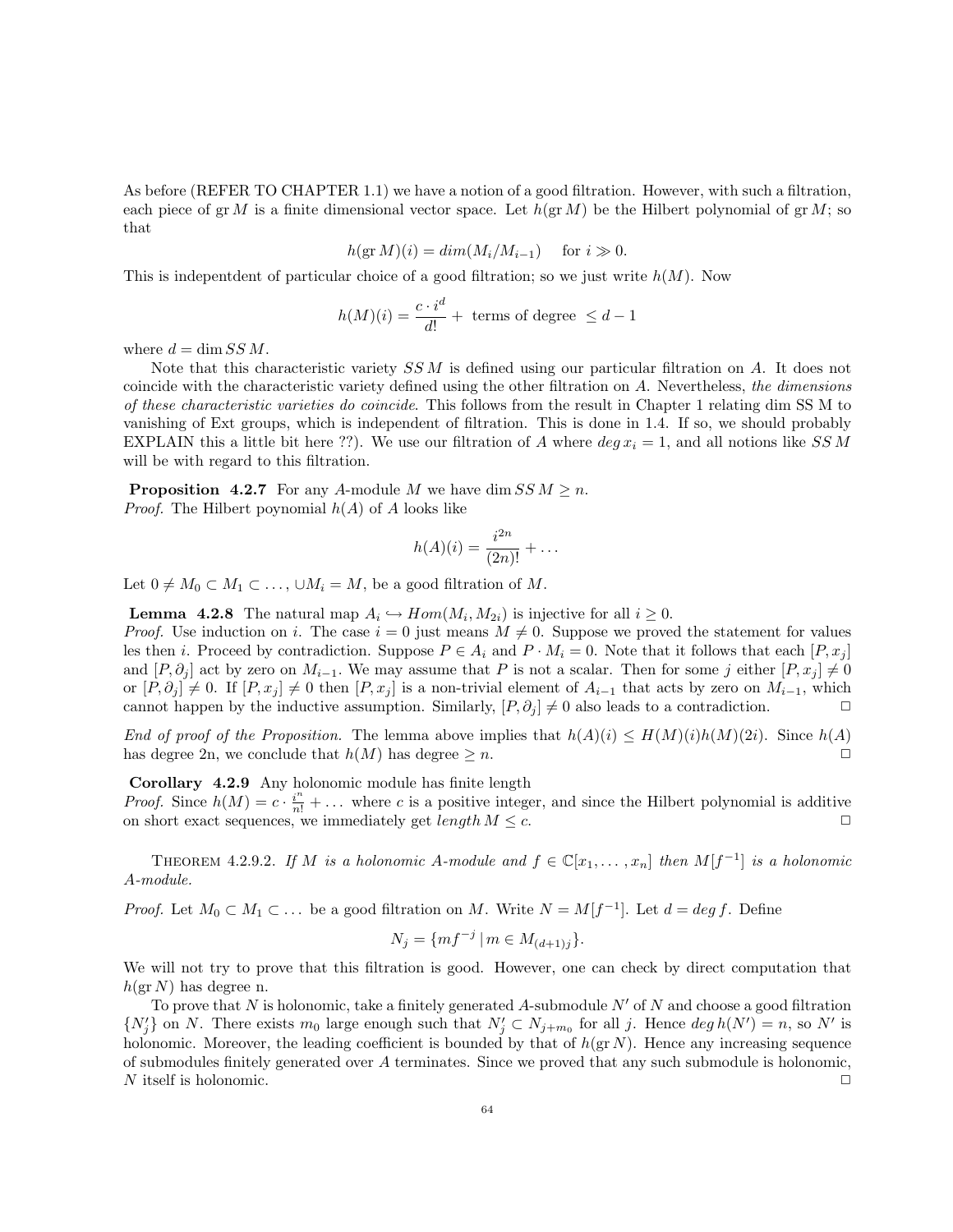#### 4.3. Functoriality for holonomic complexes.

#### Definition 4.3.1

For any smooth algebraic variety  $X$  of dimension n we define the Verdier duality functor by

$$
\mathbb{D}: \mathcal{M} \mapsto R\mathcal{H}om_{\mathcal{D}_X}(\mathcal{M}, D_X)(n)
$$

(i.e. we extend the algebraic definiton we used before to the setup of coherend  $\mathcal{D}_X$ -modules).

4.3.2 REMARK By definition, for any left  $\mathcal{D}_X$  module M the Verdier dual  $\mathbb{D}\mathcal{M}$  is a complex of right  $\mathcal{D}_X$ -modules. However, by tensoring with  $\Omega_X^{-1}$  as usual we can think of DM as a complex of left  $\mathcal{D}_X$ -modules.

Apriori the complex  $\mathbb{D}M$  can be infinite. This would make using the duality functor very difficult. We will show now that this is not the case.

Recall (??) that we denote by  $D^b_{coh}(\mathcal{D}_X)$  the derived category of all bounded complexes of  $\mathcal{D}_X$ -modules with  $\mathcal{D}_X$ -coherent cohomology.

**Proposition** 4.3.3 The Verdier duality functor  $D$  maps  $D_{coh}^b(\mathcal{D}_X)$  to itself. In particular, for any  $\mathcal{D}_X$ -module M the Verideir dual  $\mathbb{D}$ M is a bounded complex.

*Proof.* It suffices to prove the statement for a signle  $\mathcal{D}_X$ -module M (the proof will extend to the general case easily). If  $\mathcal{M} = \mathcal{D}_X$  we have  $\mathbb{D}(\mathcal{M}) = \Omega^{-1} \otimes_{\mathcal{O}_X} \mathcal{D}_X$  and the statement is true. For a general  $\mathcal{D}_X$ -module M we consider a resolution (possibly infinite) with free  $\mathcal{D}_X$ -modules:

$$
\ldots \to \mathcal{M}_2 \to \mathcal{M}_1 \to \mathcal{M}_0 \to \mathcal{M} \to 0.
$$

As in the commutative case we prove that the kernel of the map  $\mathcal{M}^{2n-1} \to \mathcal{M}^{2n-2}$  is a projective  $\mathcal{D}_X$ -module (this follows from the vanishing of non-commutative Ext-groups which can be deduced from the vanishing of commutative Ext-groups for the corresponding graded objects). Note that the statement of the proposition is local in nature. Hence, once we know that it's true for free modules it has to be true for projective modules. If we know it is true for projective modules, we can deduce it for any module using the resolution above and long exact sequences of  $R\mathcal{H}om$ 's.

Note that by our computations (reference!) of Ext-groups we know that  $\mathcal{E}xt^i_{\mathcal{D}_X}(\mathcal{M},\mathcal{D}_X)$  vanishes if  $i > n$ or  $i <$  codim SSM. Therefore if M is holonomic, only one Ext group can survive, namely  $\mathcal{E}xt_{\mathcal{D}_X}^n(\mathcal{M}, \mathcal{D}_X)$ . This can be expressed in the following

Corollary 4.3.4 If  $M$  is holonomic then

- (i) the complex  $RHom(M, \mathcal{D}_X)$  is quasi-isomorphic to the single object  $\mathcal{E}xt_{\mathcal{D}_X}^n(\mathcal{M}, \mathcal{D}_X)$ ,
- (ii)  $\mathcal{E}xt_{\mathcal{D}_X}^n(\mathcal{M}, \mathcal{D}_X)$  is a holonomic  $\mathcal{D}_X$ -module,

(iii) D defines a contravariant exact functor  $\mathbb{D}: \mathcal{H}ol(\mathcal{D}_X) \to \mathcal{H}ol(\mathcal{D}_X)$  satisfying  $\mathbb{D} \circ \mathbb{D} = Id$ . Proof. The fact that  $\mathcal{E}xt_{\mathcal{D}_X}^n(\mathcal{M}, \mathcal{D}_X)$  is holonomic can be proved using the estimates on  $\dim \left(SS\mathcal{E}xt_{\mathcal{D}_X}^n(\mathcal{M}, \mathcal{D}_X)\right)$ proved in Chapter 1 (REFERENCE !).

4.3.5 Example: duality and local systmes. For any pair of  $\mathcal{D}_X$ -modules M nad N one can defined the O-tensor product  $\mathcal{M} \otimes_{\mathcal{D}_X} \mathcal{N}$  with the  $\mathcal{D}_X$ -module structure defined by the Leibniz rule  $\xi(m \otimes n)$  =  $\xi(m) \otimes n + m \otimes \xi(n)$ . In general, this product is not considered, since it may not even be coherent even for  $\mathcal{N} = \mathcal{D}_X$ . However, it is immediate that if  $\mathcal{N} = \mathcal{L}$  is a local system then the O-tensor product is indeed a coherent  $\mathcal{D}_X$ -module.

**Proposition 4.3.6** Let  $\mathcal{L}$  is a local system and  $\mathcal{M}$  is a holonomic  $\mathcal{D}_X$ -module then

(i) The tensor product  $\mathcal{L} \otimes_{\mathcal{O}_X} \mathcal{M}$  is a holonomic  $\mathcal{D}_X$ -module,

(ii) One has  $\mathbb{D}(\mathcal{L} \otimes_{\mathcal{O}_X} \mathcal{M}) \simeq \mathcal{L}^* \otimes_{\mathcal{O}_X} \mathbb{D}(\mathcal{M})$  where  $\mathcal{L}^*$  is the dual in the sense of local systems. In particular,  $\mathbb{D}(\mathcal{L}) \simeq \mathcal{L}^*$ . . The contract of the contract of the contract of the contract of the contract of the contract of the contract of the contract of the contract of the contract of the contract of the contract of the contract of the contrac

4.3.7 Digression: on derived categories of holonomic modules.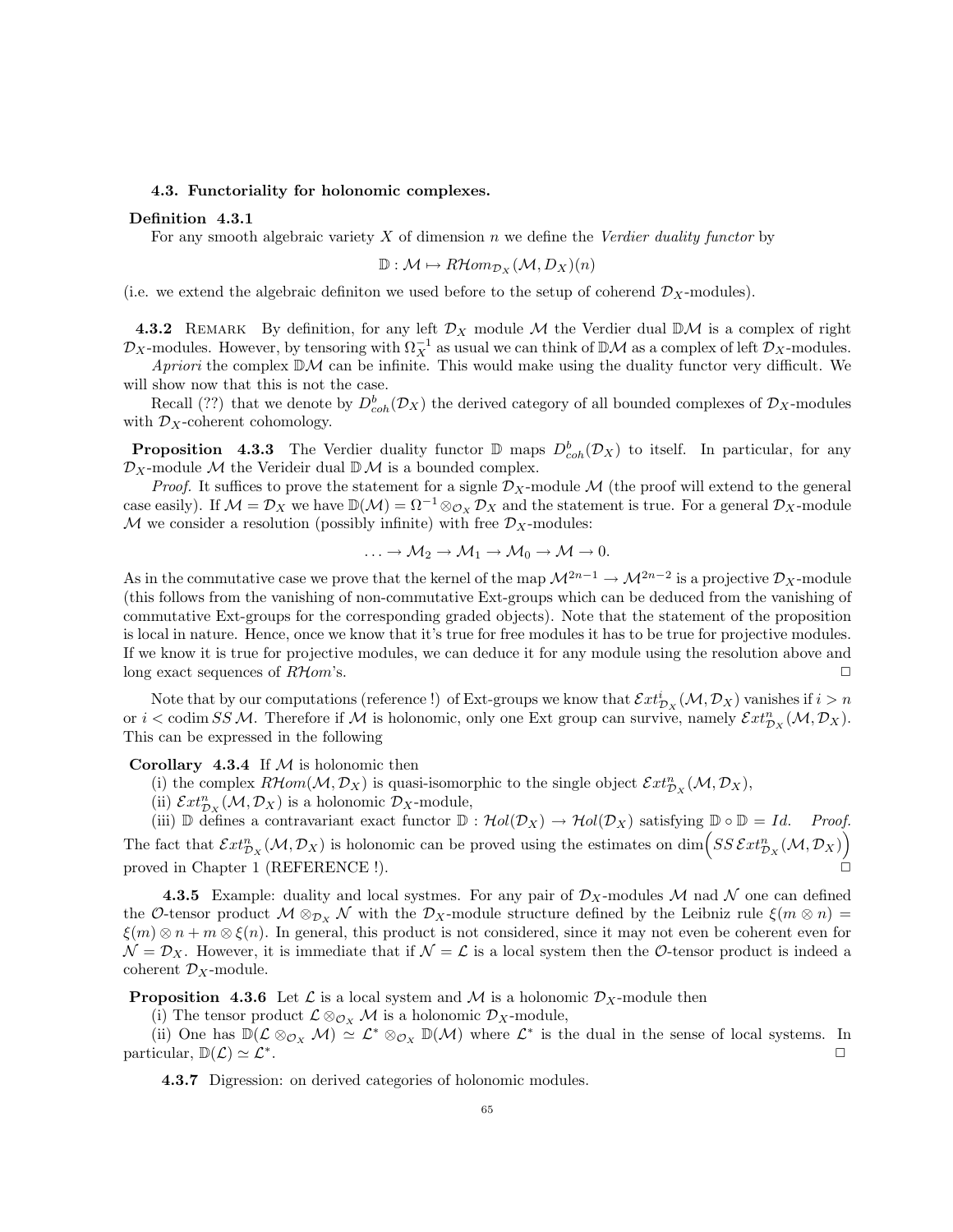Recall that  $D_{coh}^b(\mathcal{D}_X)$  denotes the derived category of bounded complexes of  $\mathcal{D}_X$ -modules with  $\mathcal{D}_X$ coherent cohomology. Inside it one has an abelian subcategory  $Coh(\mathcal{D}_X)$  formed by all  $\mathcal{D}_X$ -coherent modules. One might ask the following question: is it true that  $D^b_{coh}(\mathcal{D}_X)$  is equivalent to the bounded derived category of  $Coh(\mathcal{D}_X)$ ? The answer to this question is not known (and it might be "no").

However, if we consider the holonomic version of this problem, then the answer is known to be "yes". More precisely, consider the bounded derived category  $D_{hol}^b(\mathcal{D}_X)$  of complexes of  $\mathcal{D}_X$ -modules with holonomic cohomology and its abelian subcategory  $Hol(\mathcal{D}_X)$  formed by all holonomic  $\mathcal{D}_X$ -modules. Then one has the following

THEOREM 4.3.7.3. There exists a natural equivalence of categories

$$
D^b(\mathcal{H}ol(\mathcal{D}_X)) \to \mathcal{D}_{hol}^b(\mathcal{D}_X).
$$

This theorem will be proved later and now we will explain how its proof can be reduced to a statement about objects of  $Hol(\mathcal{D}_X)$ .

#### 4.3.8 Devissage.

Recall that for any complex A (of sheaves,  $\mathcal{D}_X$ -modules, etc.) and any integer k we defined the truncated complex  $\tau_k > A$  (GIVE ITS CONSTRUCTION) together with the morphism  $A \to \tau_k > A$ . The crucial feature of  $\tau_{k\leq}$  is that it defines an operation of the *derived category* of compexes.

**Lemma 4.3.9** Suppose that  $H^iA = 0$  for  $i > k$ . Then the natural morphism  $A \to \tau_{k}A$  induces a quasi-isomorphism  $H^k A \stackrel{qis}{\longrightarrow} \tau_{k>} A$ .

Now the devissage procedure says that if we want to prove some property for the derived category of complexes, it suffice to show that

(a) The property holds for indvidual objects(complexes concentrated in degree zero)

(b) The property respects the distingiushed triangles, i.e. if any two complexes in a distinguished triangle



satisfy the property then the third complex also satisfies it.

In fact, in (b) we can take  $B = \tau_{k> A}$ ,  $C = Cone(A \rightarrow \tau_{k> A})$  and this allows us to prove the statement by induction on the degree of the top non-zero cohomology of A.

One useful application of devissage is the following theorem

THEOREM 4.3.9.4. Let U be an open subset of X. If  $\mathcal{M} \in D_{hol}^b(\mathcal{D}_U)$  then  $j_*\mathcal{M} \in D_{hol}^b(\mathcal{D}_X)$ .

*Proof.* By the first part of devissage it suffices to prove the statement for  $\mathcal{D}_U$ -modules. We will prove later that if  $j: U \hookrightarrow X$  is affine, then the statement follows from the theorem on b-function. If j is not affine then we consider an open affine cover  $U = \cup U_i$  where each open subset  $U_i$  is given by non-vanishing of a regular function  $f_i$ . We assume, for simplicity, that  $U = U_1 \cup U_2$  (the general case follows from this easily). Then one has a long exact sequence

$$
0 \to j_* \mathcal{M} \to (j_1)_* \mathcal{M}|_{U_1} \oplus (j_2)_* \mathcal{M}|_{U_2} \to (j_{12})_* \mathcal{M}|_{U_1 \cap U_2} \to \dots
$$

the second part of the devissage is obvious.  $\Box$ 

4.3.10 A criterion of holonomicity.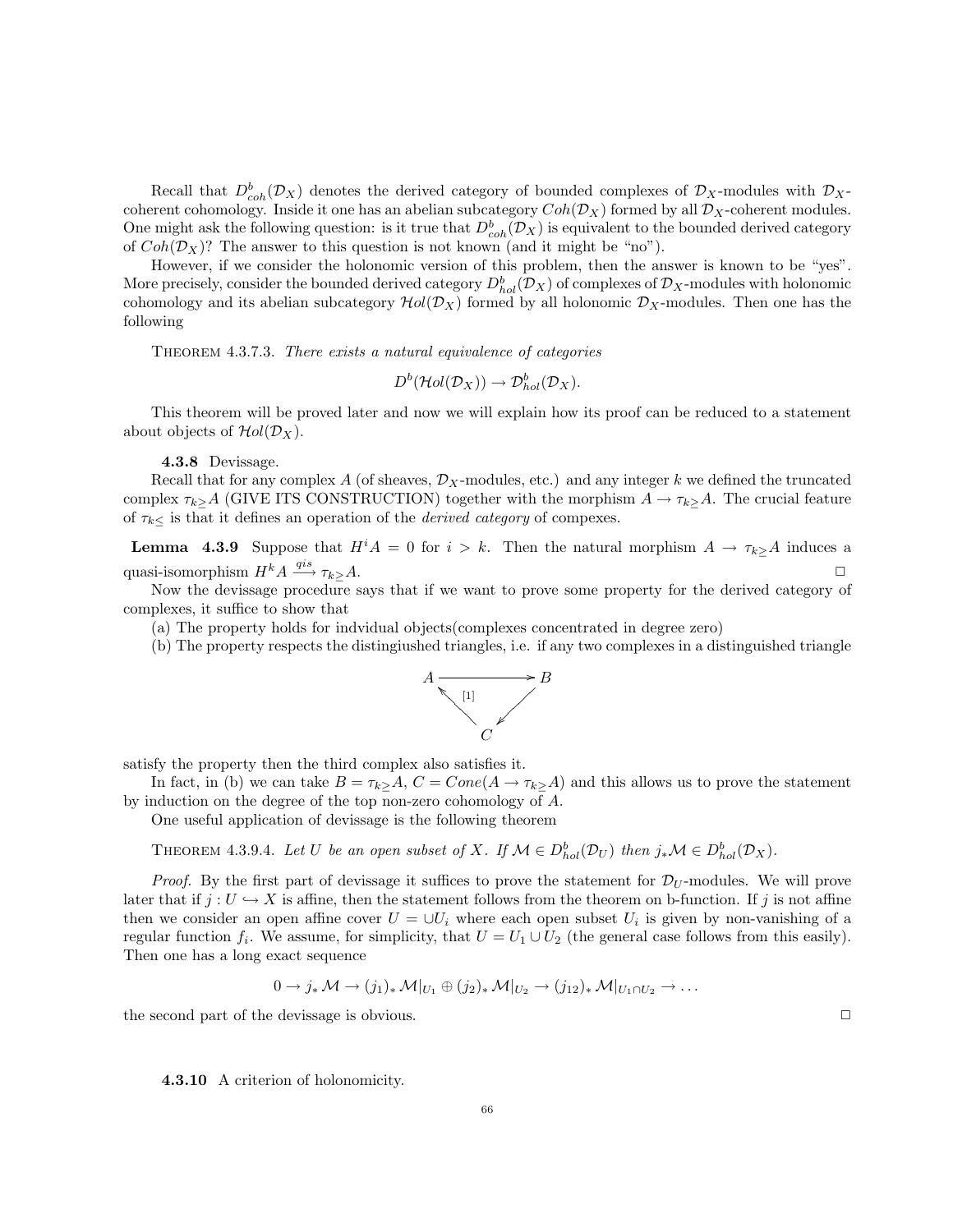Suppose that  $Y = X \setminus U \stackrel{i}{\hookrightarrow} X$  is a smooth subvariety. Then for any  $\mathcal{D}_X$ -module M one has the following distinguished triangle:



Since by the theorem above we know that  $j_* \mathcal{M}|_U$  is holonomic, the module  $i_* i^!, M$  is also holonomic. But holonimicity of  $i_*i^! M$  is equivalent to the holonomicity of  $i^! M$ . In fact, one has exact sequence  $0 \to T_Y^* X \to$  $T^*X|_Y \stackrel{\pi}{\longrightarrow} T^*Y \to 0$  and equality  $SS i_*i^! M = \pi^{-1}(SS i^! M)$  and the assertion now follows by counting dimensions. This proves the following

**Corollary 4.3.11** For any closed embedding  $i: Y \hookrightarrow X$  and any holonomic module M the  $\mathcal{D}_Y$ -module  $i^! \mathcal{M}$  is also holonomic.

These results allow us to prove the following criterion of holonomicity:

THEOREM 4.3.11.5. Let  $M \in D^b_{coh}(\mathcal{D}_X)$ . Then the following are equivalent: (i)  $\mathcal{M} \in D_{hol}^b(\mathcal{D}_X)$ , (ii) For any point  $i_x : x \hookrightarrow X$ , the complex  $i_x^! \mathcal{M}$  has finite dimensional cohomology.

Proof. The fact that (i) implies (ii) is an easy consequence of the previous corollary. We prove that (ii) implies (i) by induction on dim Supp $\mathcal{M}$ . Let Supp $\mathcal{M} = Y \hookrightarrow X$ . Let  $Y^{reg} \subset Y$  be the subset of regular points of Y. We can choose an open subset  $U \subset X$  such that  $U \cap Y = Y^{reg}$ . We can replace X by U to get to the situation in which Kashiwara's theorem applies. By this theorem one has  $\mathcal{M}|_{U} = i_{*}\mathcal{N}$  for some D-module N on  $Y^{reg}$ . Since for a closed embedding the functors  $i^+$  and  $i^!$  coincide up to shift in derived category, we deducde that  $i_x^! \mathcal{N}$  is finite-dimensional for any  $x \in Y^{reg}$ .

Choose a goood filtration on N. The sheaf gr N is a coherent sheaf on  $T^*Y^{reg}$ . By a basic result from algebraic geometry (reference) we can choose a smaller open set  $U' \subset U$  such that  $gr\mathcal{N}$  becomes flat when restricted to  $Y' = Y \cap U'$ . In fact, first by shrinking U we acheive that  $gr \mathcal{N}$  is flat over  $T^*Y'$ . This will imply that each graded component of it is finitely generated and flat (hence projective) over  $Y'$ . Hence the first term  $\mathcal{N}^0$  of the filtration on  $\mathcal N$  is projective. Since any extension of two projective modules is again projective, we deduce that  $\mathcal{N}^1$  is projective. Continuing in this manner we obtain that all  $\mathcal{N}^i$  are flat. Hence N, being a direct limit of projective modules, is flat over Y'. Then for any  $x \in Y'$  the complex  $i_x^{\dagger}(\mathcal{N})$  is in fact one object  $i_x^+\mathcal{N}$  concentrated in some degree (since  $i_x^!$  is equal up to shift to  $i_x^+$  and higher derived functors of  $i_x^+$  all vanish by flatness). Hence  $\mathcal{N}|_{Y'}$  is a flat sheave with finite-dimensional geometric fibers. This implies that  $\mathcal{N}|_{Y'}$  is a local system, hence holonomic.

We have obtained a locally closed embedding  $i': Y' \hookrightarrow X$  such that  $(i')^! \mathcal{M}$  is holonomic. Now we deduce that  $(i')_*(i')^! \mathcal{M}$  is holonomic. This follows from factoring i' into a composition of an open embedding and a closed embedding and applying the holonomicity theorems above. Let  $V' = X \setminus Y' \stackrel{j'}{\hookrightarrow} X$ . Then the cone of the morphism  $(i')_*(i')^! \mathcal{M} \to \mathcal{M}$  is isomorphic to  $j'_* \mathcal{M}|_{V'}$  which has support of strictly smaller dimension. So, by the inductive assumption  $j'_* \mathcal{M}|_{V'}$  is holonomic, hence  $\mathcal M$  itself is holonomic.

**4.3.12** REMARK In terms of Corollary  $(4.1)$ , one can describe the locally closed subvariety Y' as follows. Decompose  $SSM$  as  $T^*_{\chi_{reg}} X \cup \{\text{other components}\}\$ . Then  $Y' = Y^{reg} \setminus {\{\text{images of the other components}\}}\$ .

## **4.3.13** The functors  $f^*$  and  $f_!$ .

Recall that earlier we have defined for any map  $f : Y \to X$  of smooth algebraic varieties the functors  $f_*$ and  $f'$  on  $\mathcal{D}$ -modules.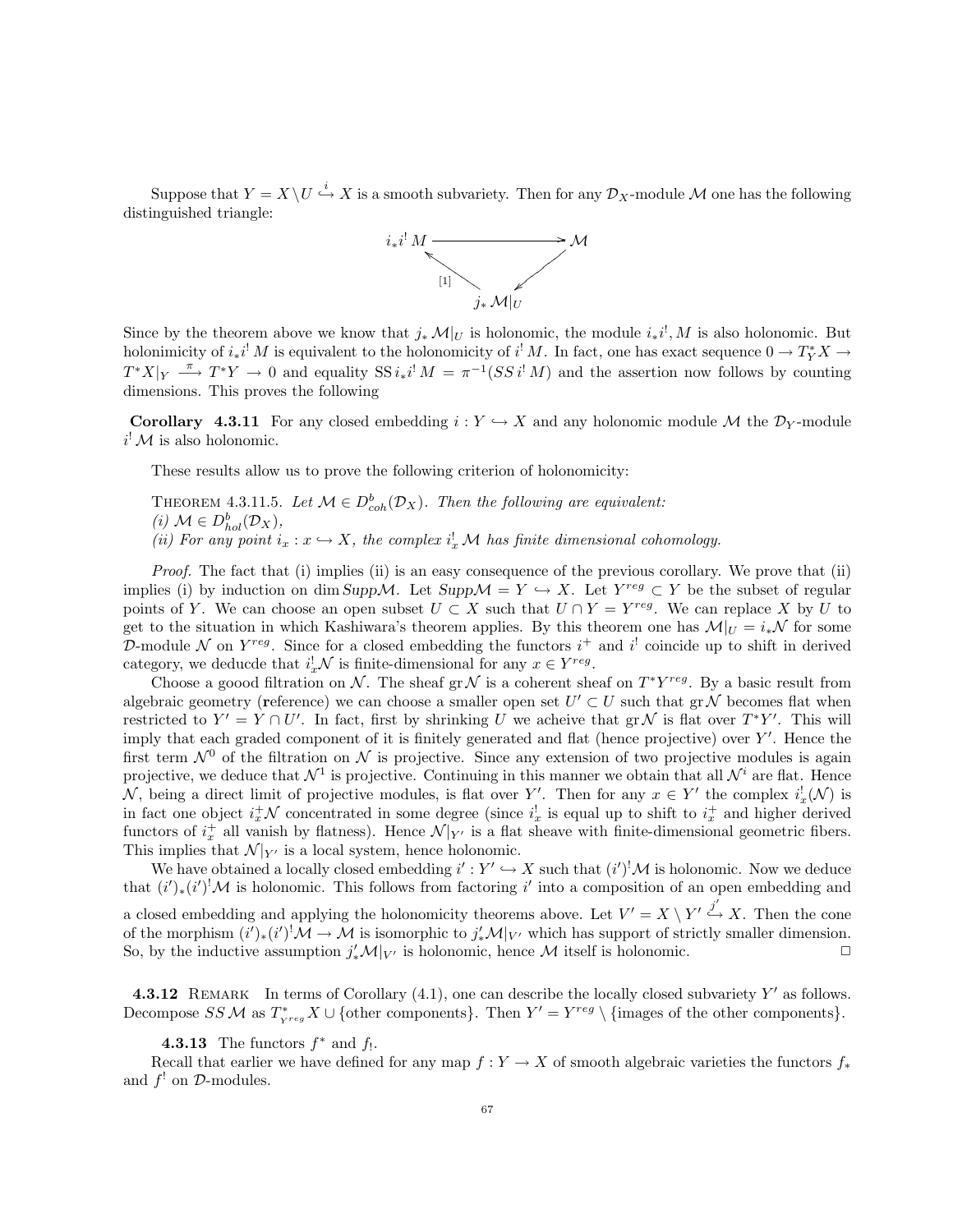In the special case of *holonomic* modules we can define another pair of functors,  $f^*$ ,  $f_!$ , using Verdier duality functor:

$$
f^! := \mathbb{D} \circ f^! \circ \mathbb{D}; \qquad f_! = \mathbb{D} \circ f_* \circ \mathbb{D}.
$$

We want to emphasize that we assume that the domain of  $f^!$  is  $D_{hol}^b(\mathcal{D}_X)$  and the domain of  $f_!$  is  $D_{hol}^b(\mathcal{D}_Y)$ , since in general the Verdier duality functor is ill-behaved.

There seems to be no nicer formula for  $f^*$  and  $f_!$  and all the properties of these functors are established using Verdier duality.

**4.3.14** EXAMPLE Let  $j: U \hookrightarrow X$  be an affine open embedding (i.e.  $Y = X \setminus U$  is of codimension 1. Then  $j_*$  is exact. We will prove in the next section that for any  $\mathcal{D}_U$ -module  $\mathcal{M}$ , the module  $j_*\mathcal{M}$  has no submodules supported on Y. By duality one deduces that  $j_!\mathcal{M}$  has no quotient modules supported on Y. Similarly, if  $i: Y \hookrightarrow X$  is the closed embedding and M is a  $\mathcal{D}_X$ -module, by Kashiwara's theorem we deduce that  $i_*i^* M$  is the maximal quotient module of M which is supported on Y. Notice that the notion of "maximal quotient module" is well defined only for holonomic modules due to their artinian properties (while, of course, the notion of "maximal submodule" makes sense for any Noetherian module).

## 4.4. Diagram  $Y \hookrightarrow X \leftarrow U$  and the DGM-extension.

**4.4.1** Direct image from  $U$ .

Let  $Y \stackrel{i}{\hookrightarrow} X$  be a smooth closed submanifold and  $U = X \setminus Y \stackrel{j}{\hookrightarrow} X$  be its complement.

**Proposition 4.4.2** For any  $\mathcal{D}_U$  module N one has  $i^!j_*\mathcal{N}=0$ . Proof. This is a consequence or (??). In fact, since  $i_*$  is fully faithful, it suffices to prove that  $i_*i^!j_*\mathcal{N}=0$ . By (??) this amounts to showing that  $\Gamma_{[Y]}j_*\mathcal{N}=0$  which follows from definitions.

For any holonomic  $\mathcal{D}_X$ -module M one has a canonical map  $\mathcal{M} \to j_*(\mathcal{M}|_U)$ . Hence by duality and definition of j! one obtains a map  $j_!({\cal M}|_U) \to {\cal M}$ . If we take M of the form  $j_*{\cal N}$  for some holonomic  $\mathcal{D}_U$ -module N, then one gets a canonical map  $j_! \mathcal{N} \to j_* \mathcal{N}$ . It follows immediately that the kernel and cokernel of it are supported on Y.

**Definition** 4.4.3 For any holonomic module N on a locally closed subvariety  $Y \stackrel{j}{\hookrightarrow} X$  we define the Deligne-Goresky-MacPerson extension (or *minimal* extension)  $j_{!*} \mathcal{N}$  of  $\mathcal{N}$  by

$$
j_{!*}\mathcal{N} = \text{ Image } (\mathcal{H}^0 j_! \mathcal{N} \to \mathcal{H}^0 j_* \mathcal{N}).
$$

The basic properties of the DGM-extension are summarized in the following

**Proposition 4.4.4** Let N be a holonomic module on Y and  $j_{!*}$  N its minimal extension. Then (i)  $j^!(j_{!*} \mathcal{N}) = \mathcal{N},$ 

(ii)  $j_{!*}\mathcal{N}$  has neither submodules nor quotient modules supported on  $\overline{Y} \setminus Y,$ 

(iii) Taking the minimal extension commutes with Verdier duality:

$$
j_{!*}(\mathbb{D}\mathcal{N})=\mathbb{D}(j_{!*}\mathcal{N}).
$$

*Proof.* To show (i) take an open set  $U \subset Y$  such that  $U \cap \overline{Y} = Y$  and apply Kashiwara's theorem to U and Y. Part (iii) follows by self-duality of the map  $j_! \mathcal{N} \to j_* \mathcal{N}$ . To prove (ii) note that  $j_{!*} \mathcal{N} \subset j_* \mathcal{N}$  has no submodules supported on  $\overline{Y} \setminus Y$ . The statement about quotient modules follows by duality.

4.4.5 Warning. It might well be the case that  $j_{!*}{\mathcal N}$  has a filtration with submodules such that one of the intermediate terms is supported on the boundary.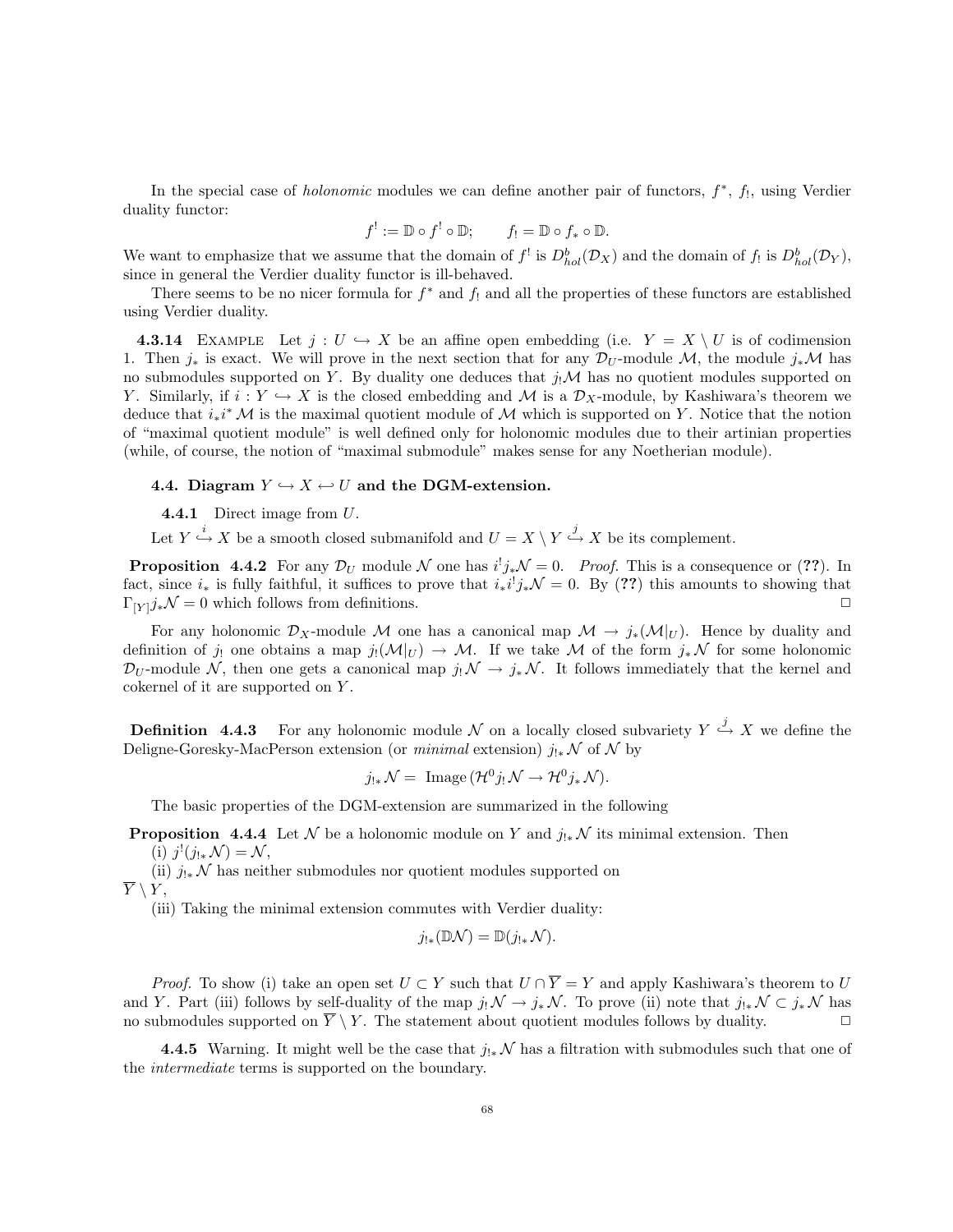THEOREM 4.4.5.6. Let  $Y \stackrel{j}{\hookrightarrow} X$  be a locally closed embedding of smooth varieties and  ${\mathcal L}$  be an irreducible local system on Y. Then  $j_{!*}\mathcal{L}$  is a simple holonomic  $\mathcal{D}_X$ -module. Moreover, any simple holonomic  $\mathcal{D}_X$ module M arises from an appropriate pair  $(Y, \mathcal{L})$ .

*Proof.* Let  $\mathcal{N} \subset \mathcal{M} = j_{!*} \mathcal{L}$  be a submodule. By the proposition above  $\mathcal{N}$  cannot be supported on  $\overline{Y} \setminus Y$ . Hence  $0 \neq j^! \mathcal{N} \subset j^! \mathcal{M} = \mathcal{L}$  and this implies  $j^! \mathcal{N} = j^! \mathcal{M}$ . Therefore  $\mathcal{N} = \mathcal{M}$ .

To prove the second part notice that in fact the argument for the first works backwards too: as in the previous section we can find a locally closed subvariety  $Y \stackrel{j}{\hookrightarrow} X$  such that  $j^! \mathcal{M}$  is a local system. By a similar argument one showd that the minimal extension of this system coincides with  $M$ . Finally, the irreducibility of this local system follows from simplicity on  $\mathcal{M}$ .

**4.4.6** REMARK Suppose that Y is a locally closed submanifold of X and  $Y^0$  is an open subset of Y. Since all the varieties are *complex*, the fundamental group of  $Y^0$  maps surjectively. Hence the restriction any irreducible local system  $\mathcal L$  on Y to Y<sup>0</sup> is still irreducible. Moreover, one can show that the minimal extension of  $\mathcal{L}|_{Y^0}$  coincides with the minimal extension of  $\mathcal{L}$ . Hence we can always assume that  $\overline{Y} \setminus Y$  is of codimension 1 in  $\overline{Y}$  (if not, we can just shrink Y).

From now on we will often consider the diagram

$$
U \xrightarrow{j} X \xrightarrow{i} Y = f^{-1}(0)
$$

where Y is a divisor given (locally) by an equation  $\{f = 0\}$ . Let M be a holonomic  $\mathcal{D}_U$ -module. Choose an  $\mathcal{O}_X$ -coherent subsheaf  $\mathcal{M}_0 \subset j \mathcal{M}$  such that  $\mathcal{D}_U \cdot \mathcal{M}_0 = \mathcal{M}$ .

**Proposition 4.4.7** For any  $k \gg 0$  one has  $j_{!*} \mathcal{M} = \mathcal{D}_X \cdot (f^k \mathcal{M}_0)$ .

*Proof.* The module  $j_* \mathcal{M}/j_{!*} \mathcal{M}$  is supported on the divisor Y hence all sections of this quotient are annihilated by  $f^k$  if  $k \gg 0$ . This implies that  $\mathcal{D}_X(f^k\mathcal{M}_0) \subset j_{!*}\mathcal{M}$ . Recall that  $j_{!*}\mathcal{M}$  is holonomic, in particular, artinian. We deduce that the descending chain of submodules  $\mathcal{D}_X(f^k\mathcal{M}_0)\supseteq \mathcal{D}_X(f^{k+1}\mathcal{M}_0)\supseteq \dots,$ stabilizes as  $k$  is increasing. The result follows.

Recall that for a singular Y we defined  $D_{hol}^b(\mathcal{D}_Y)$  to be the full subcategory of  $D_{hol}^b(\mathcal{D}_X)$  generated by holonomic modules supported on Y.

**Lemma 4.4.8** For any  $M \in Hol(D_U)$  the following objects are quasi-isomorphic in  $D_{hol}^b(D_Y)$ :

$$
Cone(j_!\mathcal{M} \to j_*\mathcal{M}) \overset{qis}{\sim} i^!j_!\mathcal{M} \overset{qis}{\sim} i^*j_*\mathcal{M}[-1??]
$$

Moreover,  $\mathcal{H}^{-1}i^!j_!\mathcal{M} = \mathcal{H}^0i^*j_*\mathcal{M}$  and  $\mathcal{H}^0i^!j_!\mathcal{M} = \mathcal{H}^1i^*j_*\mathcal{M}$ . Proof. One has the following self-dual diagram

$$
0 \to i^! j_! \mathcal{M} \to j_! \mathcal{M} \to j_* \mathcal{M} \to i^* j_* \mathcal{M} \to 0
$$

(notice that since Y is a divisor,  $j_! \mathcal{M}$ , etc. is in fact just one object rather than a complex). Here  $i^*j_*\mathcal{M}$  is the maximal quotient module supported on the boundary, and  $i^!j_!\mathcal{M}$  is obtained by duality. Furthermore, for any  $\mathcal{D}_X$ -module N one has the following exact sequence:

$$
0 \to \mathcal{H}^{0}i^{!}\mathcal{N} \to \mathcal{N} \to j_{*}\mathcal{N} \to \mathcal{H}^{1}i^{!}\mathcal{N} \to 0
$$

If we take now  $\mathcal{N} = j_! \mathcal{M}$  and look at the cokernel, we will get  $\mathcal{H}^0 i^* j_* \mathcal{M} \simeq \mathcal{H}^1 i^! j_! \mathcal{M}$ . The other equality is proved similarly.

If Y is a divisor we can summarize all the information about the objects involved in the following diagram (I'll straighten it later)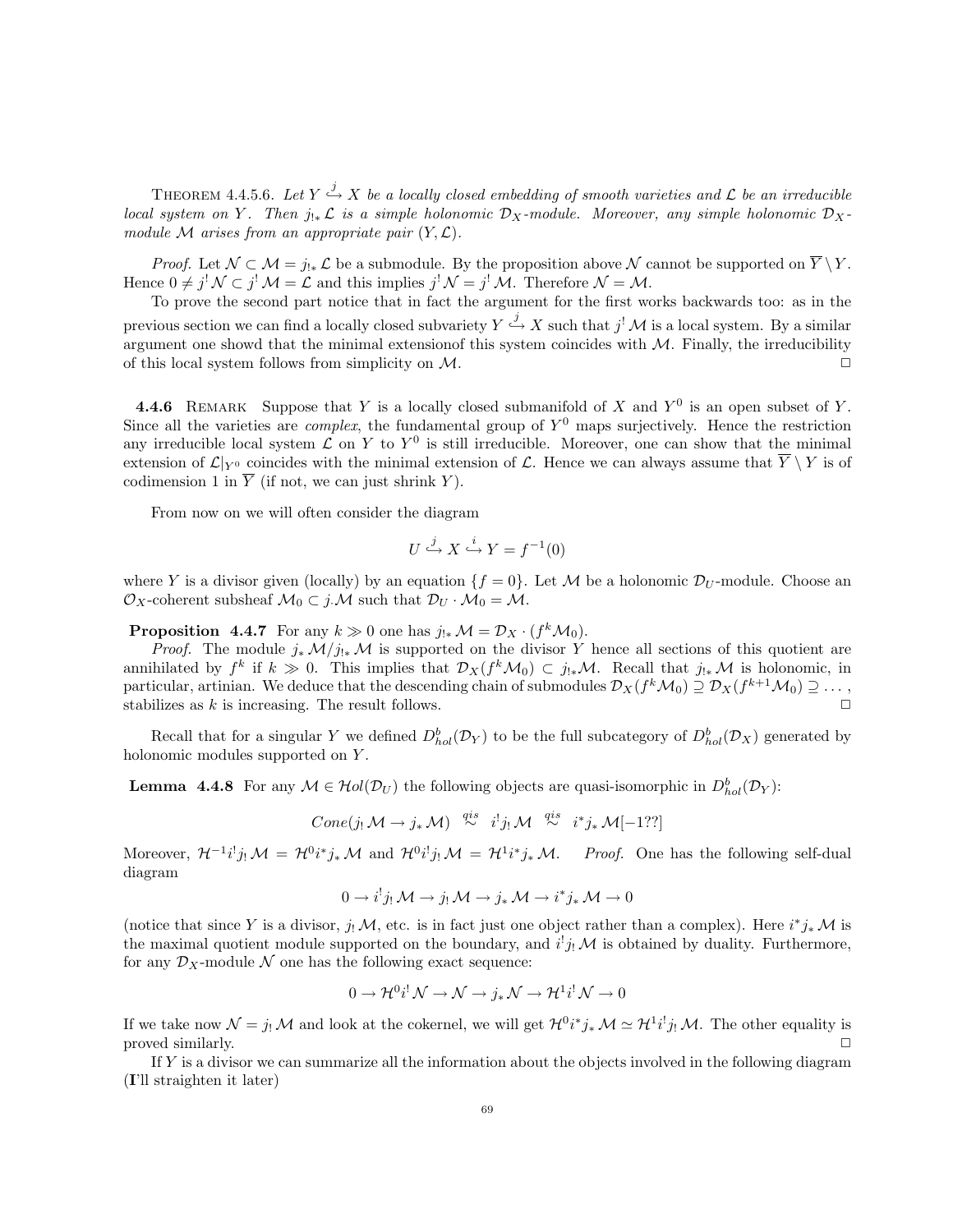

where  $i^{!*}M = \{\text{Image of } i^! \mathcal{M} \text{ in } i^* \mathcal{M}\}, \mathcal{M}_X \text{ stands for a } D_X\text{-module and } \mathcal{M} \text{ stands for its restriction to } U.$ In general (i.e. when  $j$  is not affine) we just have a three-dimensional octahedral diagram in the derived category



(To check the directions of the arrows) The equivalence of the two diagrams in the case when  $j$  is affine is a non-trivial fact and we express it as a theorem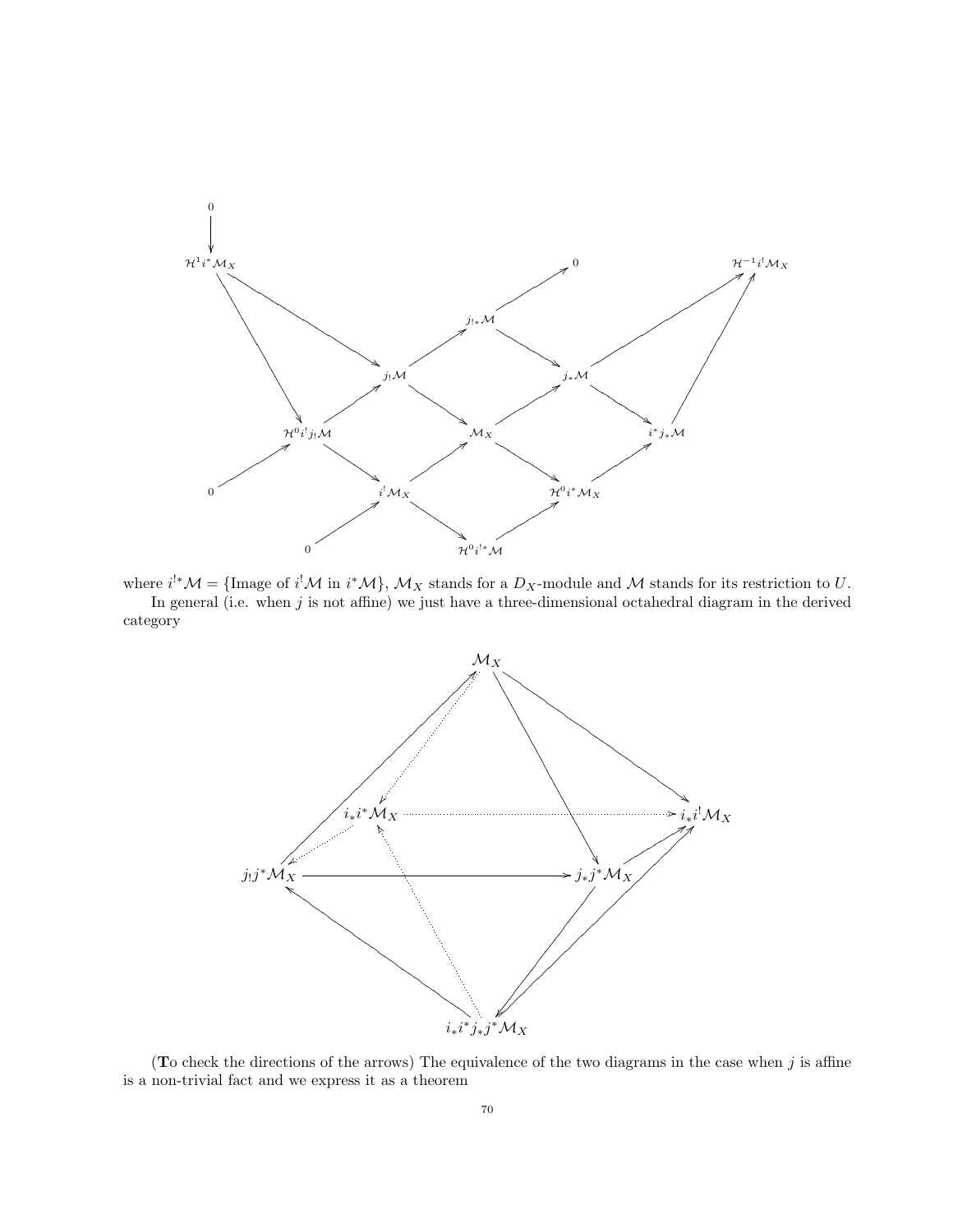THEOREM 4.4.8.7. If Y is a divisor (i.e. if j is affine) then the octahedral diagram is equivalent to the plane diagram above.

4.4.9 REMARK The octahedral diagram above has a close relation to the octahedral diagram involved in the definition of a derived category. The latter is usually represented as two "hats" (upper and lower):



The condition imposed on this diagram is that all triangles marked by dist are distinguished triangles, all triangles marked by  $\oplus$  commute and the two maps from B to B' (via C and C') coincide (these three conditions imply ?? that the two possible maps from  $B'$  to  $B$  also coincide). The octahedron axiom of the derived category says that any upper hat can be completed by a lower hat, and any lower hat can be completed by an upper hat. This axiom originates from the *Ore conditions* which have to be satisfied by quasi-isomorphisms when the derived category of complexes (of abelian groups, say) is obtained as a localization of the homotopy category of complexes.

## 4.6. Vanishing cycles and  $f^s$ .

Let  $\mathcal{C}^*$  be the category of holonomic  $\mathcal{D}$ -modules on  $\mathbb{C}^*$  such that all simple subquotients are isomorphic to  $\Gamma(\mathcal{O}_{\mathbb{C}^*}) = \mathbb{C}[t, t^{-1}] = R$ .

**Lemma** 4.6.1 The category  $C^*$  is naturally equivalent to the category of all finite dimensional vectors spaces V endowed with a nilpotent operator  $s: V \to V$ .

*Proof.* Any object M of  $C^*$  is necessarily a local system on  $C^*$ . Given such M, put  $V = M|_{\{1\}}$  and let  $u$  be the monodromy operator. Since all the subquotients have trivial monodromy,  $u$  has to be unipotent. Hence the operator  $s = \log u$  is nilpotent.

The lemma above allows us to identify the indecomposable objects of  $\mathcal{C}^*$ . In fact, by Jordan normal form any indecomposable object of the category of vector spaces with a nilpotent operator, is given by a nilpotent Jordan block of the size  $n$ . One can easily check that this block corresponds to the  $D$ -module  $\mathcal{M}_n = R \cdot \log^{n-1} t + R \cdot \log^{n-2} t + \ldots + R$  (with the monodromy operator u given by  $exp(t\partial_t)$ ).

We can also see from the lemma above that  $\mathcal{C}^*$  has no projective modules. We can consider a pro-object

$$
\mathcal{E}^{proj} = \lim_{\leftarrow} \mathcal{M}_n \rightsquigarrow \begin{pmatrix} \mathcal{O} \\ \mathcal{O} \\ \vdots \end{pmatrix}
$$

and an ind-object

$$
\mathcal{E}^{ind} = \lim_{n \to \infty} \mathcal{M}_n \sim \left(\begin{array}{c} \cdot \\ \cdot \\ \mathcal{O} \end{array}\right)
$$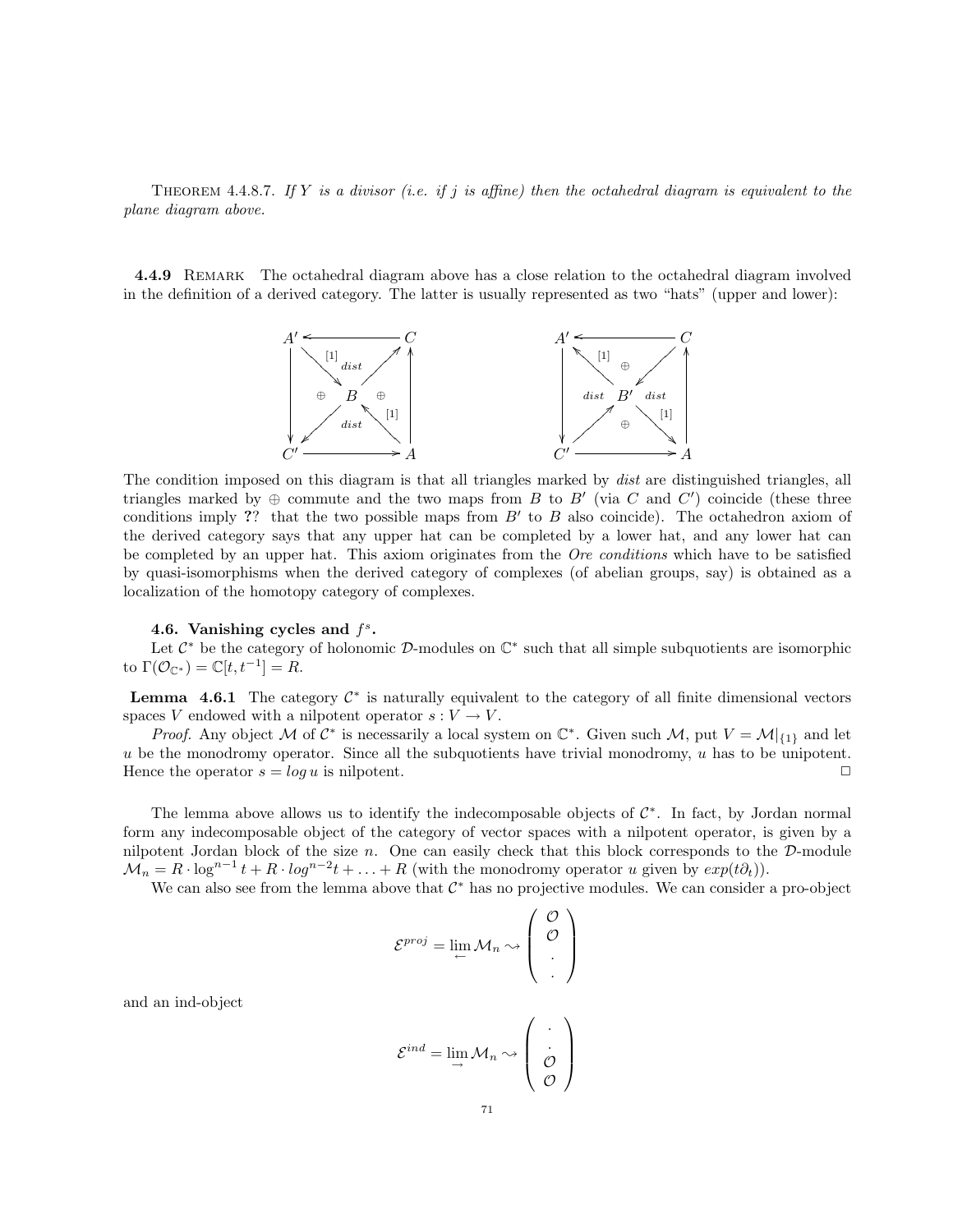Now let C be the category of all D-modules M on  $\mathbb C$  such that  $\mathcal M|_{\mathbb C^*}\in \mathcal C^*$ . In particular, one has a simple object  $\delta = i_* \mathbb{C}$  where  $i : \{0\} \hookrightarrow \mathbb{C}$ . Another simple object of  $\mathbb{C}$  can be obtained as a minimal extension of a  $\mathcal{D}_{\mathbb{C}^*}$ -module R to  $\mathbb{C}$ . In fact, one can see that

$$
j_!R\rightsquigarrow \left(\begin{array}{c} \mathcal{O} \\ \delta \end{array}\right) \qquad j_*R\rightsquigarrow \left(\begin{array}{c} \delta \\ \mathcal{O} \end{array}\right), \qquad \left(\begin{array}{c} \mathcal{O} \\ \delta \end{array}\right)\rightsquigarrow \left(\begin{array}{c} \delta \\ \mathcal{O} \end{array}\right),
$$

and the map  $j_!R \to j_*R$  mods out the bottom of  $j_!R$  and maps the quotient  $\mathcal O$  isomprhically onto the bottom of  $j_*R$ . Hence  $j_{!*}R = \mathcal{O}$ .

From now on we will denote  $\mathcal{M}_{n-1}$  by  $Log^{n-1}$ . Then one has  $j_!Log^{n-1} = \mathcal{D}_{\mathbb{C}}/\mathcal{D}_{\mathbb{C}} \cdot (t\partial)^n$ ,  $j_*Log^{n-1} =$  $\mathcal{D}_{\mathbb{C}}/\mathcal{D}_{\mathbb{C}}\cdot(\partial t)^n$  hence

$$
j_* Log^{n-1} \sim\n\begin{pmatrix}\n\delta \\
\mathcal{O} \\
\vdots \\
\delta \\
\mathcal{O}\n\end{pmatrix},\n\qquad\nj_! Log^{n-1} \sim\n\begin{pmatrix}\n\mathcal{O} \\
\delta \\
\vdots \\
\mathcal{O} \\
\delta\n\end{pmatrix}
$$

where in both cases on has n pairs in the columns. Notice that  $\mathbb{D}j_!Log^{n-1} = j_*Log^{n-1}$ . We introduce the following pro- and ind-objects:

$$
\nabla^{proj} = j_! \mathcal{E}^{proj} \,, \quad \Delta^{proj} = j_* \mathcal{E}^{proj} \,, \quad \Delta^{ind} = j_* \mathcal{E}^{ind} \,, \quad \nabla^{ind} = j_! \mathcal{E}^{ind} \,.
$$

**Lemma 4.6.2**  $\nabla^{proj}$  and  $\Delta^{proj}$  are indecomposable and projective.

Note that there exist two surjective maps  $\nabla^{proj} \to \mathcal{O} \to 0$  and  $\delta^{proj} \to \delta \to 0$ .

**Lemma 4.6.3** The category C is equivalent to the category of pairs of vector spaces  $V_0$ ,  $V_1$  together with two linear maps  $u: V_0 \to V_1$ ,  $v: V_1 \to V_0$  satisfying  $(uv)^n = 0$  for some n.

Proof. We define the equivalence by putting

$$
\mathcal{M} \mapsto (V_0 = Hom_{\mathcal{C}}(\Delta^{proj}, M), V_1 = Hom_{\mathcal{C}}(\nabla^{proj}, M)),
$$

where the maps u and v are induced by the natural maps  $\delta^{proj} \subseteq \nabla^{proj}$ . Note that  $V_1$  is nothing but the fiber of  $M$  at 1.

**4.6.4 Notation** For any object M of C we denote  $Hom_{\mathcal{C}}(\Delta^{proj}, M)$  by  $\Phi(\mathcal{M})$  (the functor of vanishing cycles) and  $Hom_{\mathcal{C}}(\nabla^{proj}, M)$  by  $\Psi(\mathcal{M})$  (the functor of nearby cycles).

We have a canonical residue pairing  $\mathbb{C}[[s]] \times \mathbb{C}((s))/\mathbb{C}[[s]] \longrightarrow \mathbb{C}$  given by taking the residue  $f \times g \longmapsto$  $Res_{s=0}(f \cdot g)$ . It is a perfect pairing making  $\mathbb{C}((s))/\mathbb{C}[[s]]$  the *continuous* dual of  $\mathbb{C}[[s]]$ , viewed as a topological C-vector space equipped with s-adic topology.

### Lemma 4.6.5

$$
Log^{n-1} = \frac{R\,t^s[s]}{s^nR\,t^s[s]}
$$

.

.

*Proof.* Define a map  $R t<sup>s</sup>[s] \rightarrow Log^{n-1}$  as follows. Let  $\sum_{n=1}^{n}$  $i=0$  $a_i s^i t^s$  be an element of  $R t^s[s]$ . Put formally

$$
t^{s} = e^{s \log t} = \sum_{k=0}^{\infty} \frac{s^{k} \cdot \log(kt)}{k!}.
$$
 So, we send  

$$
\sum_{k=0}^{n} a_{i} s^{i} t^{s} \mapsto Res_{s=0} \left( \frac{1}{n} \left( \sum_{k=0}^{n} a_{i} s^{i} t^{k} \right) \right)
$$

$$
\sum_{i=0}^{n} a_i s^i t^s \mapsto Res_{s=0} \left( \frac{1}{s} \left( \sum_{i=0}^{n} a_i s^i \right) \left( \sum_{k=0}^{\infty} \frac{s^k \log(kt)}{k!} \right) \right)
$$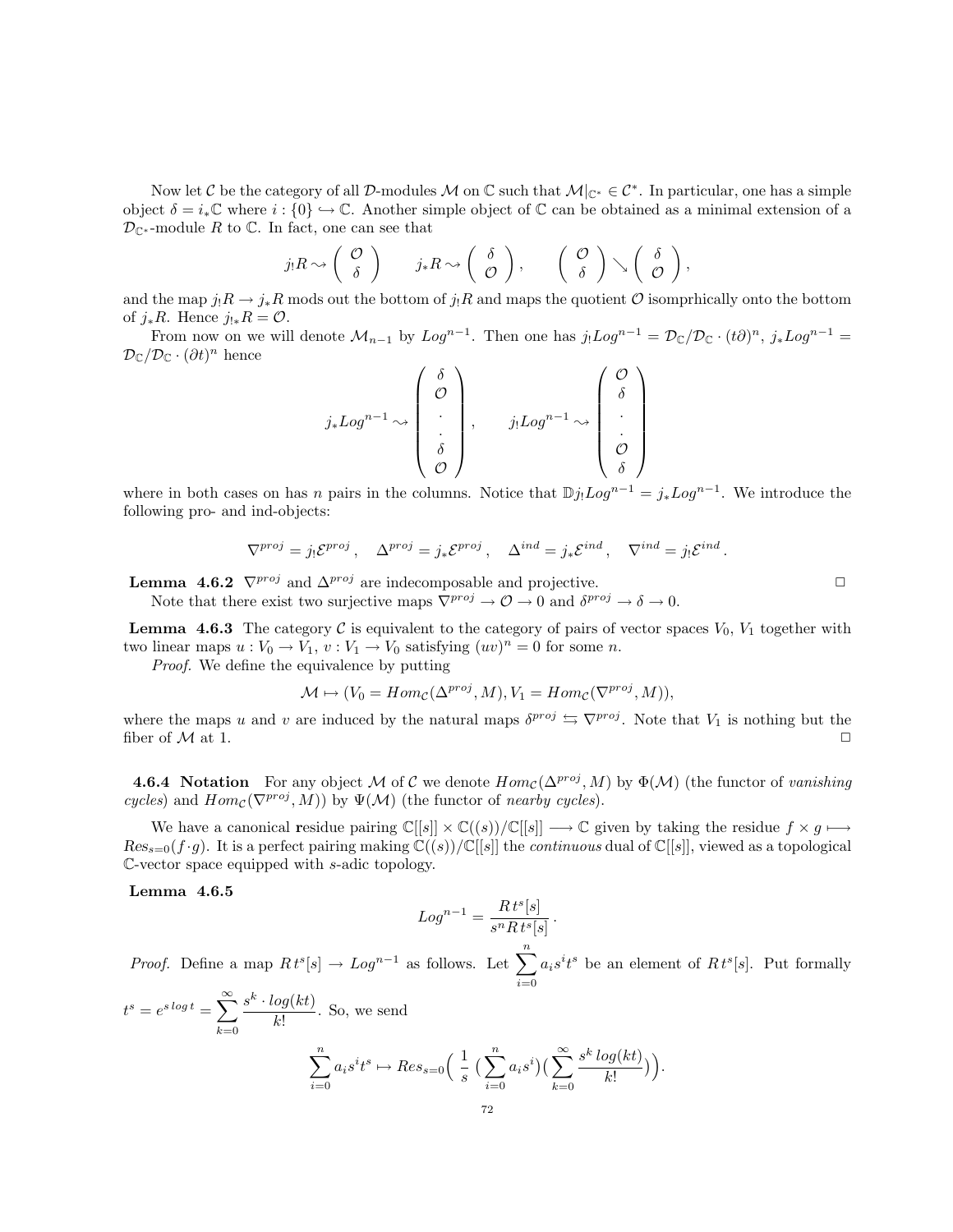This induces a bijection

$$
Log^{n-1} = \frac{R t^s[s]}{s^nR t^s[s]}.\quad \Box
$$

Using this lemma we can make the following key observation:

$$
\mathcal{E}^{proj} = Rt^s[[s]] = \lim_{\leftarrow} \frac{Rt^s[s]}{s^n Rt^s[s]}
$$

.

Moreover, under this isomorphism the logarithm of monodromy corresponds to s. When we take the direct image with respect to j we obtain the following diagram of objects on  $\mathbb C$ 

$$
\Delta^{proj} = j_* \mathcal{E}^{proj} = Rt^s[[s]] \hookrightarrow Rt^s((s)) \twoheadrightarrow \frac{Rt^s(ss)}{Rt^s[[s]]} = \Delta^{ind},
$$

where the middle term is a pro-ind-object (self-dual with respect to  $s \mapsto s^{-1}$ ) and the last equality is proved by using the correspondence

$$
\sum_{i \in \mathbb{Z}} a_j s^i t^s \mapsto Res_{s=0} \left( \frac{1}{s} \left( \sum a_i s^i \right) \left( \sum_{k=0}^{\infty} \frac{s^k \log(kt)}{k!} \right) \right)
$$

and noting that  $\frac{Rt^{s}((s))}{Rt^{s}[[s]]} \simeq R[log t] = \Delta^{ind}$ .

Corollary 4.6.6 The following sequences are exact:

$$
0 \to j_! \mathcal{E}^{proj} \to j_* \mathcal{E}^{proj} \to \delta \to 0,
$$
  

$$
0 \to \delta \to j_! \mathcal{E}^{ind} \to j_* \mathcal{E}^{ind} \to 0 \quad \Box
$$

Let  $f: X \to \mathbb{C}$  be a regular function such that df never vanishes outside  $Y = f^{-1}(0)$ :

$$
U = X \setminus Y \stackrel{j}{\hookrightarrow} X
$$
  

$$
\downarrow \qquad \qquad \downarrow f
$$
  

$$
\mathbb{C}^* \qquad \hookrightarrow \qquad \mathbb{C}
$$

Define  $\mathcal{E}_f^{proj} = f^+ \mathcal{E}^{proj}$ . (So, formally one has  $t^s \mapsto f^s$ ,  $log t \mapsto log f$ .)

For any holonomic  $\mathcal{D}_U$ -module  $\mathcal{M}$ , we have

$$
\mathbb{D}(\mathcal{E}_f^{proj} \otimes_{\mathcal{O}_U} \mathcal{M}) = \mathcal{E}_f^{ind} \otimes_{\mathcal{O}_U} \mathbb{D} \mathcal{M}.
$$

Proposition 4.6.7 In our pro-ind category

$$
j_! (\mathcal{M}f^s((s))) \simeq j_* (\mathcal{M}f^s((s))).
$$

Proof. Recall that

$$
j_{!*}\bigl(\mathcal{M}f^s((s))\bigr)=Im\bigl[j_!\ \mathcal{M}f^s((s))\to j_*\ \mathcal{M}f^s((s))\bigr]
$$

and this module can be computed as

$$
j_{!*}\mathcal{N}=\mathcal{D}_X(f^k\mathcal{N}_0)\subset j_*\mathcal{N},
$$

where  $\mathcal{N}_0$  is an O-coherent submodule of  $\mathcal N$  and  $k \gg 0$ . Assume for simplicity that  $\mathcal M = \mathcal D_X \cdot m$  where m is a section of  $M$  (the general case follows from this by induction on the number of generators). Then

$$
j_{!*}(\mathcal{M}f^s((s))) = \mathcal{D}_X\big(mf^kf^s\big)((s)) = \mathcal{D}_X\big(mf^{k+s}((s))\big) = \mathcal{M}f^s((s))
$$

by the lemma on b-function. Hence our map is surjective. By duality it is also injective, therefore it is an  $\Box$  isomorphism.  $\Box$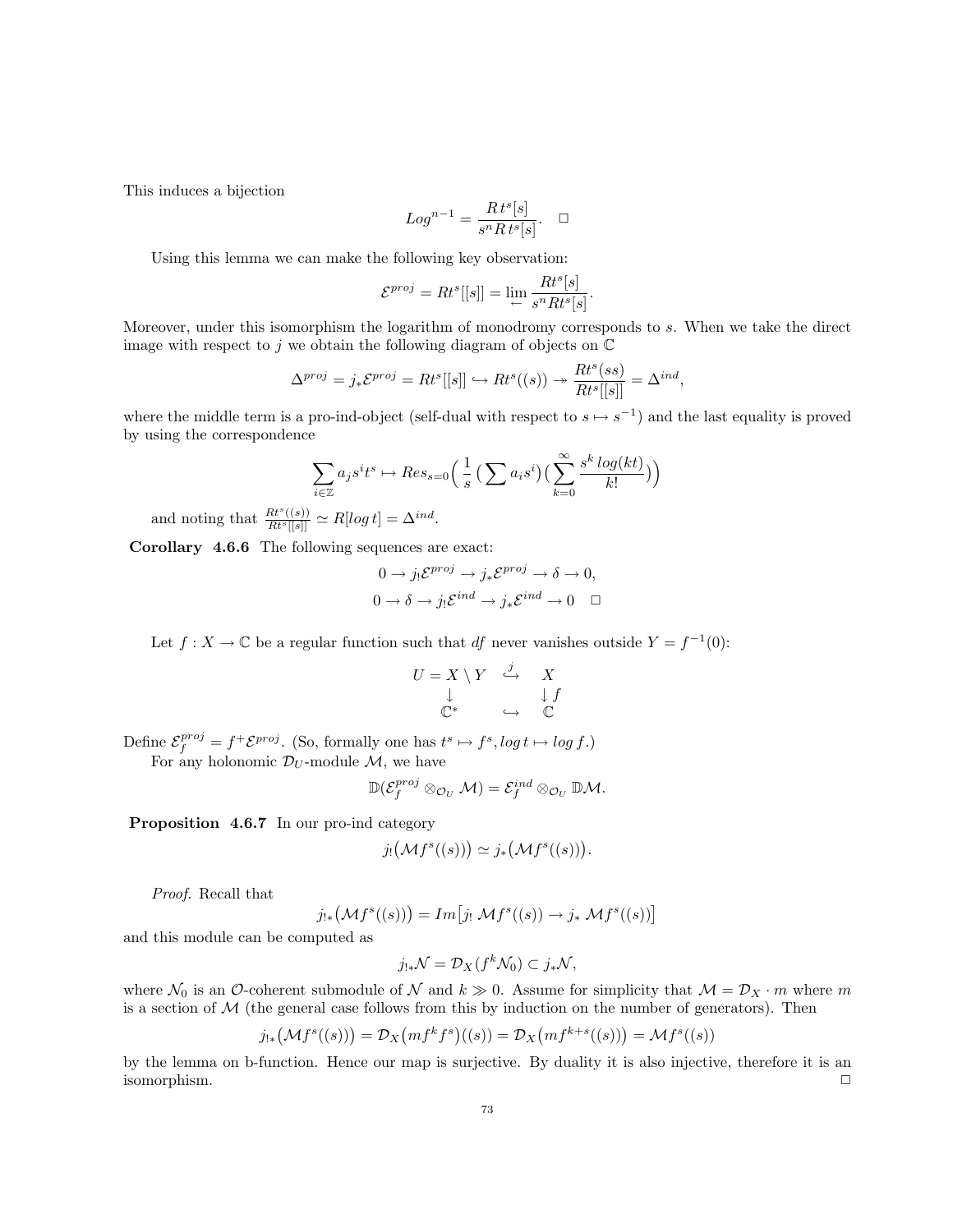Corollary 4.6.8 The canonical map

$$
j_!\,\mathcal{M}f^s[[s]]\rightarrow j_*\,\mathcal{M}f^s[[s]]
$$

is injective.  $\Box$ 

**Corollary 4.6.9** If M is generated by an  $\mathcal{O}_X$ -coherent subsheaf  $\mathcal{M}_0$ , then

(i) 
$$
j_!\mathcal{M}f^s[[s]] = \mathcal{D}_X[[s]] \cdot (f^{k+s}\mathcal{M}_0), \quad k \gg 0
$$
  
(ii)  $j_*\mathcal{M}f^s[[s]] = \mathcal{D}_X[[s]] \cdot (f^{ks}\mathcal{M}_0), \quad k \gg 0.$ 

Proof.  $j_! \mathcal{M} f^s[[s]] = j_{!*} \mathcal{M} f^s[[s]] = \mathcal{D}_X[[s]] \cdot (f^{k+s} \mathcal{M}_0)$ . The second assertion is proved similarly.

**Corollary 4.6.10** For  $k \geq 0$  one has the follwoing ismorphisms

$$
j_!\mathcal{M}=\frac{\mathcal{D}_X[s](f^{s+k}\mathcal{M}_0)}{s\cdot\mathcal{D}_X[s](f^{s+k}\mathcal{M}_0)},\quad j_*\mathcal{M}=\frac{\mathcal{D}_X[s](f^{s-k}\mathcal{M}_0)}{s\cdot\mathcal{D}_X[s](f^{s-k}\mathcal{M}_0)}.
$$

Proof. We have the following short exact sequance on U

$$
0\to \mathcal{M} f^s[[s]]\stackrel{s\cdot}{\longrightarrow} f^s\mathcal{M}[[s]]\to \mathcal{M}\to 0.
$$

By exactness of  $j_!$  this gives

$$
0 \to j_! \mathcal{M}f^s[[s]] \xrightarrow{s^*} j_! f^s \mathcal{M}[[s]] \to j_! \mathcal{M} \to 0,
$$

and the result for  $j_!$  follows. The statment for  $j_*$  is proved similarly.  $\Box$ 

**Definition 4.6.11** For any  $\mathcal{D}_U$ -module M we define a submodule

$$
\Psi(\mathcal{M})=\frac{j_*\mathcal{M}f^s[[s]]}{j_!\mathcal{M}f^s[[s]]}
$$

supported on the divisor  $Y = f^{-1}(0)$ .

**Proposition 4.6.12**  $\Psi(\mathcal{M})$  is a holonomic module.

*Proof.* It suffices to show that, for some  $N \gg 0$ ,

$$
s^N j_* \mathcal{M} f^s[[s]] \subset j_! \mathcal{M} f^s[[s]]
$$

(by the previous corollary). Note that:

$$
s^N\big(\mathcal{D}_X[[s]](f^{s-k}\mathcal{M}_0)\big)\subset \mathcal{D}_X[[s]](f^{s+k}\mathcal{M}_0).
$$

Assume for simplicity that  $\mathcal{M}_0$  is generated by one section m. By the lemma on b-function, there exists an operator  $u(\partial, s)$  such that  $u(\partial, s)(m \cdot f^{s+1}) = b(s) \cdot (mf^s)$ . Then  $u(\partial, s + k - i)(m \cdot f^{s+1+k-i}) =$  $b(s+k-i)m \cdot f^{s+k-i}$ . Hence we can find an operator Q such that

$$
Q(\partial, s)(m \cdot f^{s+k}) = b(s+k-1) \cdot b(s+k-2) \dots b(s-k)(m \cdot f^{s-k}).
$$

Now take N to be equal to the number of integral roots of b-finction. (Since  $s - \alpha$  is invertible in  $\mathbb{C}[[s]]$ .) (That's was someone's notes and I don't understand this last part).  $\Box$ 

**Corollary 4.6.13** The functor  $\Psi : Hol(\mathcal{D}_U) \to Hol(\mathcal{D}_Y)$  is exact.

*Proof.* The functor  $D_{hol}(\mathcal{D}_U) \to D_{hol}(\mathcal{D}_Y)$  preserves the abelian core of these derived categories. (same comment as before).  $\Box$ 

Corollary 4.6.14  $\Psi(\mathbb{D}\mathcal{M}) = \mathbb{D}(\Psi\mathcal{M})$ .

Proof. One has the following short exact sequence

$$
0 \to j_! \mathcal{M}f^s[[s]] \to j_! \mathcal{M}f^s((s)) \to \frac{j_! \mathcal{M}f^s((s))}{j_! \mathcal{M}f^s[[s]]} \to 0
$$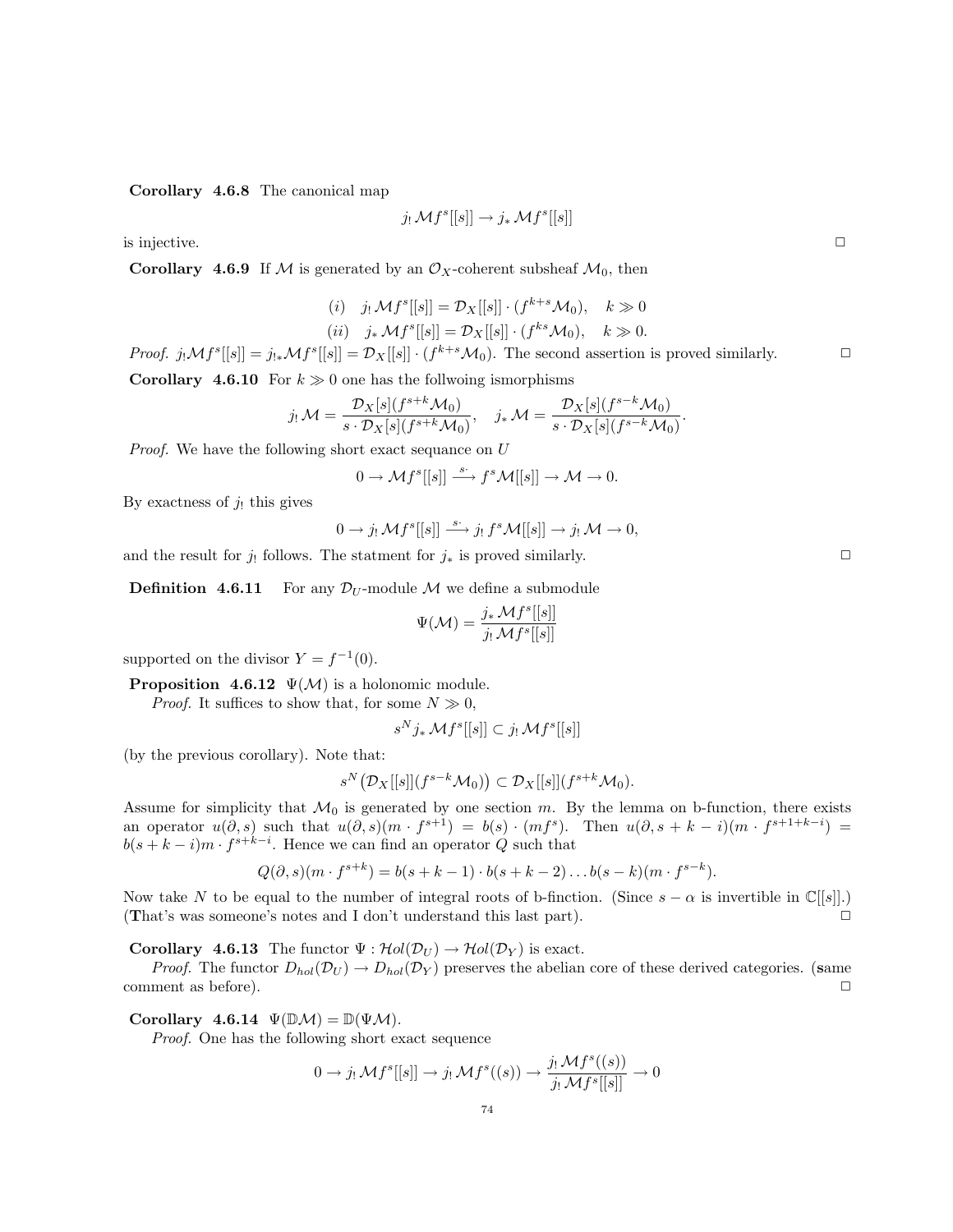where the quotient  $\frac{j_! \mathcal{M} f^s((s))}{j_! \mathcal{M} f^s([s])}$  $\frac{\partial_i \mathcal{M}f^s((s))}{\partial_j \mathcal{M}f^s[[s]]}$  is isomorphic to  $j_! (\mathcal{M} \otimes \mathcal{E}_f^{ind}).$  Now

$$
\mathbb{D} \Psi \mathbb{D}(\mathcal{M}) = \mathbb{D} i^* j_* (\mathbb{D} \mathcal{M} \otimes \mathcal{E}_f^{proj}) =
$$
  
=  $\mathbb{D} i^* j_* \mathbb{D}(\mathcal{M} \otimes \mathcal{E}_f^{ind}) = i^! j_! (\mathcal{M} \otimes \mathcal{E}_f^{ind}) = \Psi(\mathcal{M}). \quad \Box$ 

4.6.15 REMARK From now on all the arguments will makes sense not only in the category of D-modules, but also in the category of  $\mathcal{D}$ –, odules with regular singularities, mixed Hodge modules, perverse sheaves, etc. Beilinson in his (reference) introduced another functor that we are about to define.

**Definition 4.6.16** For any  $\mathcal{D}_U$ -module M define

$$
\Xi(\mathcal{M}) = \frac{j_* \mathcal{M} f^s[[s]]}{j_! \mathcal{M} f^s s[[s]]}
$$

The functor  $\Xi$  is called the maximal extension (and sometimes the "double tail")

It follows from the definition that  $\Xi(\mathcal{M})$  has a submodule  $\frac{j_1 \mathcal{M} f^s[[s]]}{i_1 \mathcal{M} f^s s[[s]]}$  $\frac{j! \mathcal{M}}{j! \mathcal{M}f^s s[[s]]}$  with the quotient module isomorphic to  $\Psi(\mathcal{M})$ :

$$
0 \to j_! \mathcal{M} \xrightarrow{\alpha_-} \Xi(\mathcal{M}) \xrightarrow{\beta_-} \Psi(\mathcal{M}) \to 0. \tag{4.6.17}
$$

We can also consider a submodule  $\frac{j_* \mathcal{M} f^s s[[s]]}{j_* \mathcal{M} f^s s[[s]]}$  $\frac{\partial f_*}{\partial f} \frac{\mathcal{M}f^s[s][s]}{\mathcal{M}f^s[s][s]}$  which is itself isomorphic to  $\Psi(\mathcal{M})$  since mulitplication by s is an isomorphism. This leads to a short exact sequence

$$
0 \to \Psi(\mathcal{M}) \xrightarrow{\beta_+} \Xi(\mathcal{M}) \xrightarrow{\alpha_+} j_* \mathcal{M} \to 0.
$$
\n(4.6.18)

**Lemma 4.6.19** The functor  $\Xi$  has the following properties:

 $(i) \equiv$  is exact,

 $(ii) \equiv$  commutes with Verdier duality,

- (iii) The two exact sequences (4.6.17) and (4.6.18) get interchanged by the Verdier duality,
- (iv) The composition  $\alpha_+ \circ \alpha_- : j_! \mathcal{M} \to j_* \mathcal{M}$  coincides with the canonical map form j! M to  $j_* \mathcal{M}$ ,
- (v) The composition  $\beta_-\circ\beta_+:\Psi(\mathcal{M})\to \Psi(\mathcal{M})$  is multiplication by s.

*Proof.* The proof of exactness is the same as for  $\Psi$ . The rest was omitted.  $\square$ 

**4.6.20** EXAMPLE Condider a D-module on the punctured affine line  $\mathbb{C}\setminus\{0\}$  given by the ring of functons  $R = \mathbb{C}[x, x^{-1}]$ . One has

$$
\Xi(R) \rightsquigarrow \begin{pmatrix} \delta \\ \mathcal{O} \\ \delta \end{pmatrix} \qquad \text{so called 'two-sided }\delta\text{-tail'}.
$$

In this case we can see that  $\Xi(R)$  is indeed self-dual and also that this extension is maximal (since we know all the indecomposable objects, it follows that the only way the make  $\Xi(R)$  bigger is to add at least one subquotient isomorphic to  $\mathcal O$  which would change the restriction to the open part  $\mathbb C \setminus \{0\}$ .

Let  $\mathcal{M}_X \in \mathcal{D}_X$  and  $\mathcal{M}_U = \mathcal{M}_X|_U$ . Consider the following complex

$$
j_! \mathcal{M}_U \xrightarrow{(\alpha_- \oplus \gamma_-)} \Xi(\mathcal{M}_U) \oplus \mathcal{M}_X \xrightarrow{(\alpha_+ \oplus -\gamma_+)} j_* \mathcal{M}_U
$$

where the  $\gamma$ 's are the canonical maps. It follows immediately that the first map is injective and the second map is surjective.

Definition 4.6.21

$$
\Phi(\mathcal{M}_X) = \frac{Ker(\alpha_+ \oplus -\gamma_+)}{Im(\alpha_- \oplus \gamma_-)}.
$$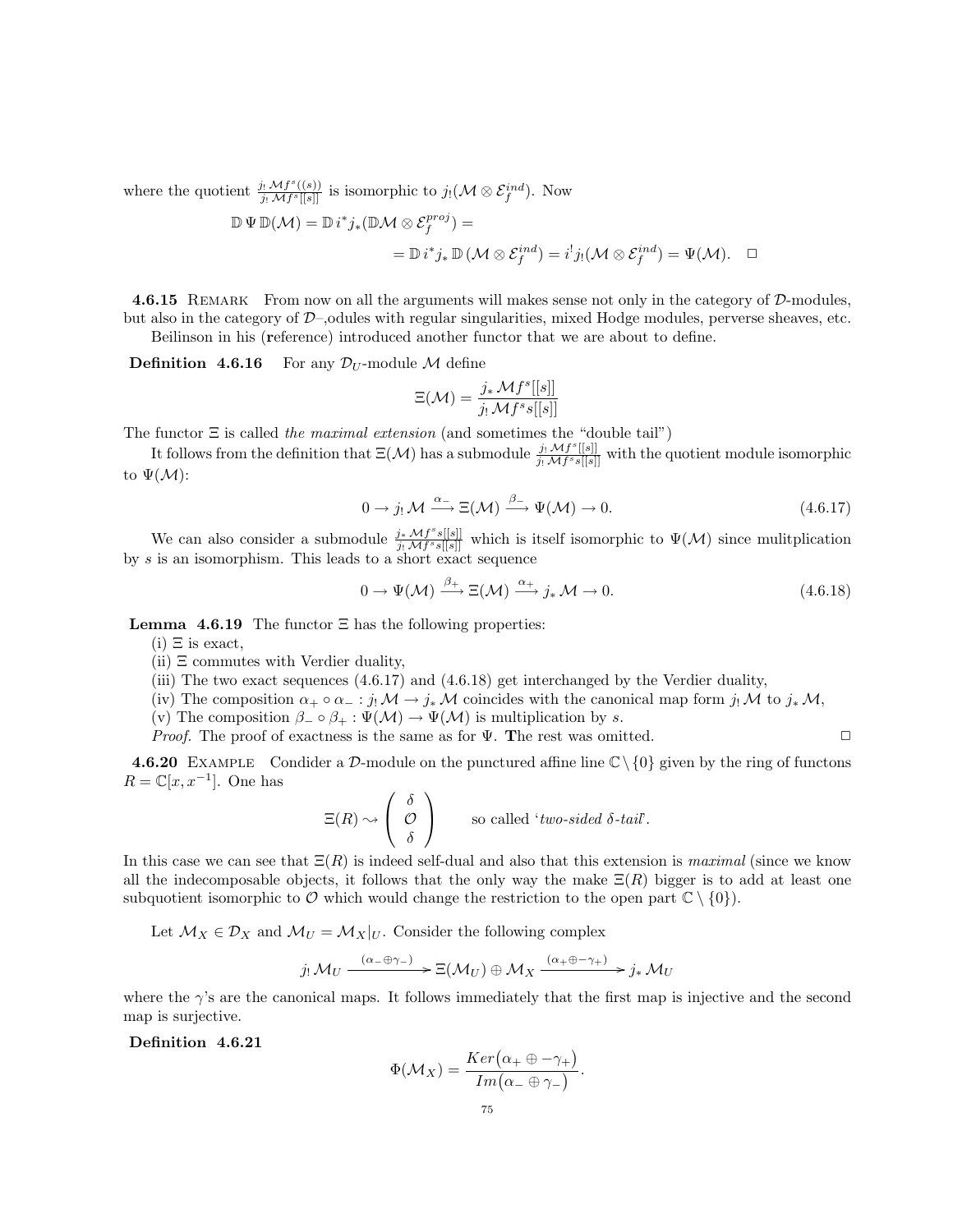**Lemma 4.6.22** The module  $\Phi(\mathcal{M}_X)$  is supported on  $Y = f^{-1}(0)$ . *Proof.* On the open part  $U$  the complex above restricts to

 $0 \to \mathcal{M}_U \to \mathcal{M}_U \oplus \mathcal{M}_U \to \mathcal{M}_U \to 0. \quad \Box$ 

**Proposition 4.6.23** The functor  $\Phi$  has the following properties

(i)  $\Phi$  takes D-modules to D-modules (i.e. not just to complexes of D-modules),

(ii)  $\Phi$  commutes with the Verdier Duality functor  $\mathbb{D}$ ,

(iii)  $\Phi$  is exact.

Proof. The first assertion follows from the definition, the second from self-duality of the complex defining  $\Phi$  and the third is proved by diagram chase.

4.6.24 REMARK One can also give alternative definitions of the functors  $\Psi$  and  $\Phi$ :

$$
\Psi(\mathcal{M}_X)=i^*(\Delta^{ind}\otimes_{\mathcal{O}_X}\mathcal{M}_X),\quad \Phi(\mathcal{M}_X)=i^*(\nabla^{ind}\otimes_{\mathcal{O}_X}\mathcal{M}_X).
$$

These definitions will not be used on these notes.

Note that the maps  $(\beta_+, 0) : \Psi(\mathcal{M}_U) \to \Xi(\mathcal{M}_U) \oplus \mathcal{M}_X$  and  $(-\beta_-) : \Xi(\mathcal{M}_U) \oplus \mathcal{M}_X \to \Psi(\mathcal{M}_U)$  descend to a pair of maps  $u: \Psi(\mathcal{M}_U) \to \Phi(\mathcal{M}_X)$  and  $v: \Phi(\mathcal{M}_X) \to \Psi(\mathcal{M}_U)$ , respectively. Moreover, the composition  $v \circ u = \beta_- \circ \beta_+$  is equal to the monodromy map s. We will also use the following exact sequence:

$$
0 \to i^{!} \mathcal{M}_{X} \to \Phi(\mathcal{M}_{X}) \to \Psi(\mathcal{M}_{U}) \to \mathcal{H}^{1} i^{!} \mathcal{M}_{X} \to 0,
$$

and the one obtained from it by Verdier duality:

$$
0 \to i^* \mathcal{M}_X \to \Psi(\mathcal{M}_U) \to \Phi(\mathcal{M}_X) \to \mathcal{H}^1 i^* \mathcal{M}_X \to 0.
$$

Now we apply this formalism to the following situation:

**4.6.25** Problem. Let  $Y = f^{-1}(0) \stackrel{i}{\hookrightarrow} X \stackrel{j}{\hookleftarrow} U$  be our usual diagram and suppose that Y is a smooth divisor. One can ask the following question: how can we glue the category  $Hol(\mathcal{D}_X)$  from the two categories  $\mathcal{H}ol(\mathcal{D}_{U})$  and  $\mathcal{H}ol(\mathcal{D}_{V})$ ?

The answer to this question in the case of sheaves is that the gluing conditin is given by the specialization map. This data, however, is not "finite" (i.e. cannot be expressed in the language of finite-dimensional vector spaces) since the category of all sheaves on  $X$  is not artinian (IS THERE A BETTER EXPLANATION ?).

The problem for D-modules was solved independently by Deligne, Verdier and Beilinson (and all the constructions can be also applied to perverse sheaves, mixed Hodge modules, etc.) Here we will give the construction due to Beilinson. One advantage of it is that it works even when  $Y$  is singular.

**4.6.26** Gluing data. Consider the quadruples  $(\mathcal{M}_U, \mathcal{M}_Y, u, v)$  where  $u : \Psi(\mathcal{M}_U) \to \mathcal{M}_Y$  and v:  $\mathcal{M}_Y \to \Psi(\mathcal{M}_U)$  are two morphisms of  $\mathcal{D}_Y$ -modules satisfying  $(u \circ v)^{n_1} = 0$ ,  $(v \circ u)^{n_2} = 0$ , for  $n_1, n_2 \gg 0$ .

**4.6.27** REMARK If M is an object of  $Hol(\mathcal{D}_X)$  then  $\mathcal{M}_U = M|U, \mathcal{M}_Y = \Phi(\mathcal{M})$  and the morphisms u, v described above form a quadriple  $F(\mathcal{M}) = (\mathcal{M}_U, \Phi(\mathcal{M}), u, v)$  satisfying the conditions imposed on gluing data.

**Definition** 4.6.28 Define the *gluing category* to be the category with objects being the gluing data quadruples and obvious morphisms.

THEOREM 4.6.28.1. The category  $Hol(D_x)$  is equivalent to the gluing category.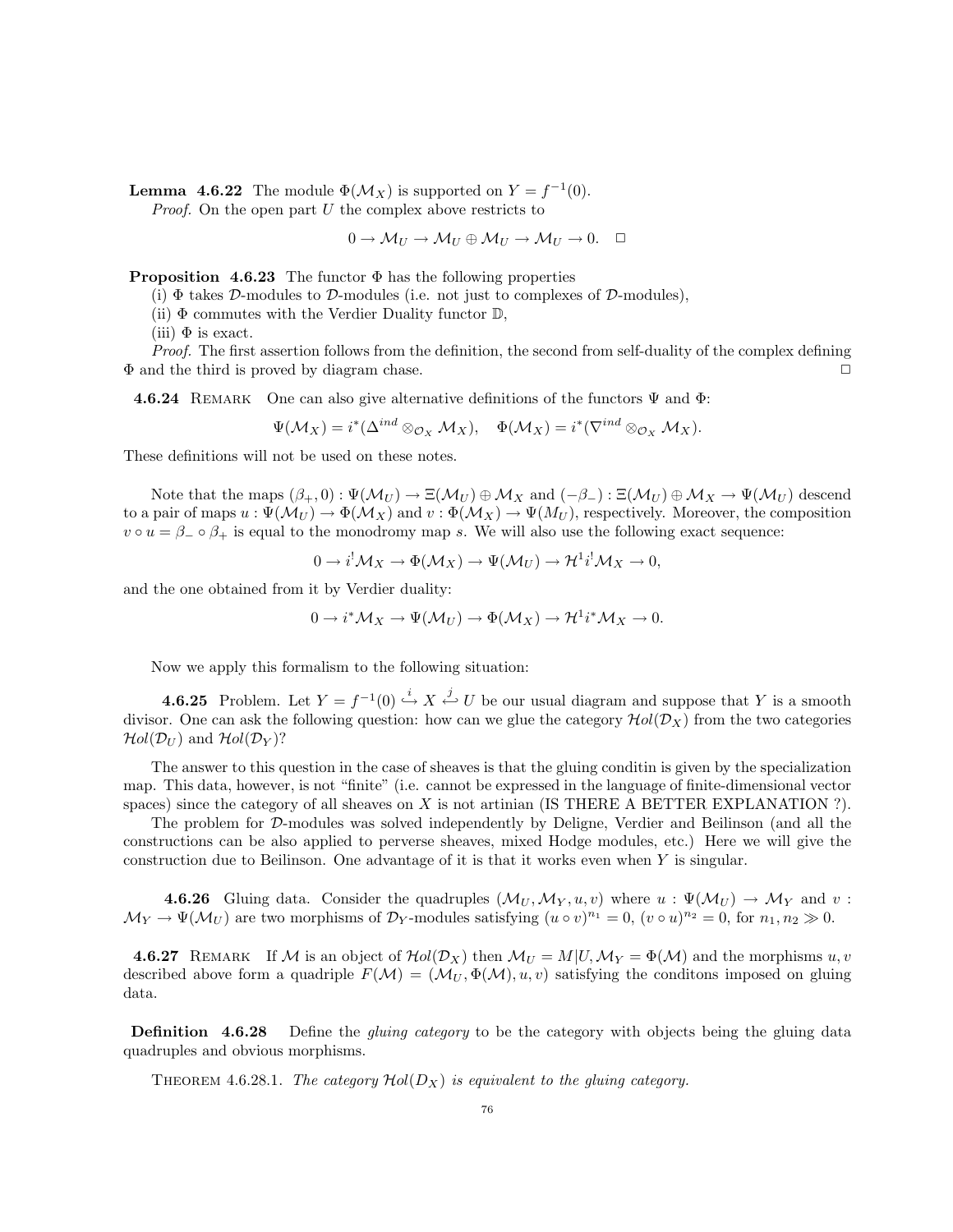*Proof.* The remark above provides a functor F in one direction. Suppose a quadruple  $(M_U, M_Y, u, v)$  is given. Consider

$$
\Psi(\mathcal{M}_U) \xrightarrow{(\beta_+ \oplus u)} \mathcal{B}(\mathcal{M}_U) \oplus \mathcal{M}_Y \xrightarrow{(\beta_- \oplus -v)} \Psi(\mathcal{M}_U)
$$

One can see that the first arrow is injective (since  $\beta_+$  is injective) and the second arrow is surjective (since  $\beta$ <sub>−</sub> is surjective). Define

$$
G(\mathcal{M}_U,\mathcal{M}_Y,u,v)=\frac{Ker(\beta_-\oplus -v)}{Im(\beta_+\oplus u)}.
$$

By direct diagram chase one shows that G defines an exact functor which is inverse to the functor  $F$ .

**4.6.29** REMARK The functor  $\Xi(\mathcal{M})$  was introduced exactly because it is necessary to prove the theorem above kosnoyazychno poluchilos'.

**4.6.30** Proof of  $(4.3.7.3)$ .

(the second proof uses functor Ξ. Maybe one could give the first proof right after the statement of the theorem and then give the second one much later).

To formulate a general statement that implies the theorem, recall the definition of a t-structure on a triangulated category D. Let  $h : D \to Ab$  be a functor from D to some abelian category Ab (one should think of h as a zero homology functor). For any  $i \in \mathbb{Z}$ , define the functors  $h^i$  by  $h^i(M) = h(M[i])$ , where M is an object of D and  $[i]$  stands for shift in a triangulated category. We will say that h is homological if it  $M \to \{h^{i}(M)\}_{i \in \mathbb{Z}}$  maps distinguished triangles to long exact sequences. Given such h, we can define

$$
D^{+} = \{ M \mid h^{i}(M) = 0, \forall i < 0 \}, \text{ and}
$$

$$
D^{-} = \{ M \mid h^{i}(M) = 0, \forall i > 0 \}.
$$

Then we have an "exact sequence of categories":  $0 \to D^- \to D \to D^+ \to 0$ . Such a triple  $(D, D^+, D^-)$  is called a t-structure (one can show that any t-structure in the sense of the usual definition (cf. ???) comes from some homological functor  $h$ , so this definiton is equivalent to the one of (cf. ???)).

One defines a heart of t-structure to be  $\mathcal{C} = D^+ \cap D^-$ . It follows that C is an abelian category and there exists a functor  $D^b(\mathcal{C}) \to D$  (one should says smth abou iterated cones, and also that the axioms of the derived category are "bad"). We will answer the following general question: is it true that the functor  $D<sup>b</sup>(\mathcal{C}) \to D$  is an equivalence of categories?

Of course, for any abelian heart C the categories  $D<sup>b</sup>(\mathcal{C})$  and D have the same *objects*. However, in general there is no reason why the  $Hom$ -groups in  $D$  should coincide with the Yoneda  $Ext$ 's in the category of complexes. We will outline two approaches to detecting in which case one in fact has such coincidence. The first approach is due to Beilinson:

**Lemma 4.6.31** The natural functor  $D^b(\mathcal{C}) \to D$  is an equivalence of categories if and only if one of the following equivalent conditions holds:

(i)  $Ext^*_{\mathcal{C}}(M, N) \simeq Ext^*_{D}(M, N), \quad \forall M, N \in Ob(\mathcal{C}).$ 

(ii) For all  $M, N \in Ob(\mathcal{C})$ ,  $i > 0$  and  $e \in Ext^i_{\mathcal{C}}(M, N)$  there exists an embedding  $N \hookrightarrow N'$  (depending on e) such that the image of e under the map  $Ext_{\mathcal{C}}^{i}(M, N) \to Ext_{\mathcal{C}}^{i}(M, N')$  is equal to zero.

(Maybe one has to put finiteness conditions that are satisfied in examples)  $\Box$ 

**4.6.32** EXAMPLE Let us consider the situation when D is the derived category of complexes of sheaves with locally constant cohomology on some topological space X and  $\mathcal C$  is the category Loc of local systems on X. Then we have to establish whether or not the groups  $Ext_D^i(\mathcal{L}_1, \mathcal{L}_2) = H^i(X, \mathcal{L}_1^* \otimes \mathcal{L}_2)$  are isomorphic to  $Ext^i_{Loc}(\mathcal{L}_1,\mathcal{L}_2) = Ext^i_{Loc}(1,\mathcal{L}_1^* \otimes \mathcal{L}_2)$  (wheref 1 denotes the trivial one-dimensional local system. Denote the tensor product  $\mathcal{L}_1^* \otimes \mathcal{L}_2$  by  $\mathcal{L}$ . Recall that the category Loc is equivalent to the category  $Rep(\pi_1(X))$  of finite-dimensional representations of the fundamental group  $\pi_1(X)$ .

Now we want to know under what conditions the groups  $H^{i}(X,\mathcal{L})$  are isomorphic to Yoneda groups  $Ext_{Rep(\pi_1(X))}(1,\mathcal{L})$ . In general this is a dificult question but one can give a sufficient condition. First note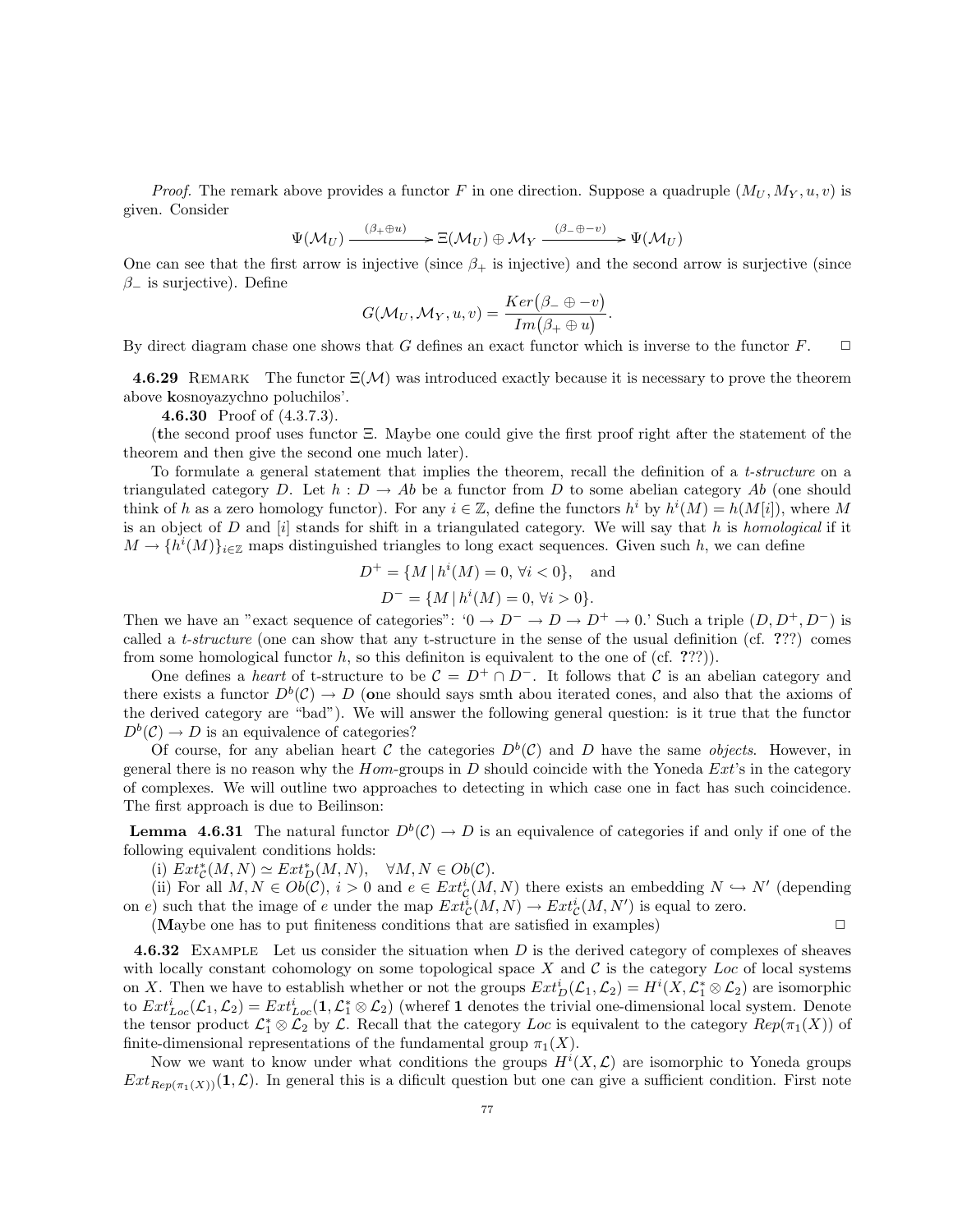that we have to use the Yoneda Ext's since the category  $Rep(\pi_1(X))$  of finite-dimensional representations does not have enough projective objects. To use projective resolutions one has to consider a larger category  $Rep^{\infty}(\pi_1(X))$  if infinite-dimensional representations of  $\pi_1(X)$ . With this understood, we can formulate the sufficient conditions on  $X$ :

(1) X is a  $K(\pi_1(X), 1)$ -space and

(2) Ext-groups in the category  $Rep^{\infty}(\pi_1(X))$  coincide with the Ext-groups in the category  $Rep(\pi_1(X))$ .

Note that the second condition depends on the group  $\pi_1(X)$  only. It is known to hold in the following cases:

(a)  $\pi_1(X)$  is a finite group.

(b)  $\pi_1(X)$  is a finitely generated free abelian group.

(c)  $\pi_1(X)$  is a finitely generated free (non-abelian) group.

The condition  $(c)$  is of particular importance to us since it is satisfied when X is, for example, an affine algebraic curve. Hence we have proved the following proposition

**Proposition 4.6.33** If X is a  $K(\pi, 1)$ -space and  $\pi$  satisfies one of the conditions above then the derived category  $D_{Loc}^b$  is equivalent to the derived category  $D^b(Loc)$ .

Now we are ready to prove that the category  $D_{hol}^b(\mathcal{D}_X)$  is equivalent to the derived category of  $Hol(\mathcal{D}_X)$ . In fact, let  $X = \coprod X_\alpha$  be an algebraic stratification of X such that:

(1) Each stratum  $X_\alpha$  is a  $K(\pi, 1)$ -space and  $\pi_1(X_\alpha)$  is a free finitely generated group, and

(2) For any  $\alpha$  the morphism  $j_{\alpha}: X_{\alpha} \hookrightarrow X$  is affine (this condition ensures that all the higher derived functors of  $(j_{\alpha})_*$  and  $(j_{\alpha})_!$  vanish).

Consider the category  $\mathcal{C} \subset \mathcal{H}ol(\mathcal{D}_X, \{X_\alpha\})$  of holonomic  $\mathcal{D}_X$ -modules on X smooth along the strata.

THEOREM 4.6.33.2. If  $X = \coprod X_\alpha$  is a smooth algebraic stratification as above and and  $\mathcal{M}, \mathcal{N} \in \mathcal{C}$  then, for any i,

$$
Ext_{\mathcal{C}}^{i}(\mathcal{M},\mathcal{N})=Ext_{D_{hol}^{b}}^{i}(\mathcal{M},\mathcal{N}).
$$

*Proof.* For  $i = 1$  the statement follows from the fact that he category C is stable under extensions. For the general case we need the following

**Proposition 4.6.34** The following properties of a D-module  $\mathcal{N} \in Ob(\mathcal{C})$  are equivalent:

(a) For any  $\alpha$  and any local system  $\mathcal L$  on  $X_{\alpha}$  one has

 $Ext^1_{\mathcal{D}_{hol}^b}((j_{\alpha})_!\mathcal{L},\mathcal{N})=0,$ 

(b) The same property holds for  $Ext<sup>i</sup>$  with any positive i.

(c) N has a finite filtration  $\{N_i\}$  such that  $N_i/N_{i-1} = (j_{\beta})_*I$ , where  $I_{\beta}$  is an injective object of the category of local systems on  $X_{\beta}$ .

Comments on proof. (c) implies (b) since

$$
Ext^i((j_{\alpha})_!\mathcal{L},(j_{\beta})_*I) = Ext^i(j_{\beta}^*(j_{\alpha})_!\mathcal{L},I) = Ext^i(0,I) = 0
$$

if  $\beta \neq \alpha$  and if  $\beta = \alpha$  we use injectivity of I. The implication (b)  $\Rightarrow$  (a) is obvious. Finally, (a)  $\Rightarrow$  (c) is proved by categorical diagram chasing using induction on strata and one trick due to Jantzen. ✷

If all the fundamental groups of the strata are finite (e.g. trivial) then the category  $\mathcal C$  has enough injective and projective objects. Hence we can proceed as follows:

Step 1. Using long exact sequences and the 5-lemma we can reduce to the case when  $\mathcal M$  is simple (since any holonomic module is of finite length).

Step 2. Choose an injective resolution  $0 \to \mathcal{N} \to I_0 \to I_1 \to \ldots$  in C. This resolution gives two spectral sequences for computing Ext-groups in  $\mathcal C$  and  $D_{hol}^b(X)$ , respectively. Since the differentials in the spectral sequences commute with the maps between them it is enough to prove the theorem in the case when  $\mathcal N$  is injective.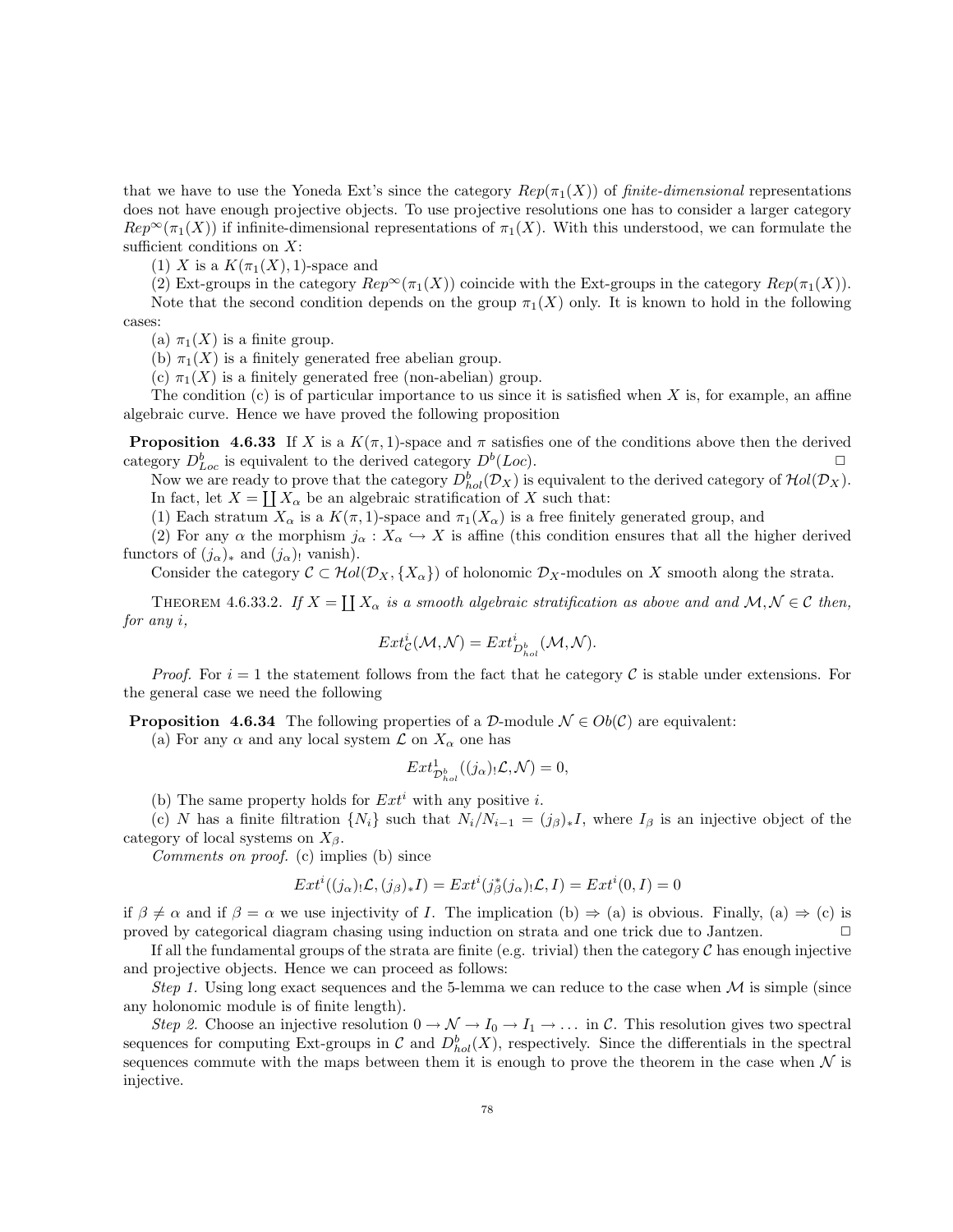Step 3. Argue by induction on dim Supp $\mathcal{M}$ . Suppose Supp $\mathcal{M} = \overline{X_{\alpha}}$ . Then

$$
0 \to Ker u \to (j_{\alpha})_!(\mathcal{M}|_{X_{\alpha}}) \xrightarrow{u} \mathcal{M} \to 0,
$$

where the map u is surjective by simplicity of M and  $Ker(u)$  is supported on the strata of smaller dimension. It follows from the long exact sequence of Ext's that it suffices to show that the groups  $Ext^i(j_\alpha)$ ! $(\mathcal{M}|_{X_\alpha}, \mathcal{N})$ are the same in C and  $D_{hol}^b(X)$ . Since we assumed N to be injective both these groups are trivial by the proposition above.

In the general case (when the fundamental groups are not finite) we cannot assum that  $N$  is injective since C doesnot have enough injectives. Instead, given any particular  $e \in Ext_{D_{hol}}^{i}(\mathcal{M}, \mathcal{N})$ , we want ot find an inclusion  $\mathcal{N} \subset \mathcal{N}'$  such that the image of e in  $Ext_{D_{hol}^b}^i(\mathcal{M}, \mathcal{N})$  is equal to zero. Of course, if  $\mathcal{N}$  embeds into injective module  $\mathcal{N}'$  then  $\mathcal{N}'$  will work for all e. If this is not the case we can still find a module  $\mathcal{N}'$ which annihilates each *particular e.* (details still to be worked out)  $\Box$ 

This result suffices to prove (4.3.7.3) since, given any particular pair of  $\mathcal{D}_X$ -modules M and N, we can first choose a stratification of X such that  $M$  and  $N$  are smooth along the strata of it. By removing finitely many divisors from each stratum we can guarantee that the inculsion of this strarum in  $X$  is affine and the stratum itself is an iterated locally trivial fibration with fibers isomorphic to affine curves (hence a  $K(\pi, 1)$ space. Hence, for any particular pair  $\mathcal M$  and  $\mathcal N$  we can choose a stratification such that the conditions (1) and (2) are satisfied.  $\Box$ 

We now outline a second approach to  $(4.3.7.3)$  due to Beilinson. Recall that it suffices to find an embedding  $\mathcal{N} \hookrightarrow \mathcal{N}'$  annihilating some particular element  $e \in Ext_{D_{hol}}^{i}(\mathcal{M}, \mathcal{N})$ .

Step 1. Choose a Zariski open subset  $U \subset X$  that has a smooth morphism to some variety Z with fibers isomorphic to affine curves. We will find a module  $\mathcal{N}'$  which solves the problem fo  $Ext^i_{\mathcal{D}^b_{hol}(U)}$ . Once we know how to do that, we can choose an open cover  $X = \cup U_\alpha$ , find a module  $\mathcal{N}'_\alpha$  on each  $\overline{U_\alpha}$  and take  $\mathcal{N}'$  to be equal to  $\bigoplus (j_\alpha)_*\mathcal{N}'_\alpha$ . To that end, note that the Ext-groups on U can be computed via some Ext-groups on Z using Leray spectral sequence. Shrinking  $U$  if necessary we can assume that all the direct image sheaves on Z involved in the spectral sequence are locally free. We will deduce the statement for U from the statement for Z, inducting on dimension.

Step 2. Induction on  $min(\dim Supp \mathcal{M}, \dim Supp \mathcal{N})$ . Suppose that both dimensions are less then  $\dim X$ . Then there exists a divisor Y containing both Supp M and Supp N (such Y may not be smooth and irreducible). We represent Y (locally) as a zero set of some function  $f$  and consider our usual diagram  $Y \hookrightarrow X \hookleftarrow V$ . We obviously have  $Ext^i_{D^b_{hol}(X)}(\mathcal{M}, \mathcal{N}) = Ext^i_{D^b_{hol}(Y)}(\mathcal{M}, \mathcal{N})$  since both sides of the equality have topological meaning. Hence it suffices to prove  $Ext^i_{\mathcal{C}(X)}(\mathcal{M},\mathcal{N}) = Ext^i_{\mathcal{C}(Y)}(\mathcal{M},\mathcal{N})$ , where the category  $calHol(Y)$  of holonomic modules on Y is taken to be the full subcategory of  $Hol(X)$  generated by modules supportedon Y. We always have a map from the LHS of the equality to the RHS of it. Since the functor  $\Phi: Hol(X) \to Hol(Y)$  restricts to the identity on  $Hol(Y)$ , the map  $Ext^i_{\mathcal{C}(X)}(\mathcal{M}, \mathcal{N}) \to Ext^i_{\mathcal{C}(Y)}(\mathcal{M}, \mathcal{N})$  is injective.

To show the surjectivity recall that the Yoneda Ext groups classify all the extensions

$$
0 \to M \to \ldots \to \mathcal{N} \to 0
$$

modulo the equivalence relation generated by all commutative diagrams

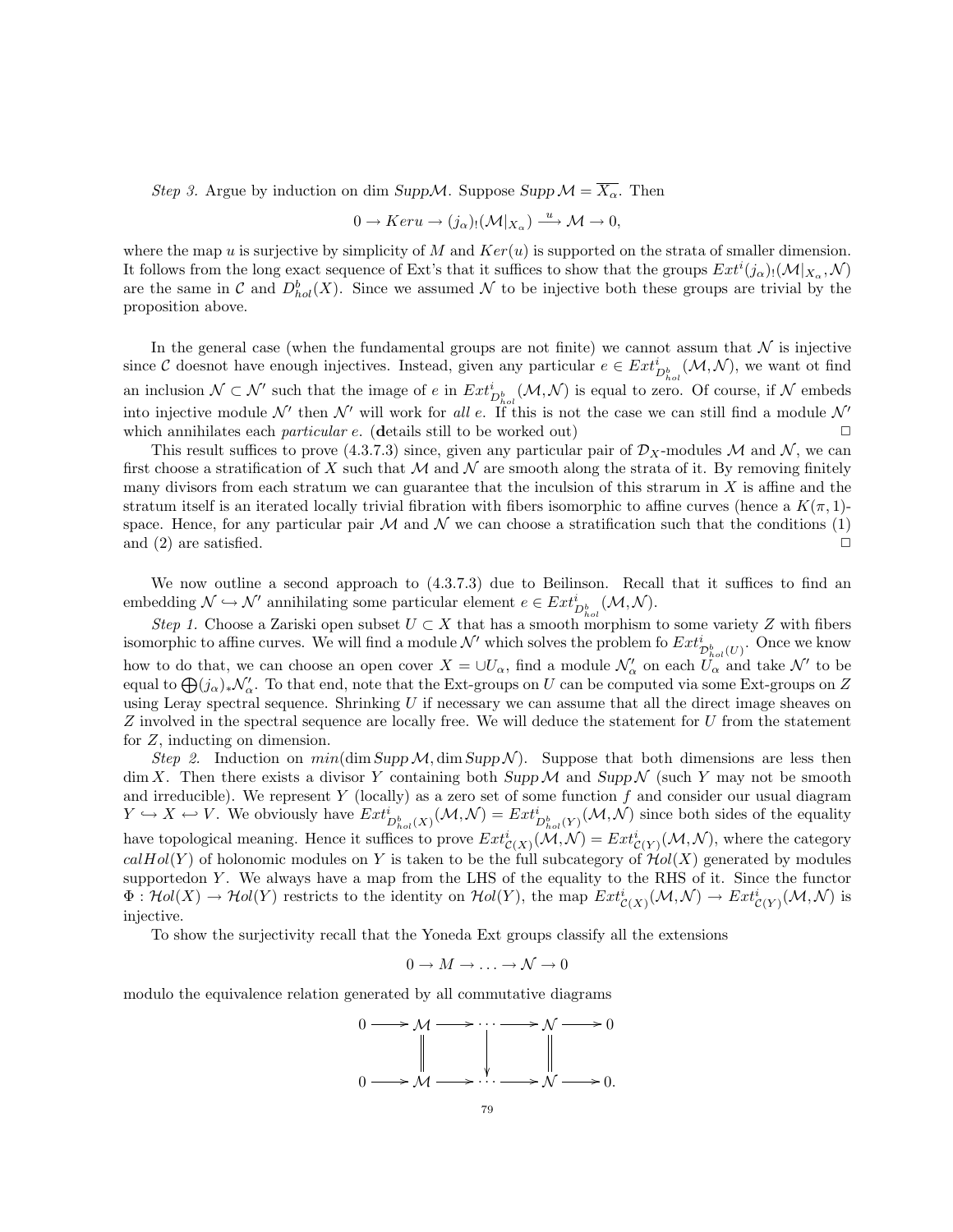Hence our goal is to connect a representative of the Yoneda Ext-group on X to a representative of a Yoneda Ext-group on Y by a chain of such commutative diagrams. To that end, assume that we have an exact sequence

$$
0\to \mathcal{M}\to \mathcal{A}^\bullet\to \mathcal{N}\to 0.
$$

Then one also has an exact sequence

$$
0 \to \mathcal{M} \to \Phi(\mathcal{A}^{\bullet}) \to \mathcal{N} \to 0.
$$

Now the chain of diagrams in question is generated by the following diagram of maps:

$$
\mathcal{A}^{\bullet} \xrightarrow{qis} \mathcal{A}^{\bullet} \oplus \Xi(\mathcal{A}^{\bullet}|_{U}) \xrightarrow{qis} \xrightarrow{\mathcal{A}^{\bullet} \oplus \Xi(\mathcal{A}^{\bullet}|_{U})} \leftarrow \Phi(\mathcal{A}^{\bullet})
$$

(Here we use the fact that  $\Xi(\mathcal{A}^{\bullet}|_U)$  is acyclic.)

Step 3. As in the first proof we may assume that M is simple. Suppose also that dim Supp  $\mathcal{N} < \dim X$ and let  $U = X \setminus \text{Supp}\,\mathcal{N} \stackrel{j}{\hookrightarrow} X$ . Consider the diagram

$$
0 \to Ker(u) \to j_! \mathcal{M}|U \stackrel{u}{\longrightarrow} \mathcal{M} \to 0,
$$

where the morphism  $u$  is again surjective by simplicity of  $\mathcal{M}$ . Since

$$
Ext^{i}(j_{!}\mathcal{M}|U,N) = Ext^{i}(\mathcal{M}|_{U},\mathcal{N}|_{U}) = 0,
$$

the long exact sequence associated with the short exact sequence above reduces us to the case where the support of  $\mathcal M$  is strictly smaller than  $X$ .

Step 4. Hence we can assume that M and N are simple an that both Supp M and Supp N are strictly smaller than  $X$ . In this case the sequence

$$
0 \to Ker(u) \to j_! \mathcal{M}|U \stackrel{u}{\longrightarrow} \mathcal{M} \to 0,
$$

and a similar sequence for  $\mathcal N$ 

$$
0 \to N \xrightarrow{v} j_* N_U \to Coker(v) \to 0
$$

allow us to induct on the dimensions of the supports.  $\Box$ 

4.6.35 Malgrange construction.

Let  $Y = f^{-1}(0) \hookrightarrow X \hookleftarrow U$  be as before and M be a  $\mathcal{D}_U$ -module. Consider an embedding  $X \xrightarrow{\varepsilon} X \times \mathbb{C}$ given by  $\varepsilon(x) = (x, t = f(x))$ . Note that the (co)-normal bundle to  $\varepsilon(X)$  is trivial, hence we do not have to worry about left/right modules when we take direct images under  $\varepsilon$ . Consider  $\varepsilon_*\mathcal{M} = \mathcal{D}_{X\times\mathbb{C}}\otimes_{\mathcal{D}^{\varepsilon(X)}_{X\times\mathbb{C}}}\mathcal{M}.$ The ring  $\mathcal{D}_{X\times\mathbb{C}}$  is generated by the operators in  $\mathcal{D}_X$ , multiplication by the coordinate t on  $\mathbb{C}$  and the partial derivative  $\partial_t$ .

**Proposition** 4.6.36 (Malgrange) The assignment  $mf^s \mapsto 1 \otimes m$ ,  $s \mapsto -t \partial_t$ , defines an isomorphism  $\mathcal{D}_X[s]\,(\mathcal{M} f^s)$  $) \rightarrow \varepsilon_* \mathcal{M}$ 

4.6.37 Remarks

(1) The the operator  $t \in \mathcal{D}_{X\times\mathbb{C}}$  corresponds under the isomorphism above to the operator  $\tilde{t}$  :  $\sum u_i(s) f^s m_i \mapsto$ <br> $\sum u_i(s+1) f \cdot f^s m_i$ .  $u_i(s+1)f \cdot f^s m_i.$ 

(2) One can easily check that  $(f - t) \cdot (1 \otimes m) = 0$  and, more generally  $(f - t)^n \cdot (u \otimes m) = 0$  for  $n \gg 0$ depending on  $u$ .

(3) The proposition above allows us to think of  $\mathcal{D}_X[s](\mathcal{M}f^s)$  as a  $\mathcal{D}_{X\times\mathbb{C}}$ -module. Alternatively, we can view it as a  $\mathcal{D}_X[s, \tilde{t}, \tilde{t}^{-1}]$ -module.

Denote  $\mathcal{D}_X[s](\mathcal{M}f^s)$  by  $\mathcal N$  and choose a  $\mathcal{D}_X[t]$ -lattice  $L \subset \mathcal N$ . Then the quotient  $L/tL$  is naturally a  $\mathcal{D}_X$ -module.

THEOREM 4.6.37.3. For any lattice L,  $L/tL$  is a holonomic  $\mathcal{D}_X$ -module.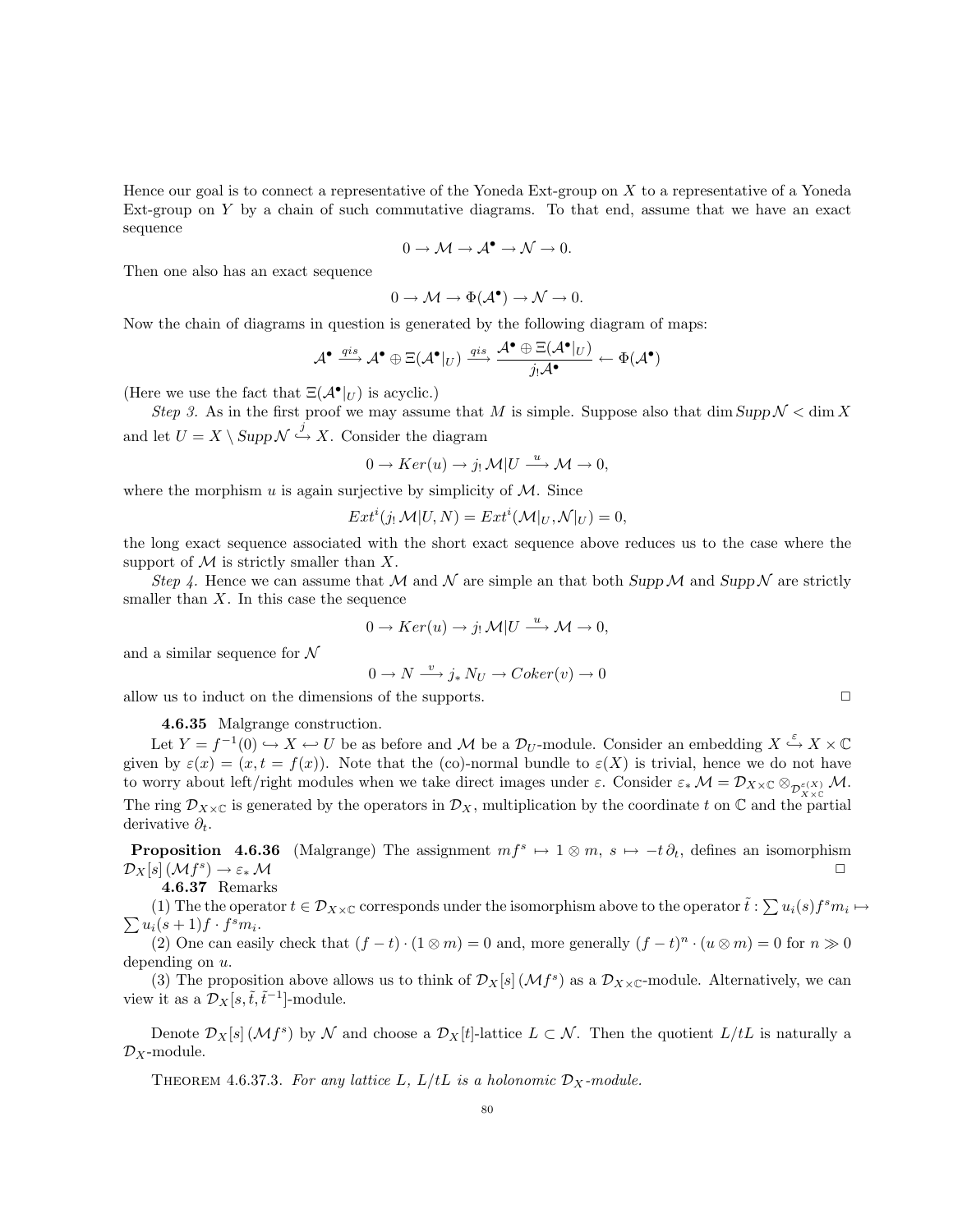We will prove this theorem later and now we will state one corollary of it. Note that s still acts on  $L/tL$ and this action commutes with that of  $\mathcal{D}_X$ . Since  $L/tL$  is holonomic, the space of its endomorphisms as a  $\mathcal{D}_X$ -module is finite dimensional. Hence s has a minimal polynomial on  $L/tL$ .

**Corollary 4.6.38** There exists a polynomial  $b_L \in \mathbb{C}[s]$  such that  $b_L(s)$  acts on  $L/tL$  by zero.  $\Box$ 

**Definition 4.6.39** We denote by  $Spec_L(s)$  the set of roots of  $b_L$ .

**Proposition 4.6.40** There exists a unique lattice  $L_0$  such that

$$
-1 < Re\,Spec_{L_0}(s) \le 0.
$$

**Definition 4.6.41** If  $L_0$  is the lattice given by the proposition above we denote the quotient  $L_0/tL_0$  by  $\Psi^{tot}(\mathcal{M})$ . The reason fo this notation is that  $\Psi(\mathcal{M})$  is isomorphic to the submodule in  $\Psi^{tot}(\mathcal{M})$  on which the action of s is nilpotent.

*Proof of (4.6.37.3).* First of all, proving that the class of  $L/tL$  in  $K^+$  does not depend on L, we have shown that any lwo lattices have isomorphic subquotients. Since the holonomicity is preserved under extensions, it suffices to prove the result for one particular lattice.

Choose an O-coherent subsheaf  $\mathcal{M}_0$  of  $\mathcal M$  such that  $\mathcal M = \mathcal D_X \cdot \mathcal M_0$ . Then the lattice  $L = \mathcal D_X[s](\mathcal M_0 f^s)$ is stable under s (and of course t). Then the quotient  $L/tL$  is isomorphic to  $\frac{\mathcal{D}_X[s]\mathcal{M}_0f^s}{\mathcal{D}_X[s]\mathcal{M}_0f^s}$  $\frac{\nu_{X}\left[s\right] \mathcal{M}_0 f^*}{\mathcal{D}_X\left[s\right] \mathcal{M}_0 f^{s+1}}$ . Assume for simplicity that  $\mathcal{M}_0$  is generated by one section m (and induct in general on number of generators). By the lemma on b-function we can find an operator  $u(s)$  such that  $u(s)(mf^{s+1} = b(s)mf^s$ . Hence  $b(s) \cdot \mathcal{D}_X[s]mf^s \subset$  $\mathcal{D}_X[s]mf^{s+1}$ . This implies that  $L/tL$  is a quotient of  $\frac{\mathcal{D}_X[s]mf^s}{b(s)\mathcal{D}_X[s]mf^s}$  and it suffices to show that  $\frac{\mathcal{D}_X[s]mf^s}{b(s)\mathcal{D}_X[s]mf^s}$ is holonomic. If  $b(s) = \prod (s - \beta_i)^{k_i}$  then

$$
\frac{\mathcal{D}_X[s]mf^s}{b(s)\mathcal{D}_X[s]mf^s} = \bigoplus_i \frac{\mathcal{D}_X[s]f^s}{(s-\beta_i)^{k_i} \cdot \mathcal{D}_X[s]nf^s}.
$$

Since holonomicity is preserved under extensions, we can assume that all  $k_i$  are equal to 1. Then for  $\beta = 0$ the statement was proved before and for  $\beta \neq 0$  the proof follows the same pattern.

**4.6.42** Construction of the lattice  $L_0$ .

First choose some lattice L and let [a, b] be the interval of minimal length containing  $Re\,Spec_L(s)$ . Let l be the biggest integer satisfying  $b + l \leq 0$ , respectively and k be any integer satisfying  $a + k < 0$ ,  $l > k$ . Then the module  $t^l L/t^k L$  is holonomic. Decompose it with respect to the action of s:

$$
t^l L/t^k L = \bigoplus_{\lambda} V_{\lambda},
$$

where  $V_{\lambda}$  is the  $\lambda$ -generalized eigenspace.

Since multiplication by  $t^l$  shifts eigenvalues by  $t^l$ , all  $\lambda$  in the decomposition above are non-positive. Define  $\bar{L}_0$  to be the subspace  $\bar{L}_0 = \bigoplus$  $-1<\lambda$  $V_{\lambda}$  and let  $L_0$  be the inverse image of  $\bar{L}_0$  under the projection map

 $t^l L \to t^l L/t^l L$ . Then  $L_0$  satisfies all the properties required from it.

4.6.43 Remarks.

(1) The construction of  $L_0$  above is independent of the original choice of L.

(2) The operation of taking eigenvalues of  $s = t\partial_t$  on the  $\mathcal{D}_X[s, t]$ -module  $\mathcal{N} = \mathcal{M}f^s[s]$  itself would not make sense since the action of s is not locally finite. Hence we mod out a "small" lattice, which cannot affect th eigenvalues in the  $(-1, 0]$ -range. Once we do that, choosing the eignespaces corresponding to all  $\lambda \in (-1, 0]$  becomes an exact functor.

(3) Instead of the interval  $(-1, 0]$  we could choose any bounded set G representing the points of  $\mathbb{R}/\mathbb{Z}$ .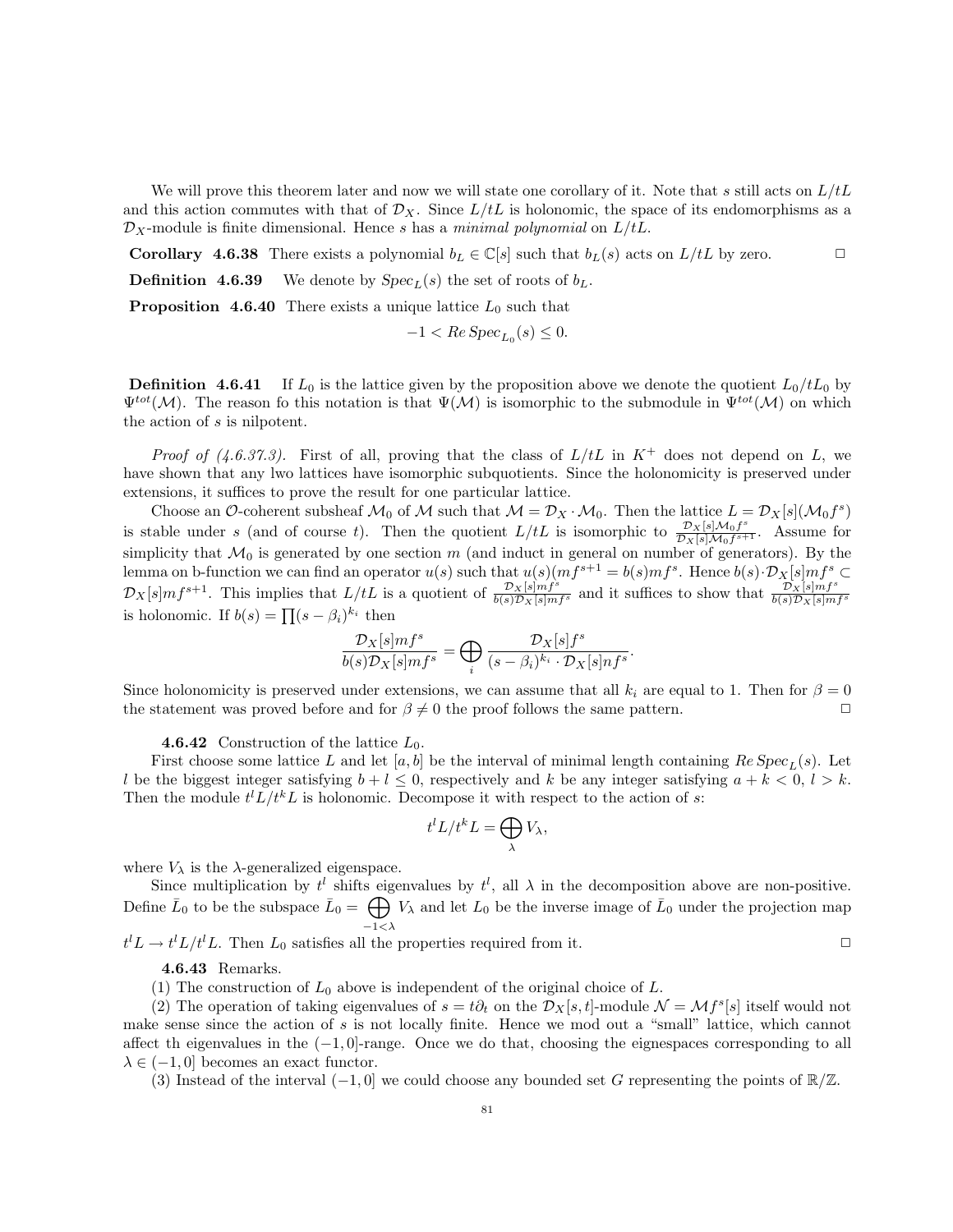**Proposition 4.6.44** The zero weight component in  $L_0/tL_0$  is isomorphic to  $\Psi(\mathcal{M})$ .

**4.6.45** REMARK One can also take the  $\lambda$ -component of  $L_0/tL_0$  and obtain an exact functor  $\Psi^{\lambda}(\mathcal{M})$ corresponding to  $\mathcal{M}f^{s}[[s-\lambda]]$  instead of  $\mathcal{M}f^{s}[[s]]$ .

## 4.7. Verdier specialization.

Let Y be a submanifold of  $X$  (not necessarily a divisor). We will construct the Verdier specialization map

$$
Sp_{X/Y}: \mathcal{H}ol(\mathcal{D}_X) \to \mathcal{H}ol(\mathcal{D}_{T_YX}).
$$

This fonctor is connected (unproved?) with our previous constructions in the following way. Suppose  $Y = f^{-1}(0)$  for some function f on X. Such a function is not defined uniquely an choosing a particular f amounts to trivializing the normal bundle  $T_Y X$  induced by the trivialization of  $T_Y^* X$  via the section df. Once this bundle is trivialized we can write

$$
\varepsilon: Y \hookrightarrow Y \times \mathbb{C} = T_Y X, \quad y \mapsto y \times 1,
$$

(in invariant terms one can say that the dual map  $\varepsilon: Y \hookrightarrow T_Y^*X$  is given by df). In this particular case one has

$$
\varepsilon^!(Sp_{X/Y}\mathcal{M})=\Psi_f^{tot}\mathcal{M}.
$$

So, if g is another function vanishing along Y then  $\Psi_f^{tot}$ M and  $\Psi_g^{tot}$ M are isomorphic but non-canonically. Thus the functor  $\Psi$  has an advantage of being defined even for singular divisors Y (but it depends on the choice of  $f$ ), while  $Sp$  is canonical and works in any codimension.

Consrtuction of  $Sp_{X/Y}$  uses the standard deformation to normal bundle diagram:

$$
T_Y X \longrightarrow X \longrightarrow X \times \mathbb{C}^* \xrightarrow{pr_1} X
$$
  
\n
$$
\downarrow \qquad \qquad \downarrow \qquad \qquad pr_2 \downarrow
$$
  
\n
$$
\{0\} \longrightarrow \mathbb{C} \longrightarrow \mathbb{C}^*
$$

If X is affine then X is defined to be  $Spec(\bigoplus I_Y^i)$  and in general X is obtained by gluing the spectra  $i \geq 0$ 

of this type. Note that the projection g is a flat map. For any holonomic  $\mathcal{D}_X$ -module M we define

$$
Sp_{X/Y}(\mathcal{M}) := \Psi_g^{tot} pr_1^+ \mathcal{M}.
$$

It follows that in fact the image of Verdier specialization functor belongs to the subcategory of monodromic (i.e.  $\mathbb{C}^*$ -invariant) holonomic  $\mathcal{D}$ -modules on  $T_Y X$ .

4.7.1 Verdier gluing.

If M is a holonomic module on  $X \ Y$  then, applying the same procedure as above, we obtain a module  $Sp_{X/Y}(\mathcal{M})$  on  $T_YX \setminus Y$ . Given a holonomic module  $\mathcal{M}$  on  $X \setminus Y$  and an monodromic module  $\mathcal{M}_Y$  we define the glueing data to the pair  $(M, \mathcal{M}_Y)$  together with an isomorphism  $u : Sp_{X/Y}(\mathcal{M}) \simeq \mathcal{M}_Y|_{T_X \times Y}$ . This gluing data is equivalent to Beilinson's glueing data when Y is a divisor since then bundle  $T_Y X$  has rank one and giving a monodromic module on  $T_Y X$  "almost" amounts to giving a module on Y itself. As before, from any glueing data we can obtain a  $\mathcal{D}$ -module on X itself (was it explained how?).

To provide another view on Verdier specialization, let  $Y \subset X$  be a submanifold and denote the conormal bundle  $T_Y^*X$  by  $\Lambda$ . We introduce a non-separating Z-filtration  $F_i^{\Lambda} \mathcal{D}_X$  on  $\mathcal{D}_X$ . We will in fact give three equivalent definitions. In all of them we take  $F_0^{\Lambda} \mathcal{D}_X$  to be  $\mathcal{D}_X^Y$  (the subring generated by  $\mathcal{O}_X$  and the sheaf  $T_X^Y$  of vector fields tangent to Y at all points of Y).

4.7.2 First definition.

$$
F_i^{\Lambda} \mathcal{D}_X = \{ u \mid u(I_Y^k) \subset I_Y^{k-i}, \ \forall k \ge i \}.
$$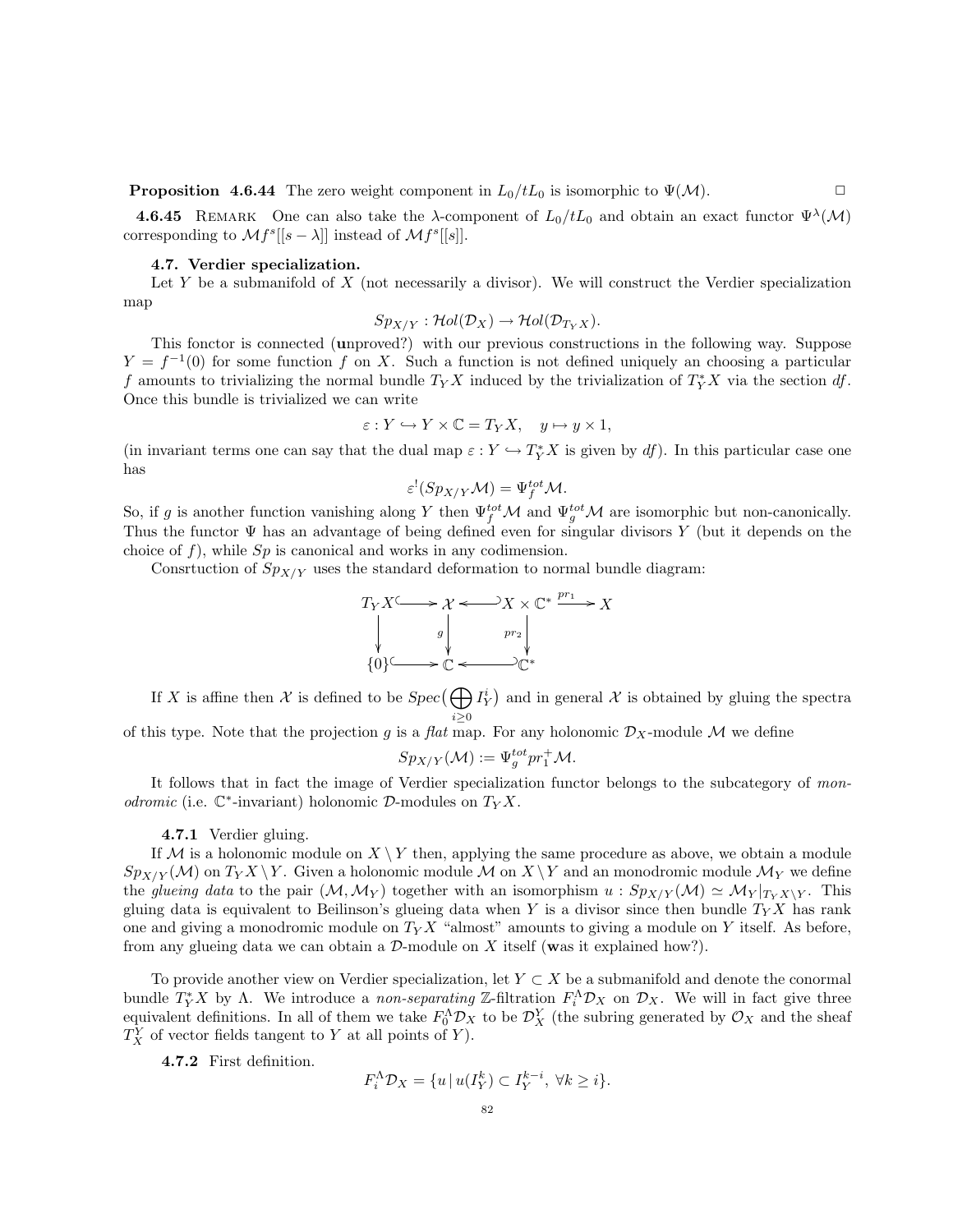4.7.3 Second definition.

$$
F_i^{\Lambda} \mathcal{D}_X = \sum_{j-k \leq i} I_Y^k \mathcal{D}_X^j \mathcal{D}_X^Y.
$$

**4.7.4** Third definition. Recall that  $\mathcal{B}_{Y|X}$  denotes the sheaf

$$
\mathcal{H}_{[Y]}^{codim Y}(\mathcal{O}_X) = i_* \mathcal{O}_Y,
$$

where  $i: Y \hookrightarrow$  is the embedding. The sheaf  $\mathcal{B}_{Y|X}$  has a natural  $\mathcal{O}_X$ -module filtration (by the number of derivatives in directions transversal to  $Y$ ). We now define

$$
F_i^{\Lambda} \mathcal{D}_X = \{ u \mid u(\mathcal{B}_{Y|X}^k) \subset \mathcal{B}_{Y|X}^{k+i} \,\,\forall k \}.
$$

Let p be the projection  $T_Y X \to Y$ . The geometrical significance of the filtration introduced above is that, for any  $k \in \mathbb{Z}$ , there exists a canonical isomorphism

$$
F_{k}^{\Lambda} \mathcal{D}_{X} / F_{k-1}^{\Lambda} \mathcal{D}_{X} \simeq p. \left( \mathcal{D}_{T_{Y} X}(k) \right),
$$

where  $\mathcal{D}_{T_Y X}(k)$  stands for the sheaf of differential operators of homogeneous degree k along the fibers, i.e. if Eu is the Euler vector field generating the  $\mathbb{C}^*$  action on the fibers of p then  $u \in \mathcal{D}_{T_Y X}(k)$  if and only if  $[Eu, u] = k u.$ 

4.7.5 EXAMPLE If Y is adivisor in X and t denotes a local coordinate along the fibers of p then  $t \in \mathcal{D}_{T_Y X}(-1), \, \partial_t \in \mathcal{D}_{T_Y X}(1)$  and  $t \partial_t \in \mathcal{D}_{T_Y X}(0)$ .

Recall that in general  $T_Y X = Spec(\bigoplus I_Y^i / I_Y^{i+1})$ , so any section of  $I_Y$  gives rise to a section of p.  $\mathcal{D}_{T_Y X}(-1)$ . If  $\xi \in T_X^Y$  then  $\xi \cdot I_Y^i \subset I_Y^i$  hence  $\xi$  acts on  $\bigoplus I_Y^i/I_Y^{i+1}$  and therefore gives a vector field on  $T_YX$  of homogeneous degree -1. This establishes the isomorphism

$$
\mathrm{gr}^{F^{\Lambda}} \simeq p. \mathcal{D}_{T_Y X}.
$$

One has a notion of a good filtration with respect to  $F^{\Lambda}$  on a  $\mathcal{D}_X$ -module M. Any such filtration is obtained by choosing an  $\mathcal{O}_X$ -coherent submodule  $\mathcal{M}_0$  generating  $\mathcal{M}$  and defining  $\mathcal{M}_i^{\Lambda} = F_i^{\Lambda} \cdot \mathcal{M}_0$ . Then  $\mathrm{gr}^{\Lambda} \mathcal{M}$  is a  $\mathrm{gr}^{F^{\Lambda}} \mathcal{D}_X$ -module or, equivalently, a  $\mathcal{D}$ -module on  $T_Y X$ . However, since p.  $\mathcal{D}_{T_Y X(k)}$  is not  $\mathcal{O}_Y$ coherent, the action of the vector filed  $Eu$  on  $gr^{\Lambda}$  M may not be locally finite. We will say that a filtration on  $M$  is very good if the action  $Eu$  is locally finite.

THEOREM 4.7.5.4. (Kashiwara) If M is holonomic then there exists a unique very good filtration on M such that

$$
i-1 < Re \, \text{Spec} \, \mathcal{M}_i^{\Lambda} / \mathcal{M}_{i-1}^{\Lambda} \leq i,
$$

for any  $k \in \mathbb{Z}$ .

4.7.6 REMARK The main difficulty of the proof is in finding at least one very good filtration. Once this is done, the restriction on the spectrum will be easy to achieve koryavo.

**Definition 4.7.7** The unique filtration provided by the theorem above is called *Kashiwara filtration*. From now on we will only consider the KAshiwara filtration on M.

**Corollary 4.7.8** The fuctor  $\mathcal{M} \to \text{gr}^{\Lambda} \mathcal{M}$  is exact.

THEOREM 4.7.8.5. There exists a natural isomorphism of  $\mathcal{D}_{T_X X}$ -modules

$$
\mathrm{gr}^{\Lambda} \mathcal{M} \simeq Sp_{X/Y} \mathcal{M}.
$$

4.7.9 Remark This theorem was first proved by several people in 1984-85 (unpublished). The assertion of this theorem is a generalization of the coincidence of two definitions of Ψ.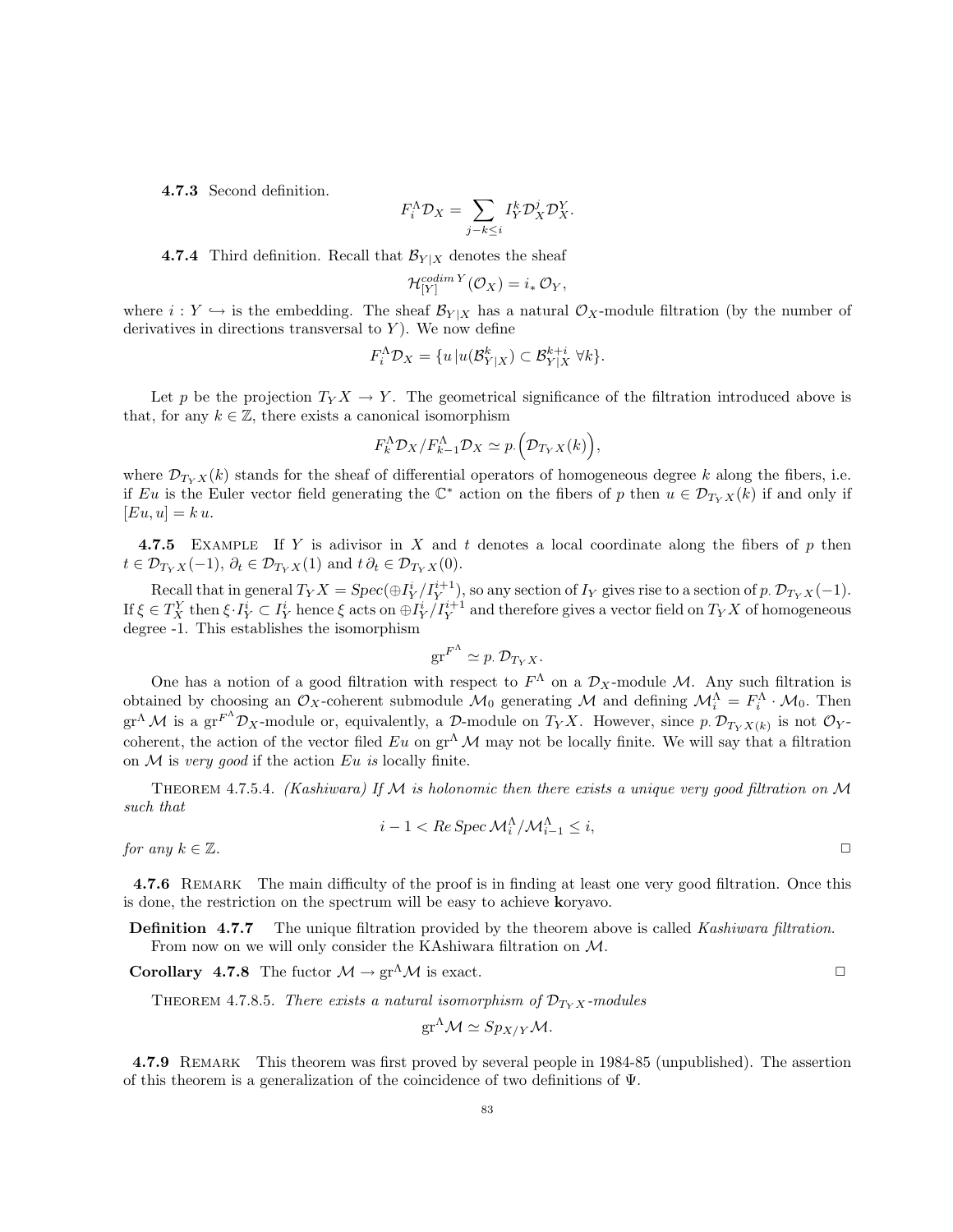4.8. Fourier transform and second microlocalization. Note that one can also consider the dual situation: let  $p^{\vee}: T^*_Y X \to Y$  be the projection of the conormal bundle to Y. Then we can formulate the dual counterpart of Proposition ???:

Proposition 4.8.1 There exists a natural isomorphism of algebras

$$
\mathrm{gr}^{F^{\Lambda}} \mathcal{D}_X \simeq p_{\cdot}^{\vee} \mathcal{D}_{T^*_Y X}.
$$

The isomorphism in this case has to be constructed differently: any section  $\xi$  of  $T_X$  defines a function on  $T^*X$ . If  $\xi$  is in fact a section of  $T_X^Y$  then  $\xi$  vanishes on  $\Lambda = T_Y^*X$  hence the hamiltonian vectore field  $v_{\xi}$ associated to  $\xi$  is tangent to  $\Lambda$  (this is a property of any coisotropic variety).

Hence, given any  $\mathcal{D}_X$ -module  $\mathcal{M}$ , we can construct a  $\mathcal{D}$ -module on  $T_YX$  and another  $\mathcal{D}$ -module on  $T_Y^*X$ . To understand the relationship between these two modules we will need a notion of Fourier transform.

Let us suppose first that E is a (complex) vector space and  $E^{\vee}$  is the dual vector space. One has a natural isomorphism of algebras

$$
\mathcal{D}_E\simeq \mathcal{D}_{E^\vee},
$$

which interchanges multiplication by the coordinate functions with partials. Therefore, any  $\mathcal{D}_E$ -module can be also viewed as a  $\mathcal{D}_{E^{\vee}}$ .

If  $p: E \to X$  is a vector bundle over an algebraic variety X, and  $p^{\vee}: E^{\vee} \to X$  is the dual bundle, then the isomorphism above becomes an isomorphism of sheaves

$$
p_{.}^{\vee}\mathcal{D}_{E^{\vee}}=det^{?}E\otimes p_{.}\mathcal{D}_{E}\otimes det^{?-1}E.
$$

Therefore, given any  $\mathcal{D}_E$ -module N, we can consider p. N as a p.  $\mathcal{D}_E$ -module and hence  $det^7 E \otimes p$ . N becomes a  $p\degree{\mathcal{D}}_{E\degree{\mathcal{D}}}$ -module. Finally, we obtain a  $\mathcal{D}_{E\degree{\mathcal{D}}}$  which is called the *Fourier transform* of N.

**Definition** 4.8.2 We denote by  $\Phi^{\wedge}(\mathcal{M})$  the D-module on  $T_Y^*X$  obtained from a  $\mathcal{D}_X$ -module |M via the procedure described above.

**Proposition** 4.8.3 The  $\mathcal{D}_{T^*_Y X}$ -module  $\Phi^{\wedge}(\mathcal{M})$  is isomorphic to the Fourier transform of  $Sp_{X/Y}(\mathcal{M})$ .

Now suppose that Y is defined by a single equation  $\{f = 0\}$ . This gives a trivialization on both normal and conormal bundles to Y and we define the maps  $\varepsilon: Y \to T_Y X$  and  $\varepsilon^{\vee}: Y \to T_Y^* X$  by  $y \mapsto (y, 1)$ . In this notations we have the followng important formulas:

$$
\varepsilon^!Sp_{X/Y}({\mathcal M})=\Psi_f({\mathcal M}),\quad (\varepsilon^\vee)^!\Phi^\wedge({\mathcal M})=\Phi_f({\mathcal M}).
$$

4.8.4 Comments.

(1) Last time we've had a fixed  $p \in \mathbb{C}[x_1, \ldots, x_n]$  and we used the D-module  $\mathcal{M} = \mathbb{C}[x_1, \ldots, x_n]_p \cdot p^{\lambda}$ .

Now  $V = \{v \in \mathbb{C}^n \mid p(v) \neq 0\}$  is affine Zariski open in  $\mathbb{C}^n$  and  $\mathcal{M} = \mathbb{C}[V] \cdot p^{\lambda}$ . In case  $n = 1$  this is the exact analogue of  $\mathcal{M} = \mathbb{C}[x, x^{-1}] \cdot x^{\lambda}$  for  $p(x) = x$ .

(2) For any fixed  $\varphi \in C^{\infty}(\mathbb{R}^n)$  and  $Re \lambda > 0$ , the assignment

$$
\lambda \longmapsto \int_U \varphi(x) p(x)^\lambda dx
$$

is holomorphic w.r.t.  $\lambda$ , in fact,

$$
\frac{d}{d\lambda} \int_U \varphi(x) p(x)^\lambda dx = \int_U \varphi(x) [\log p(x)] p(x)^\lambda dx
$$

**4.8.5** EXAMPLE On  $\mathbb{R}^n$ , consider a quadratic form  $p(x) = \sum_{k=1}^k p(x)$  $i=1$  $x_i^2 - \sum_{i=1}^n$  $j=k+1$  $x_j^2$ , and let  $U = \{p(x) > 0\}.$ We are looking for an algebraic differential operator  $u \in D(\mathbb{C}^n)[\lambda]$ , such that

$$
u(p^{\lambda+1}) = b(\lambda)p^{\lambda}, \tag{*}
$$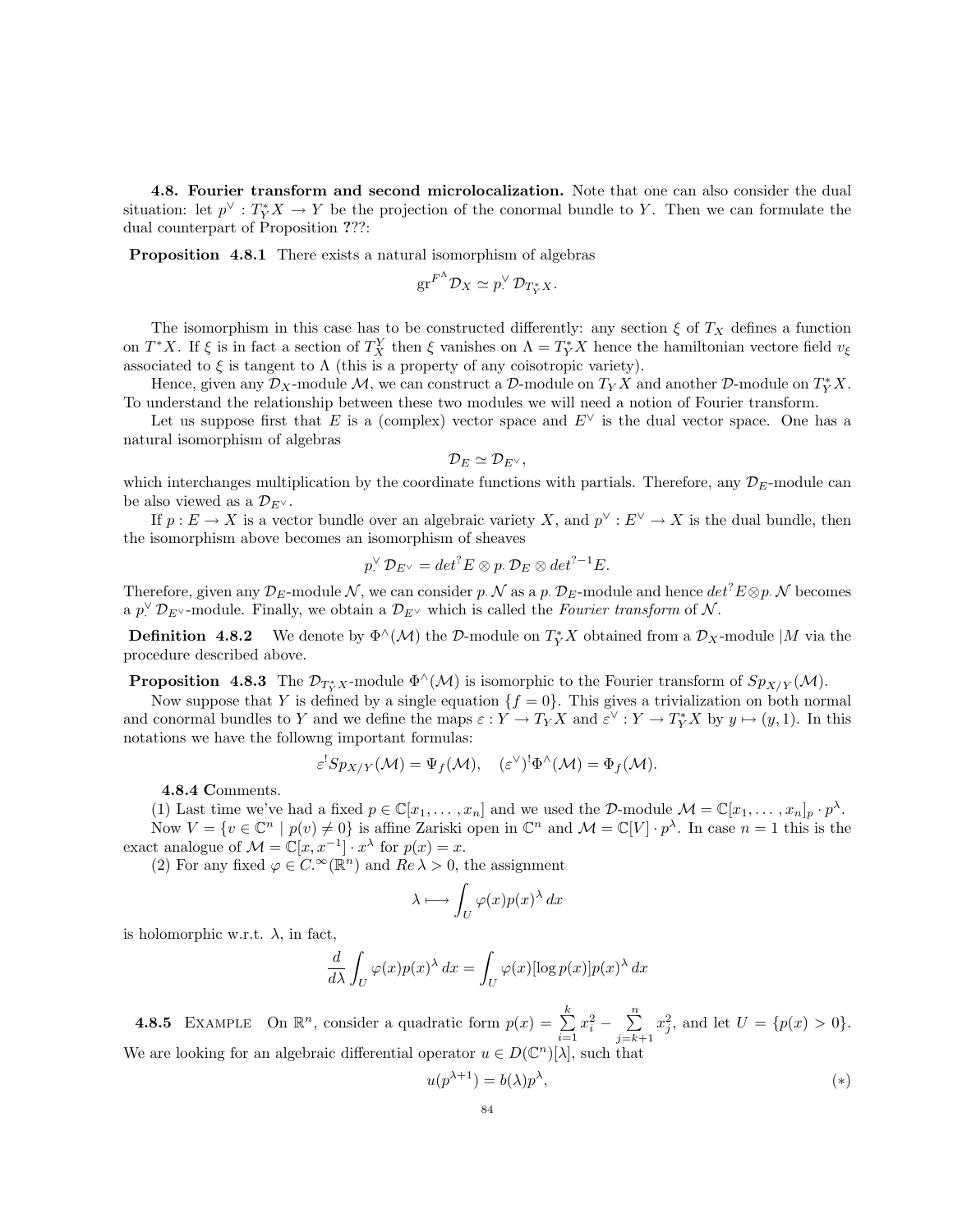where  $b$  is a  $b$  function.

[last time:  $p(x) = x$ ,  $\frac{d}{dx}x^{\lambda+1} = (\lambda+1)x^{\lambda}$ ,  $b(\lambda) = \lambda+1$ .]

Note that for equation (∗), the signs do not matter because we can make a complex-linear change of coordinates.

So we assume  $p(x) = \sum_{n=1}^{\infty}$  $i=1$  $x_i^2$ . Then  $u = \Delta = \sum_{i=1}^{n}$  $i=1$  $\partial^2$  $\frac{\partial^2}{\partial x_i^2}$ . 4.8.6 Claim.

$$
\Delta(p^{\lambda+1}) = 4(\lambda+1)(\lambda+\frac{n}{2})p^{\lambda}
$$

**4.8.7 Hint.** The operators  $p$ ,  $\Delta$ ,  $Eu = \sum x_i \frac{\partial}{\partial x_i}$  form an  $\xi l_2(\mathbb{C})$ .

**Proposition 4.8.8** For  $X = \mathbb{C}^n$ , the original definition of  $\mathcal{D}(\mathbb{C}^n) \iff$  Grothendieck's definition.

4.9. Additional Comments on Grothendieck's Definition. A is a commutative ring,  $S \subset A$  a multiplicatively closed subset which does not contain any zero divisors  $\implies$  get  $S^{-1}A$ .

Moreover, for any A-module M, we get  $S^{-1}M$ .

**Proposition** 4.9.1 If M, N are A-modules and  $u \in Diff_A(M, N)$ , then u extends canonically to a differential operator  $u \in \text{Diff}_{S^{-1}A}(S^{-1}M, S^{-1}N)$ .

**4.9.2** EXAMPLE If  $\xi : A \longrightarrow N$  is a derivation, we extend it by

$$
\xi(\frac{a}{s}) = \frac{s \cdot \xi(a) - a \cdot \xi(s)}{s^2}.
$$

**Corollary 4.9.3** If X is a smooth affine variety with  $A = \mathbb{C}[X]$  and  $U \subseteq X$  is a Zariscki open affine, then any differential operator  $u$  on  $X$  "restricts" canonically to  $U$ .

4.9.4 Notation  $\forall A$ -bimodule D, have  $(ad\,a)(d) = a \cdot d - d \cdot a$ ,  $\forall a \in A, d \in D$ .

**Lemma 4.9.5** [Ore] Let D be an A-bimodule. Assume that every ad s,  $s \in S$ , is locally nilpotent on D. Then

(1) Any left fraction  $s^{-1}d$  can be written as a right fraction  $ut^{-1}$ , i.e.,  $(\forall s \in S, d \in D)(\exists t \in S, u \in D)$  $D)(su = dt).$ 

(2) Similarly, any right fraction can be written as a left fraction.

In fact we can choose  $t = s^k$ , some  $k \in \mathbb{N}$ .

Proof. In general, we have an identity

$$
(ad s)^n(d) \sum_{r=0}^n (-1)^{n-r} {n \choose r} s^r ds^{n-r}
$$
 (ind. on n).

Choose *n* so that  $(ad s)^n d = 0$ . Hence

$$
(-1)^{n-1}ds^n = \sum_{r=1}^n (-1)^{n-r} \binom{n}{r} s^r ds^{n-r}.
$$

**Corollary 4.9.6** There exists an unique A-bimodule isomorphism  $\varphi$  making the following diagram commute:



In particular, via this identification,  $S^{-1}D = DS^{-1}$  is an  $S^{-1}A$ -bimodule.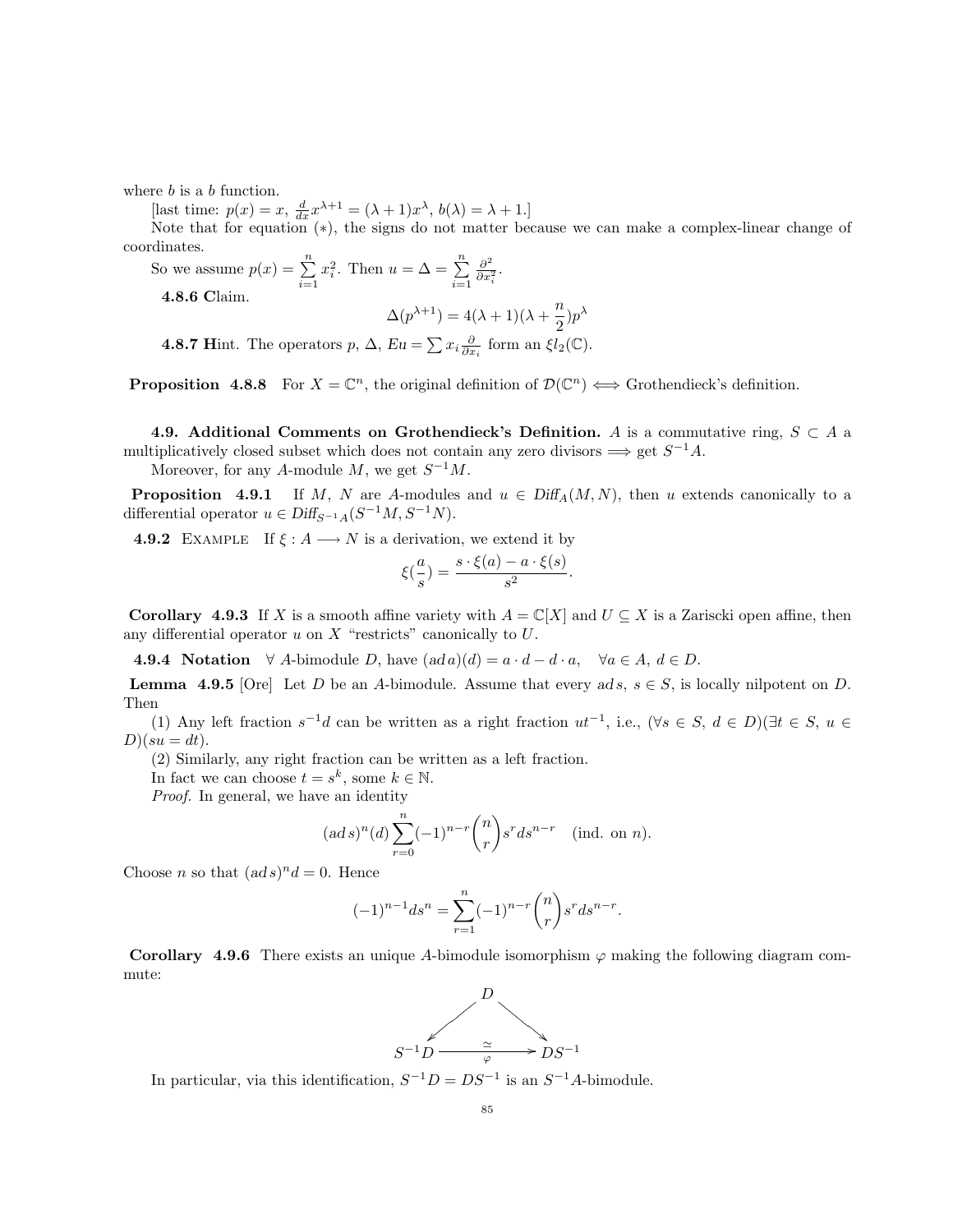Last time: If X is any connected smooth algebraic variety, we define a sheaf  $\mathcal{D}_X$  by  $U \rightsquigarrow D_{Groth}(U)$ . By the above,  $\mathcal{D}_X$  is a presheaf on the affine opens of X. To proof that it is a sheaf, we must show that for any smooth affine X, we have  $D_{Groth}(X) = \Gamma(X, \mathcal{D}_X)$  = global sections of the associated sheaf.

**Proposition** 4.9.7 If X is smooth affine, then  $\mathcal{D}_X^k$  is a sheaf for each  $k = 0, 1, 2, \ldots$ .

### 4.10. Comments on the definition of  $\mathcal{D}_X$ .

1)  $\mathcal{D}_X \subseteq \text{End}_{\mathbb{C}}[X]$  s.t. on each open  $U \subset X$ ,  $u(\mathbb{C}[U]) \subset \mathbb{C}[U]$  and  $u|_{\mathbb{C}[U]} \in D_{Groth}(U)$ .

2) More elegantly:  $\mathcal{D}_X \subseteq \mathcal{E}nd_{\mathbb{C}}\mathcal{O}_X$ .

3) If  $X = \mathbb{C}^n$ , we have defined  $\mathcal{D}(\mathbb{C}^n)$  as the subalgebra generated by  $\mathbb{C}[\mathbb{C}^n]$  and vector fields. For general X, let us assign to any open affine  $U \subset X$  the subalgebra of  $End_{\mathbb{C}}(\mathbb{C}[U])$  generated by  $\mathbb{C}[U]$  and vector fields on U. However, we can not even prove that this is a presheaf.

4) In holomorphic geometry, we have holomorphic local coordinates, therefore can define differential operator locally by  $\sum u_k \partial^k$ .

## 4.11. Principal symbol map.

Special case  $X = \mathbb{C}^n$ :

$$
\mathcal{D}^k(\mathbb{C}^n) \ni u = \sum_{k_1 + \ldots + k_n \leq k} u_{k_1 \ldots k_n} \partial^{k_1} \cdots \partial^{k_n} \longmapsto \sigma_k(u)
$$

$$
= \sum_{k_1 + \ldots + k_n = k} u_{k_1 \ldots k_n}(x) \xi_1^{k_1} \cdots \xi_n^{k_n}
$$

$$
\in \mathbb{C}[x_1, \ldots, x_n][\xi_1, \ldots, \xi_n] \text{ homogeneous in } \xi's.
$$

In general, let X be a smooth affine variety,  $A = \mathbb{C}[X]$ . Then

 $X \ni x \longleftrightarrow m_x = \{f \in A | f(x) = 0\} \subset A$  maximal ideal.

Have  $\mathcal{D}^k(X) = \mathcal{D}^k(A)$ , the Grothendieck's differential operator of order  $\leq k$  on X.

**Lemma 4.11.1** If  $u \in \mathcal{D}^k(A)$  and  $f \in m_x^{k+1} \subset A$ , then  $(uf)|_x = (uf)(x) = 0$ .

*Proof.* Induction on k. We have  $f \in m_x^{k+1} \implies f = \text{sum of terms of the form } f_0 \cdot f_1 \cdot \ldots \cdot f_k$ , where  $f_i \in m_x$ . By definition,  $[f_0, u] \in \mathcal{D}^{k-1}(A)$ . By induction,  $[f_0, u](f_1 f_2 \dots f_k)|_x = 0$ .

Hence  $(uf)|_x = [u, f_0](f_1f_2 \tldots f_k)|_x + f_0(x) \cdot u(f_1f_2 \tldots f_k)|_x = 0$  because  $f_0 \in m_x$ .

First construction of the principal symbol.

We want to define

 $\mathcal{D}^k(X) \ni u \mapsto \sigma_k(u)|_x =$  a degree k homogeneous polynomial on  $T^*_xX$ 

**4.11.2** Reminder.  $\mathbb{C}[x]/m_x \cong \mathbb{C}$  via  $f \mapsto f(x)$ .

 $m_x/m_x^2 \cong T_x^*X$  via  $f \mapsto df|_x$ .

 $x$  is smooth  $\Leftrightarrow$  the canonical map.

 $S^k(m_x/m_x^2) \longrightarrow m_x^k/m_x^{k+1}$  is an isomorphism  $\forall k \ (S^k = k\text{-th. symm. power}).$ 

The definition of  $\sigma_k(u)|_x$  is as follows. Define a C-linear map  $m_x^k \longrightarrow \mathbb{C}$  by  $f \mapsto (uf)|_x$ . By the lemma, this descends to a  $\mathbb{C}$ -linear map  $m_x^k/m_x^{k+1} \longrightarrow \mathbb{C}$ . By the above, this is the same as a map  $\sigma_k(u)|_x \in$  $Hom_{\mathbb{C}}(S^k(m_x/m_x^2), \mathbb{C}) = Hom_{\mathbb{C}}(S^kT_x^*X, \mathbb{C}).$ 

But to give a degree  $k$  homogeneous polynomial on a vector space  $V$  is the same as to give a linear map  $S^k V \longrightarrow \mathbb{C}.$ 

**4.11.3** Reformulation. If  $\varphi \in m_x$ , then  $f = \varphi^k \in m_x^k$ , and  $(uf)|_x$  depends only on  $d\varphi|_x$  and the dependence is polynomial of degree k.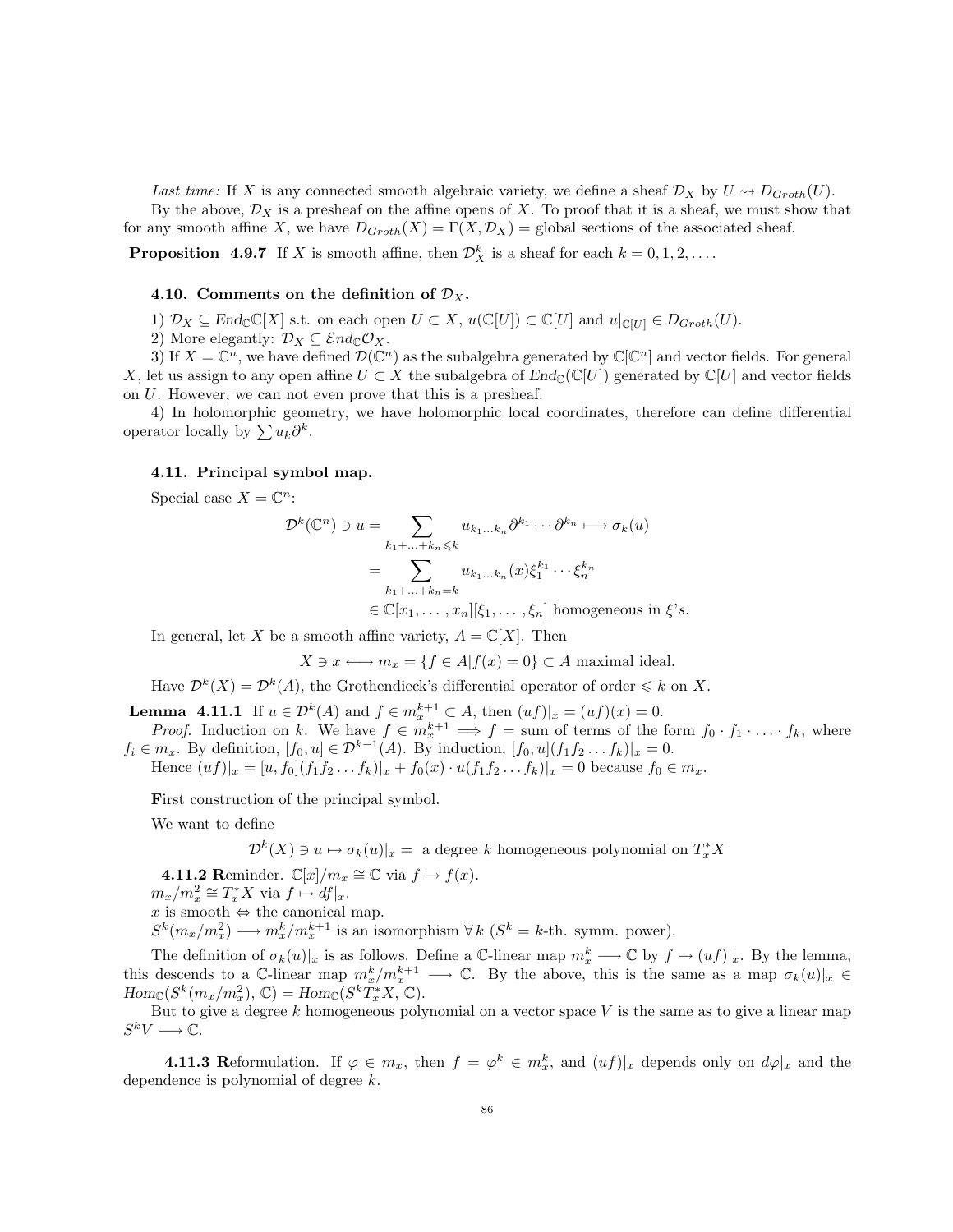Varying  $x \in X$ , we get  $\sigma_k(u) \in \mathbb{C}[T^*X]$ .

**Lemma 4.11.4** [Useful formula]  $u \in \mathcal{D}^k(X)$ ,  $f \in \mathbb{C}[X] = A \implies e^{tf} = \sum_{n=1}^{\infty}$  $_{k=0}$  $t^k \frac{f^k}{\sqrt{1-\epsilon}}$  $\frac{y}{k!} \in A[[t]].$ 

Then

$$
e^{-tf} \cdot u(e^{tf}) = t^k \cdot (\sigma_k(u) \cdot df) + \text{ lower powers of } t.
$$

[here,  $X \xrightarrow{df} T^*X \xrightarrow{\sigma_k(u)} \mathbb{C}$ ]. Proof. (DX).

This lemma is the second construction of the principal symbol.

Third construction of the principal symbol.

If  $u \in \mathcal{D}^k(A)$ , then by definition, for all  $f_0, f_1, \ldots, f_k \in A = \mathbb{C}[X]$ , we have  $[f_0, [f_1, \ldots, [f_k, u] \ldots]] = 0$ . We define a map

$$
\sigma: A \otimes_{\mathbb{C}} A \otimes_{\mathbb{C}} \ldots \otimes_{\mathbb{C}} A \longrightarrow A
$$

by

$$
(f_1, ..., f_k) \mapsto [f_1, [f_2, ..., [f_k, u]...]] \in A.
$$

In fact,  $\sigma$  is symmetric. If suffices to note that  $[f_i,[f_{i+1},v]] = [f_{i+1},[f_i,v]]$  for any operator v, because  $[f_i, f_{i+1}] = 0$ . Thus  $\sigma$  induces

$$
\sigma: S_{\mathbb{C}}^k A \longrightarrow A.
$$

Moreover,  $\sigma(f_1 \otimes \ldots \otimes f_k)$  depends only on the differentials  $df_i$ , and so it gives a map  $S^kT^*X \longrightarrow A$ .

Indeed, it suffices to show that if  $df_i|_x = 0$  for at least one i, then  $\sigma(f_1 \otimes \ldots \otimes f_k)|_x = 0$ . By symmetry, we may assume that  $i = 1$ . We may also assume that  $f_i(x) = 0$ , and therefore  $f_1 \in m_x^2$ . By linearity, we may then assume that  $f = \varphi \cdot \psi$ , where  $\varphi, \psi \in m_x$ . But now

$$
\sigma(f_1\otimes\ldots\otimes f_k)|_x=[\varphi\psi,\cdot]|_x=\varphi|_x\cdot[\psi,\cdot]|_x+\psi|_x\cdot[\varphi,\cdot]|_x=0.
$$

This way we have defined  $\sigma_k$  as a sheaf map

$$
\mathcal{D}^k_X\longrightarrow \pi.\mathcal{O}_{T^*X}(k)
$$

where  $\pi : T^*X \to X$  is the projection and  $\pi$ , is pushforward, and " $(k)$ " means "homogeneous of degree k along the fibers".

THEOREM 4.11.4.6. We have a short exact sequence of sheaves

$$
0\longrightarrow \mathcal{D}^{k-1}_X\longrightarrow \mathcal{D}^k_X\stackrel{\sigma_k}{\longrightarrow} \pi_.\mathcal{O}_{T^*X}(k)\longrightarrow 0.
$$

In fact, for any smooth affine  $X$ , we have a short exact sequence

$$
0\longrightarrow \mathcal{D}^{k-1}(X)\longrightarrow \mathcal{D}^k(X)\stackrel{\sigma_k}{\longrightarrow} \pi.\,\mathbb{C}^k_{homog}[T^*X]\longrightarrow 0.
$$

*Proof.* By Grothendieck's definition, we have  $\mathcal{D}^{k-1}(X) = \text{Ker}(\sigma_k)$ . So we must prove that  $\sigma_k$  is surjective. Recall that we've had a naive definition of  $\mathcal{D}^k(X)$  as the subspace  $\mathcal{D}_{orig}^k(X) \subseteq End_{\mathbb{C}}(\mathbb{C}[X])$  generated by all elements of the form  $f_0\xi_1 \dots \xi_l$ , where  $l \leq k$ ,  $f_0 \in \mathbb{C}[X]$ ,  $\xi_i$  are vector fields. It is clear that  $\mathcal{D}_{orig}^k(X) \subseteq$  $\mathcal{D}^k_{Groth}(X)$ .

We will prove surjectivity of  $\sigma_k$  together with the following

Proposition 4.11.5  $\mathcal{D}_{orig} = \mathcal{D}_{Groth}$ .

Indeed, by induction, w.m.a.  $\mathcal{D}_{orig}^{k-1} = \mathcal{D}_{Groth}^{k-1}$ . Then it suffices to prove that  $\sigma_k : \mathcal{D}_{orig}^k \longrightarrow \mathbb{C}_{homog}^k[T^*X]$ is surjective.

**Lemma 4.11.6** Let  $A = \mathbb{C}[X]$  and M a locally free f.g. A-module. Then

 $Hom_A(S_A^k M, A) = S_A^k Hom_A(M, A).$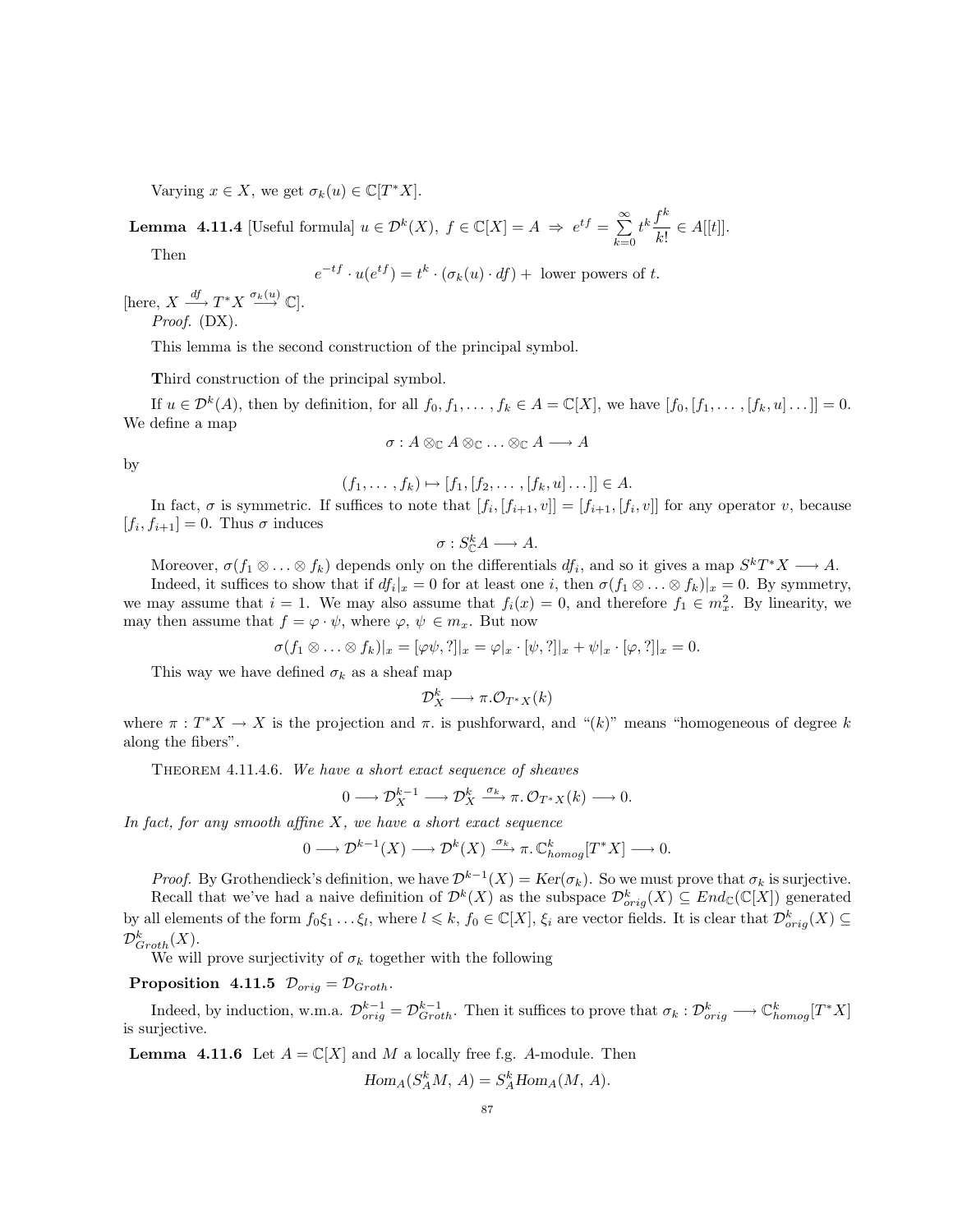*Proof.* This is true for  $M = A \implies$  true for any  $M = A^{\oplus n} \implies$  true for any direct summand of  $A^{\oplus n}$ . But locally free f.g.  $\implies$  projective f.g.

Now we have  $\mathbb{C}_{homog}^k[T^*X] = Hom_A(S_A^k\Gamma(X, T^*X))$  $= :M$ ,  $A) = S^k Hom_A(M, A)$  because M is locally free

(since  $X$  is smooth).

Also, if  $M$  is locally free, then it is projective, and hence

 $Hom_A(Hom(M, A), A) \cong M$  canonically.

Now  $\Gamma(X, T^*X) = Hom_A(\Gamma(X, TX), A)$ , whence

$$
\mathbb{C}^k_{homog}[T^*X] = S^k\Gamma(X, TX).
$$

Hence every element of this can be written as a sum of products of the form  $\xi_1, \ldots, \xi_k$  where  $\xi_i \in$  $\Gamma(X, TX).$ 

Let X be an algebraic variety and  $U \subseteq X$  open affine. For any  $f \in \mathbb{C}[U]$ , put  $U_f = U \setminus \{f = 0\}$ . For any  $\mathbb{C}[U]$ -module M, we have  $M_f$ .

**Lemma 4.11.7** For an  $\mathcal{O}_X$ -sheaf  $\mathcal{F}$ , the following are equivalent:

(1)  $\mathcal{F} = \varinjlim \mathcal{F}_i$  (union) of coherent subsheaves  $\mathcal{F}_i \subseteq \mathcal{F}$ .

$$
[\text{E.g. } \mathcal{D}_X = \varinjlim \mathcal{D}_X^k]
$$

(2) For any open affine  $U \subseteq X$  and any  $f \in \mathbb{C}[U]$ , we have

$$
\Gamma(U,\mathcal{F})_f = \Gamma(U_f,\mathcal{F}).
$$

If (1) and (2) hold, we say  $\mathcal F$  is quasi-coherent.

4.11.8 Homework.

1)  $p \in \mathbb{C}[x_1, \ldots, x_n] \implies \text{show that } D(\mathbb{C}^n) \cdot e^p \text{ is holonomic.}$ 

- 2) (a) For which  $\lambda, \mu \in \mathbb{C}$  do we have  $D(\mathbb{C}) \cdot e^{\lambda x} \cong D(\mathbb{C}) \cdot e^{\mu x}$  as D-modules.
- (b) Is  $D(\mathbb{C}) \cdot e^{1/x} \cong D(\mathbb{C}) \cdot e^{1/x^2}$ ?
- 3<sup>\*</sup> Let M be a holonomic  $D(\mathbb{C}^n)$ -module.
- (a) Prove that dim<sub>C</sub>  $End_{D(\mathbb{C}^n)}(M) < \infty$

(b) Suppose we have a filtration on M such that  $h_M(t) = \frac{c}{n!}t^n +$  lower order terms,  $c \in \mathbb{N}$ . Let  $a: M \longrightarrow M$  be a  $D(\mathbb{C}^n)$ -module map. Show that the elements  $\tilde{Id}_M, a, a^2, \ldots, a^c$  are linearly depended over C.

### 4.12. Prehomogeneous vector spaces.

V = finite dimensional vector space over  $\mathbb{C}, G \subseteq GL(V)$  is a closed connected reductive algebraic subgroup.

**Definition** 4.12.1 The pair  $(V, G)$  is called a *regular pre-homogeneous vector spae* if G has an open dense orbit  $V^{reg}$  such that  $\overline{V} \setminus V^{reg}$  is an irreducible hypersurface, i.e., there exists irreducible  $f \in \mathbb{C}[V]$ such that  $V \setminus V^{reg} = \{f = 0\}.$ 

4.12.2 Examples. (1)  $\mathbb{C}^n$  with  $f(x) = x_1^2 + x_2^2 + \ldots + x_n^2$  (assume  $n > 2$ ). Take  $G = SO(n) \cdot \mathbb{C}^*$ . (2) Counterexample:  $G = GL(V)$  for dim  $V > 1$ . (Prehomogeneous but not regular) (3)  $G = GL(V)$  acting on  $End(V)$  by left multiplication.

Elementary properties: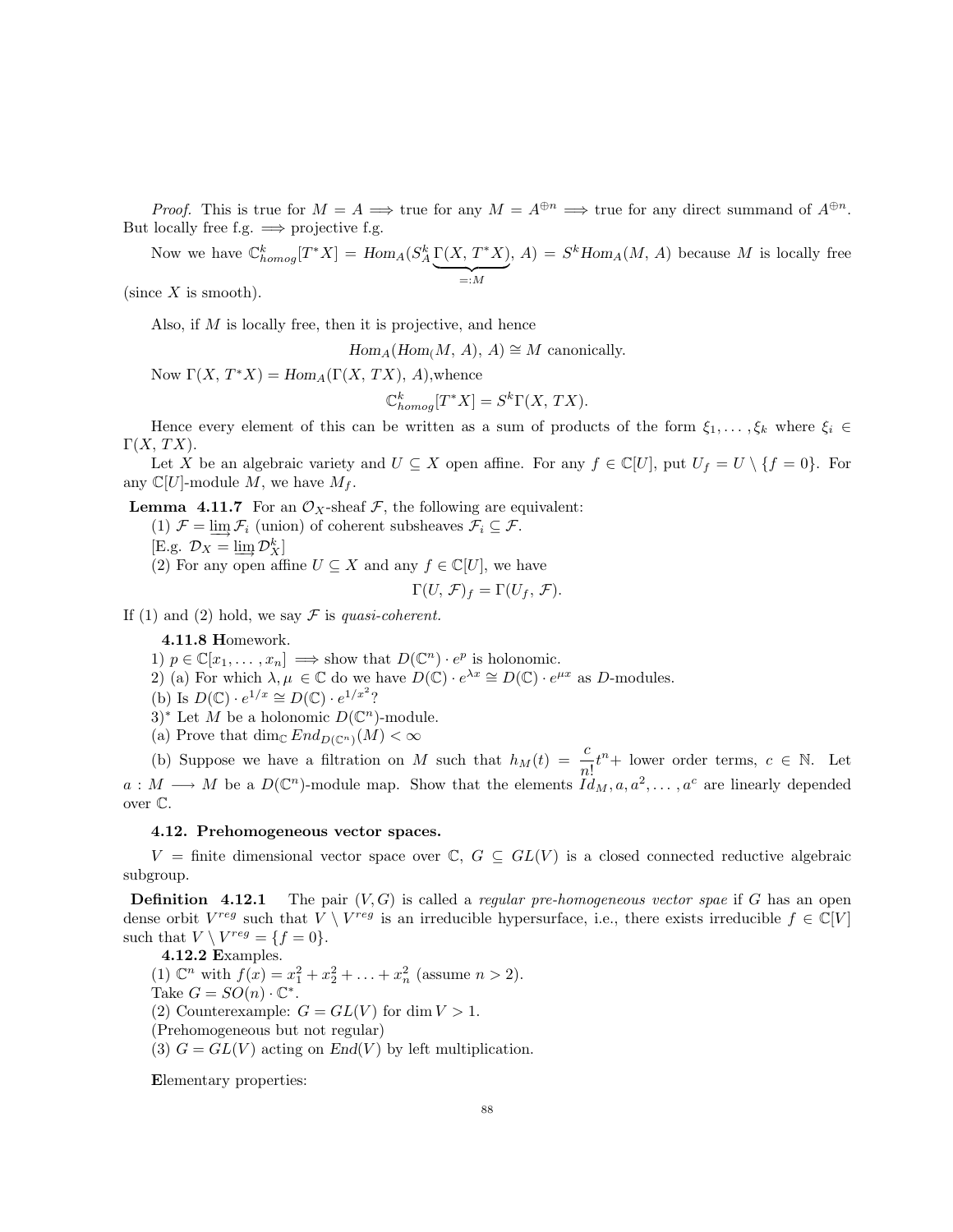(1) f is a G-semiinvariant, i.e., there exists an algebraic group homomorphism  $\chi : G \longrightarrow \mathbb{C}^*$  such that  $f(gx) = \chi(g)f(x) \,\forall x \in V, g \in G.$ 

(2) f is homogeneous of degree  $d := \deg f$ . [Indeed, the G-action commutes with the  $\mathbb{C}^*$ -action  $\implies$  the  $\mathbb{C}^*$ -action must preserve  $V^{reg}$ .

THEOREM 4.12.2.7. There exists  $b(\lambda) \in \mathbb{C}[\lambda]$  such that  $\deg b = \deg f$  and

$$
f(\partial)f^{\lambda+1} = b(\lambda)f^{\lambda}
$$

 $(f(\partial)) =$  differential operator with constant coefficients obtained by replacing the x<sub>i</sub>'s by  $\partial_i$ 's in f).

**Corollary** 4.12.3  $\det(\partial) \cdot \det(x)^{\lambda+1} = b(\lambda) \cdot \det(x)^{\lambda}$  ← related to the "Capelli identity".

In fact, it is known that

$$
b(\lambda) = \prod_{1 \leq k \leq n} (\lambda + k).
$$

**4.12.4 Claim.**  $T$  is a  $D$ -endomorphism of  $M$ . Proof. Straightforward.

Hence  $T$  is well defined as an endomorphism of

$$
M|_1 = M/(t-1)M.
$$

Also, since

$$
T: t^n \mapsto \exp(2\pi i n) \cdot t^n = t^n,
$$

it is clear that  $T$  is unipotent.

Conversely, to define the functor in the other direction, it suffices (by the Jordan decomposition) to consider the case

$$
T = \begin{pmatrix} 1 & 1 & & & & 0 \\ & 1 & 1 & & & \\ & & 1 & & & \\ & & & \ddots & 1 & \\ 0 & & & & 1 & \end{pmatrix}
$$

For this  $T$ , the corresponding  $D$ -module is

$$
(\log t)^{n-1} \cdot R \oplus (\log t)^{n-2} \cdot R \oplus \ldots \oplus (\log t) \cdot R \oplus R.
$$

To prove that the functor  $\mathcal{C}^* \to \{(V, T)\}\)$  constructed above is an equivalence, it is enough to show that it is fully faithful and essentially surjective. Last time we have shown essential surjectivity.

Let  $C_2$  be the category of pairs  $(V, T)$  as above, and let

$$
Mon: \mathcal{C}^* \to \mathcal{C}_2
$$

be the monodromy functor. Let

$$
\mathcal{J}ord_n = \left(V = \mathbb{C}^n, T = \begin{pmatrix} 1 & 1 & & & \\ & 1 & 1 & & \\ & & 1 & & \\ & & & \ddots & 1 \\ & & & & 1 \end{pmatrix} \right) \in \mathcal{C}_2,
$$

and let

$$
\mathcal{J}_n = R \cdot (\log t)^{n-1} \oplus R \cdot (\log t)^{n-2} \oplus \ldots \oplus R \cdot (\log t) \oplus R \in \mathcal{C}^*
$$

4.12.5 Claim.  $Mon(\mathcal{J}_n) \cong Jord_n$ .

.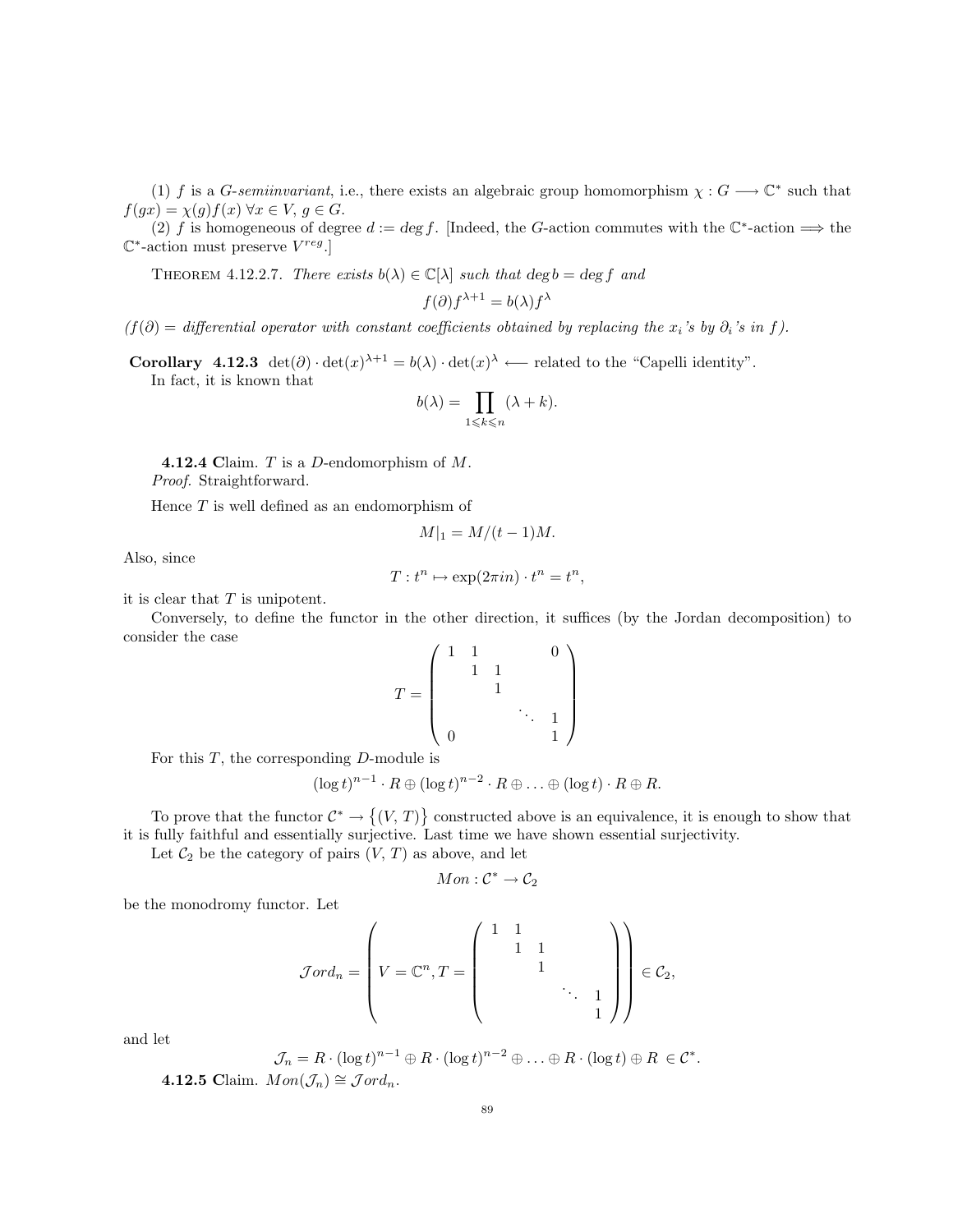*Proof.*  $\mathcal{J}_n$  has a C-basis  $\{t^k \cdot (\log t)^l | k \in \mathbb{Z}, 0 \leq l \leq n-1\}$ , and the action of  $t \partial_t$  is given by  $t \partial_t : t^k \cdot (\log t)^l \mapsto kt^k \cdot (\log t)^l + lt^k \cdot (\log t)^{l-1}$ 

For a fixed k, the matrix of  $t \partial_t$  is thus

$$
T = e^{2\pi i t \partial_t} = \begin{pmatrix} k & n-1 & & & \\ & k & n-2 & & \\ & & \ddots & 1 & \\ & & & k \end{pmatrix},
$$

,

which is what we want.

Next we have to prove that

$$
\mathrm{Hom}_{D_{\mathbb{C}^*}}(\mathcal{J}_n, \mathcal{J}_m) \cong \mathrm{Hom}_{\mathcal{C}_2}(\mathcal{J}ord_n, \mathcal{J}ord_m)
$$

Geometrically,

and we see that

$$
\mathcal{J}ord_n: \stackrel{e_0}{\cdots} \longrightarrow \stackrel{e_1}{\cdots} \longrightarrow \stackrel{e_2}{\cdots} \longrightarrow \cdots \longrightarrow \stackrel{e_{n-1}}{\cdots} \longrightarrow 0
$$
  

$$
\mathcal{J}ord_m: \stackrel{e_0}{\cdots} \longrightarrow \stackrel{e_1}{\cdots} \longrightarrow \stackrel{e_2}{\cdots} \longrightarrow \cdots \longrightarrow \stackrel{e_{m-1}}{\cdots} \longrightarrow 0
$$

Using this, we can compute the dimensions of both homomorphisms and thus prove that they are isomorphic.

Alternative interpretation.

Let  $M \in \mathcal{C}^*$ , than we can write  $M = \bigoplus$  $\bigoplus_{i\in\mathbb{Z}} M_i$ , dim  $M_i < \infty$ , where each  $M_i$  is  $t \partial_t$ -stable. [ $M_i =$  the *i*-th eigenspace of  $t \partial_t$ . Picture:

$$
\cdot \qquad M_{-1} \xrightarrow{\phantom{A}t \phantom{A}} M_0 \xrightarrow{\phantom{A}t \phantom{A}} M_0 \xrightarrow{\phantom{A}t \phantom{A}} M_1 \xrightarrow{\phantom{A}t \phantom{A}} M_2 \qquad \cdots
$$

$$
\phantom{A} \cdot \qquad \qquad \downarrow \qquad \downarrow \qquad \downarrow \qquad \downarrow \qquad \downarrow \qquad \downarrow \qquad \downarrow \qquad \downarrow \qquad \downarrow \qquad \downarrow \qquad \downarrow \qquad \downarrow \qquad \downarrow \qquad \downarrow \qquad \downarrow \qquad \downarrow \qquad \downarrow \qquad \downarrow \qquad \downarrow \qquad \downarrow \qquad \downarrow \qquad \downarrow \qquad \downarrow \qquad \downarrow \qquad \downarrow \qquad \downarrow \qquad \downarrow \qquad \downarrow \qquad \downarrow \qquad \downarrow \qquad \downarrow \qquad \downarrow \qquad \downarrow \qquad \downarrow \qquad \downarrow \qquad \downarrow \qquad \downarrow \qquad \downarrow \qquad \downarrow \qquad \downarrow \qquad \downarrow \qquad \downarrow \qquad \downarrow \qquad \downarrow \qquad \downarrow \qquad \downarrow \qquad \downarrow \qquad \downarrow \qquad \downarrow \qquad \downarrow \qquad \downarrow \qquad \downarrow \qquad \downarrow \qquad \downarrow \qquad \downarrow \qquad \downarrow \qquad \downarrow \qquad \downarrow \qquad \downarrow \qquad \downarrow \qquad \downarrow \qquad \downarrow \qquad \downarrow \qquad \downarrow \qquad \downarrow \qquad \downarrow \qquad \downarrow \qquad \downarrow \qquad \downarrow \qquad \downarrow \qquad \downarrow \qquad \downarrow \qquad \downarrow \qquad \downarrow \qquad \downarrow \qquad \downarrow \qquad \downarrow \qquad \downarrow \qquad \downarrow \qquad \downarrow \qquad \downarrow \qquad \downarrow \qquad \downarrow \qquad \downarrow \qquad \downarrow \qquad \downarrow \qquad \downarrow \qquad \downarrow \qquad \downarrow \qquad \downarrow \qquad \downarrow \qquad \downarrow \qquad \downarrow \qquad \downarrow \qquad \downarrow \qquad \downarrow \qquad \downarrow \qquad \downarrow \qquad \downarrow \qquad \downarrow \qquad \downarrow \qquad \downarrow \qquad \downarrow \qquad \downarrow \qquad \downarrow \qquad \downarrow \qquad \downarrow \qquad \downarrow \q
$$

Since we are working in  $\mathcal{C}^*$ , t is clearly an isomorphism; in particular, all the  $M_i$  have the same dimension. The category  $C^*$  has a single simple object, namely R. It does not have projective objects, but it does have a pro-object  $\mathcal{E}^{proj}$ .

Note that  $\mathcal{J}_n$  has a filtration will all quotients  $\cong R$ 

 $\ddotsc$ 

$$
\mathcal{J}_n \sim \left(\begin{array}{c} \begin{array}{c} R \\ \hline R \\ \hline \end{array} \\ \hline \begin{array}{c} R \\ \hline R \\ \end{array} \\ \hline \end{array}\right) \leftarrow \left(\begin{array}{c} \begin{array}{c} R \\ \hline R \\ \hline \end{array} \\ \hline \begin{array}{c} R \\ \hline R \\ \end{array} \\ \hline \end{array}\right) \sim \mathcal{J}_{n+1}
$$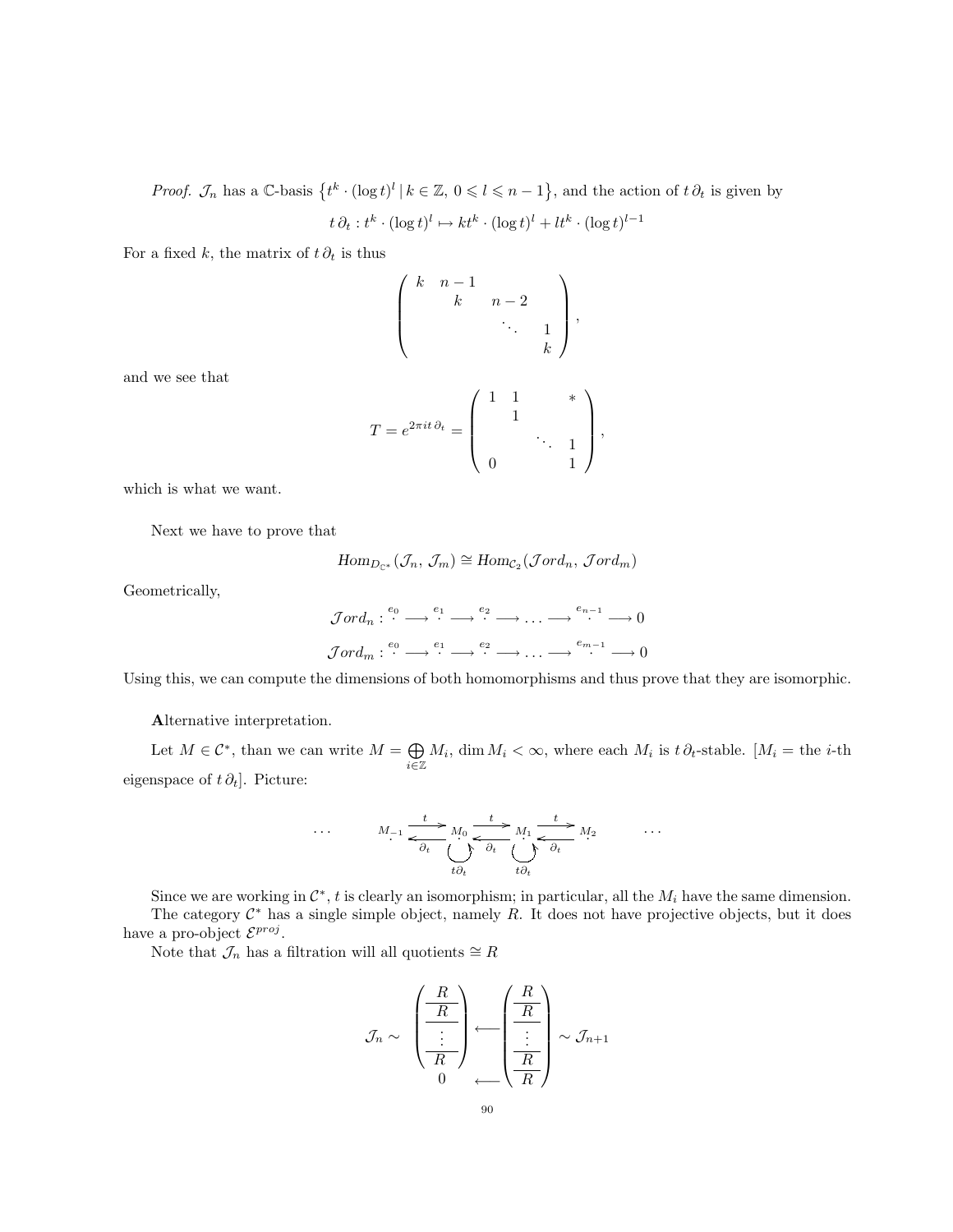We take

$$
\mathcal{E}^{proj} := \varprojlim \mathcal{J}_n \sim \left(\begin{array}{c} R \\ \hline R \\ \hline \vdots \end{array}\right)
$$

**Lemma 4.12.6** The functor  $M \rightsquigarrow Hom_{\mathcal{D}}(\mathcal{E}^{proj}, M)$  is given by

$$
Hom_{\mathcal{D}}(\mathcal{E}^{proj}, M) = M_0;
$$

in particular,  $\mathcal{E}^{proj}$  is projective.

**4.12.7** REMARK We can also define  $\mathcal{E}^{ind} = \varinjlim \mathcal{J}_n$  with respect to the natural inclusions  $\mathcal{J}_n \hookrightarrow \mathcal{J}_{n+1}$ , and then  $\mathcal{E}^{ind}$  is the injective hull of R.

To prove the lemma above, we have the following

**4.12.8** Claim.  $\mathcal{J}_n \cong \mathcal{D}/\mathcal{D} \cdot (t \partial_t)^n$ .

*Proof.* We have a natural map  $\mathcal{D}/\mathcal{D} \cdot (t \partial_t)^n \to \mathcal{J}_n$  given by  $1 \mapsto (\log t)^{n-1}$ , and it is clearly surjective. Since  $t$  is invertible in  $R$ , we have

$$
\mathcal{D} = \mathbb{C}[t, t^{-1}][\partial_t]
$$
  
= 
$$
\mathbb{C}[t, t^{-1}][t \partial_t].
$$

Thus  $\mathcal{D}/\mathcal{D} \cdot (t \partial_t)^n$  is a free R-module with basis  $1, (t \partial_t), (t \partial_t)^2, \ldots, (t \partial_t)^{n-1}$ , completing the proof. Now we immediately get the tautological projections

$$
\mathcal{J}_{n+1} \longrightarrow \mathcal{J}_n.
$$

Moreover, we see that

$$
\mathcal{E}^{proj} = \varprojlim_{n} \mathcal{D}/\mathcal{D} \cdot (t \, \partial_t)^n.
$$

This implies that

$$
Hom(\mathcal{E}^{proj}, M) = Hom\left(\varprojlim_{n} \mathcal{D}/\mathcal{D} \cdot (t \partial_{t})^{n}, M\right) = M_{0}
$$

Now we have

$$
\mathcal{J}ord^{proj} = \underleftarrow{\lim} \mathcal{J}ord_n = \underleftarrow{e_0} \longrightarrow \underleftarrow{e_1} \longrightarrow \underleftarrow{e_2} \longrightarrow \cdots
$$

It remains to prove that our functor takes

$$
End(\mathcal{E}^{proj}) \xrightarrow{\simeq} End(\mathcal{J}ord^{proj})
$$

We claim that both are isomorphic to  $\mathbb{C}[[u]]$ .

$$
\mathcal{E}^{proj} = \underleftarrow{\lim} \mathcal{D}/\mathcal{D} \cdot (t \partial_t)^n = \underleftarrow{\lim} \mathcal{J}_n
$$

$$
\mathcal{E}^{ind} = R[\log t] = \underleftarrow{\lim} \mathcal{J}_n
$$

**4.12.9** REMARK We have duality  $\mathbb{D}$  on holomorphic modules. Note that  $\mathbb{D}(R) = R$ . Hence  $\mathbb{D}: C^* \longrightarrow C^*$ observe that

$$
\mathbb{D}: \left(\begin{array}{c} A_1 \\ \hline A_2 \\ \hline A_3 \end{array}\right) \longmapsto \left(\begin{array}{c} \mathbb{D} A_1 \\ \hline \mathbb{D} A_2 \\ \hline \mathbb{D} A_3 \end{array}\right)
$$

We have  $\mathbb{D}(\mathcal{E}^{proj}) \cong \mathcal{E}^{ind}$ .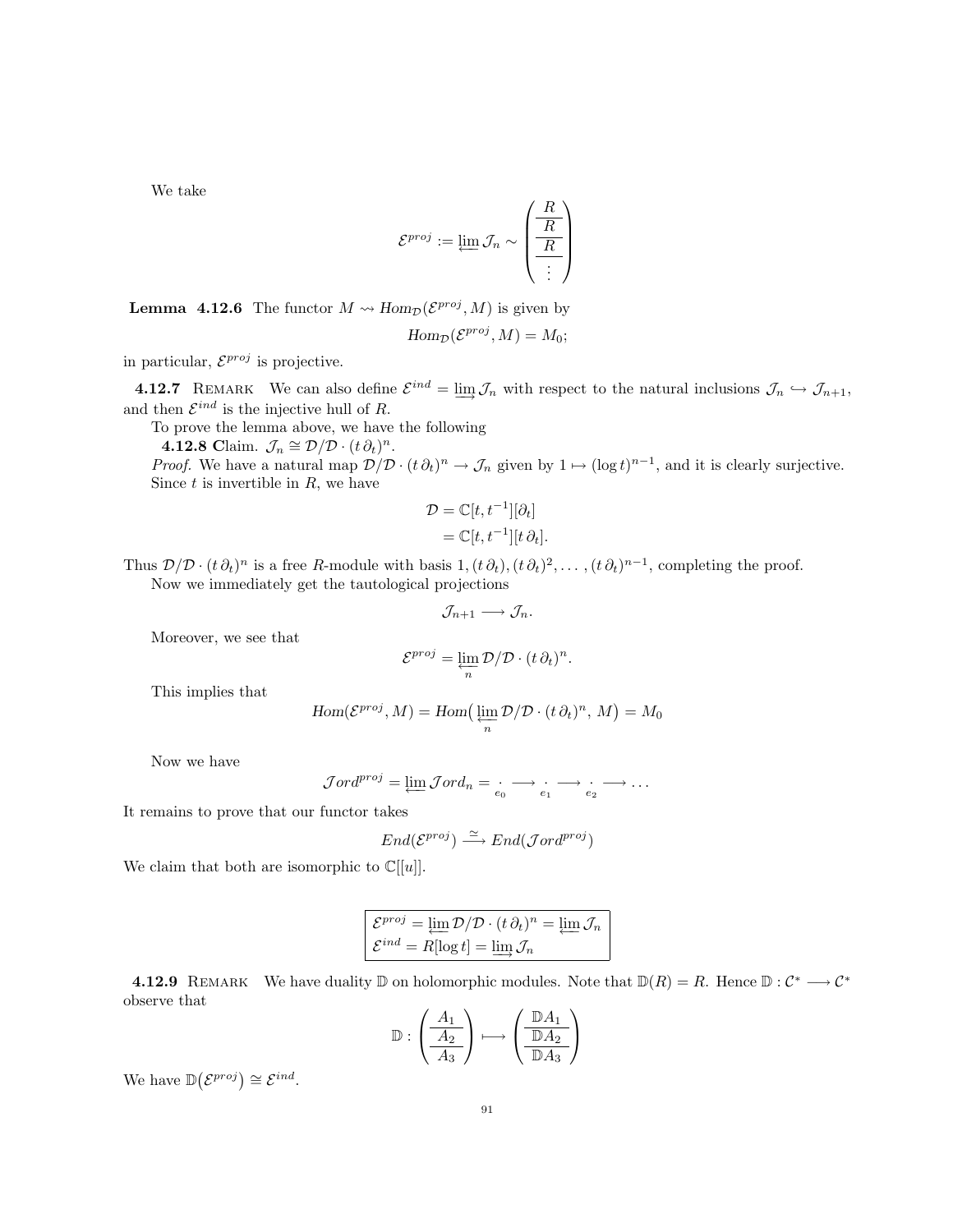Recall the diagram

$$
\{0\} \hookrightarrow \mathbb{C} \xleftarrow{j} \mathbb{C}^*
$$

Let  $\delta = \mathcal{D}/\mathcal{D}t$  and  $\mathcal{O} = \mathbb{C}[t] = \mathcal{D}/\mathcal{D}\partial$ .

**Definition** 4.12.10 Let C be the category of D-modules of finite length on  $\mathbb C$  with all subquotients isomorphic to either  $\delta$  or  $\mathcal{O}$ .

We have  $j_*R$ . As a space,  $j_*R = R = \mathbb{C}[t, t^{-1}]$ .

We have a short exact sequence of  $\mathcal{D}_{\mathbb{C}}$ -modules

$$
0 \to \mathcal{O} \to R \to \delta \to 0.
$$

Thus

$$
R = \mathbb{C}[t, t^{-1}] \sim \left(\frac{\delta}{\mathcal{O}}\right)
$$

Now we have

$$
j_!R = \mathbb{D}j_*\mathbb{D}R = \mathbb{D}(j_*R) \sim \left(\frac{\mathcal{O}}{\delta}\right)
$$

There is a canonical morphism  $j_!R \to j_*R$ ; it looks like

$$
\left(\begin{array}{c}\n\mathcal{O} \\
\hline\n\delta\n\end{array}\right) \xrightarrow{\sim} \mathcal{L}\left(\begin{array}{c}\n\delta \\
\hline\n\mathcal{O}\n\end{array}\right)
$$

[because this map has to restrict to the identity on  $\mathbb{C}^*$ ]

Explicitly,

$$
j_*R = \mathcal{D}/\mathcal{D}(\partial t)
$$
 and  $j_!R = \mathcal{D}/\mathcal{D}(t\partial)$ ,

and the map  $j_!R \to j_*R$  is multiplication on the right by  $t.$ 

Now we have  $\mathcal{D}\text{-modules } j_*\mathcal{J}_n, j_!\mathcal{J}_n$ . Pictorially,

$$
j_*\mathcal{J}_n \sim \begin{pmatrix} \delta \\ \mathcal{O} \\ \delta \\ \vdots \\ \delta \\ \mathcal{O} \end{pmatrix} \quad \text{and} \quad j_!\mathcal{J}_n \sim \begin{pmatrix} \mathcal{O} \\ \delta \\ \mathcal{O} \\ \vdots \\ \mathcal{O} \\ \delta \end{pmatrix}.
$$

We can do four limit constructions. We set

$$
\nabla^{proj} := j_! \mathcal{E}^{proj}, \quad \Delta^{proj} := j_* \mathcal{E}^{proj},
$$
  

$$
\nabla^{ind} := j_! \mathcal{E}^{ind}, \quad \Delta^{ind} := j_* \mathcal{E}^{ind}.
$$

Pictorially,

$$
\nabla^{proj} = \begin{pmatrix} \mathcal{O} \\ \delta \\ \vdots \end{pmatrix}, \quad \Delta^{proj} = \begin{pmatrix} \delta \\ \mathcal{O} \\ \vdots \end{pmatrix}, \quad \Delta^{ind} = \begin{pmatrix} \vdots \\ \delta \\ \mathcal{O} \end{pmatrix}, \quad \nabla^{ind} = \begin{pmatrix} \vdots \\ \mathcal{O} \\ \delta \end{pmatrix}.
$$

For future reference:

$$
\nabla^{proj} = \mathbb{D}(\Delta^{ind}), \quad \Delta^{proj} = \mathbb{D}(\nabla^{ind}), \text{ etc.}
$$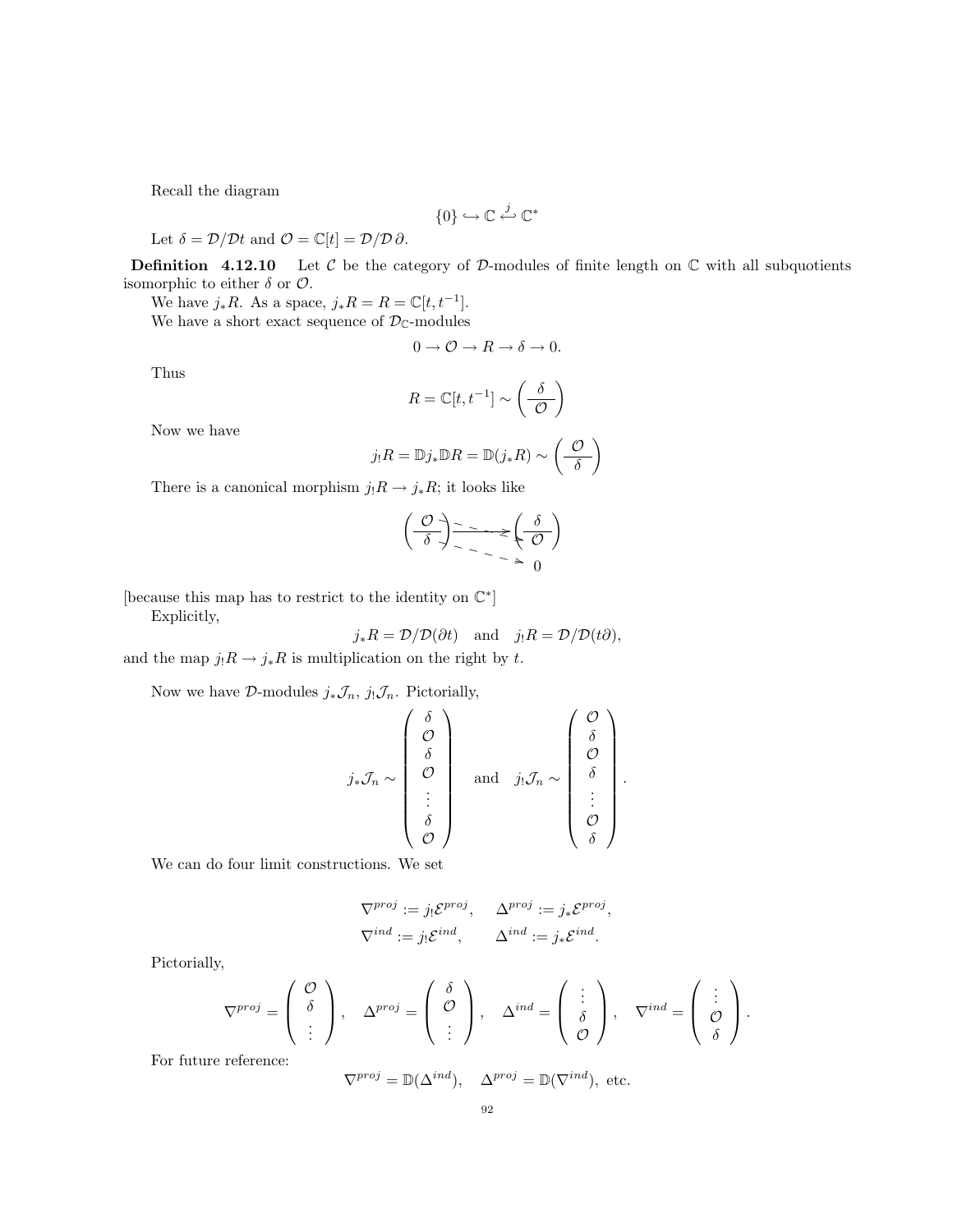An important thing is to calculate

$$
j_! \mathcal{E}^{proj} \longrightarrow j_* \mathcal{E}^{proj}.
$$

We have a short exact sequence

$$
0 \to j_! \mathcal{E}^{proj} \to j_* \mathcal{E}^{proj} \to \delta \to 0,
$$

and

$$
0 \to \delta \to j_* \mathcal{E}^{ind} \to j_! \mathcal{E}^{ind} \to 0.
$$

**Proposition 4.12.11** The category  $\mathcal{C}$  is equivalent to the category of diagrams of finite dimensional vector spaces

$$
\frac{u}{v} \qquad \qquad \text{with } (uv)^N = 0 \text{ for some } N \geq 1
$$

Proof. The functor is given by

$$
\mathcal{M} \longmapsto \left(\text{Hom}(\Delta^{proj}, M) \right) \longrightarrow \text{Hom}(\nabla^{proj}, M) \big)
$$

where the maps are induced by



Another proof. We still have the picture

$$
\begin{array}{ccc}\nM_{-1} & t & M_0 & t & M_1 \\
\hline\n-1 & t & \delta_t & \downarrow & \rightarrow M_1 \\
\hline\n\delta_t & \bigcup_{t \partial_t} \delta_t & 1 & \n\end{array}\n\quad\n\begin{array}{ccc}\n\hline\n & t & \downarrow & M_2 \\
\hline\n\delta_t & 1 & \downarrow & \rightarrow M_2 \\
\hline\n\delta_t & 1 & \downarrow & \rightarrow M_2\n\end{array}\n\quad\nM = \bigoplus_{i \in \mathbb{Z}} M_i,
$$

but t is no longer invertible. However, since  $\partial t = t\partial + 1$ , both  $\partial t$  and  $t\partial$  are invertible on  $M_i$  for  $i \neq 0, -1$ , which implies that  $t : M_i \to M_{i+1}$  is an isomorphism whenever  $i \neq -2, -1, 0$ .

For  $M = \mathcal{O}$ , we have  $M_0 = \mathbb{C}$  and  $M_{-1} = (0)$ .

For  $M = \delta$ , we have  $M_0 = (0)$  and  $M_{-1} = \mathbb{C}$ .

In general we get

$$
Hom(\nabla^{proj}, M) = M_0 \text{ and } Hom(\Delta^{proj}, M) = M_{-1}
$$

We have a category  $C$ , and we have shown that

$$
C \simeq \left\{ M_{-1} \stackrel{v}{\underset{u}{\rightleftarrows}} M_0 \mid (uv)^N = 0 \text{ for some } N \geq 1 \right\}
$$

A quasi-inverse can be constructed as follows. Given  $F \stackrel{v}{\rightleftarrows}$  $\frac{\partial}{\partial u} E$ , we set  $M = \mathbb{C}[t] \otimes_{\mathbb{C}} E \oplus \mathbb{C}[\partial] \otimes_{\mathbb{C}} F$ , and define

$$
t(1 \otimes f) := 1 \otimes v(f),
$$
  

$$
\partial(1 \otimes e) := 1 \otimes u(e).
$$

Relation to duality:

$$
\mathbb{D}: \mathcal{C} \to \mathcal{C} \quad (\text{since } \mathbb{D}(\mathcal{O}) = \mathcal{O}, \mathbb{D}(\delta) = \delta)
$$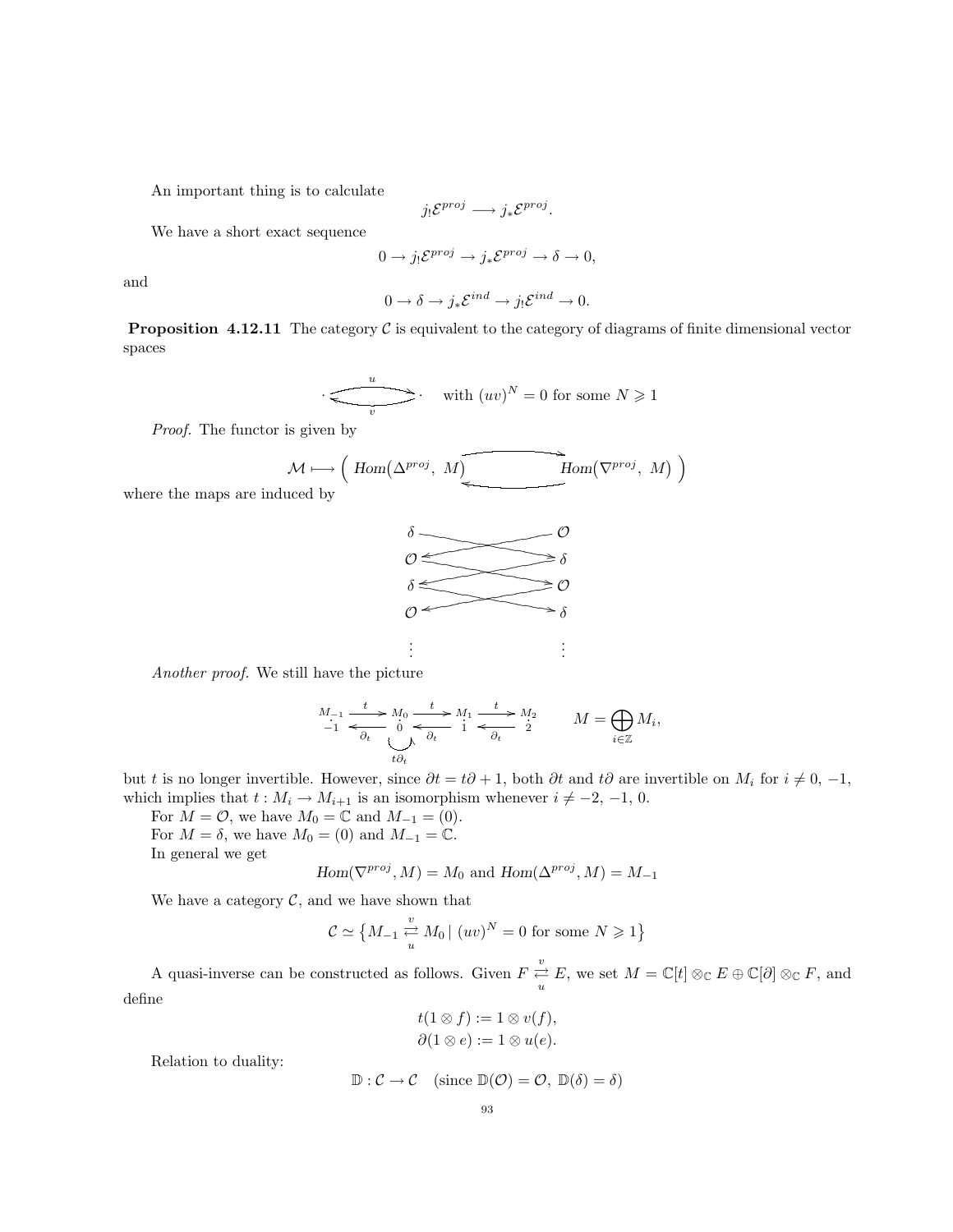By definition,

$$
\mathbb{D}=R \text{ Hom}_{\mathcal{D}}(-,\mathcal{D}).
$$

We have a free resolution

$$
0 \to N \xrightarrow{p} N \xrightarrow{a} M \to 0,
$$

where

$$
N=\mathcal{D}\otimes_{\mathbb{C}} E\oplus \mathcal{D}\otimes_{\mathbb{C}} F,
$$

 $a =$  the obvious action map, and P is given by

$$
P:(a\otimes e,b\otimes f)\mapsto (a\partial\otimes e,-au(e))+(-bv(f),bt\otimes f).
$$

Obviously,

$$
\mathrm{Hom}_{\mathcal{D}}(\mathcal{D}\otimes E,\mathcal{D})=E^*\otimes \mathcal{D} \quad (E^*=\mathrm{Hom}_{\mathbb{C}}(E,\ \mathbb{C}))
$$

Now applying  $Hom_{\mathcal{D}}(-, \mathcal{D})$  to the resolution above, we get

$$
0\longrightarrow N^*\stackrel{p^*}{\longrightarrow} N^*\longrightarrow 0
$$

where

$$
N^*=E^*\otimes_{\mathbb{C}}\mathcal{D}\oplus F^*\otimes_{\mathbb{C}}\mathcal{D},
$$

and

$$
P^*: (e^* \otimes a, f^* \otimes b) \mapsto (e^* \otimes \partial a, -v^*(e^*) \otimes a) + (-u^*(e^*) \otimes b, f^* \otimes tb).
$$

We see from this that  $\mathbb{D}(M)$  corresponds to the diagram

$$
E^* \xrightarrow[v^*]{u^*} F^*
$$

[We have to use the involution to switch from right to left modules.]

Now on the category  $C$ , we have two functors:

$$
\mathcal{C} \xrightarrow{\Psi} \mathcal{V}ect
$$

where

$$
\Psi(M) = \text{Hom}(\nabla^{\text{proj}}, M) = M_0,
$$
  

$$
\Phi(M) = \text{Hom}(\Delta^{\text{proj}}, M) = M_{-1}.
$$

4.12.12 REMARK  $\Psi(M)$  is the geometric fiber of M at the point  $t = 1$ .

We want to produce maps

$$
\Psi(M) \xrightarrow[\text{var}]{\text{can}} \Phi(M)
$$

with

$$
T - Id : \Psi \xrightarrow{can} \Phi \xrightarrow{var} \Psi, \quad T = \exp(-2\pi it\partial)|_{M_0}
$$

We will define

$$
can = u, \quad var = \frac{e^{2\pi i (vu) - 1}}{vu} \cdot v
$$

**4.12.13** REMARK The universal cover of  $\mathbb{C}^*$  is

$$
\mathbb{C} \longrightarrow \mathbb{C}^*
$$

$$
z \longmapsto t = e^{2\pi i z}
$$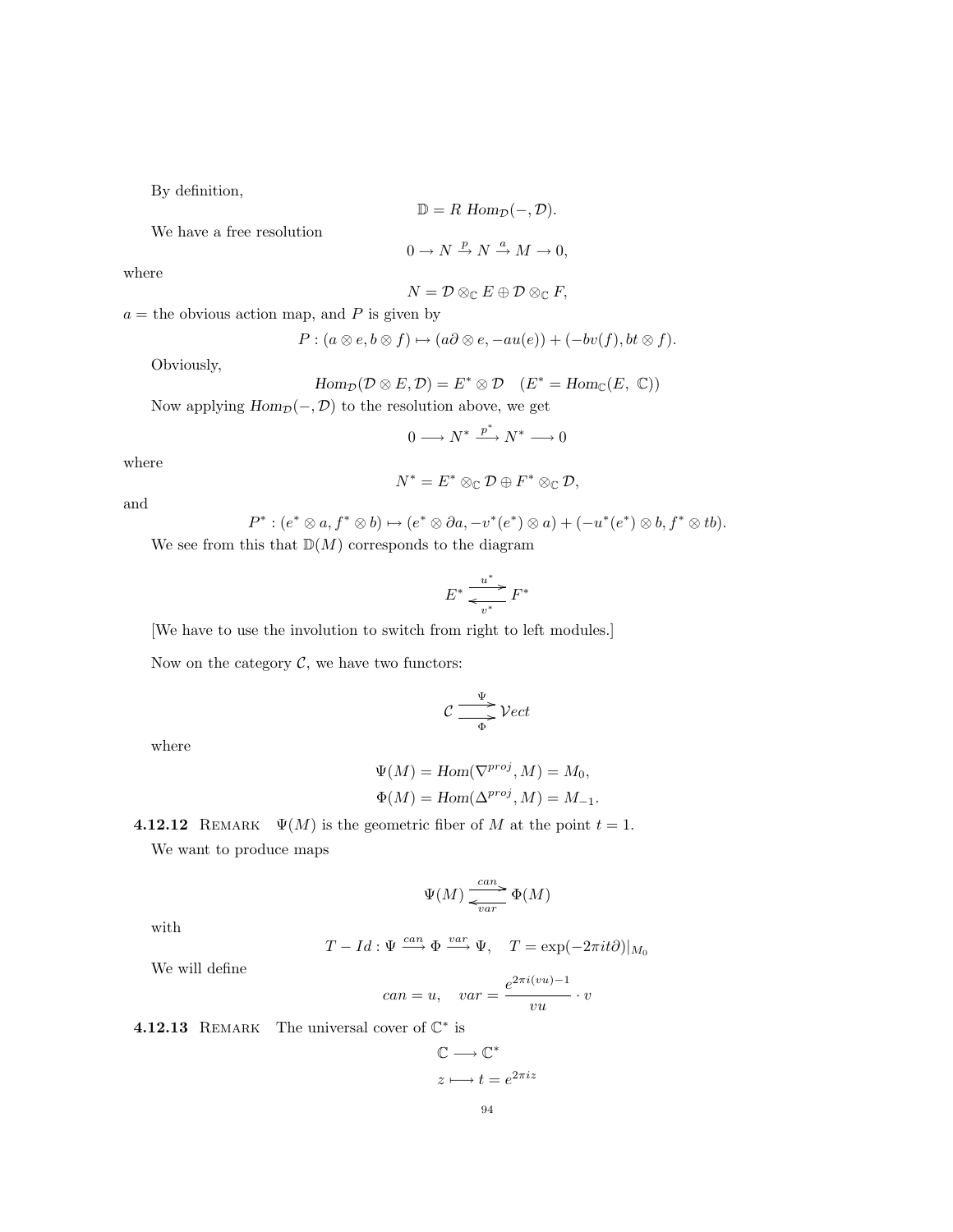Then we have  $t^n = e^{2\pi i n z}$ ,  $\log t = z$ . So, geometrically,

 $R[log] = \mathbb{C}[t, t^{-1}, \log t] =$  "quasi-polynomials" on the universal cover.

We have

$$
R[\log] = \Delta^{ind}
$$

.

We can define, equivalently,

$$
\Psi(M) = \text{Tor}^{\mathcal{D}}(M, \Delta^{ind}).
$$

If  $M=\mathbb{C}[t]\otimes_{\mathbb{C}} E\oplus \mathbb{C}[\partial]\otimes_{\mathbb{C}} F$  as above, then we get

$$
\Psi(M) = \{ (\tilde{e}, \tilde{f}) \in E \otimes R[\log] \oplus F \otimes R[\log] \mid \partial \tilde{e} = -v(\tilde{f}), t\tilde{f} = u(\tilde{e}) \}.
$$

But t is invertible on  $\Delta^{ind},$  so

$$
\left\{\begin{aligned}\n\frac{\partial \widetilde{e}}{\partial \widetilde{f}} &= -v(\widetilde{f}) \\
t\widetilde{f} &= u(\widetilde{e})\n\end{aligned}\right\} \iff t\partial \widetilde{e} = -vu\widetilde{e},
$$

and a solution of the last equation is

$$
\widetilde{e} = \exp(-vu \log t) \cdot e, \ \forall e \in E.
$$

We have

$$
\widetilde{f} = \frac{1}{t}u(\widetilde{e}) = \frac{1}{t}\exp(-uv\log t)u(e).
$$

Recall that on  $\mathbb{C}^*$ , we've had  $\mathcal{J}_n$ . Let us introduce a new variable s. We have a short exact sequence

$$
0 \to \mathbb{C}[[s]] \to \mathbb{C}((s)) \to \frac{\mathbb{C}((s))}{\mathbb{C}[[s]]} \to 0.
$$

We also have the residue map

$$
Res: \mathbb{C}((s)) \longrightarrow \mathbb{C}
$$

given by

$$
a(s) \stackrel{\text{Res}}{\longrightarrow} a_{-1} = \text{``}\int_C a(s) \, ds''
$$

Note that

- $Res(\mathbb{C}[[s]]) = (0)$
- If  $a \in \mathbb{C}((s))$  is such that  $Res(a \cdot \mathbb{C}[[s]]) = (0)$ , then  $a \in \mathbb{C}[[s]]$ .

This can also be done for any ring:

$$
0 \to R[[s]] \to R((s)) \to \frac{R((s))}{R[[s]]} \to 0.
$$

We take  $R = \mathbb{C}[t, t^{-1}]$ . We also consider

$$
0 \to Rt^2[[s]] \to Rt^2((s)) \to \frac{Rt^2((s))}{Rt^2[[s]]} \to 0.
$$

**Lemma 4.12.14** There is a  $\mathcal{D}_{\mathbb{C}}$ -module isomorphism (where coordinate on  $\mathbb{C}$  is t):

$$
\frac{Rt^2((s))}{Rt^2[[s]]} \xrightarrow{\simeq} R[\log t].
$$

Proof. Formally, we have

$$
t^s = e^{(\log t)s} = \sum_{i=0}^{\infty} \frac{s^i}{i!} (\log t)^i.
$$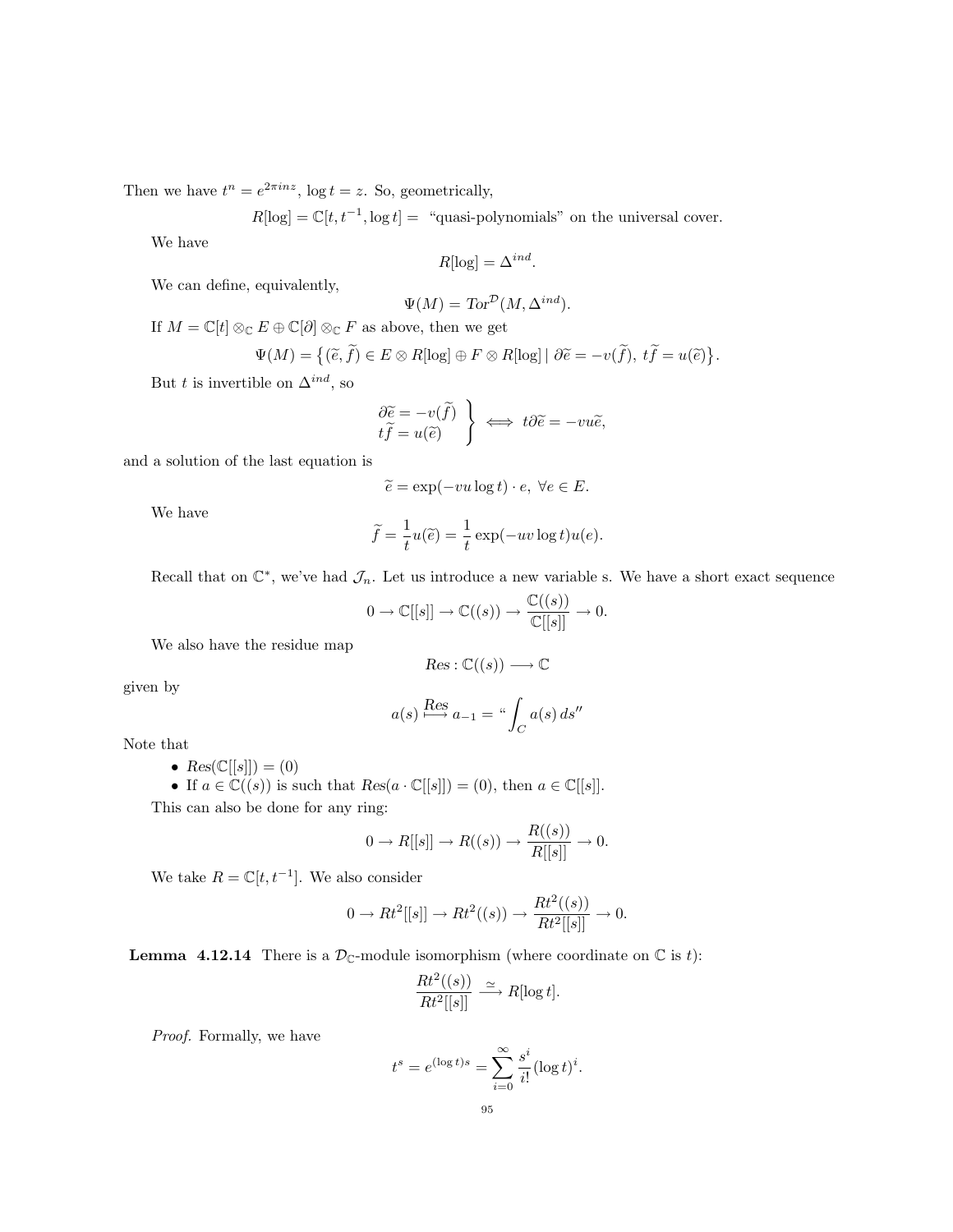We define our map as the composition

$$
\sum_{i=-N}^{\infty} a_i s^i t^s \longmapsto \sum_{i,j} a_i s^i \frac{s^j (\log t)^j}{j!} \xrightarrow{\text{Res}_?} \in R[\log t], \ a_i \in Rt^s((S)).
$$

Clearly, the kernel of this composition is precisely  $Rt^{s}[[s]]$ , and the map is surjective.

**4.12.15** REMARK The universal cover of  $\mathbb{C}^*$  is

$$
\mathbb{C}\longrightarrow\mathbb{C}^*
$$

$$
z\longmapsto t=e^{2\pi iz}
$$

Then we have  $t^n = e^{2\pi i n z}$ ,  $\log t = z$ . So, geometrically,

 $R[log] = \mathbb{C}[t, t^{-1}, \log t] =$  "quasi-polynomials" on the universal cover.

We have

$$
R[\log] = \Delta^{ind}.
$$

We can define, equivalently,

$$
\Psi(M) = \text{Tor}^{\mathcal{D}}(M, \Delta^{ind}).
$$

If  $M=\mathbb{C}[t]\otimes_{\mathbb{C}}E\oplus\mathbb{C}[\partial]\otimes_{\mathbb{C}}F$  as above, then we get

$$
\Psi(M) = \{ (\widetilde{e}, \widetilde{f}) \in E \otimes R[\log] \oplus F \otimes R[\log] \mid \partial \widetilde{e} = -v(\widetilde{f}), t\widetilde{f} = u(\widetilde{e}) \}.
$$

But t is invertible on  $\Delta^{ind}$ , so

$$
\left\{\begin{aligned}\n\frac{\partial \widetilde{e}}{\partial \widetilde{f}} &= -v(\widetilde{f}) \\
t\widetilde{f} &= u(\widetilde{e})\n\end{aligned}\right\} \iff t\partial \widetilde{e} = -vu\widetilde{e},
$$

and a solution of the last equation is

$$
\widetilde{e} = \exp(-vu \log t) \cdot e, \ \forall e \in E.
$$

We have

$$
\widetilde{f} = \frac{1}{t}u(\widetilde{e}) = \frac{1}{t}\exp(-uv\log t)u(e).
$$

Recall that on  $\mathbb{C}^*$ , we've had  $\mathcal{J}_n$ . Let us introduce a new variable s. We have a short exact sequence

$$
0 \to \mathbb{C}[[s]] \to \mathbb{C}((s)) \to \frac{\mathbb{C}((s))}{\mathbb{C}[[s]]} \to 0.
$$

We also have the residue map

$$
Res: \mathbb{C}((s)) \longrightarrow \mathbb{C}
$$

given by

$$
a(s) \stackrel{\text{Res}}{\longrightarrow} a_{-1} = \text{``}\int_C a(s) \, ds''
$$

Note that

- $Res(\mathbb{C}[[s]]) = (0)$
- If  $a \in \mathbb{C}((s))$  is such that  $Res(a \cdot \mathbb{C}[[s]]) = (0)$ , then  $a \in \mathbb{C}[[s]]$ .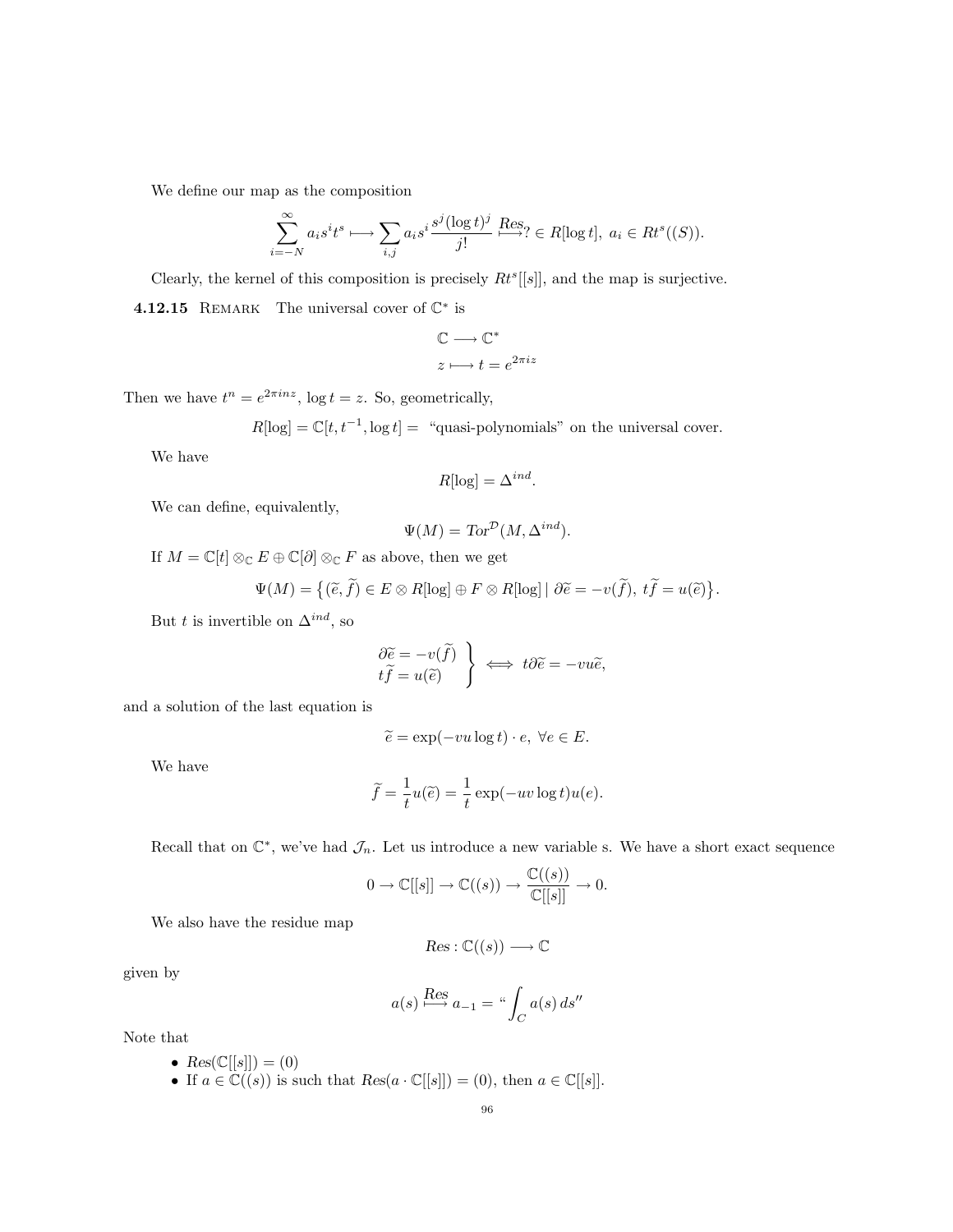This can also be done for any ring:

$$
0 \to R[[s]] \to R((s)) \to \frac{R((s))}{R[[s]]} \to 0.
$$

We take  $R = \mathbb{C}[t, t^{-1}]$ . We also consider

$$
0 \to Rt^2[[s]] \to Rt^2((s)) \to \frac{Rt^2((s))}{Rt^2[[s]]} \to 0.
$$

**Lemma 4.12.16** There is a  $\mathcal{D}_{\mathbb{C}}$ -module isomorphism (where coordinate on  $\mathbb{C}$  is t):

$$
\frac{Rt^2((s))}{Rt^2[[s]]} \xrightarrow{\simeq} R[\log t].
$$

Proof. Formally, we have

$$
t^{s} = e^{(\log t)s} = \sum_{i=0}^{\infty} \frac{s^{i}}{i!} (\log t)^{i}.
$$

We define our map as the composition

$$
\sum_{i=-N}^{\infty} a_i s^i t^s \longmapsto \sum_{i,j} a_i s^i \frac{s^j (\log t)^j}{j!} \xrightarrow{\text{Res}} \in R[\log t], \ a_i \in Rt^s((S)).
$$

Clearly, the kernel of this composition is precisely  $Rt^{s}[[s]]$ , and the map is surjective.

Corollary 4.12.17

$$
j_* R[\log t] = \Delta^{ind} = \frac{Rt^{s}((s))}{Rt^{s}[[s]]}
$$
  
||  

$$
j_* (\lim_{h \to 0} \mathcal{J}_n)
$$
  

$$
\mathcal{J}_n
$$

Question. How can we see  $\mathcal{J}_n$  inside RHS? Answer. We have

> $0 \longrightarrow \mathcal{J}_n \longrightarrow R[\log t] \longrightarrow R[\log t]/\mathcal{J}_n \longrightarrow 0$  $\lambda$  |  $\lambda$  |  $\lambda$  |  $\lambda$  |  $\lambda$  |  $\lambda$  |  $\lambda$  |  $\lambda$  |  $\lambda$  |  $\lambda$  |  $\lambda$  |  $\lambda$  |  $\lambda$  |  $\lambda$  |  $\lambda$  |  $\lambda$  |  $\lambda$  |  $\lambda$  |  $\lambda$  |  $\lambda$  |  $\lambda$  |  $\lambda$  |  $\lambda$  |  $\lambda$  |  $\lambda$  |  $\lambda$  |  $\lambda$  |  $\lambda$  |  $\lambda$  |  $\lambda$  |  $\lambda$  |  $\lambda$  $\frac{s^{-n} \cdot Rt^s((s))}{Rt^s[[s]]} \longrightarrow \frac{Rt^s((s))}{Rt^s[[s]]}$

Corollary 4.12.18

$$
\mathcal{J}_n \cong \frac{Rt^s[[s]]}{s^n Rt^s[[s]]} = \frac{Rt^s[s]}{s^n Rt^s[s]}
$$
\n
$$
(*)
$$

We have, on  $\mathbb{C}^*$ ,

$$
\mathcal{E}^{proj} = \varprojlim \mathcal{J}_n = Rt^s[[s]]
$$

(this is obvious from (∗)). Hence

$$
\Delta^{proj} = j_* \mathcal{E}^{proj} = Rt^s[[s]].
$$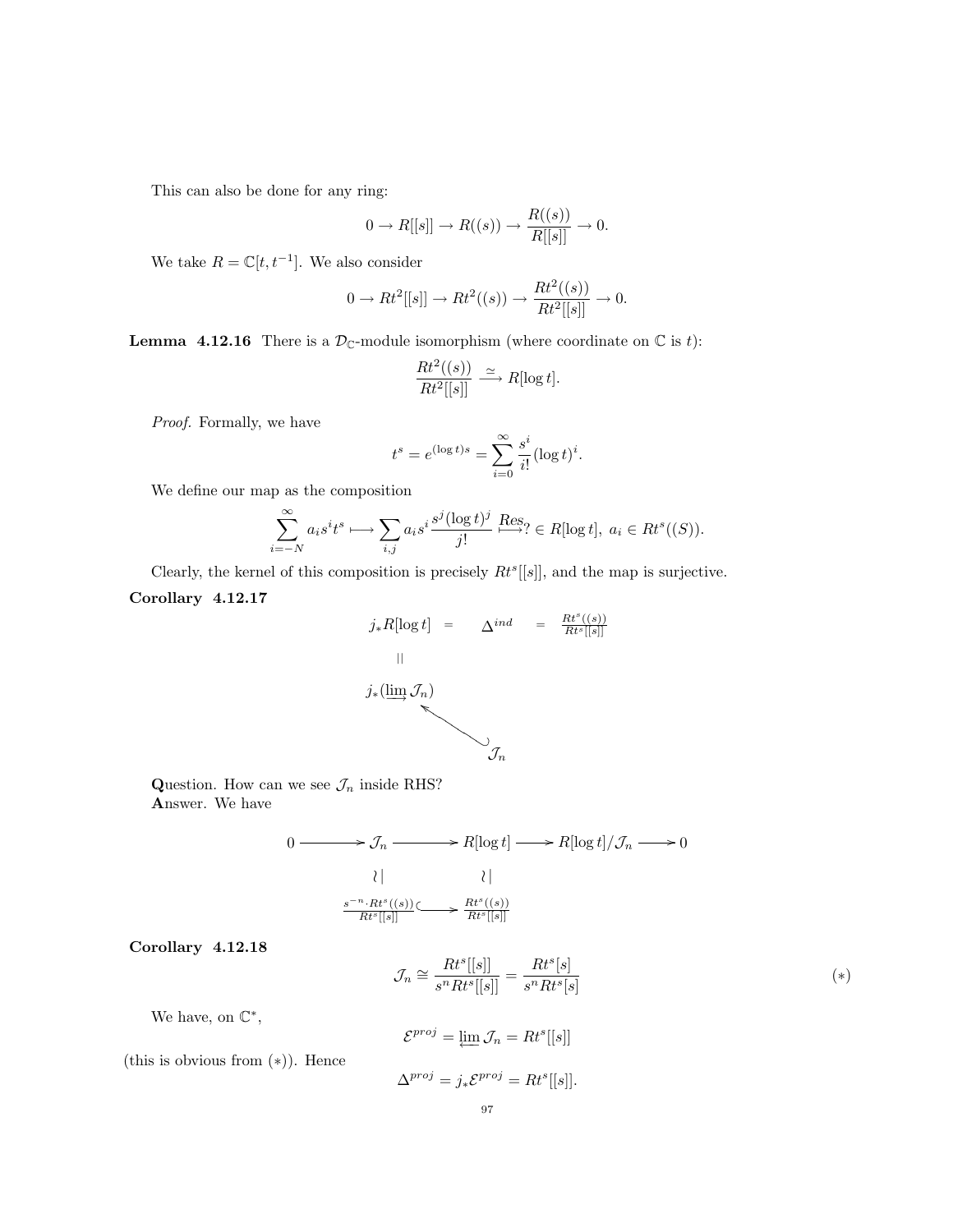Now we get

$$
0 \longrightarrow \Delta^{proj} \longrightarrow j_*Rt^s((s)) \longrightarrow \Delta^{ind} \longrightarrow 0.
$$

Pictures.

$$
\Delta^{ind} = j_* \mathcal{E}^{ind} = \frac{\frac{\vdots}{\delta}}{\frac{\delta}{\mathcal{O}}}
$$

$$
\Delta^{proj} = j_* \mathcal{E}^{proj} = \frac{\underline{\delta}}{\underline{\delta}} \tag{1}
$$

$$
\vdots
$$
\n
$$
j_* R t^s((s)) = \frac{\frac{\partial}{\partial s}}{\frac{\frac{\partial}{\partial s}}{\frac{\partial}{\partial s}}}
$$

$$
\nabla^{ind} = j_{!} \mathcal{E}^{ind} = \frac{\vdots}{\frac{\delta}{\delta}}
$$

$$
\nabla^{proj} = j_! \mathcal{E}^{proj} = \frac{\frac{\mathcal{O}}{\delta}}{\frac{\delta}{\mathcal{O}}}
$$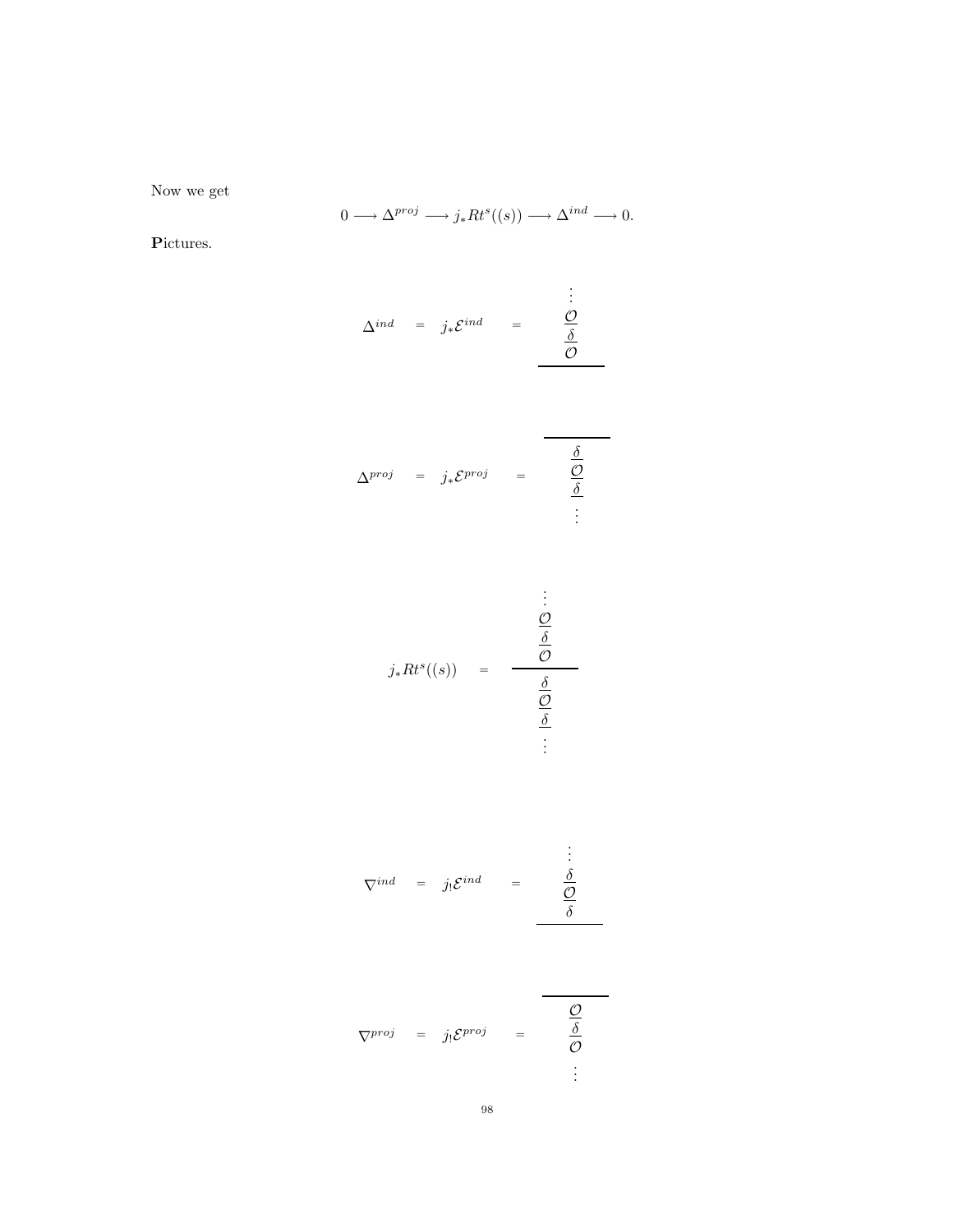$$
j_!Rt^s((s)) = \frac{\frac{\delta}{\delta}}{\frac{\frac{\delta}{\delta}}{\frac{\delta}{\delta}}}
$$
  

Last time we've have  $j_!\mathcal{E}^{proj} \hookrightarrow j_*\mathcal{E}^{proj}$ . It induces an *isomorphism*  $j_!Rt^s((s)) \stackrel{\simeq}{\rightarrow} j_*Rt^s((s))$ :



General situation

We have  $X =$  smooth variety,  $f : X \to \mathbb{C}$  a regular function,  $Y = f^{-1}(0) =$  divisor:



Assume X is affine. Let  $N_U$  be a holonomic  $\mathcal{D}_U$ -module. We have a map  $j_!(N_U) \to j_*(N_U)$ , and

$$
Im(j_!(N_U) \rightarrow j_*(N_U)) = j_{!*}(N_U).
$$

**Proposition 4.12.19** Let  $N_0 \subseteq N_U$  be a finite dimensional generating subspace, so that  $\mathcal{D}_U \cdot N_0 = N_U$ . Then

$$
j_{!*}(N_U) = \mathcal{D}_X(f^k N_0)
$$

for sufficiently large  $k$ .

*Proof.* Note that for  $k \gg 0$ ,

$$
\mathcal{D}_X(f^k N_0)
$$
 does not depend on k

(because  $j_*N_U$  is holonomic  $\implies$  has finite length). Let  $M := j_{!*}(N_U)$ . We have

- $M|_U = N_U$
- $N_U/M$  is supported at  $f^{-1}(0)$

Now there is exists  $k \gg 0$  s.t.  $f^k N_0 = (0)$  in  $N_U/M$ , whence  $f^k N_0 \subseteq M$ , so that  $\mathcal{D}(X)f^k N_0 \subseteq M$ . If this is not an equality, then

$$
\left(\frac{M}{\mathcal{D}(X)f^k N_0}\right)\Big|_U = \frac{M|_U}{\mathcal{D}(X)f^k N_0|_U} = \frac{N_U}{N_U} = (0),
$$

which contradicts the definition of  $M$ .

**4.12.20** Homework.  $\mathcal{J}_n = R \log^{n-1} + R \log^{n-2} + \ldots + R$ ,  $R = \mathbb{C}[t, t^{-1}]$ . This is a D-module on  $\mathbb{C}^*$ which is free of rank  $n$  as an  $R$ -module.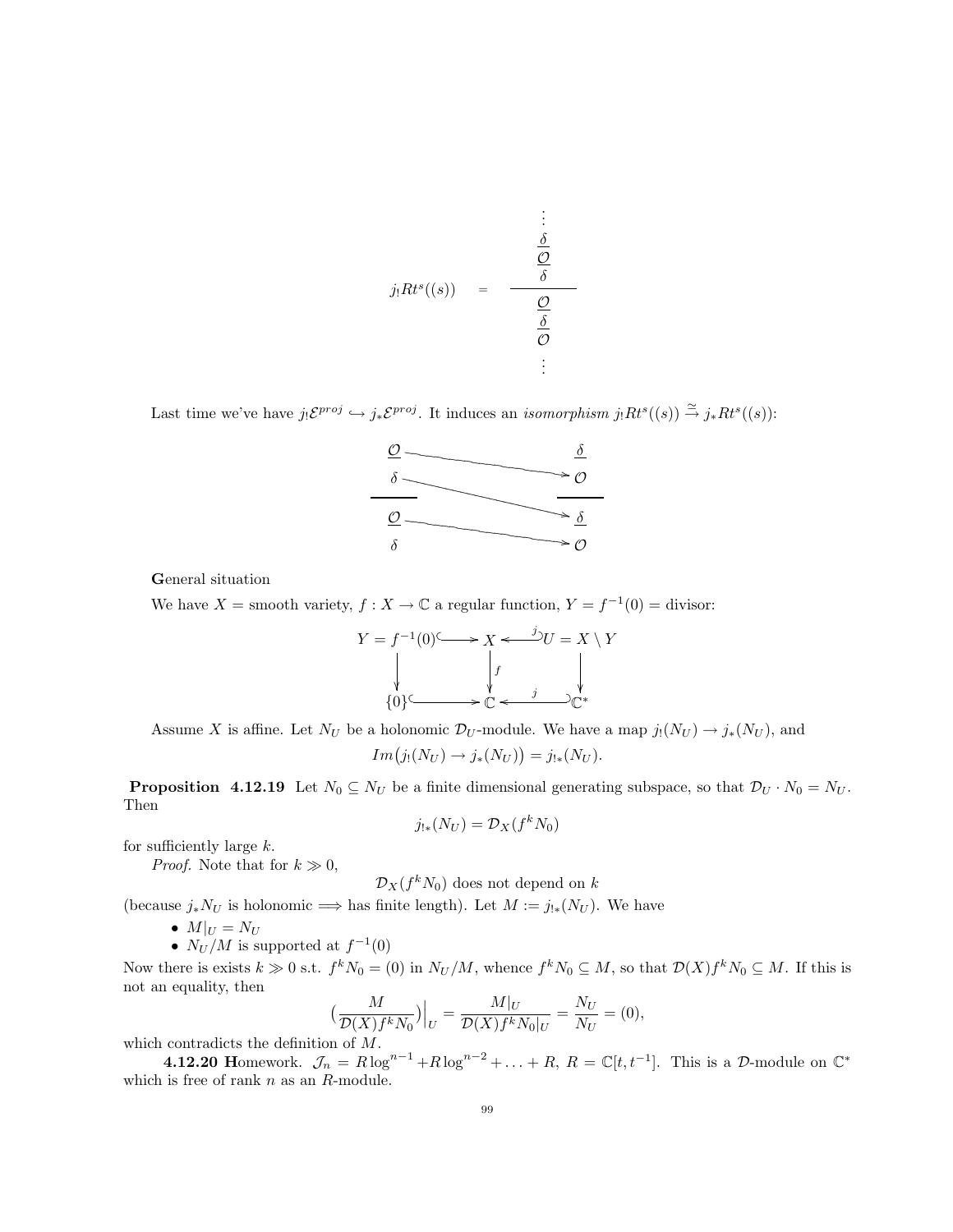(1) Describe the corresponding connection on the trivial bundle  $R^n$ .

(2) Check that the dual connection on  $Hom_R(\mathcal{J}_n, R)$  is isomorphic to the original connection. We've proved that  $\mathcal{C} \stackrel{\simeq}{\longrightarrow} \{M_{-1} \rightleftarrows M_0\}$ . Find the images of  $j_*\mathcal{J}_n$  and  $j_*\mathcal{J}_n$  under this equivalence. Set-up.

$$
Y = f^{-1}(0) \longrightarrow X \longleftarrow U = X \setminus f^{-1}(0)
$$
  
\n
$$
\downarrow \qquad \qquad \downarrow f
$$
  
\n
$$
\{0\} \longrightarrow \mathbb{C} \longleftarrow \mathbb{C}^*
$$

Let us replace  $t \leadsto f$ ,  $t^s \leadsto f^s$ ,  $\log t \leadsto \log f$ . On U, we have

$$
\mathcal{J}_n(f) = f^* \mathcal{J}_n = \mathcal{O}_U \cdot (\log f)^{n-1} + \mathcal{O}_U \cdot (\log f)^{n-2} + \ldots + \mathcal{O}_U \cdot \log f + \mathcal{O}_U.
$$

We can consider

$$
\lim_{n} \mathcal{J}_{n}(f) = \mathcal{O}_{U}[\log f] \cong \frac{\mathcal{O}_{U}f^{s}((s))}{\mathcal{O}_{U}f^{s}[[s]]}
$$

as before (write  $f^s = e^{(\log f)s}$ ). We have

$$
f^* \Delta^{ind} = \varinjlim{}_n \mathcal{J}_n(f),
$$
  

$$
f^* \Delta^{proj} = \mathcal{O}_U f^s[[s]],
$$



Remainder:

**Lemma** 4.12.21 [on the b-function] If  $M_U$  is holonomic on U and  $M_U = \mathcal{D}_U \cdot M_0$ , where  $M_0$  is a finite-dimensional generating subspace, then there exists  $b \in \mathbb{C}[s]$  with

$$
b(s)f^sM_0\subseteq \mathcal{D}_X[s](f^{s+1}M_0).
$$

**Proposition 4.12.22** For any holonomic  $M_U$  on U, we have a canonical isomorphism

$$
j_! (M_U f^s((s))) \xrightarrow{\simeq} j_* (M_U f^s((s)))
$$

in the appropriate category.

*Proof. Surjectivity.* Image =  $j_{!*}(M_U f^s((s))) \subset j_*(M_U f^s((s)))$ . By the proposition proved last time, we have

 $j_{!*}(-) = \mathcal{D}_X(f^k \cdot \text{generating subspace}) \text{ for } k \gg 0.$ 

Choose  $M_0 \subset M_U$ , a finite-dimensional generating subspace of  $M_U$  over  $\mathcal{D}_X$  [we can do it because  $M_0$ is holonomic]. We get

$$
j_{!*}(M_U f^s((s))) = \mathcal{D}_X(M_0 f^s f^k((s))) =
$$
  
=  $\mathcal{D}_X(M_0 f^{s+k}((s))) \supseteq$   

$$
\supseteq \mathcal{D}_X b(s+k-1) M_0 f^{s+k-1}((s)) \supseteq
$$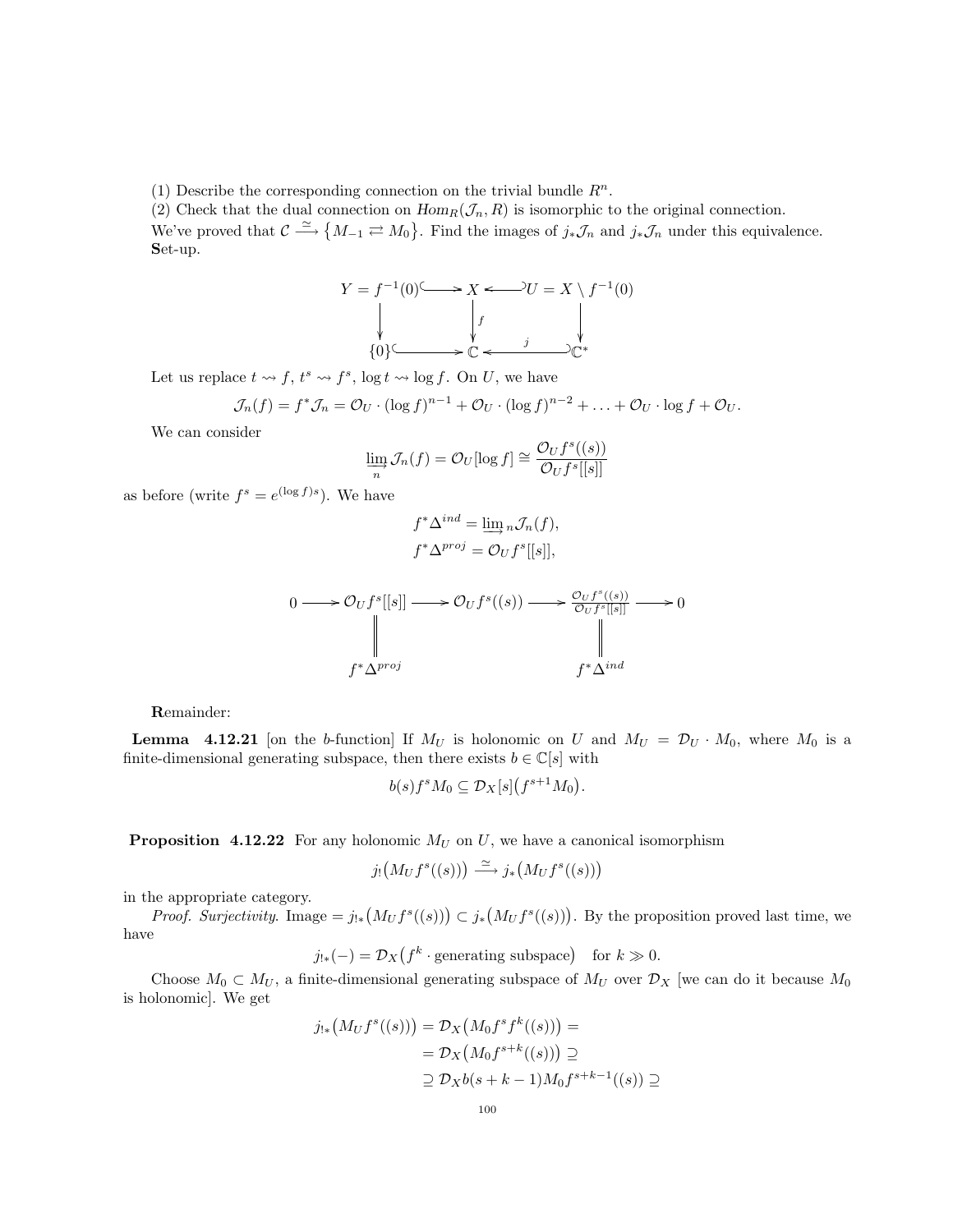$$
\supseteq \mathcal{D}_X \underbrace{b(s+k-1)b(s+k-2)\cdot\ldots\cdot b(s)}_{\text{because this is a unit in }\mathbb{C}((s))} M_0 f^s((s)) = j_* \big(M_U f^s((s))\big)
$$
\n
$$
\text{We write } \quad \mathcal{E}_f^{proj} = \varprojlim \mathcal{J}_n(f) = f^* \mathcal{E}^{proj} \text{ (on } U),
$$
\n
$$
\mathcal{E}_f^{ind} = \varinjlim \mathcal{J}_n(f)
$$

.

**Lemma 4.12.23** On  $U$ , we have

$$
\mathbb{D}\big(M_Uf^s[[s]]\big)=\frac{\big(\mathbb{D}M_U\big)f^s((s))}{\big(\mathbb{D}M_U\big)f^s[[s]]},
$$

i.e.

$$
\mathbb{D}\big(\mathcal{E}_f^{proj} \otimes_{\mathcal{O}_U} M_U\big) = \mathcal{E}_f^{ind} \otimes_{\mathcal{O}_U} (\mathbb{D} M_U).
$$

Note that  $f^*\mathcal{J}_n$  = free  $\mathcal{O}_U$ -module of rank n. Hence  $f^*\tilde{\mathcal{J}}_n \otimes_{\mathcal{O}_U} M_U \cong M_U^{\oplus n}$  as  $\mathcal{O}_U$ -modules. Also,

$$
f^* \mathcal{J}_n \otimes_{\mathcal{O}_U} M_U \sim \left( \underbrace{\frac{M_U}{M_U}}_{\vdots} \right)
$$

Step 1.  $\mathbb{D}\mathcal{E}_f^{proj} \cong \mathcal{E}_f^{ind}$ . It is enough to check that  $\mathbb{D}(f^*\mathcal{J}_n) \cong f^*\mathcal{J}_n$ . 4.12.24 Exercise Define a canonical pairing

$$
f^*\mathcal{J}_n \otimes f^*\mathcal{J}_n \longrightarrow \mathcal{O}_U.
$$

Step 2. General case. Write a free resolution

$$
0 \to p^n \to p^{n-1} \to \ldots \to p^1 \to p^0 \to M_U \to 0
$$

(the  $p^j$  are free  $\mathcal{D}_U$ -modules).

We get

$$
0 \leftarrow \mathcal{D}M_U \leftarrow \text{Hom}_{\mathcal{D}_U}(p^n, \mathcal{D}_U) \leftarrow \ldots \leftarrow \text{Hom}_{\mathcal{D}_U}(p^0, \mathcal{D}_U) \leftarrow 0.
$$

But now

$$
0 \to \mathcal{E}_f^{proj} \otimes_{\mathcal{O}_U} p^n \to \dots \to \mathcal{E}_f^{proj} \otimes_{\mathcal{O}_U} p^0 \to \mathcal{E}_f^{proj} \otimes_{\mathcal{O}_U} M_U \to 0
$$

is a free resolution of  $\mathcal{E}_f^{proj} \otimes_{\mathcal{O}_U} M_U$ . But

$$
\mathrm{Hom}_{\mathcal{D}_U}\big(\mathcal{E}_f^{proj} \otimes_{\mathcal{O}_U} p^j, \mathcal{D}_U\big) \cong \big(\mathcal{E}_f^{proj}\big)^v \otimes_{\mathcal{O}_U} \mathrm{Hom}_{\mathcal{D}_U}\big(p^j, \mathcal{D}_U\big),
$$

which completes the proof.

In the proposition above, it remains to prove injectivity. But we have

$$
j_![(\mathbb{D}M_U)f^s((s))] \to j_*[(\mathbb{D}M_U)f^s((s))]
$$

Applying D gives

$$
\mathbb{D}j_![-] \leftarrow \mathbb{D}j_*[-]
$$
\n
$$
\parallel \text{using the lemma}
$$
\n
$$
j_*\big(M_U f^s((s))\big) \leftarrow \text{Jj}\big(M_U f^s((s))\big)
$$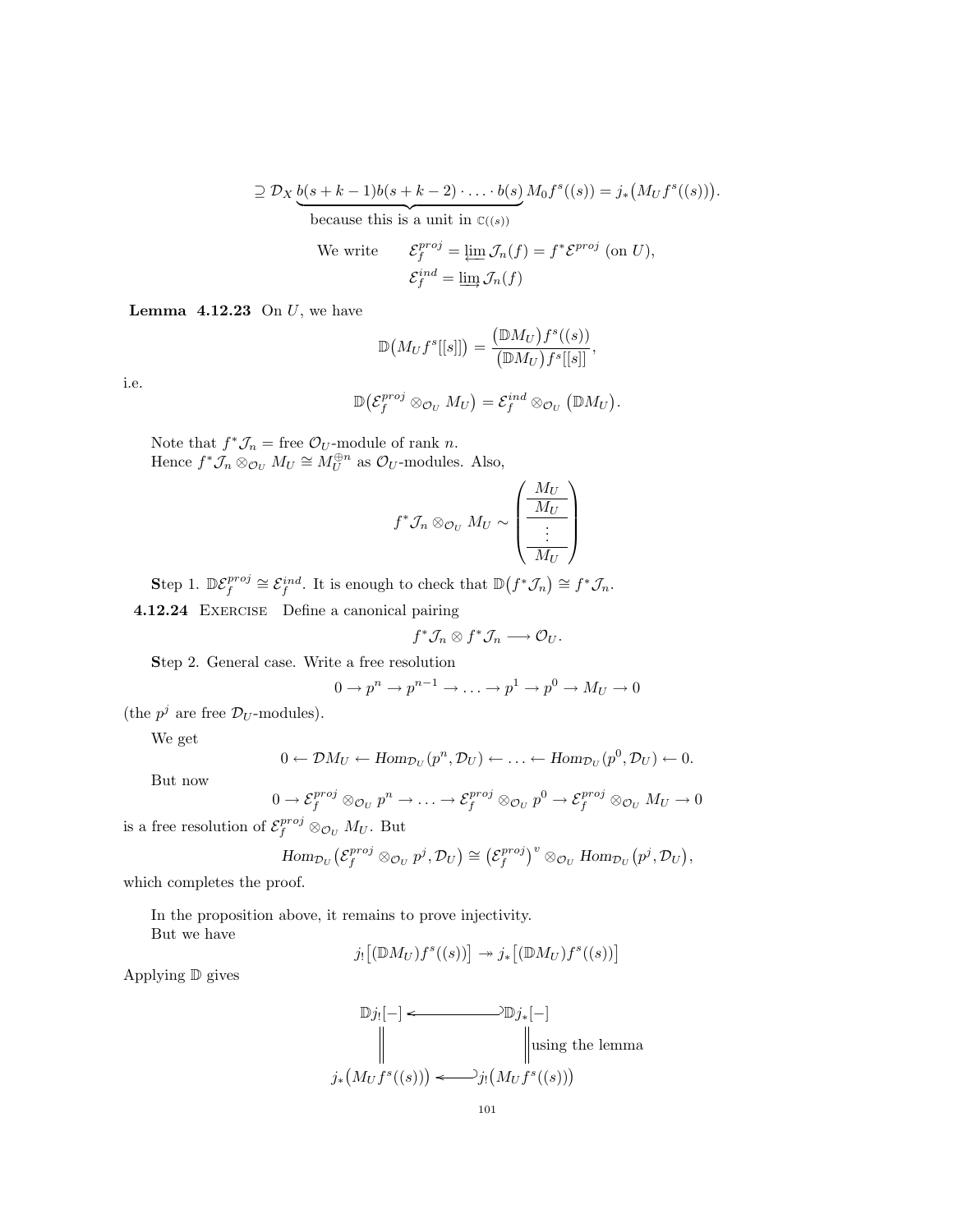Corollary 4.12.25 The map

$$
j_! \big(M_U f^s[[s]]\big) \longrightarrow j_* \big(M_U f^s((s))\big)
$$

is injective.

**Definition 4.12.26** The nearby cycle functor  $\psi(-): \mathcal{H}ol\mathcal{D}_U$ -mod  $\longrightarrow \mathcal{H}ol\mathcal{D}_X$ -mod supported on  $X \setminus U$ is defined by

$$
\psi(\mathcal{M}) := \frac{j_* \mathcal{M} f^s[[s]]}{j_! \mathcal{M} f^s[[s]]}
$$

This comes with a canonical  $\mathcal{D}_X$ -module endomorphism given by multiplication by s.

Let M be a holonomic  $\mathcal{D}_U$ -module;  $\mathcal{M}_0$  finite dim'l such that  $\mathcal{D}_U \mathcal{M}_0 = \mathcal{M}$ .

**Lemma 4.12.27** We have the following isomorphisms of  $\mathcal{D}_X[[s]]$ -modules:

(a)  $j_! (\mathcal{M} f^s[[s]]) \cong \mathcal{D}_X[[s]](f^{s+k}\mathcal{M}_0)$ (b)  $j_*(\mathcal{M}f^s[[s]]) \cong \mathcal{D}_X[[s]](f^{s-k}\mathcal{M}_0)$ for  $k \gg 0$ *Proof.* (a) follows from the fact that  $j_! (Mf^s[[s]]) \hookrightarrow j_*(-),$  whence  $j_!(-) \cong j_{!*}(-)$ . (b) follows by duality.

Proposition 4.12.28 We have

$$
j_*\mathcal{M} = \frac{\mathcal{D}_X[s](f^{s-k}\mathcal{M}_0)}{s \cdot \mathcal{D}_X[s](f^{s-k}\mathcal{M}_0)},
$$

and

$$
j_!\mathcal{M} = \frac{\mathcal{D}_X[s](f^{s+k}\mathcal{M}_0)}{s \cdot \mathcal{D}_X[s](f^{s+k}\mathcal{M}_0)},
$$

for  $k \gg 0$ .

Proof. Look at the exact sequence on U:

$$
0 \to \mathcal{M}f^s[[s]] \stackrel{s}{\to} \mathcal{M}f^s[[s]] \to \mathcal{M} \to 0.
$$

Applying  $j_*$  and  $j_!,$  we get the result (because these functors are exact).

We go back to the nearby cycle functor  $\psi$ .

THEOREM 4.12.28.8.  $\psi(\mathcal{M})$  is a holonomic  $\mathcal{D}_X$ -module supported on  $f^{-1}(0)$ , and the functor  $\psi(-)$  is exact.

Proof. Let us first prove exactness.

We have the following general nonsense result.

**Lemma 4.12.29** Let F, G be exact functors  $C \to C'$ . Suppose we have in addition a morphism (natural transformation)  $F \to G$ , which is injective on all objects. Then the functor  $M \leadsto G(M)/F(M)$  is also exact.

Proof. Obvious.

We have

$$
Y = f^{-1}(0) \longrightarrow X \xleftarrow{j} U
$$
  
\n
$$
\downarrow \qquad \qquad \downarrow
$$
  
\n
$$
\downarrow \qquad \qquad \downarrow
$$
  
\n
$$
\downarrow \qquad \qquad \downarrow
$$
  
\n
$$
\downarrow \qquad \qquad \downarrow
$$
  
\n
$$
\downarrow \qquad \qquad \downarrow
$$
  
\n
$$
\downarrow \qquad \qquad \downarrow
$$
  
\n
$$
\downarrow \qquad \qquad \downarrow
$$
  
\n
$$
\downarrow \qquad \qquad \downarrow
$$
  
\n
$$
\downarrow \qquad \qquad \downarrow
$$
  
\n
$$
\downarrow \qquad \qquad \downarrow
$$
  
\n
$$
\downarrow \qquad \qquad \downarrow
$$
  
\n
$$
\downarrow \qquad \qquad \downarrow
$$

If M is a  $\mathcal{D}_U$ -module, we get  $j_!\mathcal{M} \to j_*\mathcal{M}$ . Hence

$$
\varprojlim_{n} j_{!}\left(\frac{\mathcal{M}[[s]]}{s^{n}\mathcal{M}[[s]]}\right) = j_{!}\mathcal{M}[[s]] \longrightarrow j_{*}\mathcal{M}[[s]] = \varprojlim_{n} j_{*}\left(\frac{\mathcal{M}[[s]]}{s^{n}\mathcal{M}[[s]]}\right)
$$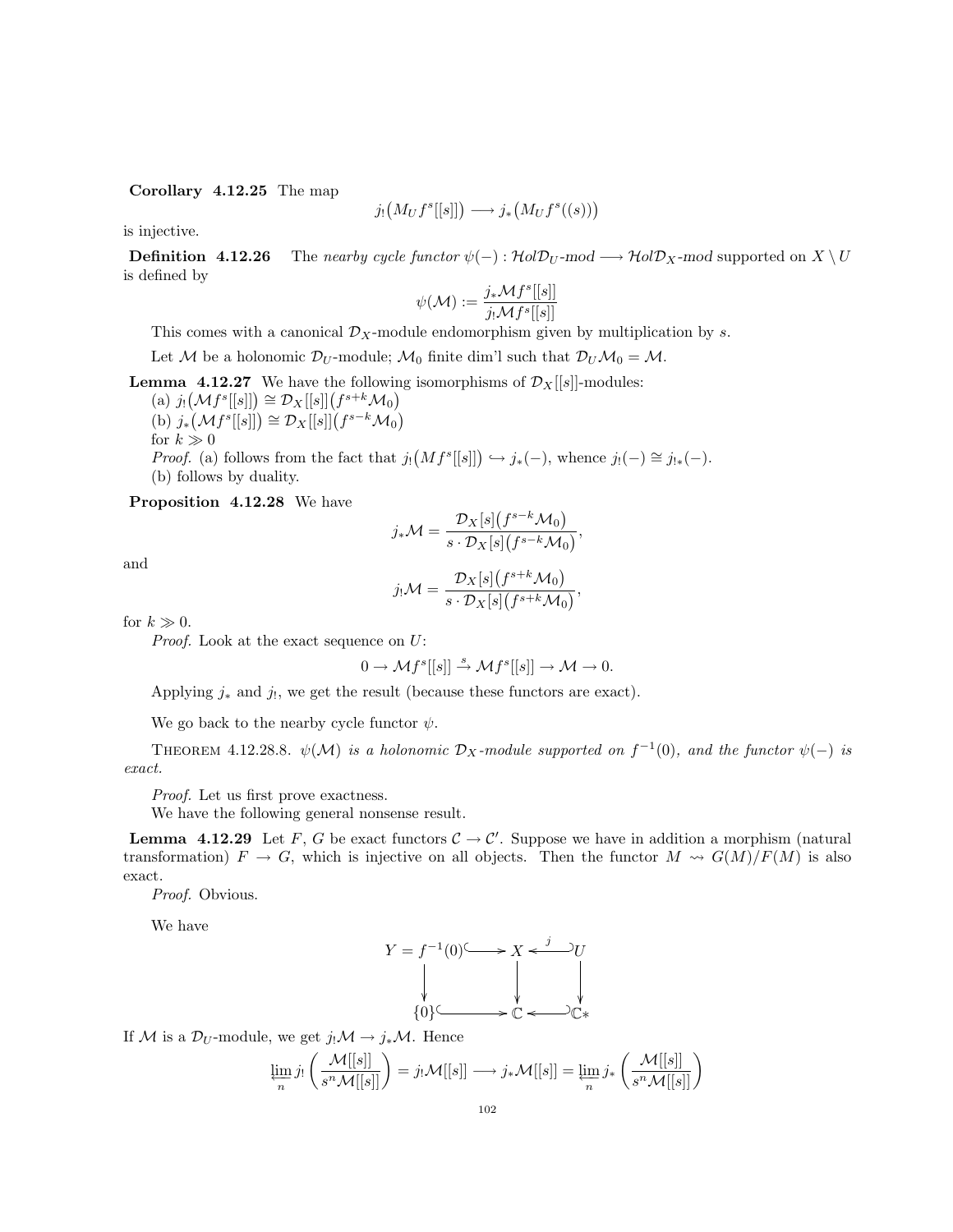Generalization of the general nonsense lemma from last time:

Let F', F, F'':  $\mathcal{C} \longrightarrow \mathcal{D}$  be three exact functors. Assume that we have morphisms of functors  $F' \rightarrow$  $F \to F''$ , whose composition is zero, such that  $F'(M) \hookrightarrow F(M)$  and  $F(M) \to F''(M)$  for all  $M \in \mathcal{C}$ . Then the functor  $M \rightsquigarrow Ker(F(M) \rightarrow F''(M))/Im(F'(M) \hookrightarrow F(M))$  is exact.

Now we want to prove that

$$
\psi(M) = \frac{j_*(f^s \mathcal{M}[[s]])}{j_!(f^s \mathcal{M}[[s]])}
$$

is a holonomic  $\mathcal{D}_X$ -module supported on Y. We claim that it is enough to show holonomicity. Indeed, if  $\psi(M)$  is holonomic, then it has finite length, whence

$$
\psi(M) = Coker \left( \underbrace{\lim_{s} j_! \left( \frac{\mathcal{M}[[s]]f^s}{s^n f^s \mathcal{M}[[s]]} \right)}_{= Coker \left( j_! \left( \frac{\mathcal{M}[[s]]f^s}{s^n f^s \mathcal{M}[[s]]} \right) \right) \longrightarrow j_* \left( \frac{\mathcal{M}[[s]]f^s}{s^n f^s \mathcal{M}[[s]]} \right) \right)
$$

for some  $n \gg 0$ , and the latter is clearly supported on Y.

Main theorem of last time. If  $K = \mathbb{C}((s))$ , then

$$
K\otimes j_!(\mathcal{M}f^s)\stackrel{\simeq}{\longrightarrow} K\otimes j_*(\mathcal{M}f^s).
$$

*Proof.* Choose a finite dimensional subspace  $\mathcal{M}_0 \subset \mathcal{M}$  such that  $\mathcal{M} = \mathcal{D}_U \cdot \mathcal{M}_0$ . Then last time we have proved that

$$
\mathcal{D}_X \cdot (\mathcal{M}_0 f^{s+k})[[s]] \supseteq B(s) \mathcal{D}_X \cdot (\mathcal{M}_0 f^{s-l})[[s]],
$$
  

$$
B(s) = b(s+k-1)b(s+k-2) \dots b(s-l).
$$

Now  $B(s)$  is invertible in K. Also note that

$$
\mathcal{D}_X\cdot\big(\mathcal{M}_0f^{s-l}\big)[[s]]\subseteq\mathcal{D}_X\cdot\big(\mathcal{M}_0f^{s-l-1}\big)[[s]],
$$

and this is an increasing chain of  $\mathcal{D}_X[[s]]$ -submodules of  $j_*\mathcal{M}f^s[[s]]$ . When we tensor them with K, they become the same. But

$$
K \otimes j_*(\mathcal{M}f^s) = \bigcup_l K \otimes \mathcal{D}_X \cdot (\mathcal{M}_0f^{s-l}),
$$

which completes the proof.

Key lemma. There is exists  $n \gg 0$  such that

$$
s^n j_* \mathcal{M} f^s[[s]] \subseteq j_! \mathcal{M} f^s[[s]]
$$

This implies that

$$
\frac{j_*(f^s\mathcal{M}[[s]])}{j_!(f^s\mathcal{M}[[s]])} \text{ is a quotient of } \frac{j_*(f^s\mathcal{M}[[s]])}{s^n j_*\mathcal{M}f^s[[s]]},
$$

and the latter has a finite filtration with all quotients isomorphic to  $j_*\mathcal{M}$ , hence is holomorphic. This implies our theorem.

Proof of the key lemma. We know that

$$
j_!\mathcal{M}f^s[[s]] = \mathcal{D}_X \cdot \mathcal{M}_0 f^{s+k}[[s]],
$$
  

$$
j_*\mathcal{M}f^s[[s]] = \mathcal{D}_X \cdot \mathcal{M}_0 f^{s-k}[[s]],
$$

for  $k \gg 0$ . By the same argument as above, we have

$$
B(s) \cdot \mathcal{D}_X \cdot \mathcal{M}_0 f^{s-k}[[s]] \subseteq \mathcal{D}_X \cdot \mathcal{M}_0 f^{s+k}[[s]].
$$

We can write  $B(s) = s^n \cdot \text{(unit of } \mathbb{C}[[s]])$ , and this gives the desired result.

4.12.30 Note. The proof above shows that we can choose k so that  $[-k, k]$  contains all the integral roots of the b-functions, and  $n =$  the number of integral roots of the b-function.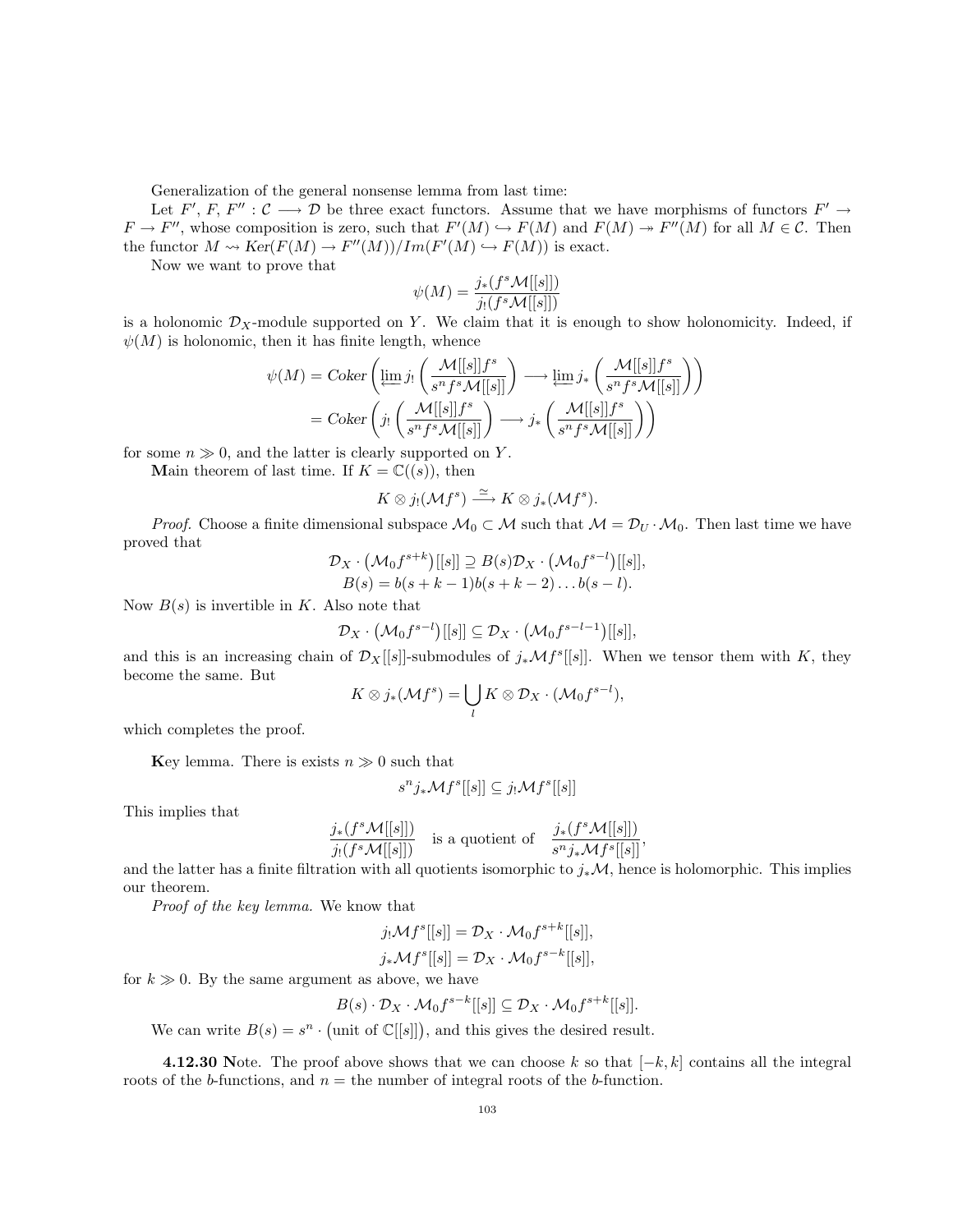**4.13. Digression.** Given N, a holonomic  $\mathcal{D}_X$ -module, we have  $\mathcal{N}_{[Y]}$  = the maximal submodule of N supported on Y. We can define  $\mathcal{N}^{[Y]} =$  the maximal quotient  $\mathcal N$  supported on Y.

We also have the duality functor  $\mathbb{D}: \mathcal{H}ol_X \longrightarrow \mathcal{H}ol_X$  which preserves supports (because  $\mathbb{D}$  commutes with restrictions to open subsets). This implies that

$$
\mathcal{N}^{[Y]} = \mathbb{D}((\mathbb{D} \mathcal{N})_{[Y]}).
$$

Now we suppose  $\mathcal M$  is a holonomic  $\mathcal D_U$ -module. By definition,

$$
(j_*\mathcal{M})^{[Y]} = j_*\mathcal{M}/j_!\mathcal{M}.
$$

Therefore

$$
\psi(M) = \frac{j_*(f^s \mathcal{M}[[s]])}{j_!(f^s \mathcal{M}[[s]])} = \left(j_* \left(\mathcal{M} \otimes_{\mathcal{O}_U} \mathcal{E}_f^{proj}\right)\right)^{[Y]}
$$

Lemma 4.13.1 There is a canonical isomorphism

$$
\psi(M) \cong (j_! \left(\mathcal{M} \otimes_{\mathcal{O}_U} \mathcal{E}_f^{ind}\right))_{[Y]}
$$

Proof. Write

=⇒

$$
0 \to \mathcal{O}_U f^s[[s]] \hookrightarrow \mathcal{O}_U f^s((s)) \to \frac{\mathcal{O}_U f^s((s))}{\mathcal{O}_U f^s[[s]]} \to 0.
$$

$$
0 \to \mathcal{M} \otimes \mathcal{E}_f^{proj} \to \mathcal{M}f^s((s)) \to \mathcal{M} \otimes \mathcal{E}_f^{ind} \to 0.
$$

Let us apply  $j_!$  and  $j_*$  to these short exact sequences.

$$
j_! \qquad \qquad \underbrace{\mathcal{M} \otimes \mathcal{E}_f^{proj} \qquad \qquad \mathcal{M} \otimes \mathcal{E}_f^{ind}}_{j_* \qquad \qquad \overbrace{\mathcal{M} \otimes \mathcal{E}_f^{proj} \qquad \qquad }^{\mathcal{M} \otimes \mathcal{E}_f^{proj} \qquad \qquad } \qquad \qquad \overbrace{\mathcal{M} \otimes \mathcal{E}_f^{ind}}^{\mathcal{M} \otimes \mathcal{E}_f^{ind}}_{\mathcal{M} \otimes \mathcal{E}_f^{ind}}^{\mathcal{M} \otimes \mathcal{E}_f^{ind}}_{[Y]} }
$$

Corollary 4.13.2  $\psi$  commutes with D.

Proof. We compute

$$
\mathbb{D}_{\psi}\mathbb{D}(\mathcal{M}) = \mathbb{D}\left(\left(j_* \left((\mathbb{D}\mathcal{M})\mathcal{E}_f^{proj}\right)\right)^{[Y]}\right) = \left(\mathbb{D}j_* \left((\mathbb{D}\mathcal{M})\mathcal{E}_f^{proj}\right)\right)_{[Y]} \n= \left(j_! \mathbb{D}\left((\mathbb{D}\mathcal{M})\mathcal{E}_f^{proj}\right)\right)_{[Y]} = \left(j_! \left(\mathcal{M}\mathcal{E}_f^{proj}\right)\right)_{[Y]} = \psi(\mathcal{M}).
$$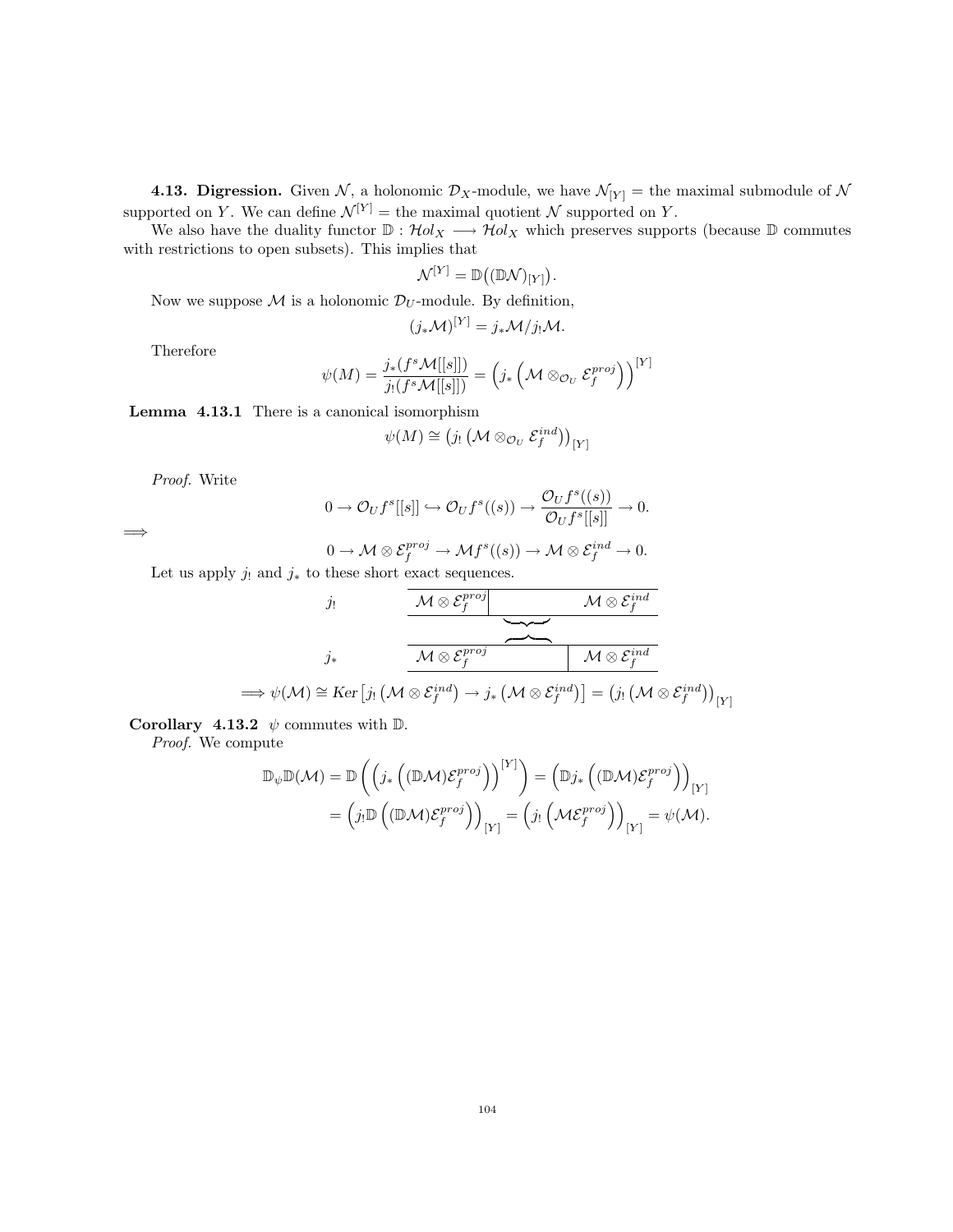# Bibliography

- [AM] Atiyah, M. F.; Macdonald, I. G.: Introduction to commutative algebra. Addison-Wesley, Mass.-London-Don Mills, Ont. 1969.
- [Ar] Arnold, Singularities of differentiable maps.
- [BFM1] Baum, P.; Fulton, W.; MacPherson, R. Riemann-Roch for singular varieties. Inst. Hautes tudes Sci. Publ. Math. No. 45 (1975), 101–145.
- [BFM2] Baum, P.; Fulton, W.; MacPherson, R. Riemann-Roch and topological K theory for singular varieties. Acta Math. 143 (1979), no. 3-4, 155–192.
- [Beil] Beilinson, A.: On the derived category of perverse sheaves. K-theory, arithmetic and geometry (Moscow, 1984– 1986), 27–41,Lecture Notes in Math., 1289, Springer, Berlin-New York, 1987.
- [BeBe] Beilinson, A.; Bernstein, J. : Localisation de g-modules. C. R. Acad. Sci. Paris Sér. I Math. 292 (1981), no. 1, 15–18.
- [BBD] Beilinson, A.; Bernstein, J.; Deligne, P.: Faisceaux pervers. (French) [Perverse sheaves] Analysis and topology on  $singular spaces, I (Luminy, 1981), 5–171, Astérisque, 100, Soc. Math. France, Paris, 1982.$
- [BD] Beilinson, A.; Drinfeld, V.: "Hitchin's integrable system", preprint.
- [BeFM] Beilinson-Feigin-Mazur: "Algebraic Field theory", preprint.
- [Be1] Bernstein, I.: Modules over a ring of differential operators. Funct. Anal. Appl., 5 1971 no. 2 1–16.
- [Be2] Bernstein, I.: Algebraic theory of D-modules, Harvard course, 1982.
- [Be3] Bernstein, I.: Algebraic theory of D-modules, IAS course 1997.
- [BeLu] Bernstein, I., Lunts, V.: On non-holonomic irreducible D-modules. Invent. Math., 94 1988 223–243.
- [Bj1] Björk, J.-E.: Rings of differential operators. 18th Scandinavian Congress of Mathematicians (Aarhus, 1980), pp. 202–222, Progr. Math., 11, Birkhuser, Boston, Mass., 1981.
- [Bj2] Björk, J.-E.: Rings of differential operators. North-Holland Mathematical Library, 21. North-Holland Publishing Co., Amsterdam-New York, 1979.
- [Bo1] Borel, A.; Grivel, P.-P.; Kaup, B.; Haefliger, A.; Malgrange, B.; Ehlers, F.: Algebraic D-modules. Perspectives in Mathematics, 2. Academic Press, Inc., Boston, MA, 1987.
- [Br1] Brylinski, J.-L.: (Co)-homologie d'intersection et faisceaux pervers. Bourbaki Seminar, Vol. 1981/1982, pp. 129– 157, Astérisque, 92-93, Soc. Math. France, Paris, 1982.
- [Br2] Brylinski, J.-L.: Transformations canoniques, dualité projective, théorie de Lefschetz, transformations de Fourier et sommes trigonométriques. Géométrie et analyse microlocales. Astérisque No. bf 140-141 (1986), 3-134.
- [BDK] Brylinski, J.-L.; Dubson, A.; Kashiwara, M.: Formule de l'indice pour modules holonomes et obstruction d'Euler locale. C. R. Acad. Sci. Paris Sér. I Math., 293 (1981), no. 12, 573-576.
- [BK] Brylinski, J.-L.; Kashiwara, M.: Kazhdan-Lusztig conjecture and holonomic systems. Invent. Math., 64 (1981), no. 3, 387–410.
- [BMV] Brylinski, J.-L.; Malgrange, B.; Verdier, J.-L.: Transformation de Fourier géométrique. I, II. C. R. Acad. Sci. Paris Sér. I Math. 297 (1983), no. 1, 55–58, 303 (1986), no. 5, 193–198.
- [CG] Chriss, N.; Ginzburg, V.: Representation theory and complex geometry. Birkhäuser Boston, Inc., Boston, MA, 1997.
- [De] Deligne, P.: Le theoreme de Noether. Groupes de monodromie en geometrie algebraique, SGA 7 II, 328–340, Lecture Notes in Math., 340, Springer, Berlin-New York, 1973.
- [EGA IV] Dieudonné, J.; Grothendieck. A.: Eléments de Géométrie Algébrique IV, Étude locale des schémas et des morphishmes de schémas, Publ. Math. IHES, 20, 1964.
- [Di] Dixmier, J.: Enveloping algebras. Revised reprint of the 1977 translation. Graduate Studies in Mathematics, 11. American Mathematical Society, Providence, RI, 1996.
- [DV] Douady, A.; Verdier, J.-L.: Séminaire de Géométrie Analytique. Tenu á l'École Normale Supérieure, Paris, 1974–75. Astérisque, No. 36-37. Société Mathématique de France, Paris, 1976.
- [Eis] Eisenbud, . Commutative Algebra.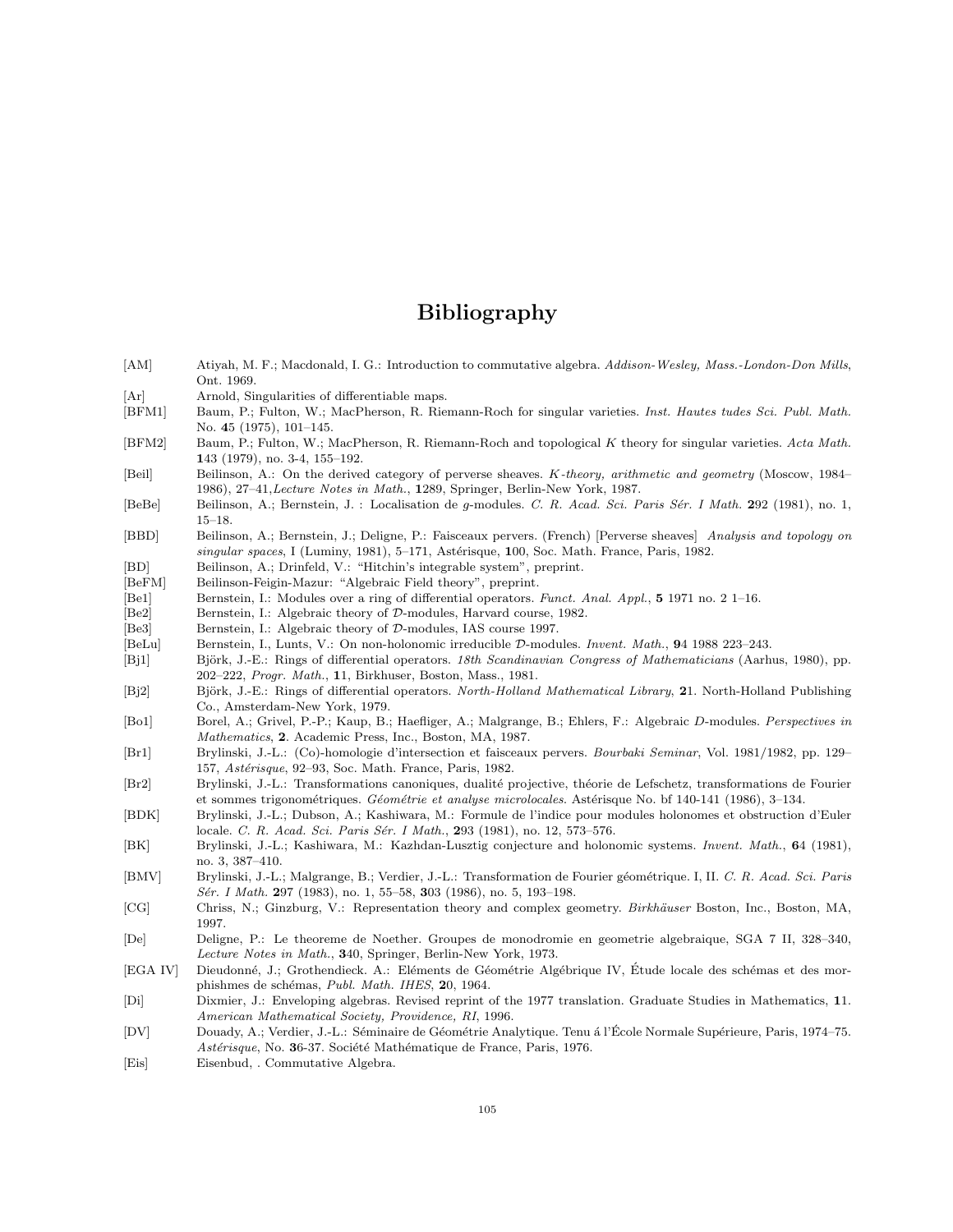- [Fu] Fulton, W.: Intersection theory. Ergebnisse der Mathematik und ihrer Grenzgebiete (3), 2. Springer-Verlag, Berlin-New York, 1984.
- [FM] Fulton, W.; MacPherson, R.: Categorical framework for the study of singular spaces.Mem. Amer. Math. Soc. 31 (1981), no. 243,
- [Ga1] Gabber, O.: The integrability of the characteristic variety. Amer. J. Math. 103 (1981), no. 3, 445–468.
- [GS] Gelfand, I.; Shilov, G.: Generalized functions, Vol. 1. Academic Press, 1964.
- [Gi1] Ginzburg, V.:  $\mathfrak{G}\text{-modules}$ , Springer's representations and bivariant Chern classes. Adv. in Math. 61 (1986), no. 1, 1–48.
- [Gon] Gonzalez-Sprinberg, G.: L'obstruction locale d'Euler et le théorme de MacPherson. , pp. 7–32, Astérisque, 83–83, Soc. Math. France, Paris, 1981.
- [GM1] Goresky, M.; MacPherson, R.: Stratified Morse theory. Ergebnisse der Mathematik und ihrer Grenzgebiete (3), 14. Springer-Verlag, Berlin-New York, 1988.
- [GM2] Goresky, M.; MacPherson, R.: Intersection homology. II. Invent. Math. 72 (1983), no. 1, 77–129.
- [GH] Griffiths, P.; Harris, J.: Principles of algebraic geometry. Reprint of the 1978 original. Wiley Classics Library. John Wiley & Sons, Inc., New York, 1994.
- [GS] Guillemin, V.; Sternberg, S.: Geometric asymptotics. Mathematical Surveys, No. 14. American Mathematical Society, Providence, R.I., 1977.
- [GQS] Guillemin, V.; Quillen, D.; Sternberg, S.: The integrability of characteristics. Comm. Pure Appl. Math. 23 no. 1 (1970), 39–77.
- [Ha1] Hartshorne, R.: Algebraic geometry. Graduate Texts in Mathematics, No. 52. Springer-Verlag, New York-Heidelberg , 1977.
- [Ha2] Hartshorne, R.: Residues and duality. Lecture notes of a seminar on the work of A. Grothendieck, given at Harvard 1963/64. With an appendix by P. Deligne. Lecture Notes in Mathematics, No. 20 Springer-Verlag, Berlin-New York 1966.
- [Hi] Hironaka, H.: Resolution of singularities of an algebraic variety over a field of characteristic zero. I, II.Ann. of Math. (2) 79 (1964), 109–203; ibid. 79 1964, 205–326.
- [Ka1] Kashiwara, M.: Index theorem for a maximally overdetermined system of linear differential equations. Proc. Japan Acad., 49 (1973), 803–804.
- [Ka2] Kashiwara, M.: B-functions and holonomic systems. Rationality of roots of b-functions. Invent. Math., 38 (1976/77), no. 1, 33–53.
- [Ka3] Kashiwara, M.: On the holonomic systems of linear differential equations. II. *Invent. Math.* 49 (1978), no. 2, 121–135.
- [Ka4] Kashiwara, M.: Systems of microdifferential equations. Based on lecture notes by Teresa Monteiro Fernandes translated from the French. Progress in Mathematics, 34. Birkhäuser Boston, Inc., Boston, MA, 1983.
- [Ka5] Kashiwara, M.: Vanishing cycle sheaves and holonomic systems of differential equations. Algebraic geometry (Tokyo/Kyoto, 1982), 134–142, Lecture Notes in Math., 1016, Springer, Berlin-New York, 1983.
- [Ka6] Kashiwara, M.: The Riemann-Hilbert problem for holonomic systems. Publ. Res. Inst. Math. Sci.20 (1984), no. 2, 319–365.
- [Ka7] Kashiwara, M.: The characteristic cycle and the index formula for constructible sheaves, Preprint Res. Inst. Math. Sci., 1983.
- [KaKa1] Kashiwara, M.; Kawai, T.: On the characteristic variety of a holonomic system with regular singularities. Adv. in Math., 34 (1979), no. 2, 163–184.
- [KaKa2] Kashiwara, M.; Kawai, T.: On holonomic systems of microdifferential equations. III. Systems with regular singularities. Publ. Res. Inst. Math. Sci., 17 (1981), no. 3, 813–979.
- [KaKa3] Kashiwara, M.; Kawai, T.: Second-microlocalization and asymptotic expansions. Complex analysis, microlocal calculus and relativistic quantum theory pp. 21–76, Lecture Notes in Phys., 126, Springer, Berlin-New York, 1980. [KS] Kashiwara, M.; Schapira, P.: Sheaves on manifolds. Grundlehren der Mathematischen Wissenschaften , 292.
- Springer-Verlag, Berlin, 1990. [KT] Kashiwara, M.; Tanisaki, T.: The characteristic cycles of holonomic systems on a flag manifold related to the Weyl
- group algebra. Invent. Math. 77 (1984), no. 1, 185–198.
- [KL1] Kazhdan, D.; Lusztig, G.: Representations of Coxeter groups and Hecke algebras. Invent. Math., 53 (1979), no. 2, 165–184.
- [KL2] Kazhdan, D.; Lusztig, G.: Schubert varieties and Poincaré duality. Geometry of the Laplace operator, Proc. Sympos. Pure Math., XXXVI, Amer. Math. Soc., Providence, R.I., 1980, pp. 185–203.
- [La1] Laumon, G.: Sur la catégorie dérivée des D-modules filtrés. Algebraic geometry (Tokyo/Kyoto, 1982), 151–237, Lecture Notes in Math., 1016, Springer, Berlin-New York, 1983.
- [La2] Laumon, G.: Transformations canoniques et spécialisation pour les D-modules filtrés. Differential systems and singularities (Luminy, 1983).  $Ast\acute{e}risque$ , 130 (1985), 56–129.